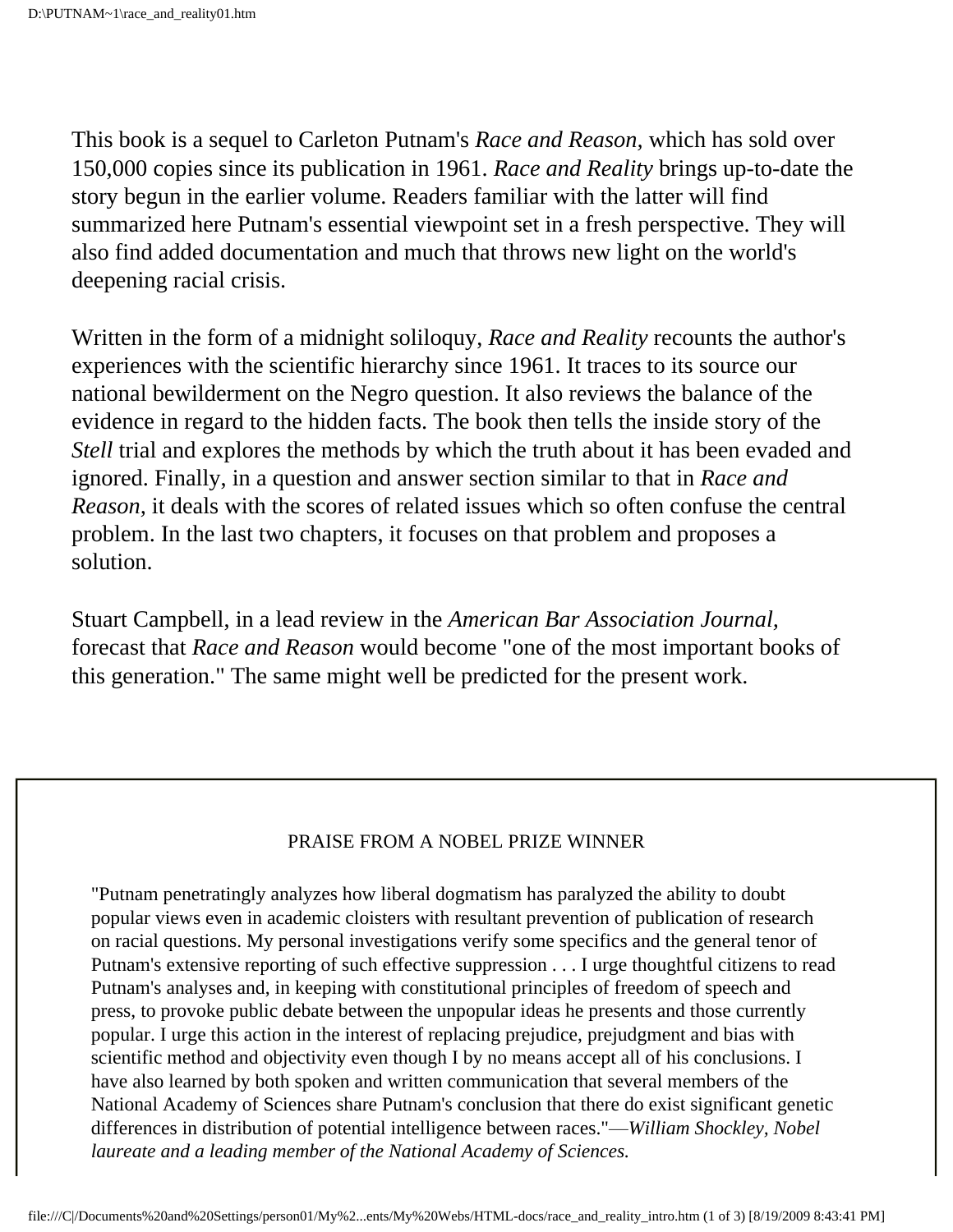# **RACE AND REALITY**

A SEARCH FOR SOLUTIONS

# **By Carleton Putnam**

*Author of "Race And Reason"*

HOWARD ALLEN CAPE CANAVERAL

Copyright, 1967, by Carleton Putnam International Standard Book Number: 0-914576-14-3 Library of Congress Catalog Card Number: 67-19407

Howard Allen Printing 1980 All rights reserved. For information write Howard Allen Enterprises, Inc., Box 76, Cape Canaveral, Fl 32920

Printed in the United States of America

"The great difficulty we have in facing the race problem is that a whole generation of educated Americans have grown up under Professor Boas'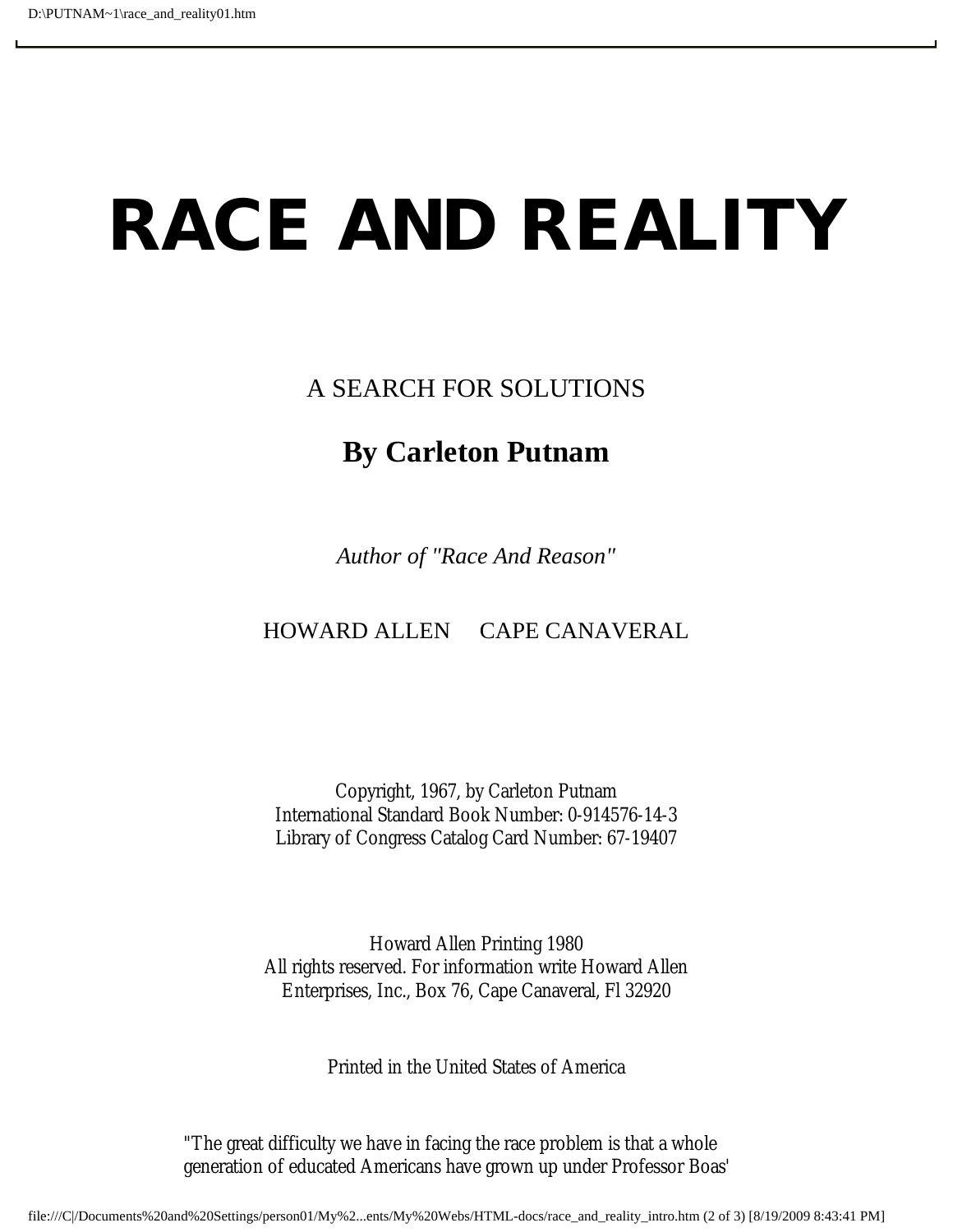teachings. . . . These are the people who are now in power in the United States and they don't know what it's all about. . . . That leaves the race question to be solved only by the more uneducated people in the country. That means it's going to be solved in a pragmatic way which is always, of course, the most disagreeable way possible."*—Extract from a confidential letter to the author from the son of a former President of the United States.*

# CONTENTS [by original pages]

| Midnight in Maine<br>$\mathbf{1}$    |     |
|--------------------------------------|-----|
| $\rm II$<br>The Fantasy              | 14  |
| III<br>The Facts                     | 46  |
| IV<br>The Day in Court               | 67  |
| V<br>Decisions-On and Off the Record | 87  |
| VI<br>Point Counter-Point            | 95  |
| <b>VII</b><br>Vista at Daybreak      | 176 |
| <b>VIII</b><br>Morning               | 182 |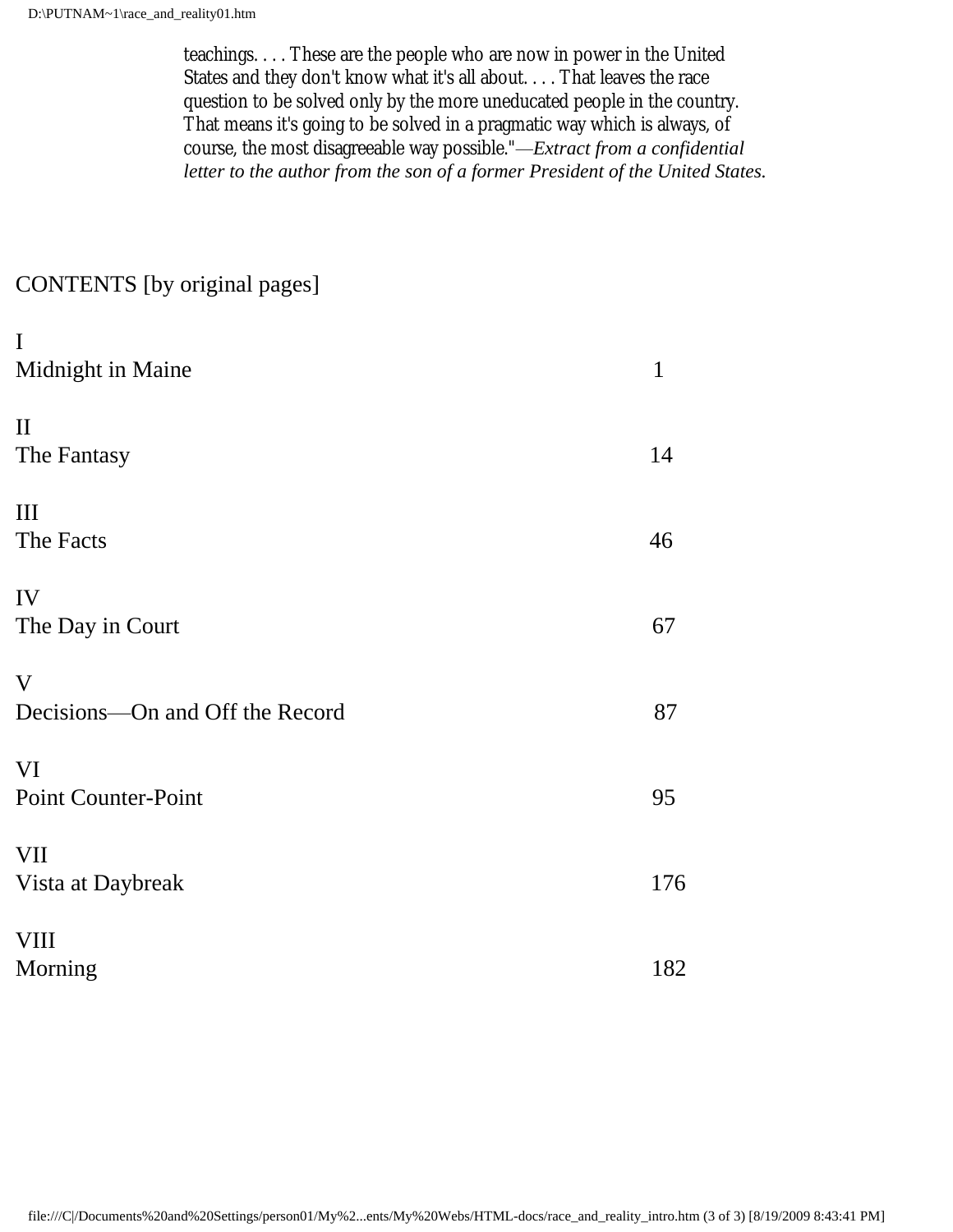#### CHAPTER I

#### MIDNIGHT IN MAINE

Along the coast of Maine in September there are days when the air is like wine and the sky is an infinite blue. One searches for symbols of clarity to describe such days, for they lend themselves to wide vistas across the land and within the mind. Moreover, on Mt. Desert Island a man is on an eastern frontier where he can still find detachment from crowds and controversies, a sense of sanctuary and an inducement to meditation.

On some nights the stars are as bright as the stars of Arizona. I remember such an evening at Seal Harbor in 1966 when I was on a vacation from the debates and contention which had persisted since the publication of my *Race and Reason: A Yankee View* in 1961. It was a tempting night to review and to ponder.

The inducement was doubled by an isolated study, an open fire and a brief case stuffed with papers. So I pondered in the study and fed the fire, trying meanwhile to distill some meaning from the experiences of half a decade. I had closed *Race and Reason* in a contemplative mood—a mood of recapitulation—and now I wondered if the time had not arrived to evaluate the intervening years.

Were I to write the first book over again, what would I change? As for its basic thesis, all that I had said had been validated in the period since it appeared. The passage of Civil Rights Acts, the pro-Negro pressures of government departments and the Negro-oriented stance of the opinionforming agencies of our society had only resulted in increasing racial tensions throughout the country. Disorders in Philadelphia, New York, Rochester, Cleveland, Los Angeles and other cities were symptomatic of a seething hostility beneath the surface everywhere.

In the Deep South, twelve years after the Supreme Court's school integration decision, less than four per cent of the Negro population were in integrated schools, and these only after threats and bribery from the federal government. In no state had the averages reached more than 15 per cent of the total school enrollment, the flash-point at which trouble could really be expected to start.

In Negro Africa the deterioration had approached the ludicrous. During the sixty days prior to January 1, 1966, five "democratic" African governments—Upper Volta, the Central African Republic, Dahomey, Nigeria and the Congo—were overthrown by force. Since 1960 there had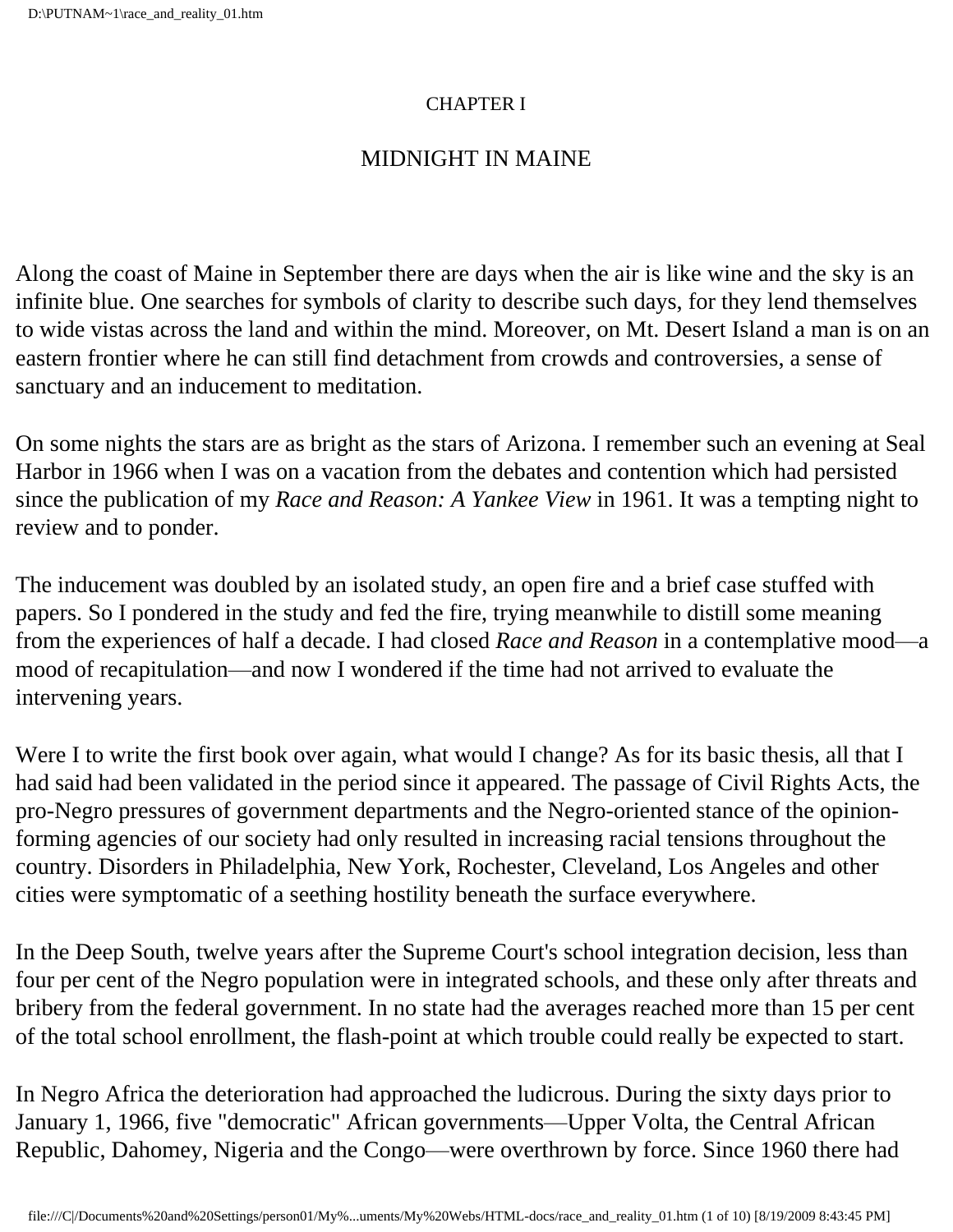been at least 24 African rebellions, mutinies, assassinations or attempted assassinations, and coup d'etats. Under such circumstances it was not surprising that while the crime rate was rising in the United States cannibalism and human sacrifice were increasing in Africa.

As regards these developments I could only feel that my errors had been more those of omission than commission. There was much documentation I would now add, and there were insights I lacked then and had gained since. Beyond these, there were questions of emphasis. I had underestimated certain forces and overestimated others. The larger framework in which the Negro problem arose was of more importance than I had thought. The relationship of race to the leftward movement on the world stage was closer, the reasons for the dishonesty in this area were clearer. Personal experience with the extent to which otherwise rational people were willing to be deceived had surprised me, but not as much as the lengths to which public leaders, scholars, churchmen, and the mass media would go to alter the fabric of our society in the deception's name.

Throwing another log on the fire, I realized that I was now more aware of these things than I had been five years before. Yet in the interval I had come to appreciate many of them and had taken such limited action as I could at the time. Especially in the area of science and the biology of race differences I had grown familiar with the evasions and other tactics of the educational hierarchy, their blind dedication to the political dogma of equality, and had done my best to expose them.

For example, in my hand I held a newspaper clipping regarding an attack upon Dr. Wesley C. George{1}—author of *The Biology of the Race Problem* and a leading exponent of the truth concerning genetic variability—which served to illustrate the general situation. I paused to reread it now, and to conjure back some of the incidents that made the episode still vivid in my mind.

The American Anthropological Association had held its annual meeting in November of 1961 and at its final session, at which 192 of the 600 Fellows of the Association were present, unanimously passed a resolution which was later used repeatedly as if it finally disposed of all of Dr. George's work and of *Race and Reason* as well. This resolution read in part: "The American Anthropological Association repudiates statements now appearing in the United States that Negroes are biologically and in innate mental ability inferior [sic]{2} to whites . . ."

The fallacy here was so transparent, so contrary to all the established facts, and yet so likely to mislead an uninformed public on a matter vital to the national welfare that I could not ignore it. To anyone who had studied the background and motives of the leaders in these groups it was stark ideological propaganda without any scientific basis whatever. Moreover, if our domestic and foreign policies were to be bottomed on such blatant inversions of the truth, little hope remained for either a law-abiding or a peaceful world.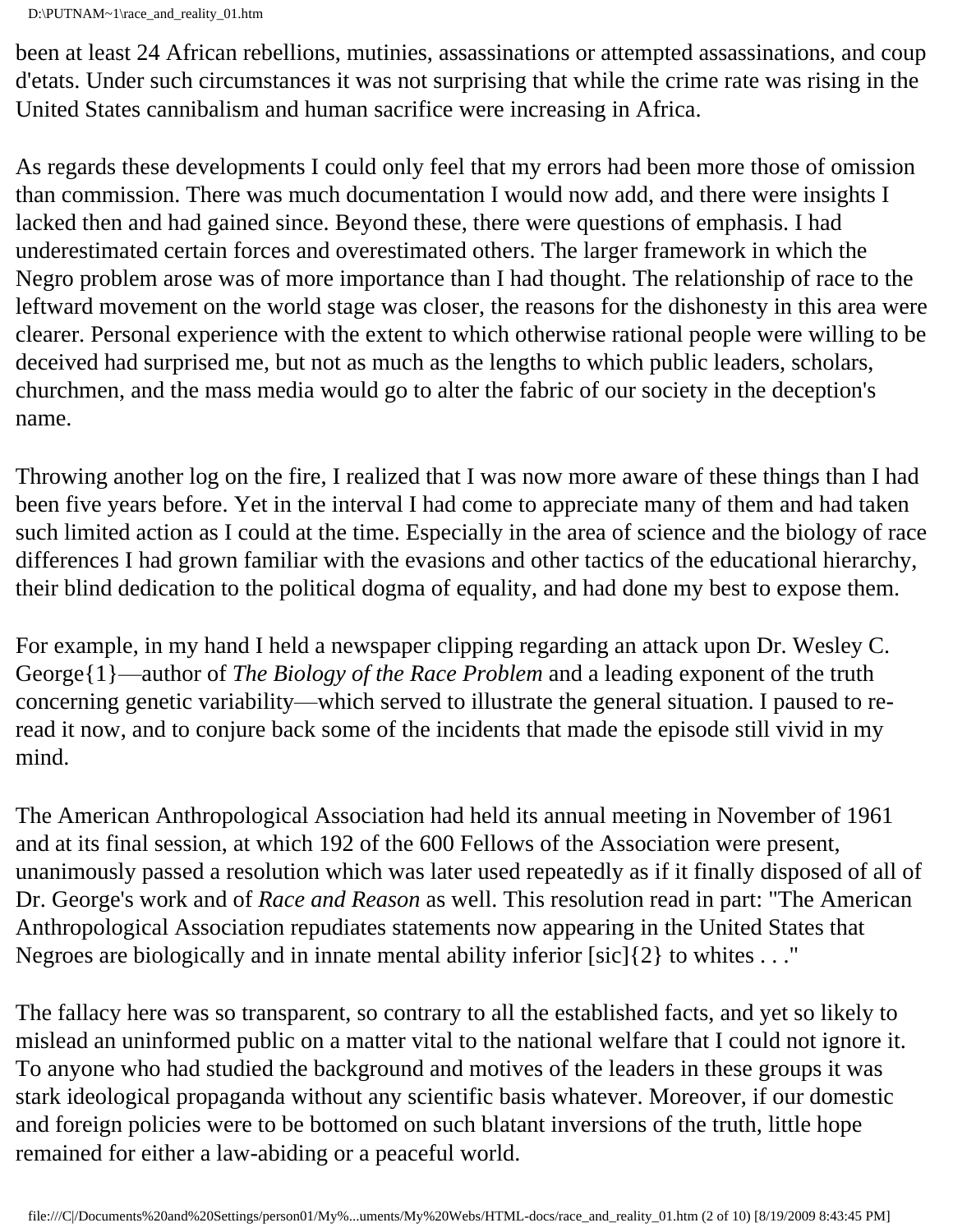Therefore, upon learning of the resolution, I called a press conference in which I publicly asked the retiring president of the Association (a Harvard man) a question I had transmitted to him privately in advance. This question was: Do you also intend to repudiate the following statement by your recently deceased Harvard colleague Professor Clyde Kluckhohn, a Viking Medal winner

1. Wesley C. George, Ph.D., Professor of Histology and Embryology, emeritus and for ten years head of the Department of Anatomy, University of North Carolina Medical School; past president, North Carolina Academy of Science.

2. The choice of the word "inferior" to arouse anger rather than reason among readers or listeners is characteristic of the equalitarian. Phrases such as "limitations of capacity" or "a race younger on the evolutionary scale" are available but avoided by them.

and a long-time equalitarian,{3} who said shortly before he died: "In the light of accumulating information as to significantly varying incidence of mapped genes among different peoples. . . it seems very likely indeed that populations differ quantitatively in their potentialities for particular kinds of achievement."{4}

I also asked the retiring president publicly whether he intended to repudiate the published findings of Professor C. J. Connolly, physical anthropologist at Catholic University, whose studies of White and Negro brains disclosed, on the average, a greater sulcification of the frontal lobes in Whites than in Negroes.{5}

And I asked the retiring president whether he intended to repudiate the published statement of Dr. Garrett Hardin, Professor of Biology at the University of California at Santa Barbara, which read as follows: "As a result of recent findings in the fields of physiological genetics and population genetics, particularly as regards blood groups, the applicability of the inequality axiom is rapidly becoming accepted."{6}

I then drew the attention of the retiring president to the fact that none of these scientists were Southerners and I reminded him that Professor Ruggles Gates, an Englishman who was at the time probably the world's most experienced and distinguished physical anthropologist and human geneticist, had made the public statement{7} that there were vast differences among races in mental ability and capacity for development. I wanted to know whether the retiring president had any *substantive* comment on any of these statements.

At this point the retiring president had apparently had enough,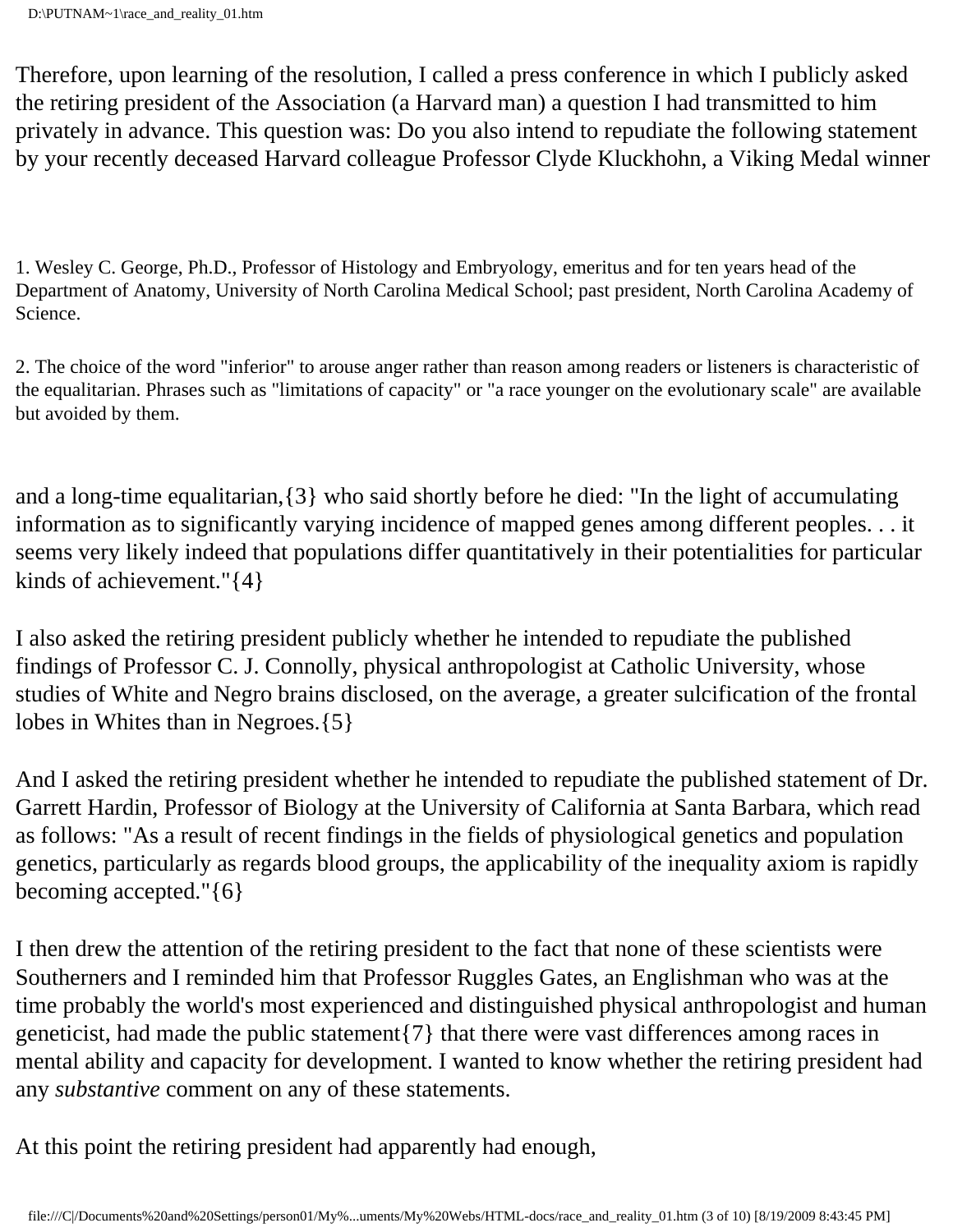3. As used in this book, "equalitarian" means one who subscribes to the dogma that for all practical purposes all races are innately (genetically) equal in intelligence and character, and that the differences between them are due chiefly to environment rather than to heredity.

4. *The American Anthropologist,* Dec. 1959, Vol. 61, No. 6.

5. C. J. Connolly, *External Morphology of the Primate Brain,* 1950, Springfield, 111. For the significance of sulcification (fissuration) as a measure of innate mental ability, see *infra, p.* 50.

6. *Science,* April 29, 1960.

7. In the introduction to Carleton Putnam, *Race and Reason: A Yankee View,* 1961, Washington, D.C. Cited hereafter as *Race and Reason.*

because he referred my questions to the new president, a professor at the University of California at Berkeley, who wrote me a letter which I consider a classic. Confining his comments to the quotation from Professor Kluckhohn, he said:

"Relative to the statement by Dr. Kluckhohn, this in no way contradicts the position which was taken by the Fellows of the American Anthropological Association at the business meeting in Philadelphia. For example, people certainly differ in eye color. These differences are due to genetic causes. Very dark eyes are more efficient in the tropics, but this has nothing to do with the ability of people to participate in the democratic way of life."

To which I answered:

"My quotation from Kluckhohn was as follows: 'It seems very likely indeed that populations differ quantitatively in their *potentialities for particular kinds of achievement.*' [Emphasis mine.] You attempt to answer this quotation by citing differences in eye color and you make the obvious remark that these have nothing to do with the ability of people to participate in the democratic way of life. Kluckhohn spoke of differences in *potentialities for achievement* and these do have something to do with the democratic way of life. They particularly have something to do with the statement in your Philadelphia resolution which flatly equates White and Negro intelligence. Your answer is therefore completely beside the point . . ."

By now the new president of the American Anthropological Association appeared also to have had enough. At least I heard nothing more from him thereafter. Although I told the whole story in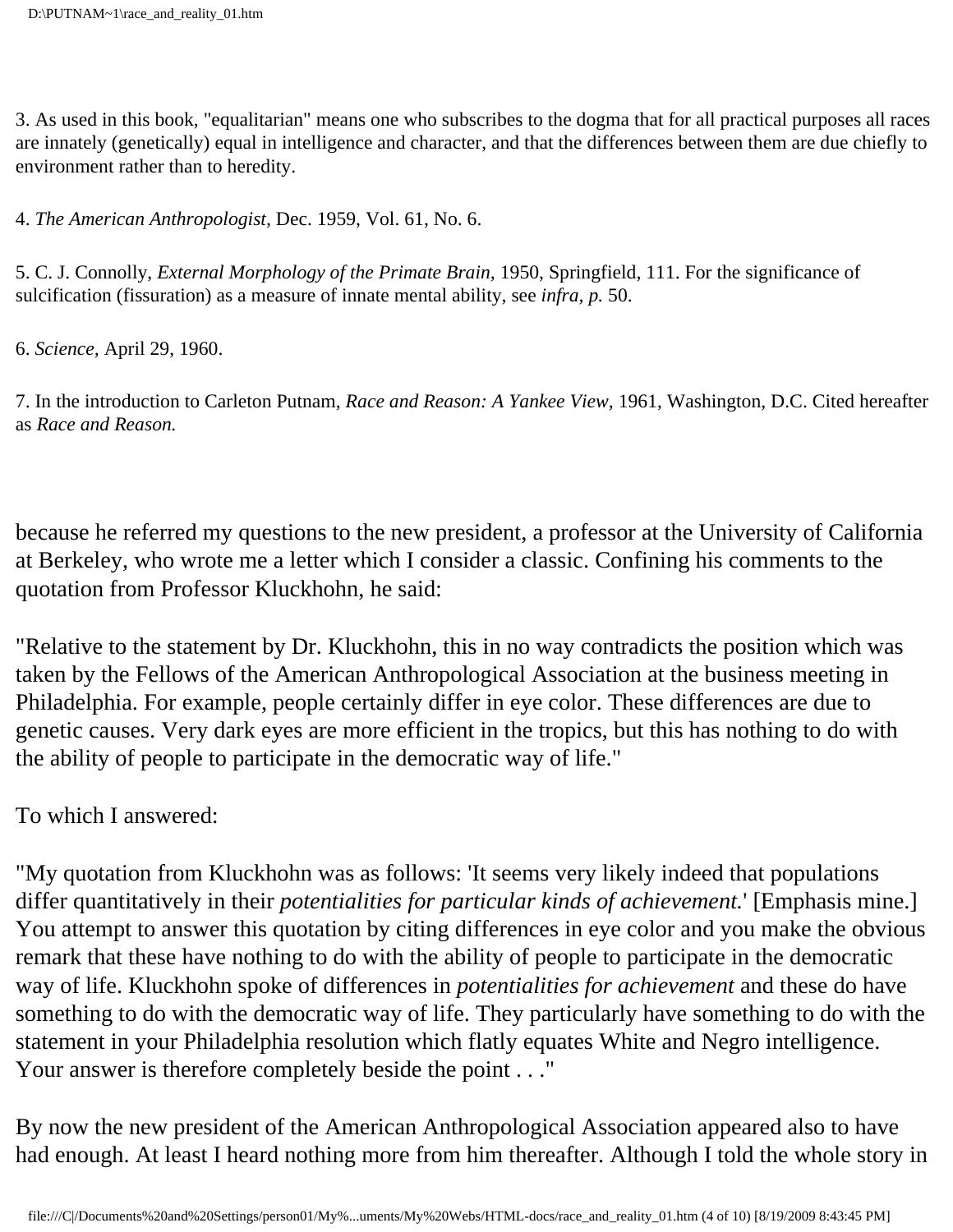speeches and in television and radio interviews, no further comment was forthcoming from the Association or any of its officers.

I lingered over this episode because it was so typical of most of the attacks upon those scientists who offered the public un-popular but realistic facts on race. The Anglo-American scientific hierarchy, speaking through their various associations and magazines, invariably retorted with assertions, not with evidence.{8} The discouraging thing was how many people were taken in. {9} It

8. For further examples, see *infra,* Chap. II.

9. A Southern friend of mine with wide experience in press and public relations once remarked to me that Southerners did not believe the public really was deceived. "Any man," he said, "who thinks the average Negro is innately the intellectual equal of the average White man is too dumb to argue with." When I told him that polls taken in 1942 and again in 1956 by the National Opinion Research Center had shown, as of 1942, that 20% of White Southerners and 50% of White Northerners assumed equality, and that by 1956 80% of the Northerners and 60% of the Southerners held this opinion, he was incredulous. *Scientific American,* Dec. 1956, pp. 35-39. These polls combined Southern and Border states. Harris polls taken in 1963 and 1965 give later breakdowns, probably on a different allocation, but showing as of 1965 a 65% assumption of equality in the North. *Washington Post*, Oct. 18, 1965.

seemed doubly disheartening to me personally in that, to the extent these retorts were intended to discredit *Race and Reason,* they were exactly the sort of thing which any objective reader should have been led to expect. In that book I had stressed the degree of political control over the life sciences, and the attacks now were direct proof of my point. They were transparent tactical moves by organizations which were the very mouthpieces of the hierarchy, depending solely for their persuasiveness upon their position as a hierarchy, and upon the force of numbers, never upon the facts.

The basic question here was a simple one: Were the American people to be given the evidence on innate racial capacities and variability, and then allowed to judge for themselves the soundness of the public policies which their legislatures and courts were adopting, or were they to be given only undocumented assertions which all the available evidence contradicted?

As I have said, the question seemed to me vital, not only in its bearing upon our domestic policies but upon our foreign affairs as well. The dissolution of the colonial system among backward peoples throughout the world, which the United States had done so much to encourage and which had produced such growing confusion and violence, stemmed from the assumption that these peoples had the innate capacity to maintain stable, free societies. The promiscuous granting of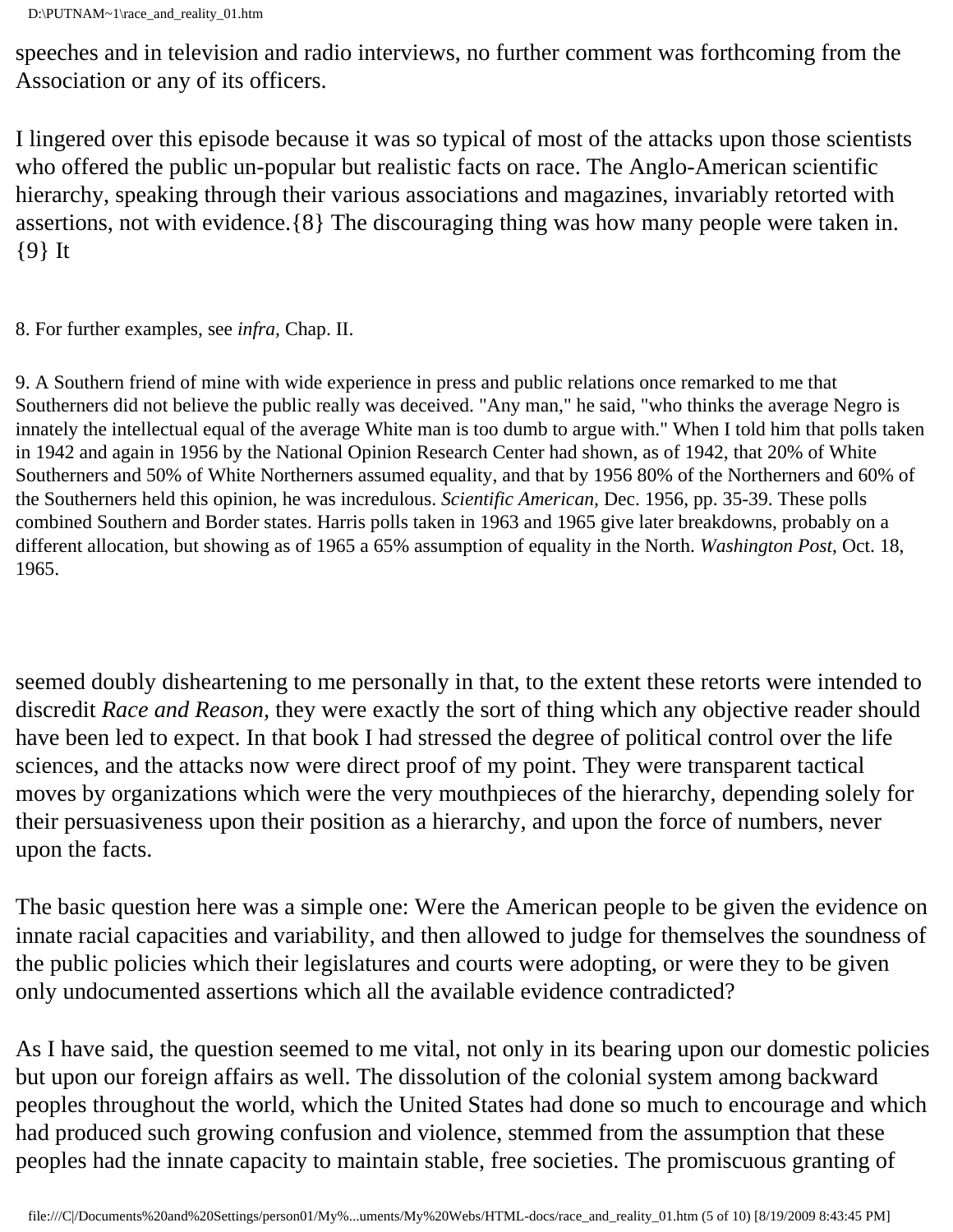foreign aid, already raising grave problems, rested on the same assumption. So did proposed changes in our immigration laws. It was hard to think of any area of domestic or foreign policy which was not to some extent related to the basic question, or where the truth was not essential to wise decisions.

To use charity, kindness, and brotherhood as justification for the deceit solved nothing. Concealing the truth was not charity, any more than lying to a patient about a cancer when an operation might save a life. Running away from reality was not kindness. Wrecking time-tested colonial systems of control among backward peoples and substituting systems which produced increasing misery and bloodshed were not acts of brotherhood.

On the other hand, presenting the facts about innate racial capacities to a legislature, government executive or court ought to result in a kinder policy toward school children, a better program for housing, a more successful attack on slums, a faster and sounder solution to unemployment, and a more constructive approach to the problems of the underdeveloped countries. This would not be a case of setting the clock back, but of turning the lights on.

Yet every day, on every side, government executives, judges, legislators, teachers and clergymen were acting in blind faith on a scientific hoax. More startling was the refusal of such men even to investigate the subject. Never once since the Supreme Court decision in 1954 had any President so much as invited for consultation at the White House a single scientist outside the equalitarian hierarchy.

As for the courts themselves, decision after decision based upon uncontradicted evidence had been handed down in the lower trial courts since 1954, had been reversed on appeal on grounds apart from the evidence, and had been refused review by the Supreme Court.{10} It was a case of a dogged defiance of reality, a plunging along in total darkness while riots raged, crime rose, and schools deteriorated.

Gazing at the embers of my fire seemed to offer no solution to this mystery, but the riddle plagued me. What prompted the vast majority of liberals and a large number—probably a majority —of conservatives to close their eyes to the underlying truth? The underlying truth was the strongest weapon the South had on the

10. See *infra,* Chapters IV-V.

race issue, yet the South refused to use it. The underlying truth was the strongest weapon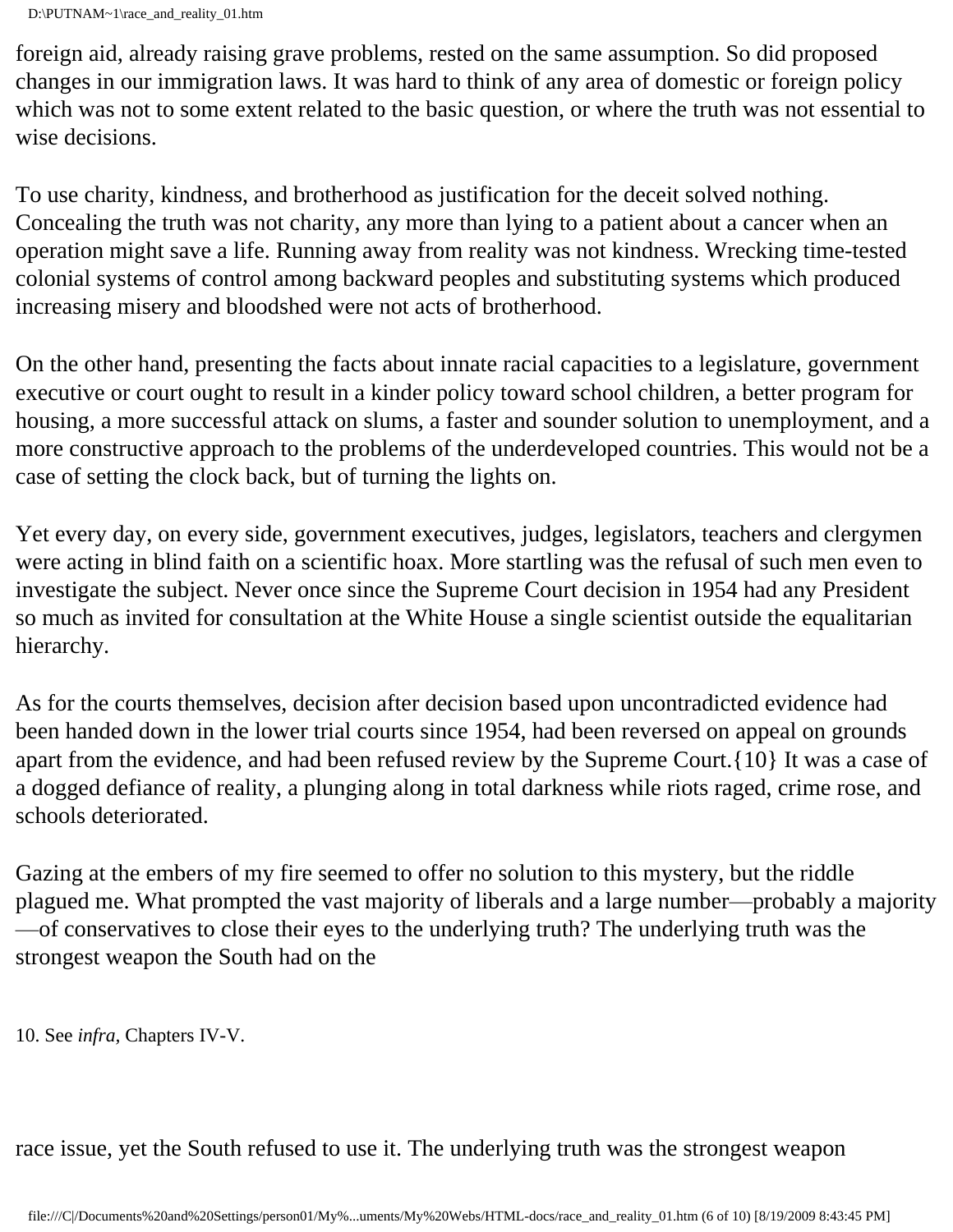conservatives had on the general political front, yet they also shunned it. To expose liberal dishonesty as regards the Negro was both a graphic and expedient way to explode all the fallacies based on the equalitarian ideology, yet conservatives concentrated instead on economic and constitutional questions which, at a time of unprecedented prosperity, had comparatively little appeal to the man in the street.

In fact, few of the arguments of the conservatives had much validity except in terms of the correct answer to the innate-equality dogma. If all races were innately equal, then of course our social organization, both nationally and on the world scene, was full of flaws. If they were not, then the whole problem changed and conservative policies took on new meaning. Thus in refusing to challenge the dogma, conservatives were fencing on a scaffold while liberals laughed as they watched the trap door open. It became quite appropriate to refer to the conservative movement and the Republican Party as the liberals' kept opposition. Their members were condemned in advance, set up to be ridiculed and extinguished, amid the scorn and self-satisfaction of the left.

Nevertheless it seemed a fundamental tenet of most conservative groups, and certainly of the Republican Party, that the issue was not to be raised. The very root of communism and socialism which they so vociferously professed to oppose was thus to be left untouched. It struck me as an incredible surrender, and the reasons for it demanded analysis.

Was there something somewhere in the Anglo-American social climate which had destroyed the firmness of character and will, the self-confidence and spiritual force, needed openly to face an issue of this kind? Was there some relation between our contemporary mood of appeasement and indulgence toward crime and juvenile delinquency which accounted for our avoidance of the equality issue as well?

Looking back upon my own youth before the first World War, I surmised that there was. The mood of the times had changed. Confidence in both the moral and physical force of rectitude had gradually disappeared. Respect for distinction had gone, too—and with it respect for authority in the home, in the community and in the state. All of these things tended to sap a man's courage to assert a vested pride in his personal heritage—might it not be just as true as to the heritage of his race?

Then there arose the argument that political expediency, indeed political necessity, compelled public men to avoid "hurting the feelings" of minority groups who might hold the balance of power in elections. But this, also, seemed an invalid approach. A balance of power position among minority groups could only exist if the White majority were divided, and the White majority would not be divided *on this issue* if it were properly instructed and courageously led. Some indication of what might be expected if the matter were considered by itself alone, even without leadership or instruction, was afforded by the 1964 referendum on the repeal of the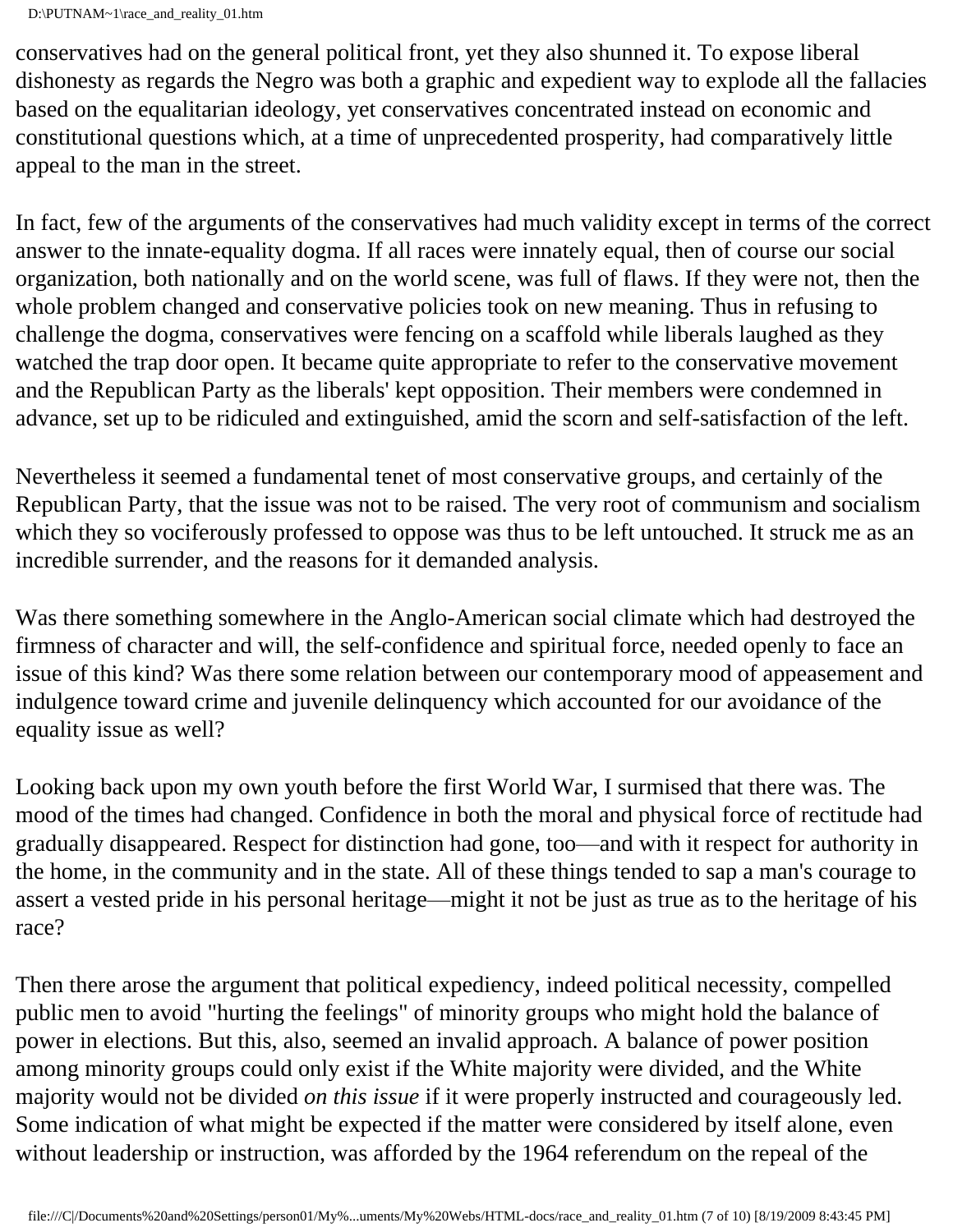Rumford Act in California. The vote was *against* open housing two to one, although President Johnson, an apostle of civil rights, carried California by 1,200,000 votes on the same day.

What folly it was for conservative leaders to suppose that cursing communism and dwelling upon its "conspiratorial aspects" as the John Birch Society did (all the while studiously avoiding any mention of race or the equalitarian dogma) could accomplish anything against the growing belief among Americans that the underlying tenets of communism might be sound! These Americans had been washed for decades in the powerful soaps of the equalitarian ideology—in the schools and colleges, in the theatres, on radio and television, in newspapers, books and magazines, and in the churches, until they were beginning to accept its validity without quite recognizing its kinship to communism or its indispensable connection with that movement.

In fact it was no exaggeration to say that to unmask the equalitarian dogma was to knock the bottom out. of both communism and socialism. Neither could survive without it because both drew their major nourishment from supposedly unwarranted economic and social inequalities among men. To recognize that many of the inequalities were not unwarranted, that they were instead biologically constituted and consequently inevitable, was to cut to the root of every leftwing doctrine, called by whatever name. Similarly, toying with the superstructure of these movements was futile because every attack upon it could be met with counterattacks in the name of social justice. Indeed there was no possible way of determining what social justice was until the equalitarian dogma was dissected and exploded.

Social justice remained, of course, the goal which all men of good will were bound to seek. It could certainly not be found in mid-nineteenth century sweatshops nor child labor practices. Neither, on the other hand, could it be found in misleading courts and legislatures on the variable capacity of races, nor in inflaming one race against another by false preachments regarding the responsibility for unrealized hopes, falsely aroused.

With occasional but not statistically significant exceptions, in America at least, a man might be poor and "underprivileged" for one of three reasons: (1) because of innate limitations; (2) because of laziness and improvidence; or (3) because of social injustice. No one questioned the imperative to correct category 3. But what the equalitarian did was to seek to blur the distinction between all the categories and particularly to transpose 1 into 3. This must increase rather than abate class and race conflict for while most reasonable men would be willing to see their savings and perhaps other fruits of their industry, intelligence and self-denial taxed or destroyed to correct 3, few would submit indefinitely to such a procedure on behalf of 1 and 2.

Unless, perhaps, they were sufficiently misled. Then a different situation developed. The question became one of how long a society built on false premises could survive if the majority accepted the premises, and this in turn involved the importance of the area in which the deceit was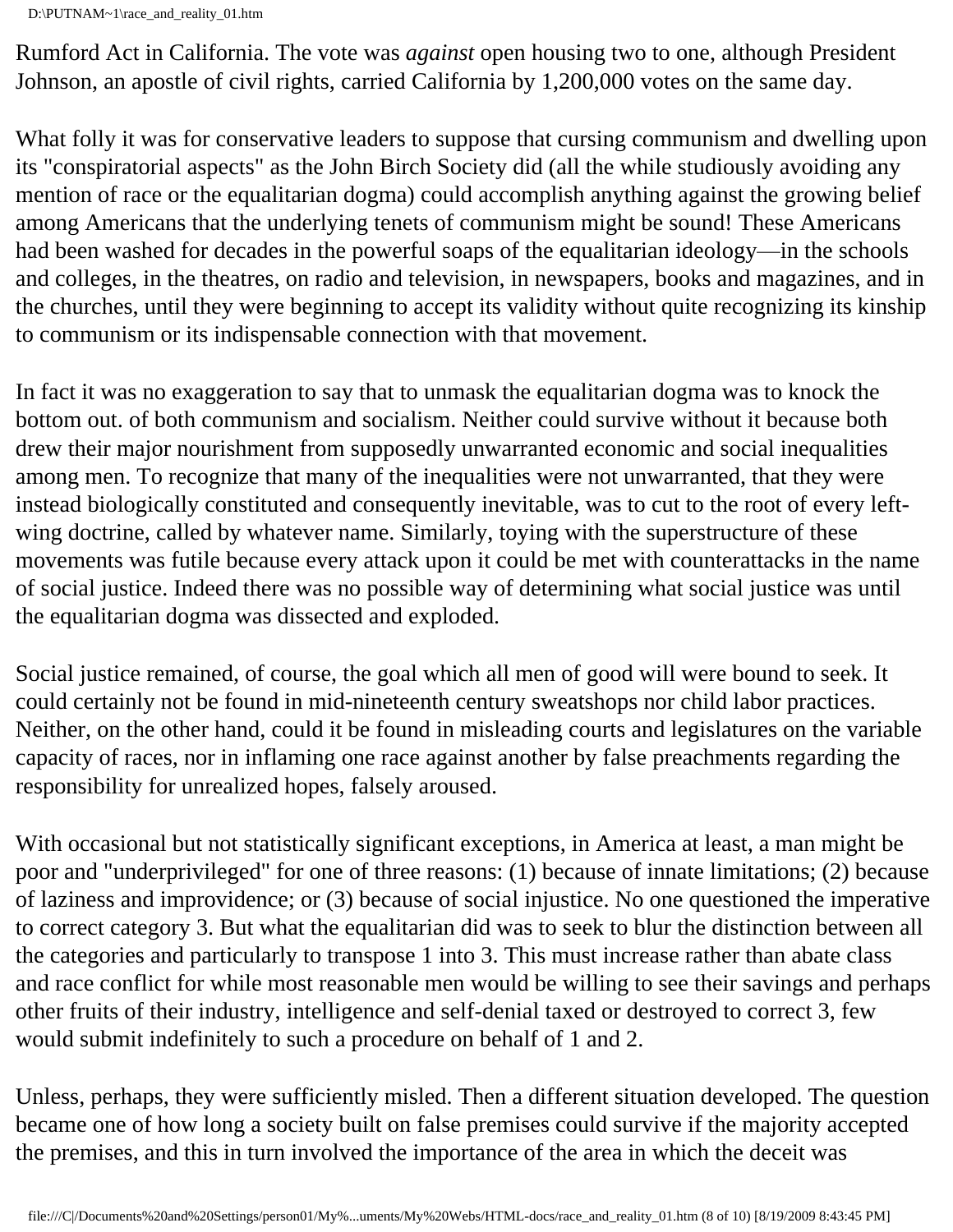practiced.

Unfortunately in the racial area the importance was tremendous. Could the barrage of excuses which came from the lips of liberals explain away every decline is educational standards, every deterioration in morals, every increase in crime, every failure of foreign policy? The equalitarian arsenal of excuses was almost unlimited. Could it prevail indefinitely against the facts themselves?

And how long would our politically successful public leaders—men like Johnson, Eisenhower, Rockefeller and the Kennedys, men who had managed to ride the tide of consensus into positions of power as members of the "liberal establishment"—stomach their own blindness? The simple failure to investigate, to listen to any but members of the leftist scientific hierarchy, was startling enough in its revelation of wishful thinking. Second only to the hierarchy, and the managers of the mass media, such men bore the major responsibility for the continuance of the deceit. Was there no hope for a break in the ranks of these opportunists who bought their immediate success at the price of long-range failure?

One looked in vain for men in public life who understood the first duty of statesmanship as Theodore Roosevelt understood it. Roosevelt had written: "People always used to say of me that I was an astonishingly good politician because I divined what the people were going to think. This really was not an accurate way of stating the case. I did not 'divine' how the people were going to think; I simply made up my mind what they ought to think, and then did my best to get them to think it." Here was the difference between a public leader and a public panderer.

Surely there existed a wealth of wholesome and inspirational issues for the public man in the Anglo-American tradition. If other stocks could be encouraged in an emphasis upon their traditions and their achievements, if the Negro could be made the subject of a national mania, if all our minority groups could, in fact, be indulged in the practice of an intense racism, had not the time arrived for a little emphasis upon the values of the founding stocks which had built America in the most fundamental sense-given it its law, its language, its government, its religion, its pioneering enterprise and its stability of character?{11} Was it in the interests

11. The substocks of the Caucasian race which I call interchangeably English-speaking or Anglo-American were well defined by Theodore Roosevelt in 1881: "on the New England Coast the English blood was as pure as in any part of Britain; in New York and New Jersey it was mixed with that of the Dutch settlers—and the Dutch are by race nearer to the true old English of Alfred and Harold than are, for example, the thoroughly Anglicized Welsh of Cornwall. Otherwise, the infusion of new blood into the English race [more accurately, English amalgam] on this side of the Atlantic has been chiefly from three sources—German, Irish, and Norse; and these three sources represent the elemental parts of the composite English stock in about the same proportions in which they were originally combined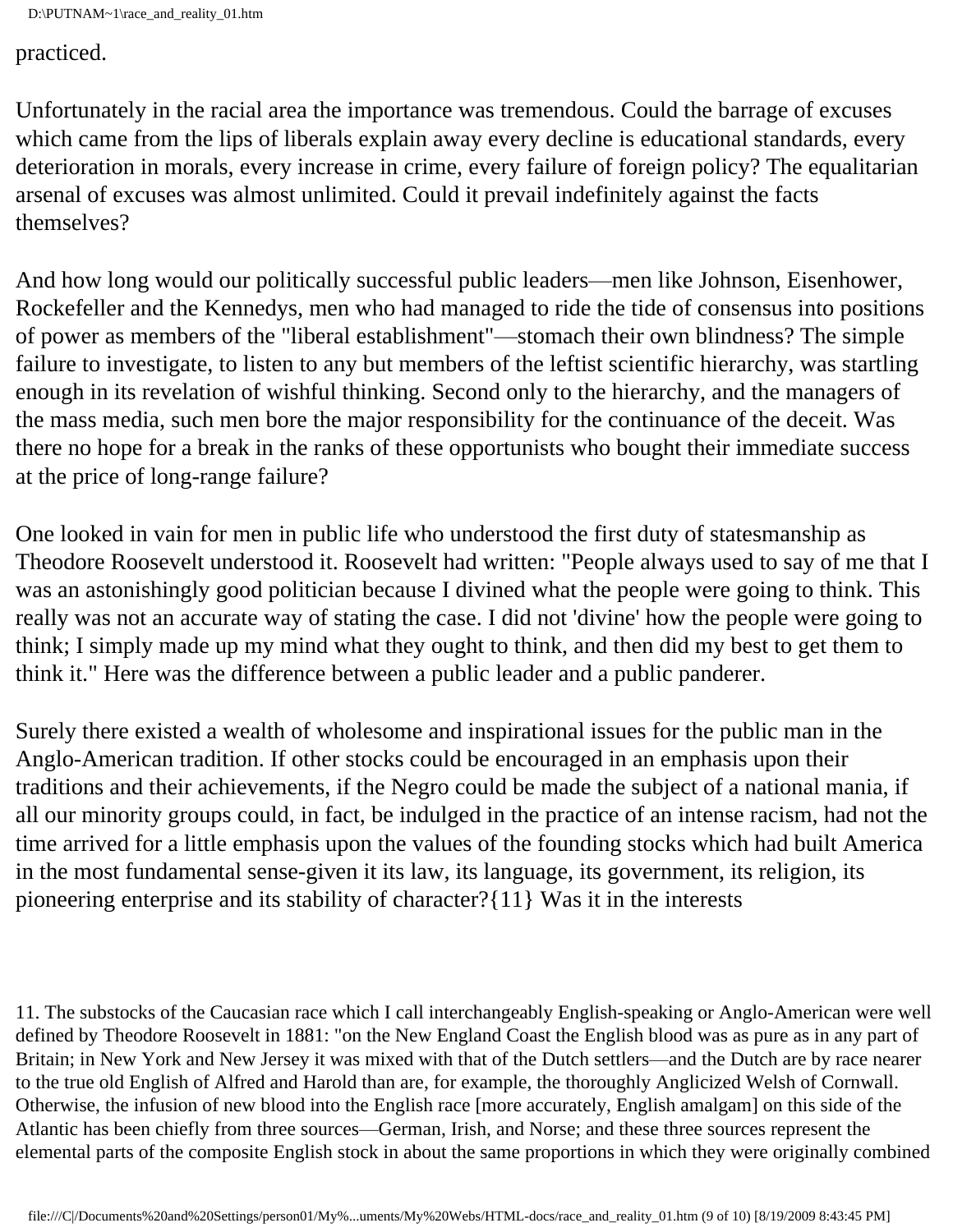—mainly Teutonic, largely Celtic, and with a Scandinavian admixture. The descendant of the German becomes as much an Anglo-American as the descendant of the Strathclyde Celt has already become an Anglo-Briton . . . It must always be kept in mind that the Americans and the British are two substantially similar branches of the great English race, which both before and after their separation have assimilated, and made Englishmen of many other peoples. . . " *Works of Theodore Roosevelt,* National Ed., 1926, New York, Vol. VI, p. 23.

of those minorities who had either sought refuge here, or who had found a refuge by continuing here, that those values should be changed-and changed in a direction which must eventually produce the very conditions from which refuge had been sought?

The more one thought about it the less one saw any justification for the evasive, self-defeating attitude of conservatives, or the outright self-betrayal of Anglo-American liberals. One might attribute it to mawkish sentimentality, venality, blindness, or cowardice, but none of these seemed sufficient to account for the situation. Perhaps the element that appeared from my experience to come the closest to the root cause was ignorance, but a strange, self-perpetuating kind of ignorance bordering on hypnosis, an ignorance nourished by the pervasive power of the news and entertainment media after it had first been instilled by the academic hierarchy-an ignorance buttressed by feelings of guilt which the ignorance itself created.

Embers were no longer a match for a midnight in Maine. I decided the time had come for more wood on the fire before I rummaged further in the brief case which contained the all too short record of one man's effort against the obfuscation. A review of it might disclose whether there were points still worth making, or whether a digest of points already made might prove useful as a sequel to *Race and Reason.*

I knew of no way of combatting ignorance except with truth. St. Paul had said that the truth was mighty and must prevail. On the other hand I remembered a less optimistic writer who remarked that the truth would prevail only after no one any longer had any interest in suppressing it. Today it was staggering how many seemed to have such an interest. Only the inarticulate, nationfounding stocks in the United States—the divided and confused majority—had an opposite interest, and they failed to recognize it.

I gathered some logs from the woodpile outside, closed the door against the darkness, and spread a few more papers on the table under the lamp.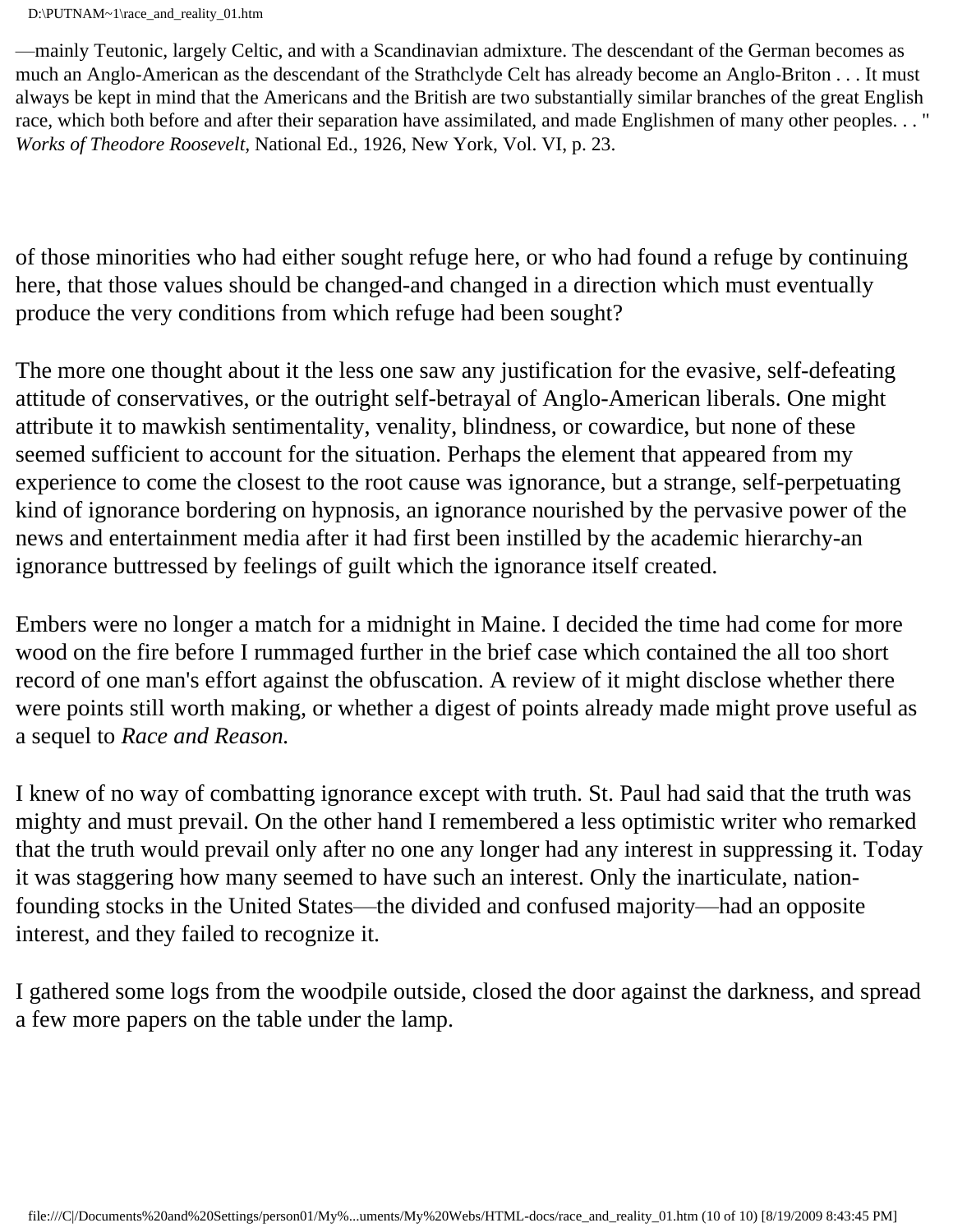#### CHAPTER II

## THE FANTASY

Which should come first—a deployment of the facts or a survey of the motivations and techniques which had led to their concealment? If one deployed the facts, and they were seen through the glasses of hypnosis, my experience led me to believe they would not be permitted to reach even the threshold of awareness. The contortions of liberal minds when confronted by the realities in this way had given me some bizarre moments.

Yet if one first examined the fantasy by exploring the sources of the hypnosis, one postponed dealing with the crux of the matter long enough to try the patience of the less bemused. It was a hard choice, but I came finally to the decision that it was best to begin with the hypnosis and to hope that the less bemused would bear with me for a chapter. There were enough other points in the fields of ethics and law which would require postponement to later chapters. In any case one must beg for some patience.

## MOTIVATIONS

Without question I could state at the outset that modern anthropology as taught in Anglo-American schools and colleges is the *result* of a political ideology, not the source of it. The people who developed it, and their disciples who disseminated it, were almost all partisan and passionate crusaders for socialism.

They most certainly *wanted* all humanity to be innately equal, and they *wanted* to discover that the sole reason why inequalities existed was because of variable environments. Thus the responsibility for poverty and failure could be placed chiefly on society, not on the individual, and the rebuilding of the social order on socialist lines could be justified.

Another thing also was clear. Prior to the advent of Karl Marx in Germany and of Fabian socialism in England the infant science of anthropology had found no evidence of innate equality.

Before the middle of the nineteenth century Dr. J. C. Prichard, often regarded as the founder of this discipline, stated in his *Natural History of Man:*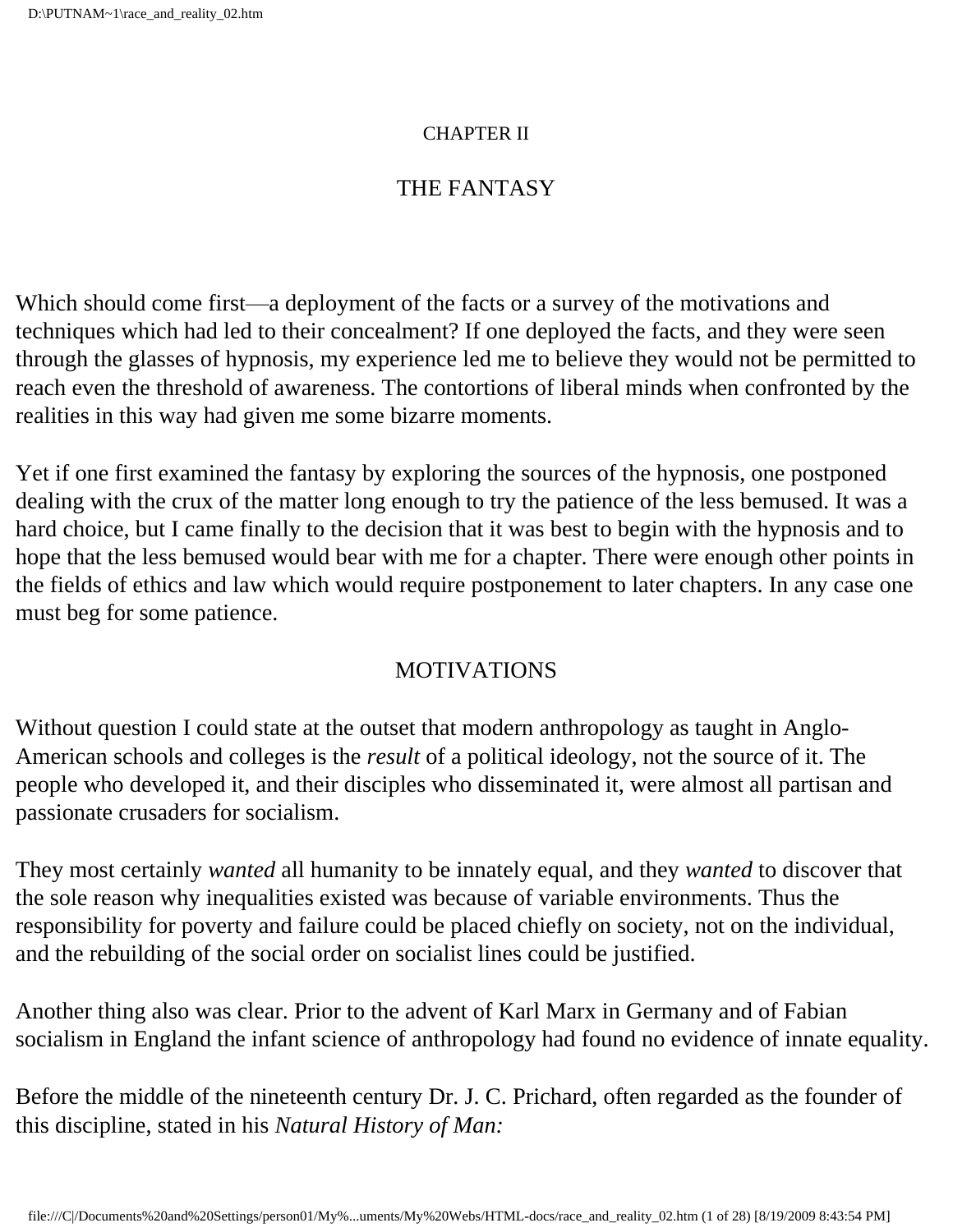"The organised world presents no contrast and resemblances more remarkable than those which we discover on comparing mankind with the inferior tribes. That creatures should exist so nearly approaching to each other in all the particulars of their physical structure, and yet differing so immeasurably in their endowments and capabilities, would be a fact hard to believe, if it were not manifest to our observation."{1}

Specifically as regards the Negro, the ninth edition of the *Encyclopedia Britannica* (1884) pointed out that "No full-blooded Negro has ever been distinguished as a man of science, a poet, or an artist, and the fundamental equality claimed for him by ignorant philanthropists is belied by the whole history of the race throughout the historic period."{2} Indeed, as late as 1921, it was still possible for Lothrop Stoddard (A.M., Ph.D., Harvard) to write the following passages about the Negro in a book issued by a leading New York publisher:

". . . in the negro, we are in the presence of a being differing profoundly not merely from the white man but also from those human types which we discovered in our surveys of the brown and yellow worlds . . . . The negro's political ineptitude, never rising above the tribal concept, kept black Africa a mosaic of peoples, warring savagely among themselves and widely addicted to cannibalism.

"Then, too, the native religions were usually sanguinary, demanding a prodigality of human sacrifices. The killings ordained by negro wizards and witch doctors sometimes attained unbelievable proportions . . . . Since the establishment of white political control . . . the white rulers fight filth and disease, stop tribal wars, and stamp out superstitious abominations.

". . . The white race displays sustained constructive power to an unrivalled degree, particularly in its Nordic branches; the brown and yellow peoples have contributed greatly to the civilization of

1. James Cowles Prichard, *The Natural History of Man,* 2nd Ed., 1845, London, p. 1.

2. *Encyclopedia Britannica,* 9th ed. (American Reprint), 1884, Vol. 17, p. 318.

the world and have profoundly influenced human progress. The negro, on the contrary, has contributed virtually nothing. Left to himself, he remained a savage, and in the past his only quickening has been where brown men have imposed their ideas and altered his blood. The originating powers of the European and the Asiatic are not in him."{3}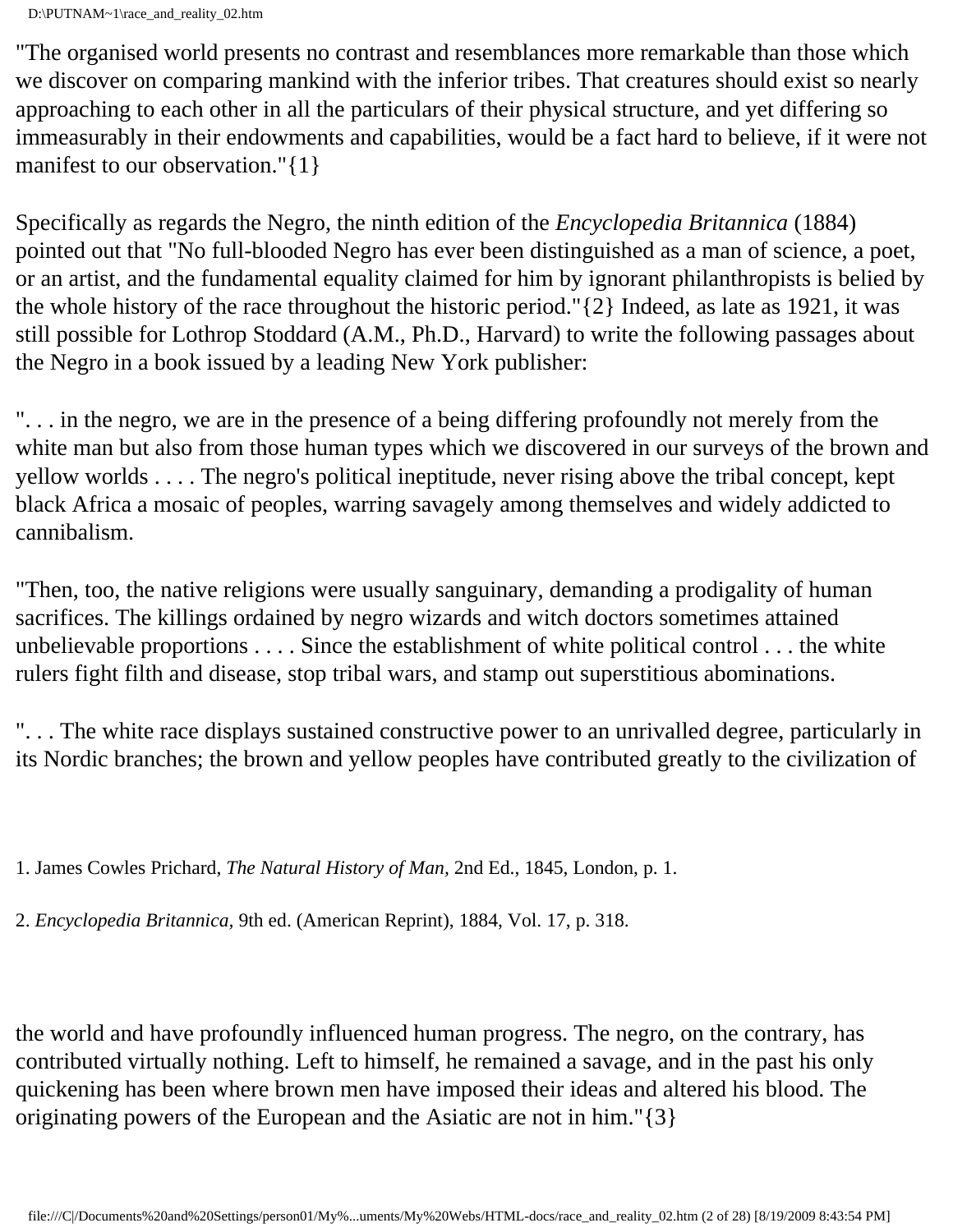One could imagine what would happen today if a book with such passages were submitted to the same house for publication. Stoddard was one of the last to speak for pre-Marxian anthropology.

As would shortly appear, the change in attitude had no relation to any new scientific discoveries. Such investigations all reinforced the pre-Marxian view.{4} The new approach was due exclusively to "imaginative" thinking on the part of the passionate crusaders. As early as 1844, Marx himself believed, according to Sidney Hook, that "The primitives *actually* do not 'see' the same thing as the more developed races even though their biological structure may be the same. It is precisely because of *the different character of their social environment* [emphasis added] that they *see* differently."{5} Frederick Engels, Marx's colleague and collaborator in the major Marxist work on anthropological questions, continued and developed the emphasis upon environment and the attack on evolutionary concepts.{6} Concerning the motivation behind these men, one needed only to consider Marx's comment: "Labour cannot emancipate itself in the white skin where in the black it is branded."{7}

But it was with the arrival of Franz Boas that the story of cultural (environmental) anthropology, at least in the United States,

3. Lothrop Stoddard, *The Rising Tide of Color*, 1921, New York, pp. 90-92.

4. See *infra,* Chap. III; for example, it is now generally agreed among students of the problem, as the result of experiments with identical twins, that heredity outweighs environment (culture) in its influence on human beings by a ratio of about 3 to 1 on the average.

5. Sidney Hook, "Karl Marx and Max Stirner," *The Modern Monthly,* Oct. 1933, Vol. 7, No. 9, p. 554.

6. F. Engels, *The Origin of the Family, Private Property, and the State,* 1965, Moscow.

7. Karl Marx, *Capital,* 1947, New York, Vol. I, p. 287.

really began.{8} Because the man's background may in part have accounted for his point of view it seemed appropriate to mention briefly not only his early professional training but the social and political inclinations of his family. These threw considerable light on the formative influences of his youth.

Boas was born of Jewish parents in Minden, Germany, in 1858. Both his father and mother were radical socialists, and his uncle by marriage was Abraham Jacobi,{9} a physician who was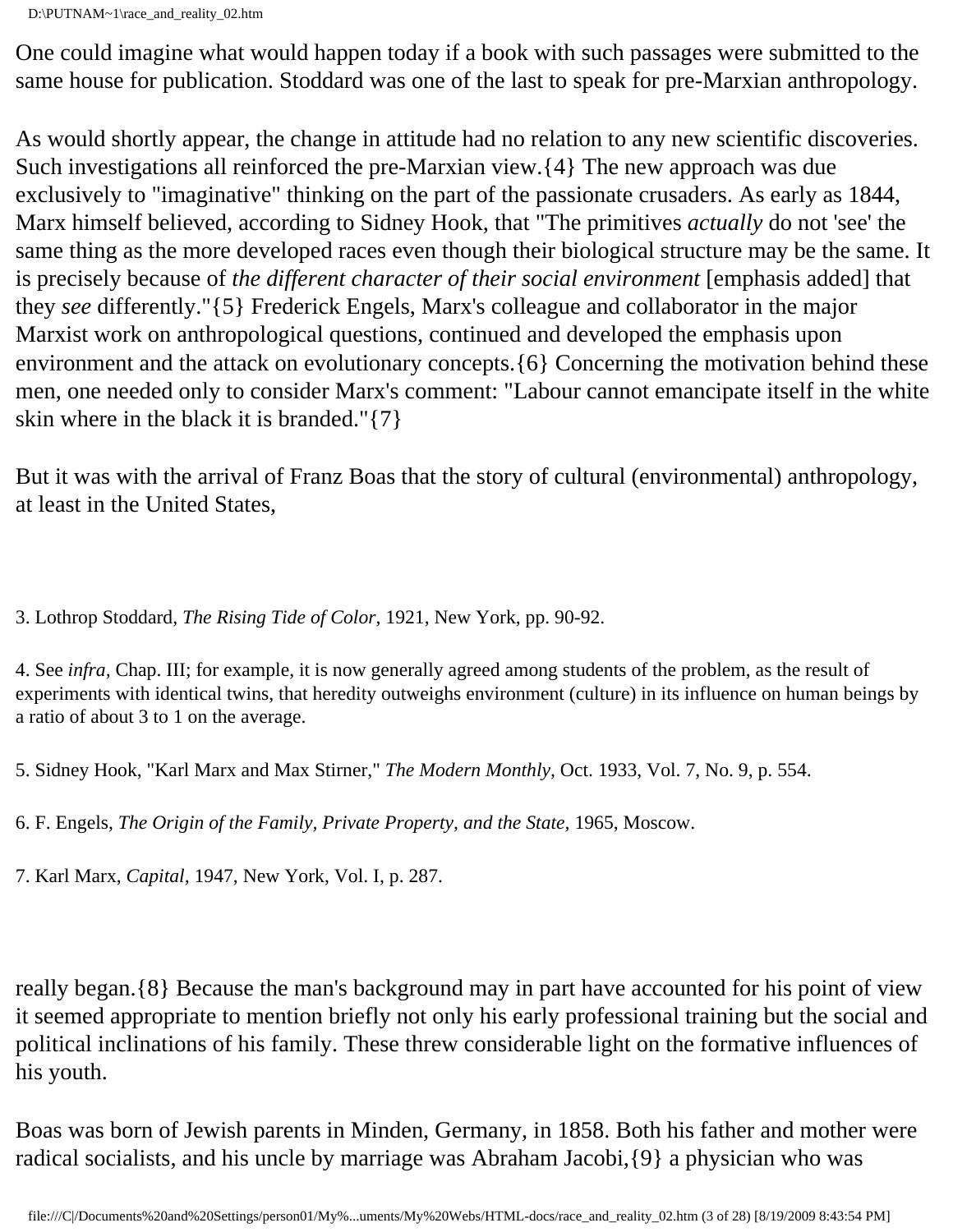imprisoned for armed violence in Cologne in the revolution of 1848. Jacobi later emigrated to the United States and was mentioned by Marx as active in promoting socialism here. Marx wrote, "Jacobi is making good business. The Yankees like his serious manner."{10}

Significantly Jacobi's second wife was Mary Corinna Putnam,{11} eldest daughter of George Palmer Putnam, the publisher, and when Jacobi finally died at the age of 89 it was at the home of a lifelong friend, Carl Schurz, formerly Senator from Missouri and Secretary of the Interior under Hayes. Thus a generation before Boas himself was to come to the United States a web of circumstances involving both Marx and Jacobi had preceded him—and had served to suggest the extent to which Marxist sympathizers had gained acceptance among intellectuals in America.

8. Initially, and before Boas' time, anthropology in the United States was the handmaiden of sociology, a science in which Lester Ward was considered the pioneer. Ward was an instructor at the Rand School of Social Science, operated by the American Socialist Society. Curiously enough, both he and his colleague E. A. Ross originally held the classical view of race. In 1905 Ross said, "The superiority of a race cannot be preserved without *pride of blood*  and an uncompromising attitude towards the lower races." E. A. Ross, *Foundations of Sociology,* 1905, New York, p. 379. In 1938 he would be saying: "What makes . . . Congolese a mystery to us is not mental quirk but cultural background . . . Given our training, their minds would work as ours." E. A. Ross, *Principles of Sociology,* 1938, New York, p. 256.

9. Abram Kardiner and Edward Preble, *They Studied Man,* 1961, Cleveland, p. 135.

10. Marx-Engels, *Briefwechsel,* Dietz Verlag-Berlin, published under the direction of the Marx-Engels-Lenin Institute, Moscow, 1949, Vol. II, p. 117.

11. For biographies of both Jacobi and Mary Putnam, see *American Dictionary of Biography,* 1932, New York, Vol. 9.

But to return to the young Boas, his education included no training in anthropology. His university degrees were in physical and cultural geography. His doctoral dissertation was in physics, the title of his paper being *Contributions to the Understanding of the Color of Water.* He made his first field trip, to study anthropological material in Baffin Land, in 1883 as a geographer for *The Berliner Tageblatt,* a liberal paper of the time.{12}

In 1886 he was a Docent in Geography at the University of Berlin. The following year he emigrated to New York and the year after that he served on the faculty of Clark University where the first Ph.D. in anthropology in the United States was taken under his supervision.{13} How he himself had achieved a doctorate in anthropology was not clear. He was a lecturer in psychology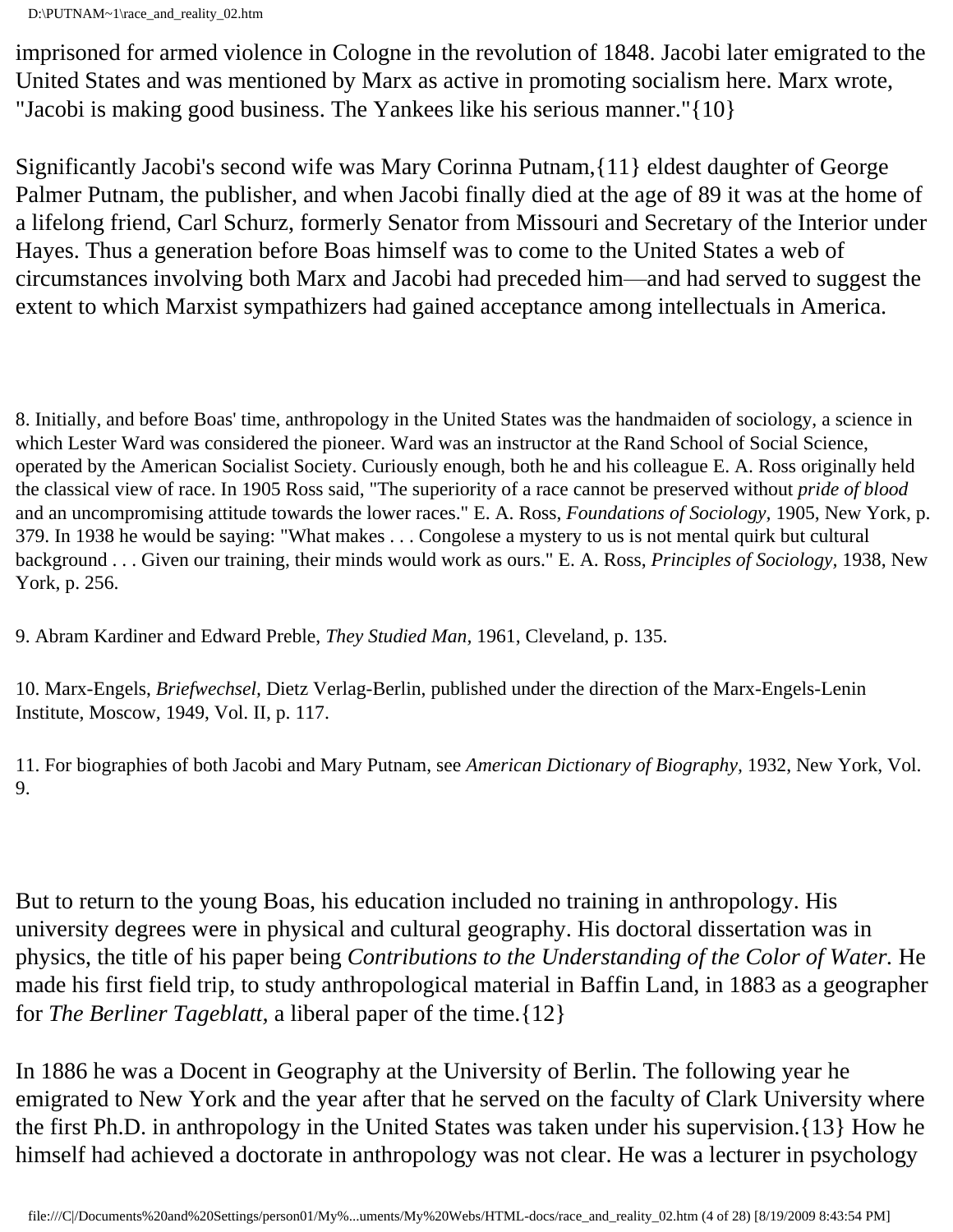in 1896 and became a professor of anthropology at Columbia University in 1899, where he remained until his retirement in 1936. In 1942 he died suddenly during a luncheon, just after stressing the need to combat "racism" whenever and wherever possible.

Perhaps the most effective way to illustrate the trend of Boas' development was to examine two editions of his *The Mind of Primitive Man.*{14} In the 1911 edition he wrote: "Differences of structure must be accompanied by differences of function, physiological as well as psychological; and, as we found clear evidence of differences in structure between the races, so we must anticipate that the differences in mental characteristics will be found."

This crucial statement Boas omitted, without explanation, from the 1938 edition. One of Boas' students and followers, Otto Klineberg, suggested that "it seems highly probable that Boas changed his mind on this point."{15} To which Dr. George aptly replied, "Possibly so; but I know of nothing in the development of anatomy or physiology between 1911 and 1938, or since, to justify a change of mind . . .; quite the contrary."{16} Boas had said flatly,

12. So classified by the *Encyclopedia Britannica,* 11th ed., Vol. XDC, p. 579.

13. Kardiner and Preble, *op. cit.,* p. 137.

14. Franz Boas, *The Mind of Primitive Man,* 1911, New York; *ibid.,* Rev. Ed., 1938, New York.

15. Otto Klineberg, *Race and Psychology,* 1951, UNESCO, Paris.

16. Wesley C. George, *The Biology of the Race Problem,* National Putnam Letters Committee Reprint, 1962, New York, p. 81. Cited hereafter as George. Compare similar contradictory statements by E. A. Ross, *supra,* p. 17n. Persons who desire copies of Dr. George's work or other Putnam Letters Committee publications may now obtain them by addressing the Committee at Suite 904, 1730 K St., N.W., Washington, D.C. 20006.

"We found clear evidence of differences in structure between the races." One might now reasonably ask—what had happened to these differences?

While anyone's body could be modified by diet and exercise within the limits set by heredity, one could hardly take seriously Boas' personal effort in 1912 to show changes in fundamental structure through environment. In this case Boas went so far as to prepare a report for the Federal Immigration Commission which he called "Changes in Bodily Form of Descendants of Immigrants" and in which he tried to prove that head forms changed with the transfer of southern and eastern European stocks to American soil.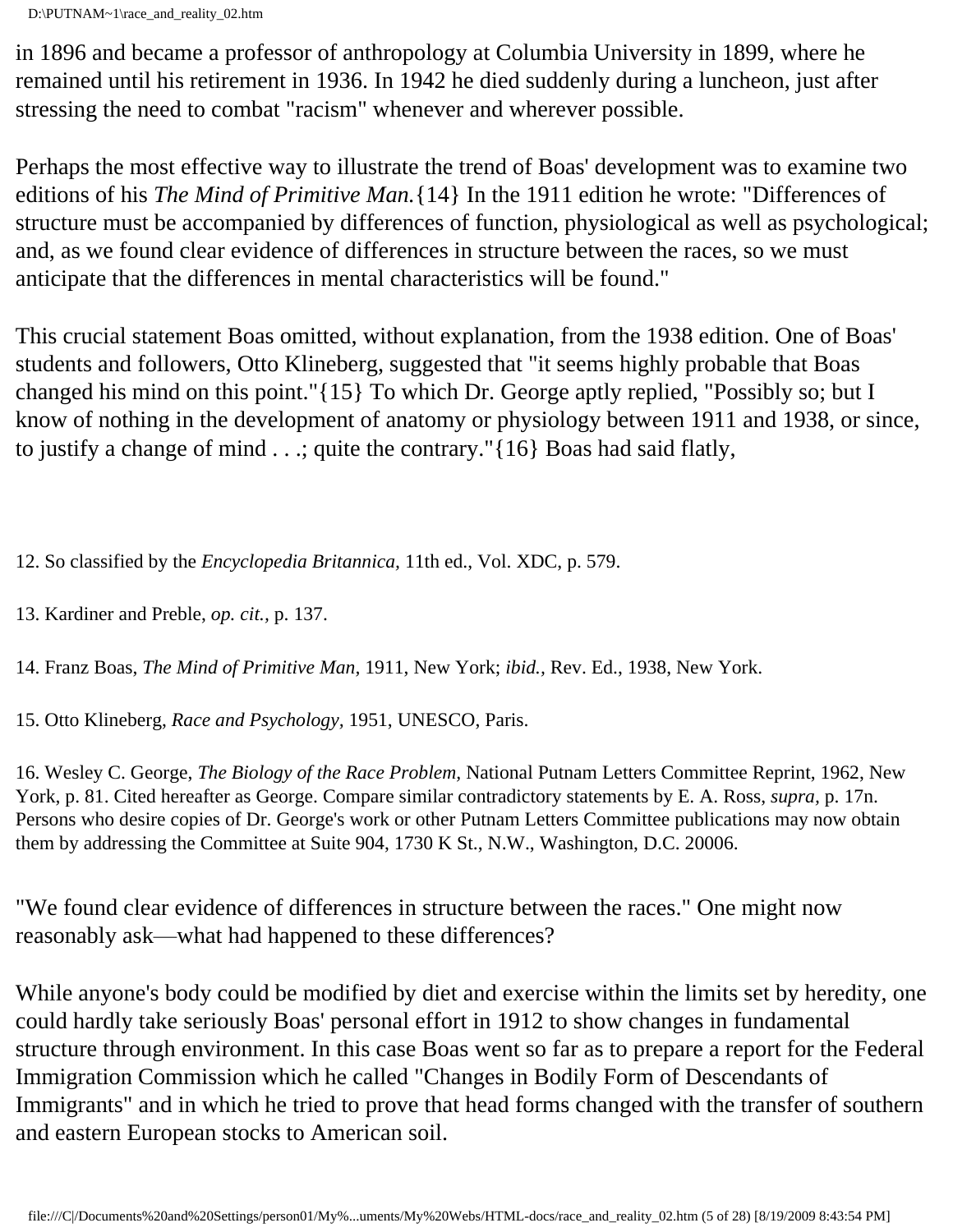Henry Pratt Fairchild, a president of the American Sociological Society, commented upon this report in these words: "Two careful scholars, G. M. Morant and Otto Samson, have made an exhaustive study of the Boas report and related material, and their conclusions with respect to the Boas study are summarized as follows: 'In our opinion the data collected for the Immigration Commission are not capable of leading to definite proofs of these or alternative hypotheses of the same kind . . . . As far as the Jewish material is concerned, there seems to be no justification whatever for the statement, said to be "ample proved", that there is a "far-reaching change in the type [of immigrants]—a change which cannot be ascribed to selection or mixture, but which can only be explained as due directly to the influence of environment." . . . Our general conclusion is that considerably larger divergencies would have to be found in order to establish the theory that headform, as estimated by the cephalic index, is modified directly by the environment.' "{17}

Fairchild added: "Boas apparently is expecting his reader to accept this one study as of sufficient weight to offset not only the

17. Henry Pratt Fairchild, *Race and Nationality,* 1950, New York, p. 105. All of Chap. VII is recommended to the student of politically motivated scientific propaganda.

conclusions of dozens of able anthropologists, but also the commonplace observations of the layman in such cases, for example, as the pure-blooded American Negro where there has been no obvious modification of many basic traits after several generations of residence in the American environment."{18}

Nevertheless, as the years went on, Boas succeeded in becoming the leading exponent of environmental anthropology in the United States and in making this "cultural" or "social" form of the science the most popular and the most publicized. He managed to saturate both the public and his students at Columbia with books and lectures on the dogma that environment is the dominant factor in the molding of mankind, and to raise up a generation of disciples who would carry forward his teachings in the next generation—disciples whom Dr. George appropriately called a "cohesive propaganda group".

One had no difficulty in understanding Boas in the context of his time. Two distinct but converging streams of influence joined to drive him. There was, first, his socialist philosophy, concerning which it would suffice to quote his sympathetic biographer and student Melville Herskovits: "In his political sympathies he leaned towards a variety of socialism common among Nineteenth Century liberals."{19} Indeed, Boas' family background had not lain fallow. His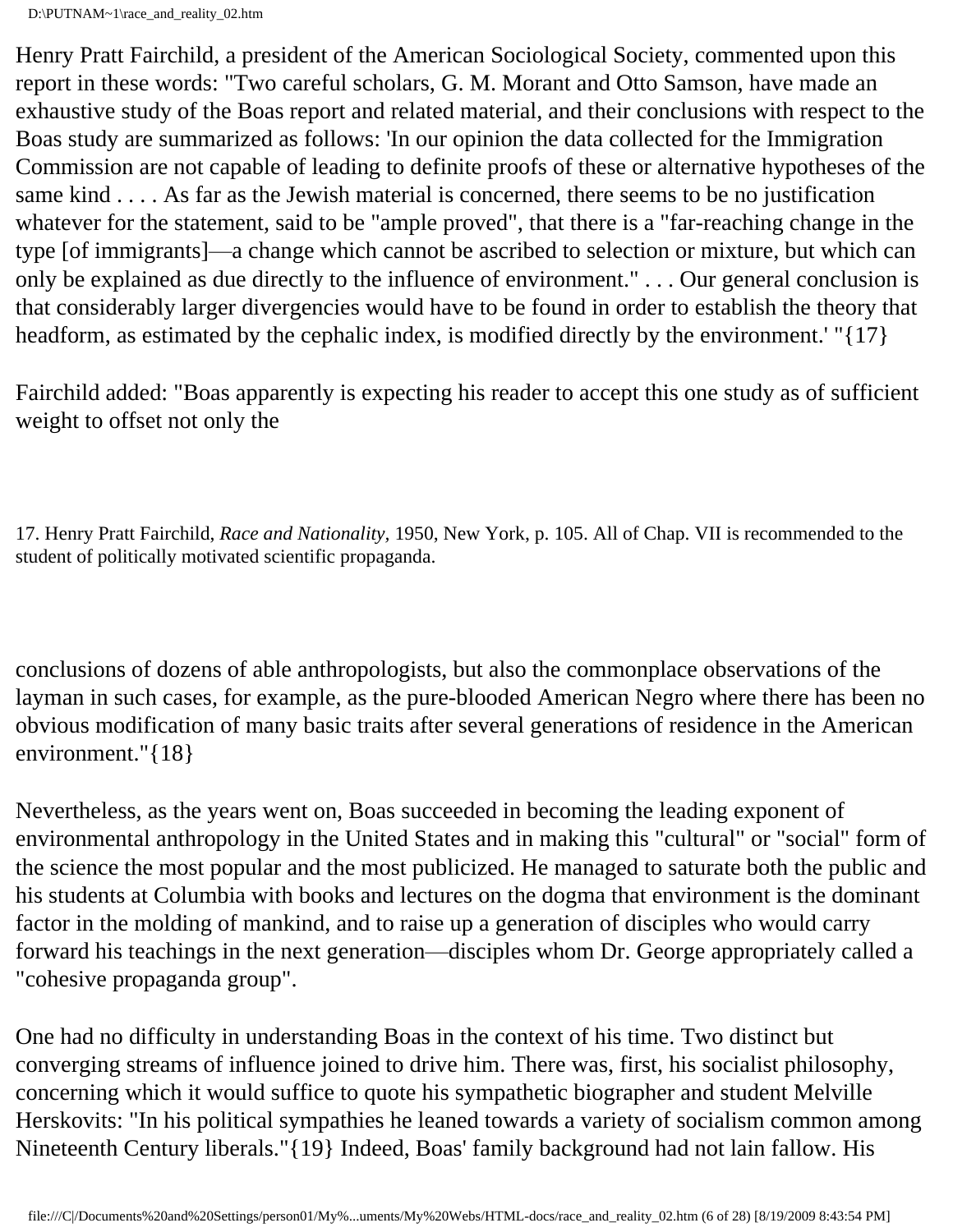record before the Special Committee on Un-American Activities of the United States House of Representatives showed 46 listings of communist-front connections.{20}

Secondly, Boas, popular as he was in several quarters, nevertheless could not escape the fact that as a Jew he remained a member of an "out-group" in the America of his day. The endless and bitter battle against "racism" which he and his associates never ceased waging and in the throes of which he died, was apparent in his work. He was obviously not without strong personal incentives.

18. *Ibid.,* p. 104.

19. Melville Herskovits, *Franz Boas,* 1953, New York, p. 118.

20. Investigation of Un-American Propaganda Activities in the United States: Special Committee on Un-American Activities, House of Representatives, 1944, *Appendix, Part IX.*

 The same double drive could be attributed to a majority of his immediate disciples; for the others, the socialist influence sufficed. Even a cursory inspection of their names and connections suggested the nature of the forces acting on most of these individuals, and the impression could be fortified by a review of some of their activities. I was indebted to Dr. George for a tabulation:

Ruth Benedict, born New York 1887, died 1948; educated at Vassar and Columbia; lecturer in anthropology at Columbia, advancing to professor.

Isador Chein, born New York 1912; M.A. Columbia 1933; Ph.D. Columbia 1939. One of the Supreme Court authorities in the desegregation decision.

K. B. Clark, a Negro, born Panama 1914; Ph.D. Columbia 1940. One of the Supreme Court authorities in the desegregation decision.

Theodosius Dobzhansky, born in Russia 1900; graduate, University of Kiev; professor of zoology, Columbia 1940. Retired.

L. C. Dunn, born Buffalo, New York 1893; professor of Zoology, Columbia 1928. Retired.

Melville Herskovits, born Ohio 1895, died 1963; Ph.D. Columbia 1928; assistant professor (1927) advancing to professor of anthropology, Northwestern University.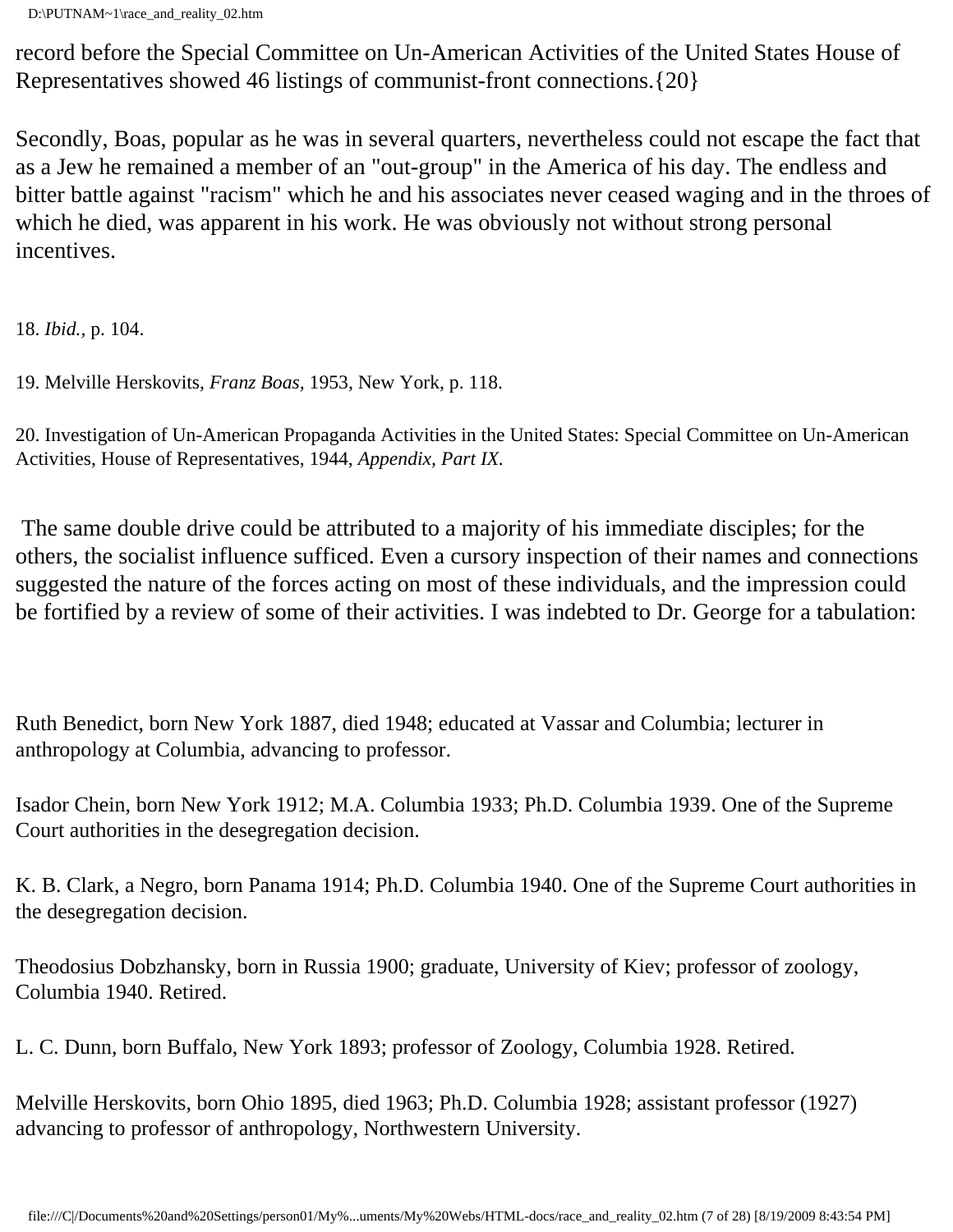Otto Klineberg, born Quebec 1899; Ph.D. Columbia 1927; research associate in anthropology, Columbia, 1929-31; psychology 1931; professor 1949.

Margaret Mead, born Philadelphia 1901; Ph.D. Columbia 1929; associate curator, American Museum of Natural History.

Ashley Montagu, born England 1905; came to United States 1927; Ph.D. Columbia 1936; Chairman, Department of Anthropology, Rutgers University 1949-1955. Retired.

Gene Weltfish, born in New York 1902; Ph.D. Columbia 1929; formerly lecturer in anthropology, Columbia.

This was the group of which Herskovits wrote: "The four decades of the tenure of his [Boas'] professorship at Columbia gave a continuity to his teaching that permitted him to develop students who eventually made up the greater part of the significant professional core of American anthropologists, and who came to man and direct most of the major departments of anthropology in the United States. In their turn, they trained the students who, with the increase in general interest in the subject and the recognition of the contribution it can make to human knowledge and human welfare, have continued in the tradition in which their teachers were trained . . ."{21}

The public had some familiarity with a majority of these names. Almost all the tracts on race distributed by UNESCO and similar organizations were authored by them, as were most of the books and articles available in bookstores and on newsstands.{22} Their views were often aired on network television and radio. But their personal backgrounds were not so well known.

Ruth Benedict, whose *Patterns of Culture*{23} sold over a million copies in paperback alone and was required reading in many college courses in the social sciences, began her studies at the New School for Social Research. This school was described by a *Joint Legislative Committee Investigating Seditious Activities in the Senate of the State of New York* as "established by men who belong to the ranks of near-Bolshevik intelligentsia."{24} Miss Benedict remarks that she "went to see Dr. [Alexander] Goldenweiser about taking a course with him during the first year of the New School for Social Research. I was an unemployed housewife with no knowledge of anthropology, and he took me on as a neophyte

21. Herskovits, *op. cit.,* p. 65.

22. On this point Dr. George comments: "At the University of North Carolina there is a course called Modern Civilization. This course is required of all freshmen and is prerequisite to other courses in History. Upon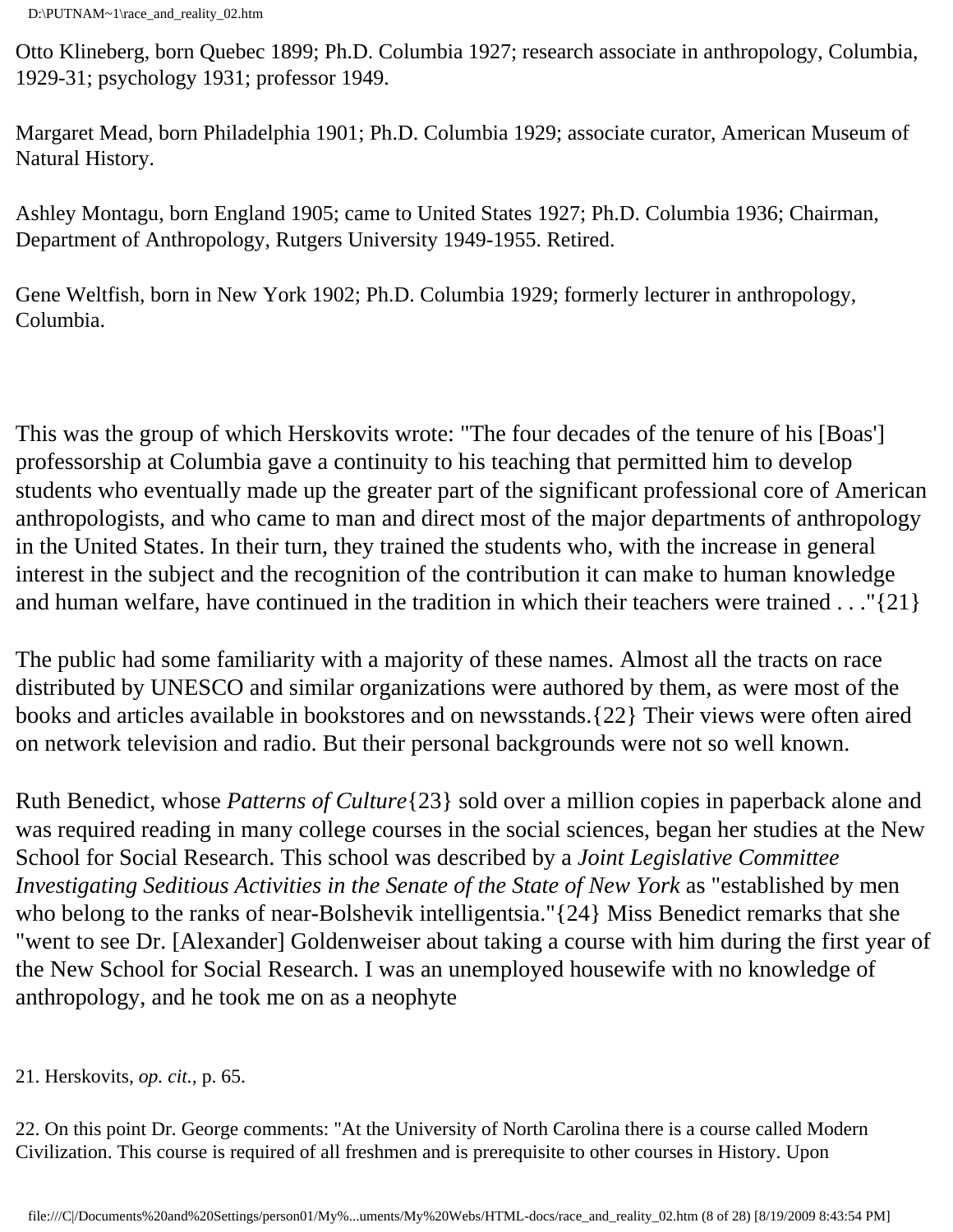investigation, I found that one of the first required readings in the course is the integration tract by Otto Klineberg in *Columbia University Readings in Race, Personality, and Culture.* The library had on reserve three shelves full of the book to meet the calls of freshmen for this required reading . . . . Further investigation revealed that both at Columbia University and at the University of North Carolina, additional readings suggested are by people who have demonstrated a strong integration slant . . . It seems proper to ask, Why was no opposing point of view presented in these courses on so vital and controversial a subject?" George, p. 86.

23. Ruth Benedict, *Patterns of Culture,* 1959, New York.

24. *Revolutionary Radicalism: Its History, Purpose and Tactics, a Report of the Joint Legislative Committee Investigating Seditious Activities, filed April 24, 1920, in the Senate of the State of New York.* Part I, Revolutionary and Subversive Movements Abroad and at Home, Vol. I, New York, p. 1121.

. . . After a year of this work, he sent me to Dr. Boas and Dr. Lowie and suggested that I take work with them also."{25}

Margaret Mead stated that *Patterns of Culture,* whose preface she wrote (Boas wrote the introduction), went through eleven printings, was translated into fourteen languages and became "as timeless as the lives of the people on which it was based." Miss Benedict also co-authored with Gene Weltfish the pamphlet *Races of Mankind,* issued by the War Department to our military personnel during World War II. This publication was finally withdrawn because it was criticized as red propaganda. Later Gene Weltfish accused the United States of using germ warfare in Korea. Some of her other communist-front activities I had listed in *Race and Reason.*  ${26}$ 

Melville Herskovits, too, attended the New School for Social Research and studied under Goldenweiser.{27} The motivation underlying Herskovits' career was suggested by a direct quotation from his work: "Let us suppose it could be shown that the Negro is a man with a past and a reputable past; that in time the concept could be spread that the civilizations of Africa, like those of Europe, have contributed to American culture as we know it today; and that this idea might eventually be taken over into the canons of general thought. Would this not, as a practical measure, tend to undermine the assumptions that bolster racial prejudice?"{28}

25. Sidney Hook, Ruth Benedict, Margaret Mead, "Alexander Goldenweiser: Three Tributes," *The Modern Quarterly —A Journal of Radical Opinion,* Summer 1940, Vol. XI, No. 6, p. 32.

26. *Race and Reason,* p. 18 n.

27. "Goldenweiser interested both Ruth Benedict and Melville Herskovits, who entered anthropology from the New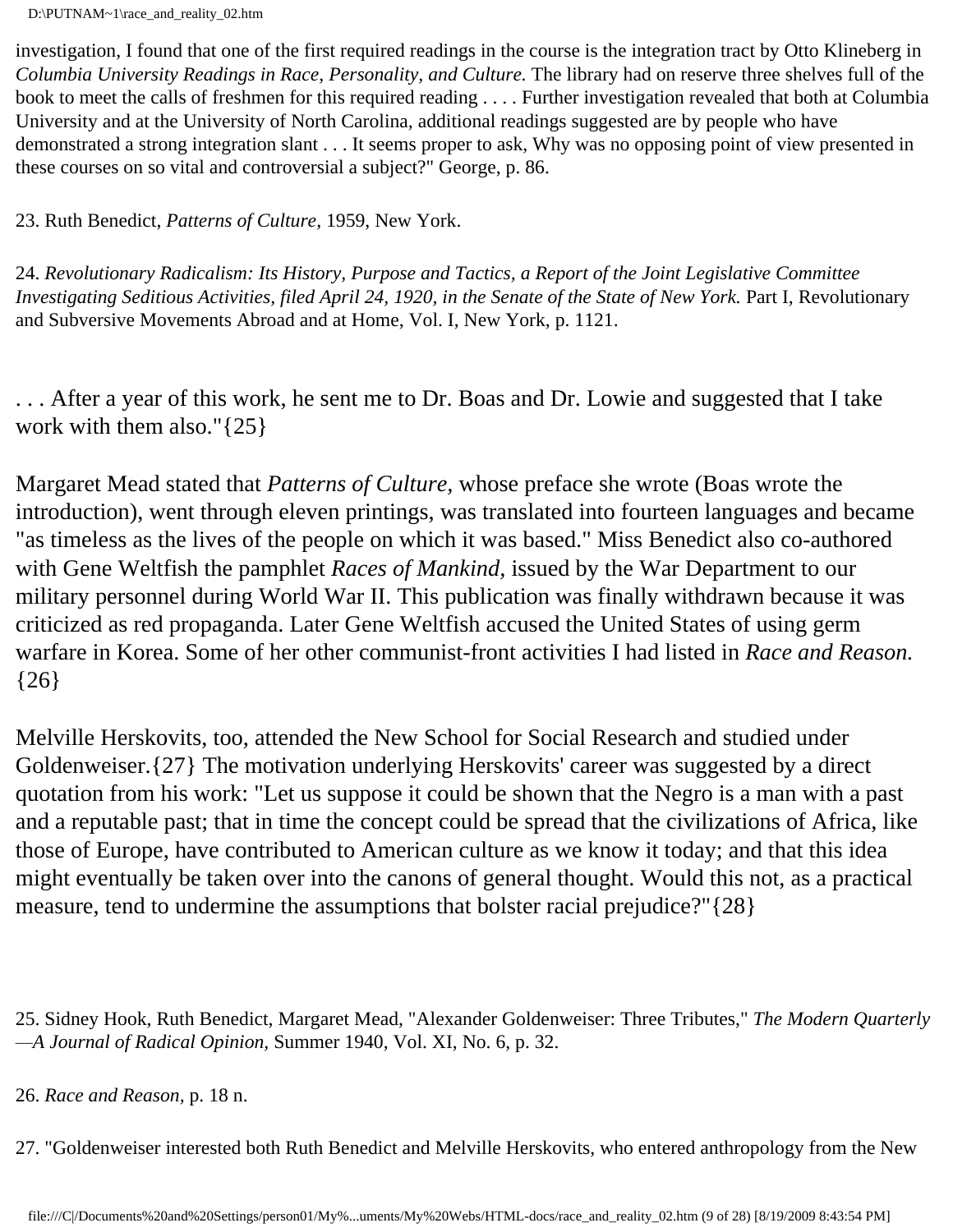School at the same period," Margaret Mead, *An Anthropologist at Work: Writings of Ruth Benedict*, 1959, Boston, p. 8.

28. Melville Herskovits, *The Myth of the Negro Past,* 1958, Boston, p. 30. A somewhat different view is taken by the French anthropologist Georges A. Heuse. In an article entitled "Race, Racismes, Antiracismes" in the Autumn 1965 issue of *Revue de Psychologie des Peuples,* Heuse remarks ". . . we can only hope that precious time will not be lost in recognizing the fallacy of equalitarian anti-racism . . . . In our effort to respect the full complexity of bio-physical and bio-sociological human phenomena, we often meet opposition from Jewish academicians who pose as champions of egalitarianism . . . . These champions, whose power and cleverness we admire, often believe that in denying race and racial psychology, they suppress at one and the same time both racism and antisemitism. We are indeed surprised at their naive and erroneous belief."

There was nothing unnatural or improper about such an incentive in any member of a minority group. Whether it was conducive to an accurate evaluation of scientific evidence was a matter for the public to judge.

As for Ashley Montagu, his background served as a further illustration of this particular aspect of the problem. In addition to his career as head of the Department of Anthropology at Rutgers, Montagu acted as the rapporteur responsible for drafting the controversial Statement on Race for UNESCO in 1950. He wrote books with such titles as *Man's Most Dangerous Myth: The Fallacy of Race.* He had been anthropological advisor to NBC-TV, and had appeared repeatedly on such programs as David Susskind's "Open End", where the impact of his views was nationwide. With his handsome presence and cultivated English accent he might well be regarded as the most effective popularizer of Boas on the national scene.

Yet Montagu felt impelled, after he immigrated to the United States in 1927, to change his name from Israel Ehrenberg to Montague Francis Ashley Montagu.{29} He also felt a compulsion to abbreviate his mother's name in his *Who's Who* biography from Mary Plotnick to Mary Plot.

Montagu's activities in the United States were interesting in other respects. In 1931 he taught at the New School for Social Research already mentioned. In 1942 he was a lecturer before the School for Democracy which was classified as communist by the New York Legislature and which merged to form the Jefferson School of Social Science, cited as communist by the Attorney General in 1947 and by the California Senate in 1948. In 1942 he stated that "Soviet Russia is the outstanding example of perfect management of ethnic group relations under unusually difficult

29. U.S. District Court, Philadelphia, Sept. 25, 1940. Certificate No. 4931109. See also Marriage License Bureau,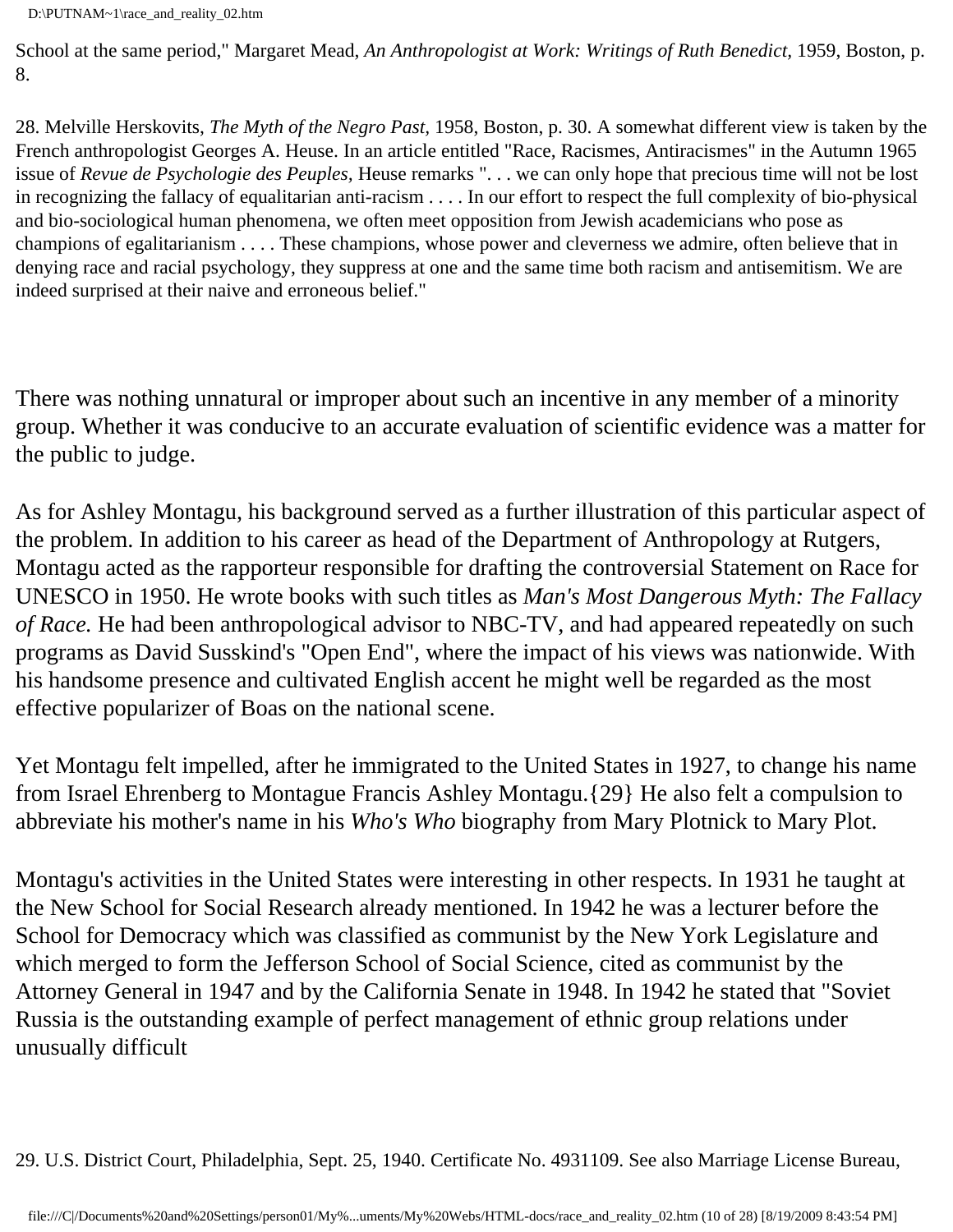Borough of Manhattan, Certificate No. 22375, concerning marriage of Montagu to Helen M. Peakes on Sept. 18, 1931 at the Municipal Building, Manhattan, in which Montagu gives his mother's name as Plotnick.

economic conditions."{30} Since Russia has no Negro problem this statement seemed misleading.

During 1942 he was a sponsor of the Science Congress, conducted by the National Council of American-Soviet Friendship, cited as communists by the Attorney General in 1947 and 1948. In 1946 he sponsored the Independent Citizens Committee of the Arts, Sciences and Professions which merged subsequently to form the Progressive Citizens of America, cited as communist by the California Senate in 1947 and 1948. In 1947 he contributed to *Interne,* official organ of the Association of Internes and Medical Students, listed on page 34 of the Guide to Subversive Organizations.{31} In 1950 he signed a letter to President Truman from the American Committee for the Protection of the Foreign Born, cited as communist by the California Senate in 1947 and 1948 and by the Attorney General in 1948; and in 1950 he was a sponsor of the Mid-Century Conference for Peace, listed on page 50 of the Guide to Subversive Organizations.

If it were true as Montagu had stated that in his contacts with these various organizations he had been misled, then I had the impression that he was misled rather often, and that both in these connections and in his conscious or unconscious drives in the racial area he disclosed anything but a detached and scientific view.

Further examples seemed unnecessary. The converging streams of influence inherent in "outgroup" resentments and the socialist ideology were extraordinarily powerful in combination, but were powerful enough singly. In fact, as the leftward movement of our times gathered momentum after 1933 and as the teachings of the original Boas group permeated the next generation, the Anglo-American elements in the cult became increasingly numerous. It was part of the pattern that they should be welcomed, and even recruited. They were of special value in lending an aura of impartiality to what would otherwise have been too obviously minority-group propaganda.

Thus slowly but surely, throughout and after the New Deal,

30. Ashley Montagu, *Man's Most Dangerous Myth: The Fallacy of Race,* 1942, New York, p. 82.

31. 87th Congress, 2nd Session, House Document 398.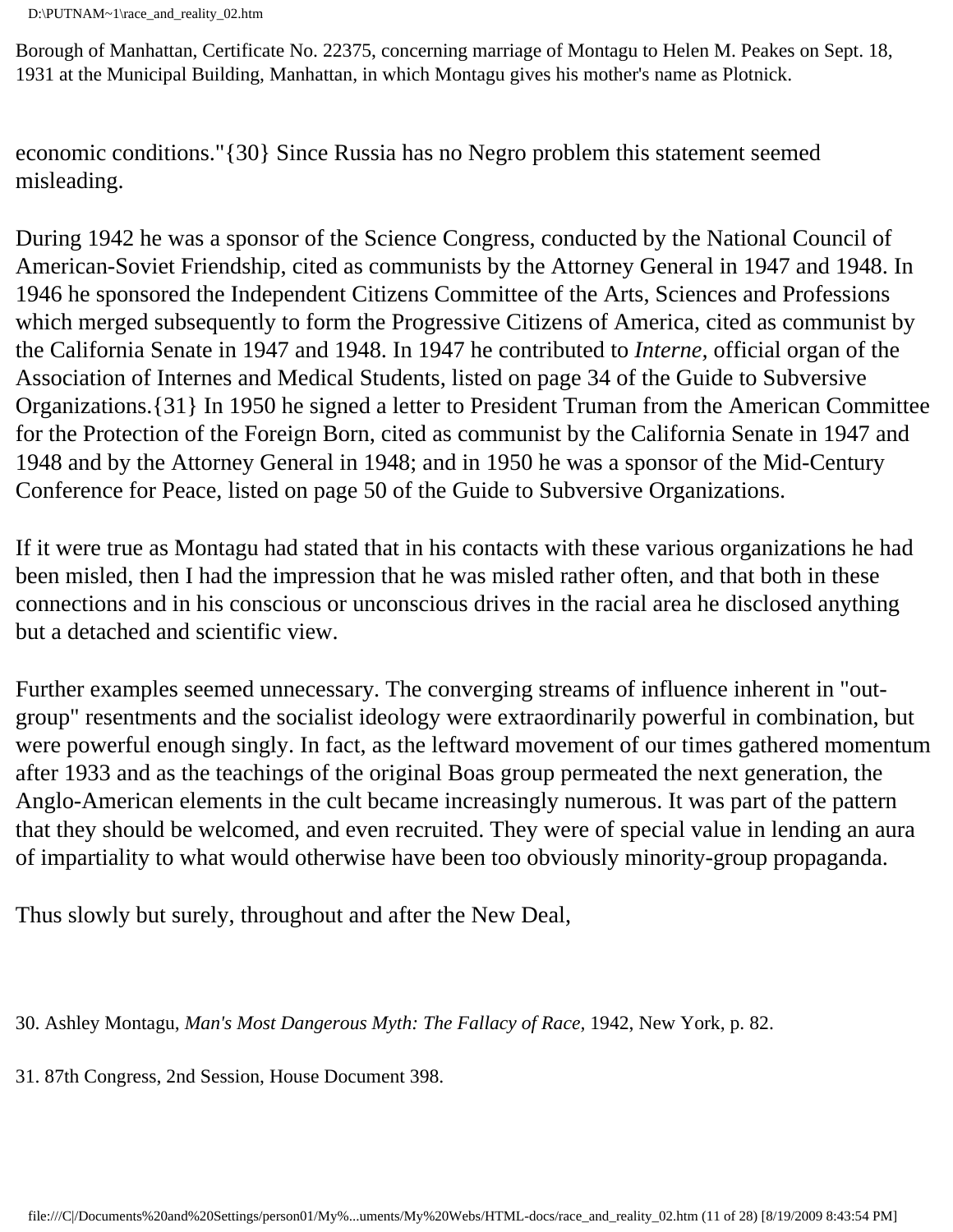motivation found fulfillment in the capture of a majority of teachers, of students and finally of the public. One must now turn to a consideration of the processes by which the hypnosis was achieved and maintained.

#### **TECHNIQUES**

Based upon my own experience I could state that there were four major methods involved, with numerous subsidiary variations. The foremost tool, from the standpoint of conditions as they existed in 1966, was the undocumented assertion by the scientific hierarchy channelled through the news media. Next in order were the two techniques of debate by avoidance and diversion—by shifting in the middle of a discussion from scientific to political grounds, a maneuver constantly executed by the hierarchy—and of argument by outright chicanery. Finally the whole procedure was secured by the suppression and persecution of scientists who offered to tell the truth. A few examples of each of these techniques would serve to illustrate a well-established design.

Nowhere perhaps had the technique of the undocumented assertion met with greater initial success than in the international arena through the United Nations. Here the no-race-differences dogma was flung like a banner high and wide in the form of the UNESCO Statement on Race, a manifesto drafted or revised among others by the Boas proteges Montagu, Dobzhansky, Dunn and Klineberg. The statement as first issued in 1950 read in part:

"Whatever classification the anthropologist makes of man, he never includes mental characteristics as part of those classifications. It is now generally recognized that intelligence tests do not in themselves enable us to differentiate safely between what is due to innate capacity and what is the result of environmental influences, training and education. Wherever it has been possible to make allowances for differences in environmental opportunities, the tests have shown essential similarity in mental characters among all human groups. In short, given similar degrees of cultural opportunity to realize their potentialities, the average achievement of the members of each ethnic group is about the same.{32}

This manifesto, by UNESCO's own account, was "extremely

32. *Race and Science: The Race Question in Modern Science,* 1961, New York, p. 498.

well received by the general public."{33} It was printed in a considerable number of newspapers in a score of countries and was frequently quoted in works dealing with the race problem; the Assembly of the French Union, at its meeting on November 20, 1951, adopted a proposal for the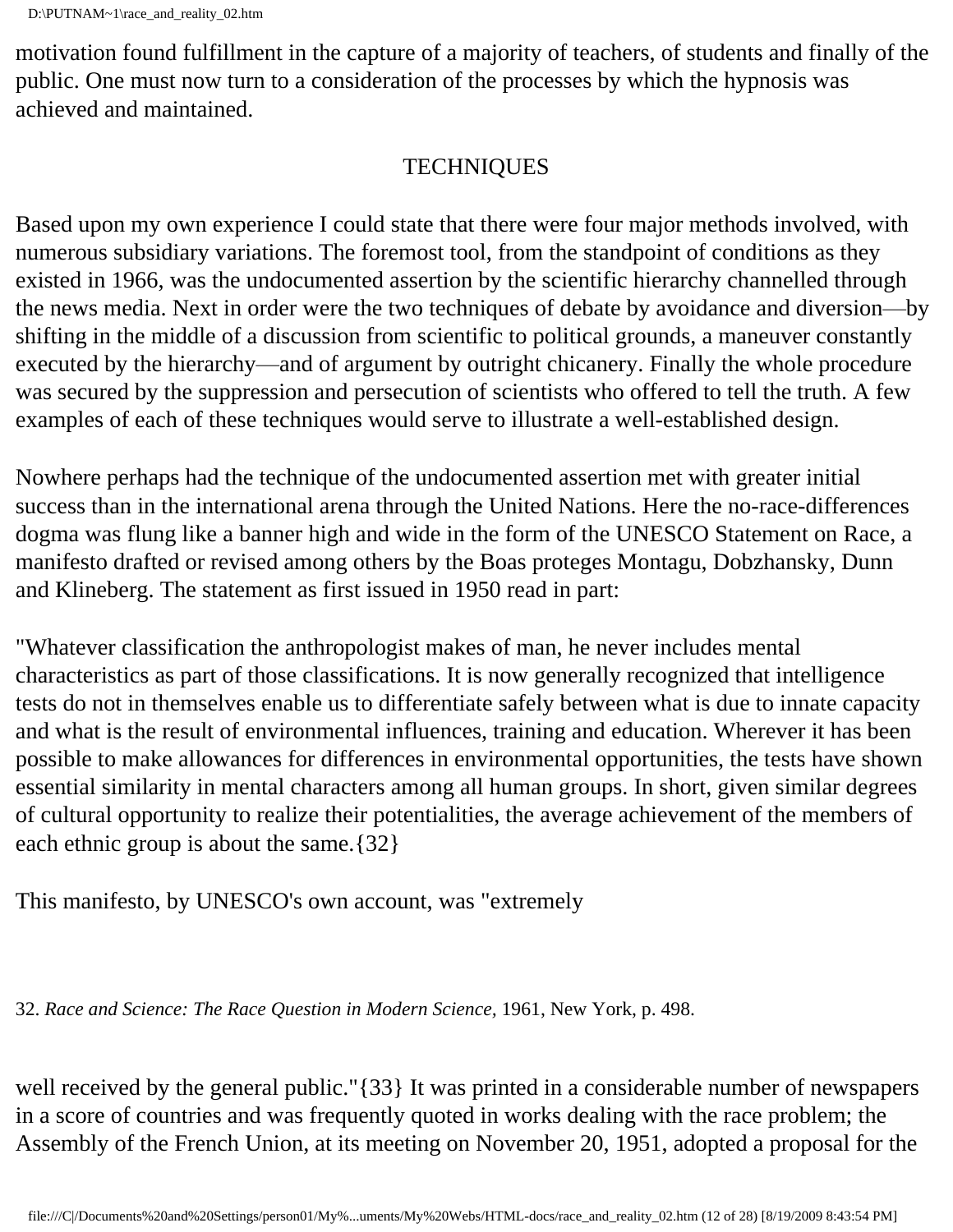publicizing of the statement and its inclusion in school syllabuses.

But unfortunately for Montagu and his colleagues the Statement was in due course so widely repudiated by various biologists, geneticists and physical anthropologists that UNESCO was forced in 1951 to issue a modified but still unsatisfactory substitute. Some of the criticisms leading to the modification, and also of the modification itself, were printed in a booklet later published by UNESCO (without any publicity comparable to the original Statements) under the title "The Race Concept: Results of an Inquiry."

This booklet contained a critique of both the first and second Statements by Professors Darlington, Coon, R. A. Fisher, Eugen Fischer, Genna, Lenz, Saller, Scheidt, Weinert, Mather, Stern, Muller, Sturtevant and Snyder. Since it served to emphasize not only the undocumented nature of the original assertions, but their actual fallacy, it seemed proper to review a few of the complaints.

C. D. Darlington, Professor of Botany at Oxford University, England, wrote as follows:

". . . this Statement is partly untrue and capable of being contradicted at once . . . . Summing up, there is a danger that any statement about race issued by people who disagree with the Nazi views on race expressed 20 years ago by Hitler, Rosenberg and Streicher will be designed as a reply to those views. Since the Nazi views were emotional in expression and political in purpose, any discussion of them by scientists should be explicit, and explicitly separate from the expression of scientific opinions. Otherwise their opinions will be confused by the emotional and political issues.

"This confusion is found throughout the first UNESCO Statement on Race and in all the last six paragraphs of the second Statement.

"Today we understand very much more about how human

33. *Ibid.,* p. 494.

society has evolved than Darwin did; but few of us know the results of this evolution by our own observations better than he did. Fortunately genetics has given us every reason to agree with him. In *The Descent of Man* he writes: 'The races differ also in constitution, in acclimatization, and in liability to certain diseases. Their mental characteristics are likewise very distinct; chiefly as it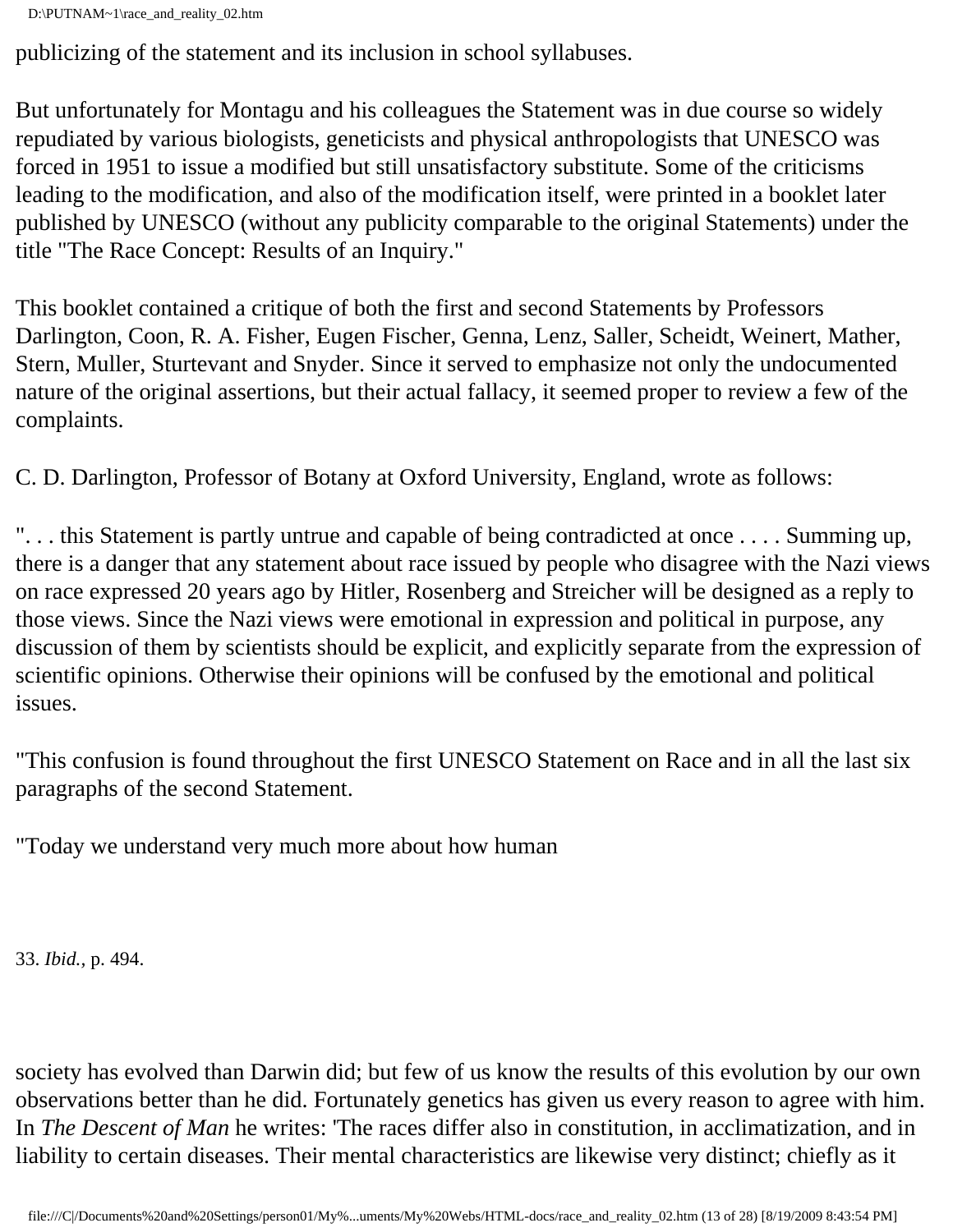would appear in their emotional, but partly in their intellectual, faculties.'

"By trying to prove that races do not differ in these respects we do no service to mankind. We conceal the greatest problem which confronts mankind, namely, how to use the diverse, the ineradicably diverse, gifts, talents, capacities of each race for the benefit of all races."

Sir Ronald Fisher, Professor of Genetics at Cambridge University, had one fundamental objection to the Statement which he felt destroyed the spirit of the whole document. He believed that human groups differ profoundly "in their innate capacity for intellectual and emotional development" and concluded that the "practical international problem is that of learning to share the resources of this planet amicably with persons of materially different nature," and that "this problem is being obscured by entirely well-intentioned efforts to minimize the real differences that exists."

Dr. Fisher remarked further:

"It appears to me unmistakable that gene differences which influence the growth or psychological development of an organism will ordinarily *pari passu* influence the congenital inclinations and capacities of the mind. In fact, I should say that, to vary conclusion (2) on page 5 [of the second Statement], 'Available scientific knowledge provides a firm basis for believing that the groups of mankind differ in their innate capacity for intellectual and emotional development,' seeing that such groups do differ undoubtedly in a very large number of their genes."

Professor Fritz Lenz, Professor Emeritus at the Institute for Menschlischer Erblehre, University of Gottigen, Germany, stated:

"Every attempt to restrict racial differences to physical differences is both arbitrary and scientifically unjustifiable. Linnaeus expressly included psychical differences in his diagnoses. Psychical hereditary differences are much more important than physical differences."

Dr. H. J. Muller, Professor of Zoology at Indiana University, United States, commented:

"Since there are very abundant *individual* genetic differences affecting psychological traits it would be extremely strange if there were not also differences in the frequencies of such genes, between one major race and another, in view of the fact that there are such pronounced differences in the frequencies of genes affecting physically and chemically expressed traits. That would surely be the attitude of the great majority of geneticists."

Dr. A. H. Sturtevant, Professor of Biology at the California Institute of Technology, wrote as follows: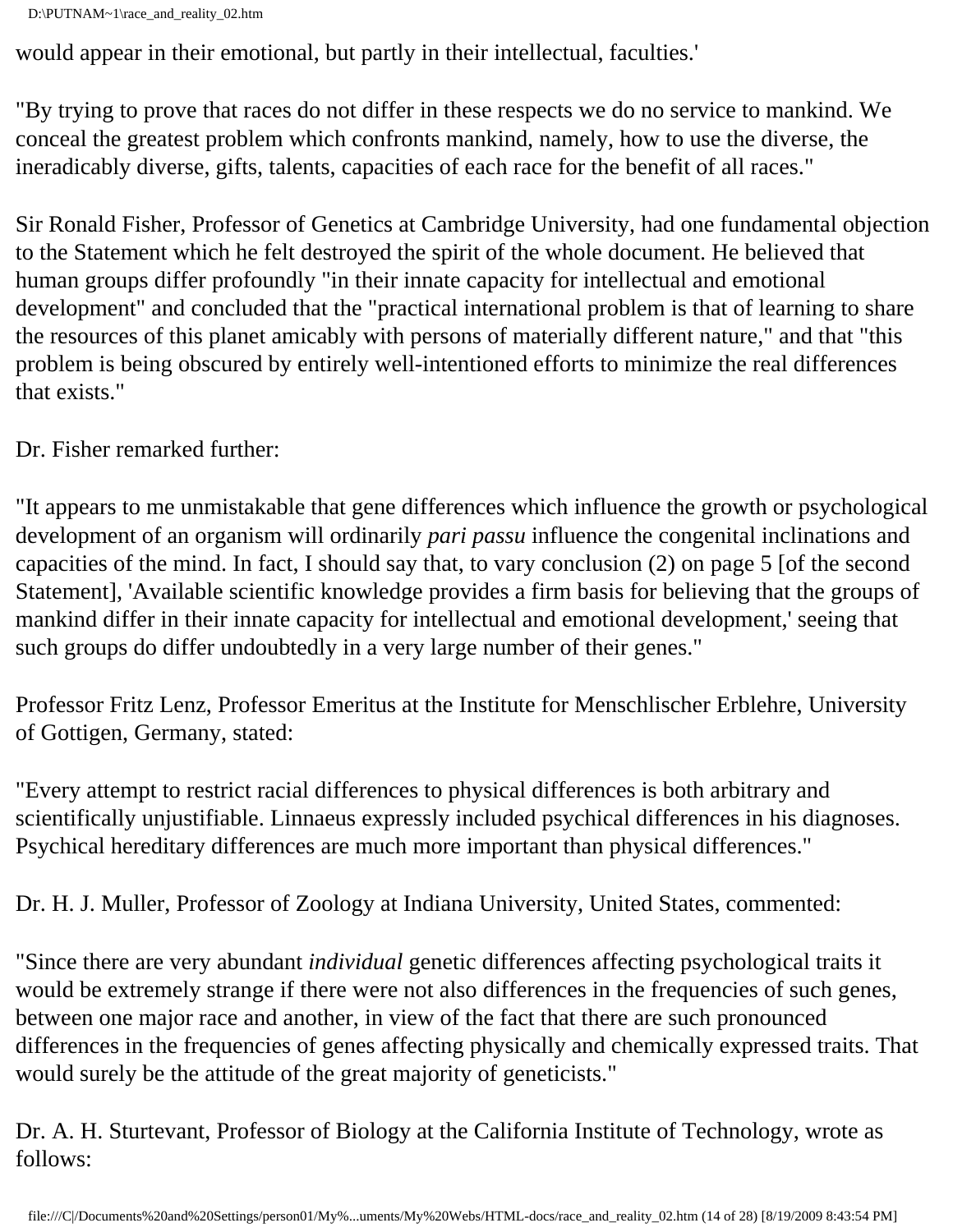"I have felt for some time that some of the arguments for racial equality were so obviously contrary to genetical experience as to be positively harmful—even when I approved of the conclusions drawn as to desirable social aims.

"There is excellent evidence for the existence of individual differences in mental characteristics all the way from purely sensory differences such as color blindness to severe mental derangements such as phenylketonuria. On general grounds there can be little question that less easily analyzed genetic differences occur in all sorts of mental properties. There can also be little question that there are at least statistical differences between races in such genes."

As a final touch, anyone who took the trouble to look behind the facade would discover that the scientists who were asked to participate in formulating the UNESCO Statements were a selected group. Some of the world's greatest authorities in the field of race were not invited. These included Professor R. Ruggles Gates, Sir Arthur Keith, Professor Renato Biasutti, Professor Mario Canella, and Professor Bertil Lundman. Also omitted were American psychologists who had made original studies in this area, among them Professors Henry E. Garrett, and S. D. Porteus. In other words, the manifesto was a propaganda device of the most flagrant kind.

It might appear at first glance that as far as the UNESCO Statements were concerned the Boas cult had been sufficiently answered by the foregoing replies, but from the standpoint of the public nothing could be further from the truth. Here the alliance between the cult and the news media came into action and the "channelling" began. Newspapers, magazines, book publishing houses, and radio and television networks could all be counted on to disseminate the Statements indefinitely, and to see to it that the replies were forgotten. In fact, the media phase of the undocumented-assertion technique was so essential that it deserved special emphasis. I personally had repeated contact with it and could speak from first-hand observation.

I had already mentioned the resolution of the American Anthropological Association in Philadelphia in 1961. Although it seemed to me that the fallacy of that resolution had been sufficiently unmasked in public debate, it continued to be used by the media at every opportunity. It was even entombed in books attacking Dr. George and myself years after the event, with no mention whatever of the replies."{34}

When it came to answering undocumented assertions in magazines, the same result followed. For example, in the March 1964 issue of the *Atlantic Monthly,* Oscar Handlin, a Harvard professor and Pulitzer Prize winner in history, wrote a 5000 word article built around the sentence "There is no evidence of any inborn differences of temperament, personality, character or intelligence among races." Upon seeing it I wrote Edward Weeks, the editor, protesting the falsehood and asking for equal space to reply. Instead I was allowed a 300-word "letter to the editor", with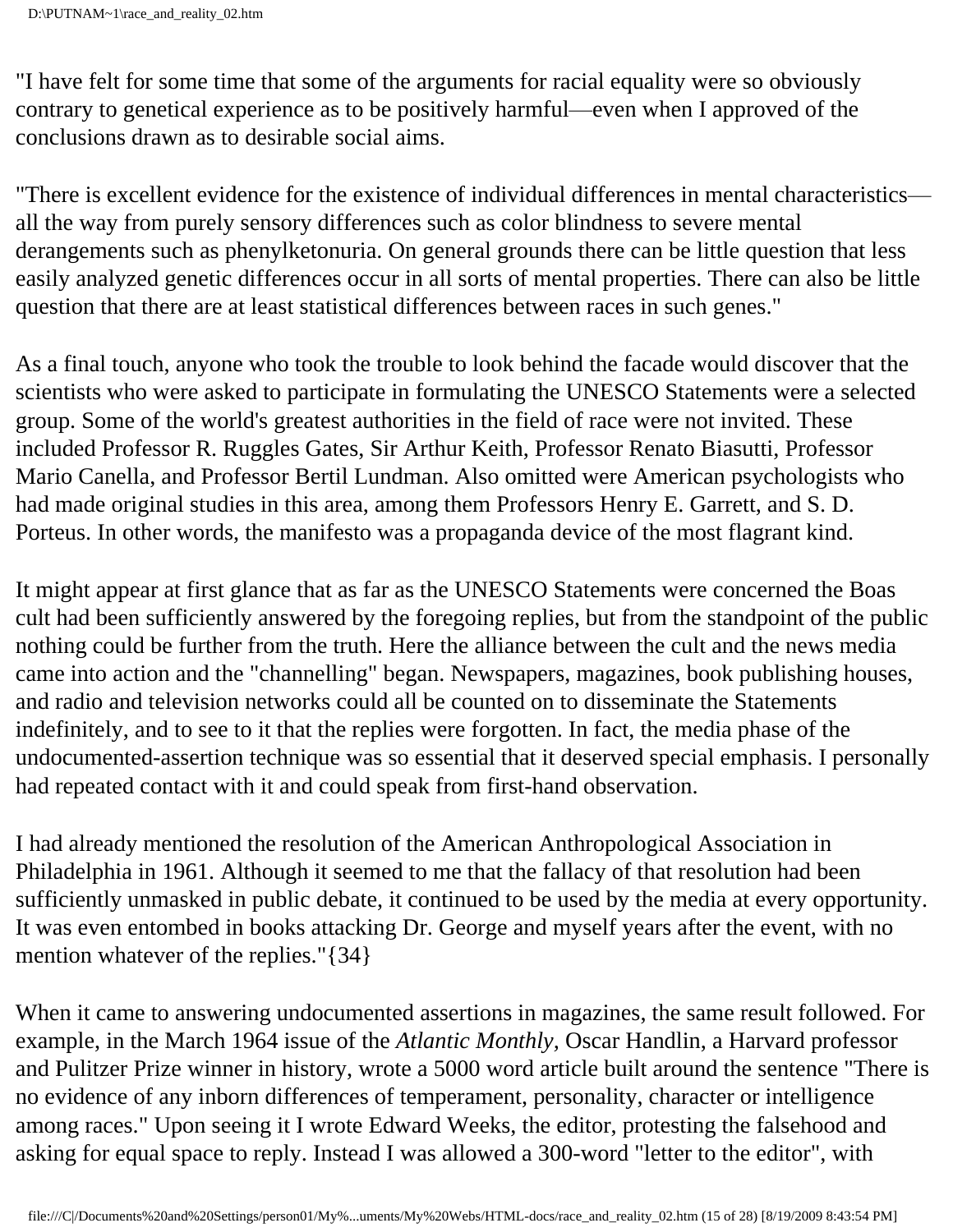rebuttal to Handlin but no sur-rebuttal to me.{35} This was typical of my experience with other magazines. A subject which required detailed treatment in depth was relegated, as far as the truth was concerned, to "Letters to the Editor" and answered by further undocumented resolutions and assertions to which no reply was allowed.

As to the newspapers, not too much difficulty arose in getting letters to the editor published as long as one avoided the issue of innate differences. Once the *New York Times* actually asked to

34. See, for example, James W. Silver, *Mississippi: The Closed Society,* 1964, New York, p. 27.

35. My request for sur-rebuttal under date of June 16, 1964, was not acknowledged.

publish a not-for-publication letter by me to the editor provided only that I would omit one paragraph referring to this issue. The reason, of course, was that while all other material regarding Negro differences could be attributed to White injustice, and the author made to seem a cruel "racist", the anatomical and genetic material could not. Therefore any attempt to put it before the public was forbidden.

Or almost forbidden. If one paid for an advertisement one could occasionally get it accepted in papers of secondary influence with strong, undocumented objection on the editorial page of the issue in which the advertisement appeared. But the papers of controlling influence would not even accept advertisements.

As an illustration, in the spring of 1964 the National Putnam Letters Committee{36} decided to offer, in full-page advertisement form, a letter I had written to President Johnson in which I carefully summarized and documented nine separate categories of evidence on the crucial question. This advertising procedure had been used in the case of my letter to President Eisenhower in 1958 with considerable success.{37}

Now, however, both the money and the advertisement were refused by all the papers which mattered most, in all the cities where it would have had the most influence, namely, New York, Washington, Boston, Philadelphia, Chicago and Los Angeles. The difference lay solely in the fact that the 1958 advertisement did not deal with the bed-rock issue—the 1964 advertisement did.

In the field of radio and television, my experience had been the same. Whenever the subject of innate race differences arose during any program the discussion leader would wait until the last minute and then, when no time was left to answer, would read the resolution of the American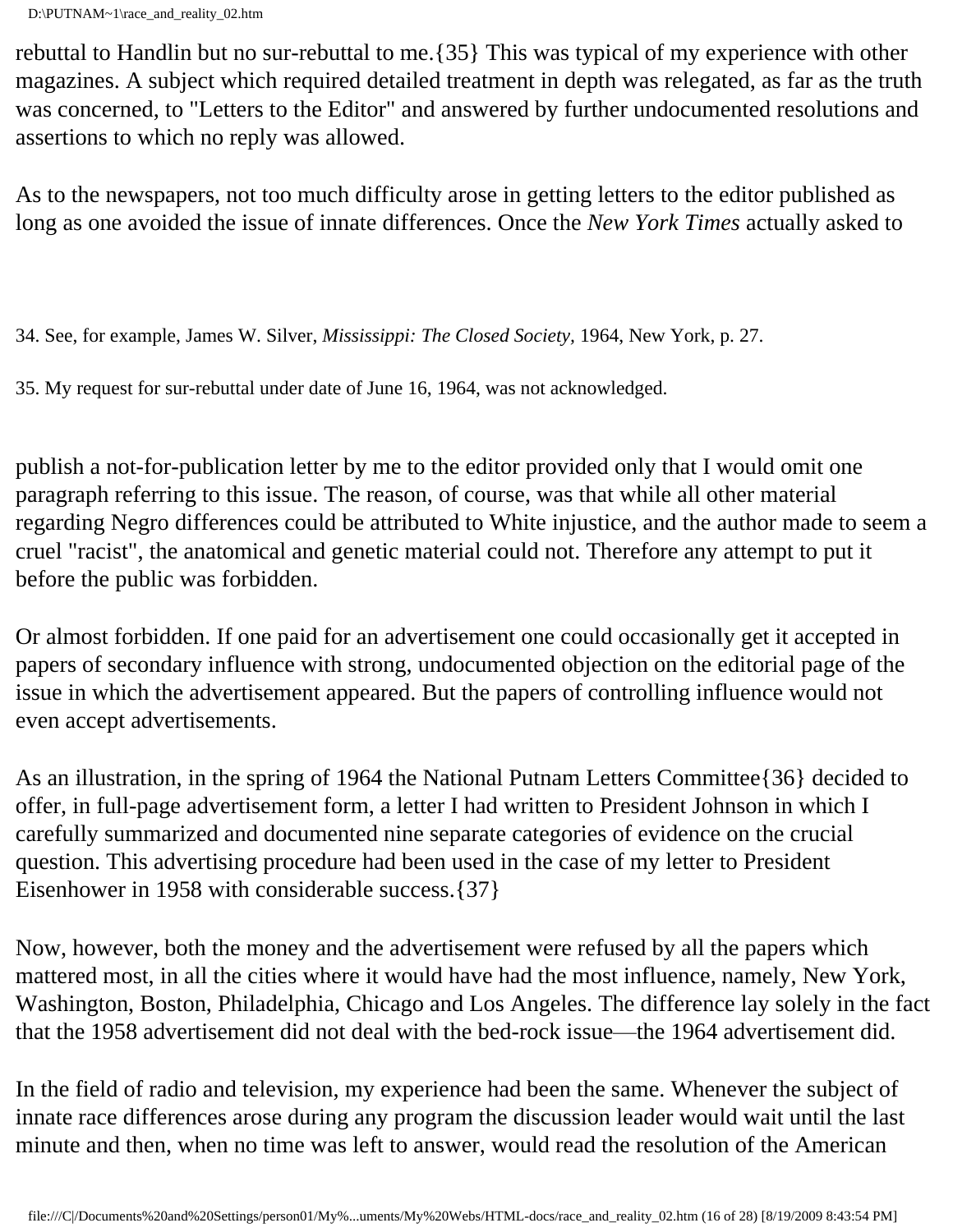Anthropological Association as a coup de grace.

The most glaring episode of this kind developed not in connection with this resolution but with an occurrence which grew out of

36. The National Putnam Letters Committee was successor to the original Committee formed in Birmingham in 1958. See *Race and Reason,* p. 12.

37. See *Race and Reason,* pp. 12-14.

the annual meeting of the American Association of Physical Anthropologists in the spring of 1962. Both the event and the manner in which it was afterwards "channelled" by a television network were so typical and so automatic that it seemed worth reporting as one incident.

Moreover it involved no less a personage than the American scientist Carleton S. Coon, at the time president of this Association. Dr. Coon, a New Englander by birth and background, had received his A.B., *magna cum laude,* A.M., and Ph.D. from Harvard University. He had been awarded the Viking Medal in Physical Anthropology in 1952. He was unquestionably one of the most distinguished scholars on the world scene.

On the evening in question Dr. Coon was presiding at a final session. Although several of the members had already gone home, a resolution which had been discussed but tabled at a previous session was reintroduced. This resolution condemned *Race and Reason* because "there is nothing in science that justifies the denial of opportunities or rights to any group by virtue of race." No allegation was made as to what opportunities or rights, if any, *Race and Reason* proposed be denied, nor by what authority physical anthropologists, acting officially in that capacity, presumed to pass upon legal or political questions.

Before entertaining the resolution Coon asked for a show of hands as to how many had read the book. Out of about seventy in the room, three raised their hands. At this point Coon remarked that under the circumstances he would rather resign the presidency of the Association than preside further over the session. He then left the rostrum and went home.

Confusion followed. I had not seen the minutes of the meeting but it was a matter of record that no resolution reached the press at the time. While one seems to have been passed, it was probably felt that to release it under the circumstances would reveal too much. Later in the summer,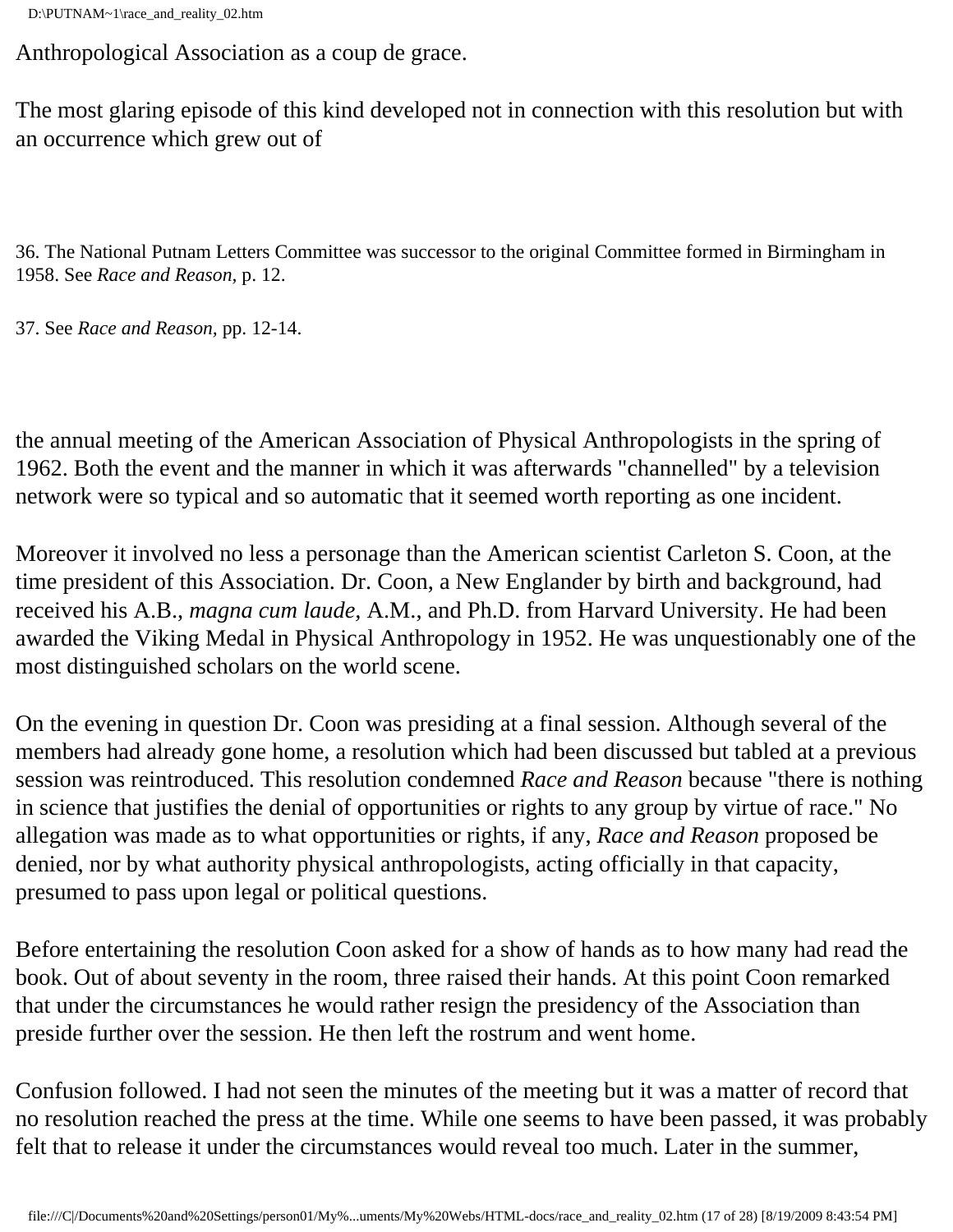however, it appeared in a small New England newspaper and was thereafter "in the open literature".

How "open" it was I discovered that autumn. On October 7, during the Oxford, Mississippi, crisis, I received an invitation to participate in an ABC coast-to-coast television program featuring a general discussion of the race problem with Howard K. Smith as anchor man. During the course of the program the following dialogue occurred.{38}

*Smith:* "Sir, what do you think about this statement which was made by the American Anthropological Association? It says: 'The Association repudiates statements now appearing in the United States that Negroes are biologically and in innate mental ability inferior to Whites.' "

*Putnam:* "I might compare that statement with a recent book written by the president of the American Association of Physical Anthropologists [Coon] in which he presents evidence, and takes the position, that the Negro race is 200,000 years behind the White race on the ladder of evolution."

*Smith:* "What are some of the findings?"

*Putnam:* "The findings are that there is from every standpoint—from the standpoint of zoology, from the standpoint of anatomy, from the standpoint of anthropology, from the standpoint of psychology—there is no question—the evidence is overwhelming in favor of a difference between the races in those elements which are involved in adaptability to our Western culture."

*Smith:* [In a changed background, facing the audience, Putnam cut from scene.] "Mr. Putnam suggested that Dr. Carleton Coon, the president of the Association of Physical Anthropologists, gave some support to his view. We asked that Association, and it gave us this statement: 'We condemn such writings as *Race and Reason.*'—that's Mr. Putnam's book—'There is nothing in science that justifies the denial of opportunities or rights to any group by virtue of race.' " [Interview terminated].

The legerdemain exercised here had to be seen and heard to be appreciated. By it, of course, the public was left with the idea that I had misrepresented the support given *Race and Reason* by Coon's book. I cited Coon in documentation of my thesis, and Smith arranged the interview to appear to refute the citation by quoting a resolution which had no relation to Coon's book and which Coon had done his best to oppose. Without actually making any false statement Smith had succeeded in leaving with the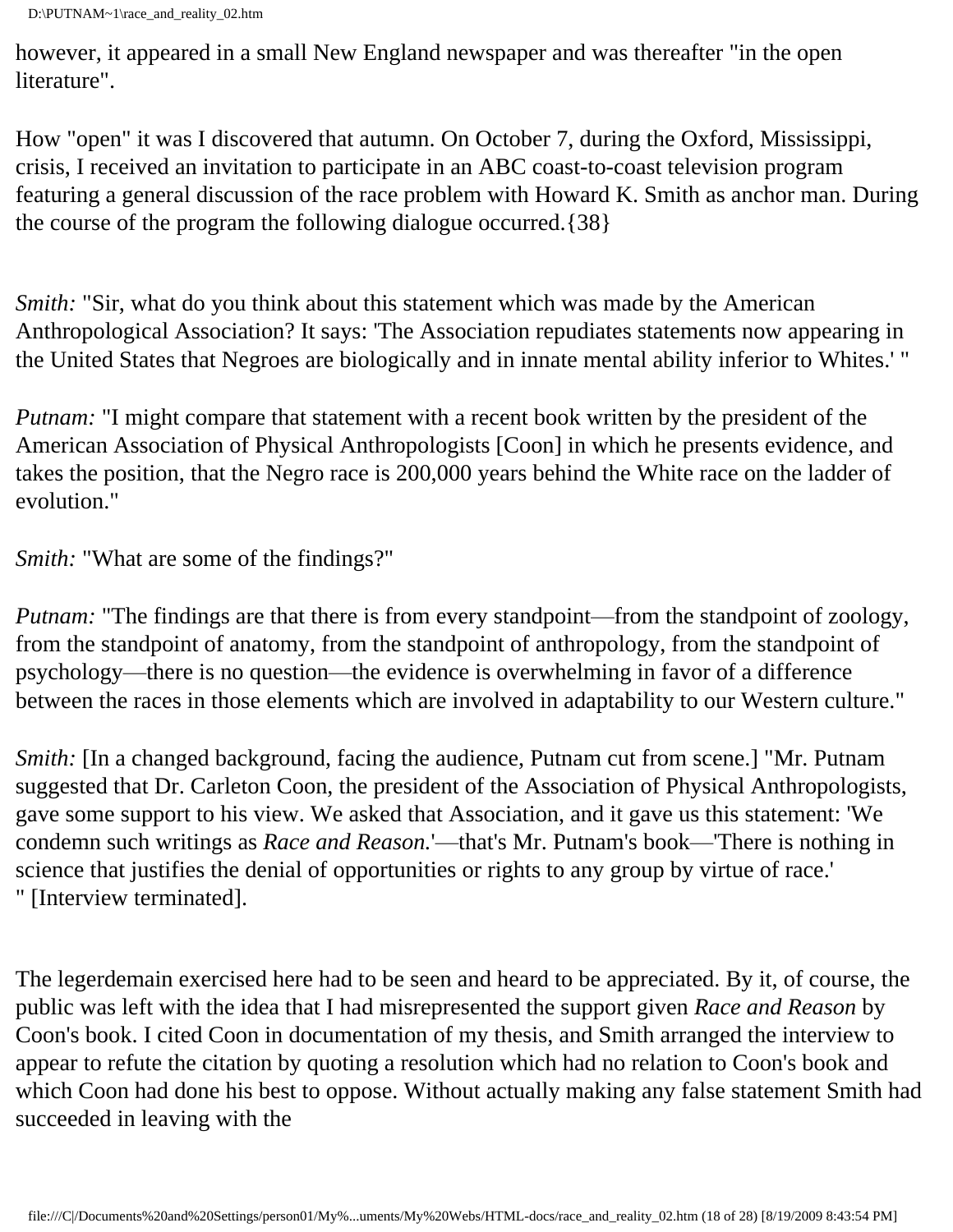38. The transcript is verbatim.

39. Carleton S. Coon, *The Origin of Races,* 1962, New York.

audience coast-to-coast a totally false impression of the facts.{40}

No better example could be asked of the smooth cooperation between the Boas cult and the news and entertainment media; it occurred constantly throughout the opinion-forming agencies of our society. And if one wondered at this close-bosom alliance, one did not have to seek far for an explanation. It lay once more in common motivations and mutual sympathies. Little perspicacity was required to discern that the identical drives which had swayed Boas were also within preponderant areas of the media, and that consequently the facilities for "channelling" were ready at hand. They operated twenty-four hours a day like clockwork. They made the technique of the undocumented hierarchic assertion as powerful as any.

Of almost equal importance one must rank the technique of argument by avoidance through political diversion or substitution. It consisted in retreating from one untenable scientific position to another, hoping to benefit from the ignorance of the opponent, failing which the shift was quickly made to non-scientific grounds such as civil rights and the Constitution.

I could think of many minor illustrations of this gambit. Before me on my desk was a *New York Times* review{41} of Dr. Coon's *The Origin of Races* by William W. Howells, Chairman of the Department of Anthropology at Harvard. In this review Howells remarked that Coon's book had been "pounced on with delight by the present cohort of racists"—by which he apparently had reference to such bigots as Dr. George—and then he proceeded to set up various specious scientific reasons{42} why George's interpretations of Coon were mistaken. Perhaps realizing how specious these reasons were, Howells ended with a sigh-half of triumph, half of relief. "Anyhow," he gasped, "I see no way of using such arguments [Dr. George's] to disprove the Constitution of the

40. I wrote a protest to James C. Hagerty, Vice President of ABC, on October 18, 1962, with copies to Nationwide Insurance Co., sponsor of the program, and Newton H. Minow, Chairman of the Federal Communications Commission. No reply was ever received from any of them.

41. Dec. 9, 1962.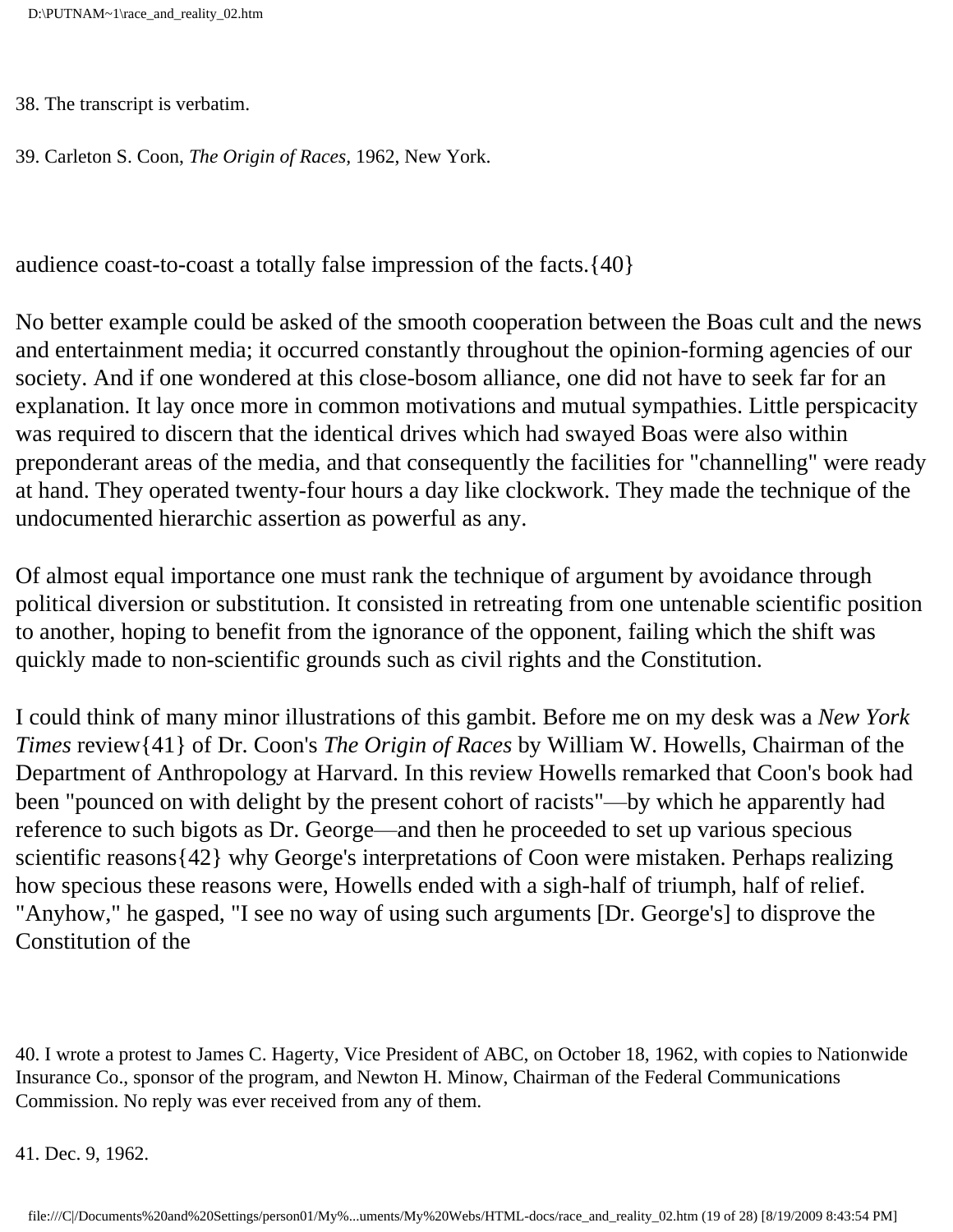42. I examined them in a speech before the Washington Putnam Letters Club on Feb. 12, 1963; see "These Are the Guilty," published by the National Putnam Letters Committee, *supra,* p. 14n.

United States." He planned this, I suppose, to be again the coup de grace, but it was certainly not science; it was, in fact, very bad law, as would soon be apparent.

Howell's retreat through the treacherous swamp of scientific fallacy to the imaginary rock of the Constitution was a pathway scientists tread often enough. But sometimes the hierarchy abandoned the preliminary retreat and took up their position on the rock from the start. In the November 1, 1963, issue of *Science* an article appeared mis-entitled "Science and the Race Problem," this time specifically attacking Dr. George and myself. The article was introduced as a report of a Committee of the American Association for the Advancement of Science (AAAS) and bore the signatures of what I presumed was intended to be an authoritative list of names.{43} In this article no attempt was made to answer any of the scientific arguments advanced by either Dr. George or me. The entire paper hinged on the point that we were "challenging the principle of human equality which is assured by the Constitution of the United States."

Since the matter occupied the pages of *Science* for several issues, and since it involved the whole validity of this type of technique, I might venture to offer my reply in part. In a letter published in *Science* and the *Congressional Record,*{44} I answered:

"It is totally incorrect to say that a 'principle of equality' is embodied in the Constitution. The 14th Amendment refers to 'equal protection of the laws,' but nowhere in this amendment,

43. A footnote to the article read as follows: "The members of the com. mittee are Barry Commoner, Washington University, chairman; Robert B. Brode, University of California; T. C. Byerly; Ansley J. Coale, Princeton University; John T. Edsall, Harvard University; Lawrence K. Frank; Margaret Mead, American Museum of Natural History; Walter Orr Roberts, National Center for Atmospheric Research (ex officio AAAS Board representative); Dael Wolfle (ex officio). Responsibility for statements of fact and expressions of opinion contained in this report rests with the committee that prepared it. The AAAS Board of Directors, in accordance with Association policy and without passing judgment on the view ex pressed, has approved its publication as a contribution to the discussion of an important issue."

44. In *Science* on Dec. 13, 1963; in the *Congressional Record* on June 23, 1964, p. A3427.

nor anywhere else in our national charter, is there any support for a concept of social or biological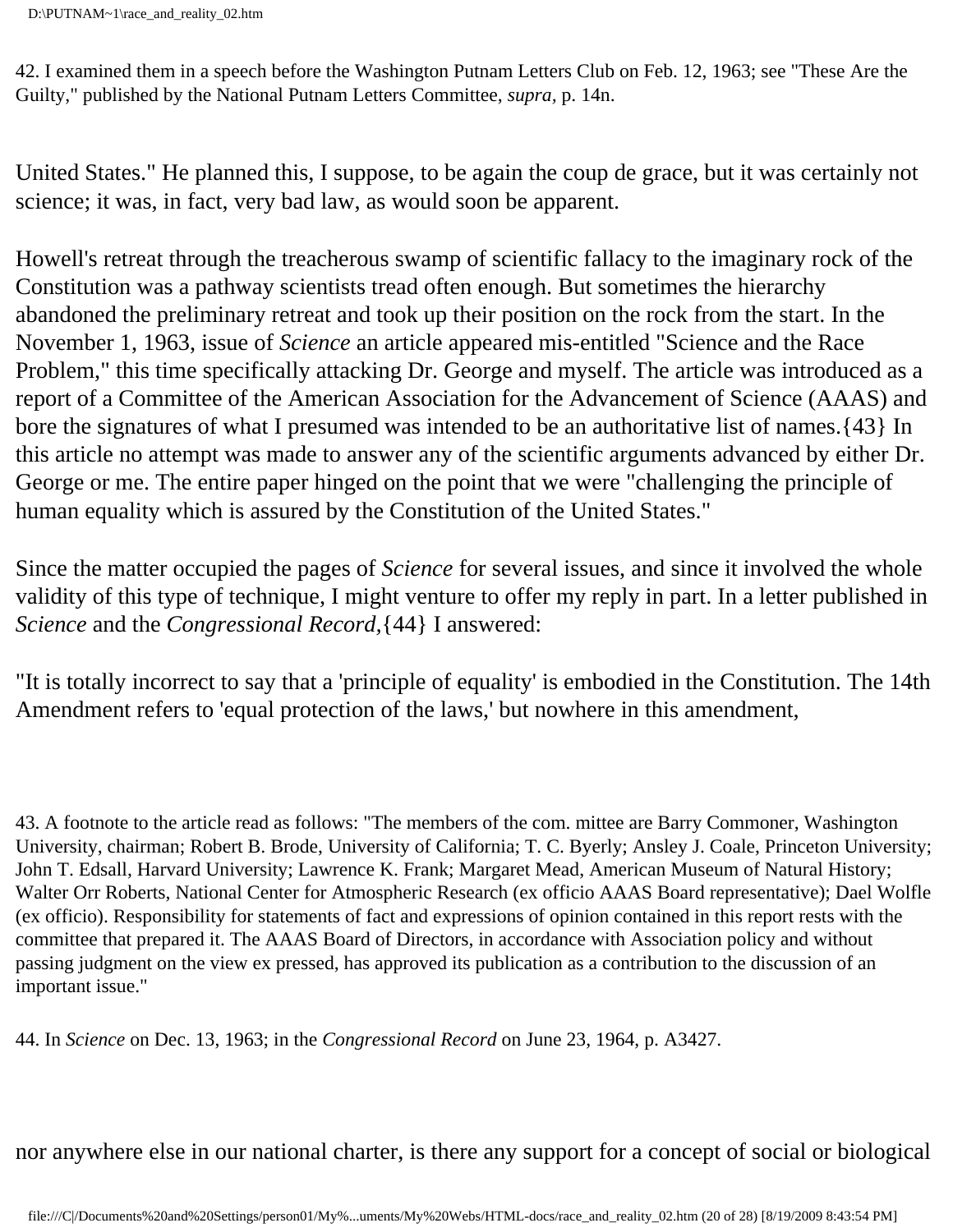equality. The principle which the AAAS committee dwells upon simply does not exist.

"The committee errs also when it states that 'there is nowhere in the Supreme Court decision an appeal to science that relates to the nature and the origins of racial differences.' The finding of psychological injury to Negro children in *Brown*{45} is based upon evidence which has now been shown to have been misinterpreted by the chief witness in that case. The evidence actually proves that integration injures the Negro more than segregation. *Stell v. Savannah Board of Education,* 22 F. Supp. 667 (S.D. Ga. 1963).

"So the question immediately follows: Can this injury, which is due to an awareness of lower capacity, be overcome by contact with white children and the prolonged environment of white schools? And that answer in turn depends upon whether the Negro's limitations are environmentally or genetically conditioned.

"Public policy might conceivably justify the forced intrusion of Negroes into white schools, and the attendant turmoil, if the Negroes' limitations were due to environment and were temporary. By no possible argument can it be justified if these limitations are genetic and permanent. Hence, Dr. George's material goes to the very heart of the legal problem. . . .

"Altogether, 'Science and the Race Problem' is a tissue of fallacies and confusion put forward by men of no special qualification in the pertinent disciplines of anatomy and physical anthropology, who have acted with transparent political motivation. The timing with which the article was picked up and distorted by the general press denotes careful prearrangement on which I suppose the committee is to be congratulated."

The last sentence in this letter referred to the fact that, on the precise date of issue, stories regarding the article appeared to my knowledge in the leading New York, Washington and Chicago newspapers, followed by comments by columnists. Even the press of Australia remarked upon it.

Needless to say neither my answer nor those written by Drs. George and Garrett received any notice whatever in the media. The latter again served exclusively as a channel for the hierarchy, who this time were posing as scientists but acting in fact solely

45. *Brown vs. The Board of Education of Topeka,* the case in which the Supreme Court ordered the desegregation of schools. See *infra.,* Chap. IV.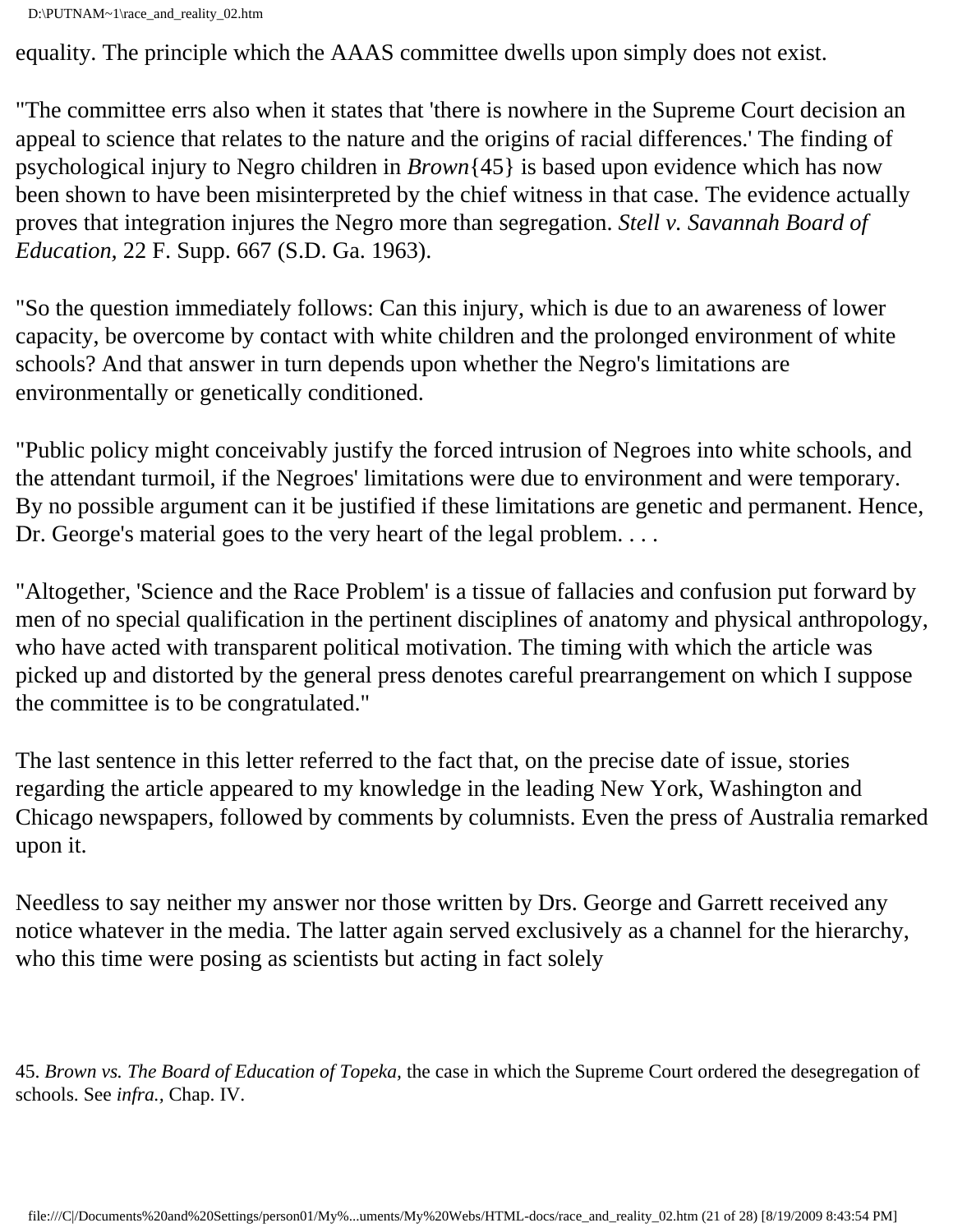as political commentators. They stood with all the trappings of their scientific authority flapping in the wind while they delivered themselves of declarations on law and politics about which they knew virtually nothing.{46} Meanwhile the public saw the authority and heard the declaration without realizing that the first had no relation to the second. The close liaison between the hierarchy and the media had achieved one more success.

On my table under the lamp I found another letter bearing upon the same point from a different angle. In the summer of 1964 there was held in Moscow, appropriately perhaps, a convention of 22 scientists called together by UNESCO. These scientists concluded their meeting by issuing the usual equalitarian statement on race, totally devoid of any supporting evidence. As usual, too, the press broadcast the statement with the customary references to how it "pulled the rug out from under" us bigots on the other side.{47}

But I happened to be personally acquainted with several of the scientists at the Moscow meeting and, whatever their political views, I knew the scientific views of some of them. I reached one of them on the long distance telephone, a man whose privacy I respected and whom I would not designate by either name or nationality. I asked this gentleman what had occurred to make him sign such a document and his reply, freely translated, ran somewhat as follows:

The Moscow meeting had been suffused with a sense of urgency. Something was going on behind the scenes "which made ruddy-cheeked men turn ashen." It became apparent that the cause was the explosion by China of an atomic bomb. The point immediately was made that now of all times China should be deprived of any propaganda argument against the West. Other

46. It was not that one objected to scientists expressing their political views. George and other truth-oriented scientists did this. One objected to the political views as a substitute for science and to the prostitution of the authority of scientific organizations by its use in support of political propaganda. George and his colleagues debated the scientific issues and took their political position upon the facts. The hierarchy did neither.

47. See, for example, the *New York Herald Tribune,* Oct. 2, 1964, p. 3.

Afro-Asian nations would be quick to listen, and consequently something must be done to remove from the West the "racist tag." There could be no better way than by signing the equalitarian declaration.

When I reminded this gentleman that such declarations undermined domestic tranquility in my country and betrayed those in the United States who were relying on the triumph of scientific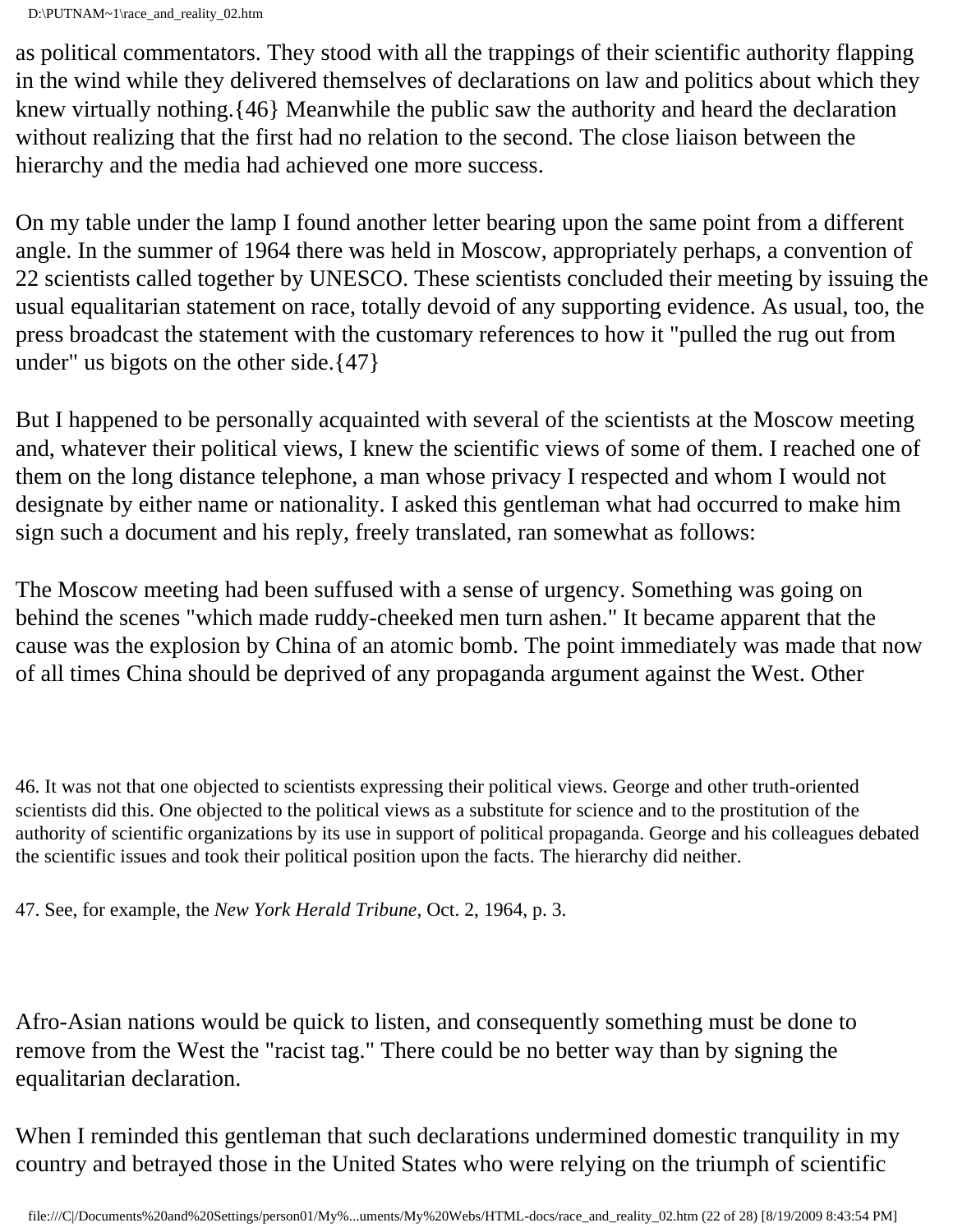truth, he replied that politically he feared the international situation more than our domestic problems.

After thinking this over for a day or two I sat down and wrote him a letter in which I pointed out that the sort of appeasement of which he had been guilty would not do a particle of good, that the more one appeased the more the encroachment was invited, that he would never win any help worth having by lying to, and fawning upon, backward peoples—all he would accomplish was the weakening of the United States.

Then I added: "There is a final point here about which I feel very strongly. If scientists wish to express their personal political views as private citizens, that is of course their privilege. But I do not think they have a right to get together as a group speaking as scientists (with all their public authority as scientists) and then falsify science in undocumented public pronouncements on political issues, simply because their private political opinions make them believe this is justified. They have no more right to do this than a group of doctors would have the right to join in a medical association and announce that a diet of spinach would prevent cancer, simply because as individuals they believe the sale of spinach would help the farmer."

On this occasion, of course, my telephone conversation and correspondence were necessarily private while the media saw to it that the UNESCO statement reached the man in the street around the world. More and more I could appreciate the validity of some remarks on the Nazis by Dr. Eugen Fischer, Professor Emeritus of Anthropology at the University of Freiburg in West Germany, a scholar who knew something about the subject at first hand. In one of the comments in reply to the 1950 Statement on Race by UNESCO, Dr. Fischer wrote:

"I recall the National Socialists' notorious attempts to establish certain doctrines as the only correct conclusions to be drawn from research on race, and their suppression of any contrary opinion; as well as the Soviet Government's similar claim on behalf of Lysenko's theory of heredity, and its condemnation of Mendel's teaching. The present Statement likewise puts forward certain scientific doctrines as the only correct ones, and quite obviously expects them to receive general endorsement as such.

"Without assuming any attitude towards the substance of the doctrines in the Statement, I am opposed to the principle of advancing them as doctrines. The experiences of the past have strengthened my conviction that freedom of scientific inquiry is imperilled when any scientific findings or opinions are elevated, by an authoritative body, into the position of doctrines."

Dr. Fischer here raised a point with many ramifications in the United States and Britain. No one witnessing the episodes already mentioned could doubt that freedom of scientific inquiry *was* being imperilled throughout our Anglo-American society. Nothing better suited both the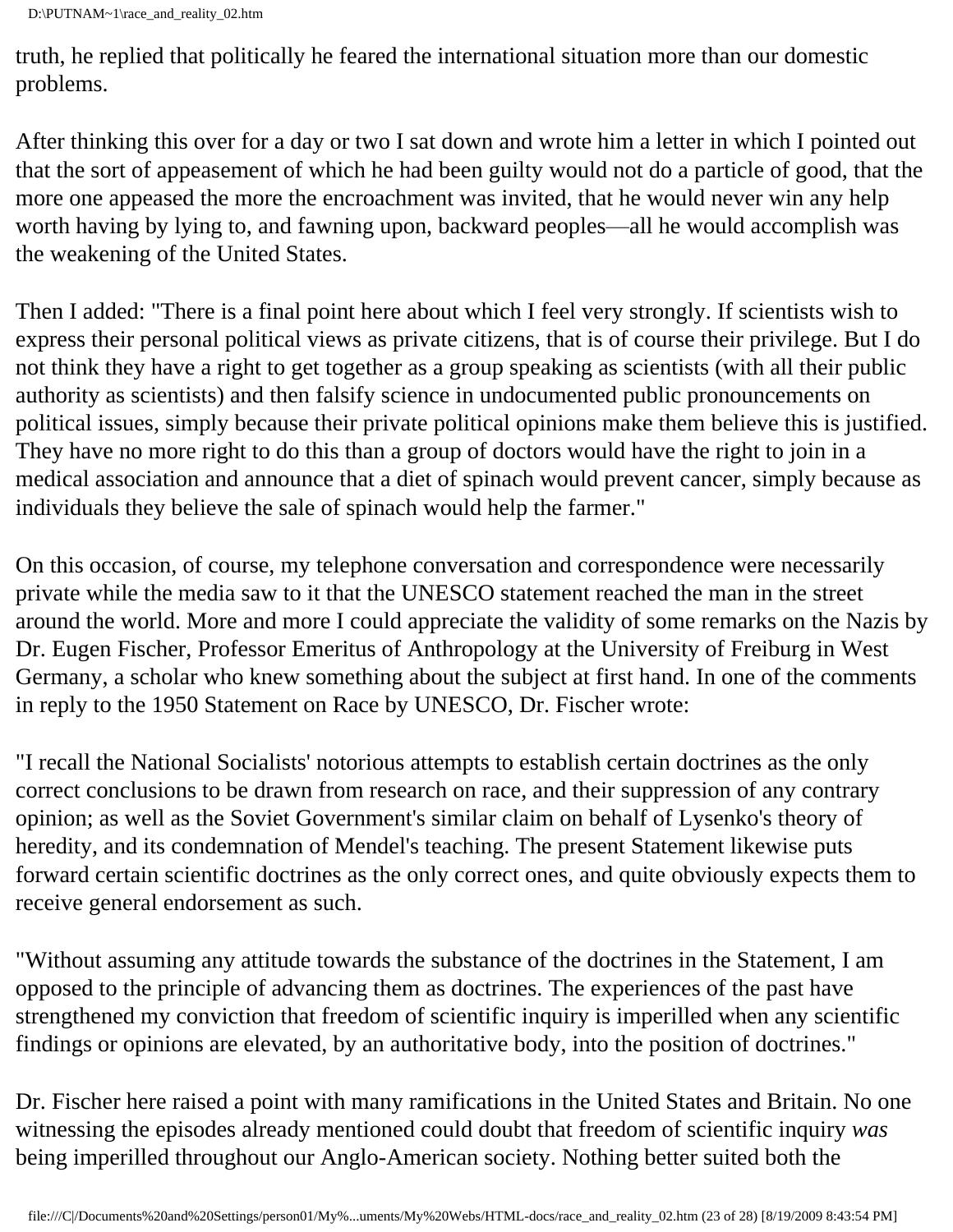hierarchy and the media. A major objective of their liaison, aside from the hypnosis of the public, was the suppression of truth-oriented scientists. In fact it deserved to be classified as a technique in itself, and again I had had some personal opportunity to observe it.

To begin with, of course, all the other techniques contributed to the weapon of persecution. They elevated the equalitarian dogma into a fetish by their ceaseless repetition through the media. The result was an academic climate highly unfavorable to free discussion, for it led to social ostracism, bitterness between colleagues, and personal disapproval of the individual worker and his family.

Beyond this the persecution technique raised higher barriers. With ruthless brutality it struck the pocketbook nerve. I remembered the case of a professor of my acquaintance at a Northern university who published a statistical study of the comparative mental-test scores of Negroes and Whites of similar socio-economic status. Since his findings were that the Negro averages were consistently and significantly lower, even under conditions of equalized environment, delegations from two racial pressure organizations—one Negro and one Jewish—requested his university to dismiss him, the doors of other universities were closed in his face, and a professional society in his field refused to admit him to membership on the grounds that his opinions might be offensive to its Negro members.

As another illustration I had on my table a letter from the president of a certain scientific society concerning a young member who voted in favor of a no-difference resolution at a meeting of that body. The letter read in part: "As for X——, he said nothing at all at the meeting but just sat there like many others; he apologized to me in advance for not voting on the [other] side on the grounds that should he do so his job would be in danger. He was probably right. I don't see what else he could have done under the circumstances."

Or I could quote from a letter from a professor of anthropology at a large Western university: "It is with regret that I must decline this opportunity to express again publicly my belief in his matter [of genetic race differences]. Letters, telephone calls, and threats after my statement in were not favorable nor encouraging."

And I had before me a communication just recently received from a professor of biology at an Eastern university who had prepared material on genetic racial differences for publication: "Within the next few days [after my decision to publish had been reached] the President [of the University] summoned me to his office, and in the presence of the Dean of the Faculty and the Dean of the Faculty of Arts and Sciences, formally forbade me to publish any of this material. This was a formal and official prohibition, with some mumbling about academic freedom. I could only submit. There have been other pressures, most of which have been subtle. For example, my retirement will occur next ———, and from a more than adequate income, my monthly total will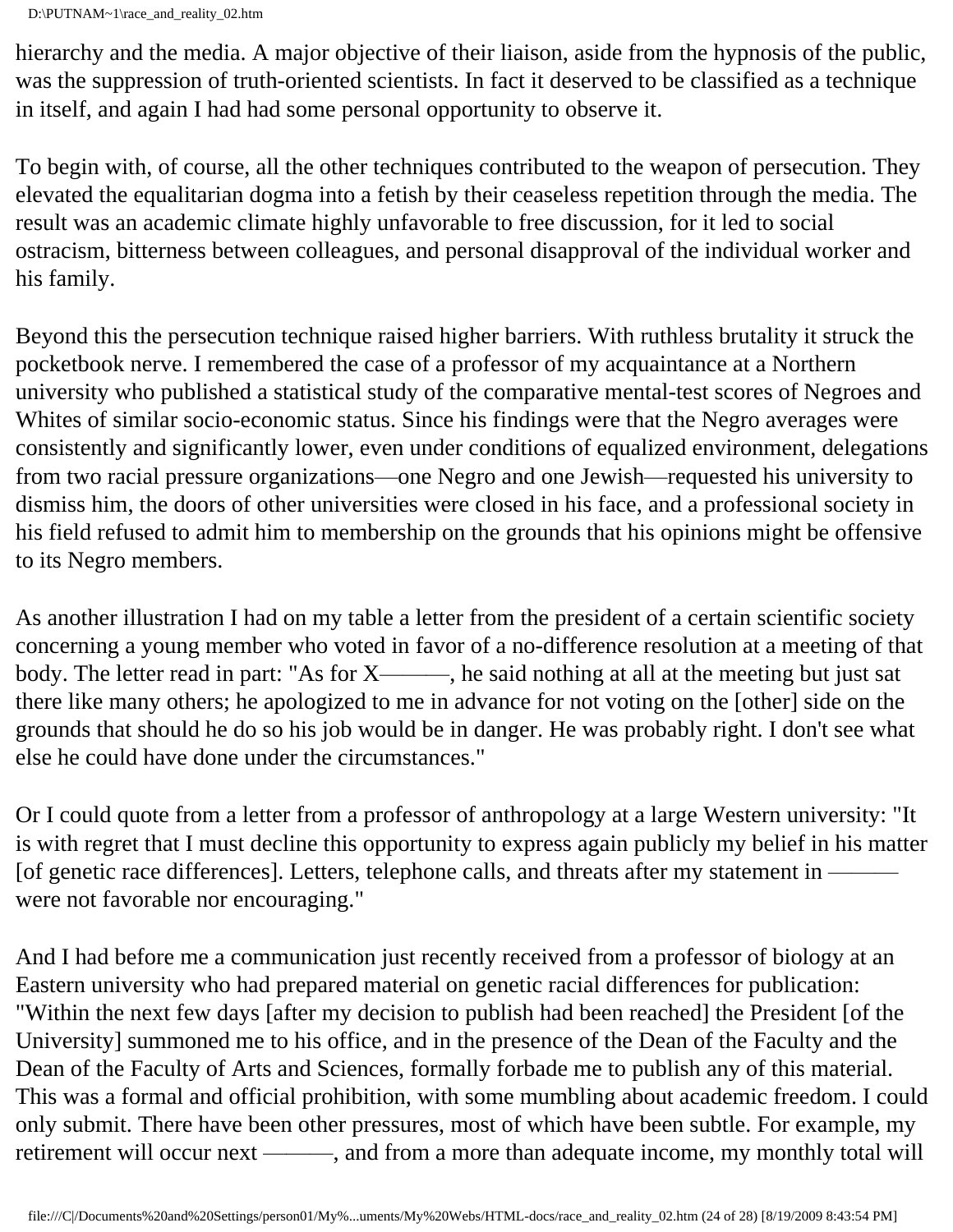be less than ———. I will squeak through somehow, but I call attention to two federal and one state job which have died on the vine, and a hint from a competent source that I had better be quiet if I expect to get a book published [on another subject]."{48}

Henry Garrett summed the matter up in a note to me in 1962. Garrett had witnessed the technique as it spread from its source. He had received his M.A. at Columbia in 1921, his Ph.D. in 1923, and had then continued at the University{49} throughout the remaining years of Boas' life. "I knew Franz Boas personally," this letter read. "I was able to observe his influence as founder of the science of anthropology in America . . . . I was also able to observe the increasing degree of control exercised by the [Boas] cult over students and younger professors until fear of loss of jobs or status became common in the field of anthropology unless conformity to the racial equality dogma was maintained . . . . I can testify from repeated personal observation to the intimidation and to the pall of suppression which has fallen upon the academic world in the area of which I speak. It encompasses not only anthropology but certain related sciences."

In other words the economic sword swung viciously in hierarchy hands. The group was not content to see a federal government, already seduced by its dogma, use money to bribe state governments and buy their cooperation. It must reach down into the home and bank account of every truth-oriented life scientist in the Anglo-American world and break him if it could.

Finally I had to consider the technique of argument by chicanery. In view of the situation disclosed by the other techniques, perhaps this one should cause no surprise. Yet I marvelled at the intellectual superficiality of it, and mourned the ease with which the public succumbed.

I had already noted the type of irrelevancy contained in the reference of the president of the American Anthropological Asso-

48. For further examples see *Race and Reason,* p. 19.

49. For 16 years Dr. Garrett headed Columbia's Department of Psychology. He is Past President of The Eastern Psychological Association; the Psychometric Society; and the American Psychological Association. He is a Fellow, AAAS, and a former member of the National Research Council. He is a member of the editorial board of Psychometrika and, for 20 years, was general editor of The American Psychology Series.

ciation to eye-color,{50} and the sort of excuses offered by the Chairman of the Department of Anthropology at Harvard in regard to Coon's *Origin of Races.*{51} I now took from my table a newspaper clipping reporting another attack on George's *Biology of the Race Problem,* this time by Charles C. Perkins, Chairman of the Department of Psychology at Emory University in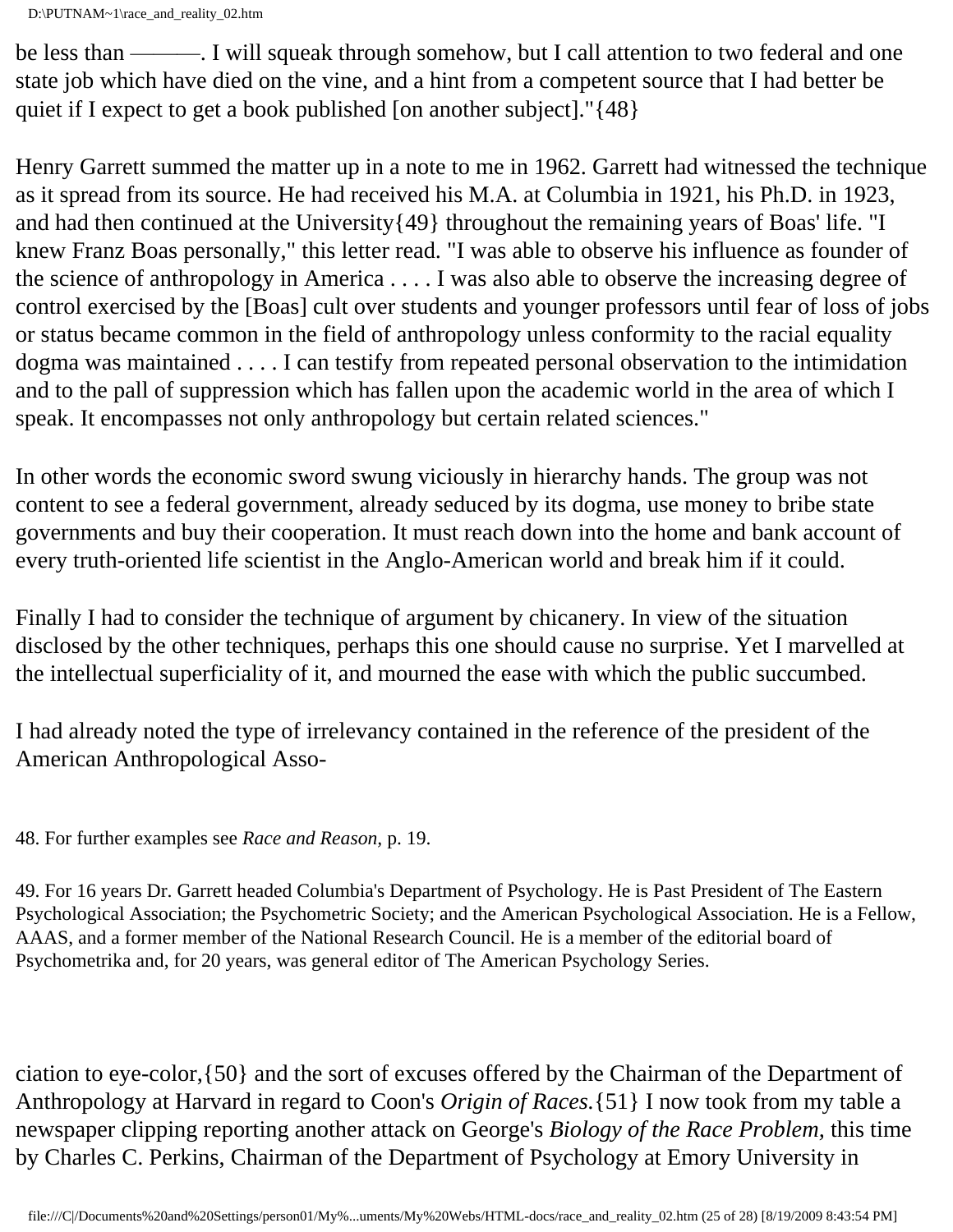Atlanta. The clipping disclosed that in the course of this attack Dr. Perkins had given the press the statement that "tests have proved that Northern Negroes are smarter than Southern Whites."

When I first read this declaration I hardly knew whether to laugh or cry. The fallacy in it had been exploded so often that I almost thought Perkins must be joking. Here was the head of an important department in a leading Southern university telling a press conference something which the most elementary student should have rejected as spurious.

The statement could easily be recognized as based upon an analysis by Otto Klineberg of Alpha examinations given to World War I soldiers. Klineberg had taken the four Southern states where the White averages were *lowest* and compared them with the four Northern states where the Negro averages were *highest.* Here we had the familiar equalitarian trick of comparing the best of one group with the worst of another and, of course, such a procedure had no validity whatever. If an above-average Negro were given a lot of advantages he would do better than a below-average White man who had had very few. Wherever overlapping statistical distributions existed, the top of one always exceeded the bottom of the other. This was not the problem at issue. The problem was what the average Negro would do when compared with the average White man under like conditions. The evidence on the latter question left no room for doubt.{52}

The only mystery was why Perkins or Klineberg chose to confuse the public mind with what I had come to call the

50. *Supra,* p. 5.

51. *Supra,* p. 34.

52. On the Alpha tests the average White score for the nation was 59, that of the average Northern Negro 39 and that of the average Negro in the best Northern state, Ohio, 49.5. The White score in Ohio was 67.

Klineberg twist. This struck me as the most blatant case imaginable of straining an argument to the point of absurdity in response to some conscious or unconscious compulsion. It would have been bad enough on the part of a layman. Coming from members of the scientific hierarchy, it was literally fantastic.

Then, taking another example at random, there was the case of one Donald C. Simmons, a member of the Department of Sociology and Anthropology at the University of Connecticut. In the January 5, 1963, issue of the *New Republic* Simmons launched his own attack on George's *Biology of the Race Problem* and its studies of intelligence in relation to brain weight by offering, in supposed refutation, a group of male Negro brains which he said were found to weigh more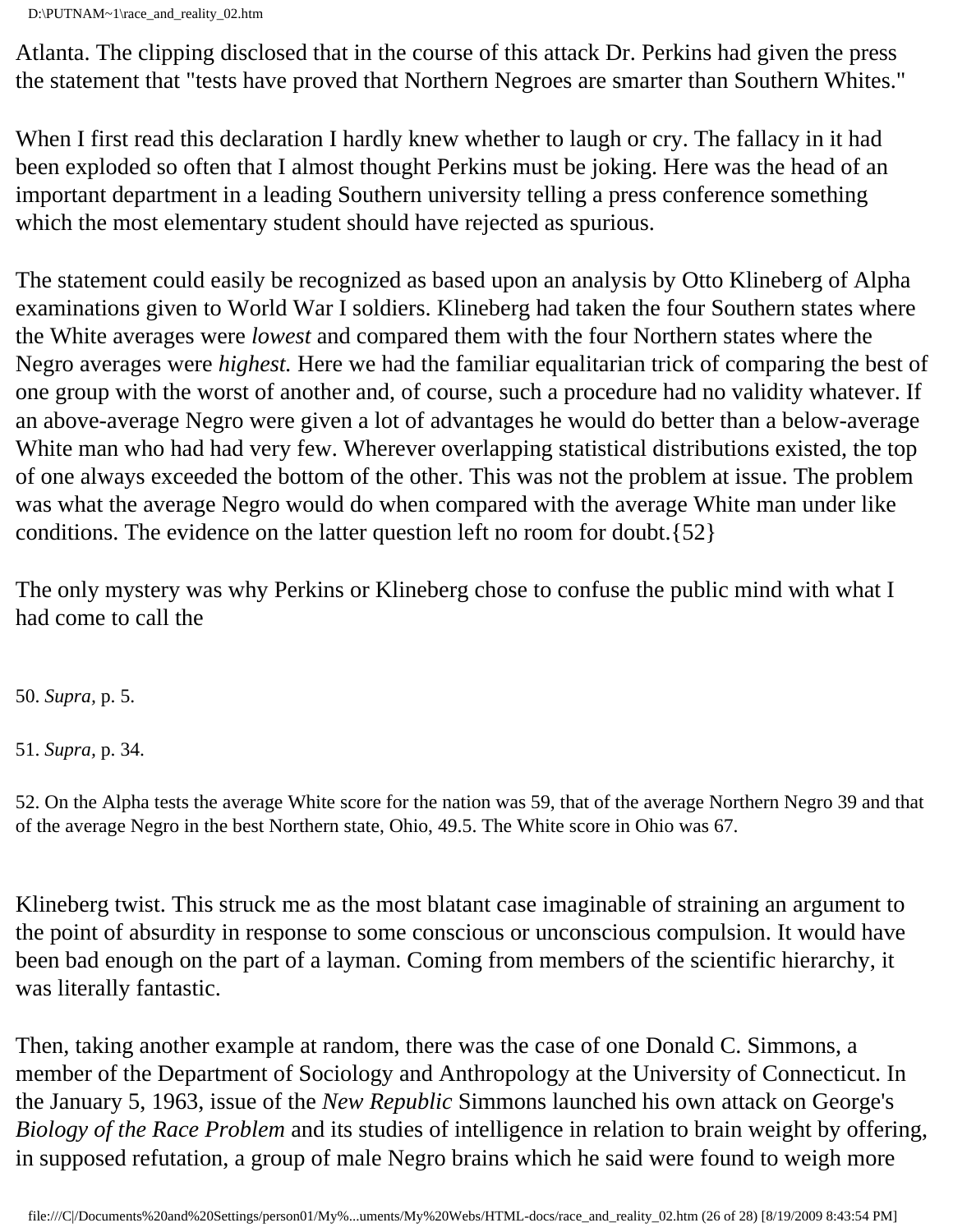than a certain group of female White brains.

While slightly, very slightly, more sophisticated than the Klineberg twist, such a gambit from a member of the hierarchy must have left any person with even a superficial knowledge of the subject again nonplussed. Brain weight or size comparisons were never attempted without first allowing for sex and body size, and when these adjustments were made the averages were both consistent and clear. Could it be that Simmons did not know this? Or was the compulsion again so great as actually to preclude recognition that his argument had a probative value of zero?{53}

Even more startling had been my experience with the science editor of one of the nation's leading daily newspapers. This

53. It is hard to know whether to classify such cases under chicanery or under inexcusable ignorance. I am reminded of another case in which a member of the Wheaton College faculty studying for a Ph.D. in (cultural) anthropology wrote a book (James O. Buswell III, *Slavery, Segregation, and Scripture,* 1964, Grand Rapids) in which he devoted an entire chapter to an attack on *Race and Reason,* the burden of this chapter being that "culture . . . is so dominant a factor [in determining behavior] that for the comparative study of human society all other factors must be treated as if they finally cancelled out." How any modern preceptor in anthropology could write such a sentence in view of the 3 to 1 ratio of heredity over environment now generally accepted by geneticists (*infra,* p. 58), remains a mystery.

gentleman, whom I admired and valued as a personal friend, wrote me that informants whom he knew and in whom he had confidence assured him that "if racial differences exist they are so slight that they are submerged beneath the gross differences between individuals of any one race."

Here I immediately recognized the standard sop tossed by the hierarchy to the unwary among the press for re-circulation to the public. What seemed beyond belief was that it should have been offered to a man at the very top of his profession and that he should have been so easily deceived. To this editor I replied: "You are, indeed, correct that intra-racial differences exceed interracial differences. Intra-racial differences are enormous. If the differences in the averages between two races were as great as the gross differences between individuals at the extremes of the same race we would have on the one hand a race of imbeciles and on the other a race of geniuses. That sort of approach alone should be enough to alert you to the type of mentality you are dealing with, and the fact that people in your responsible position are willing to repeat it is a disquieting indication of the lack of consideration the matter has received."{54}

On its face, it ought to have been obvious that the argument offered this science editor had no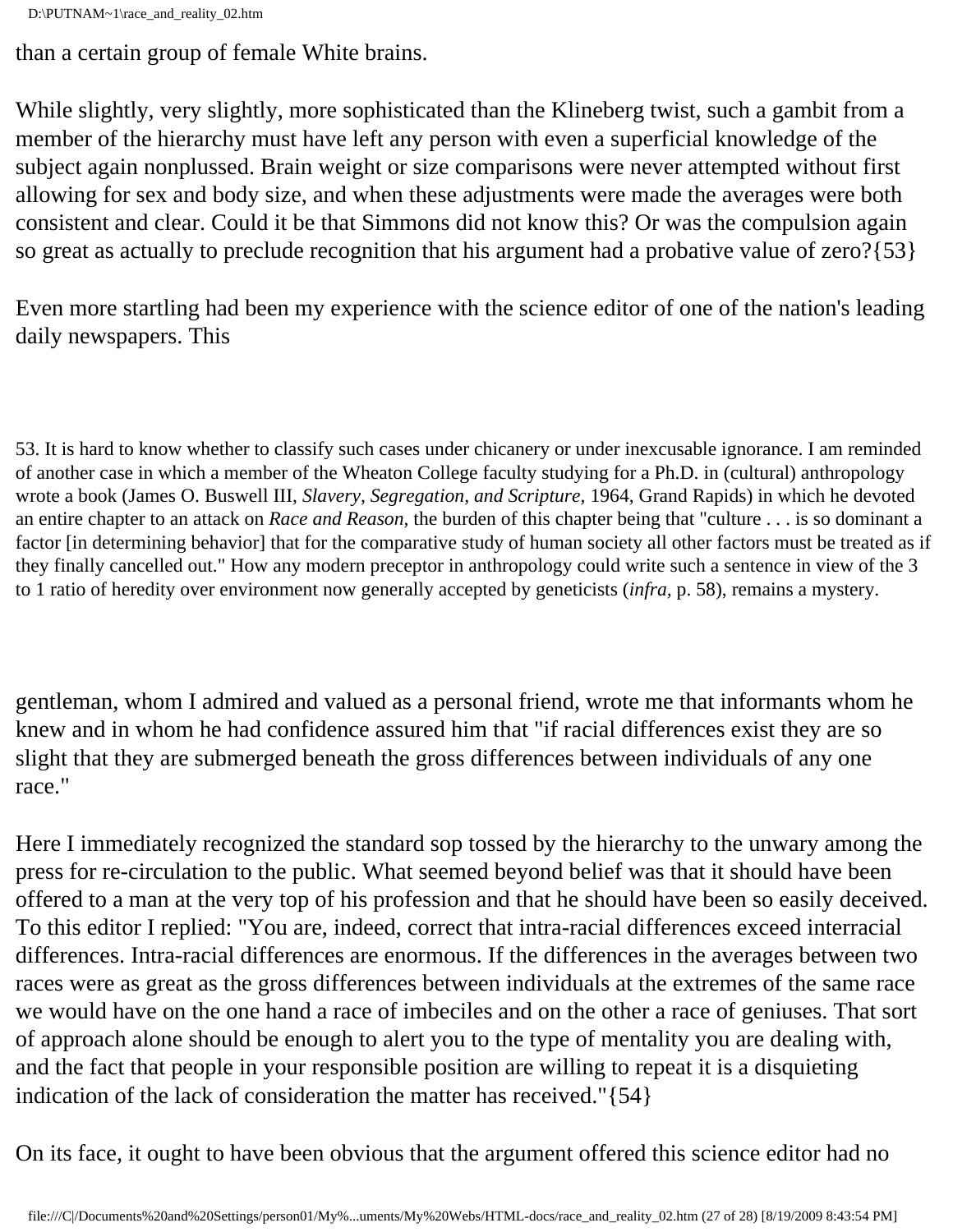bearing on the essential point. Here we had a difference "so slight" that it was "submerged beneath" something colossal. Carried to its logical conclusion it would mean that even if all Negroes were idiots and all White men Einsteins, race should remain irrelevant.

And these five examples only began the roster of trickery practiced by supposedly honorable men. In my daily routine I encountered chicanery, and a willing submission to chicanery, as a constant pattern. Taken together with the remaining techniques of the hierarchy, small wonder the hypnosis was complete and the fantasy rampant. Small wonder the man in the street was bemused.

Suddenly I was tired. I decided the hour had come to make

54. For results of a more thorough consideration, see *infra,* pp. 117-8.

myself a pot of coffee. In any case I had dwelt long enough on motives and methods. If I could present the situation plainly, then any sincere liberal who still believed that he was being told the truth about race by the educational establishment, by the mass media, or for that matter by politicians or churchmen, would have to be left to his dreaming.

For me, sleep of any kind was out of the question. The next folder in my brief case dealt with the scientific facts. That one I now pulled out and placed beside the others on the table.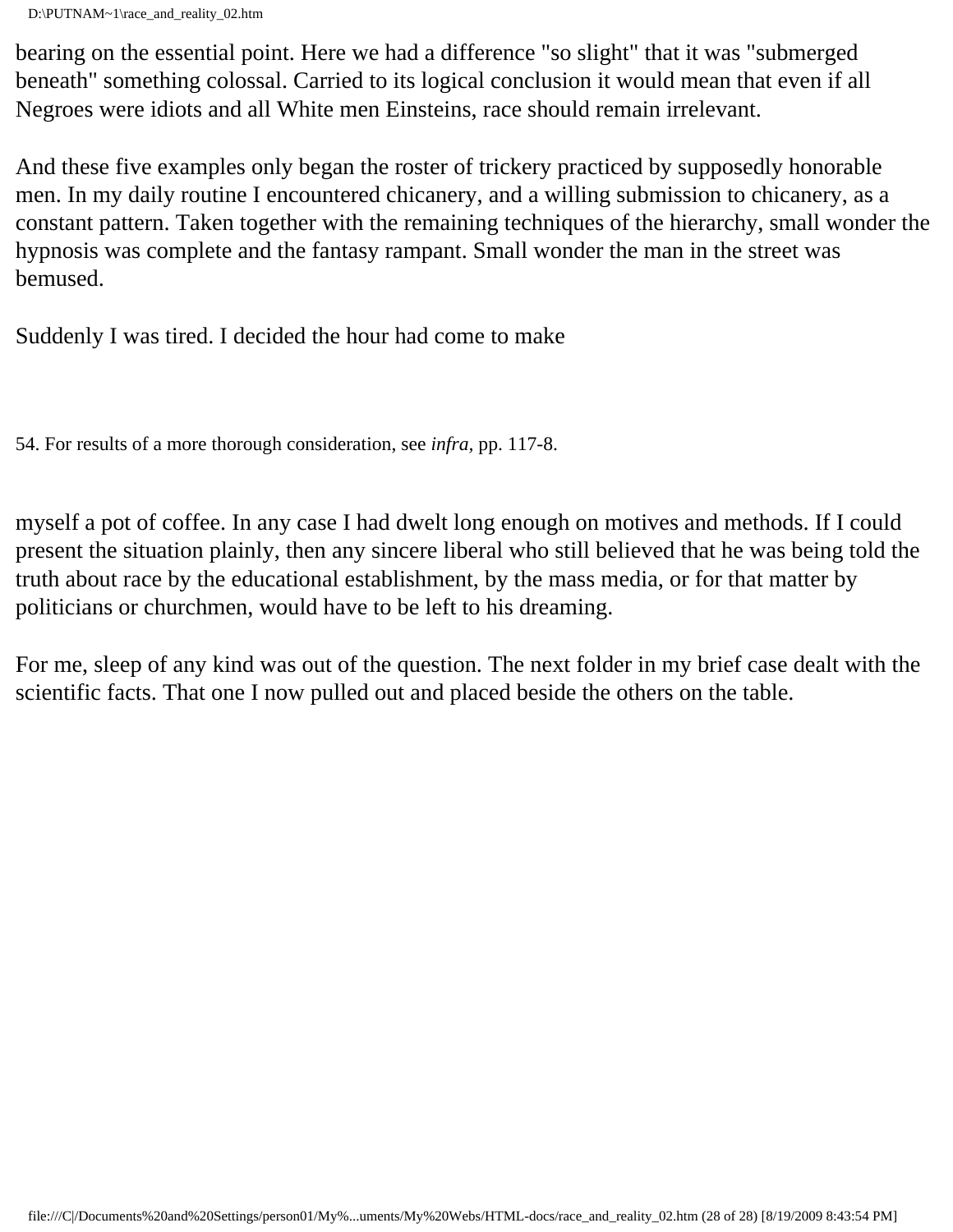## CHAPTER III

## THE FACTS

It would be wise at the beginning to set down the elementary statistics regarding the current performance of the Negro as a race in America. Although there could be no debate about these figures, and although the sole controversy raged over why they were what they were, nevertheless they remained in themselves an important introductory part of the evidential picture.

The American Negro on the average produced per capita eight times as many illegitimate children,{1} six times as many feeble-minded adults, nine times as many robberies, seven times as many rapes and ten times as many murders as the White man.{2} Conversely the Negro race produced one-sixth as many individuals with an Intelligence Quotient over 130, that is, in the gifted person category.{3} These were the undisputed facts concerning the performance and behavior of the Negro in the United States.

Overseas, in the only completely Negro republic in the Western Hemisphere, the Republic of Haiti, where the Negro had been on his own, so to speak, since 1844 one found the following situation from a self-government standpoint. After the Negroes massacred the last of the White population in 1804, Haiti remained a part of Santo Domingo until 1844 when it became a separate "republic." Between 1844 and 1915 only one Haitian President completed his term of office. Fourteen were ousted by armed uprisings, one was blown up, one was poisoned and another was hacked to pieces by a mob.

Between 1908 and 1915 the revolutions and assassinations

1. *The Negro Family: The Case for National Action,* 1965, Office of Policy Planning and Research, U.S. Department of Labor.

2. *Uniform Crime Reports,* 1963, Federal Bureau of Investigation.

3. Audrey Shuey, *The Testing of Negro Intelligence,* 2nd Ed., 1966, New York. Hereafter cited as Shuey.

increased so rapidly that a United States military occupation was needed to restore order. This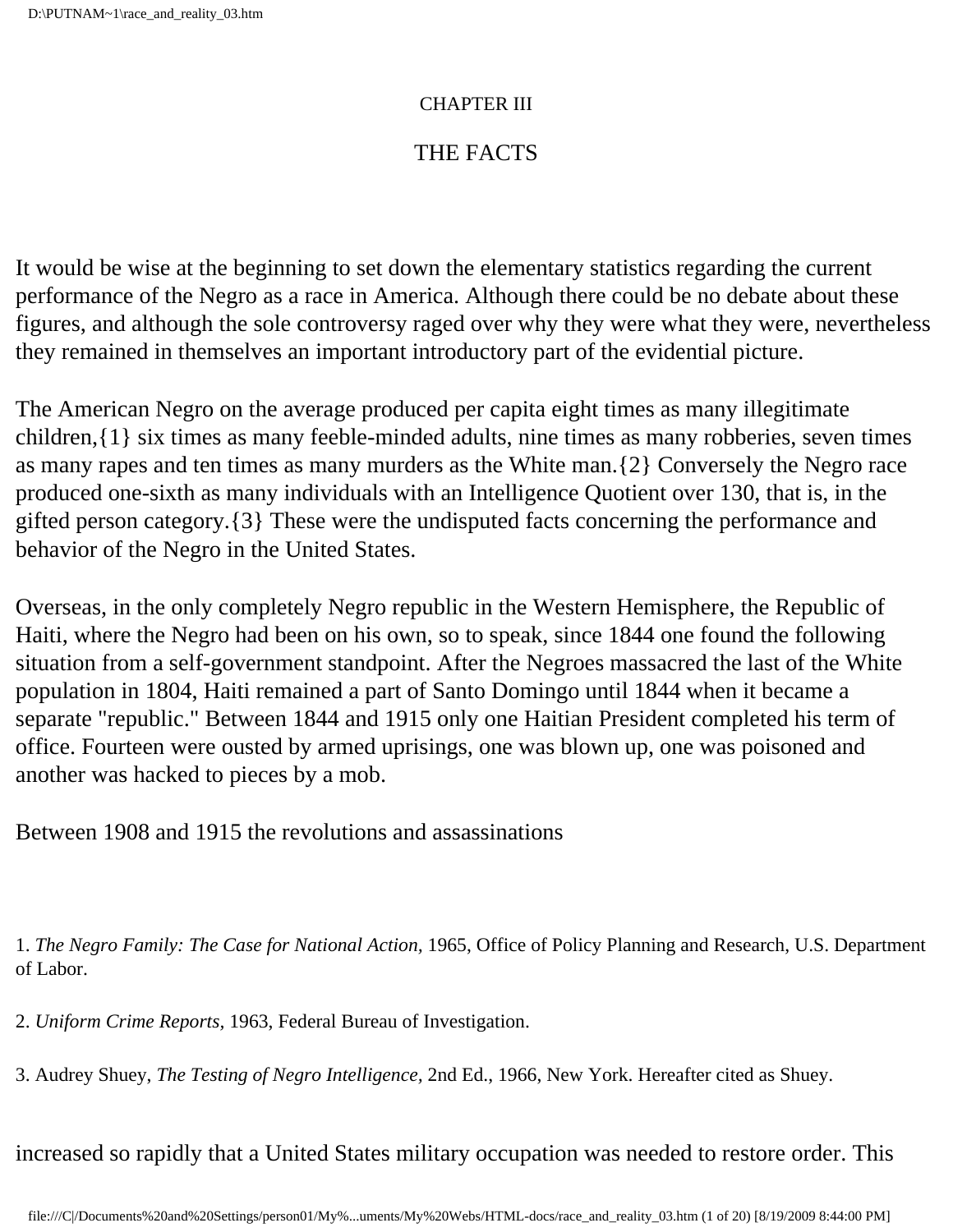lasted from 1915 to 1934. Thereafter followed twelve years of rule by a mulatto elite which ended in the resumption of control by the black military in 1946. Since then wholesale corruption and political murder have been the rule.{4}

Such was the more recent record of the Negro in the Western Hemisphere, and it could be duplicated on a descending scale throughout Africa.  $\{5\}$  The only question concerned the cause was it faulty education and social deprivation, that is to say, environment, or was it something else? Environment was the exorcistic word, the abracadabra of the Negro movement. It was the catch-all excuse, heard from Zanzibar to Seattle, covering a period in time from the dawn of history to the present—although one might suppose, in the words of one writer, that in 6000 years the Negro's luck would have changed at least once.

Indeed it seemed to me it could reasonably be argued that with all due allowance for the environmental excuse, the Negro's current performance could stand, for the moment at least, as Exhibit A in my roster of *evidence* against the equalitarian. I emphasized the word, because the difference between evidence and proof was vital. The distinction was constantly neglected by equalitarians to confuse discussion. As one of their additional techniques of deceit it consisted in challenging isolated items of evidence as falling short of absolute proof, regardless of how

4. Liberals sometimes argue that other, non-Negro South American countries have similar records. The facts are that only Bolivia approaches Haiti in such indices as low life-expectancy, high illiteracy, low per capita consumption of newsprint, low per capita gross national product and low political stability, and all the Bolivian situation indicates is that neither the Negro nor some Andean Indian substocks of the Mongolian race are capable of maintaining stable, free societies. It does not qualify the Negro.

5. See *infra,* p. 61. It may also be noted that between 1945 and 1960, non-White immigrants to England numbered 1,000,000. This influx, mostly Jamaican Negroes, subsequently was curtailed by law. Although these 1,000,000 people constitute less than three per cent of England's population today, they are producing 75 per cent of the waifs now being received in British orphanages. Most are illegitimate and are Negroid in varying degree.

strong a circumstantial case the item made, and then deliberately avoiding an *assembly* of such items with its cumulative significance.

We would soon see that the weight of the evidence, the balance of probability, in every area of comparison between the White man and the Negro, favored the existence of innate differences in both intelligence and temperament. This was true whether one studied anatomy, histology, physical anthropology, kinesthetic maturation rates, electrophysiology, psychology or historical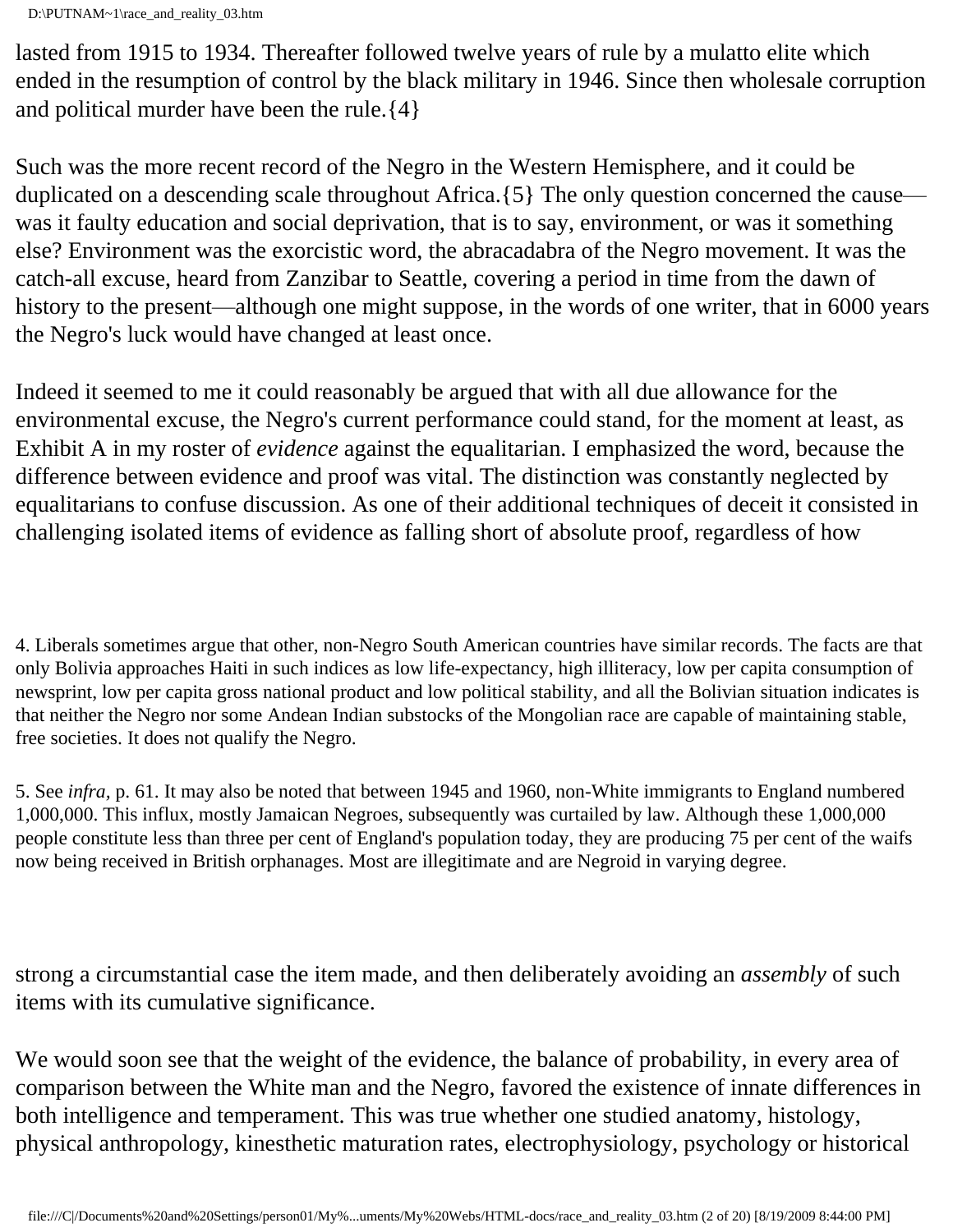experience. In some of these areas the balance was less conclusive than in others, but in all it was on the side of innate differences, and the total taken together could not be called other than convincing.

Thus while world-wide performance admittedly did not provide absolute proof of the Negro's genetic limitations, it was certainly no evidence whatever in his favor. It was suggestive evidence against the equalitarian dogma. In this sense I could offer it as my introductory exhibit.

One came next to a more obviously probative item. In 1950 C. J. Connolly, Professor of Physical Anthropology at Catholic University, published certain findings in a book which Dr. James Papez of Cornell called "a reliable study of considerable scope the like of which has not appeared in recent times." The book was entitled *The External Morphology of the Primate Brain* and in part involved the study of 60 brains of Whites and Negroes.

The nature of Dr. Connolly's findings might be summarized in his own words:

"Comparing the two large groups of Whites and Negroes, while the variability is large and there is much overlapping, the mean values reveal significant differences. The dimensions correlate well with what we might expect from a knowledge of the cranium in the two races. The Negro brain is on the average relatively longer, narrower, and flatter than the brain of the Whites. The frontal region, as measured by the projectional distance to midpoint of central sulcus, is, relative to the total length of the brain, larger in male Whites than in Negroes, while the parietal is larger in Negroes than in Whites . . . . It can be said that the pattern of the frontal lobes in the White brains of our series is more regular, more uniform than in the Negro brain . . . . The White series is perhaps slightly more fissurated and there is more anastomosing of the sulci . . . . It is a matter of frequencies."{6}

The same conclusion had been reached many years earlier by Poynter and Keegan, who found that "the sulci and gyri of the Negro brain are undoubtedly less complex and easier of interpretation than those of the Caucasian."{7}

No evidence was brought forward, by the hierarchy or anyone else, to contradict these findings, although an abortive effort was made to evade their implications. Some critics argued that not enough was known about the function of the frontal lobes to evaluate the significance of the differences.

The reply here could be quick and decisive. The functional aspect of these lobes had been studied by Ward C. Halstead, bio-psychologist and Professor of Experimental Psychology, Department of Medicine, University of Chicago, who wrote: "The frontal lobes are the portion of the brain most essential to biological intelligence. They are the organs of civilization-the basis of man's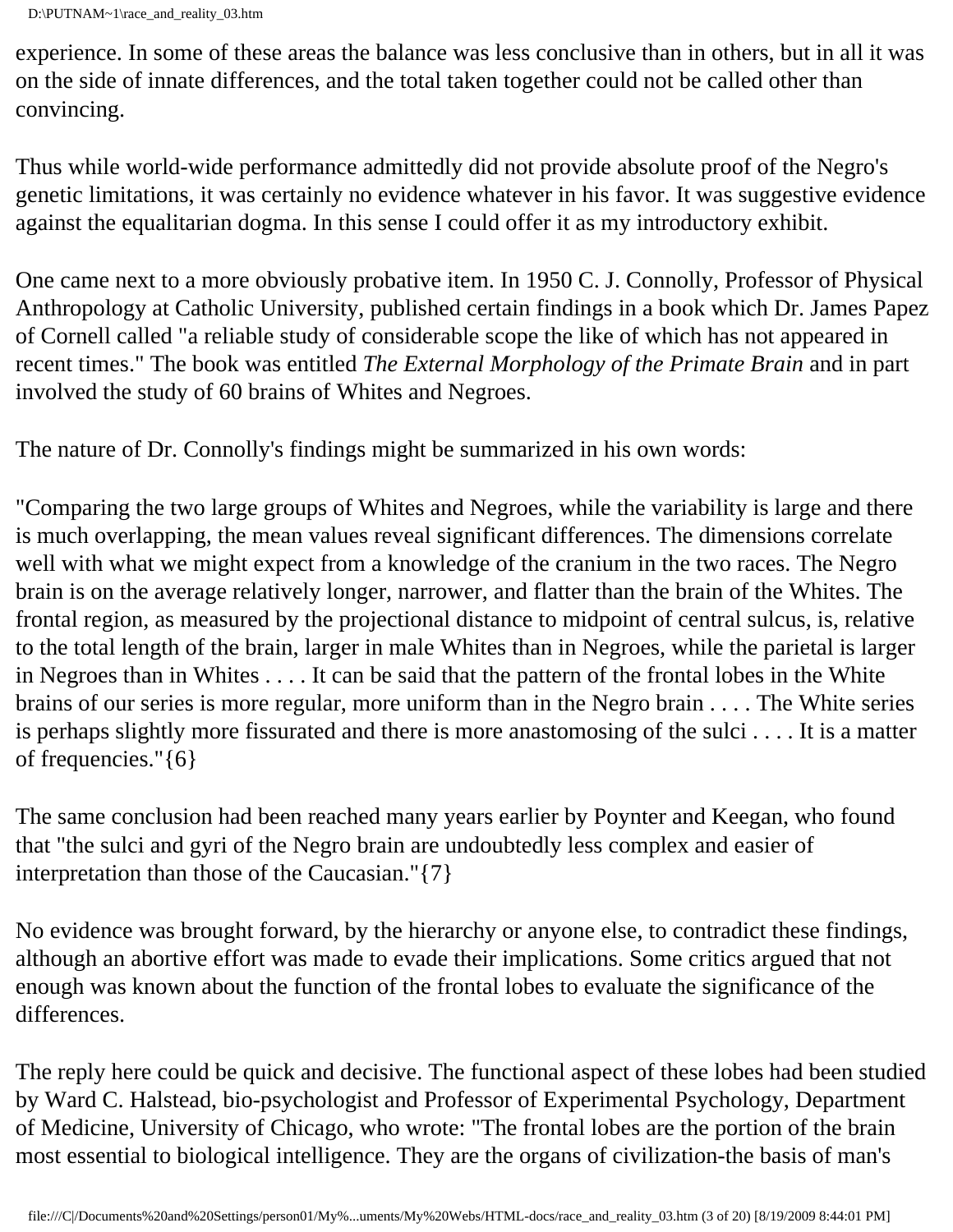hope for the future." ${8}$ 

Wilder Penfield, brain specialist and Professor of Neurology and Neuro-surgery at McGill University, considered at the very top of his profession, confirmed Dr. Halstead's position in these words: "The whole anterior frontal area on one or both sides may be removed without loss of consciousness. During the amputation the individual may continue to talk, unaware of the fact that he is being deprived of that area which most distinguishes his brain from that of the chimpanzee. After its removal, there

6. C. J. Connolly, *External Morphology of the Primate Brain,* 1950, Springfield, Ill., pp. 146, 203-4. Father Connolly, mindful of the equalitarian climate of his time and his position as a Catholic, is always guarded in his statements, which are full of qualifications. Thus he may easily be quoted out of context to an opposite effect from the general tenor of his book. He reminds us constantly of the existence of overlap. He raises the possibility that later discoveries or other samplings may provide different evidence. None has. For a further discussion of Connolly's problem, see my speech at Jackson, Miss., Oct. 26, 1961, *Congressional Record,* Jan. 25, 1962, Vol. 108, No. 10, pp. 830-831.

7. C. W. M. Poynter and J. J. Keegan, "A Study of the American Negro Brain," 1915, *Journal of Comparative Neurology,* Vol. 25, pp. 183-212.

8. Ward C. Halstead, *Brains and Intelligence,* 1947, Chicago, p. 149.

will be a defect, but he may well not appreciate it himself. The defect will be in his ability to plan and take initiative . . . although he may still be able to answer the questions of others as accurately as ever."

Freeman and Watts reached somewhat the same conclusions: "It is not a question of intelligence in all this [consideration of the function of the frontal lobes], it is a question of the employment of intelligence . . . . Intelligence is not a function of the pre-frontal regions, nor is it altered by cleancut removal, except indirectly . . . . Something else in the personality is more important and presumably that something else is motivation."{10}

Not only did the size and the degree of sulcification (fissuration) of the frontal lobes imply certain specific capacities. They were in general a measure of evolutionary development. The frontal lobes of the rabbit were smooth. Connolly himself had noted "there is a degree of correlation between the sulcal pattern and the development status of the animal in the series of primate forms."{11}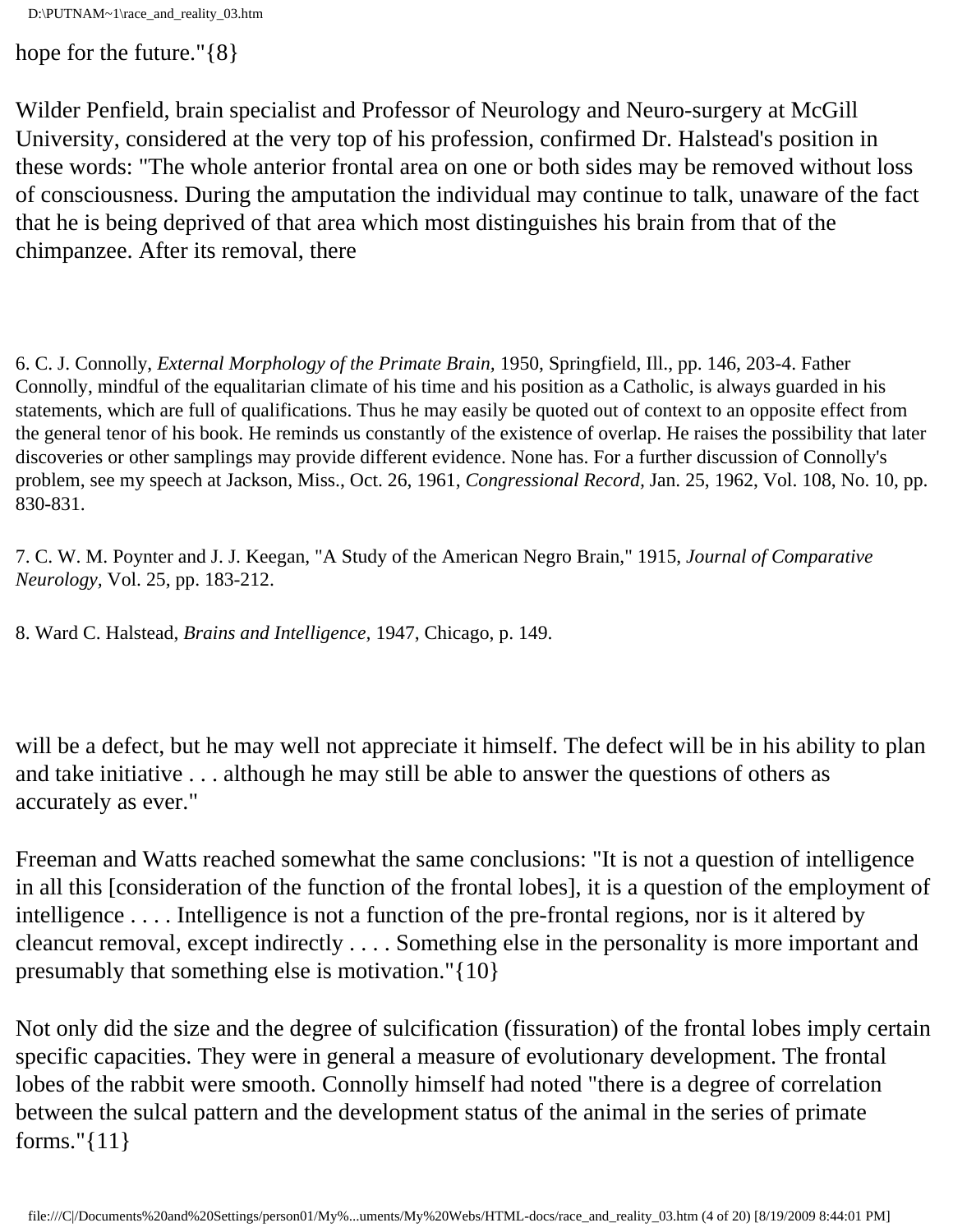The only other attempt at evasion I had heard in regard to Connolly's studies was a complaint that his sampling had been too small. The reply could again be pointed. If the hierarchy questioned the sampling, why had they never presented a better one? The hierarchy had the funds and the help of the great

9. Wilder Penfield and Theodore Rasmussen, *The Cerebral Cortex of Man,* 1957, New York, p. 226. Neither Halstead nor Penfield has made any studies of the relative characteristics of White and Negro brains and they are quoted here solely on the significance of the frontal lobes regardless of race. Both men have attacked George and me as "racists" while specifically conceding the accuracy of our quotations on the point in question. They had no evidence of their own to offer on the race issue, showed no curiosity about developing any, and confined themselves to criticizing the evidence of others as "inadequate." I examined this position in detail in *The Mankind Quarterly,*  1963, Vol. IV, No. 1, pp. 43-44.

10. W. Freeman and J. W. Watts, *Psychosurgery,* 1950, Springfield, Ill., p. 16.

11. Connolly, *op. cit.,* p. 360. It is of interest to note Brodmann's estimate that no less than 64 per cent of the total surface of the human cerebral hemisphere is hidden in the fissures as against 7 per cent in the lowest monkey. See Penfield and Rasmussen, *op. cit.,* p. 206.

foundations, the opposition did not. Was it possible that the hierarchy *feared* to conduct further studies? I left the question open, but I had no hesitation in classifying Connolly's material as Exhibit B, my second item of evidence.

Now for the third. In 1934 F. W. Vint of the Medical Research Laboratory, Kenya, Africa, published the results of a comparative study of Negro and European brains in which he found that the supragranular layer of the Negro cortex was about 15 per cent thinner than the Whites.{12} On the significance of this finding one could quote Dr. George: "Since structure is a guide to general functions in all those activities that have been adequately analyzed, it would seem rash to disregard structure in any consideration of the higher mental functions. In this connection it seems very significant to me that the cells of the infragranular layer have extensive primary connections with the lower brain centers while the connections of the cells of the supragranular layer are largely intracortical. This is powerful evidence of their primary participation in the special functions of the cortex—the organ of civilization."{13}

Thus the thickness of the supragranular layers, which increases as one moves up the scale from animals to man, could be said to be another measure of evolutionary development. The supragranular layers in the dog are one-half the thickness of those in the ape, and the thickness of the ape's only three-fourths the thickness in man."{14} In the case of the Negro their relative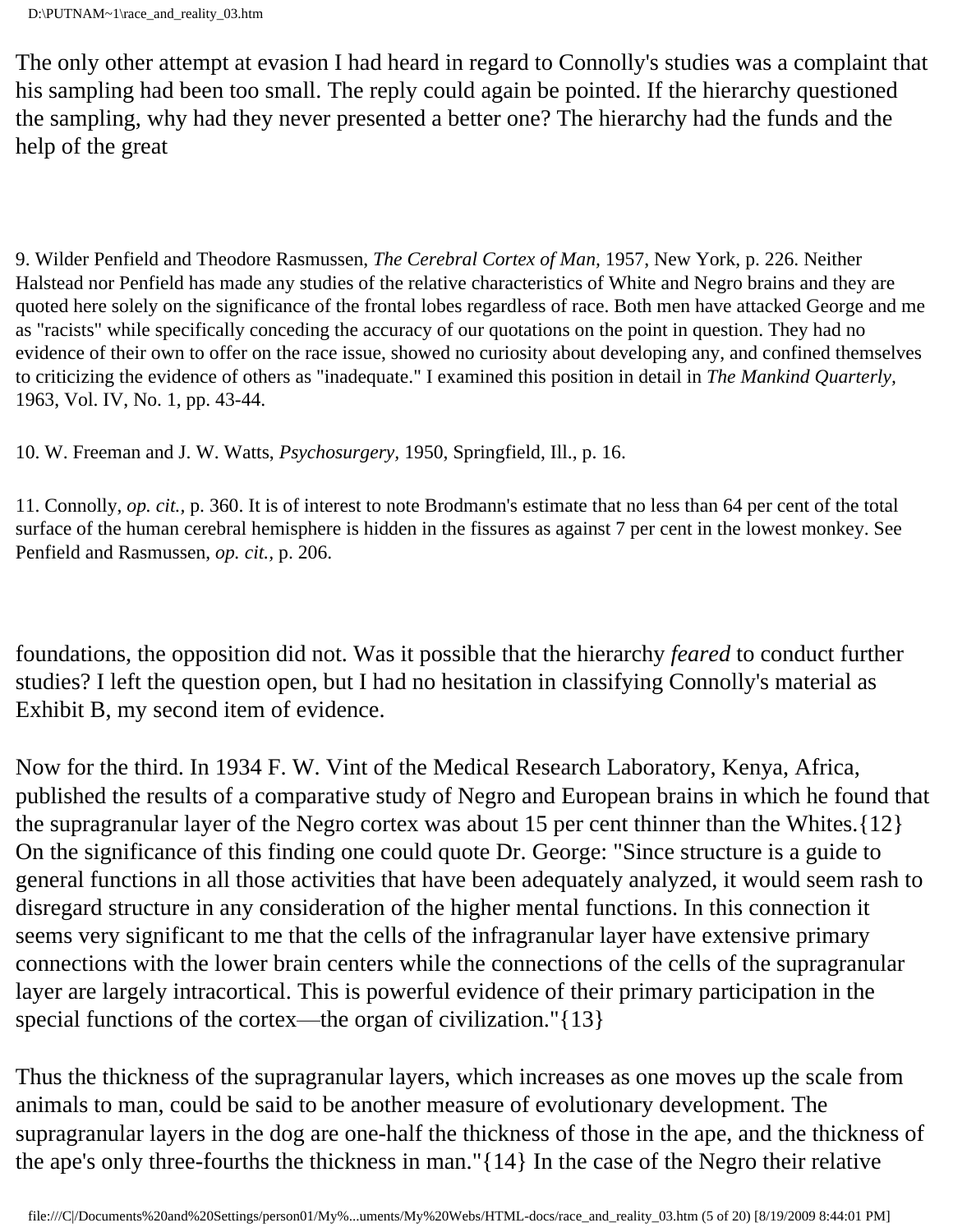thinness again suggested his position on the evolutionary scale.

Vint went further. He both confirmed a significant simplicity in the convolutional pattern of the Negro and in addition discovered racial differences in the cyto-architecture of the frontal cortex a paucity of large pyramidal neurons and an excess of small primitive cells in this area.{15}

12. F. W. Vint, "The Brain of the Kenya Native," 1934, *Journal of Anatomy,* Vol. 68, pp. 216-223.

13. Personal letter to the author. See *The Mankind Quarterly, op. cit.,* pp. 44-46.

To my knowledge, the only attempt yet made to discredit Vint's findings consisted in the suggestion that differences in health or preservative techniques between the European brains which were measured in Europe and the Negro brains which were measured in East Africa might have caused differences in shrinkage which would invalidate his findings. Dr. George replied that there was no reason to assume that such shrinkage would affect the Negro's supragranular layer without at the same time affecting his lamina zonalis, or the visuosensory area of his infragranular layer, which Vint had found to be *thicker* in the Negro than in the White.

Again any new studies by those who might wish to contradict Vint were notable by their absence. And so here we had Exhibit C.

Next one came to the subject of brain weight which Simmons had attempted to confuse. There could be no argument about the fact that, other things being equal (such as sex, body size, proportion of parts and sulcification), the weight of the brain correlated with intelligence. This was true throughout the series of vertebrate animals. A 300-400 pound alligator had a brain of about 15 grams—and little sense. A 300-400 pound porpoise had a brain weight around 1700 grams and was noted for its intelligence.{16}

Among human races numerous studies had been made of the comparative weights of White and Negro brains with results that all fell within the range of about an 8-12 per cent lower weight for the Negro brain. Such studies were published by Bean, Pearl, Vint, Tilney, Gordon, Todd and others. ${17}$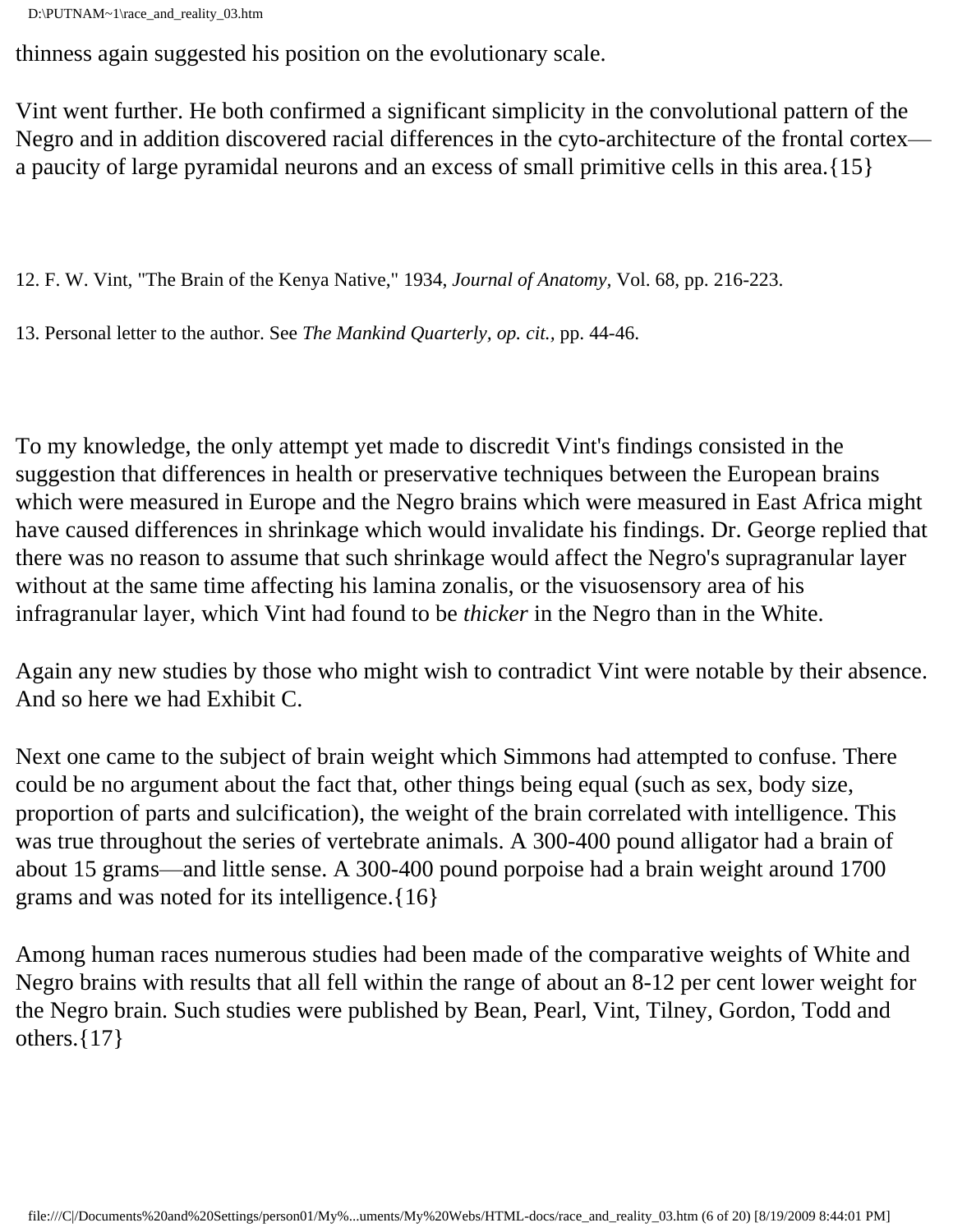14. J. S. Bolton, *The Brain in Health and Disease,* 1914, London.

15. F. W. Vint, *op. cit.;* also R. Ruggles Gates, *Human Genetics,* 1946, New York, Vol. II, p. 1138.

16. George Crile, *Intelligence, Power and Personality,* 1941, New York.

17. Bennet Bean, 1906, *American Journal of Anatomy* 5:353-432; H. L. Gordon, "Amentia in the East African," 1934, *Eugenics Review,* 25:223-235. In addition to the difference in brain weight, Gordon notes that the East African native brain grows less after puberty than the European. Bright 14-year-old native boys fail to fulfill their promise. Starting at 10 years, the brain capacity starts less than the White and shows a flatter growth curve; Piersol's *Human Anatomy,* 9th Ed., 1936, Philadelphia, p. 1196. Piersol says: "Considered in relation to great groups, as to people or races, brain weight has been found to correspond to the general plane of intelligence and culture." Quantity is not the sole factor. Differences in the quality of nerve cells and of their organization may exist; Raymond Pearl, *Science,*  1934, 80:431-434; Frederick Tilney, *The Brain from Ape to Man.* 1928, New York; T. Wingate Todd, *American Journal of Physical Anthropology,* 6:97-194; F. W. Vint, op. *cit.,* pp. 216-223; Olaf Larsell, *Morris's Human Anatomy,* 10th Ed., 1942, Philadelphia, p. 901.

I had never seen any findings which disputed these, although constant efforts like Simmons' occurred to confuse the issue by injecting variables which properly were eliminated in the initial hypothesis. The evidence was simply that, as a racial average, the Negro brain was lighter than the White and that this, in turn, indicated a lower average level of intelligence and evolutionary grade.{18} In the words of Dr. Coon, "among living populations—absolute brain size is generally, although not necessarily individually, related to achievement."{19}

In point of fact, in brain-weight comparisons one passed beyond a matter of simple evidence and approached the field of positive proof. But for the moment I was satisfied simply to classify the material as Exhibit D.

The preceding Exhibits from the sciences of anatomy and histology had recently gained support from physical anthropology. By the evidence of fossil remains in Europe and Africa, Dr. Coon's *Origin of Races*{20} had documented the hypothesis that the White race crossed the evolutionary threshold from *Homo erectus* to *Homo sapiens* some 200,000 years ahead of the Negro.

In this book Coon referred to the "great variability of twentieth-century human beings in *evolutionary grades* [emphasis mine] as well as in racial lines." He also said: "It is a fair inference that fossil men now extinct were less gifted than their descendants who have larger brains, that the subspecies which crossed the evolutionary threshold into the category of *Homo sapiens* the earliest have evolved the most and that the obvious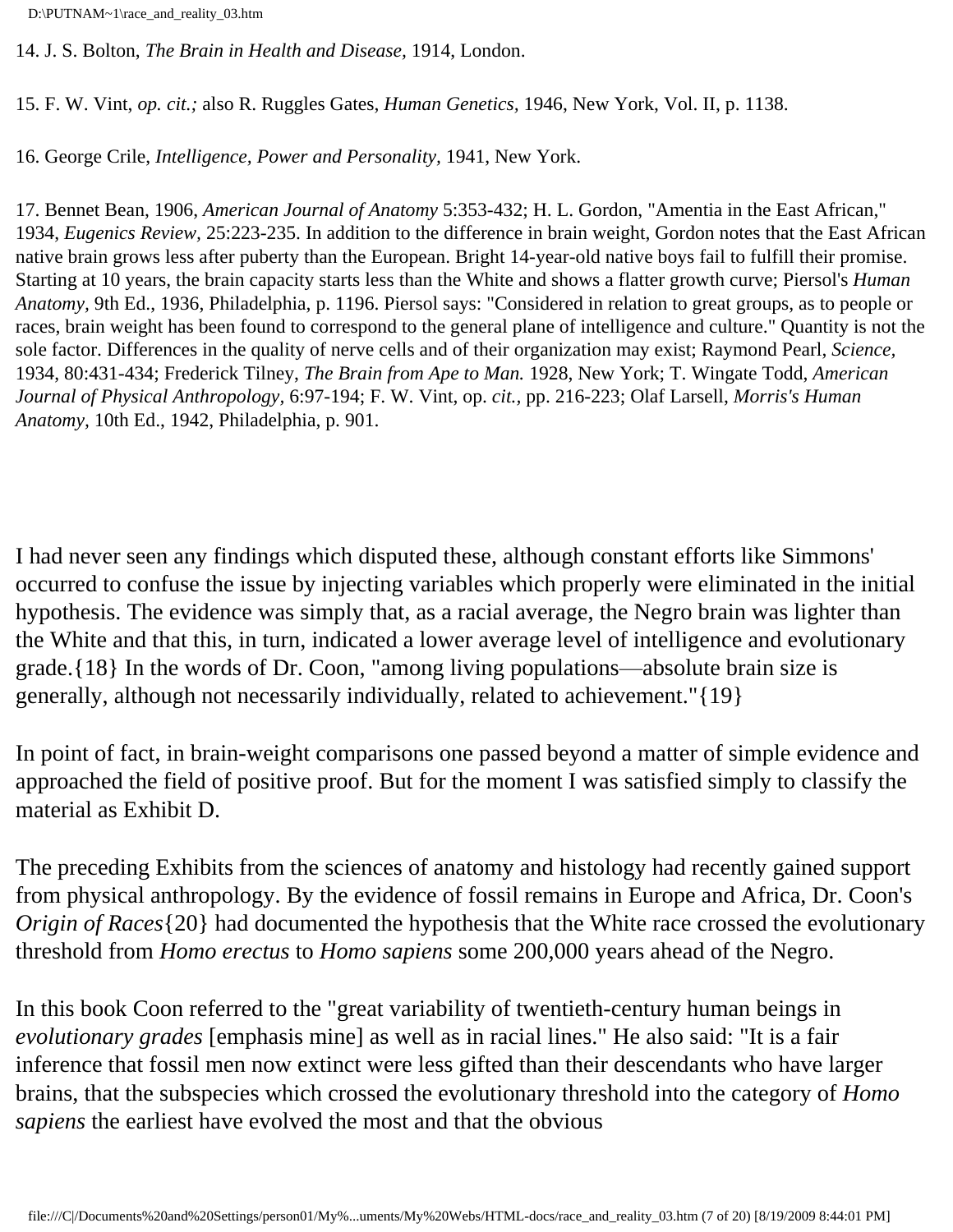18. See generally, G. von Bonin, *The Evolution of the Human Brain,* 1963, Chicago.

19. "Race and Ecology in Man," 1959, *Cold Spring Harbor Symposia on Quantitative Biology,* Vol. 24, p. 156.

20. *Supra,* p. 33n.

correlation between the length of time a subspecies has been in the *sapiens* state and the levels of civilization attained by some of its populations may be related phenomena."

Coon pointed out that certain regions of the earth south of the equator, among them Central and South Africa, were areas of refuge during the Pleistocene and formed what might be called stagnation points where evolution was notably retarded, both in the development of man and other forms of life. "The survival of *Homo erectus* in these antipodal Edens," Coon continued, "was not disturbed until no earlier than about 30,000 years ago, almost a quarter of a million years after the first appearance of *Homo sapiens* in regions nearer the center of evolutionary activity."{21}

No serious attempt was made to refute the hypothesis of *The Origin of Races,* although a smoke screen of undocumented general denials and prolix evasions of the issue appeared in the journals. Theodosius Dobzhansky challenged the likelihood of parallel evolution, only to be met in Coon's rebuttal by specific examples of such evolution, by the probability of peripheral gene flow and by other documentation.

Montagu, of course, had his well publicized innings and was similarly answered.{22} We needed only to note that on October 25, 1963, the Literary Supplement of the London *Times* in a special number devoted to the leading scientific books of 1963 referred to *The Origin of Races* as "a landmark in the development of the science [of physical anthropology]." Here, then, was Exhibit E.

21. Carleton S. Coon, *The Story of Man,* 2nd Ed., 1962, New York, p. 35*. The Story of Man* provides for the layman a quicker survey of these materials than *The Origin of Races.* See the former book, pp. 28-38, 60-62.

22. Scientific criticism of the *Origin of Races* (there was the usual irrelevant deluge of political criticism) fell into five general categories: (1) Objections that a polytypic species could not evolve into a new polytypic species while keeping the same subspecies. But even Dobzhansky, Coon's best known critic in the field of genetics, admitted that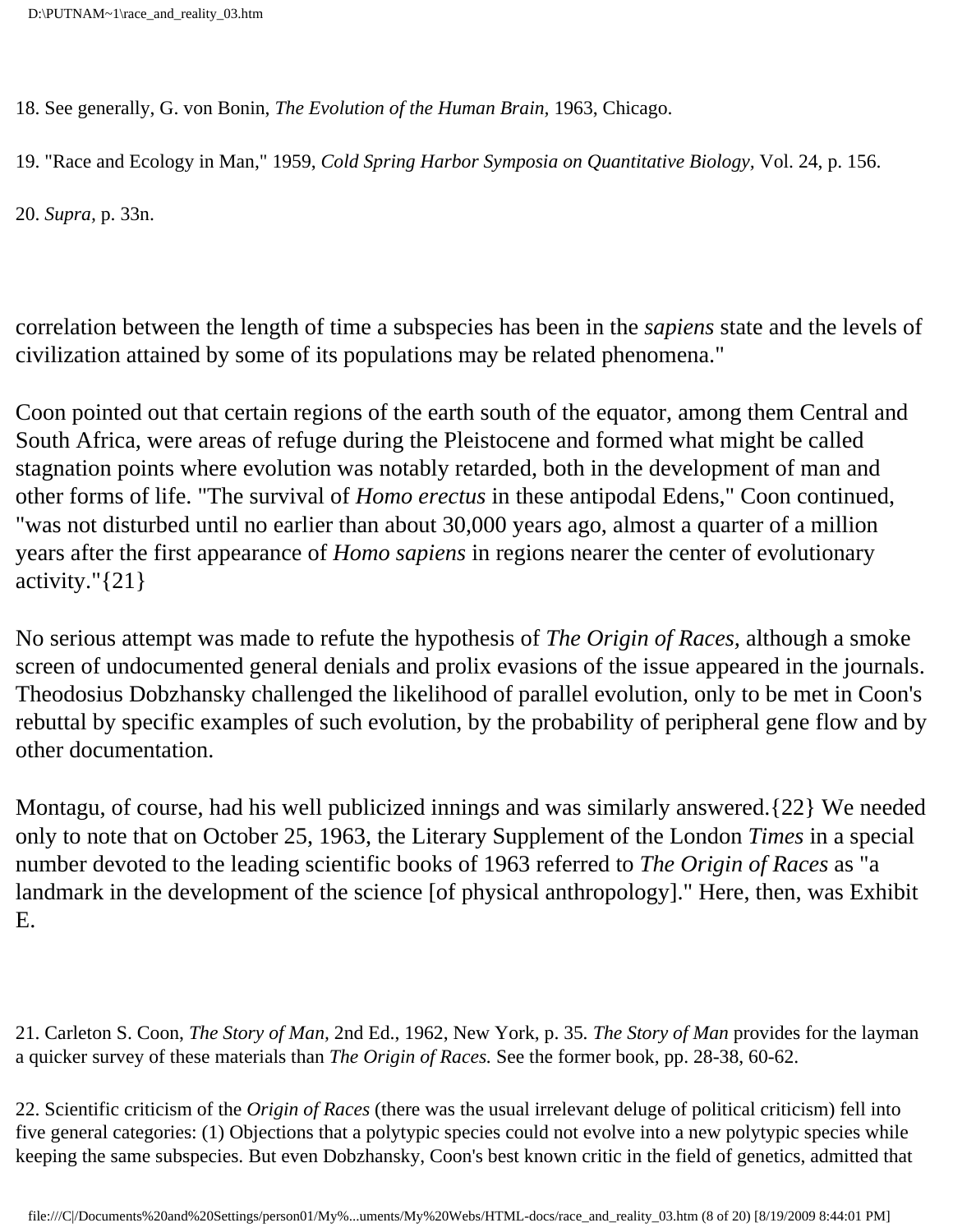on this point Coon was correct. Dobzhansky, in fact, conceded the point in his *Mankind Evolving* (1962, New Haven), published before *The Origin of Races.* Ernst Mayr, the Harvard zoologist and author of *Animal Species and Evolution,* 1963, Cambridge, was in agreement with Coon; (2) Coon was widely quoted, among others by Dobzhansky, as claiming that mankind evolved five times from *Home erectus* into *Homo sapiens* through five separate mutations. Coon, however, made no such claim. He advanced the possibility of threshold crossing in the five subspecies through peripheral gene flow; (3) This raised the question, if peripheral gene flow was in part responsible for the eventual spread of the sapiens mutation to other sub. species, why did it take so long? To which Coon answered, because man alone has culture and culture imposes barriers to gene flow absent in other species; (4) There were a few claims that a parental species cannot breed with its filial species and produce fertile offspring. That this was untrue was clearly demonstrated by J. W. Crenshaw, Jr., in *Human Biology,* 1963, Vol. 35, No. 3; (5) Why exactly five subspecies? Because man is a large carniverous animal and needs a large living space for each subspecies. Five is the number of faunal regions inhabited by man at that time, and his range was the same as comparable animals. For a cross section of the debate see *Current Anthropology,* October 1963; also *Science,* Feb. 15, 1963, p. 638, and April 12, 1963, p. 208.

Again comparatively recently, methods had been developed for measuring the speed of kinesthetic learning from birth to the first years of life—learning, that is, which involved the transition from uterine to infant patterns of muscular reflex and control. This speed seemed to be inversely correlated with the ultimate complexity to be attained by the cerebral cortex, which supported the established observation that in all mammalian life full mental stature develops early in direct relation to cerebral simplicity. Thus, neonatal kinesthetic development is more rapid among gorillas than among chimpanzees, and much faster among chimpanzees than among human infants.

It was consequently logical to assume that differences in the rate of kinesthetic maturation between human races would have a bearing upon the complexity or evolutionary status of the structure of their brains. In 1956 Marcelle Geber made studies of normal infants in Kampala, Uganda, for the World Health Organization. She discovered that developmental milestones were reached several times more rapidly by Negro than by White infants.{23} To my knowledge there had been no attempt to disprove her findings.{24} And so Exhibit F.

A second new science which suggested a difference in evolutionary grade was the study of the electrophysiology of the brain. It investigated the living brain by analyzing its wave emissions, their cerebral location and the brain's electrical responses to various stimuli.

In 1953 a leading electro-encephalographist, A. C. Mundy-Castle, published a study of 66 Bantuspeaking African natives and 72 European Whites. He found five different categories of difference between the two groups, the most interesting, perhaps, being the lower response to flicker on the part of the Negroes. Flickers were created by high-speed electronic stroboscopes. These synchronized light stimuli were insistent and urgent enough so that a directing mechanism alerted the entire brain, and the response given was a measure both of cerebral complexity and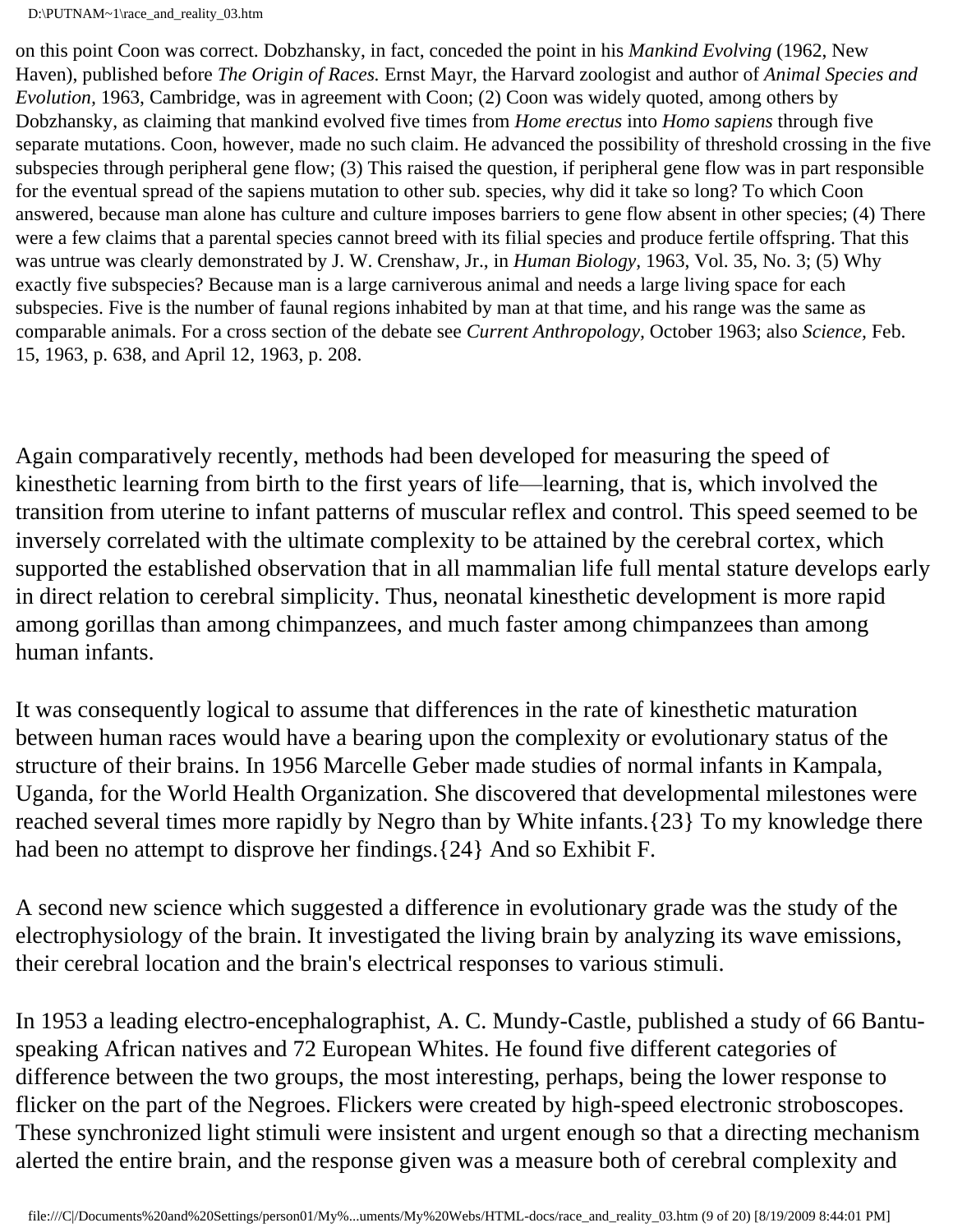stability.

Nathaniel Weyl pointed out that a null or impoverished response to flicker implied "a failure of the brain to develop, in the areas of imagination, visualization and power of conceptual thought, toward anything approaching maturity."{25} Mundy-Castle summed up his own conclusions as follows: "Our main impression was that they [the Africans] reacted in a far more simple way than did the European group."{26}

To move this evidence into the area of proof would require further testing and the isolation of possible environmental factors, but no one could question the suggestiveness of the results or fail to wonder why a well-financed hierarchy so carefully avoided the subject. I could regard it as Exhibit G.

One came now to the fields of genetics and psychology. Racial genetics dealt with the transmission of physical structure from

23. Marcelle Geber, *The Lancet,* June 15, 1957, Vol. 272, No. 6981, pp. 1216-19 and *Courrier,* Vol. 6, No. 1, pp. 17- 29, UNESCO, Paris, Jan. 1956.

24. For an effort by a confused layman, indoctrinated by the hierarchy, see *infra,* p. 98. In answering a question from this layman I have gone into the subject more in detail than seemed appropriate here.

25. Nathaniel Weyl, *The Negro in American Civilization,* 1960, Washington, D.C., p. 152.

26. A. C. Mundy-Castle, B. L. McKiever and T. Prinsloo, *Electroencephalography and Clinical Neurophysiology,*  1953, Vol. V, p. 541. See also P. Gallais, J. Corriol, and J. Bert, *Medecine Tropicale,* 1949, Vol. 9, p. 693. Also P. Gallais, G. Mileto, J. Corriol, and J. Bert, *Medecine Tropicale,* 1951, Vol. II, pp. 128-146.

generation to generation among races. It explored also the extent to which the effect of physical structure might be modified by environment. Genetics alone was valueless in a study of the Negro problem unless one first had established the existence of anatomical and physiological differences. Thereafter it became of decisive importance.

Psychology, on the other hand, resembled the material in Exhibit A. The study of the *performance* of the mind was not directly probative of innate differences; it was open in varying degrees to the challenge of environmental influence, and of course lent itself readily to the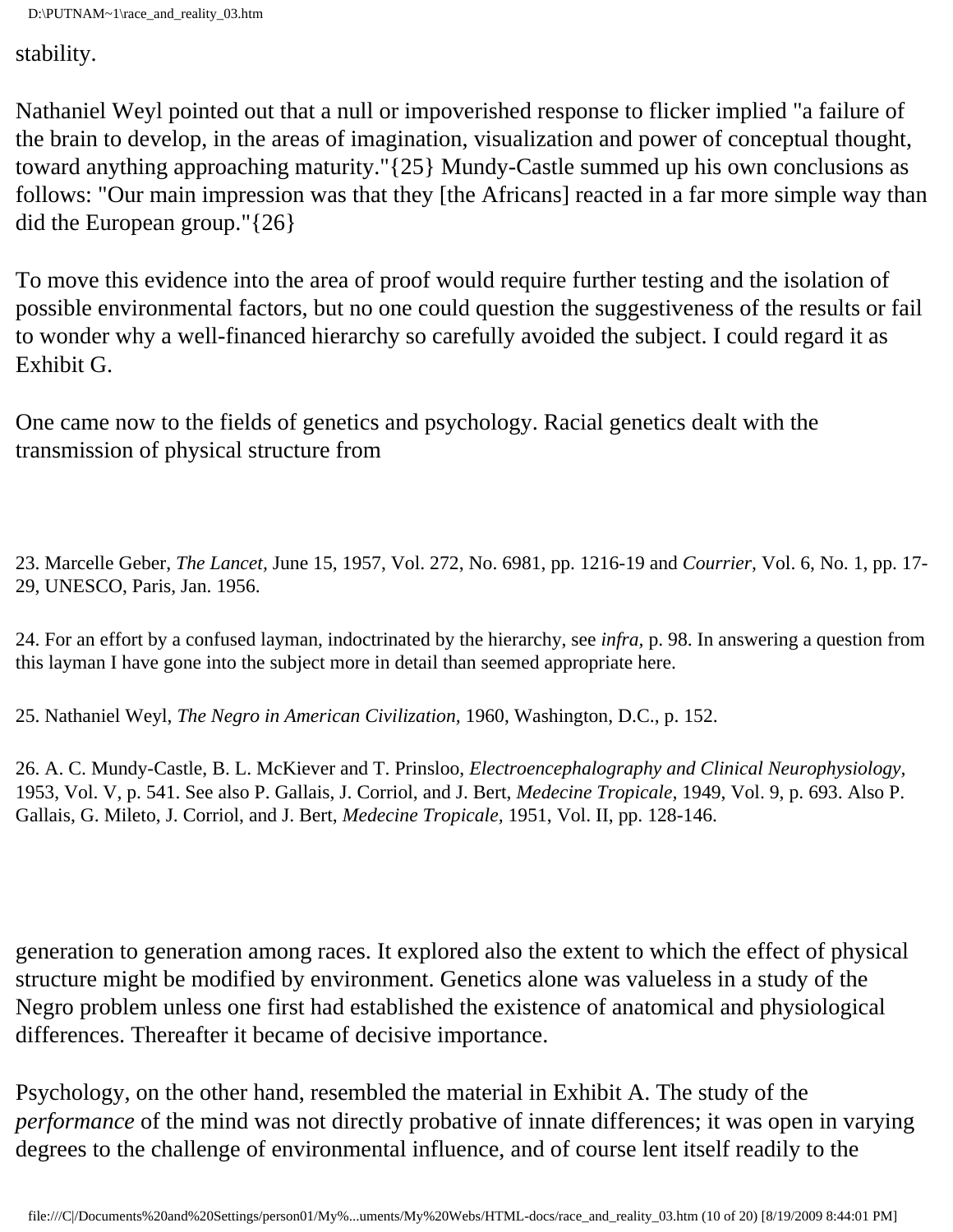equalitarian technique of chicanery. But as in Exihibt A, there was a broad suggestiveness about its findings, and certain data that seemed more than suggestive.

Turning first to genetics, no need existed now-a-days to prove the inheritance of racial structure. Races by definition were simply gene pools of distinguishable and distinctive physical characteristics whose anatomy, insofar as it involved the brain, produced corresponding mental differences. The same could be said of the whole nervous system and of the endocrine glands. {27} I had already considered the views of a number of geneticists on this point.{28}

What remained to make clear was the relative importance of inherited racial differences as against differences produced by differing environments. The equalitarian, and his prototype the social or cultural anthropologist of which Mead and Montagu were such good examples, argued that while inherited traits might have some bearing on behavior they were lost in the sea of cultural influences. This was the core of social anthropology—man had something no animals possessed, namely, culture, and through culture he offset inheritance almost completely. But social anthropologists never asked the question: To what extent had the culture first been created, and then sustained, by genetic traits?

27. Coon, *The Origin of Races, op. cit.,* pp. 115-116, and works there cited.

28. *Supra,* pp. 27-29.

Fortunately the answer was available in studies conducted with identical twins raised apart in radically different environments. Here the inheritance was the same—only the environment differed. The results had been published {29} and as usual remained uncontradicted by any scientific counter-facts. Although the effect varied somewhat with different traits, the over-all influence of heredity was found to exceed that of environment in a ratio of about 3 to 1. Certainly this had an important bearing on the Negro problem and deserved its place as Exhibit H.

The field of psychology had been fought over more than any other. Yet once one got past the barricade of the exceptional Negro, which had no relevance to the essential point,{30} all the evidence was again on one side. Audrey Shuey compiled the results of forty years of research in her book, *The Testing of Negro Intelligence,*{31} and Dr. Garrett summarized them as follows: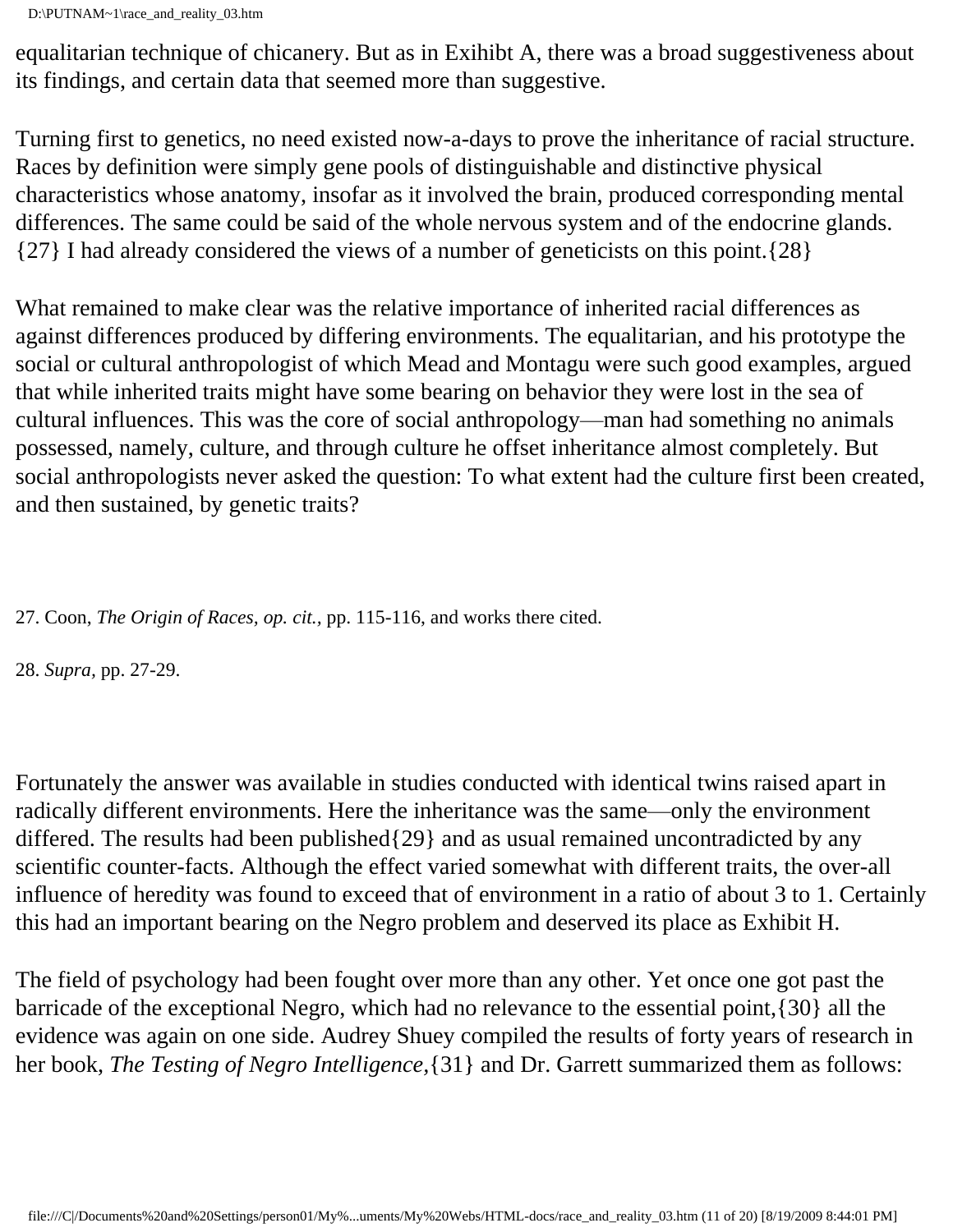"1. The I.Q.'s of American Negroes are from 15 to 20 points, on the average, below those of American whites.

"2. Negro overlap of white median I.Q.'s ranges from 10 to 25 per cent—equality would require 50 per cent.

"3. About six times as many whites as Negroes fall in the 'gifted child' category.

"4. About six times as many Negroes as whites fall below 70 I.Q.—that is, in the feeble-minded group.

"5. Negro-white differences in mean test score occur in all types of mental tests, but the Negro lag is greatest in tests of an abstract nature—for example, problems involving reasoning,

29. H. H. Newman, F. N. Freeman and K. J. Holzinger, *Twins: A Study of Heredity and Environment,* 1937, Chicago. Also- Sir Cyril Burt and Margaret Howard, "The Relative Influence of Heredity and Environment on Assessments of Intelligence," 1957, *The British Journal of Statistical Psychology,* Vol. 10, Part 2, pp. 99-104. Also Sir Cyril Burt, "The Inheritance of Mental Ability," 1958, *The American Psychologist,* Vol. XIII, No. 1, pp. 1-15. Also D. C. Rife, *Heredity and Human Nature,* 1959, New York. Also L. Erlenmeyer-Kimling and L. Jarvick, "Genetics and Intelligence: A Review," 1963, *Science,* Vol. 142, No. 3598, pp. 1477-8. For *a* short summary, see *The Mankind Quarterly,* 1964, Vol. 4, No. 4, pp. 197204.

30. See *infra,* pp. 92-93.

31. *Supra,* p. 46n.

deduction, comprehension. These are the functions called for in education above the lowest levels.

"6. Differences between Negro and white children increase with chronological age, the gap in performance being largest at the high school and college levels.

"7. Large and significant differences in favor of whites appear even when socioeconomic factors have been equated."

To take a specific example, a research project{32} in 1963 among Florida Negroes, a project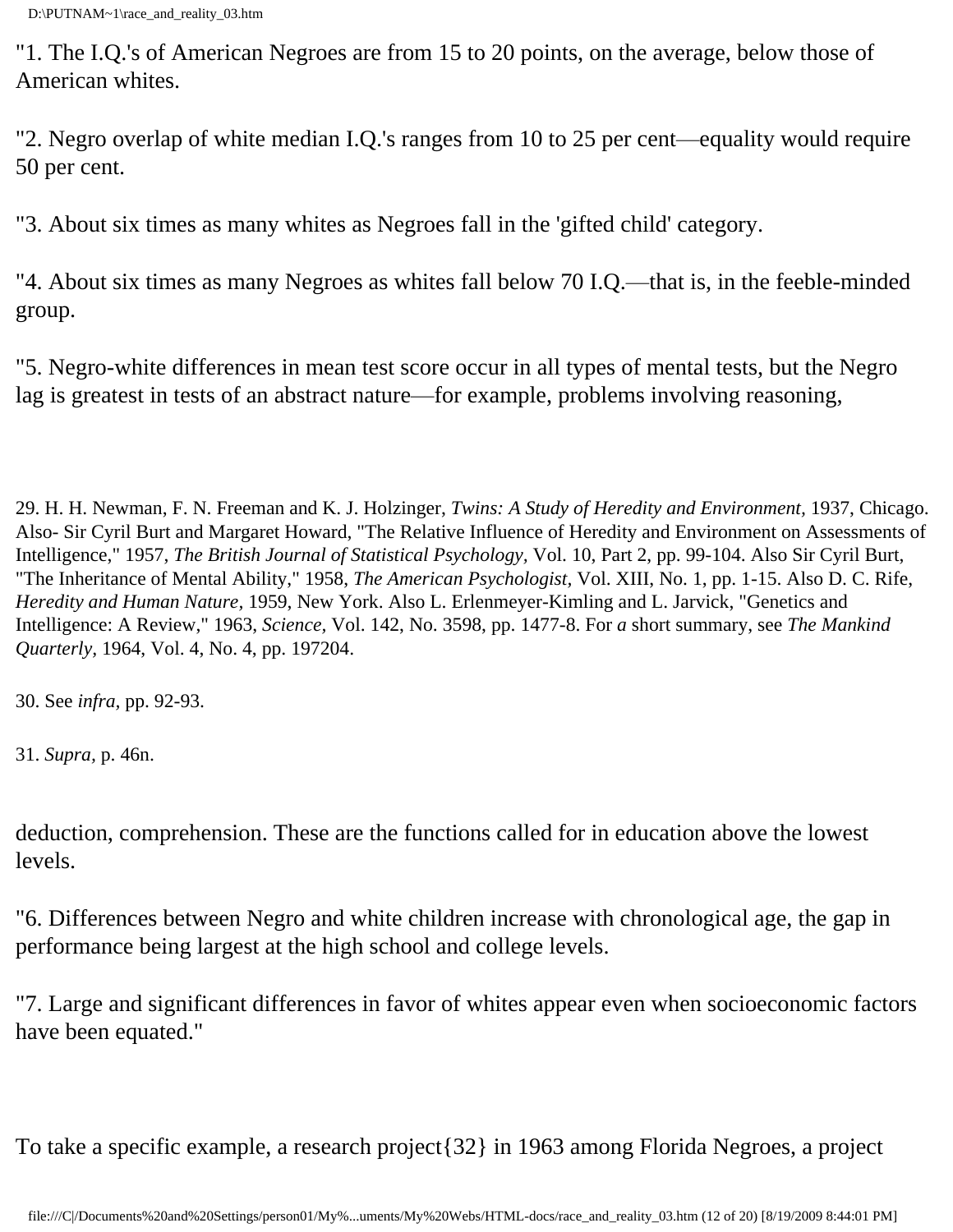supported by the federal government and therefore scarcely chargeable to bias against the Negro, was compared by Dr. Garrett {33} with a test of White children run by Drs. Terman {34} and Merrill on a normative sample of the White child population across the country.

There were 1800 Negroes involved and 3000 Whites. Garrett did not hesitate to use the countrywide White figures against the Florida Negro figures in this case because tests taken in the Southeast among White children disclosed I.Q.'s as high or higher than the Terman figures.{35} Perhaps the improvement of education in all sections of the United States in the last quartercentury accounted for the difference (the Terman tests were made 1937), but in any case the comparison could not be held to be unfair to the Negro:

|                     |       |              |                      | Ratio          |
|---------------------|-------|--------------|----------------------|----------------|
| <i>IQ Intervals</i> | White | <b>Negro</b> | Rating               | White to       |
| <b>Negro</b>        |       |              |                      |                |
| $130+$              | 4.45  | $\cdot$      | <b>Very Superior</b> | 44 to 1        |
| 120-129             | 8.2   | $\cdot$ 3    | Superior             | $27$ to 1      |
| 110-119             | 18.1  | .7           | <b>High Average</b>  | $26$ to $1$    |
| 100-109             | 23.5  | 5.0          | Average              | 4.7 to $1$     |
| 90-99               | 23.0  | 14.0         | Average              | $1.64$ to      |
| 1                   |       |              |                      |                |
| 80-89               | 14.5  | 28.0         | Low Average          | $\cdot$ 5 to 1 |
| 70-79               | 5.6   | 30.6         | <b>Borderline</b>    | $.2$ to 1      |
| Below 70            | 2.6   | 21.1         | Defective            | $.125$ to      |
|                     |       |              |                      |                |
| <i>Average IQ</i>   | 101.8 | 80.7         |                      |                |

32. W. A. Kennedy, V. van de Riet, and J. J. White, "A normative sample of intelligence and achievement of Negro elementary school children in the Southeastern United States," 1963, Society for Research in Child Development, Monograph No. 90, Vol. 28, No. 6. Research supported through the Cooperative Research Program of the Office of Education, U.S. Department of Health, Education and Welfare (C.R.P. 954).

33. *How Classroom Desegregation Will Work,* 1966, Richmond, p. 9.

34. L. M. Terman, deviser of the Stanford-Binet test used in both studies.

Regarding this table Dr. Garrett commented:

"1. The average IQ of the Negro children is 80.7. The average IQ of the White children is 101.8.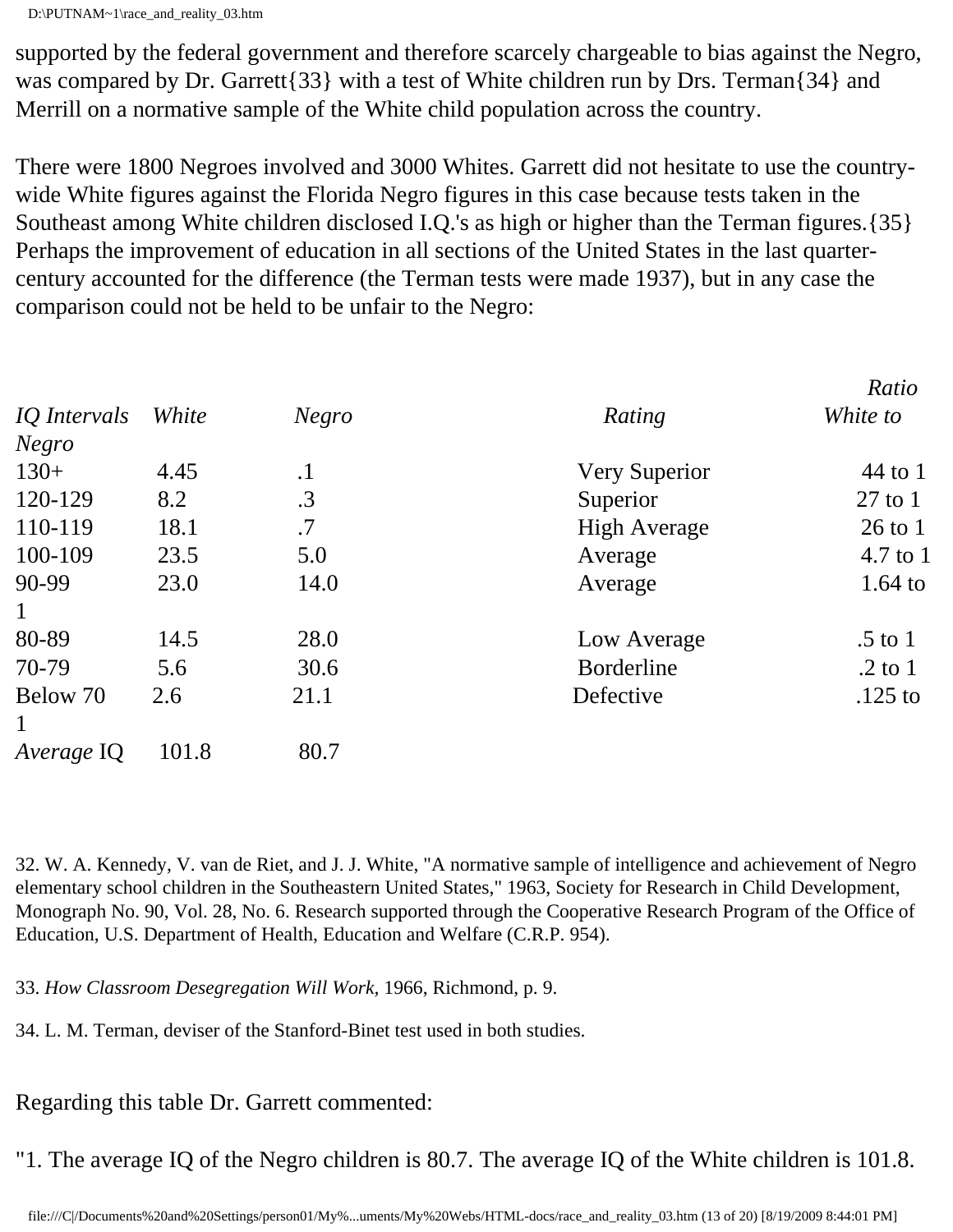"2. Five per cent of the Negroes achieved IQ's *above* the average White child. Conversely, 89 per cent of the White children achieved IQ's above the average Negro child.

"3. In the High-Average and Superior groups are found 31 per cent of the White children, and 1.1 per cent of the Negro children.

"4. In the Average or Normal group are 46.5 per cent of the White children, and 19 per cent of the Negro children.

"5. The Borderline and Defective groups contain 8.2 per cent of the Whites, and 50.2 per cent of the Negroes.

"6. The average Negro pupil (whose IQ is 80.7) cannot go beyond a national-standard Seventh grade curriculum; for half the Negro group, the Fifth grade is the maximum.

"7. Only one per cent of the Negroes are intellectually equipped (110 IQ and above) to do acceptable college work."

No attempts any longer arose to dispute the facts disclosed by such studies. The equalitarian response consisted solely of the old environmentalist argument that the tests reflected a condition caused by White injustice.

Garrett the year before had had something to say on this aspect of the matter. At the September 1961 meeting of the American Psychological Association, the Society for the Psychological Study of Social Issues had passed the monotonously typical, undocumented resolution declaring that the evidence developed over a quarter-century pointed overwhelmingly to the fact that differences between Whites and Negroes were not innate. It even went so far as to say that "no evidence exists that leads to the conclusion that such differences are innate." Garrett answered this resolution in the *American Psychologist* for May of 1962, by a statement relegated as usual to the

35. See, for example, the studies of Dr. R. T. Osborne of White Children in a Southeastern County, offered as "Intervenors' Exhibit I" in *Stell vs. the Savannah Board of Education,* 220 F. Supp. 667 (S. D. Ga. 1963), and there subject to cross-examination. Cited hereafter as *Stell Transcript.* The findings and opinion of the judge will be cited as *Stell Opinion.* Osborne found a mean White child I.Q. of 103. The Negro mean was 81.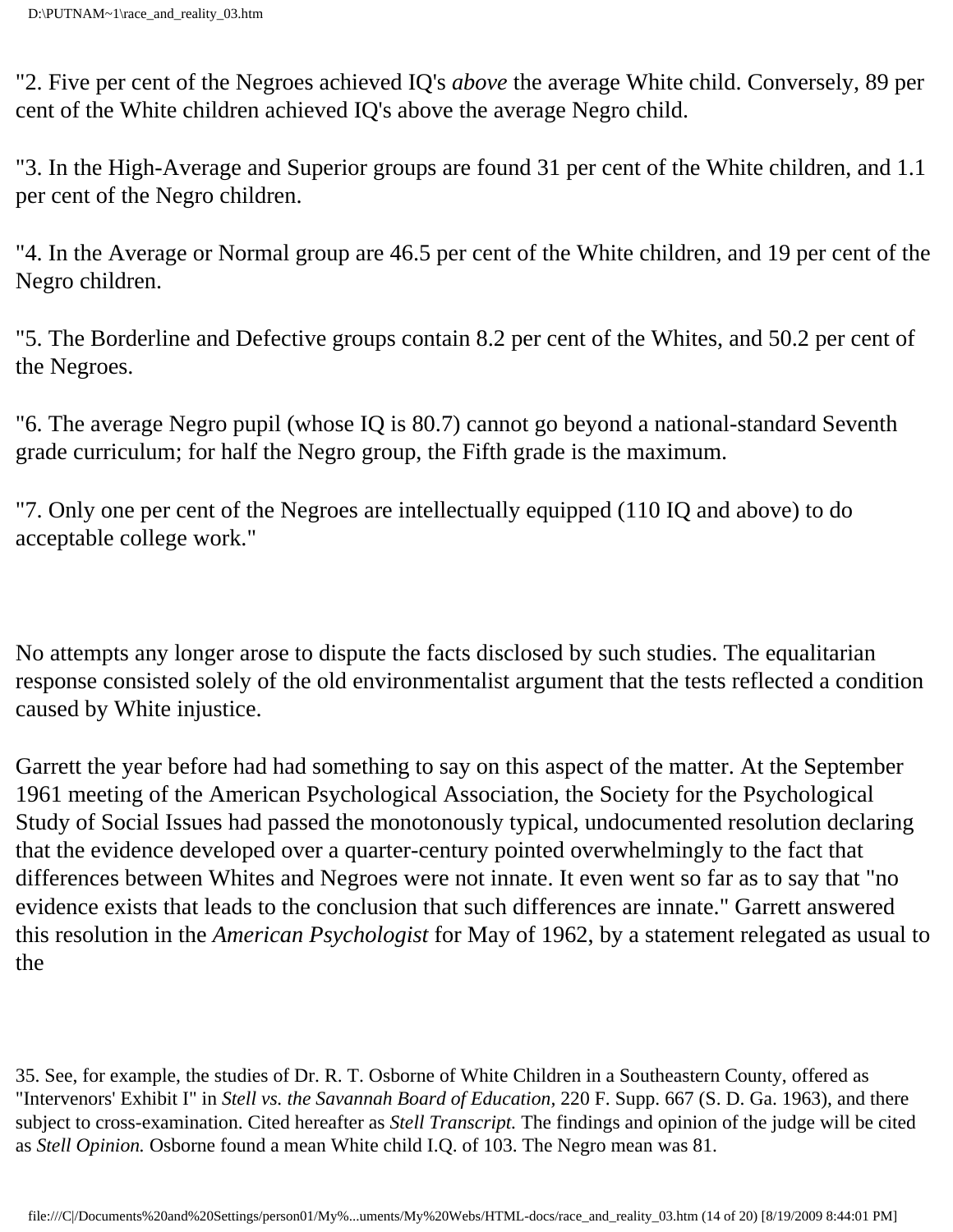Letters section. In it he pointed out that there had been exactly five cases in which efforts were made to equate as far as possible{36} Whites and Negroes for environment—that is, for socioeconomic background—and in every one of these cases the results contradicted the resolution.

After covering the data{37} in some detail Garrett summarized it as follows: "Negro overlap of white norms when groups are matched for various educational and socio-economic factors does not increase markedly as compared with overlap in random samples. This is true for elementary, high school, and college groups. Instead of the evidence for diminished differences between Negroes and whites of comparable status being 'overwhelming' as the SPSSI statement asserts, it is, in fact, nonexistent."

To any student interested in the *balance* of the evidence in this admittedly complicated area, one could recommend a reading of Garrett's analysis. It was certainly Exhibit I.

Thus we arrived at the last of the categories of evidence—the area of historical experience. In a sense it was an extension backward of Exhibit A, a vista of perpetually deficient performance, but here the hierarchy had developed two contradictory themes of response.

On the one hand they argued that the Negro had been isolated by geographical barriers from contact with civilizing influences and that White groups so isolated did no better than the Negro. On the other they advanced claims that the Negro had created magnificent civilizations in Africa, hitherto lost to history but now being discovered as their ruins were unearthed. One had

36. It is, of course, impossible to equate completely White-Negro environment without turning the Negro into a White man, which begs the question. One comes as close as possible by taking Negroes from higher strata of their population than the strata from which the Whites are taken relative to *their* population.

37. Among the more interesting items special reference may be made to F. C. J. McGurk, *Comparison of the Performance of Negro and White High School Seniors on Cultural and Non-Cultural Psychological Test Questions,*  1951, Washington, D. C.

no difficulty in demonstrating that both these themes were specious.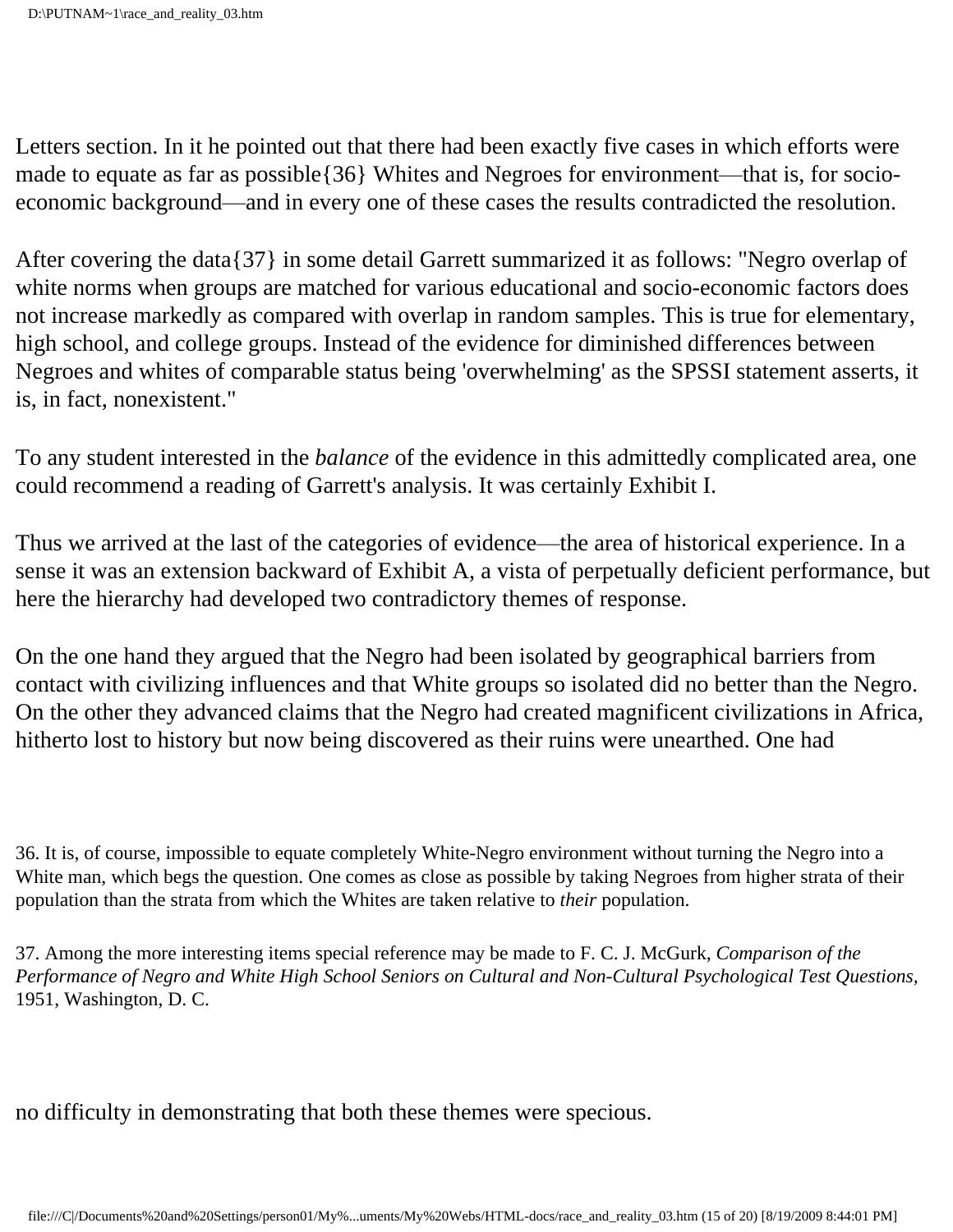As far as isolation was concerned, I could answer the hierarchy out of the mouth of one of their own star authorities in anthropology, A. L. Kroeber, who, in an unguarded moment, wrote: "All in all, Negro Africa lies open enough to the main Eurasian centers to have presumably experienced a slow cultural 'bombardment' that constantly mingled new traits with old, foreign with acclimated, and acclimated elements with those indigenously evolved. Through the centuries and millenia, everything got worked over until it took on the native local color."{38} Arab traders on the sea and Arab caravans overland were in touch with Africa south of the Sahara since ancient times, and more recently the period of European colonization occurred.{39} None of this lifted the Negro out of his primitive condition.

As for the collateral argument about isolated and equally backward White groups, no one denied that White men at various periods had lived in caves; no one claimed that civilization blossomed spontaneously from all races at any particular stage of their development. Little doubt remained that it first arose in the so-called "fertile crescent" of the Middle East and spread from there gradually to the rest of the now civilized world. The point was that the Caucasian and Mongolian races, whether or not they were living in caves, more often than not proved responsive tinder to the flame of civilization when brought in contact with it, whereas the Negro as a race literally *never* responded. This did not imply that Caucasians and Mongolians had always responded. Relict groups existed among both races. But in the case of the Negro the whole race except for the occasional individual had always been, and still was, relict.

Regarding the opposite and conflicting argument that the Negro *had* developed "magnificent" civilizations now lost, I had pointed out in *Race and Reason* that there had been no "mag-

38. A. L. Kroeber, *Anthropology,* new Ed. 1948, New York, p. 765.

39. See further *Race and Reason,* pp. 24-25, 42-45. Also and in more detail, Robert Gayre, "Ethnological Elements of Africa," 1965-6, The *Mankind Quarterly,* Vol. V, No. 4; Vol. VI, Nos. 1, 2 and 3.

nificent" Negro kingdoms in Africa in any civilized sense, that such barbaric cultures as existed were almost certainly intrusive, that the Moors and Ethiopians were not Negroes, and that the Nubian dynasty in Egypt was a period of retrogression.{40} However, in recent years efforts had been made by the hierarchy to glorify the ruins of Zimbabwe in Southern Rhodesia and to make these now appear to support the "magnificent" kingdoms claim. A word about them might therefore be justified.

One could see at a glance that the Zimbabwe ruins were large and brutal in their impact. They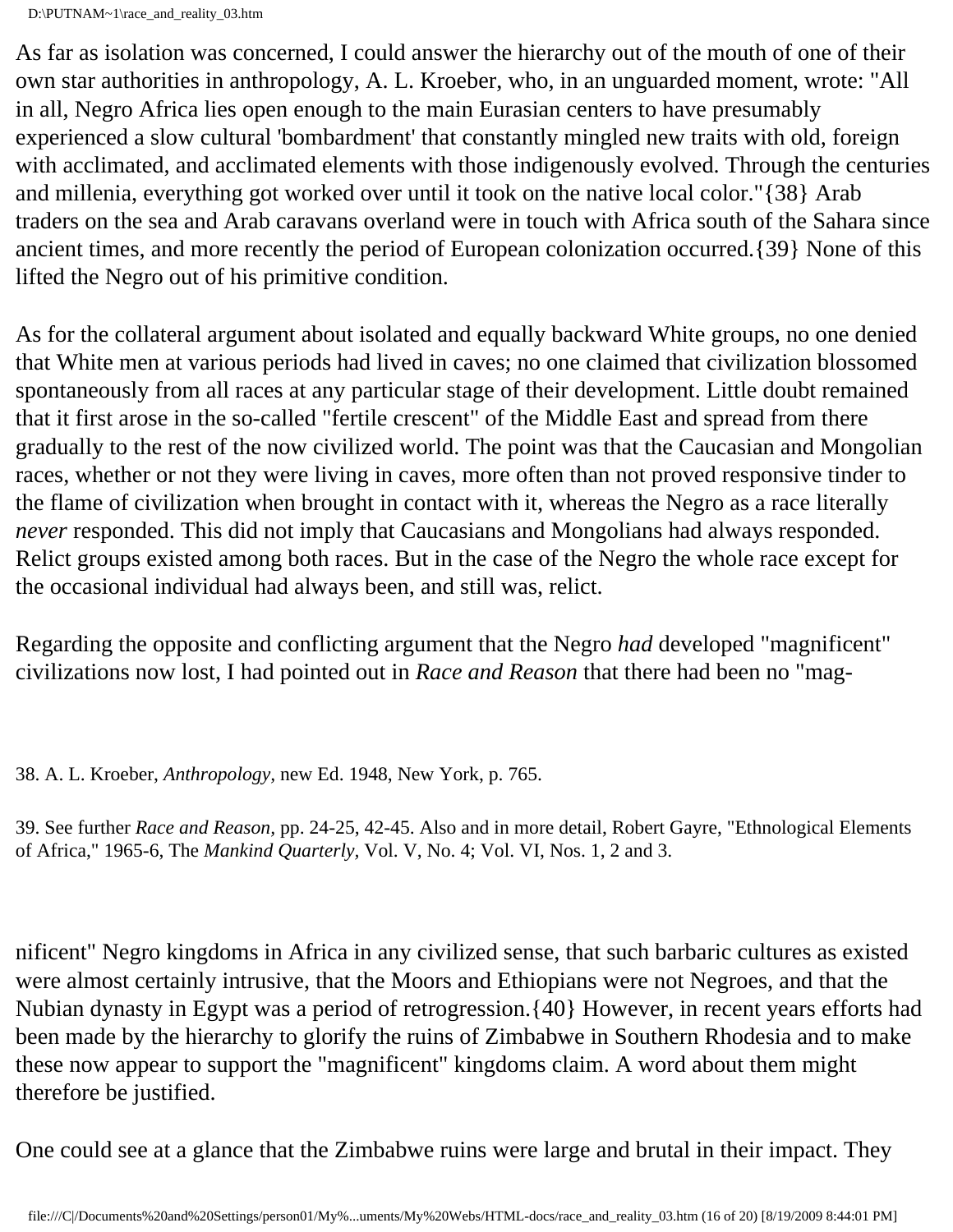were essentially primitive. While the labor which originally built them was concededly Bantu, the hierarchy argued that the culture and leadership behind them were Negro as well. Such, for example, was the view of the author of the chapter on Zimbabwe in the publication *Vanished Civilizations of the Ancient World,*{41} priced at \$28.50 and published in 1963. It was the sort of superficially impressive presentation which the hierarchy could afford to make, and needed to make, in lieu of facts.

The photographs were excellent—too excellent. All one needed to do was to compare any of the views of Zimbabwe with pictures of the Acropolis at Athens, and he no longer cared whether the complex was indigenous in either labor or inspiration. The contrast was enough. As Timbuktu produced no Thomas Aquinas, so Zimbabwe produced no Parthenon.

Those who still wished to carry on the intrusive vs. indigenous debate could note that in the rubble of Zimbabwe had been found porcelains of the Ming period. Since the Negro was never known to engage in maritime trade these porcelains appeared to students outside the hierarchy to have been brought in by a non-Negro ruling class.{42} The most recent survey of the subject, made by Dr. Robert Gayre, concluded that "there is absolutely no evidence at all that Zimbabwe and the other similar sites were built by the Bantu [Negroes], except as laborers."{43}

40. *Race and Reason,* pp. 42-45. See also *infra,* pp. 107-8.

41. *Vanished Civilizations o/ the Ancient World,* 1963, Edward Bacon, ed., pp. 34-54.

42. Herman and Georg Schreiber, *Vanished Cities,* 1957, pp. 191-223.

Thus it went throughout Negro Africa. Apparently equalitarian writers were so self-deluded they could not realize that their own photographs discredited everything they were trying to prove. Having failed elsewhere to uncover anything to substantiate their claim of equality, they now sought in historical ruins and relics evidence which, when presented, confirmed the opposite of their case. The facts from history were as Arnold Toynbee stated them: "It will be seen that when we classify mankind by colour the only one of the primary races, given by this classification, which has not made a creative contribution to any one of our twenty-one civilizations is the Black Race."{44}

Driven from their conflicting defenses of isolation and lost ruins, some equalitarians finally retreated to the excuse of climate and disease, to the argument that tropical maladies and the heat were enough to account for the Negro's condition. I knew of no *scientists* who advanced this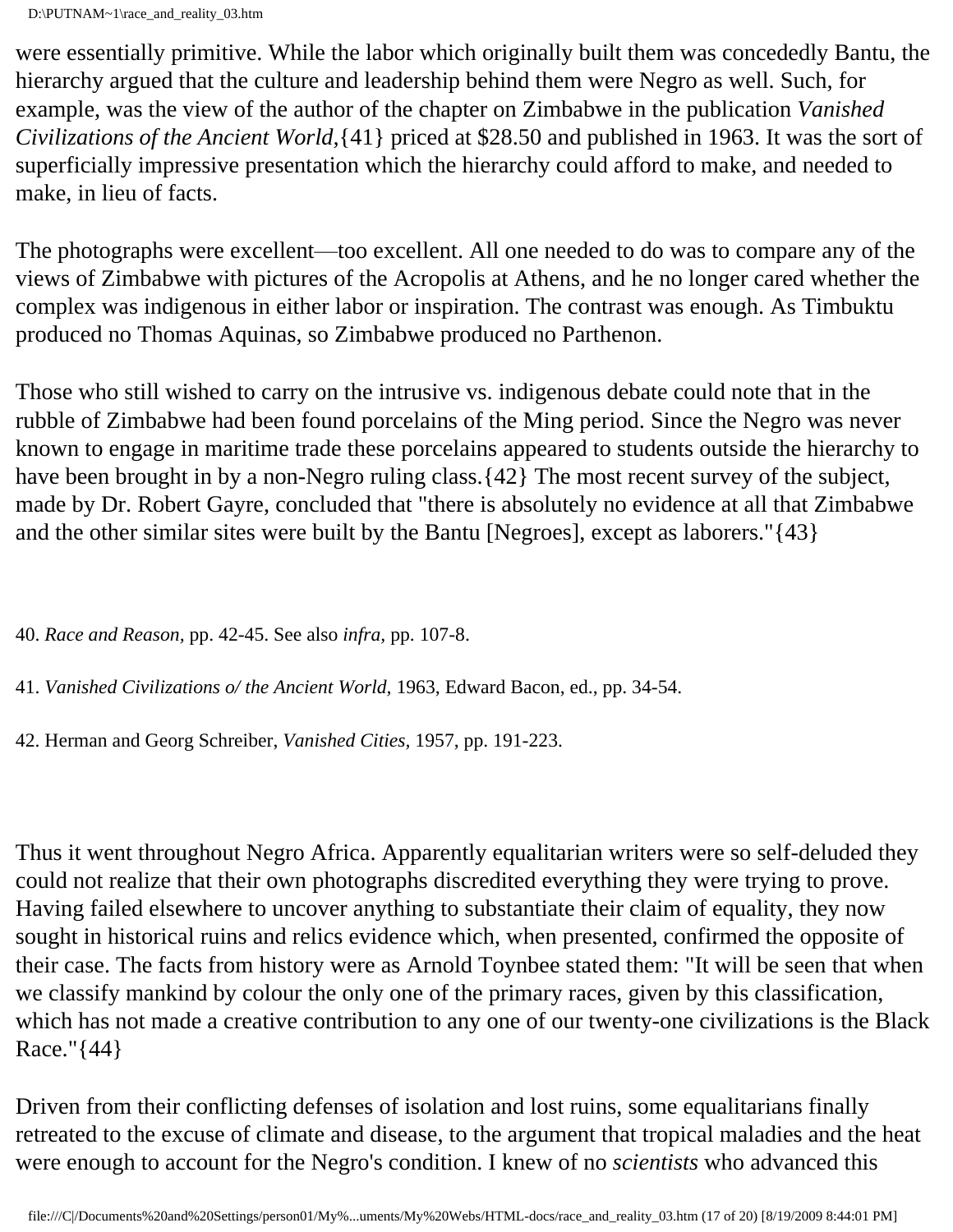argument, but it was frequently heard from laymen.

Here again one needed only to reply that, on the one hand, there were many parts of Africa where the climate was good

43. Robert Gayre, "Zimbabwe," 1965, *The Mankind Quarterly,* Vol. 5, No. 4, pp. 212-243. Any student disturbed by an apparent contradiction between the primitive nature of the ruins and the intrusive hypothesis should note Dr. Gayre's comment on this point (p. 231) : "It has been argued that the stone building techniques used at Zimbabwe are too poor to have been the work of peoples advanced in technology such as were the Arabs. This cannot be accepted by anyone who has lived in isolation in an overwhelmingly 'native' community anywhere. No matter how you plan, argue, cajole and teach, the final product is a compromise well below your own normal standards, but something the 'native' would not have been able to achieve without all that effort on your part. Missionaries and planters in remote places—even in countries like India which are much more advanced than Africa in basic culture—tolerate standards of building, furnishing and other workmanship well below those of their own native background simply because this is the best a few Europeans in an overwhelmingly 'native' milieu can achieve. That was exactly the situation at Zimbabwe."

44. Arnold J. Toynbee, A *Study of History,* 4th impression, 1948, New York, Vol. I, p. 233. As for Toynbee's attempt, as a member of the British establishment, to evade the consequences of this statement, see *Race and Reason,*  pp. 52-53.

and, on the other hand, other parts of the world which had produced great civilizations where the climate was bad. Moreover, for a hundred years the Negro had been free of both tropical diseases and the incubus of climate in the old ex-slave settlement at Chatham, Ontario. Yet his performance there on intelligence tests followed the standard pattern.{45} In fact tropical diseases no longer could be blamed for the Negro's relative performance in the Southern United States.

The truth of the matter was that whatever influence climate and disease may indeed have had upon the Negro over tens of thousands of years, the result had by now become innate through evolutionary processes. I could paraphrase Nathaniel Weyl and state that "the fundamental barrier is less the action of climate and disease on the living generation than its cumulative action, over an immense time span, in forming the race."{46}

So now in ten exhibits the evidence was in from current Negro performance, from anatomy, histology, physical anthropology, kinesthetics, electrophysiology, genetics, psychology and history. Not one of these areas showed any support for the dogma of innate equality. All of them pointed to inequality, to a difference in evolutionary grade. Some of the data could be attacked as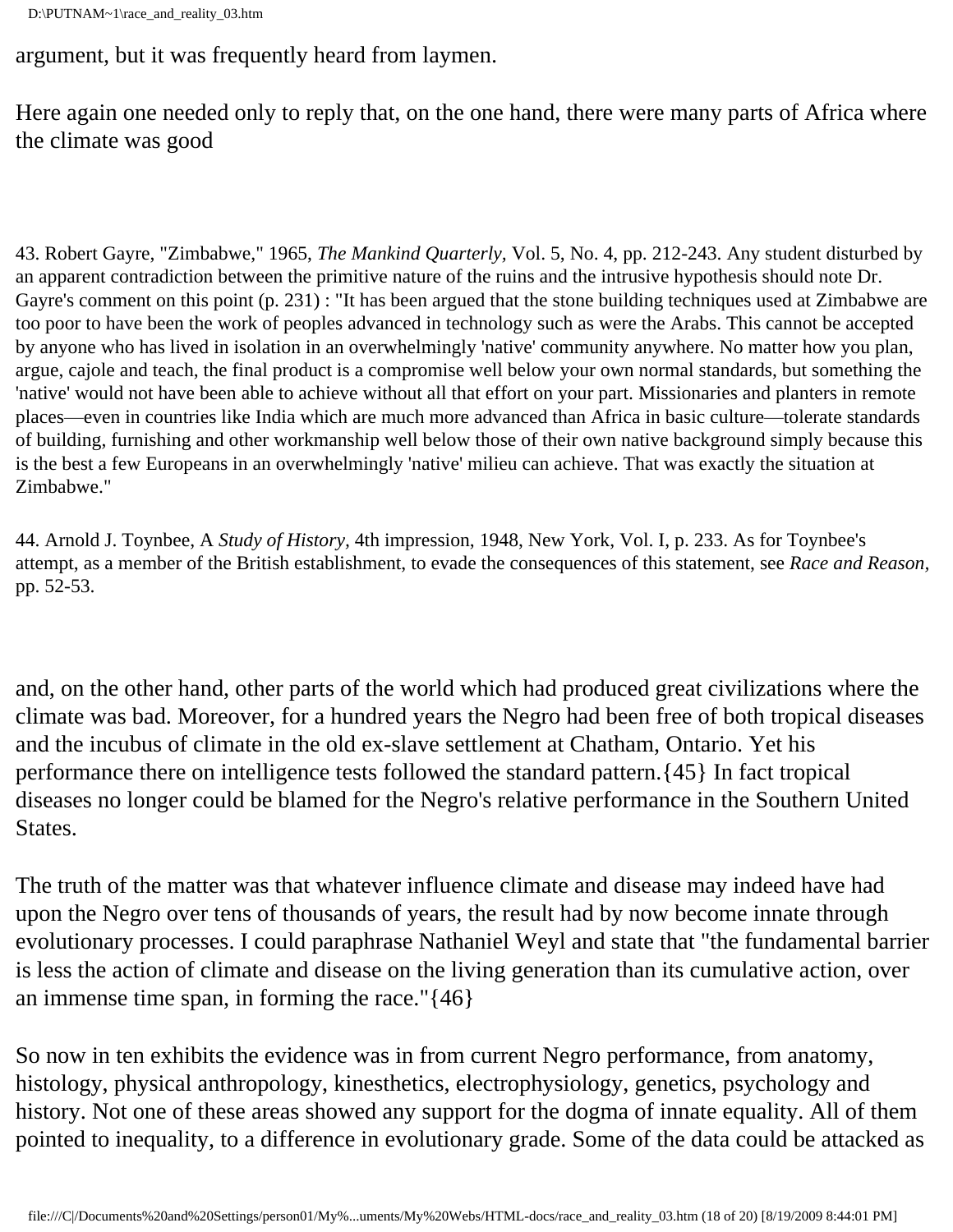insufficient to constitute absolute proof; other materials were scarcely open to this objection. Taken together, the total must be conclusive to any reasonable mind.

There were, of course, counter-arguments and sur-rebuttals concerning specific items that could be raised throughout the materials and I was prepared to deal with these in due course." On the general situation only two points remained to be emphasized. One was the falsehood implied in the resolutions of the two anthropological associations and in the statements of individual

45. H. A. Tanser, *Kent County Negroes,* 1939, Chatham, Ontario, Canada.

46. Nathaniel Weyl, *The Negro in American Civilization,* 1960, Washington, D. C., p. 178. See also as to climate, *Race and Reason,* pp. 45-46. Also George, pp. 68-70.

47. *Infra,* Chap. VI.

members of the hierarchy. The other point was that in addition to falsifying the facts as to the balance of the evidence, the hierarchy was doing everything possible to prevent any knowledge concerning that evidence reaching the people. All the power of the educational establishment, all the massive and saturating influences of a vast Negrophile news and entertainment media, all the cunning of politicians, all the pleas of the churches, and all the international tentacles of the United Nations were being ruthlessly employed to deceive both our youth and the general public. Against such regiments of darkness could the truth prevail?

It was a sinister question to ask in the darkness and chill of a night on Mt. Desert Island. Our cottage was very quiet now. The doors were locked. Should I go on with such a problem at so late an hour?

Figuratively speaking, the hour was late too. And I remembered the last recourse we had had, we who could not believe in the victory of so monstrous a deception. In our Anglo-American society honest men had always had their final vindication in the courts. Surely, in spite of the action of the Supreme Court in 1954, this recourse must still be there. The deceit practiced upon the Court in the desegregation cases was clear enough now—the misrepresentation of the evidence proffered, and the omission of all the decisive scientific material. Once this was placed on the record in a new case, the tide must turn—so we had thought.

And then as I sat there memories of a court-room came surging back—memories of a May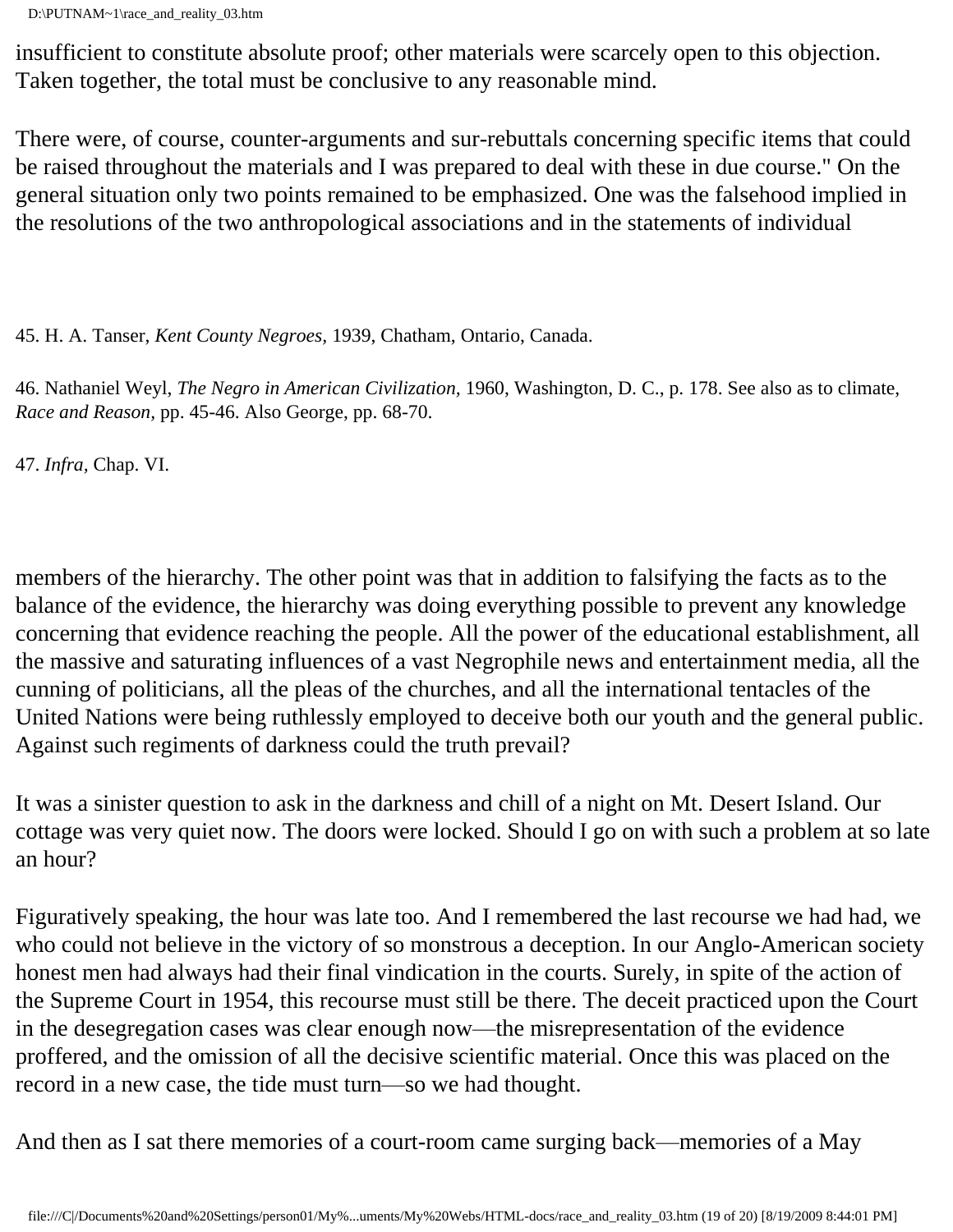morning in a little Georgia town, the walk along the quiet street to the courthouse, the attorneys for the NAACP at the table for counsel, the stifled sobs of Constance Motley as the heart of the issue was reached.

This folder in my brief case I could hardly touch without a rising anger. Yet the story it contained, unbelievable as it was, had to be told.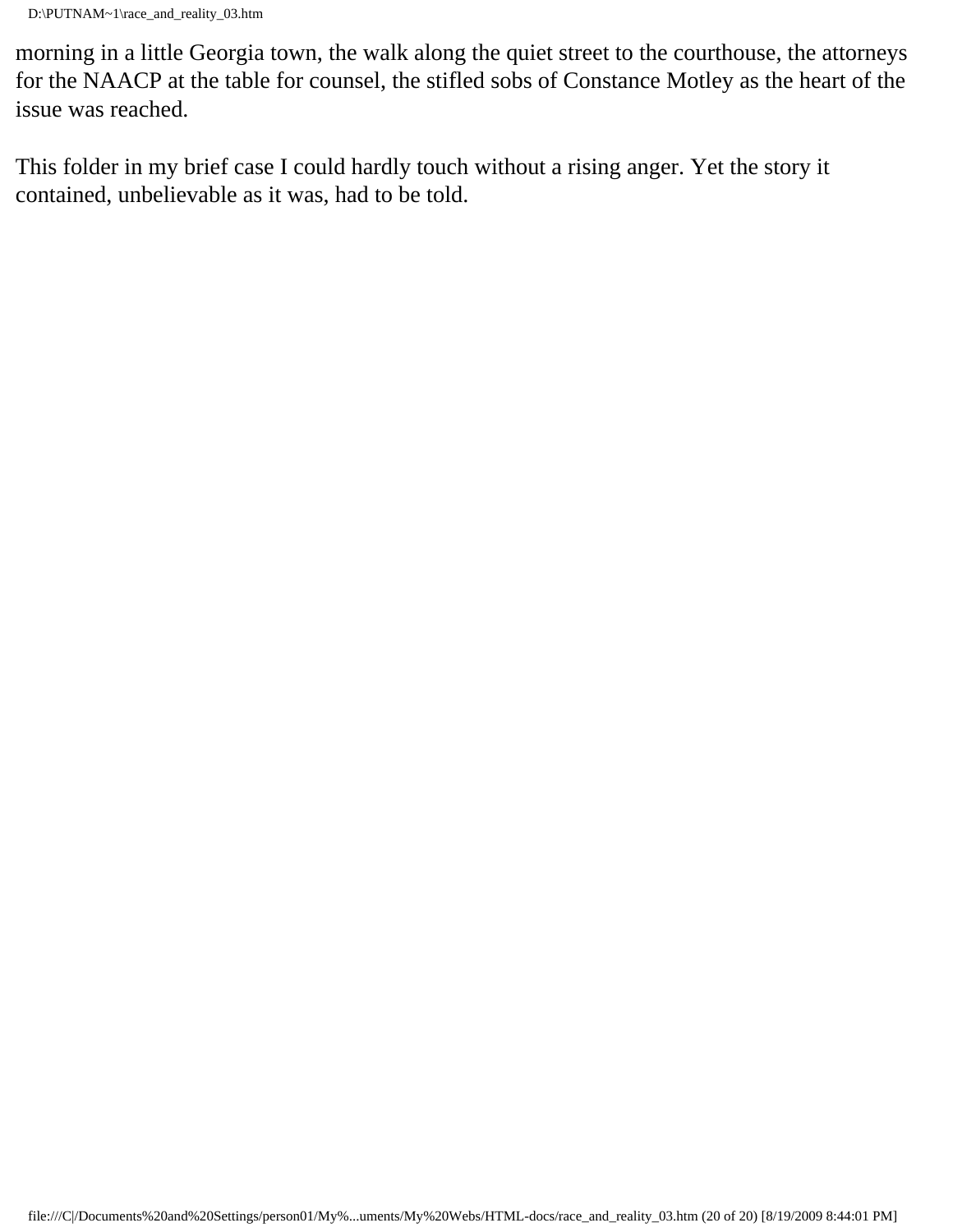## CHAPTER IV

## THE DAY IN COURT

Actually the legal story began long before that morning in Georgia. It started, together with so much else, in the Boas web and the many-sided aberrations which it spawned. Some understanding of its relation to the law was an essential prelude to the final crisis.

Just as no one supposed before the Boas cult became influential that there was any question about innate race differences, so no one in those days suspected the existence of a Negro "right" to integration in our schools. Indeed the fact that such a right did not exist had been well established in the courts.{1} To the proverbial man in the street there seemed no more reason to think that two races as physically different as the White and Negro had a legal right to mixed schooling than there was to suppose men had a legal right to use rest rooms for women. Since nothing in the legal or social climate suggested such a right, the sponsors of the Negro movement,{2} in close alliance with the cult, set themselves the task of suggesting it. The legal department of the NAACP was the practical instrument, using the law journals as well as the courts as "educational forums for molding opinion."{3}

The first task was to discredit the biological facts, and for this no better vehicle could have been asked than the rising dogmas of a "sociology" rooted in the Boas fantasy. As one writer expressed it in 1945, "the trend of racial theory . . . has been away

1. *Plessy vs. Ferguson,* 163 U.S. 537 (1896). See also *Cumming vs. Board of Education,* 175 U.S. 528 (1899); *Berea College vs*. *Kentucky,* 211 U.S. 45 (1908); *Gong Lum vs. Rice,* 275 U.S. 78 (1927).

2. The Negro "movement," as distinguished from what is now so often called a "revolution," of course began much earlier. The NAACP had started its work in 1909.

3. Clement E. Vose, "NAACP Strategy in the Covenant Cases," 1955, *Western Reserve Law Review,* Vol. VI, p. 111.

from physical concepts and biological processes, through cultural analysis [the Boas technique],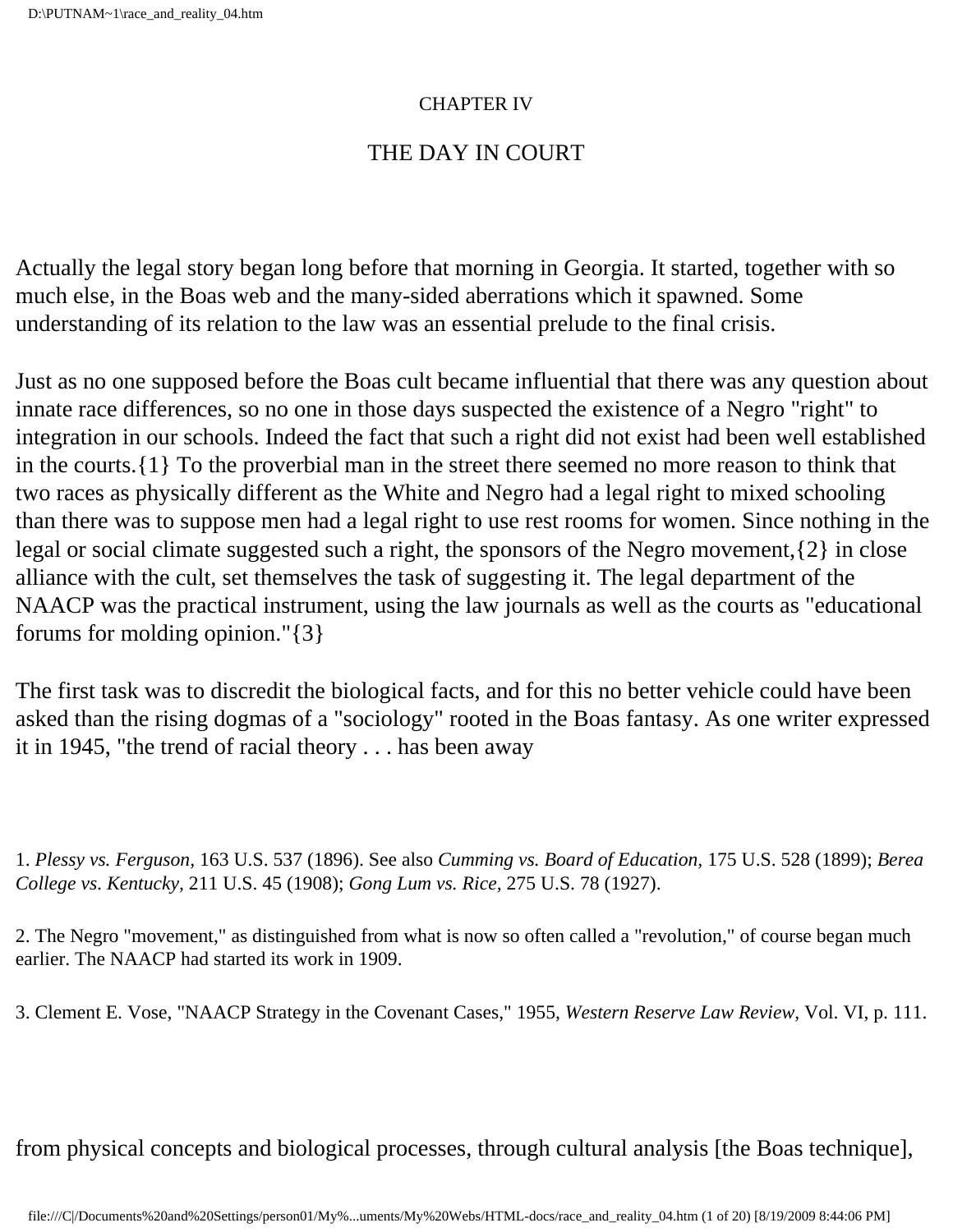and into a sociological and social-psychological study of social interrelations."{4}

No effort was spared to indoctrinate the Supreme Court by a barrage of articles in law reviews and sociological journals based on this "trend". Chief Justice Charles Evans Hughes had once remarked that "in confronting any serious problem, a wide-awake and careful judge will at once look to see if the subject has been discussed or the authorities collated and analyzed, in a good law periodical," and the NAACP saw to it that the new seed was widely sown in such sources.  $\{5\}$ 

Much of the preliminary work had been done prior to 1954. For example, in the Covenant Cases (1948) dealing with racial restrictions in real estate agreements,{6} certain of the lower courts had become so surfeited with environmental briefs by *amicus curiae* that in one instance a court of appeals remarked:

"We well recognize that vociferous minorities of our citizens, instigated by politicians, not statesmen, clamor for judicial denial of public rights under the guise of public welfare . . .; but, the courts ought to be and are ever mindful of that basic thought which underlies representative democracy, 'Give all power to the many and they will oppress the few, give all power to the few and they will oppress the many . . .' [A] reservoir of protection is to be found in our guaranty of constitutional rights, per example, the right to private contract; and in the hesitancy of the courts to be swayed by that which is seemingly popular for the moment, but which finds little or no sound reason or precedent, either in law or equity." $\{7\}$ 

Naturally the NAACP did not permit such language to dampen its zeal, and the pressure arranged and encouraged by it continued

4. E. B. Reuter, "Racial Theory," 1945, 50 *American Journal of Sociology,* p. 456.

5. For a full discussion of this strategy, with citations, see Vose, *op. cit.,* 101-145, especially the section "Flooding the Law Reviews," pp. 130-133.

6. *Shelly vs. Kraemer, McGhee vs. Sipes,* 334 U.S. 1; *Hurd vs. Hodge, Uricolo vs. Hodge,* 334 U.S. 24.

7. *Perkins vs. Trustees of Monroe Ave. Church,* 70 N.E. 2nd, 487, 492. (Ohio Appeals 1947).

unabated. At one point a poll was taken of organizations that planned to file *amicus curiae* briefs to the Supreme Court in the Covenant Cases and the following responded: the American Jewish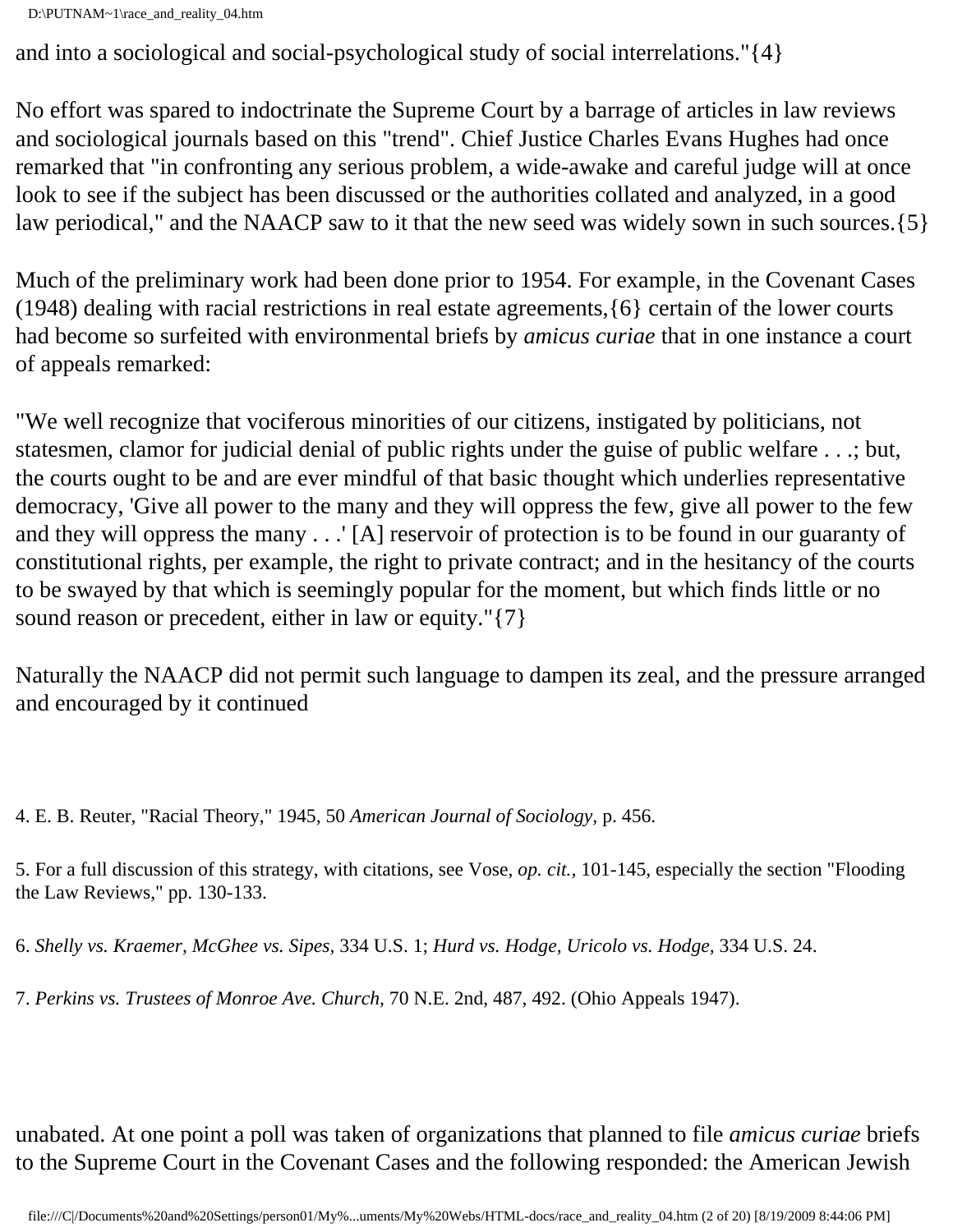Congress, American Jewish Committee, Protestant Council of New York City, Japanese American Citizens' League, Anti-Defamation League (Jewish), American Civil Liberties Union, Negro Elks, Congress of Industrial Organizations, Anti-Nazi League, Board of Home Missions of the Congregational Church, National Lawyers Guild, American Indian Association and the American Indian Council. Eventually a total of nineteen briefs were filed, and the Department of Justice had agreed to appear on the "open housing" side.

Meanwhile full-length articles were published in *The Annals, Yale Law Journal, University of Chicago Law Review, National Bar Journal, Architectural Forum, National Lawyers Guild Review, Journal of Land and Public Utility Economics,* and *Survey Graphic*.{8} Needless to say, the vast majority of both briefs and articles were saturated with the Boas dogma. Not one word unmasking the scientific fallacy beneath the whole façade could be found. Apparently the Whites as well as the Negroes were already bemused.

On May 3, 1948, a unanimous Supreme Court decided in favor of the Negroes. The opinion did not mention a single sociological article. But no one could deny that the work of the NAACP and its cluster of associated organizations had been decisive. The foundation for the desegregation cases had been laid. The ghost of Boas sat on the Supreme Court, put there by "vociferous minorities" with only the forces of ignorance and intellectual inertia{9} in opposition.

The manner in which the ghost now entered the classic *Brown*{10} decision desegregating the public schools was somewhat oblique. When John W. Davis, counsel for the South in that case and a for-

8. Vose, *op. cit.,* 132-3, gives titles and citations for these and other articles.

9. Ignorant and inert in the sense of totally unaware of the scientific facts and the history of their distortion.

10. *Brown vs. Board of Education of Topeka,* 347 U.S. 482 (1954).

mer Democratic candidate for the Presidency, learned that the Supreme Court had based its decision at least in part on sociological material which had not been introduced in evidence, he was so stunned it was said to have killed him.{11} Courts never rested decisions on materials which had not been offered in evidence at the trial because, as to those materials, both sides had not had an opportunity to be heard. The only exception to this rule were facts of common knowledge, such, for example, as the fact that the sun rises in the east. Then a court could take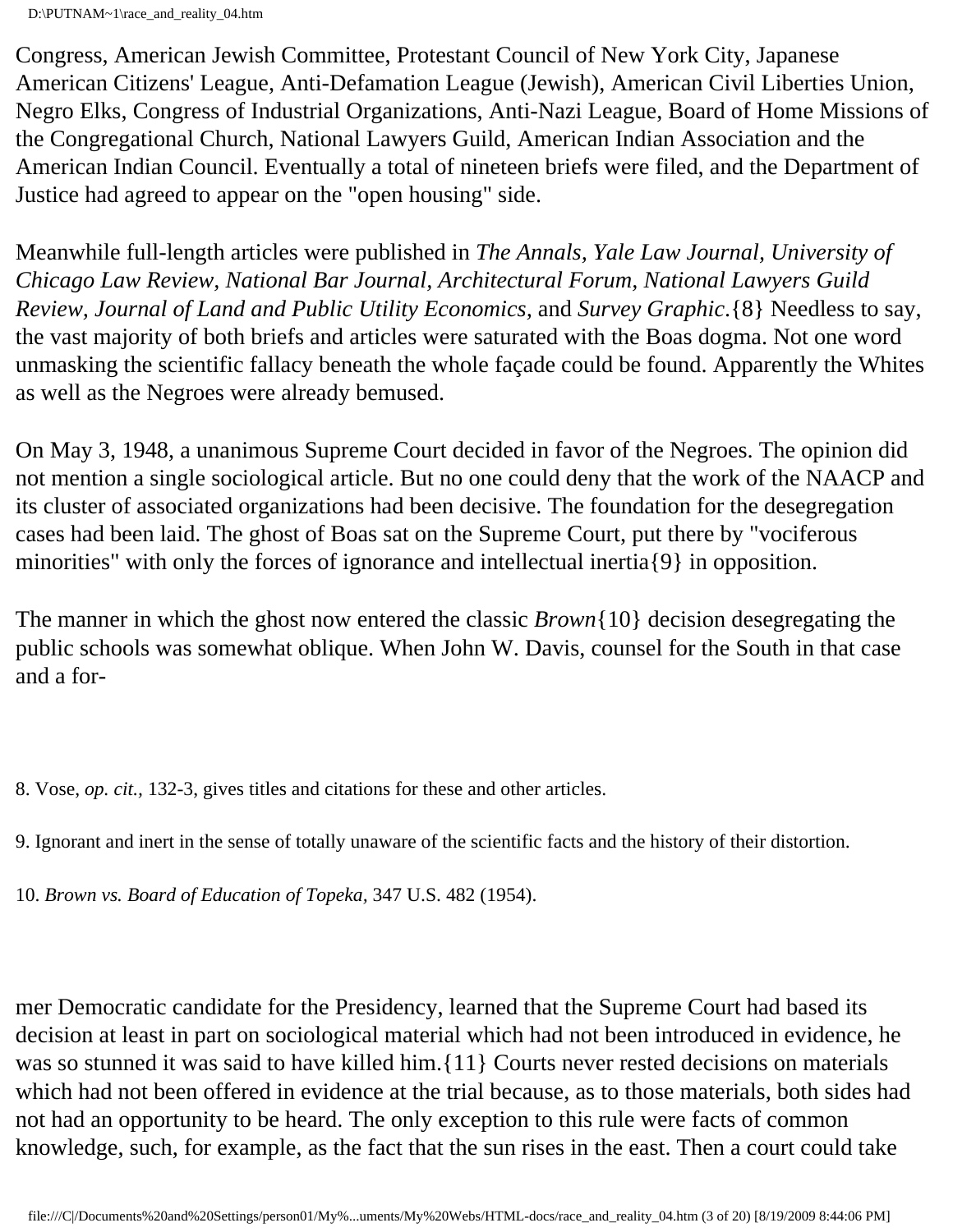"judicial notice" of those facts. Apparently the Supreme Court now felt it could take judicial notice of Boas—in other words Boas had achieved the status of the rising sun.

But only obliquely. In the Covenant Cases there had been no reference at all to sociological articles. In the *Brown* case, *in a footnote* to its opinion, the Supreme Court referred to various sociological tracts and at the end of the note added, "see generally Myrdal, *An American Dilemma*." This reference, however oblique, was an effective way of saying "see generally Boas and his disciples" for Myrdal's *American Dilemma*{12} was Boas from beginning to end.

For instance, a characteristic passage from Myrdal, a Swedish socialist, read: "The last two or three decades have seen a veritable revolution in scientific thought on the racial characteristics of the Negro. . . . By inventing and applying ingenious specialized research methods, the popular race dogma [that races are not by nature equal in their capacity for civilization] is being victoriously pursued into every corner and effectively exposed as fallacious or at least unsubstantiated. . . . It is now becoming difficult for even popular writers to express other views than the ones of racial equalitarianism and still retain intellectual respect."{13}

Neither John W. Davis, nor anyone else for the South, was given the chance to answer such statements. Clearly enough, Myrdal's arguments could have been exploded by any informed

- 11. A mutual friend to the author personally.
- 12. Gunnar Myrdal, *An American Dilemma, The Negro Problem and Modern Democracy*, 1944, New York.
- 13. Myrdal, *op. cit.,* pp. 91-96.

cross-examination had he been called to the witness stand.{14} Not only could Myrdal have been answered by evidence which existed in 1954; as of 1963 he could be discredited completely. I had already considered the reply to such of his statements as "the social sciences in America . . . have gone through a conspicuous development, increasingly giving the preponderance to environment instead of to hereditary." Freeman, Holzinger, Erlenmeyer-Kimling, Jarvik, Burt, Howard, Gates and their colleagues would have something to say on that score.{15}

But there was another, more serious aspect to the *Brown* case. The Supreme Court reached its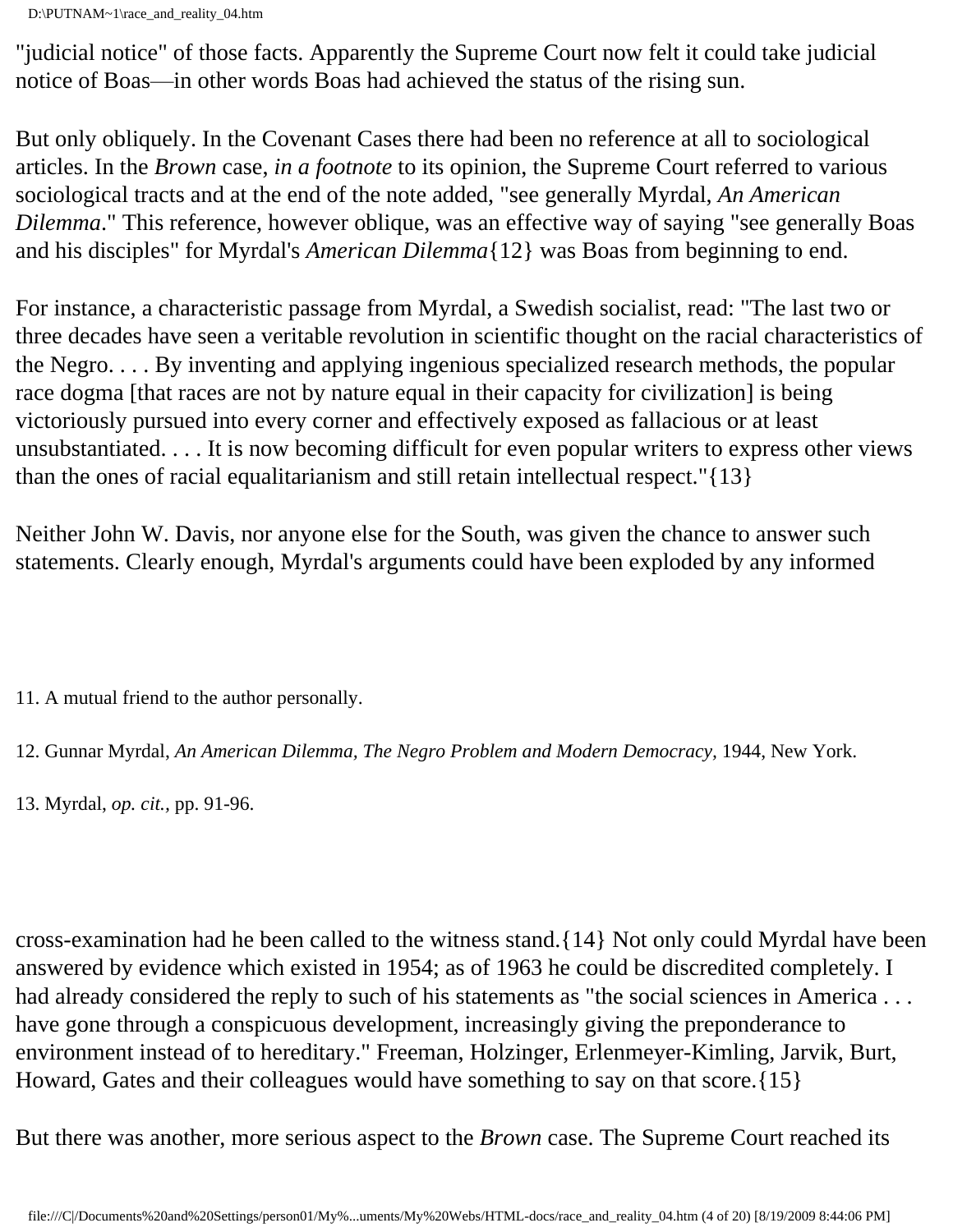decision bathed in the ambiance of Boas but with specific reference to the testimony of the Negroes' chief witness, Kenneth B. Clark, himself a Negro. The Court in its opinion leaned heavily upon the damage suffered by Negro children from segregation, as Clark conceived it—a damage which the Court said might "affect their hearts and minds in a way unlikely ever to be undone."

These words from the Court were based on evidence Clark presented{16} which consisted of a series of tests done on Negro children with dolls. Clark had shown Negro and White dolls to Negro children in a segregated school and had asked them, first, "which doll do you prefer?" and next, "which doll looks like you?" There had been some pitiful moments when, after choosing a White doll as a preference, a child was asked the second question and burst into "uncontrollable tears." A staff member of the NAACP later publicly remarked that "on the surface at least, Thurgood's [referring to Clark's] black and white dolls won the case, not the historians."{17}

But Clark's summation of his evidence was not confined to pathos. He stated that ten (later in the testimony, nine) out of

14. See for example Myrdal's attempt to discredit brain weight as a racial factor, *op. cit.,* p. 91n, by references to Mall. Compare *Supra,* p. 52.

15. *Supra,* p. 58n.

16. In *Briggs vs. Elliott,* 98 F. Supp. 529 (E.D.S.C. 1951), one of the cases consolidated for argument before the Court that resulted in the *Brown* decision.

17. Speech by Alfred H. Kelly, *infra,* p. 73.

sixteen Negro children had picked the White doll as the one that "looked like you." From this he concluded that "these children . . . have been definitely harmed in the development of their personalities . . . My opinion is that a fundamental effect of segregation is basic confusion in the individuals and their concept about themselves, conflicting in their self images."

Clark then proceeded to tell the Supreme Court that he had made previous tests "consistent" with those he entered in the record. Whether intentional or not, this was the reverse of the fact. His previous tests were not only not "consistent", they actually contradicted his testimony before the Court.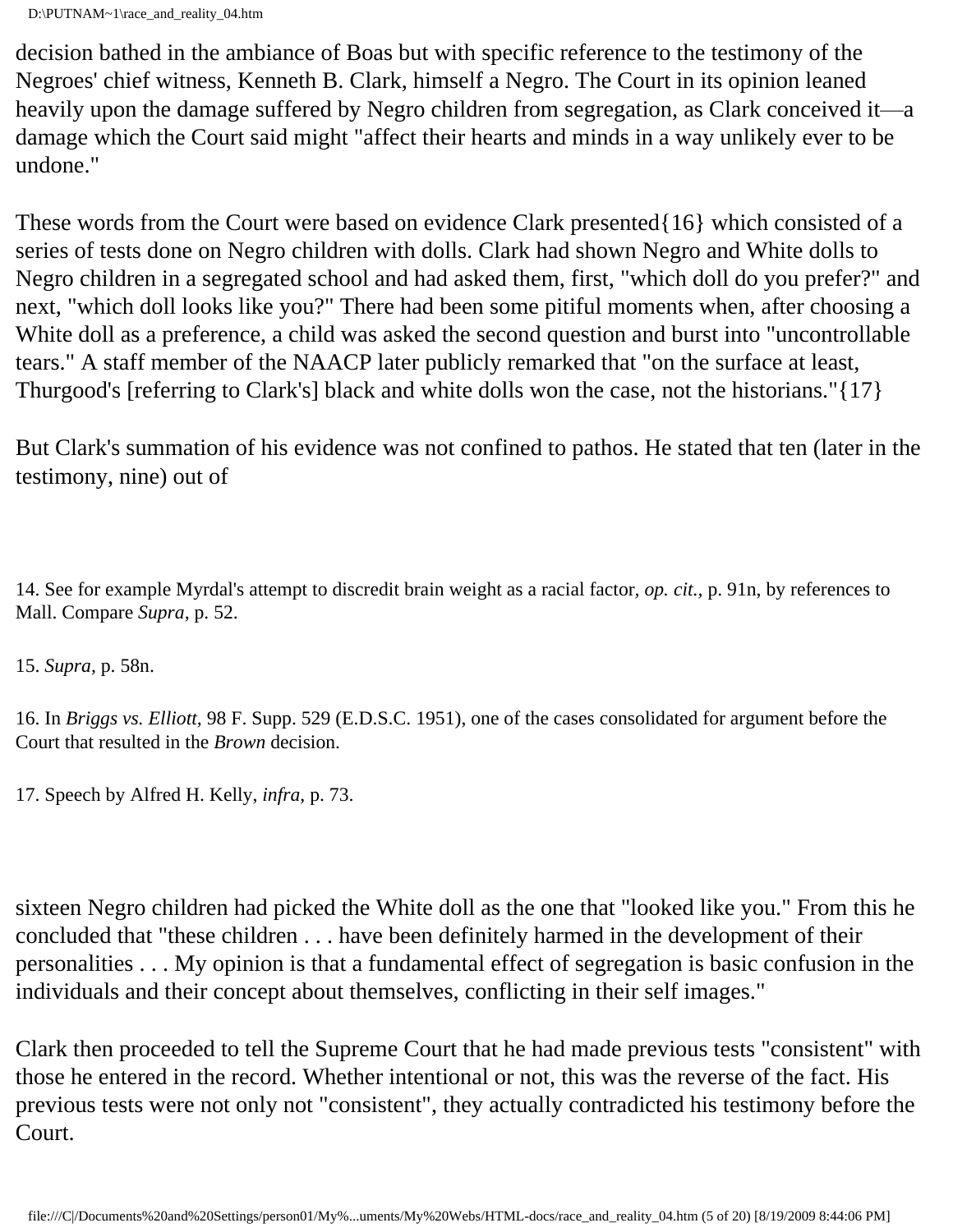They had been made on 134 Negro children in segregated schools in Arkansas and 119 Negro children in unsegregated nursery and public schools in Springfield, Mass. The black and white dolls had been presented and the same questions asked. Clark's own conclusions on the results had been that "... the southern children in segregated schools are less pronounced in their preference for the white doll, compared to the northern [unsegregated] children's definite preference for this doll. Although still in a minority, a higher percentage of southern children, compared to northern, prefer to play with the colored doll or think that it is a 'nice' doll."{18}

That is to say, Clark's previous research, done on a much larger number of Negro children, indicated that any personality damage which might be disclosed by his doll tests was not only not caused by segregation, it was actually *reduced* by it. Clark had put on a fantastic performance. In the measured words of a federal judge

18. Kenneth B. and Mamie Clark, "Racial Identification and Preference in Negro children," 1952, *Readings in Social Psychology,* Newcomb and Hartley, eds., New York. For a discussion of Clark's self-contradictions in his later attempts to explain his performance in *Brown,* see the Scientific Statement submitted by Dr. Ernest van den Haag, professor of Social Philosophy at New York University, to the Senate Judiciary Committee in connection with Senate Bill No. 1731 (Submitted Feb. 12, 1964.) See also, generally, Ross and van de Haag, *The Fabric of Society,*  1957,'New York, pp. 163-66; Ernest van den Haag, "Social Science Testimony in the Desegregation Cases—a Reply to Professor Kenneth Clark;" 1960, Villanova Law Review, Vol. 6, No. 1, pp. 69-79.

in a subsequent case, "I am forced to find that the principal evidence of injury relied on by the Supreme Court in *Brown* was unworthy of belief."{19}

Thus, apart from the general deception inherent in the propaganda of the Boas cult, the Court was subjected to specific deception from its chief witness on a specific and decisive point. It appeared that "segregation with the sanction of the law" in fact abated the sense of inferiority which the Court imagined it created, although nothing could, in the nature of things, change the limitations themselves—the fundamental point on which the Court had been deceived."{20}

The whole situation brought to mind the confession seven years later of Dr. Alfred H. Kelly, the NAACP staff member already quoted, who stressed the importance of the dolls but whose function had been to arrange evidence on the historical question of whether or not Congress intended the 14th Amendment to require the desegregation of schools in the District of Columbia. {21} Dr. Kelly, Professor of History at Wayne State University, spoke as follows in an address to the annual meeting of the American Historical Association on December 28, 1961: "The problem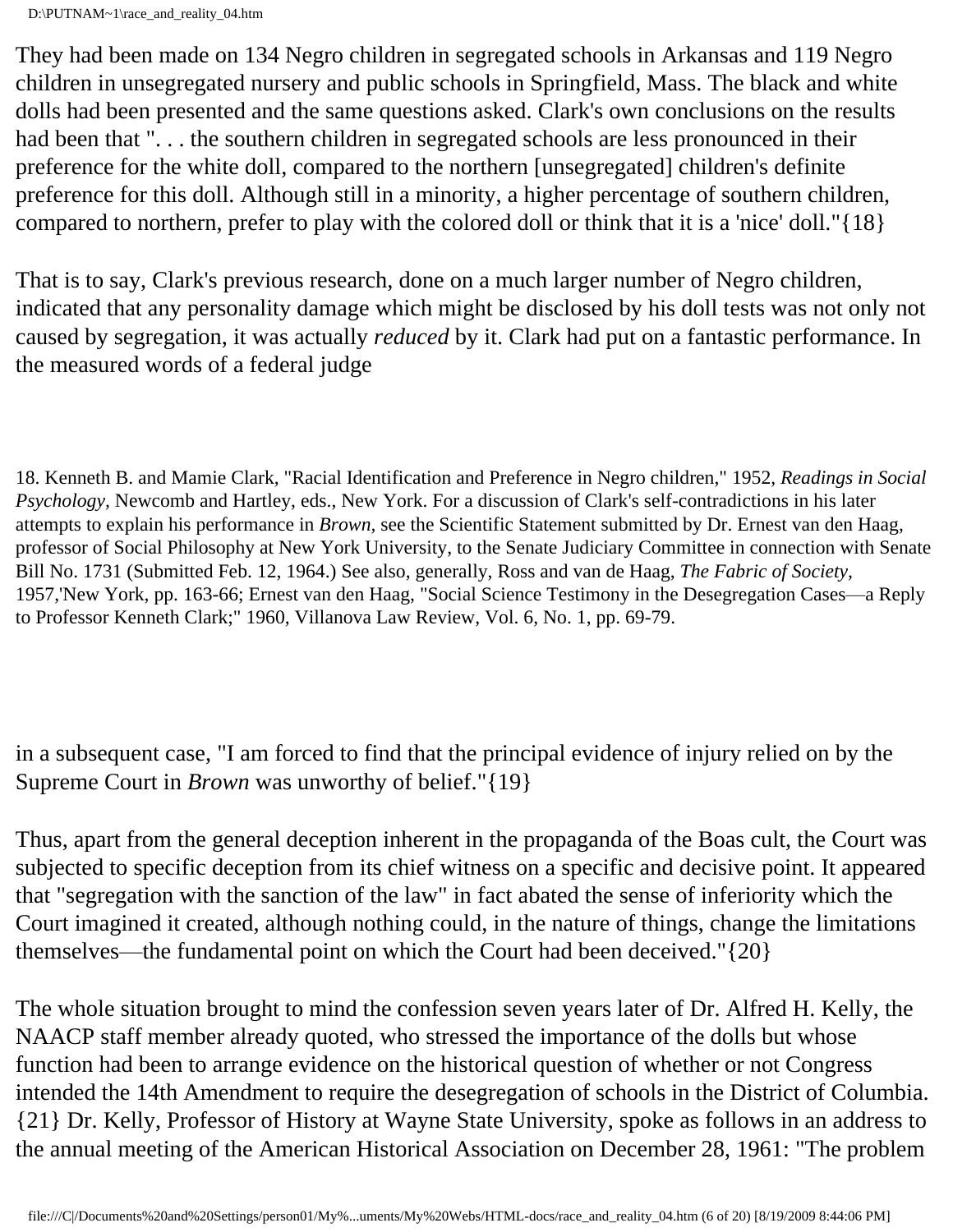we faced was not the historian's discovery of the truth, the whole truth and nothing but the truth; the problem instead was the formulation of an adequate gloss on the fateful events of 1866 sufficient to convince the Court that we had something of a historical case. . . . It is not that we were engaged in formulating lies; there was nothing as crude and naive as that. But we were using facts, emphasizing facts, bearing down on facts, sliding off facts, quietly ignoring facts and above all interpreting facts in a way to do what [Thurgood] Marshall said we had to do—'get by those boys down

19. *Evers vs. Jackscon School District,* 232 Fed. Supp. 241 (S.C. Miss. 1964).

20. For a further discussion of the relationship of the scientific evidence to the Court's decision, see *infra,* pp. 141-2.

21. That Congress did *not* intend any such requirement in the District, and consequently did not intend it in the states, would seem sufficiently clear from the fact that it did not desegregate the District schools. As to the legality of the 14th Amendment itself, see *Race and Reason,* pp. 97-98.

there!' "{22} While this might be permitted to the average partisan in a law case, it was not precisely the attitude expected of a "scientist." Kenneth Clark, moreover, had attempted something more than a sliding off the facts in his own effort to "get by the boys".

Altogether the background of the *Brown* decision seemed so redolent of fallacy and deceit as to be entirely unacceptable in a nation dedicated to the honorable traditions of our Anglo-American jurisprudence. And to those of us connected with the National Putnam Letters Committee it appeared high time something was done about it.

Consequently we were gratified to learn in the spring of 1963 that the parents of certain White children in the Savannah-Chatham County region of Georgia were preparing to intervene in a court action involving the desegregation of their schools. The Negroes, represented by the NAACP, were the plaintiffs and were demanding desegregation, the Savannah-Chatham Board of Education were the defendants, and the White children were to appear as intervenors.

This case, to be called *Stell vs. the Savannah Board of Education,*{23} seemed to offer an opportunity to correct the situation at last. Now it would be possible to expose the fallacies and supply the deficiencies in *Brown*. The proponents of the environmental sociology, the cultural anthropologists, the Montagus, the Klinebergs, and the Clarks could be cross-examined under oath on the witness stand. So could the Garretts and the Georges. Finally, adequate press coverage would permit a beginning in the education of the public about the facts.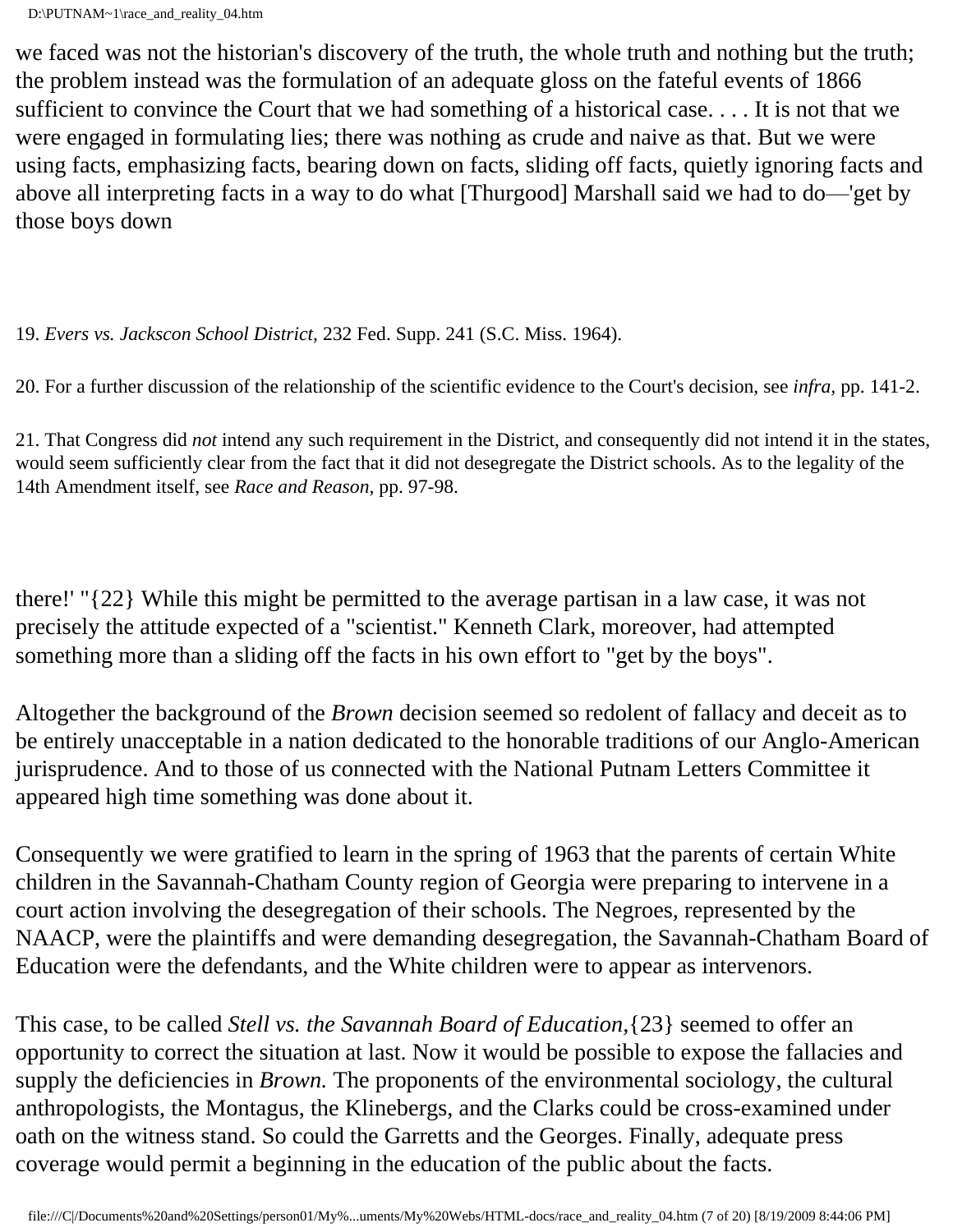Therefore, on May 8, 1963, the day before the start of the trial, all of us who were interested in the White children's side,

22. Later in this speech the following curious passage occurs: "A good Freudian psychologist, I know, will be hugging himself with sardonic joy at this point, observing with self-satisfied glee that academic man obviously has as great a capacity for manipulating reality by myth in order to preserve his personal integrity [sic] as has any ordinary day laborer—perhaps an even greater capacity because of his superior mythmaking abilities. I do not know." One wonders what Kelly's definition of personal integrity is.

23. 220 Fed. Supp. 667 (S.D. Ga. 1963). Cited hereafter as *Stell*.

and in the larger issues involved, proceeded to Brunswick, Georgia,{24} with high hopes. Carter Pittman, George Leonard, Charles Bloch and Walter Cowart were the attorneys for these children and established themselves at a motel where they were joined by Drs. Garrett, George, Osborne, Armstrong and van den Haag as scientific witnesses. It had been decided that it would be best not to embarrass Dr. Coon by asking him to enter the controversy; his position as dean of the world's physical anthropologists deserved detachment, but material from *The Origin of Races* would be sponsored by Dr. George and therefore subject to cross-examination by the Negroes. I joined the group on the afternoon of the 8th as an observer.

Attorneys for the Negroes were at another hotel, but we were advised that they would include both Jack Greenberg and Constance Motley, a mulatto, each of whom had played a part as counsel for the NAACP in *Brown.*{25} We did not know as yet that they would have no scientific witnesses. Had I suspected this, I might have felt some preliminary apprehension. I might have wondered if it could be possible that, having succeeded in shutting out all the vital evidence in *Brown,* the Negroes expected to keep it shut out now. Such a policy would require a surpassing confidence in the partisanship of the Supreme Court and of the trial and appellate judges. It would have to assume that ways could be found to avoid reopening a previous decision reached on the basis of deception and concealment when the deception was unmasked and the truth revealed. It would also involve a confession on the part of the Negroes that crossexamination of the hierarchy under oath was something they dared not face. Fortunately for our rest that night, none of us foresaw the future.

May 9th dawned clear and warm—a pleasant, early-summer day in the Sea Island country. The public benches in the courtroom were occupied early by both Whites and Negroes but the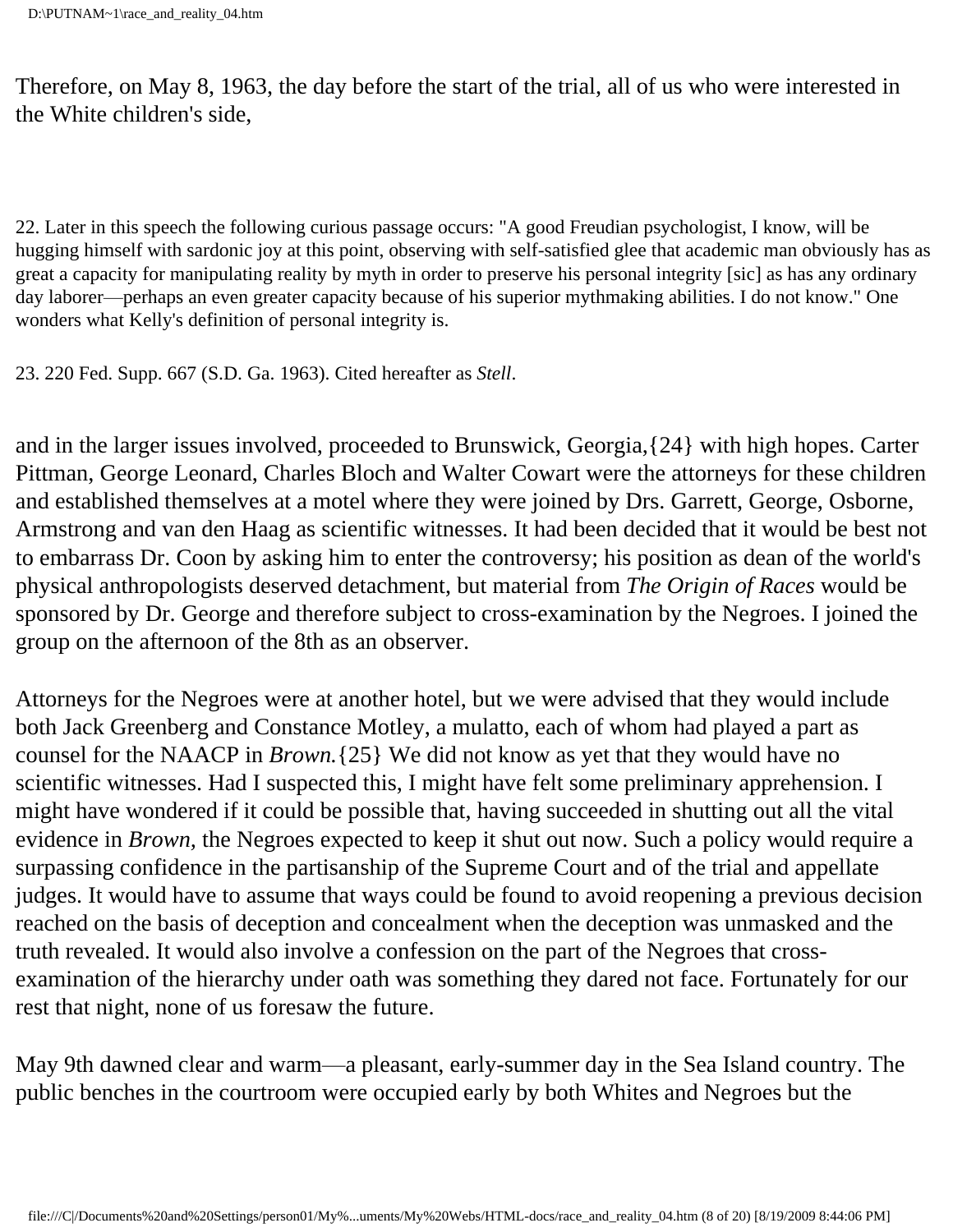- 24. The first two days of the trial, May 9 and 10, were held at Brunswick, the third day, May 13, at Savannah.
- 25. Greenberg had now become General Counsel for the NAACP Legal Defense Fund. He did not appear at the trial.

press was scantily represented. I did not remember seeing any correspondent for the *New York Times.* The swearing-in was soon over, and the morning spent in the examination and crossexamination of the Superintendent of Schools regarding the fact of segregation in Savannah-Chatham County and the problems that would arise if desegregation occurred. Not until midafternoon did attorneys for the White children open their case with the calling of Dr. R. T. Osborne as their first scientific witness.

Dr. Osborne, Professor of Psychology and Director of the Student Guidance Center at the University of Georgia, established his qualifications as an expert in the field of educational testing and personality measurement. Then he proceeded to disclose the results of studies he had made for the Superintendent in Chatham County:

Q. [By Mr. Leonard] "What conclusions did you come to in this study?"

A. "At all levels in the educational program there are differences in achievement between the white and negro pupils. The differences are noticeable at the pre-school level and persist throughout the entire program in the Chatham County Schools through the 12th grade."

Q. "Are the differences of a particular type only or do they vary in patterns or according to schools?"

A. "The differences are found in reading, achievement, mathematics, mental maturity."{26}

On cross-examination Mrs. Motley, for the NAACP, confined herself to raising the usual point as to the existence of overlap, which Dr. Osborne did not deny. Mrs. Motley then suggested that since there was overlap "these differences you are talking about don't have anything to do with race," to which Osborne may be forgiven for answering, "I don't understand the question."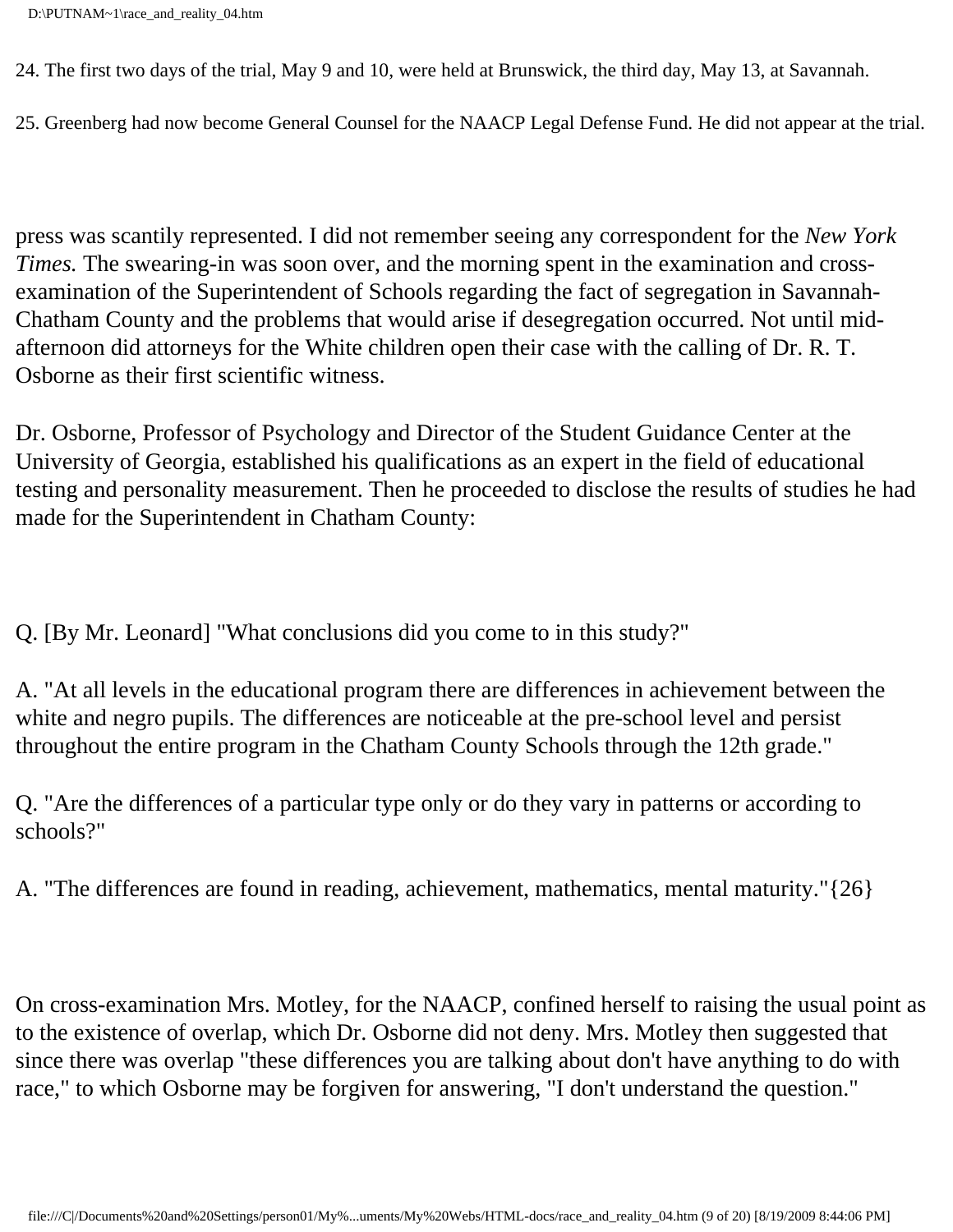Q. [By Mrs. Motley] "It [the difference] may be the result of the inferior education in the Negro schools or the Negro environment, right.

26. For a full discussion of these tests, including graphs, see "Intervenors' Exhibit 1" to *Transcript of Proceedings, Stell.*

A. "Either one. That's right."

Q. "Then it can't be attributed wholly to race, by your study, right?"

A. "Not wholly to race."

All this was a somewhat elementary mixture of the fact of overlap and the relative influence of heredity and environment which did not affect the point on which Osborne's evidence bore, and Osborne shortly thereafter was excused.

Counsel for the White children next placed Dr. Garrett on the stand but before he could do more than qualify himself Mrs. Motley confronted the Court with a threat intended to cut off further evidence. This was the tactic we might have expected—the move to shut out the scientific facts at the source, to prevent their even getting into the trial record, or reaching the public, whatever else might happen later.

*Mrs. Motley:* "Here we go, your Honor. We are going over the same thing."

*The Court:* "I will make the same ruling I did on the others. I am going to hear all of this evidence and you can make your objections when we get through with the evidence and then I will hear both sides . . . ."

*Mrs. Motley:* "Your Honor, I think that what the plaintiffs [Negroes] are going to have to do is to go to the Fifth Circuit, or some other court, and get a Writ of Prohibition, or something, against this kind of testimony."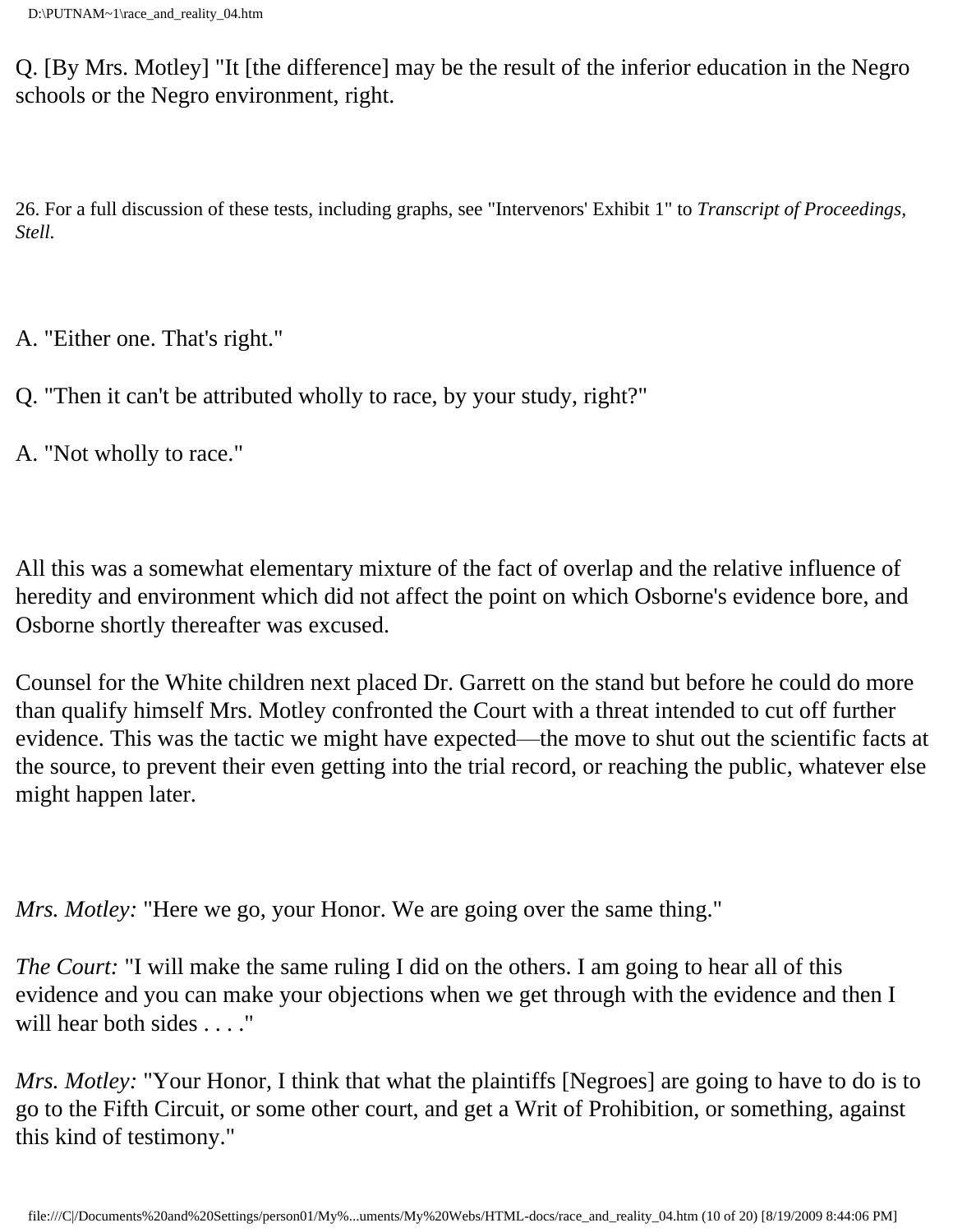*The Court:* "I have already ruled on that. I said that I was going to hear the testimony, and then after I hear it, then you raise your objections . . . ."

*Mrs. Motley:* "It is delaying an adjudication of this case, your Honor."

*The Court:* "The adjudication of the case will be delivered promptly, I will assure you of that, because Judge Tuttle [presiding judge of the Fifth Circuit] has ordered me to file it by Monday, but if I can't file it by Monday I am sure he will understand that I am still in the trial of the case."

*Mrs. Motley:* "Well, he has already ruled, your Honor, that this kind of testimony is not going to be considered in any court. He has tried to make that plain."

*The Court:* "Well, he is just one Judge, you know."

*Mrs. Motley:* "Well, I am as sure as I am standing here that the United States Supreme Court, after three times ruling that segregation is unconstitutional, is not now going to reverse itself on this man's testimony or any other testimony."

*The Court:* "Well, let's don't bring it up any more. I have determined that I am going to hear this evidence, and after the evidence is concluded if you want to raise an objection at that time I will hear from you, but I have determined that I am going to hear this evidence. I have stated that three or four times. I am going to hear it. I think it is material."

*Mrs. Motley:* "Then we would like to make this motion——"

*The Court:* "——All right."

*Mrs. Motley:* "The Rules provide, the statute provides that we can take an appeal by a certificate from this Court to the Court of Appeals as to whether this kind of evidence is admissible."

*The Court:* "No, I am not going to do that. You can take it up in the regular course, if I decide against you. I have not decided against you yet, but if I decide against you, why, you can take it by the regular course, but I am not going to certify to the Court of Appeals of anything."

*Mrs. Motley:* "Well, the point is we want this question determined before all of this evidence is put into the record."

*The Court:* "Well, you seem hard to convince, but I am trying to convince you that I am going to hear it, and that's that. So, you may proceed. I don't mean to be discourteous but I said that to start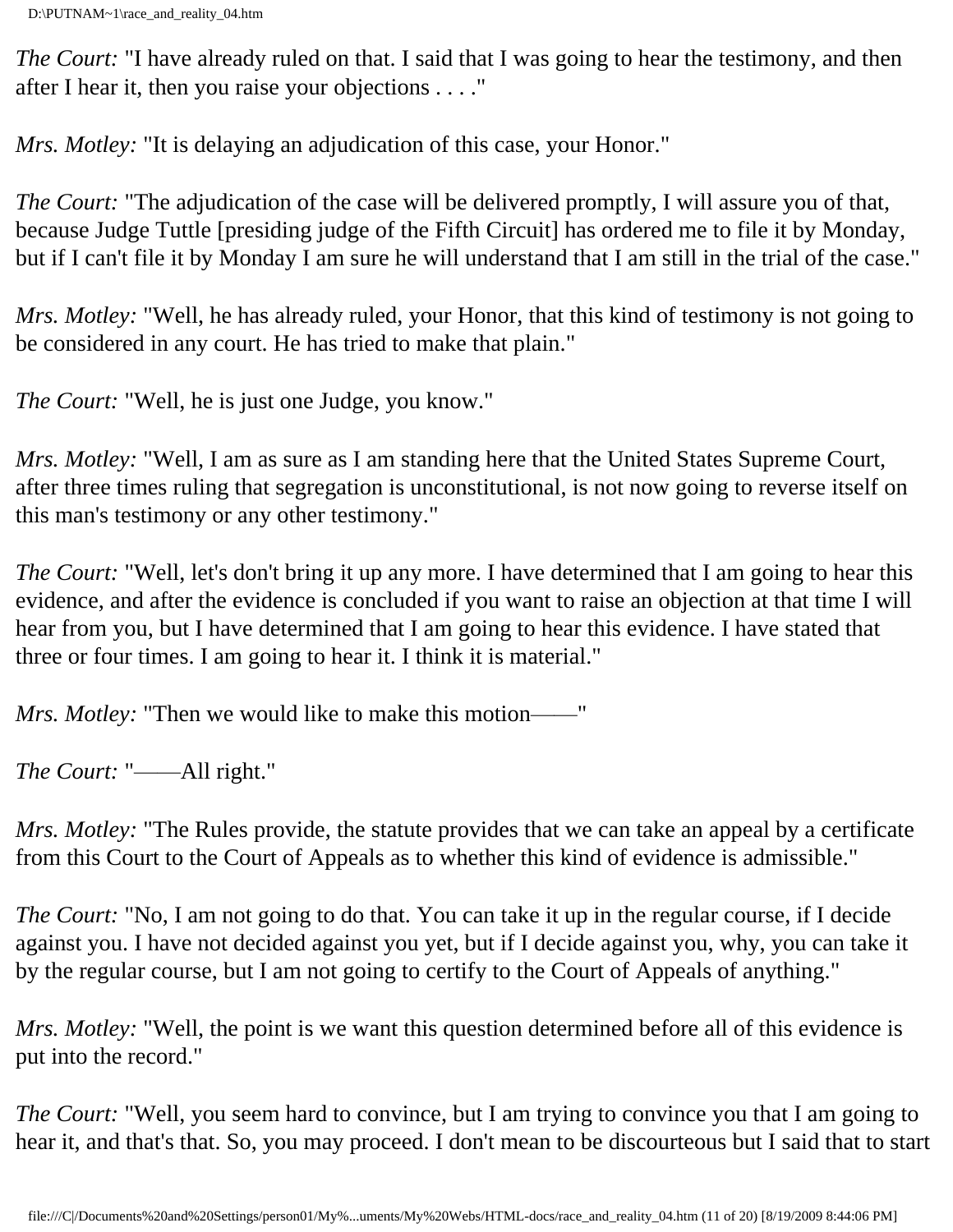with, that I was going to hear it all. This is an important case. It is a novel case. All right, you may proceed."

Of course, it was plain enough that the one thing Motley dreaded, and what she was beginning to realize might be coming, was a real examination of all the evidence so long evaded and suppressed. It was an understandable fear, disclosed under mounting tension. She subsided for the moment but later in the course of Dr. Garrett's testimony this exchange occurred:

*Mrs. Motley:* "Well, your Honor, I would like to say this then: Judge Tuttle has said that we can renew our motion on Monday for the appointment of another Judge to hear this case, and on Monday we plan to do that. We don't plan to appear in Savannah on Monday. We plan to file that motion in the Fifth Circuit."

*The Court:* "That's your privilege. However, I think that is more or less a threat, and let the record show that, but that isn't bothering me a bit. I am going to do what I think is right, and I am sure Judge Tuttle will agree with me that is right."

A statement by the Court later in the proceedings disclosed that Mrs. Motley did apply and was refused.{27} The Fifth Circuit was not prepared to go quite so far so soon.

But to return to the testimony of Dr. Garrett, he proceeded to present on a national scale evidence of the same nature as that offered by Dr. Osborne on a local scale, with special emphasis on those tests which had revealed no appreciable improvement in Negro performance when socioeconomic factors were equated. The obvious implication that this made the causes of the difference in performance primarily genetic was again not lost on Mrs. Motley:

Q. [By Mrs. Motley] "Now, why is there such a tremendous difference between the overlap in other parts of the country and Chatham County?"

A. "Well, I can only hazard a guess at that. I think the southern Negro is mostly rural or agricultural. He is not very selective. The selective ones probably have gone north. He is unmixed, generally, and I think a lot of those factors come in."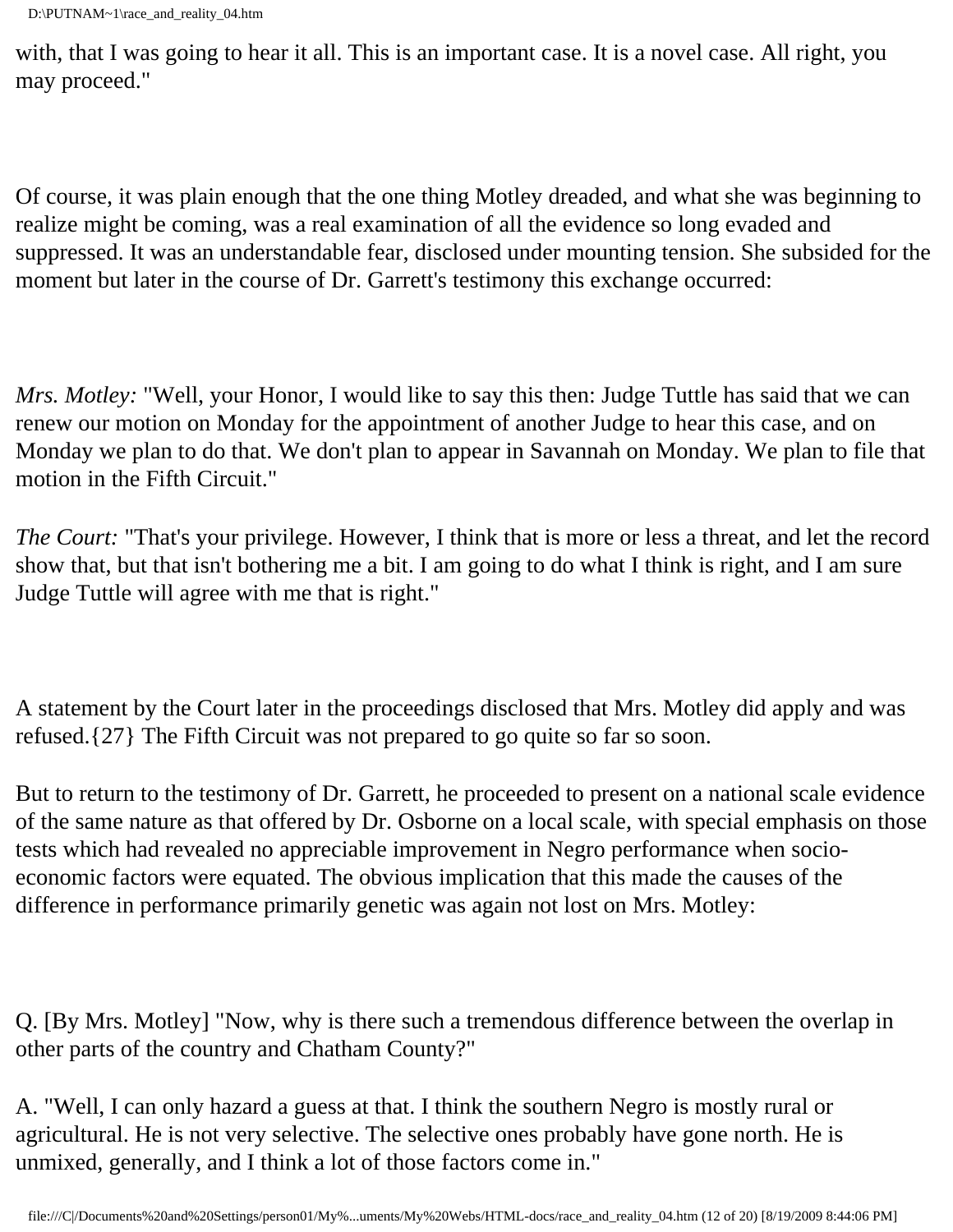Q. "So, it doesn't have to do with race, necessarily, does it, just environment?"

A. "I think it has to do with environment. It has to do with race, too."

Q. "Well, what does [intelligence] quotient have to do with race?"

A. "Because the difference is one where the race is concerned, and if you make studies of the performance of the Negro child—it was found in a study of 8,000 children in Chicago not long ago, and they were able to find 103 children, Negro children, with intelligence quotients above 120, that is very bright. Now, they had to look through 8,000 to get them, and in a comparable group of 8,000 white children you would get 800 with I.Q.'s above 120 which, to me, shows that the incidence of high intelligence is about 7-8 to 1."

Q. "What about the 103 Negroes that do?"

- A. "80% of them are mixed blood."
- Q. "How do you know that?"
- A. "They said so. I don't know whether they knew it or not, but that's what they said."

27. *Stell* Printed Transcript, p. 176.

Q. "Who said it?"

A. "The children, or their parents. It's reported in the report."

Q. "Now, this 2% [overlap] in Savannah, Chatham County, Georgia, would you be in favor of putting them in the white schools?"

A. "No."

Q. "That's what I thought."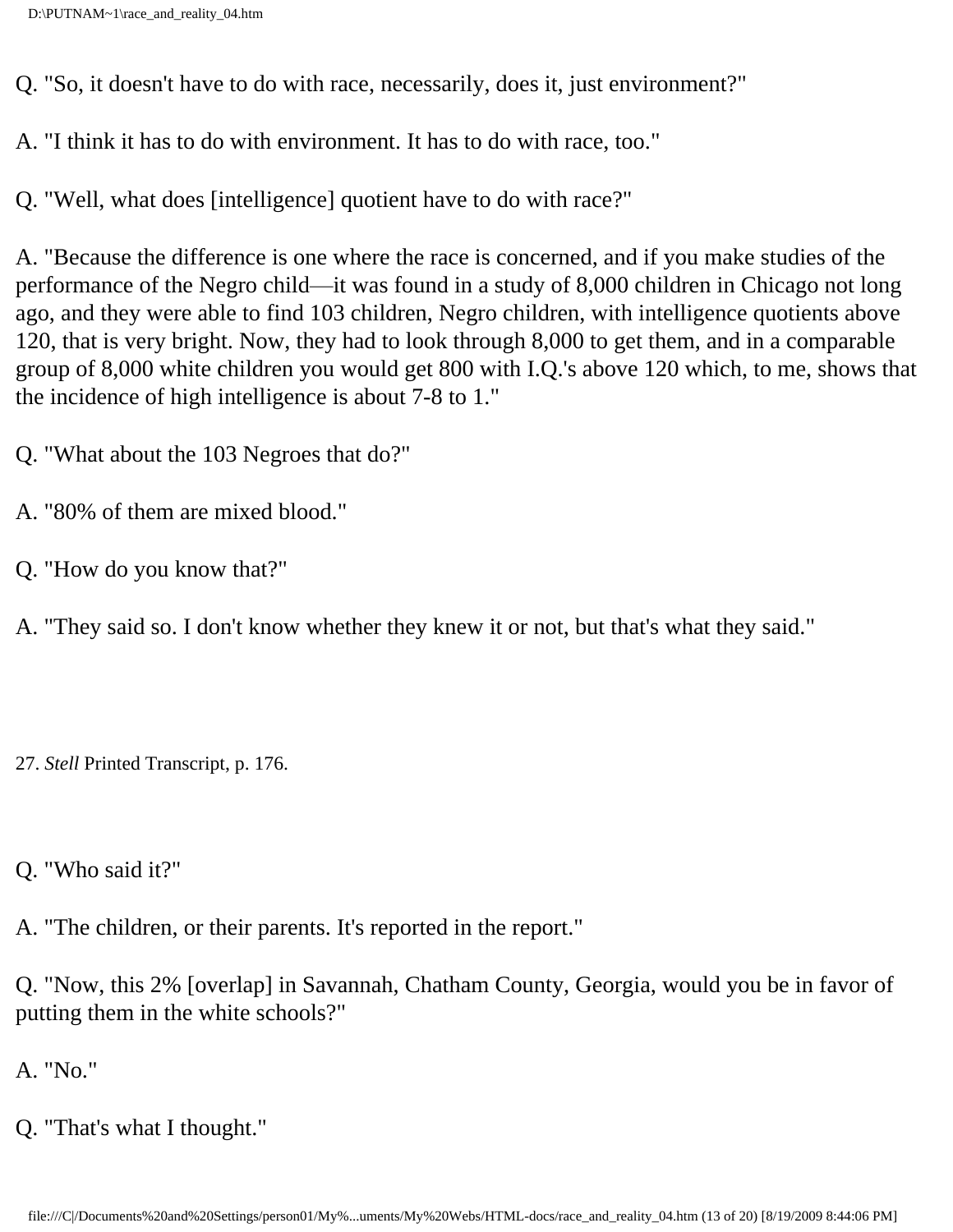A. "Do you know why? You didn't ask me why."

Q. "I think that's obvious."

A. "Because I think they would be miserable and I'm a friend of the children. I don't want to put them in there and hurt them."

Q. Did you ask them whether they would be miserable or not?"

A. "No, and you didn't either."{28}

This completed the Negro cross-examination of Garrett. His testimony had carried the trial into its second day. During the intervening night the usual strenuous conferences and preparations had occurred. No one was sure whether members of the hierarchy were going to appear for the Negroes, but we now began to suspect that they would not—that the NAACP had more confidence in the appellate courts deciding in their favor against all the evidence than they did in the hierarchy surviving cross-examination. It was a contemptuous reliance on an extraordinary coalition.

Early in the proceedings next morning after Dr. Garrett stepped down, George Leonard called to the stand Dr. Clairette Armstrong who had been for two years Professional Chief Psychologist at Bellevue Hospital in New York City. She had run various tests on truancy in the New York schools and testified to the effect of school frustration on runaways. One-third of Negro truants, she had found, were truants by their own admission because of inability to maintain the standard in integrated classes. In cross-examination Mrs. Motley continued her attack:

Q. [By Mrs. Motley] "Well, let me ask you this: Is it your testimony that Negro children in Chatham County, Georgia,

28. For further discussion of the exceptional Negro, see *infra,* pp. 87, 90-93, 121-3, 125-6.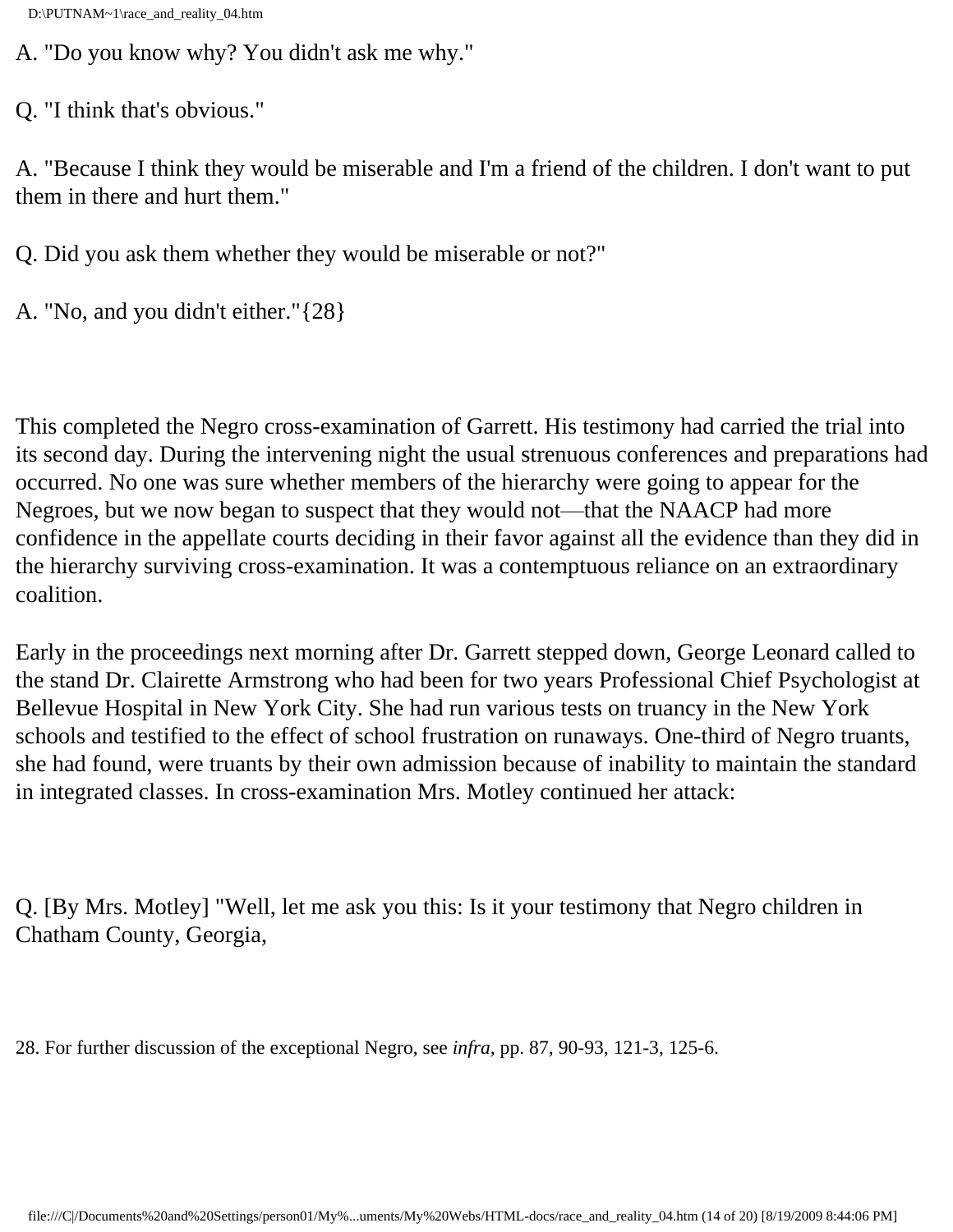should not be admitted to schools with white children because Negroes are inherently inferior?"

A. "Well, the results show that they can't keep up with the averages of the Whites, don't they?"

Q. "That's right, but what's the reason for that?"

A. "I am strongly on the organic side. I think it's an innate, intrinsic ability. Of course, if they were brought up in a vacuum, even the bright ones wouldn't succeed either, but in an average school situation the bright ones show their metal as a rule . . . ."

Q. "Do you think the Negroes are innately inferior to whites, is that your testimony?"

A. "There is a spread, of course, from lowest to highest, but the averages, on the averages, the means are different, so that from my own experience, I would say that it is an inferiority."

Q. "And on what do you base your conclusion that this is due to race?"

A. "The mere fact that it occurs in all the literature and all the statistical studies, in all research, and in my own experience."

Q. "Now, have you made any tests yourself which would show conclusively that this is race alone?"

A. "I just said 'yes.' I would say it is race. There is nothing else that you can attribute it to. The study of 400 delinquent boys that I have quoted, 200 black and 200 whites, or 200 Negroes, 200 whites, have shown it right through scholastically, intelligence, and so forth."

Such was the substance of the Negro cross-examination of Dr. Armstrong on that second, decisive morning. She was excused and a few minutes' recess taken. The crowd in the public benches rose to stretch their legs in the corridors.

I paced the corridors, too, with a sense of approaching climax. The next witness would be Dr. George and, to me at least, this was the crux of the case. In the testimony so far, through the psychology witnesses, everything had been done that could be done in the nature of that subject to refute the Boas dogma. Dr. Garrett had even invaded the field of genetics, citing the Newman-Holzinger study and the study of Sir Cyril Burt with their evidence on the preponderant influence of heredity over environment. But no amount of testimony from these sources could equal in finality an examination of anatomical structure. This was the *substance* of inheritance, a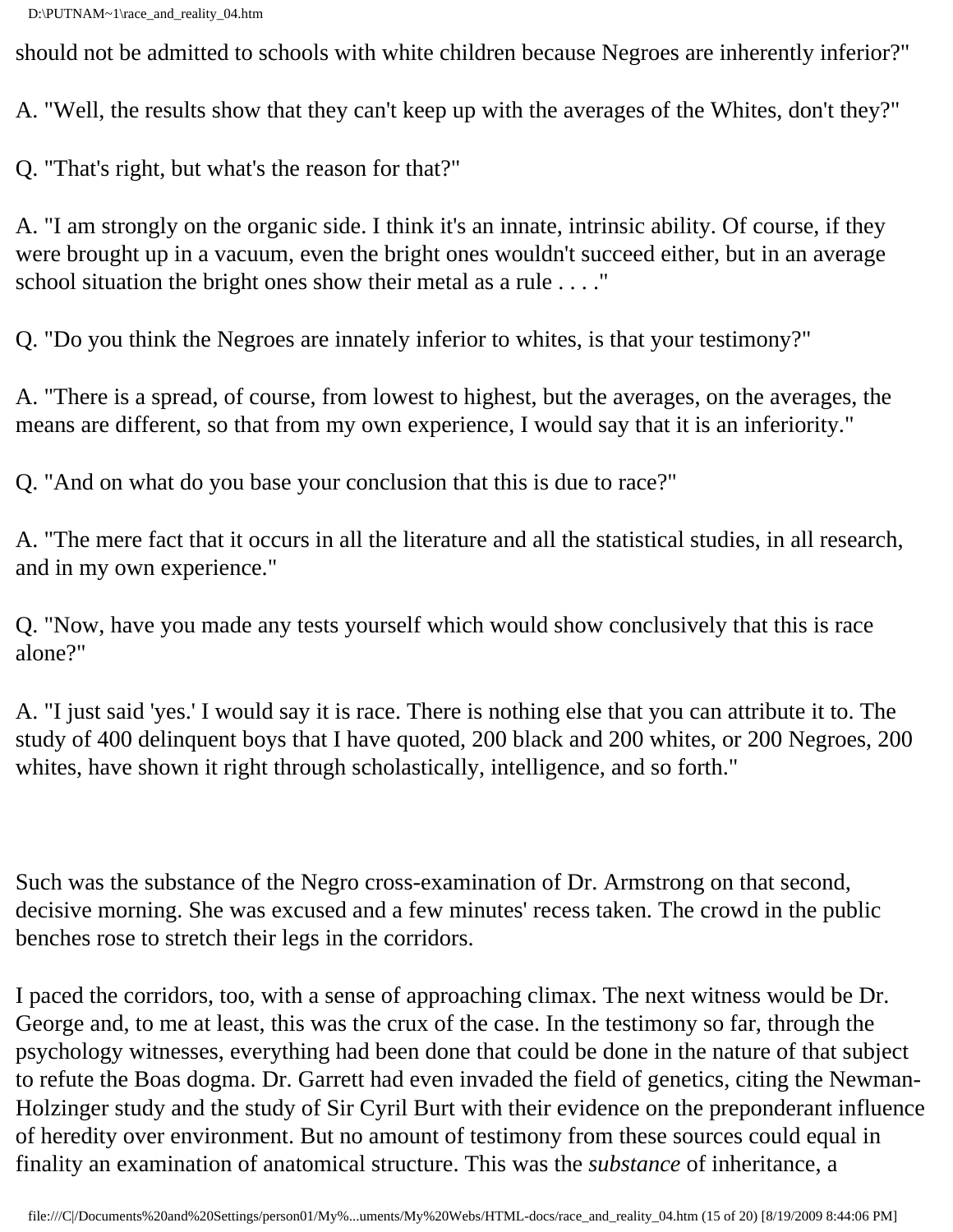D:\PUTNAM~1\race\_and\_reality\_04.htm

disclosure of just *what it was* the Negro inherited.

Obviously Mrs. Motley must realize this, and I anticipated that now, if ever, she would be on the warpath—except for one thing. Our case was ironclad, and if she touched it the strength of our position could only be enhanced. This area did not lend itself to any possible conflict of interpretation. Nor was the court a forum for slippery evasions and diversions. The chicanery of the hierarchy would be useless here; so would the undocumented assertions, and the political bombast. All that really remained for Motley now was silence and an implicit faith in her unique alliance.

At last the recess ended and Dr. George took the stand. At the table for counsel for the Negroes, I sensed a certain restlessness. George identified himself and established his qualifications without interruption. Motley was holding her fire.

Next George proceeded, step by step, to survey the relationship between brain weight, body size and intelligence throughout the animal kingdom. He discussed the importance of the prefrontal areas of the brain—"in the porpoise and that group of aquatic mammals the evolutionary increase of brain size is in the sensory lobes, not in the frontal lobes."

Then, still without interruption, he examined the authorities on the function of the pre-frontal areas in man:

Q. [By Mr. Pittman] "What are the higher mental processes, so regarded among scientists?"

- A. "Well, would you let me read?"
- Q. "Yes, sir, anything with which you agree."

A. "Well, I read recently through my interest in this matter to see what the latest studies by competent neurologists had to say about this. This is a statement from the textbook, 'The Neuroanatomical Basis for Clinical Neurology,' published in 1961, by Talmadge Peele, who is Neurologist at Duke Medical School. It is the pre-frontal portion of the frontal lobes which are primarily concerned with these higher mental activities according to the evidence that we have. He says: 'The pre-frontal portion of the frontal lobes, while contributing to the elaborateness of movement, bestows upon an individual an ability to plan and to look ahead, a capacity for perceiving a stimulus or problem, not only as an event of the present, but in relation to past experience and anticipation of future possibilities and the ability to maintain a steadfastness of purpose in the face of distractions and an ability to adjust himself agreeably to his neighbors and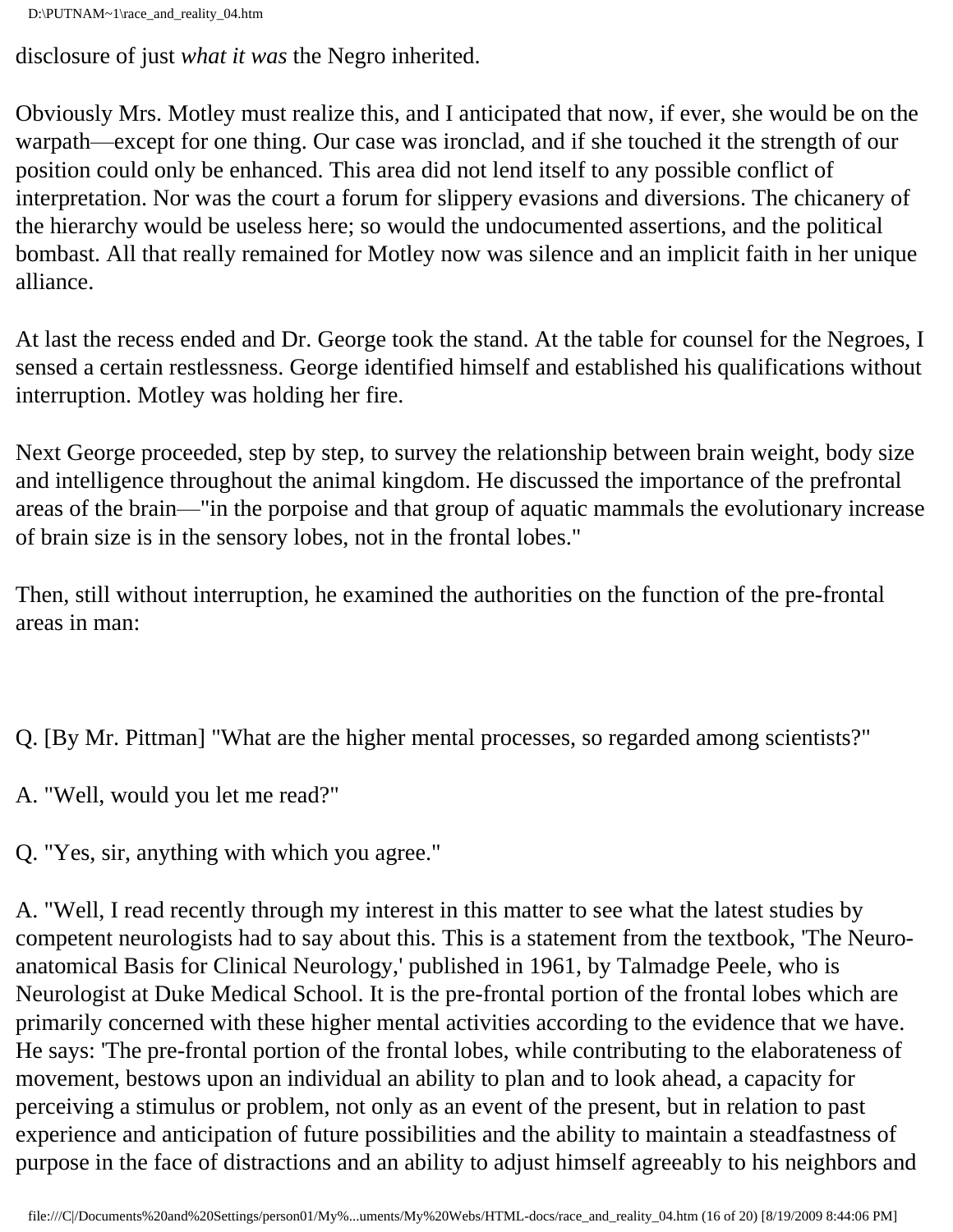to control his emotional reactions.' Now, there is Peele's statement, which answers your question and I accept it as mine."

Next George surveyed the findings of Vint and others on the relative weight and structure of White and Negro brains, amid total silence. Perhaps I should say there was silence except for one sound. I was distressed to realize that Constance Motley was weeping audibly.

Q. "Doctor, I will ask you whether or not these differences in brain structures are inherited or are they the result of environment?"

- A. "Well, in my mind, there is no doubt that they are inherited."
- Q. "Can those differences, in your opinion, be modified by environment?"
- A. "To a minimal degree."
- Q. "Over what period of time?"

A. "Well, I think that it's possible in the course of a lifetime. Our experiences, of course, affect our brains to some extent. But to increase the inherited basis would require, perhaps, a hundred thousand years to allow time for the concurrences of mutations and the survival of beneficial mutations. We all have brains which we subject to experience and to education and it is reasonable to suppose that education and experience influence to some extent the structures of the brain, but there is no evidence that it increases its mass in any significant degree."

Pittman and George were proceeding methodically through the evidence in spite of the tension in the courtroom. They covered the principal authorities, including Coon.

Q. "Now, Doctor, are you familiar with the writings, or some of the writings, of Dr. Carleton Coon?"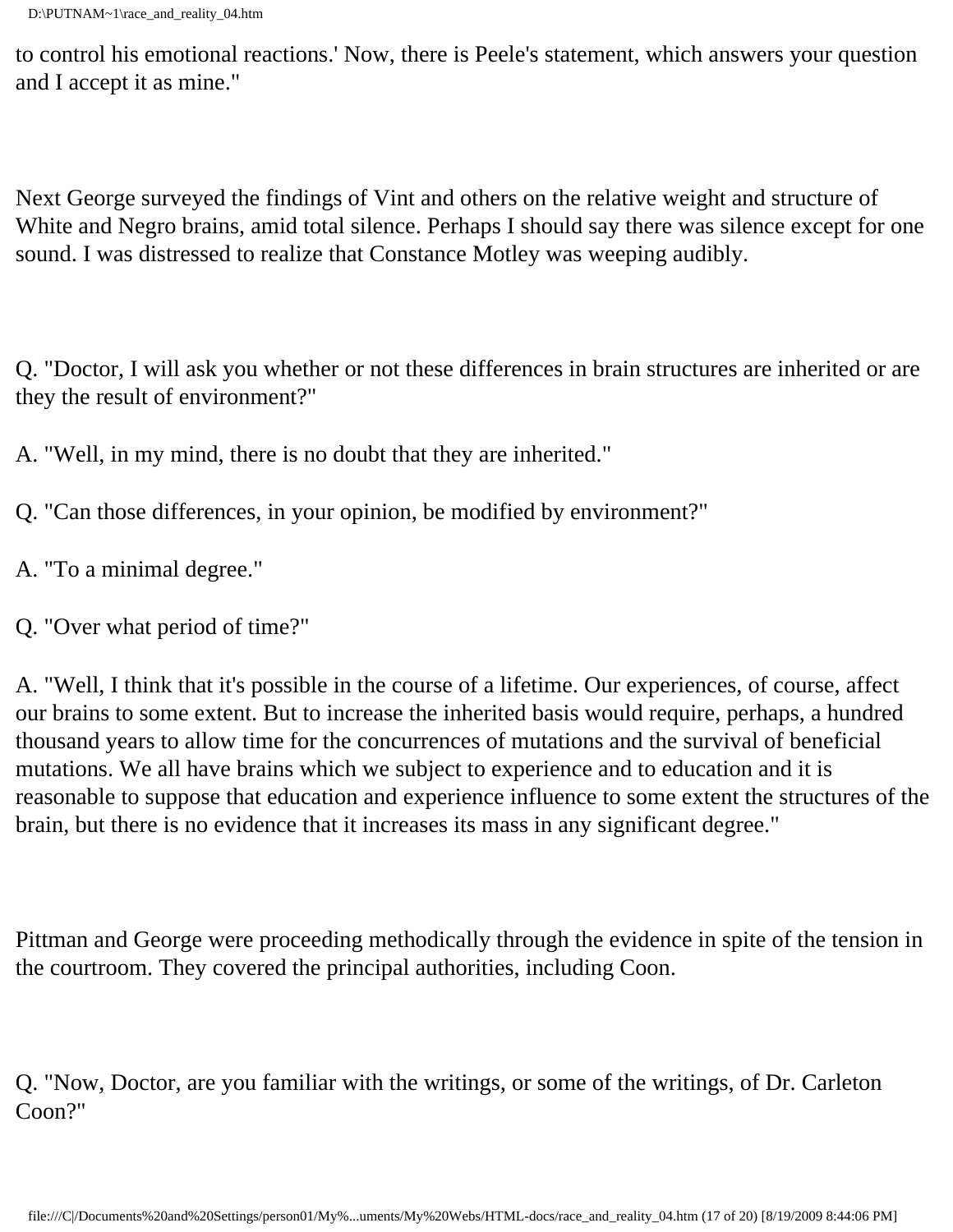A. "Yes, I have read his *Origin of Races* with a great interest . . ."

Q. "If I may, Doctor, I will read to you an excerpt from pages 115 and 116 . . . and after reading it I will ask you if you agree with him."

A. "All right."

Q. " 'Human beings also vary in temperament. It is a common observation among anthropologists who have worked in many parts of the world in intimate contact with people of differences people of different races—that racial differences in temperament also exist and can be predicted. Races also differ in the size and weight of endocrine glands, and in the substances carried in the urine. The study of these variations has just begun, and many readers who believe in the current dogma that all behavioral differences are due to man's unique capacity for learning will find this unpalatable, but the burden of proof is on them. If such differences are not related to the endocrine system, then man is indeed a unique animal.' Do you agree with that statement, Doctor?"

A. "I think that is very fundamentally sound, yes."

There could be no turning back now; the examination continued ruthlessly, methodically, with a cumulative impact.

Q. "Doctor, I would like to call your attention to a statement by Dr. James H. Sequeira, which appeared in the March 1932 issue of The British Medical Journal, and ask if you agree with that? . . . Are you familiar with Dr. Sequeira's writing?"

A. "Yes, I have read it in the Journal."

Q. "I will read, now, a portion: 'The average cranial capacity of the European is 1,490 c.cm, while that of the East African is only 1,310 c.cm. The average weight of the brains is set out in the following table:

| Caucasoid (meaning white) | $1,380$ grams. |
|---------------------------|----------------|
| East African              | $1,280$ grams. |
| Negroid                   | $1,240$ grams. |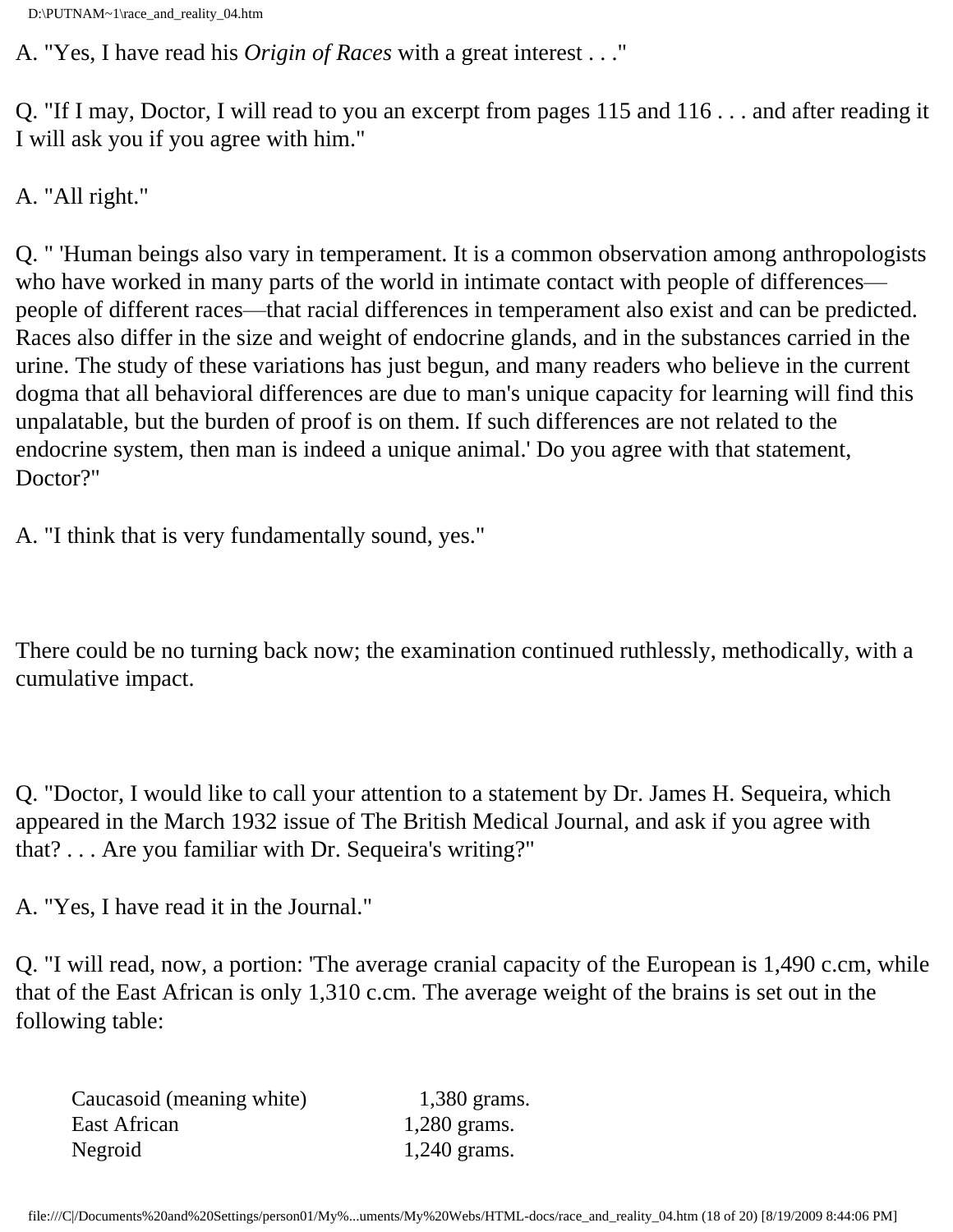"Do you agree with those findings by Dr. Sequeira?"

A. "Yes, I do, give or take a few grams here and there, they have been confirmed by many other studies."

Q. "In that same article, Doctor, . . . I will read this to you; Sequeira says that, according to his findings and that of Dr. Vint's observations, the frontal cortex may be summarized as follows:

'The infragranular layer, East African 106. European 100. The granular layer, East African, 98.7. European 100. The supragranular layer East Africa 92. European 100.' Does that, Doctor, in your opinion, correctly state the difference in measurements of the frontal cortex between the East African and the European according to your studies?"

A. "That is the correct statement that Vint made, and I can only accept his statement, and I have no reason to consider it wrong."{29}

Q. "I continue one further paragraph: 'The infra-granular layer is held to be the seat of the representation—the physical basis—of the animal instincts, reproduction, self-preservation, etc., the granular layer that of the perception of sensations; while the supra-granular layer is concerned with will, intellect, control, etc. The two latter may be looked upon as the physical basis of mind. In the East African, therefore, animal instincts are provided with 6 per cent more physical basis than in the European, but the physical basis of "mind" shows a preponderance in favor of the European of 9.3 per cent.' Now, do you agree with that statement?"

A. "Yes, I do."

So it went on through all the biological evidence. Motley controlled herself in time, but there were no challenges whatever from the NAACP. Nor was one word of cross-examination attempted. At the conclusion of Dr. George's testimony the Transcript read:

*Mr. Pittman:* "That's all, Doctor."

```
The Court: "Any questions?"
```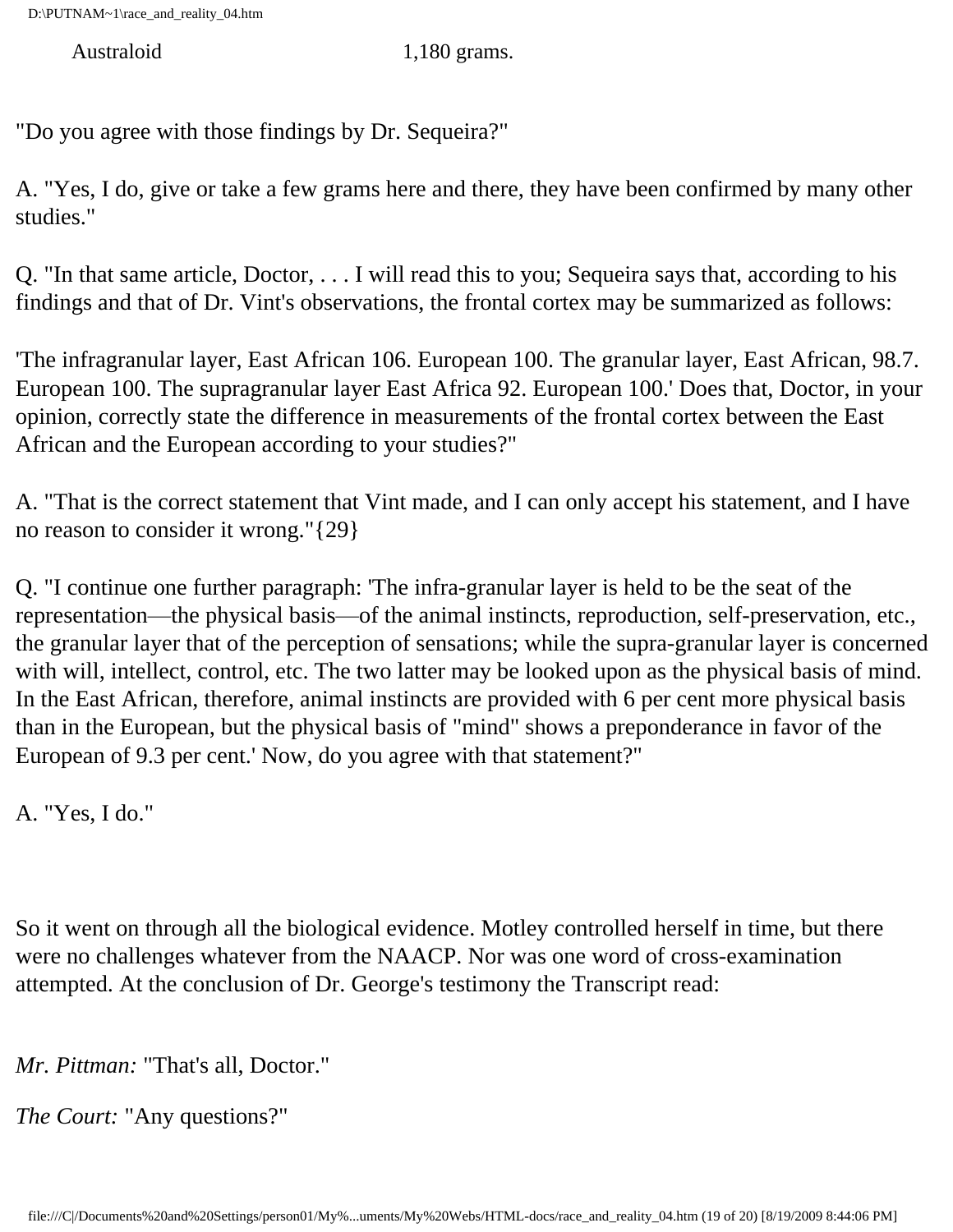*Mrs. Motley:* "No questions, your Honor."

*The Court:* "Any questions from the Savannah people [the School Board]?"

*Mr. Leverett:* "No."

*The Court:* "All right, Doctor. You may step down . . ."

Thus into the record under oath, unchallenged and uncontradicted either by counsel or by opposing witnesses, went the heart of the *Stell* case—damning in its indictment of the scien-

29. Dr. George has submitted to me the following footnote to this answer: "The data in the question were evidently taken from Sequeira's report of Vint's preliminary paper (*Kenya and East African Medical Journal*). In essential facts these are in accord with data given in Vint's definitive paper (Vint, 1934, *Journal of Anatomy* 68:216), with one exception: in that definitive paper Vint reports the infra-granular as being thicker in the East African than in the European only in the visuosensory area of the cortex."

tific hierarchy, a stripping-off of decades of deceit and chicanery at the core of public policy, an immediate levy upon the honor of the higher courts.

Anything further in the courtroom now could only be anti-climax.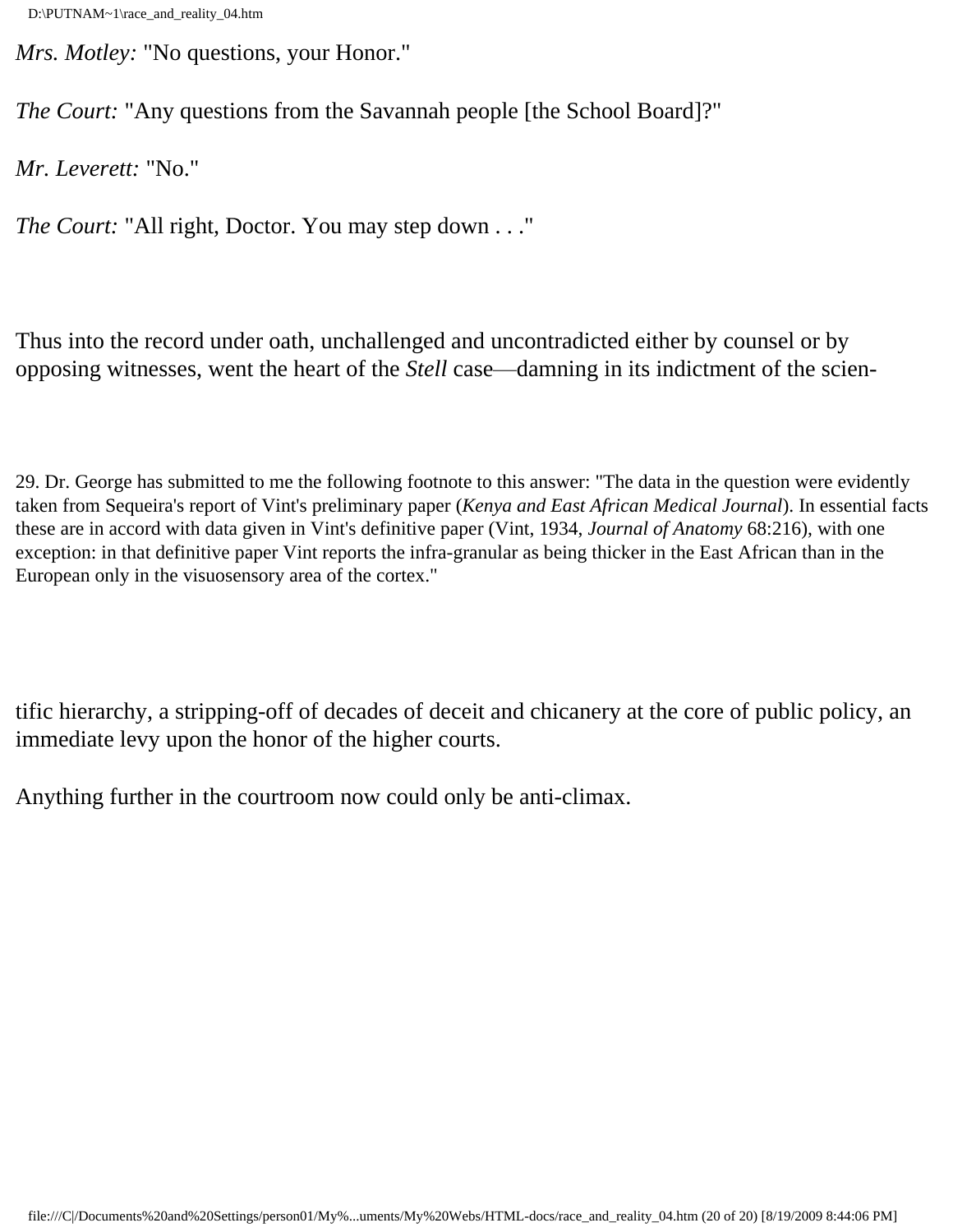#### CHAPTER V

#### DECISIONS—ON AND OFF THE RECORD

Anti-climax though it seemed to me who had been preoccupied with the central issue, what followed at Brunswick nevertheless had a vital bearing on two collateral points which were constantly arising in the Negro controversy.

The White children's last witness was Dr. Ernest van den Haag, the New York University professor who had unmasked Kenneth Clark. Following Dr. George on the afternoon of May 10 he testified at length concerning the effect upon the exceptional Negro of transfer to integrated schools.

This, the overlap problem, was one of the second lines of defense to which the liberal habitually retreated after defeat on the biological issues, and van den Haag dealt with it exhaustively. He developed the subject of group identification from a psychological standpoint, remarking that "although . . . a superior pupil might possibly identify with other superior pupils of a different group, as a matter of fact, in my experience, the pupil retains his identification with his own group. This identification may lead to certain psychological consequences . . . ."

The point involved, of course, was the integrationists' argument that segregation, whatever might be said for it in the case of the average Negro, was unfair to the superior Negro—that he, at any rate, was entitled to schooling among his White peers. Van den Haag offered material concerning the effect upon *all* Negroes of forced disassociation from then own group and forced integration with a basically different group, a subject which was to be further developed in companion cases to *Stell*.{1}

Again no significant cross-examination occurred. But in the course of what little there was, a point arose which brought the

1. See *Brown vs. School District No. 20,* 226 Fed. Supp. 819 (E.D.S.C. 1963), *Evers vs. Jackson School District,* 232 Fed. Supp. 241 (S.D. Miss., 1964); also, Opinion of the Court in *Stell, infra,* pp. 90-91. Also *infra,* pp. 121-2.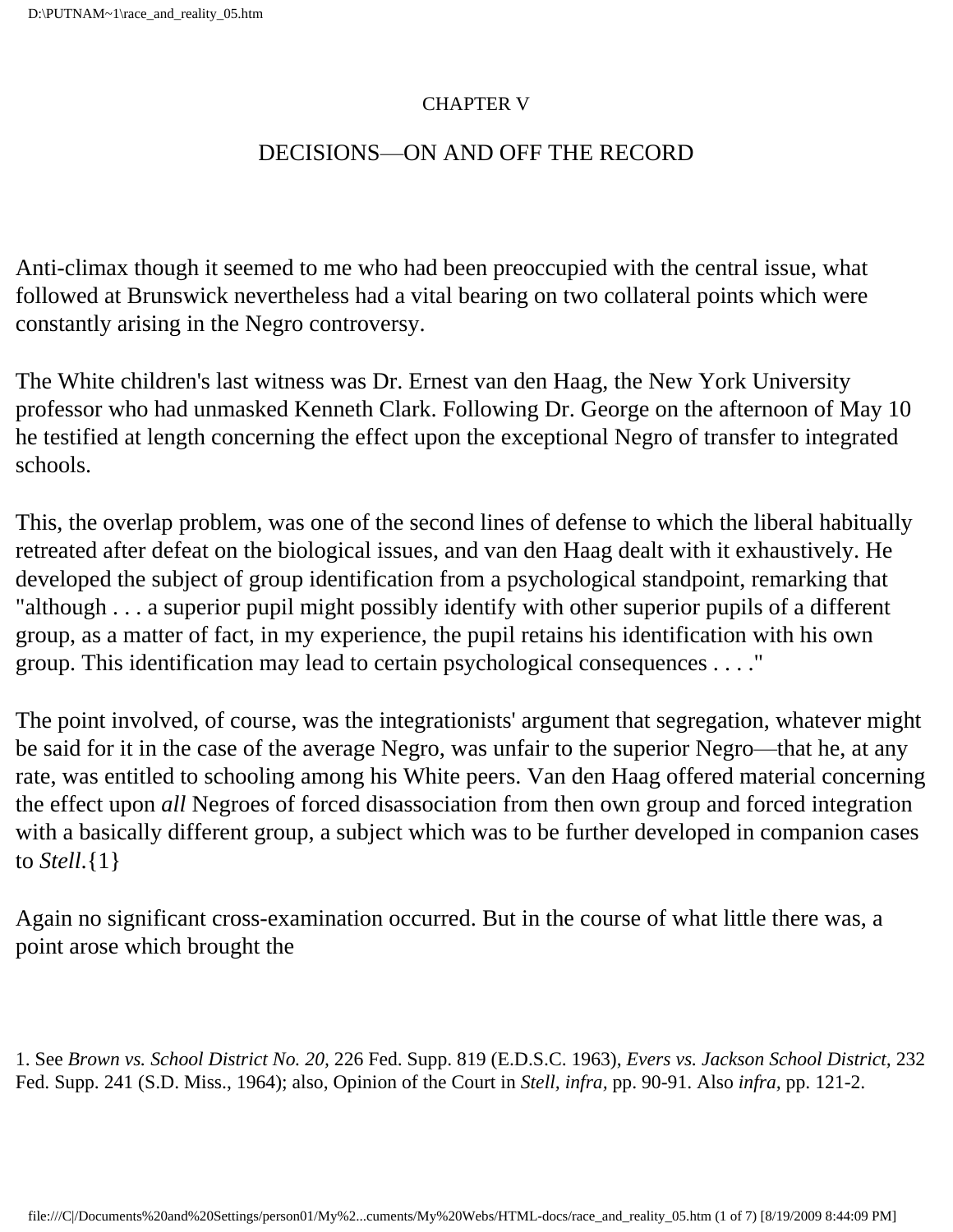*Stell* case into sharp focus. Several times during the trial, counsel for the Negroes had fallen back on what I might call a subdivision of the undocumented-assertion technique of the hierarchy. It consisted in asking: "Isn't yours the minority view?" It was a form of the one-man-one-vote concept gone berserk and it fitted well into socialism's regimentation philosophy. So I was gratified when van den Haag, too, faced the question and answered it as follows:

Q. "Well, let me ask you this, Doctor: Does your position, as you have testified to here today, does that reflect the majority opinion or the minority opinion?

A. " . . . If you will permit me, I will have to tell you that I have not counted heads on the matter, and the reason I have not counted heads is that it has never appeared to me that scientific questions are decided by a vote, and I know of no one who would today agree to that.

"Let me suggest that when Galileo decided that the earth moves around the sun the majority opinion at that time decided or insisted that the sun moves around the earth, but Galileo was right, though he was a minority of one, and so should I find myself in this minority of one I would not regret it. I have not established what the size of the group is that shares my views or what the size of the group is that holds different views . . . . I don't know whether they amount to the majority, but certainly they include a great number of distinguished men.

"However, *their behavior and my personal contact with them has not convinced me that they have taken their positions on the basis of what they themselves would normally consider as evidence* [emphasis added] and it has also convinced me that they feel sort of a moral duty, right or wrong, to take this position, and feel apparently that to take this position that they are considerably morally better and justifies ignoring and sometimes tailoring scientific evidence."

The matter could hardly have been more tactfully stated. In these words van den Haag drew a thumbnail sketch of a worldwide condition. And he confirmed a prescription for the hypnosis of millions: Indoctrinate a controlling group of scientists in a politically oriented, environmentalist dogma over a period of two generations; make a moral issue out of something immoral; persecute and suppress any dissenters; infiltrate the mass media, and finally persuade the courts by introducing only falsified evidence. Thereafter rely solely, in those courts, on the "majority" view. Never again permit the truth to come to light if you can help it. Thus before my eyes at this trial had unrolled the pattern I had found everywhere else in our national life in almost exact duplication.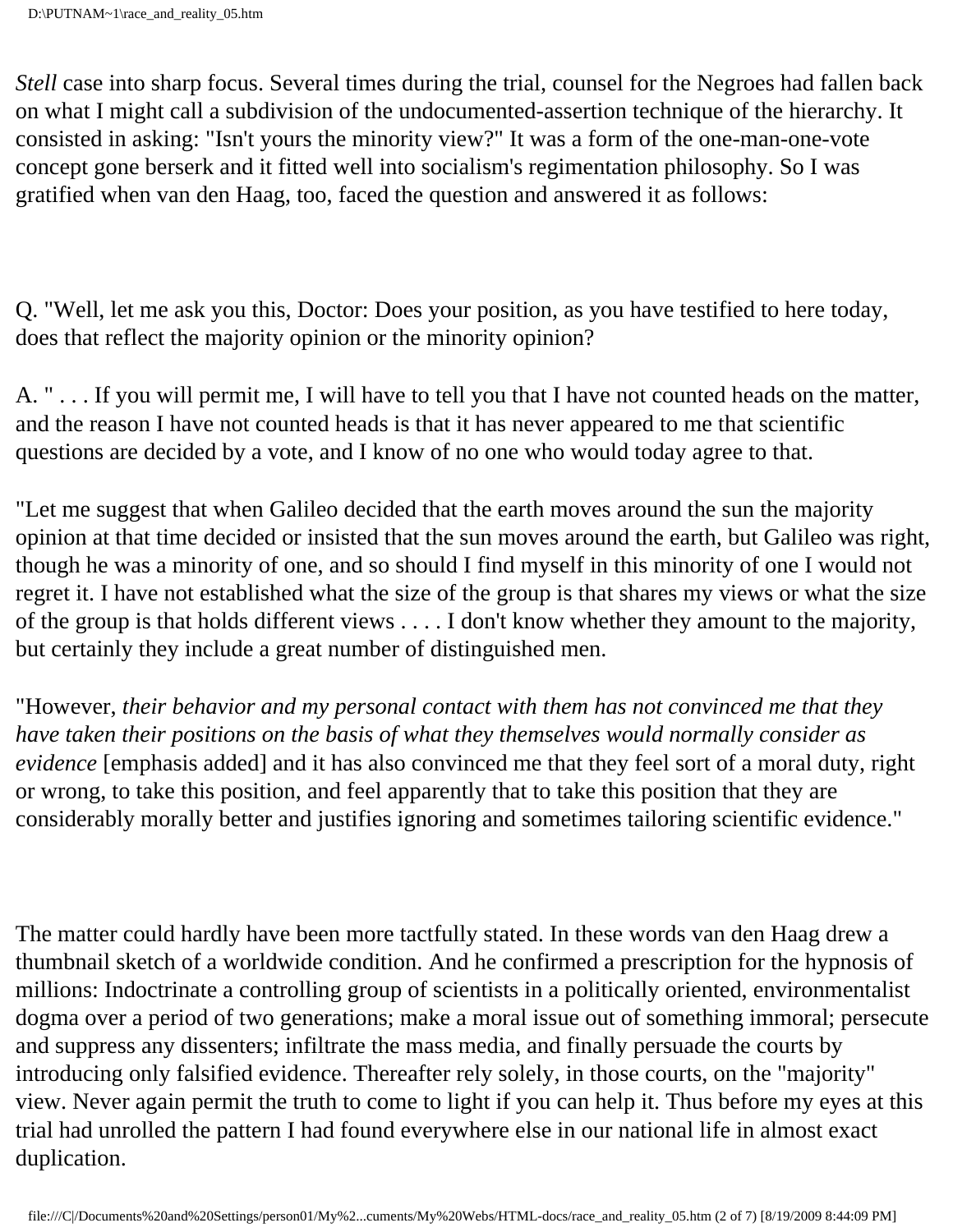The testimony on May 10th virtually ended the trial. There were a few remaining technicalities which were handled at a sitting of the Court at Savannah on May 13, but I did not remain for these. I went home to await the decision.

On June 28 the Court announced its opinion and judgment, together with certain findings, the chief of which were:

"5. The psychometric test results have conclusively demonstrated that the differences between white and negro students in learning capabilities and school performance vary in increasing degree from the pre-school period through the completion of high school. The differences between white and negro students were consistent on all types of tests and increased with chronological age at a predictable and constant rate. The negro overlap of the median white scores dropped from approximately 15 % in the lowest grades to 1-2 % in the highest and indicated that the negro group reached an educational plateau as much as four years before the white group. When a special control group was selected for identity of age and intelligence quotient in the lower grades, the negro students lagged by two to four years when the entire group reached the 12th grade.

"6. The tests covered general intelligence, reading and arithmetic achievement, and mental maturity. On the last, the white average was 22 points above the negro average. The achievement tests showed major ability pattern differences. On reading comprehension and arithmetic fundamentals there was virtually no overlap between the two groups . . . .

"8. All the evidence before the Court was to the effect that the differences in tests results between the white and negro students is attributable in large part to hereditary factors, predictably resulting from a difference in the races. The evidence establishes and the Court so finds that of the twenty-point difference in maturity test results between negro and white students in Savannah-Chatham County a negligible portion can be attributed to environmental factors. Furthermore no evidence whatsoever was offered to this Court to show that racial integration of the schools could reduce these differences. Substantially all the difference between these two groups of children is inherent in the individuals and must be dealt with by the defendants [the School Board] as an unchangeable factor in programming the schools for the best educational results."

So much for the basic facts. Then the Court turned to a related matter: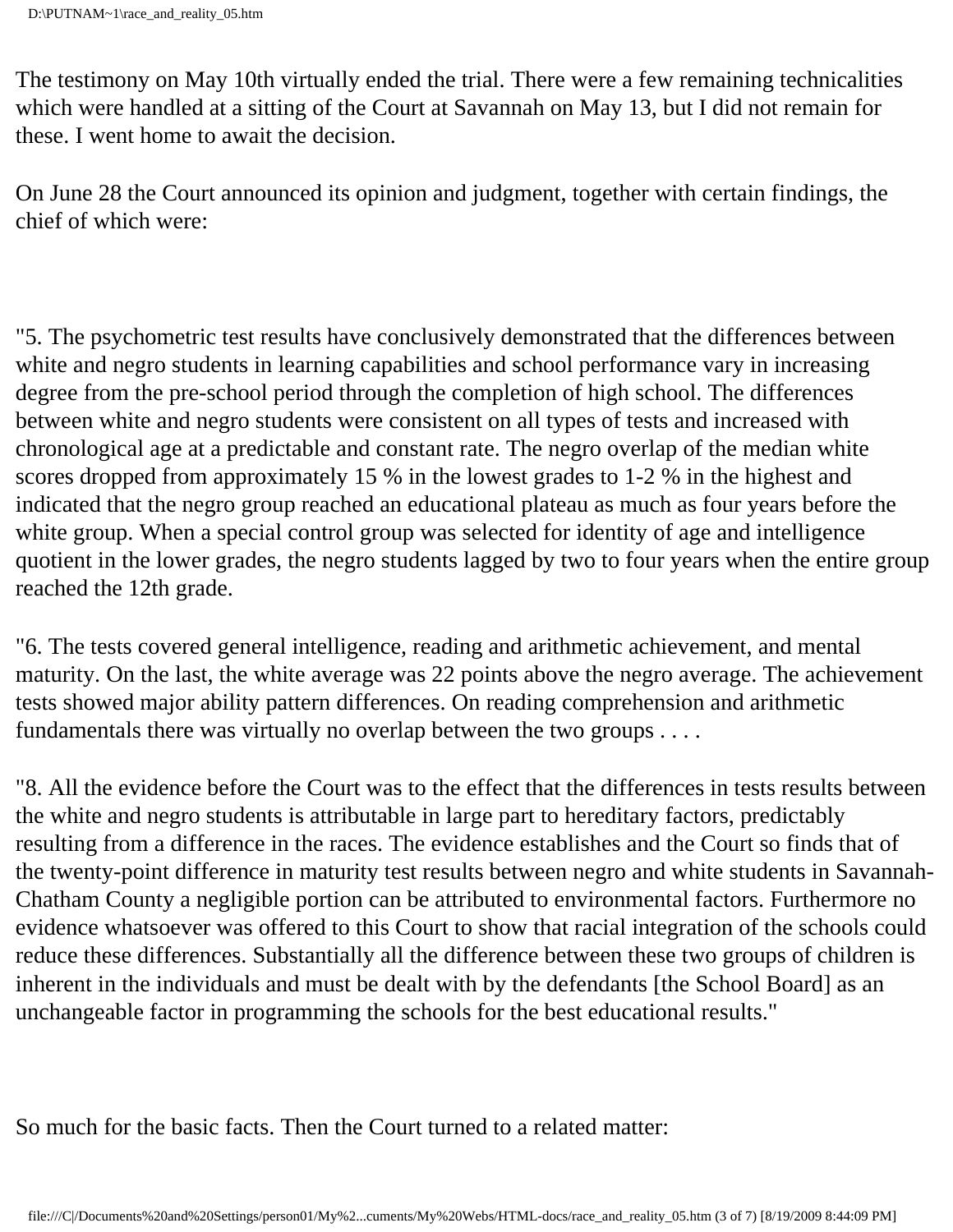"11. The congregation of two substantial and identifiable groups in a single classroom, under circumstances of distinct group identification and varying abilities would lead to conflict impairing the educational process. It is essential for an individual to identify himself with a reference group for healthy personality development. Physical and psychological differences are the common basis of group identification, indeed they compel such self-identification. To increase this divisive tendency, it has been established without contradiction, that selective association is a universal human trait; that physically observable racial differences form the basis for preferential association and that patterns of racial preference are formed and firmly established at a preschool age.

"12. The effects of intergroup association are reasonably predictable on the basis of that branch of psychology known as social dynamics. In the case of two identifiable groups in the same classroom, intergroup tensions and conflicts result. These become substantial when the groups have a high identification index in a situation where the difference between them is as great as that existing between white and negro children in the Savannah-Chatham County schools."

Finally the Court came to the question of the exceptional Negro:

"15. Throughout the trial, counsel for plaintiffs emphasized the conceded ability of certain superior negro children to meet the progress norms of the white classes and implied that at least selective transfers of such students to white schools would not cause injury similar to the effects of group integration. The Court finds that such selective integration would cause even greater psychological harm to the individual negro children involved and to the balance of their group.

"16. Negro children so transferred would not only lose their right of achievement in their own group but would move to a class where they would be inescapably conscious of total social rejection by the dominant group. Such children must try to identify themselves with the white children while unable to free themselves from continuing identification with other negro children. Additionally, the children involved, while able to maintain the rate of the white class at first, would, according to all of the test results, thereafter tend to fall further back in each succeeding term.

"17. The effects on the remaining negro children would be even more injurious. The loss of the better group members would greatly increase any existing sense of inferiority. The competitive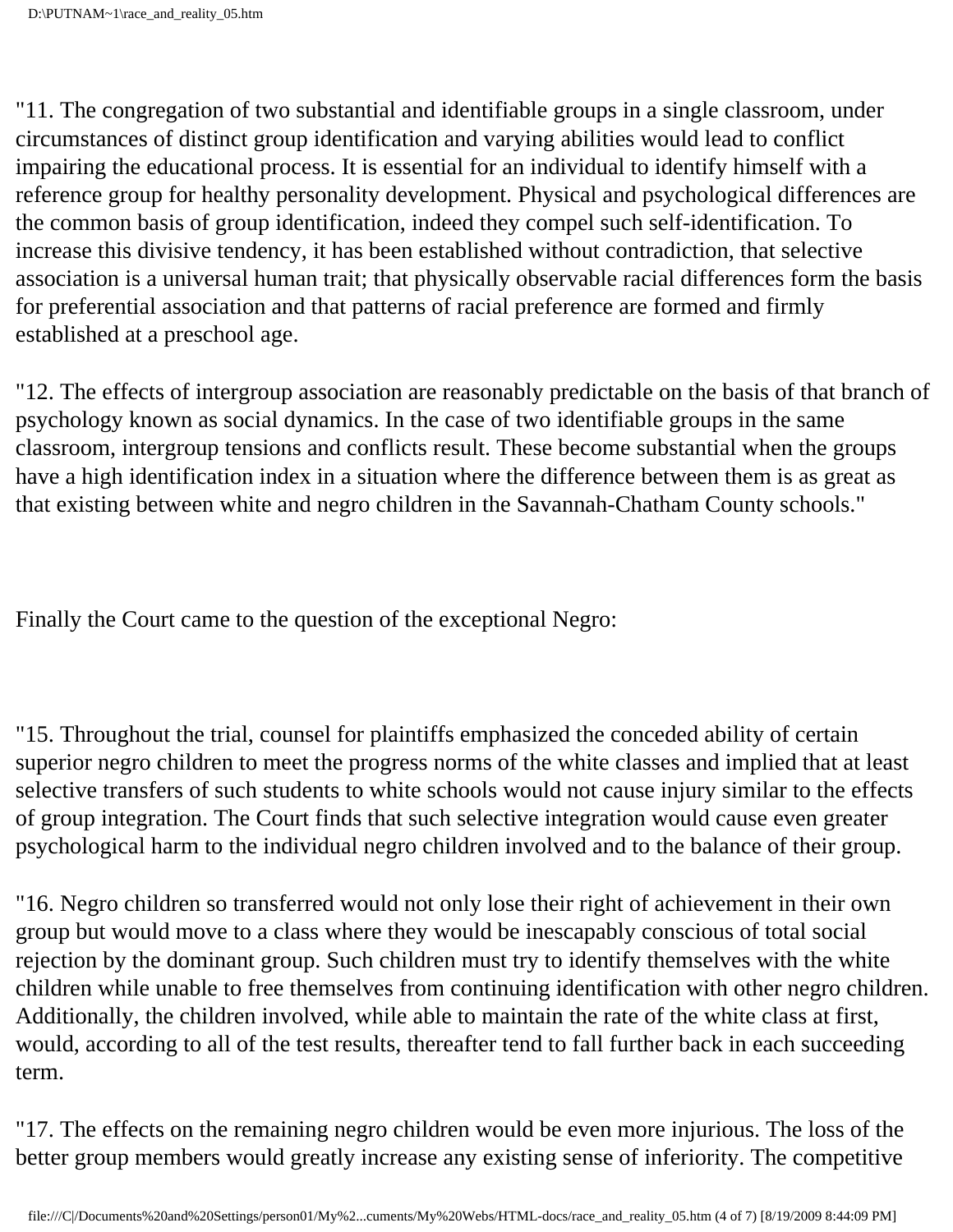drive to educational accomplishment for those not transferred would be taken away. The Court finds that selective integration would cause substantial and irremovable psychological injury both to the individual transferee and to other negro children."

In view of these and other findings, the Court not unreasonably rendered judgment in favor of the White children; perhaps it would be more accurate to say in favor of all the children. The injunction prayed for by the NAACP was denied and their complaint dismissed.

I could also add parenthetically that no meaningful discussion of the case occurred in any newspaper of national influence.{2} The Opinion and Judgment dropped into a deep well of silence.

So now nothing remained but to await the NAACP appeal to the Fifth Circuit Court of Appeals. A hearing before that court was held on April 9, 1964, in Atlanta. I was not present, but some who were informed me that the smouldering anger of certain of the judges was ill-concealed. I could guess that it was the kind of anger often characteristic of men faced with a moral challenge beyond their capacity to meet.

Then on June 18 came their decision. It reversed the trial court, ignoring the evidence entirely. First they said: "We reiterate that no inferior federal court may refrain from acting as required by that decision [the decision of the Supreme Court in *Brown*]

2. One magazine, *U.S. News and World Report,* on May 27, 1963, carried a brief commentary.

even if such a court should conclude that the Supreme Court erred either as to its facts or as to the law." Thus they transferred all responsibility concerning the evidence to the Supreme Court. But they could not resist the following characteristic aside on the subject of overlap:

"The real fallacy, Constitution-wise, of the classification theory is that many of the Negro pupils overlap many of the white pupils in achievement and aptitude but are nevertheless to be segregated on the basis of race. They are to be separated, regardless of how great their ability as individuals, into schools with members of their own race because of the difference in test averages as between the races. Therein is the discrimination. The individual Negro student is not to be treated as an individual and allowed to proceed along with other individuals on the basis of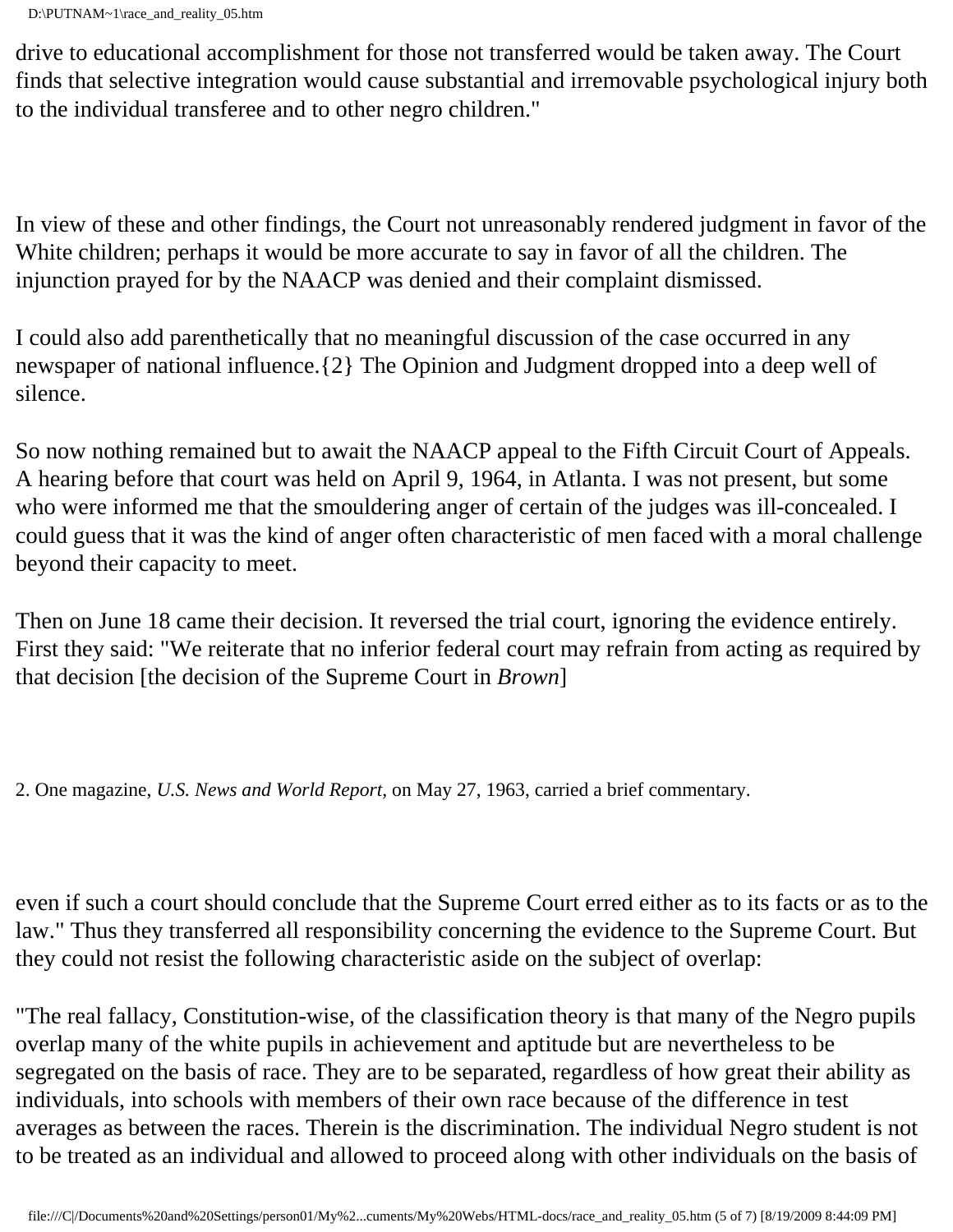D:\PUTNAM~1\race\_and\_reality\_05.htm

ability alone without regard to race."

All too obviously the Court here was ignoring Dr. van den Haag's testimony on this precise point and the findings upon it of the Court below. It looked suspiciously, to counsel and to me, as if the Court had not even read them. But what was worse, it here gave as one reason for its decision a concept which, if generally applied, would disrupt our society. It was in effect holding unconstitutional any law which disadvantaged any individual belonging to a group whose average performance justified that law.

For example, state statutes limiting working hours for women in factories had been held constitutional because the average woman was not as strong as the average man, and in spite of the fact that certain women were stronger than many men. Would the Fifth Circuit in such a case now paraphrase its racial holding to read: "The real fallacy, Constitution-wise, of the classification theory is that many women overlap many men in strength but are nevertheless to be segregated on the basis of sex. They are to be forbidden to work, regardless of how great their strength as individuals or their financial need, because of the difference in the average endurance of the two sexes."

Or one could take the case of the exceptional minor who was not allowed to vote, drive a car or marry simply because the average minor was not considered wise, or experienced, or mature enough to do these things. Certainly many minors had better judgment, more experience and more intelligence than many adults. Would the Fifth Circuit now paraphrase themselves and say: "The real fallacy, Constitution-wise, of the classification theory is that many minors overlap many adults in judgment and intelligence but are nevertheless to be segregated on the basis of age. They are to be denied the right to vote, to drive and to marry regardless of how great their judgment and intelligence as individuals, because of the limitations of the average minor. Therein is the discrimination. The individual minor is not to be treated as an individual and allowed to proceed along with other individuals on the basis of ability alone without regard to age."

Restating these situations in the Fifth Circuit's own words seemed to make the invalidity of their reasoning sufficiently clear. It would be disastrous to compel society to accept the burden of the average child at the voting booth or automobile license bureau in order to satisfy the exceptional child, and it was proving equally disastrous to accept the average Negro in White schools in order to satisfy the exceptional Negro. To damage a whole society with torrents of injurious influences in order to accommodate the exceptional few was something new even to socialism.

In fact in reading the opinion of the Fifth Circuit Court of Appeals I had to pinch myself to believe I was not dreaming. I seemed to be wandering in some sort of judicial Alice in Wonderland. But the last straw, say rather the last blow, was yet to come. The White children took the reversal by the Fifth Circuit to the Supreme Court by a petition for a writ of *certiorari,*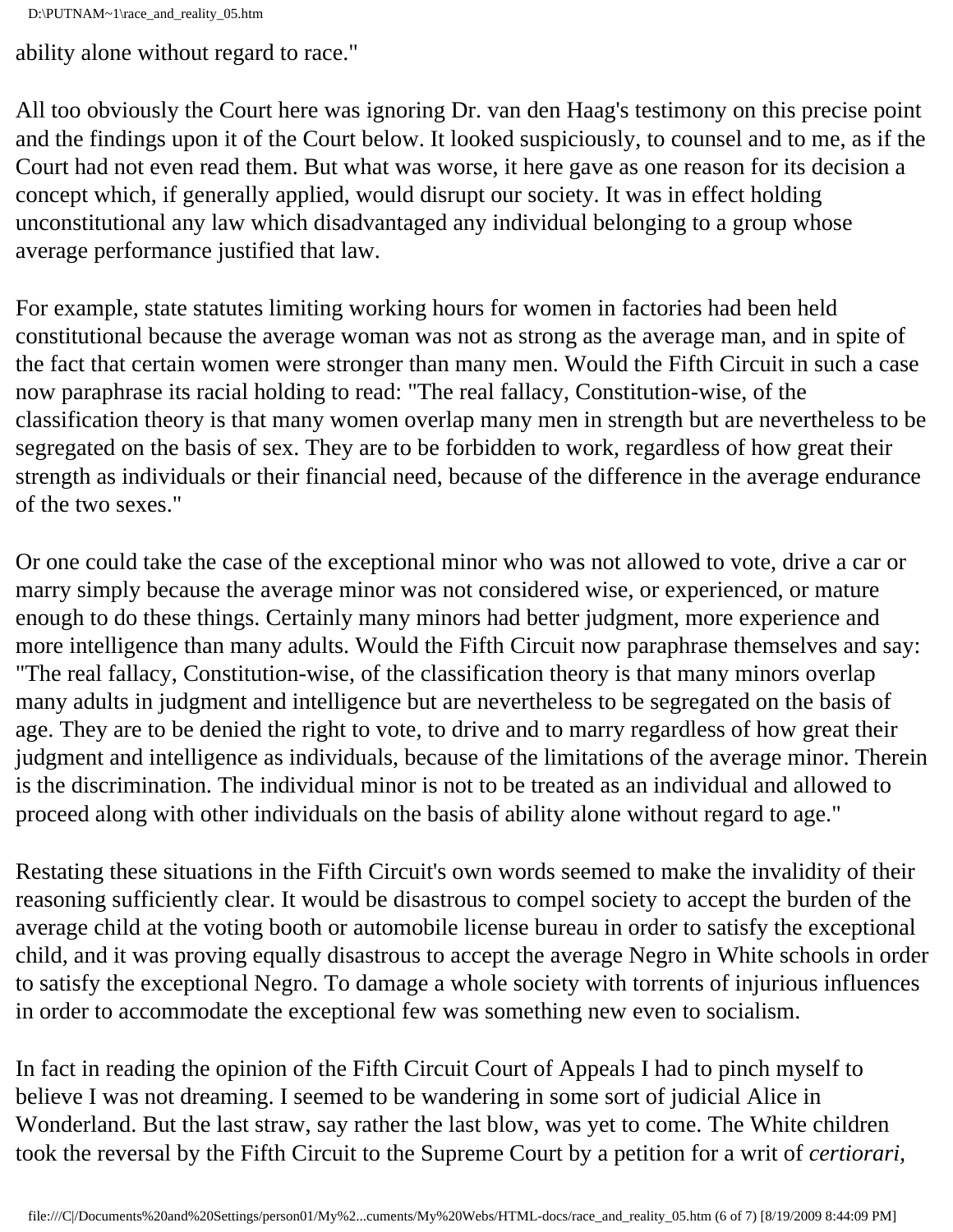and the long wait for its final ruling started.

Six months later it came. I remembered well the afternoon it was expected. I was in telephone communication with Leonard. We waited hardly knowing whether to hope or despair. What possible reason could the Supreme Court give for ignoring decisive and uncontradicted evidence with a fundamental bearing upon both a nation's domestic welfare and a total world situation?

The least the Court could do, we thought, would be to remand the case to the trial court for a rehearing in which the NAACP would be required to put the hierarchy on the witness stand. In that way the entire subject could be even more glaringly exposed. It hardly seemed proper to ask: did the Supreme Court dare? How could it possibly do otherwise when to fail would have such shattering implications?

Not only were Leonard and I waiting for the ruling. The attorneys general of seven states had filed a petition with the Court asking that *certiorari* be granted. Besides this, during the interval since the decision in the Fifth Circuit, the trial court in *Evers,*{3} acting on even more complete evidence than had been offered in *Stell,* had closed its opinion with the following paragraph:

"In the opinion of this Court, the facts in this case point up a most serious situation, and, indeed, 'cry out' for a reappraisal and complete reconsideration of the findings and conclusions of the United States Supreme Court in the *Brown* decision, as interpreted by the United States Court of Appeals for the Fifth Circuit. Accordingly, this Court respectfully urges a complete reconsideration of the decision in the *Brown* case."

Suddenly my telephone rang. I picked up the receiver and heard Leonard's voice. The news from the Supreme Court had just come in. *Certiorari* in *Stell* was denied. There was no explanation, no comment. There would be no rehearing, no further proceedings.

*Stell* had dropped into a deeper chasm than any well of silence. The appeal to truth, the levy upon honor, had failed.

3. On July 6, 1964, the trial court in *Evers* had felt compelled, against what it found to be the weight of the evidence, to decide for the NAACP, because of the prior ruling of the Fifth Circuit in *Stell.* The final farce in this circus of absurdity was reached in the opinion of the Fifth Circuit on Jan. 26, 1966, confirming the decision in *Evers* in favor of the Negroes, and offering a new excuse for its action. This argument is considered *infra,* pp. 141-2.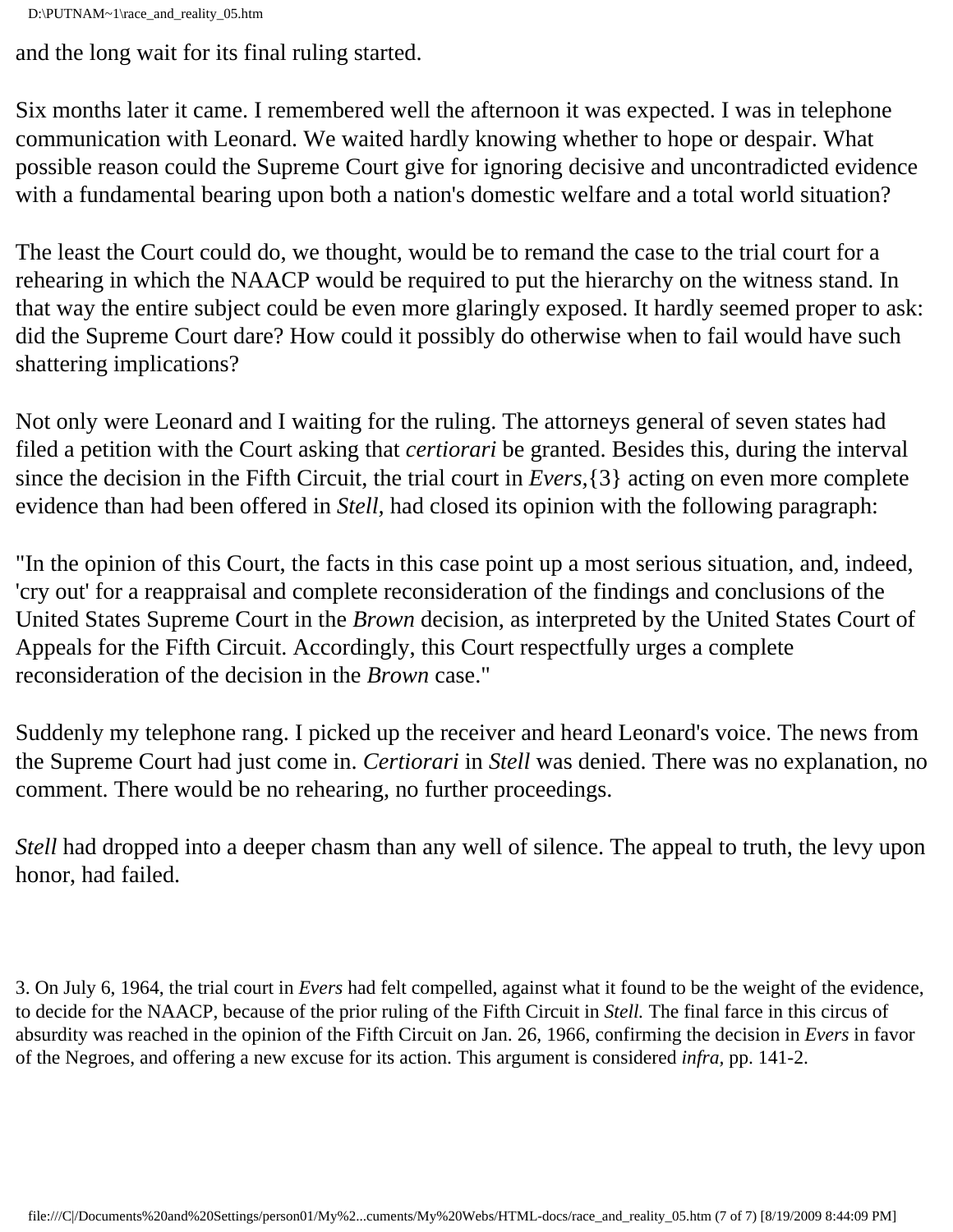#### CHAPTER VI

## POINT COUNTER-POINT

Mechanically I replaced my legal folder in my brief case. For the moment the memories and the anger made me forget the detachment of Seal Harbor. In that folder was something from which none of us who had any part in it could ever again be detached.

The clock in the hall struck three. I turned wearily from my desk and started for bed, but half way to the door I paused. I could not shake off the haunting need to find a key—an explanation of the nightmare.

In my brief case was one last folder, one which I sometimes called my nest of needles. It contained, among other things, a variety of questions, usually but not always hostile, that had reached me in the course of the years since *Race and Reason* was published. Many had come by mail, although probably the majority were gleaned from question-and-answer sessions following speeches I had made at various universities. One group I remembered by rote because they arose so often in social situations among liberals in the nation's capital where I lived.

Taken as a whole, these questions covered a wide range of issues related but somewhat peripheral to the main thread of my evening's meditations. They represented in most cases the reactions, the confusions, and the doubts of a bewildered public. Some were obvious attempts to evade reality. But all in one way or another were provocative. Possibly from a consideration of these might emerge an answer to the broader question I was asking myself.

So out from the nest came the needles, and I attempted to arrange them, together with my replies, in some logical order:

*Your activities acerbate the situation. Why don't you offer a solution instead of increasing tensions?* 

No permanent solution to any problem was ever found without going to the heart of it. The heart of the Negro problem lies in establishing the correct answer to one question, namely, are the Negro's limitations the result of his bad environment or is his bad environment the result of his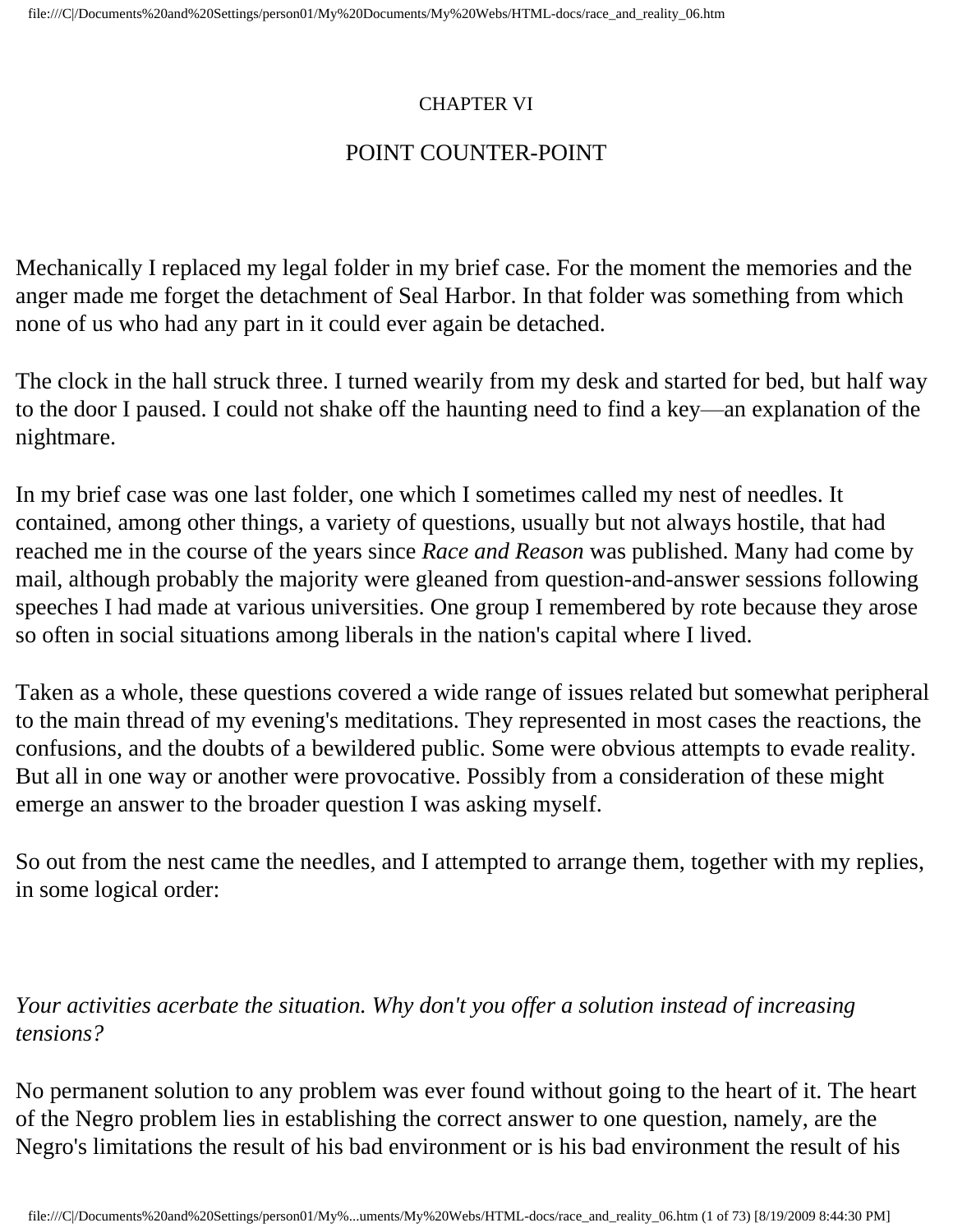limitations? Can we, by making every effort to improve the Negro's surroundings and education, reach the root cause of his comparative performance, or is it a matter of innate racial differences?

Every public policy concerning race will be decided differently depending on the answer given to that question. Obviously it will, as regards education. Can you not see that it also will, as regards housing, slum clearance, and job opportunities? And what about foreign policy? What about the administration of aid to under-developed countries, what about giving "freedom" to African Negroes? Is it not clear that in all of these vital areas, if the answer is environment, policies will be the direct opposite of what they will be if the answer is genetics?

Now consider our present predicament. We are forming every one of our programs on the environmental hypothesis, in spite of the fact that all the evidence is to the effect that this hypothesis is wrong. What, then, can be more important than correcting the hypothesis and starting to form policies on reality instead of on illusion? There is no other road to a solution. What you are seeking are not solutions. You are really looking for sleeping pills.

# *Yours is a gospel of hate. You must be tired of controversy and bitterness. Why not try love for a change?*

I never hated anything in my life except two things: dishonesty and the appeasement of evil. These I hate with every fiber of my being. I would rather face controversy and bitterness indefinitely than surrender to either one.

Let me also point out that among hard-core leftists and race agitators (as distinguished from bemused humanitarians) the real source of hatred is envy, and you know on which side it originates.

## *If we can't believe the scientists on race differences, who can we believe?*

It is not a question of disbelieving scientists in general. It is a question of disbelieving the current scientific hierarchy, examining the statements of its members critically, noting their political, nonscientific nature and their lack of documentation, observing their constant avoidance of the actual evidence, and then of turning to other scientists who present such evidence.

No intelligent person who does this in the context of our times can come to any conclusion other than that the hierarchy is deceiving the public for political purposes. The situation is so plain it is almost ludicrous. Unfortunately it does take a little reading and comparing, some ability to resist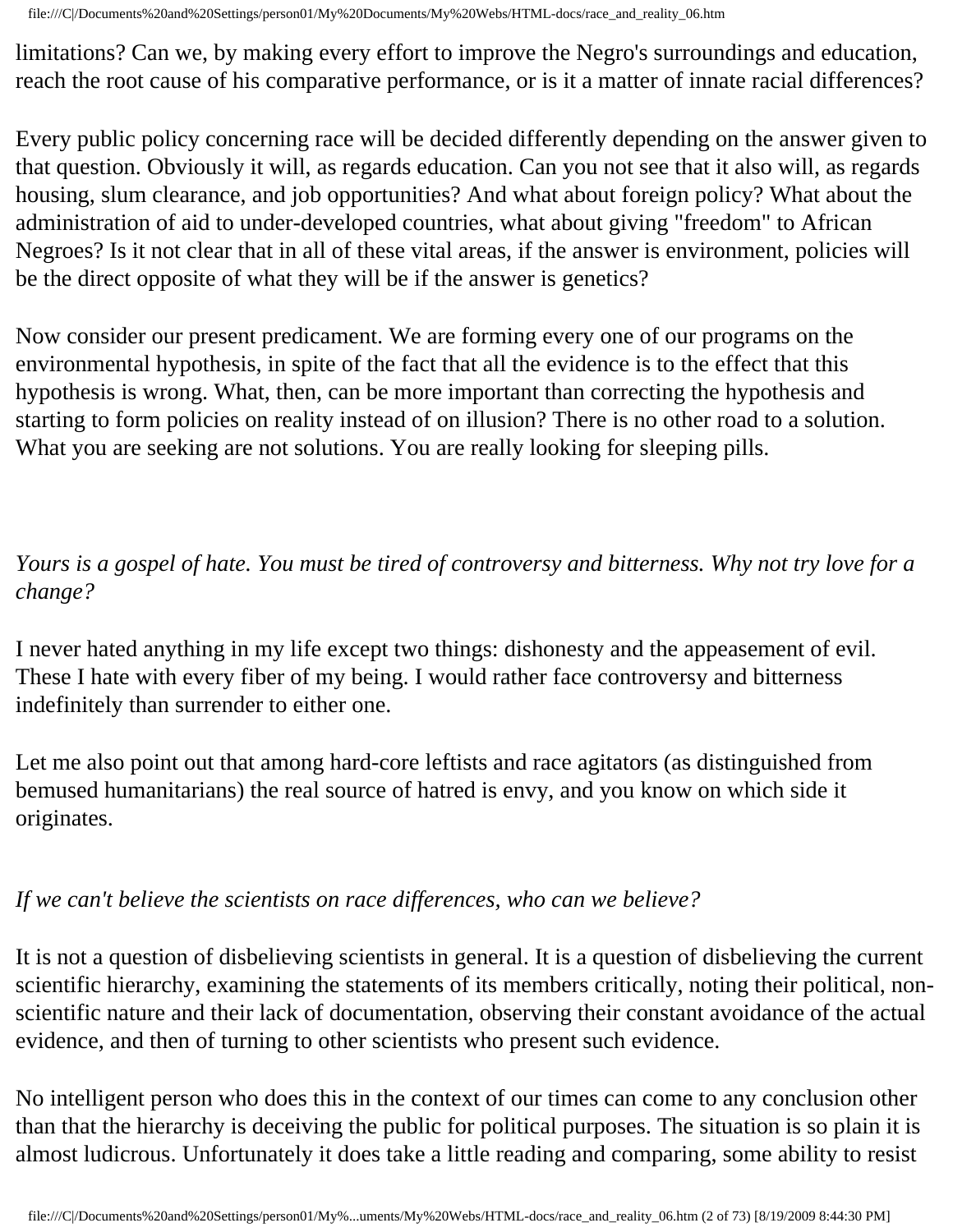accepting the most publicized view one hears.

# ANTHROPOLOGY

*You cited a UNESCO study to substantiate that Negroes mature earlier than Whites. Please restudy the finding of this work. The reasons for early maturation of the Negro were due to climatic differences of their environment and not for biological reasons. Negroes in the same climate as the Whites mature at the same rate.* 

This question confuses the age of sexual maturation with a *kinesthetic* maturation process during the first months of life. The difference between White and Negro *kinesthetic* maturation is not due to climate since (1) Kampala, Uganda, where the tests were made is 2500 feet above sea level and (2) in their 1957 paper Geber and Dean{1} studied 15 European babies and 60 Indian babies in the same environment as the African babies. The European and Indian babies gave the same results as had been found in Europe.

*Psychological tests of a child's "I.Q." at an early age measure motor ability and advanced motor ability is not considered* 

1. "Development Rates of African Children in Uganda," *The Lancet* (June 15, 1957), 272, No. 6981, pp. 1216-1219.

*indicative of low I.Q. In fact, the correlation between motor ability at an early age and mental I. Q. at a late one is so low as to be considered not significant. Which facts—yours or mine—are right?*

I have stated my sources; you do not state yours. Geber found a significantly faster kinesthetic maturation rate in Negro infants than in White infants.{2} Almost all investigators have found a significantly lower I.Q. on the average among older Negroes than among older Whites. It is likewise well known that rapid maturation of the neuromuscular system is characteristic of the lower animals. What kind of correlation does this suggest to you?

The subject may be worth a brief background examination., We have in man and the higher animals two neural pathways that control our coordinated motor functions. These two systems are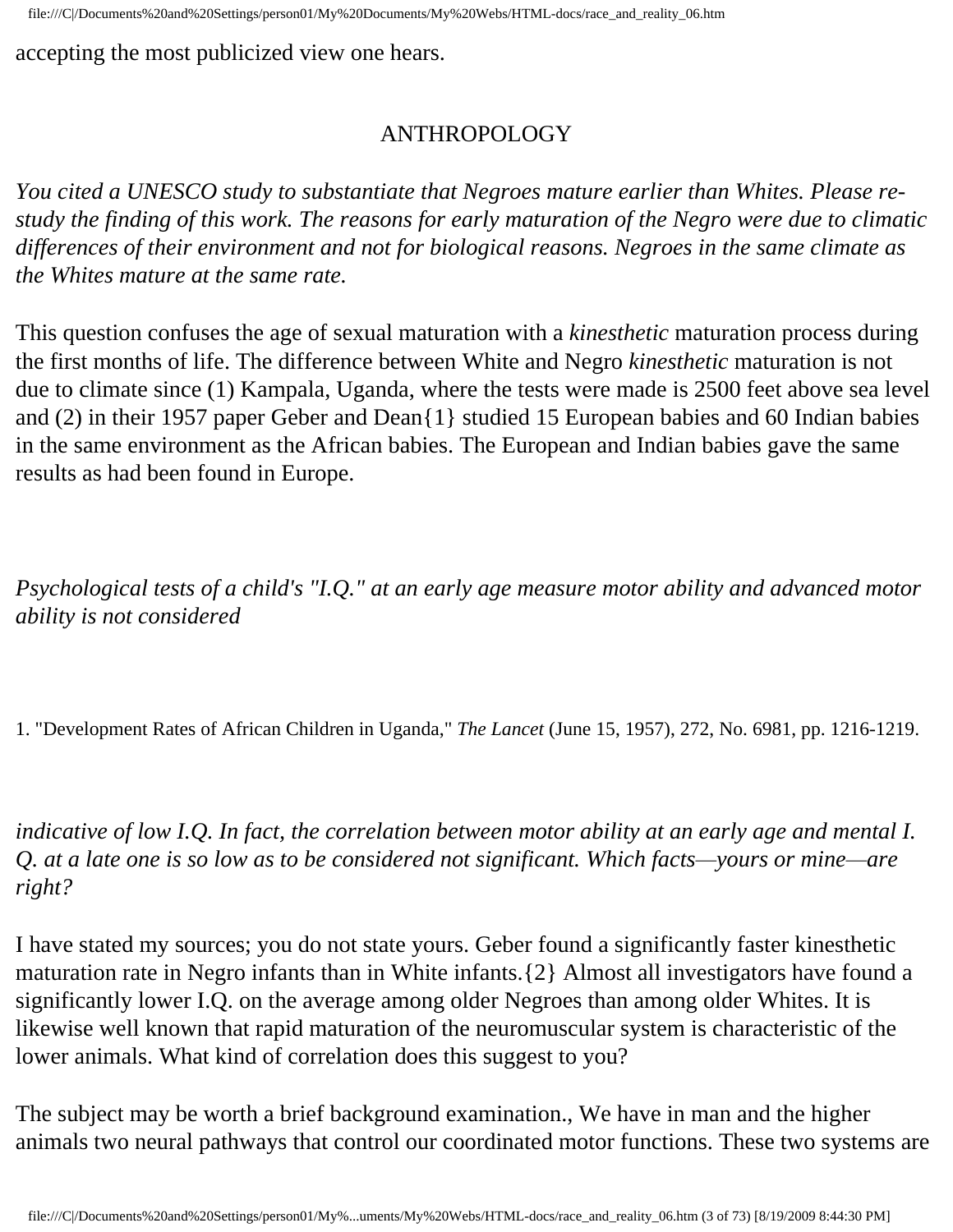the *pyramidal* and the *extrapyramidal*. They have a considerable degree of independence structurally and functionally but they have interconnections and they collaborate in executing our mature complex motor functions.

The extrapyramidal system is the old motor system. It is composed largely of cells located in deep gray matter of the cerebral hemispheres. They have some connections with the cortex. This deep gray matter of the *corpus striatum* (unusually highly developed in birds) presides over production and control of instinctive and some other automatic movements.

The pyramidal system is our new motor system. The cells of origin of its transmission fibers are located in the cortex, and impulses pass directly to effector nerve cells that stimulate muscle fibers. The function of the pyramidal system is to originate and transmit impulses that arise in the realm of awareness and produce precise voluntary movements. Not only is this the last motor system to arise in the evolutionary process, it is the last to mature in individual life.

In lower forms the extrapyramidal motor system is dominant and quite effective, but as it has evolved in the evolutionary series

2. For example, the uterine Moro reflex was found to disappear in white children on the average between the 8th and 12th *weeks* of life, but with all the 107 Negro children it disappeared before the 5th *day* of life.

of vertebrates this system has lost some of its independent efficiency. In man the pyramidal system is dominant, although coordination with the old extrapyramidal system seems necessary for effective action. In the human newborn the pyramidal system is immature and has not yet come into effective function; at the same time the extrapyramidal system has become subordinate in some degree to the pyramidal system. Hence, the perfection of many motor functions must await the maturation of the pyramidal system.

The facts presented by Geber and Dean suggest a greater retention in African babies of the primitive independence of the extrapyramidal system. This could account for the motor precosity of Negro babies. There is evidence for the hypothesis that the more primitive, greater independence of the extrapyramidal system of Africans is associated with a more primitive condition of the cortex. In addition to the now widely known observations of Vint on the supragranular layers, van Noort found the cellular structure of some regions of the cortex to present a different appearance in the Caucasian and Negro races.{3} I stated that this is one of the areas where the *balance* of the evidence has to be considered. I do not say in this case the data is conclusive. I say it is suggestive.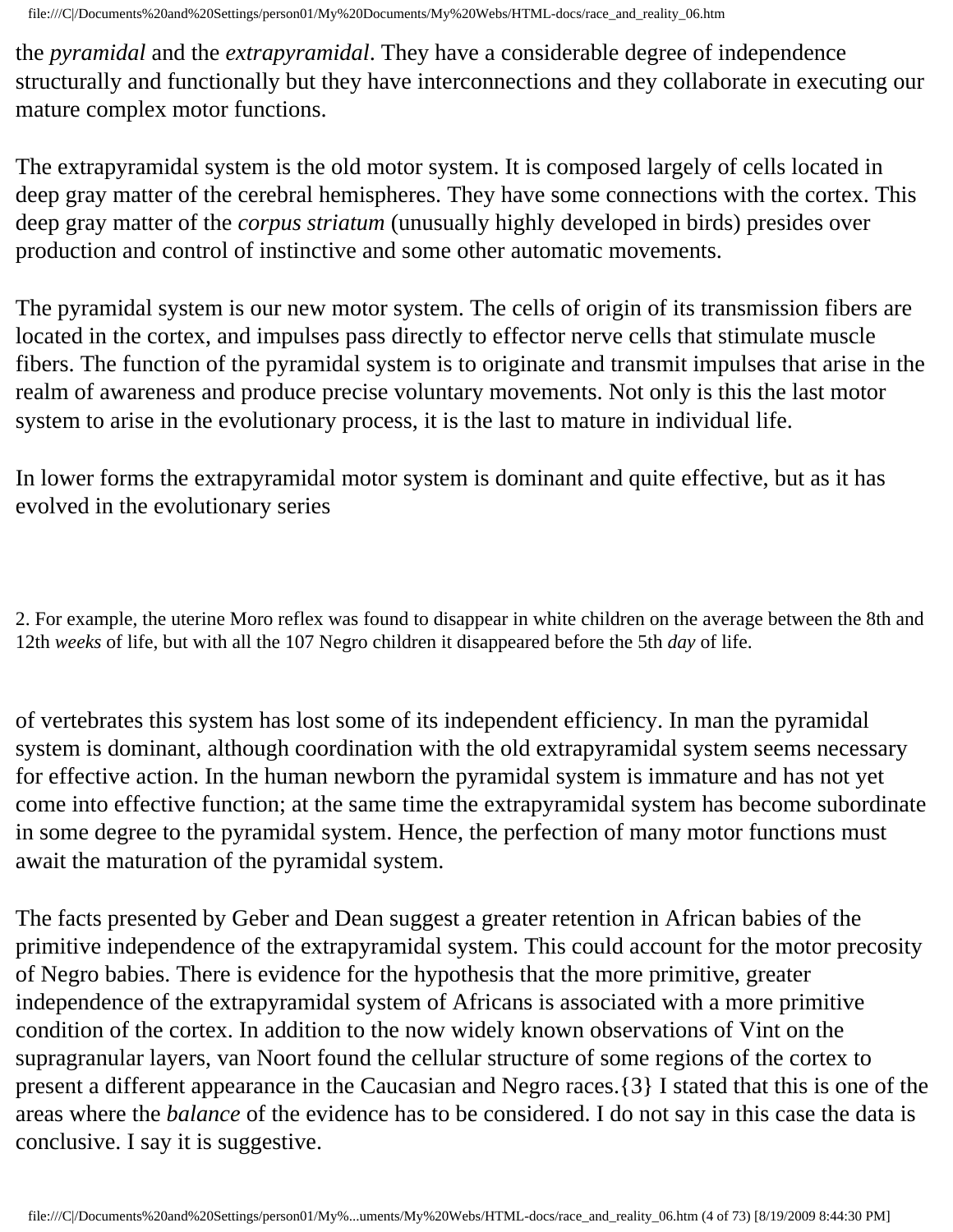As to early intelligence tests, Dr. Geber, using Gesell Development Quotients, found distinct superiority among Negro children until the third year, thereafter distinct inferiority. These tests measure more complex muscular performance and probably combine simple reflexes with much more complex, cerebrally learned behavior.

*Assuming for the moment that you are correct re: the racial inferiority of the Negro, why is it necessary to believe that inter-*

3. C. U. Ariens Kappers, G. Carl Huber, Elizabeth Crosby, *The Comparative Anatomy of the Nervous System of Vertebrates, Including Man,* 1936, New York, p. 1632. For the significance of differences in the pyramidal cells, see A. F. and R. F. Tredgold, *Manual of Psychological Medicine,* 3rd ed., 1953, London, p. 254.

*marriage would necessarily lower the quality of human beings produced and thus the quality of American civilization? That is, why assume that Negro inferior traits are dominant? Why not assume, as the human evolutionary process suggests, that superior traits are dominant, and thus intermarriage would have the effect of raising the total quality of American civilization?* 

It is not necessary to believe *every* mixed mating would lower the quality of human being produced. If a Negro of superior genetic quality were to interbreed with a genetically poor White their offspring might be superior to the poor White parent.{4}

However, we are not confronted with exceptional individuals only. We are confronted with twenty million Negroes. Scientific evidence and practical experience regarding the intelligence of large unselected groups, and their creative achievements, show that Negroes as a group, in this country and across the world, have appreciably lower average intelligence scores and a vastly lower creative record throughout history. If we absorb twenty million largely uncreative Negroes into our White gene pool, the mixed product may be expected to lack the combination of qualities (insight, foresight, intelligence and drive) necessary to maintain and advance American civilization.

Traits may be desirable or undesirable; also they may be dominant or recessive. We cannot rely upon undesirable traits being recessive or desirable traits being dominant. Achondroplastic dwarfism is undesirable and dominant. Undesirable traits are frequently dominant.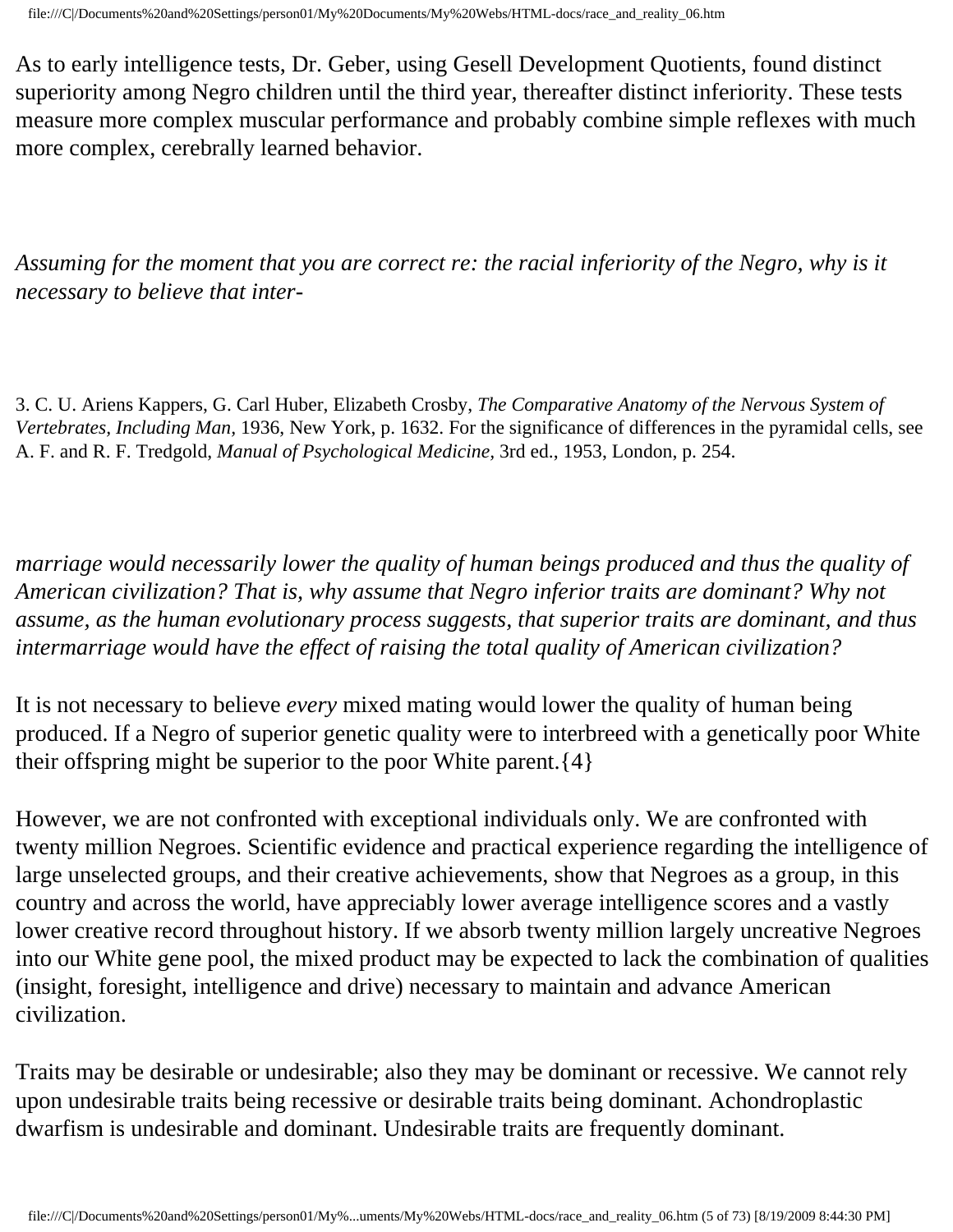It is of course true that natural selection tends to eliminate those traits which are biologically disadvantageous in a particular environment. This, however, is a factor which has little chance to operate in a society subsidizing the poor.

*How could the Negro have evolved from Homo erectus 30,000 years ago, when no fossils of this type younger than 200,000 years old are known?* 

4. For a contrary view see "Significant Evidence on Inheritance and Hybridization, Part 1", 1966, G. Pantel, *Mankind Quarterly,* Vol. 6, No. 4, pp. 219-238.

Your facts are incorrect. A Negroid *Homo erectus* specimen dated about 30,000 years ago was found at Broken Hill, Northern Rhodesia, in 1921.{5} There is a fairly good continuity of *erectus* and *sapiens* skeletons in Africa. The oldest *sapiens* skulls found there appear to be a set of four which Leakey excavated in Kenya in 1932; their exact age is controversial but they are probably in the general range of the Broken Hill specimen.

*The Eskimo has a larger brain than the White man. This disproves the importance of brain size as a measure of racial intelligence. Comment?* 

How does it disprove it? In the first place, you supply no data on the "other-things-being-equal" aspect of this case. You offer no study of the relative sulcification or proportion of parts of the Eskimo brain.

Nor have you provided evidence on the relative intelligence of the Eskimo, relying entirely, it would seem, on the Eskimo's primitive culture. However, the Eskimo's adaptation to his environment is remarkable. He invented the skin boat, the dome and the best cold-proof clothes in the world. He is regarded by the Air Force on the DEW line as an excellent mechanic.

Possibly the Eskimo has failed to build a civilization because of the rigors of his surroundings. The Eskimo belongs to the Mongoloid race. This race had produced great cultures in the Orient. Some substocks of the Mongoloid once produced great cultures in Central and South America. Others like the North American Indians failed to do so. The point is that both the Caucasoid and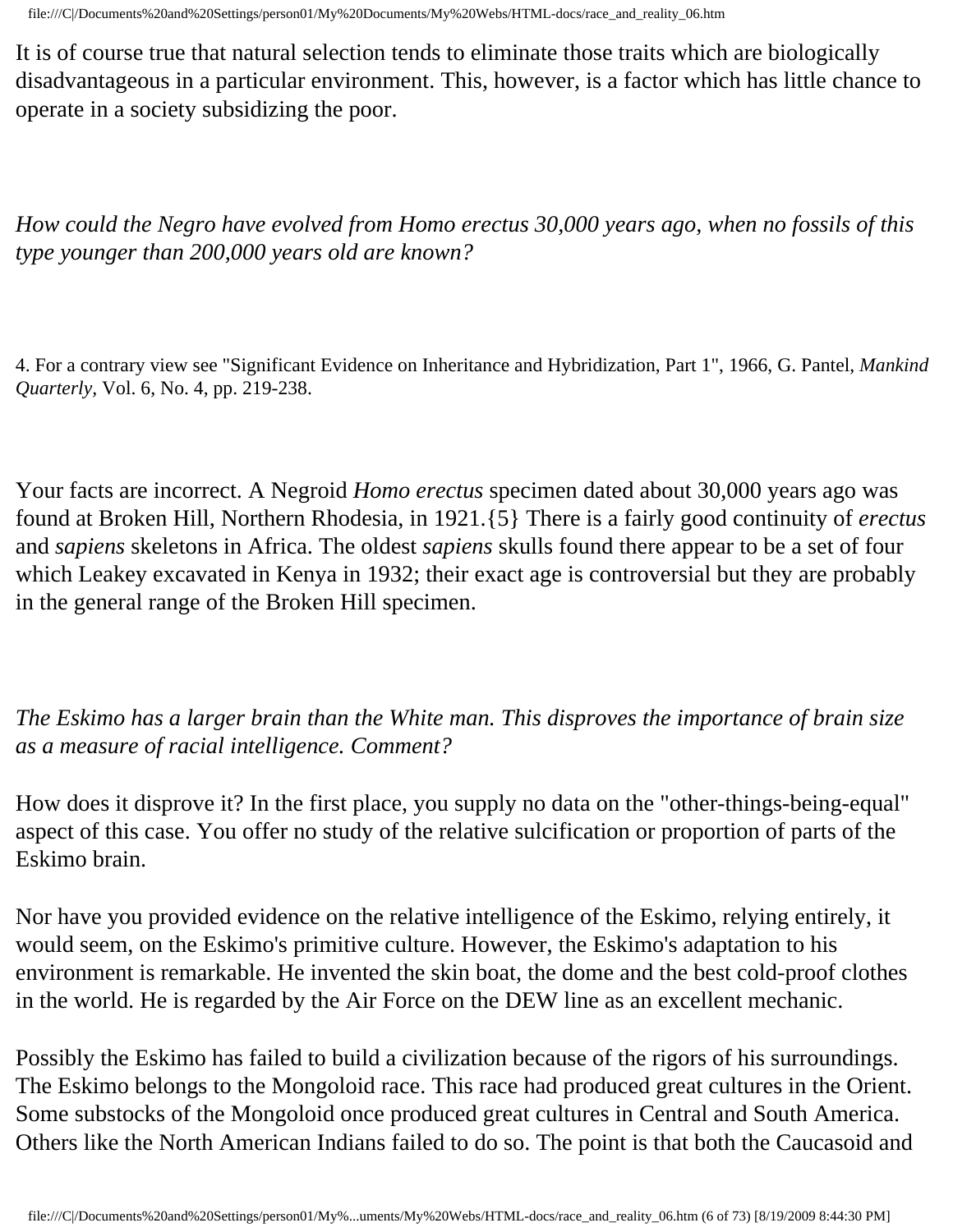Mongoloid races have produced advanced civilizations, in spite of the existence of relict groups among them. The Negro has never produced a great civilization any time, anywhere.

As I have already said, the anatomical and physiological equipment of a race, including the brain, may be likened to tinder which may, or may not, catch fire when brought in contact with a civilization, depending on a variety of circumstances. The tinder

5. Carleton S. Coon, *The Story of Man,* 1962, New York, pp. 34-35.

of the Caucasoid and Mongoloid have caught fire often enough to prove their relative susceptibility in any comparison with the Negro.

## *How about the brain of Neanderthal man? Was it not as large as the modern Caucasoid?*

Here again we shall never be able to make a histological examination of the Neanderthal brain nor a study of its sulcification. Nor can we give a Neanderthal intelligence tests. According to Coon, the frontal areas of his brain were small since the forehead was very low and slanted.{6}

*Some studies in Baltimore recently showed that White and Negro infants up to 40 weeks revealed no differences. Obviously, therefore, differences thereafter are due to socio-economic factors. What is your answer?* 

To repeat, the lower centers of the brain and nervous system, in human beings and in animals, are the ones which mature first; the higher centers mature last. Therefore similarity of performance in the early stages of life signifies nothing as to adult potentiality.

## *Was not the brain of Anatole France unusually small, although he was a brilliant man?*

Anatole France lived to an advanced age and his brain was, of course, examined after death. Under the circumstances senility had taken its toll. The human brain has been estimated to lose cells at the rate of 30,000 per day from birth to the end of life.{7}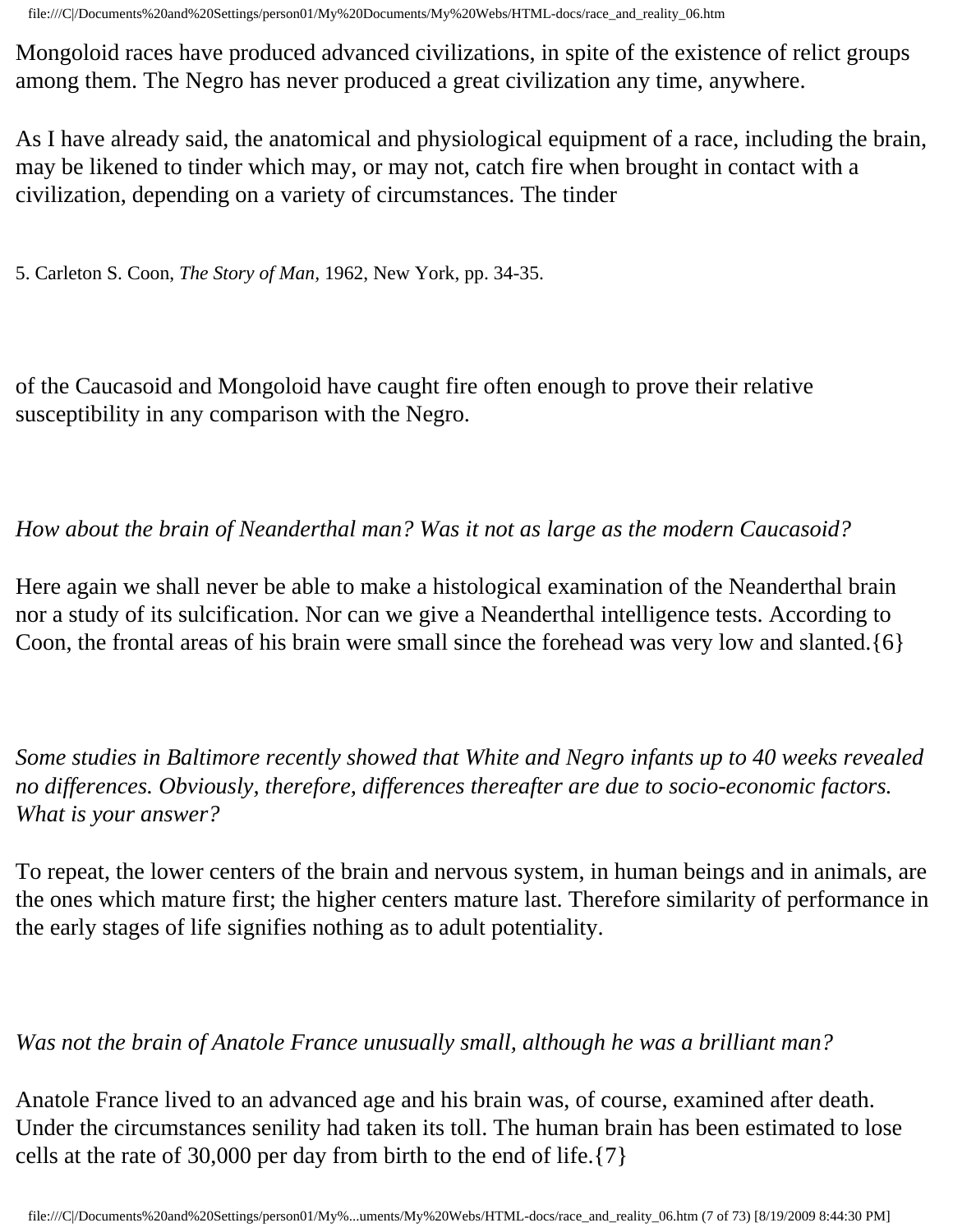Moreover in France's brain the cerebrum had marked asymmetry. The convolutions were long and tortuous, and the foldings were unusually complex. This and other peculiarities provided considerably more intellectual potential than the brain weight would indicate.{8}

It cannot be too strongly emphasized that brain weight is a

6. Carleton Coon, *The Origin of Races, op. cit.,* 529-530.

7. John E. Pfeiffer, "How the Human Memory Functions;" 1963, *Think,* 29:6-10; published by I.B.M.

8. L. Guillon *et al, Bulletin Academie de Medecine,* XCI, 1927, 328-36.

criterion of intelligence only in dealing with group averages, never in dealing with individuals. For example, I understand there is now a theory that the hemispheres of the brain may resemble the kidneys or the lungs in that one hemisphere may act as a "spare" for the other if one fails. If this should prove true, then a large weight loss in parts of an individual brain may not be accompanied by any significant loss of intelligence in that individual.

We must concentrate on the group and the average in brain weight studies. We have enough studies of the Negro brain, under varied enough circumstances, to speak with assurance of its relative weight. When this factor is combined with studies of its other features, such as sulcification of the cortex and thickness of the supragranular layer, we can also speak with assurance of its relative evolutionary status.

*Are you not aware that man alone is capable of culture and that cultural influences counteract and invalidate all your animal analogies and your references to evolutionary structure?* 

This question contains a non sequitur. It is true that man alone is capable of culture but it does not follow that these influences overbalance structure. On the contrary we have seen that in the case of human beings heredity overbalances environment by a ratio of about three to one. This is just another way of saying that structure overbalances culture by the same ratio.

To revert to the tinder analogy, the Negro has failed, repeatedly and invariably, to respond to the flame of advanced cultures while other races and substocks have responded in varying degrees. Perhaps it would be more accurate to say that the Negro has responded in a lower degree than the White or Yellow races, since obviously civilization will have some effect- on any race capable of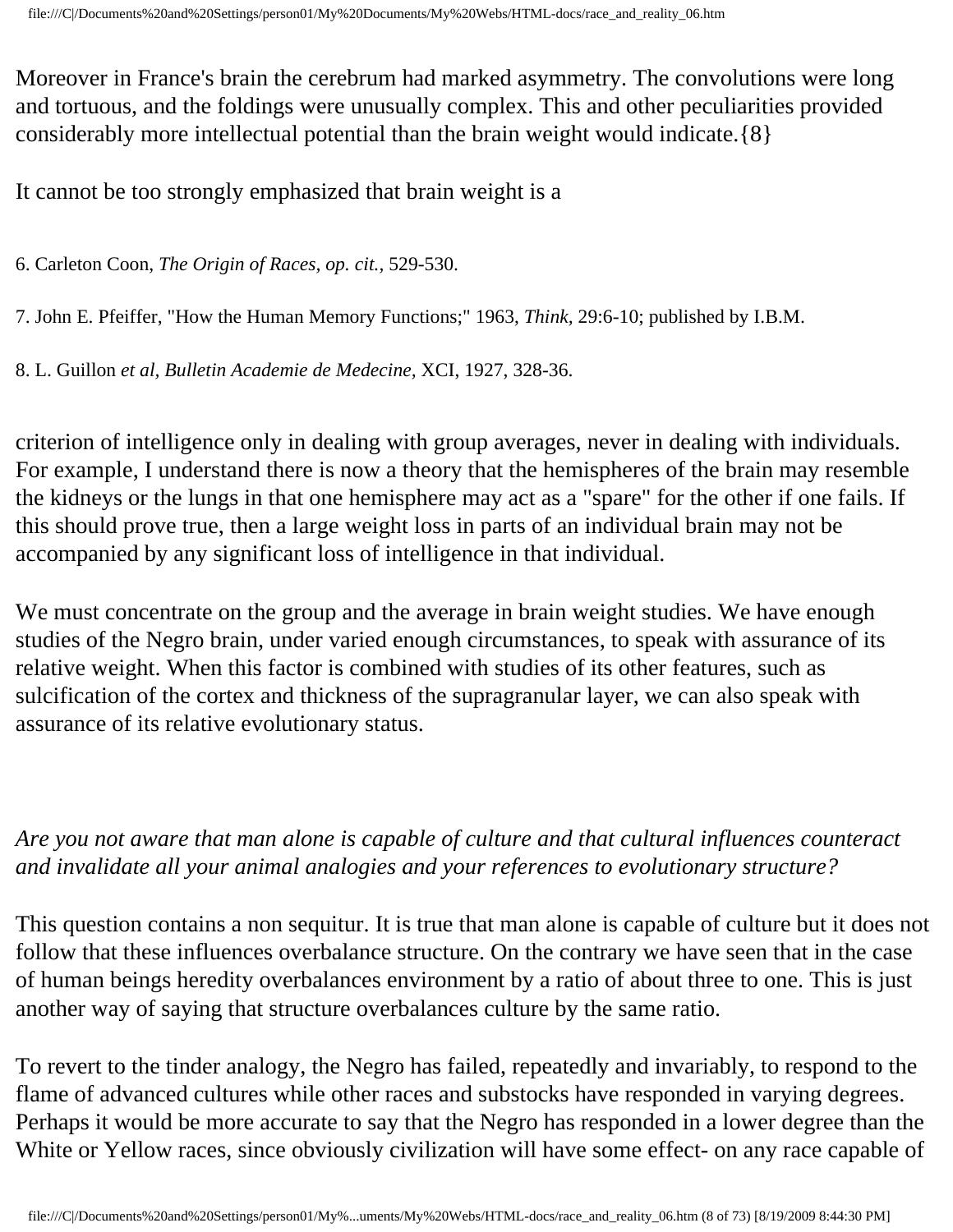understanding language. We note by observation and historical experience the performance of the Negro—we see the situation in Africa, Haiti, and our own slums and schools—we see countless cases of opportunity forfeited and of advantages lost. Then we examine structure and we discover the explanation. Culture can only ignite flammable tinder. It cannot make tinder flammable if it is not.

Remember this point whenever you hear an integrationist talk about the "cultural deprivation" which the Negro has suffered. The expression has become a cliché to account for all the Negro's limitations. It is meaningless because you cannot speak of depriving a race of something it is, on the average, incapable of possessing.

# *There are no such things as pure races. We are all a mixture of many strains—does this not make it meaningless to talk about race?*

Not in the least. Race is a very convenient general term and, using it in its widest sense, we may say that there are three broad subdivisions of the human species, the White, the Yellow and the Black. Anthropologists go further—usually to the point of five subdivisions which they have named Caucasoid (White), Mongoloid (Yellow), Congoid (Sudanese, Forest, Negrito and Bantu Blacks), Capoid (Yellow-Black), and Australoid (Yellow-Brown). One may then go on to subdivide these into as many as 31 substocks or strains representing various degrees of intermixture of the above larger divisions.{9}

All of the divisions represent some degree of difference in innate characteristics, distinguishable by observation of physical form. In other words, the differences are genetic and indicate the presence of characteristic genes. In comparing the English-speaking White man (an amalgam of certain substocks of the Caucasoid) and the American Negro (West African Congoid) we are confronted with almost opposite poles of the human racial spectrum. Here are not just differences between substocks inside one of the broader divisions—these are differences between two of the largest human categories and, as we have seen, they represent differences of position on the evolutionary scale as well.

I do not mean that these cannot be mixed and produce something somewhere between, or that they have not been mixed, both in Africa, the Western Hemisphere and elsewhere. I mean that if

<sup>9.</sup> See, for example, Carleton S. Coon and Edward E. Hunt, Jr., Editors, *Anthropology A to Z,* 1963, New York, pp. 119-129.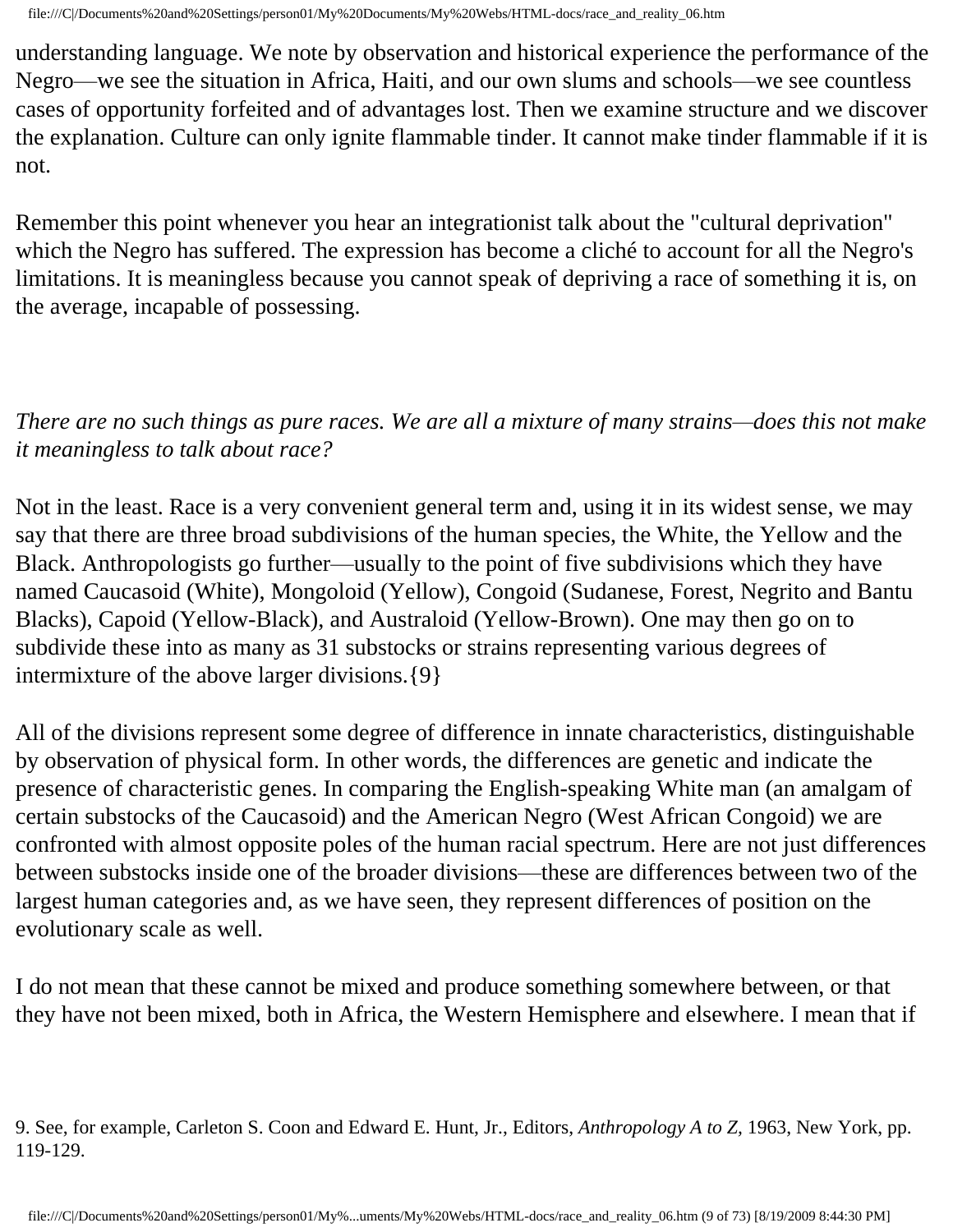we can speak of the typical Congoid Negro as the genetic essence of the Black, and the Englishspeaking Northwestern European Caucasian as a fair example of the White, then basically we are coming almost as close to comparing oil and water as is possible with human beings.

One does not have to have the Negro gene complex in undiluted form to make its presence recognizable and significant. If the most typical of all Congoid Negroes has certain genetic limitations, then any admixture of his genes will carry a proportional degree of limitation in the resulting combination.

*Since "lower" races have a common origin and common gene pool from "superior" races, what selective factors have inhibited their (inferior) culture? If you think there are some genetic factors for culture, are these acquired traits? If they are not acquired characteristics they cannot be individual racial traits, since all Homo sapiens have their genes from a common ancestor.* 

You are hopelessly confused. Genetic factors cannot be acquired. If you want to find out how species and races evolve in plants, animals and man, read a good book on evolution such as Ernst Mayr's *Animal Species and Evolution,* 1963, Cambridge.

It seems doubtful that all races of *Homo sapiens* had a common *Homo erectus* ancestor. According to Coon and Gates the five major races of man branched off from their *Homo erectus* ancestors at different periods and places.

*Where did you obtain your erroneous material relating to the cerebral area of the dolphin's brain —advise that you refer to the work being conducted by the University of Calif. School of Veterinary Medicine—Neurological Anatomy, Davis Campus. What Society? What university? What publisher? Is it, or is it not true that the dolphin has both a larger cerebral area and a more complex convolution pattern than the white man—why not legislate in their field too?* 

While it is true that dolphins have a more complex convolutional pattern than man and perhaps a larger area of cerebral cortex, I have repeatedly pointed out that such facts by themselves do not determine relative intelligence nor evolutionary grade. In the case of the dolphin, other facts are more significant: specifically, the cortex of these animals is primitive in cellular architecture, the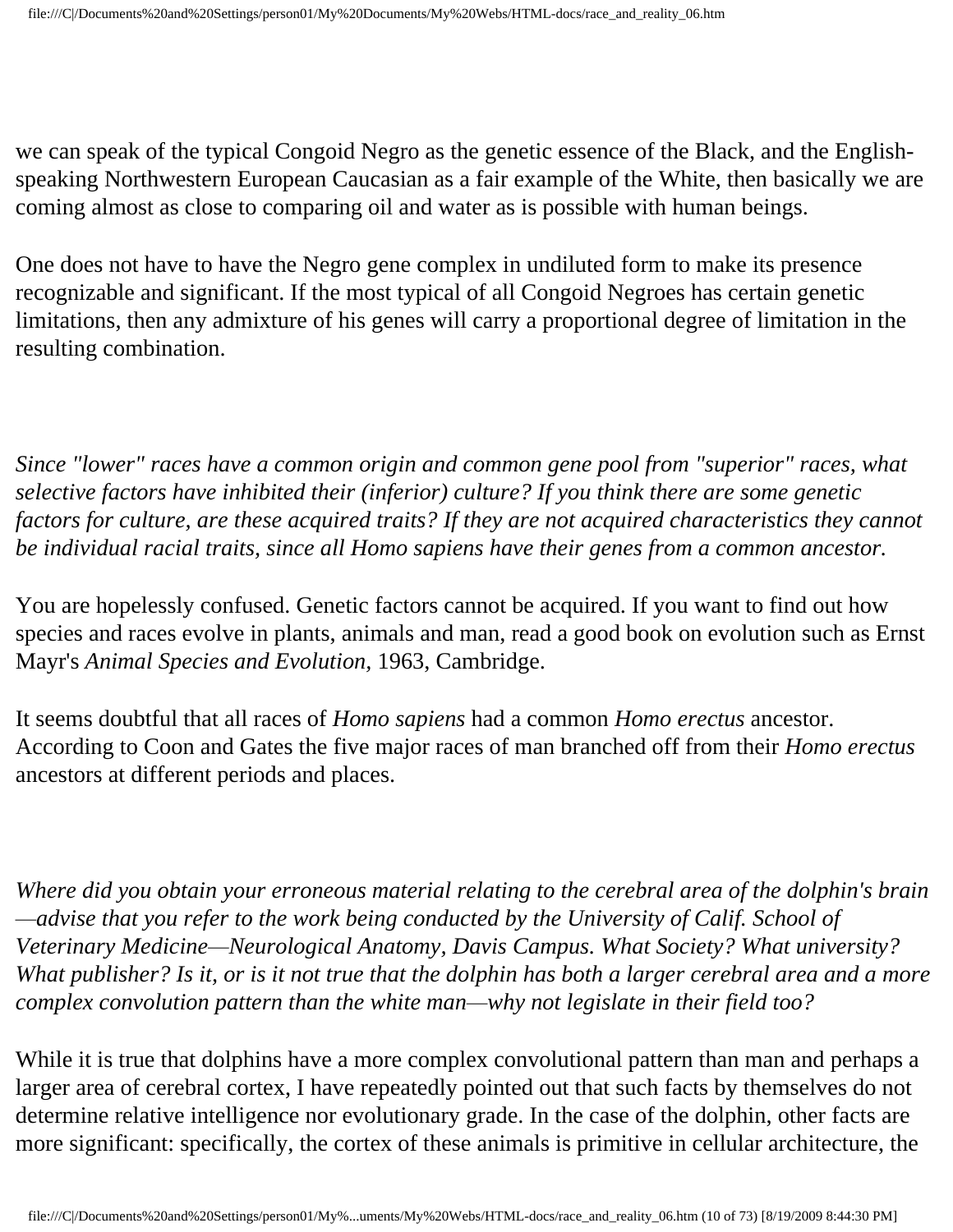supragranular layer is thin, and the frontal association areas are absent.{10}

*Although there are differences in weight, relative sizes of fissures, numbers of neurons found in the supragranular layers, and "statistical average" differences in the weight of brains between the races, have these differences, by scientific experiments, been shown to be directly related to an individual's capacity to learn?* 

They have been shown to be related to evolutionary status and evolutionary status is certainly related to capacity to learn. For specific relations of parts to functions, look at Penfield and Rasmussen.{11}

*Concerning the origin of man, do the findings of Leakey in the Rift Valley (East Africa) in any way contradict your postulate concerning the duration of development of races?* 

No. Leakey's 1961 find is about 14 million years old; his Australopithecines date from about 300,000 to 1,500,000 years ago. Thus they overlapped *Homo erectus* somewhat but vanished from the earth long before the *erectus-sapiens* transition.

*What are your biological qualifications for the biological interpretations of this rather biased presentation? It has to be a biological (genetic) interpretation to be a racial characteristic. Biased literature = biased reasoning.* 

10. See G. R. Langworthy, "A description of the central nervous system of the porpoises," *Journal of Comparative Neurology,* 1932, Vol. 54. In the most recent study of the dolphin brain the authors speak of the drastic curtailment of the frontal lobe and state that there is almost no cortex anterior to the genu of the corpus callosum. See P. J. Morgane and P. I. Yakovlev, "Surface configurations of the forebrain and cortical areas in the bottlenose dolphin, tursiops truncatus," *Anatomical Record,* 1966, Vol. 154, p. 390. This research comes from the Division of Neurological Sciences, Communication Research Institute, Miami, Fla., and the Department of Neuropathology, Harvard Medical School.

11. *Supra,* pp. 49-50.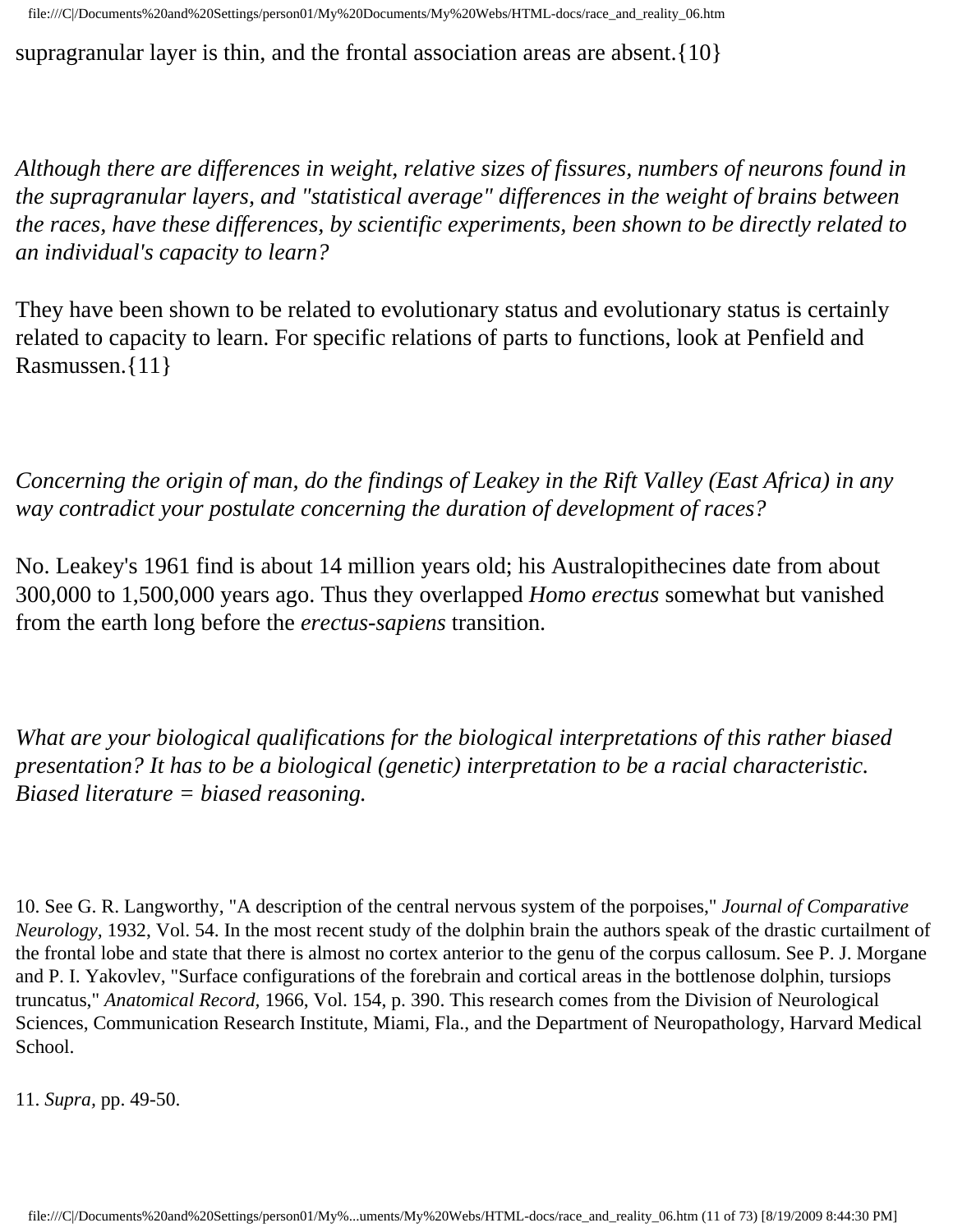I have a science degree, as well as a law degree, but I have never pretended to be a professional scientist or a specialist in racial matters. What I have done is listen to both sides and read materials presented by both sides—at the same time noting the efforts by the scientific hierarchy to suppress and distort evidence and to persecute other scientists who offer material exploding the equalitarian dogma. Then I have tried to call the attention of the public to what is going on.

*You quote Coon as stating, "Brain size is related to achievement." Is it not well documented that achievement (economic, academic, artistic, and managerial) is dependent on much more than innate intelligence?* 

I have mentioned the probability that the development of the frontal lobes has a relation to planning, foresight and motivation—the *use* of intelligence. If this be true, then the brain is still involved in many attributes which might not be called intelligence in the narrowest sense.

Beyond this we may say that a man's character is the product not only of his brain and entire nervous system but also of his glands and internal secretions, which interact with his nervous system. Negroes differ from Whites in these secretions.{12}

Finally, there is that one-quarter contribution by environment. But with full allowance for these things, it still remains true that brain size is *related* to achievement. There is no contradiction.

*Ralph Linton in The Tree of Culture makes reference to the fact that certain Negro tribes in Africa were in the iron age long before Caucasians in Europe had reached a similar stage of development, being still on a level of stone age civilization.* 

I have not read Mr. Linton's book but I am advised that while he does say that some African tribes engaged early in simple operations with iron, he does not know whether this occurred before similar activities in Europe. The facts as I understand them are as follows:

12. Coon, *The Origin of Races, op. cit.,* pp. 115-116 and works there cited.

Iron smelting was discovered in the general area of Caucasus-Anatolia around 1500 B.C., quickly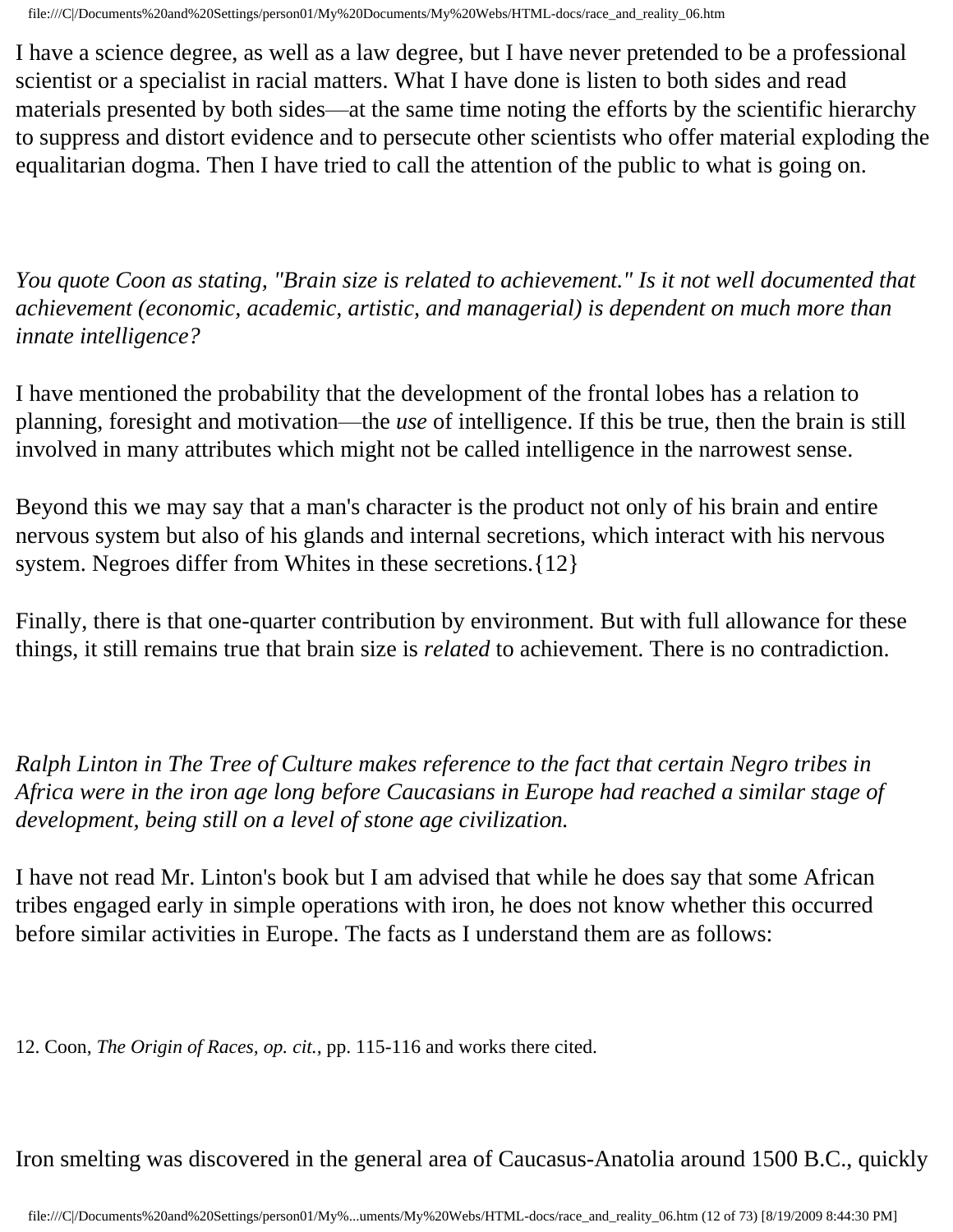was adopted by the Hittites and Assyrians, and spread thence to Egypt and the trade ports of the Mediterranean, both African and European. It developed in the interior of Northern Africa near Meroe around 400 B.C. The question, therefore, is whether those responsible can fairly be described as "Negro tribes."

Meroe is on the Nile about 100 miles north of Khartoum in what is now the Sudan. It was part of the viceroy of Kush, ruled by Egypt until the breakdown of New Kingdom power circa 1000 B.C. Kush and Meroe were next occupied and governed by an Assyrian military force, equipped with iron armor and weapons. Then in 591 B.C., a force of Greek mercenaries, with iron weapons, appeared in the area and seized part of the region. Apparently, Meroe was the most important iron-producing area of North Africa between about 400 B.C. and 350 A.D.

The reasons to believe Meroe was not Negro are: (a) it is described as "the main southern bastion of Egyptian influence" and as "the southern capital of the kingdom of the Ethiopian kings of Napata from 700 to 300 B.C."{13} The Ethiopians at the time were not Negroes; they were Hamites ruled by Semitic immigrants from southern Arabia. (b) We find at Meroe baths, temples to Isis, Apiremak and the sun, pyramids, stelae of Queen Candace and Akiniras and a head of Octavius. The inscriptions are in Egyptian hieroglyphics and in Meroitic (a debased form of Egyptian), also some fragmentary Greek. All of which shows that the Meroites were not Negro, but culturally and linguistically Egyptian, Greek and Roman."{14}

Is it not true that because of the great amount of unexplored territory, evidence will be found of *an earlier conversion from Homo erectus to Homo sapiens? Is it also not true that the climatic differences between Europe and Africa make the pos-*

13. Leonard Cottrell, article on Meroe, *The Concise Encyclopedia of Archaeology,* 1960, London.

14. Dr. Robert Gayre writes me, "Meroe was Cushitic, not Negroid, with Caucasoid overlays, some of them Semitic."

## *sibility of remains being preserved in Africa much less likely than in Europe?*

New evidence may modify our conclusions, not only with respect to the date of the *sapienserectus* threshold among Negroes, but in all areas of science. Meanwhile we cannot and should not refuse to judge probabilities from the evidence at hand.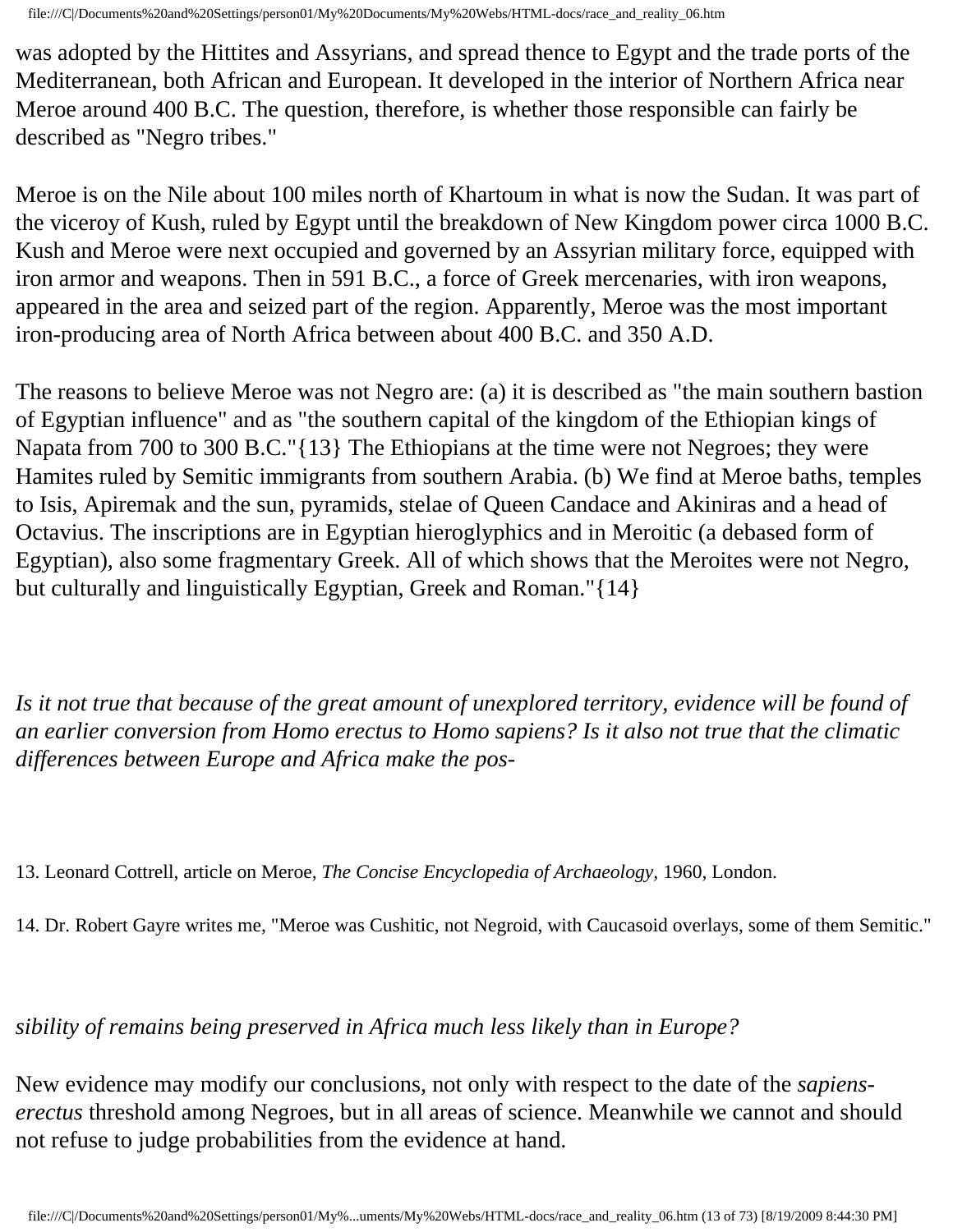More specifically, it is improbable that the date of the emergence of *Homo sapiens* among Negroids in Africa will be pushed back very far for this reason: As a rule, *Homo sapiens* eliminated the earlier *erectus* types. We have a quite recent *erectus* type in Africa, namely Broken Hill man (Rhodesia) dating from 30,000 B.C. It seems probable that *sapiens* types in Africa, had they emerged at about the date of *sapiens* emergence in Europe or Asia, would have spread over the more habitable portions of the continent and eliminated the *erectus* type tens of thousands, if not hundreds of thousands, of years earlier.

The fact that fire was discovered in Negro Africa only 40,000 years ago as against 250,000 years ago in western Europe and 360,000 years ago in China, based on evidence now available,{15} tends further to support the hypothesis of a much later *erectus-sapiens* transition among Negroids than among Caucasoids and Mongoloids.

Your belief that the climate of Africa makes skeleton preservation more difficult may be valid in some areas. Of 312 fossil man sites enumerated by Coon, 49 % are in western Europe, 11 % in eastern Europe and the U.S.S.R., 4.5 % in East Asia, 7.1 % in North Africa, 7.1 % in Africa south of the Sahara. But the extent of digging in densely populated areas for building and industrial purposes also has a bearing on the matter. Sometimes it results in finding fossils, sometimes in the fossils being destroyed Likewise it must be remembered that Africa is a large continent and has a great variety of climate. Finally there have been vast changes in climate in both Europe and Africa in the last 300,000 years.

## *How is the Government of Liberia so stable?*

15. Coon, *The Story of Man, op. cit.,* pp. 60-63.

Because it is essentially a political dictatorship, supported economically by Firestone and the Bona Hills Iron mines. Although Liberia was founded by supposedly freedom-loving Negroes from America, the League of Nations was obliged to intervene in 1930 to stop the slave trade. It was found that the President and some of his highest officials were implicated. The President had to resign.

John Gunther in his *Inside Africa* makes some pertinent observations: The people are "mercilessly exploited." A country the size of Ohio, Liberia has 10 miles of paved roads. "Only two native Liberians have ever become doctors." More than 90 per cent of the population is illiterate. Infant mortality in some areas runs as high as 75 per cent. Flagrant corruption exists on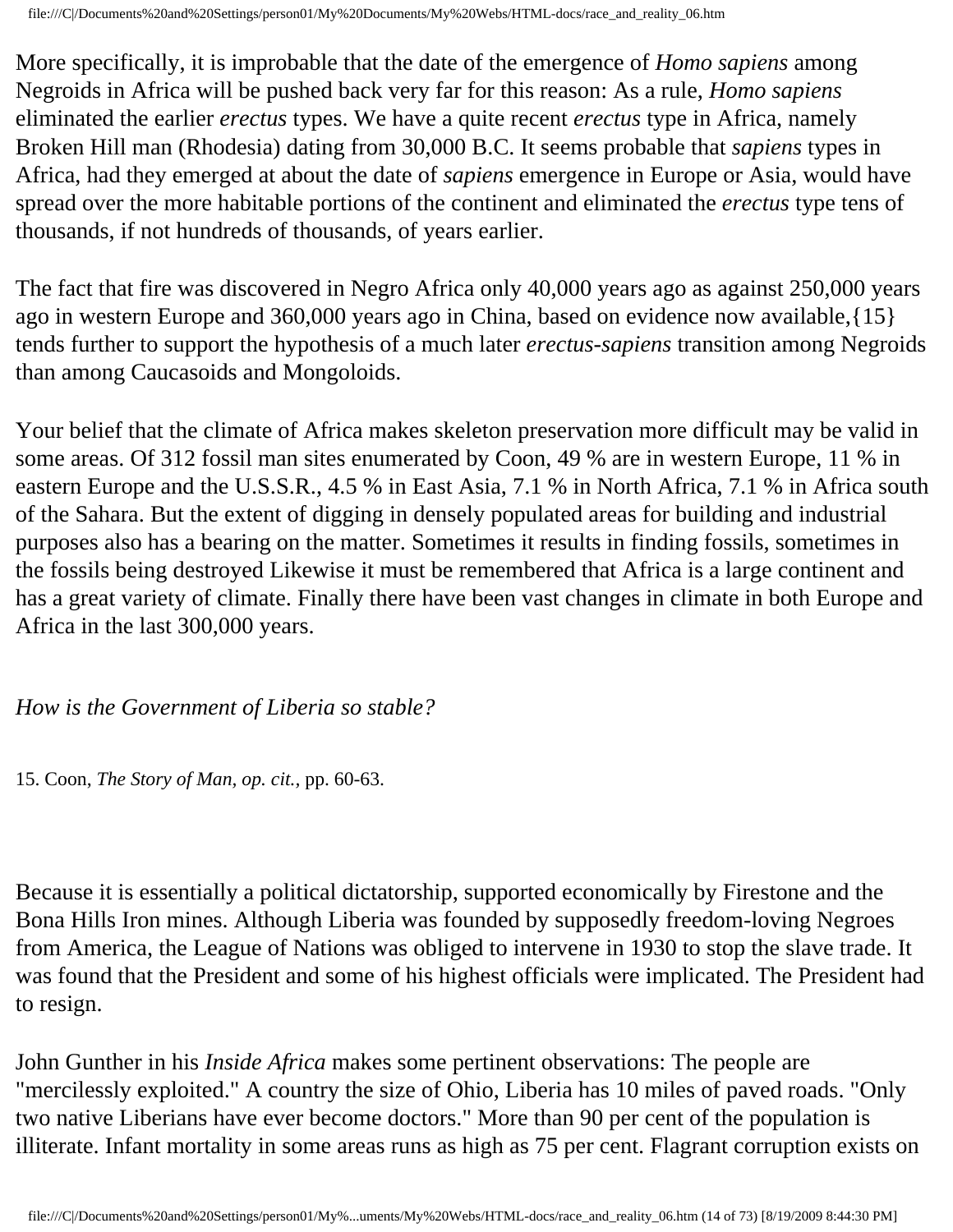all levels.

Gunther finds that prisoners in the jails are either fed by their friends and relatives or starve to death; the budget provision for their keep is devoured by grafting officials. About 15,000 Americo-Liberians rule 1,500,000 Negro natives. The True Whig Party has held power since the 1870's. People who criticize the President are arrested "on any charge."

*They have been telling us at Princeton that Brazil is a good example of a multi-racial society and one which we should not hesitate to emulate. Do you agree?* 

No doubt Brazil satisfies the Brazilians and I have no desire to criticize it. Perhaps Brazilians would not care to see Brazil become another United States, and, I dare say, the average American would not care to see the United States become another Brazil.

The greatest concentration of Negro genes in Brazil is in the Northeast, by far the most backward part of the nation. The most advanced portions of the country are in the Southeast where the Negro population is smallest.

However, taking Brazil as a whole and comparing it with the United States, we find the following:

| <i>Brazil</i><br><b>United States</b>           |               |                     |
|-------------------------------------------------|---------------|---------------------|
| Life expectancy at birth                        | $35-40$ years | 67 years            |
| Estimated percent of adults illiterate          | 51            | $3-4$               |
| Paper consumption per capita (mostly newsprint) | $3.6$ kg.     | $36.3 \text{ kg}$ . |
| Gross National Product per capita               | \$200.00      | \$2,813.00          |

The above indices are useful in measuring progress because they lend themselves readily to statistical statement. Political stability and government fiscal responsibility are less easy to compare in figures, but I can assure you Brazil does not rate any higher in this area than it does in the preceding items. All of these points should be called to the attention of your professors when they suggest we follow in Brazil's footsteps.

*You say Negro illegitimacy has a rate of 19-22. Most South American countries have rates higher than this. Venezuela has a rate of almost 70. You may ascribe this to mongrelization of the races. How about Mexico, which has few Negroes and has a rate of 22.5? And Argentina, which has a*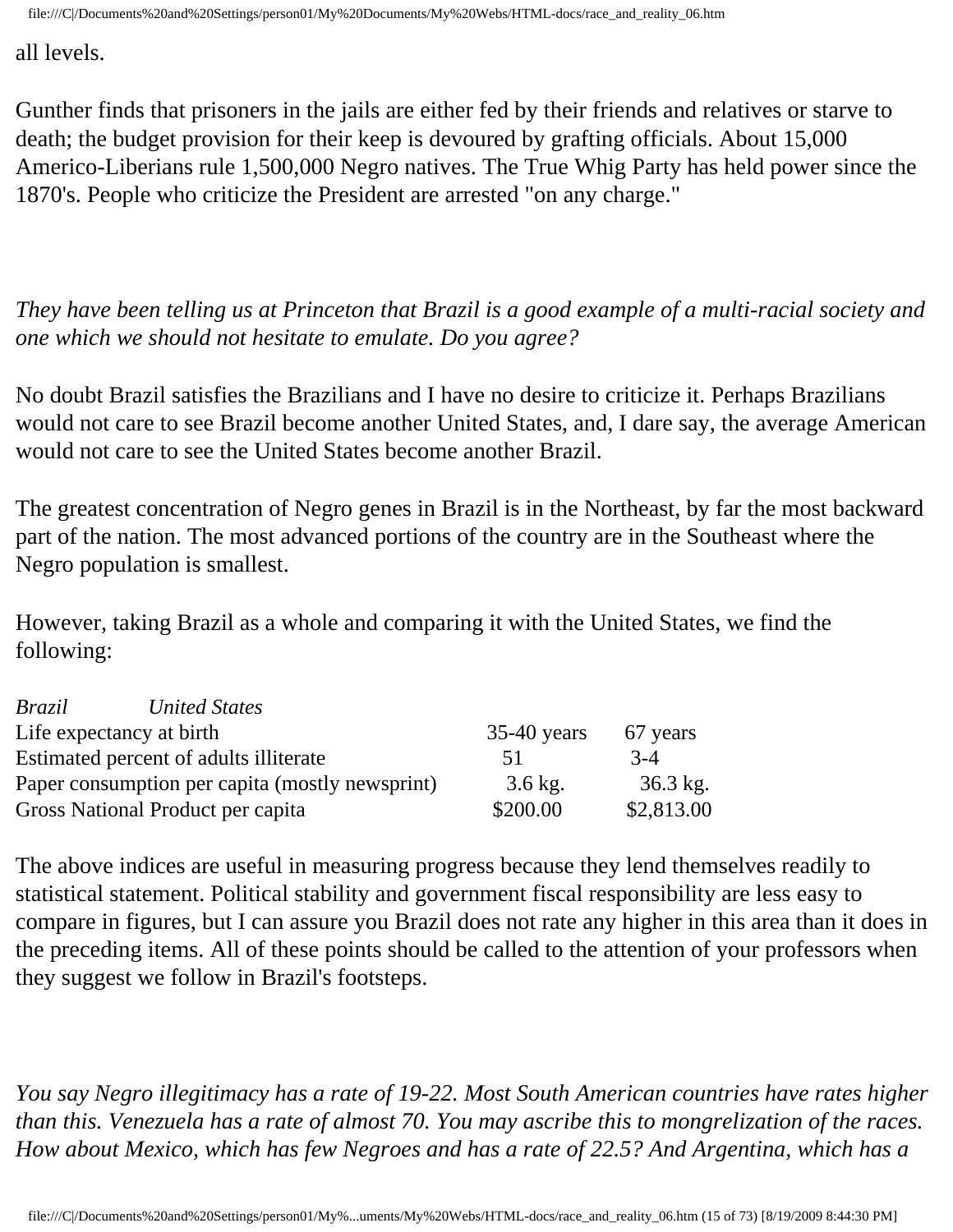## *still higher rate, and has a pure white population?*

In many Latin American countries high illegitimacy rates exist, but this simply means that stable families have omitted the marriage ceremony. Reasons may include geographical isolation, ignorance, local custom, scarcity of priests or high cost of the marriage service. Illegitimacy *per se* is often determined by social and economic factors and is not too meaningful. {16}

American Negro illegitimacy, on the other hand, occurs in a society in which the Latin American factors are largely nonoperative. More significant is the fact that it generally reflects a broken family, in which the man plays a sexual, but not a responsibly paternal, role, in which the mother is the head of the household and the children lack necessary discipline.

a. *Haitian dictators get chopped up. So do Italian and German ones (and even ancient Roman ones). Comment?* 

b. *A sociologist who makes a study in which he declares he compared Whites and Negroes who had environmental equality is not*

16. An expert on the legal aspect of this subject writes me: "In Latin America common law marriages are the normal type of marriage, but because the Roman Catholic Church's influence is dominant, and so it is impossible to get the legal system to agree to recognize such marriages, the offspring are technically illegitimate. But they are not illegitimate in the eyes of anyone who views the matter from the standpoint of common law or the civil law, but only of canon law."

*worth his Ph.D. Negroes are not allowed to have environmental equality in this country, anywhere. They are always subject to discrimination. Comment?* 

a. The difference is in the frequency and regularity.

b. The phrase used is "as far as possible". You are correct that we cannot completely "equate" without turning the Negro into a White man which is biologically impossible. The point is that as you approach equality of environment the gap does not decrease. Note also, that when you equate for background your Negro comes from a higher level of his population than does the White.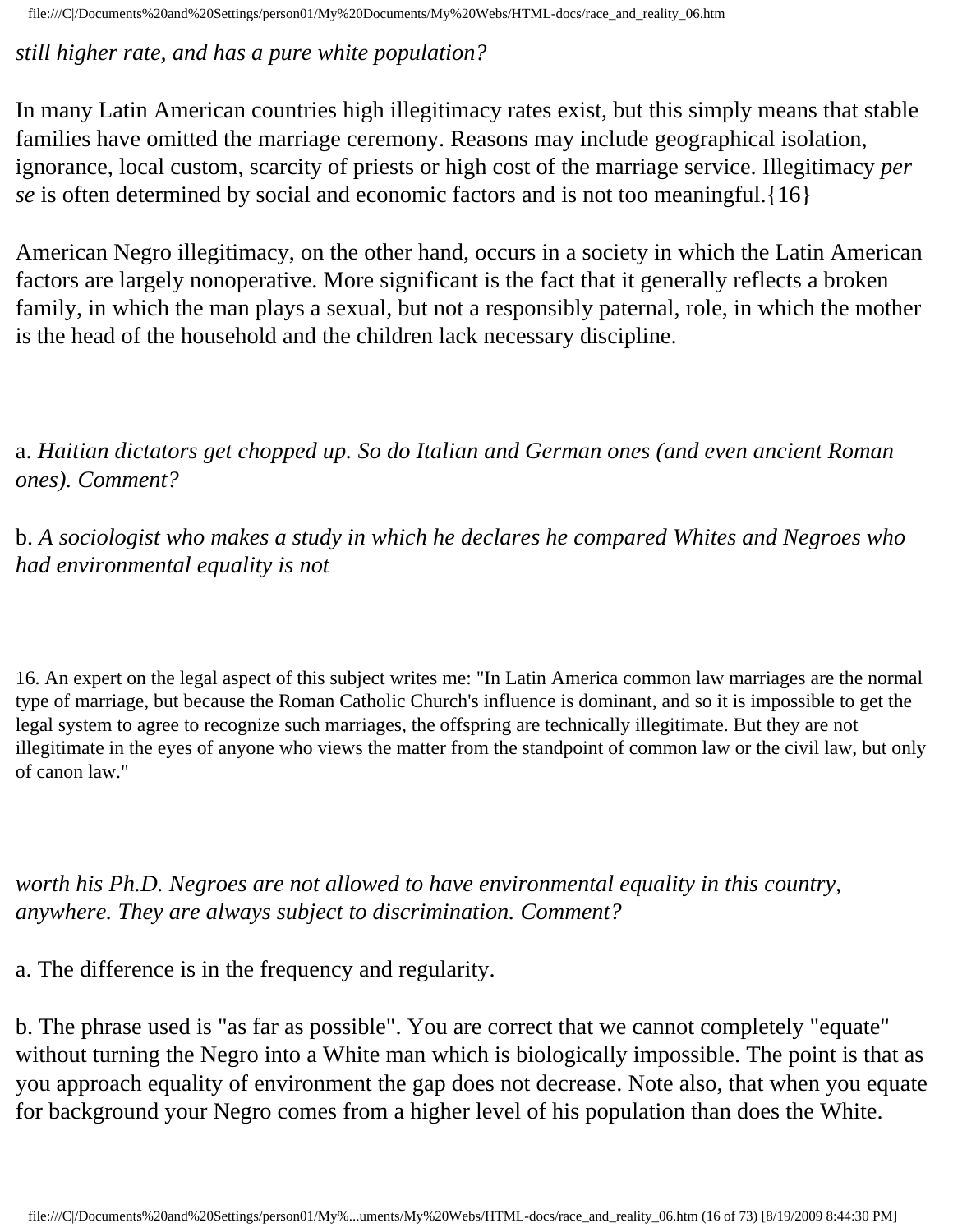*T. Dobzhansky, foremost authority on genetics (Genetics & Origin of Species, Mankind Evolving, etc.) states burden of proof is on racists to prove their superiority. There is none. Do you dispute authorities with your biased statements and expect intelligent people to take your word over theirs?* 

Speaking of bias, I confess to a certain bias against Dobzhansky, a specialist in fruit flies and a man whom I have found dedicated to the political use of science for equalitarian ends. Dobzhansky, a Russian immigrant who taught zoology and genetics in Soviet universities from 1922 to 1927, belongs to the Columbia University equalitarian coterie of proteges and followers of Boas, a group which includes Margaret Mead; Gene Weltfish, who accused the United States of using germ warfare in Korea; and Ashley Montagu, who has been frequently connected as a speaker or sponsor with organizations later cited as Communist.

While none of these circumstances reflect on Dobzhansky's scientific ability, or on that of the other persons named, they suggest a chance of bias on *their* part. In fact, Dobzhansky's attacks on Coon's *Origin of Races* are singularly unconvincing.{17} Therefore, when he says that the burden of proof is on "racists" to prove "their" superiority, I find the assertion pathetic. The burden of proof is upon those who would contradict all previously accepted fact and experience, and who would alter all previously established custom.

As for the evidence itself, there is no evidence for equality.

17. See *supra,* p. 54n.

*If the Negro is so different genetically, why is it that most Negroes raised in our segregated system cannot qualify for our colleges while many foreign Negroes can qualify to compete in our colleges?* 

Foreign-born Negroes are skimmed off the top of their intelligence distribution. They are the cream of Negro Africa. When we consider a race we are obliged to speak in averages, not exceptions. Nevertheless you may be interested in looking at the *National Review Bulletin* for February 2, 1965, p. 3, commenting upon a report of a study commission on education and world affairs endowed in 1962 by the Ford and Carnegie Foundations. This report was based upon a survey of 75,000 foreign students on American campuses—55,000 of them from Africa and Asia. The Bulletin finds the report "overwhelmingly negative" and goes on to say that too many of the students "are (1) ill prepared scholastically and linguistically for American college courses, (2) intellectually below college level, (3) unwilling to work, and (4) a headache, in the aggregate, to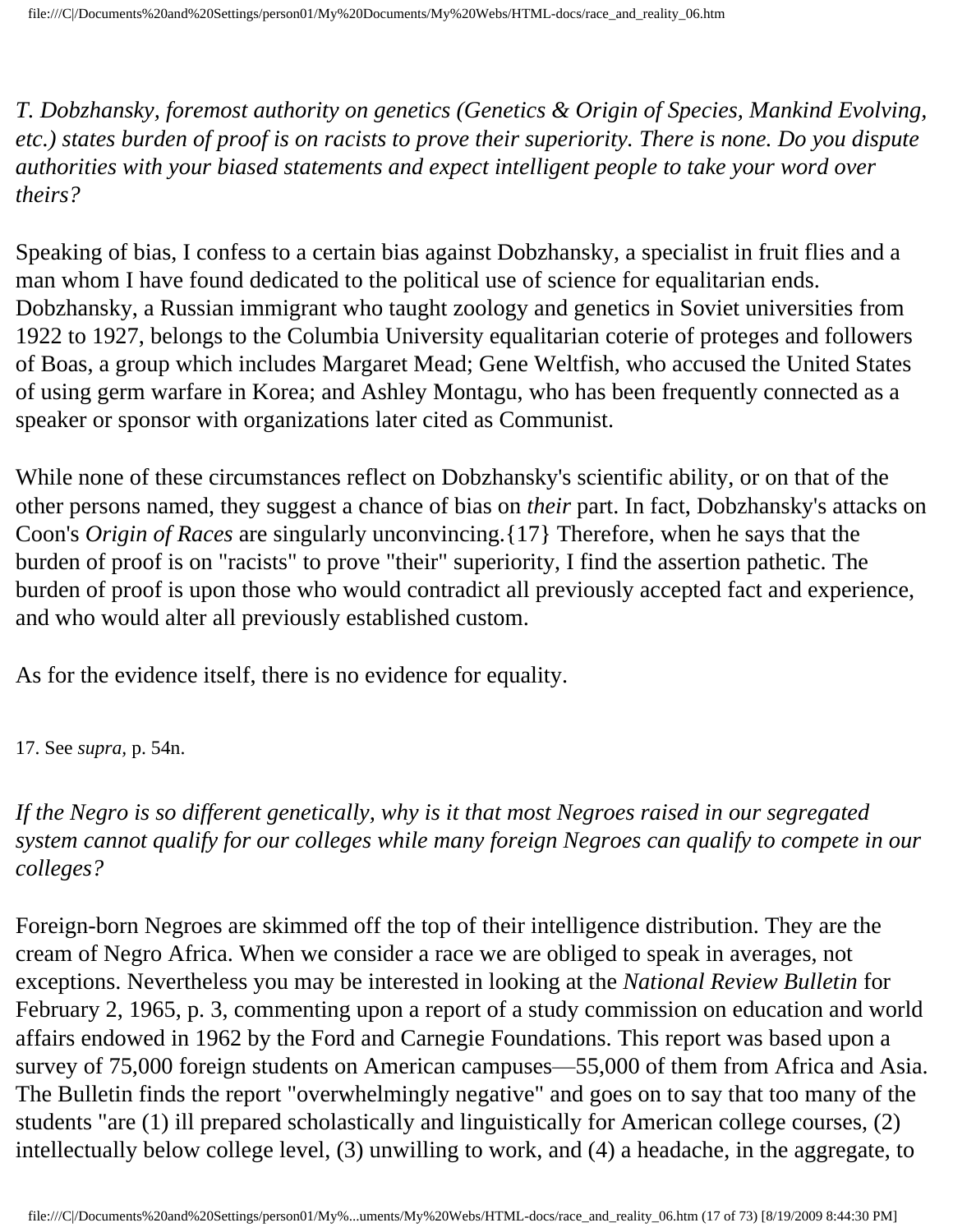host colleges."

Perhaps of more importance, Clark and Plotkin reported that, on the basis of a study of 1278 Northern college students, those Negroes from Southern segregated schools did better than Negroes from Northern integrated schools.{18}

*Bennett and Diamond have made studies at the University of California at Berkeley which prove that an enriched environment changes the measurements of the cortex of rats. Does not this disprove your theory of heredity?* 

In these experiments{19} it was found that rats with enriched experience, as compared with animals kept in isolation, showed an increase in weight of units of the cortex, an increase in thickness and in acetylcholinesterase activity (an indicator of physiological activity of nervous tissue). The differences were all small—on the order of 5 %. Vint's differences between Negroes and Whites were on the order of 15 %.

18. A Report from the National Scholarship Service and Fund for Negro Students, *New York Times,* Dec. 12, 1963.

19. *Science,* Oct. 30, 1964, 146: pp. 610-619.

The experimenters used a "bright" strain and a "dull" strain of rats. In the tests the bright strain showed larger effects in all measurements than the dull strain. Also several times greater differences in cholinesterase activity were produced by breeding than were produced by differential experience.

In other words these experiments tend to support my position rather than to contradict it. Consider your own body. You know that your physical structure can be modified *within limits* by physical exercise and by heavy or spare eating. But you cannot eat or exercise yourself into the body of a world champion weight lifter. The fundamentals are controlled by heredity.

I do not believe any scientist today would deny that somewhat the same principles may apply to the brain. The details cannot be considered settled, but it is safe to state that you will never think yourself into the brain of an Einstein. Most significant of all, of course, is the fact that the bright strain of rats showed greater response to improved environment than the dull. If we applied these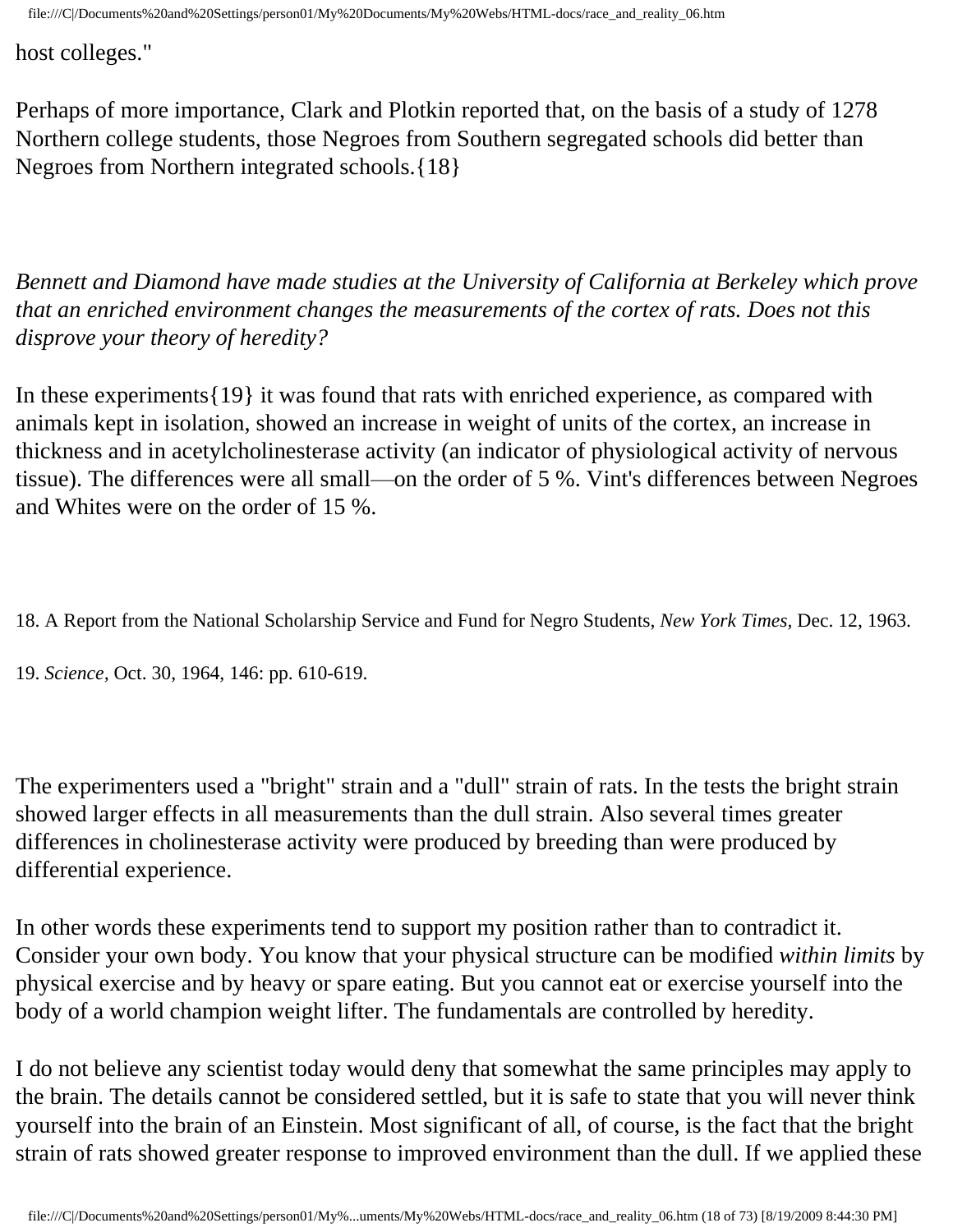results to our own race problem it would simply serve to illustrate further that improved environment, equally applied, increases race differences instead of lessening them.

*According to the genetic evidence you provided on the difference between the average Negro and the average White, similar differences should exist between intra-marrying populations within the white race. Do you believe that such differences exist between the white populations in the civilized world? And if you do, who are the superior and who are the inferior?* 

Let me repeat, the differences between averages among the substocks of the White race are *not* similar to the differences between the White race and the Negro.{20}

I will not attempt to rank populations within the Caucasian race as to specific traits except to say that when it comes to the faculty for maintaining stable, free societies I believe that the substock

20. It is of course possible to make comparisons between substandard groups and above-standard groups among White substocks and develop differences equal to White-Negro differences, but not between substock averages.

amalgam usually referred to as the English-speaking peoples holds the championship.

*What possible pertinency to the question under discussion (that of the American Negro in American society) may be inferred from the Congo situation?*

If one wants to study the properties of a substance one seeks as undiluted a sample as possible. The Congo Negro is a fair sample of the West African Negro stocks from which our Negroes are derived.

# PSYCHOLOGY

a. *It is an established fact that in World War II the over-all average I.Q. score was higher for the Northern Negro than the Southern White. Since this average was based on all those drafted (rather than the top and bottom), how do you explain this in terms other than environment? If environment is accepted, does this not also apply to the Negro situation?*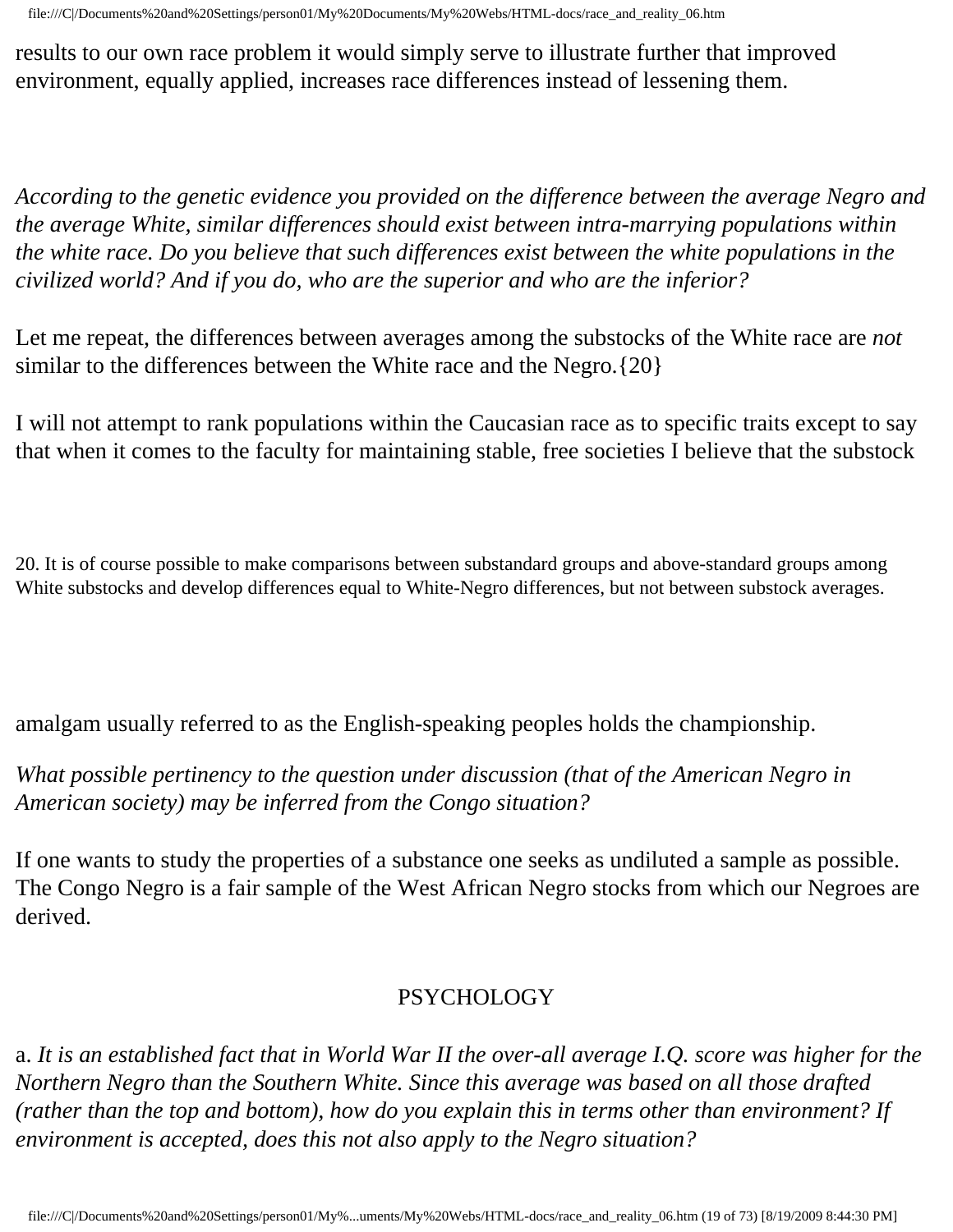b. *Don't you believe that motivation has much to do with the achievement of the Negro? i.e., that the Negro does not see the reason for education since he does not have the opportunity to practice his skills. Also in this line how would you explain the fact (I'll be happy to cite) that Negro children have a higher aspirational level than White children?* 

a. There was no such thing as an "I.Q. score" in World War II. If you are talking about the Army General Classification Test, you have your facts reversed. The Southern White excelled the Northern Negro on this test. Five times as many Southern Whites as Northern Negroes, per capita, were in Grade I.{21}

b. Negroes have very high aspirations, often based on envy, but these are not matched by their performance. It is because of their high aspirational level that Negroes want the short cuts which they are unable to create themselves. The Jews, and many others, have found added motivation in hardship and persecution.

21. Shuey, p. 352.

*Are you aware of the conclusions published by a University of Chicago team of M.D.'s, psychologists and educators (e.g., Atlantic Monthly, 1963) which clearly demonstrate the fact that the I.Q. shifts upward over 40 points in most cases when the poor climate for education is changed to a better one?* 

You apparently are referring to Murray Friedman's article in the January, 1963, *Atlantic*. While I find nothing in it about 40 I.Q. points, it does speak of "dramatic success achieved in raising I. Q.'s" and thus presents a question I would like to clarify.

There is much discussion today about just what an I.Q. test is intended to measure, and how far it accomplishes its purpose. I believe I state the classical view correctly when I say that ideally an I. Q. test is supposed to determine the intellectual potential of the mind—the raw or virgin brain power—divorced as much as possible from environmental factors. But no test can be given in a vacuum, some words and symbols have to be used, and the moment these are introduced environmental factors do creep in. All we can say is that the test is intended as far as possible to reduce their influence.

Theoretically, and in the ideal sense, an I.Q. score should change only to the extent that exercise of a capacity increases that capacity within the limits of innate potential. Actually an I.Q. score is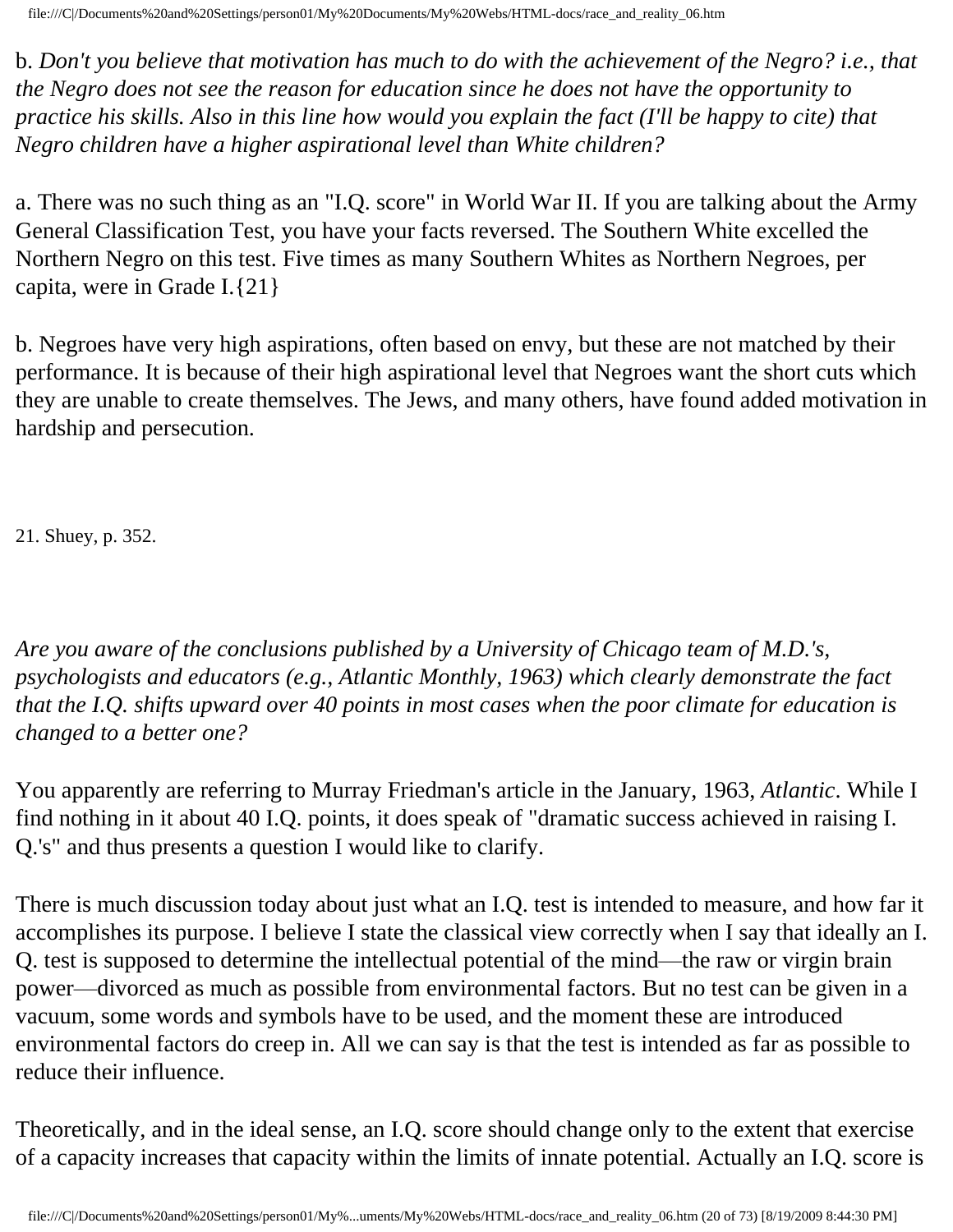made up of innate potential, plus practice, plus past experience in varying degrees. I would say that a test which showed a shift of 40 points was either not intended as a genuine I.Q. test or was poorly administered in the first instance.

If an individual is ill or scared or given a test completely alien to his experience, large changes might occur. However, the Negro child gets around quite a bit these days, more in some respects than the White child, and the terms and symbols used in Negro testing should not significantly handicap him in a properly administered test. What you have in the case you mention is probably less an improvement in I.Q. than in the tools with which the individual expressed his I.Q. Education is such a tool.

Here again we must face the fact that when you give two groups of different potential the same education you do not decrease the gap between them. You increase it, because the group with the higher potential will derive more from the education. Since no one has yet proposed that White environment be held constant while Negro environment is advanced, environmental improvement will only intensify the problem of race differences.

*How can your assume any validity in I.Q. tests when those tests have been standardized exclusively from White populations?* 

The American Negro speaks English, has grown up in an American culture and should experience no handicap in taking "White tests." The Japanese in California don't. Moreover, the Negro must live in our White society. What we are trying to measure is his ability to adapt to our society and to contribute to it. To the extent that the Negro does experience difficulty in taking White tests to just that extent will the nature of his mind be alien to the White mind. We have a culture based on abstract thought. The Negro is poor at abstract thinking. If this shows up in a test it does not invalidate the test. It confirms its validity.

*Would you comment on the superiority of the Jewish Race (via your I.Q. reasoning)?* 

Jews, who are not a race but a substock of the Caucasian race, test as well or better than American non-Jews on "verbal" tests, somewhat below on manipulative tests. The traits which have led to the persecution of Jews have had nothing to do with their intelligence.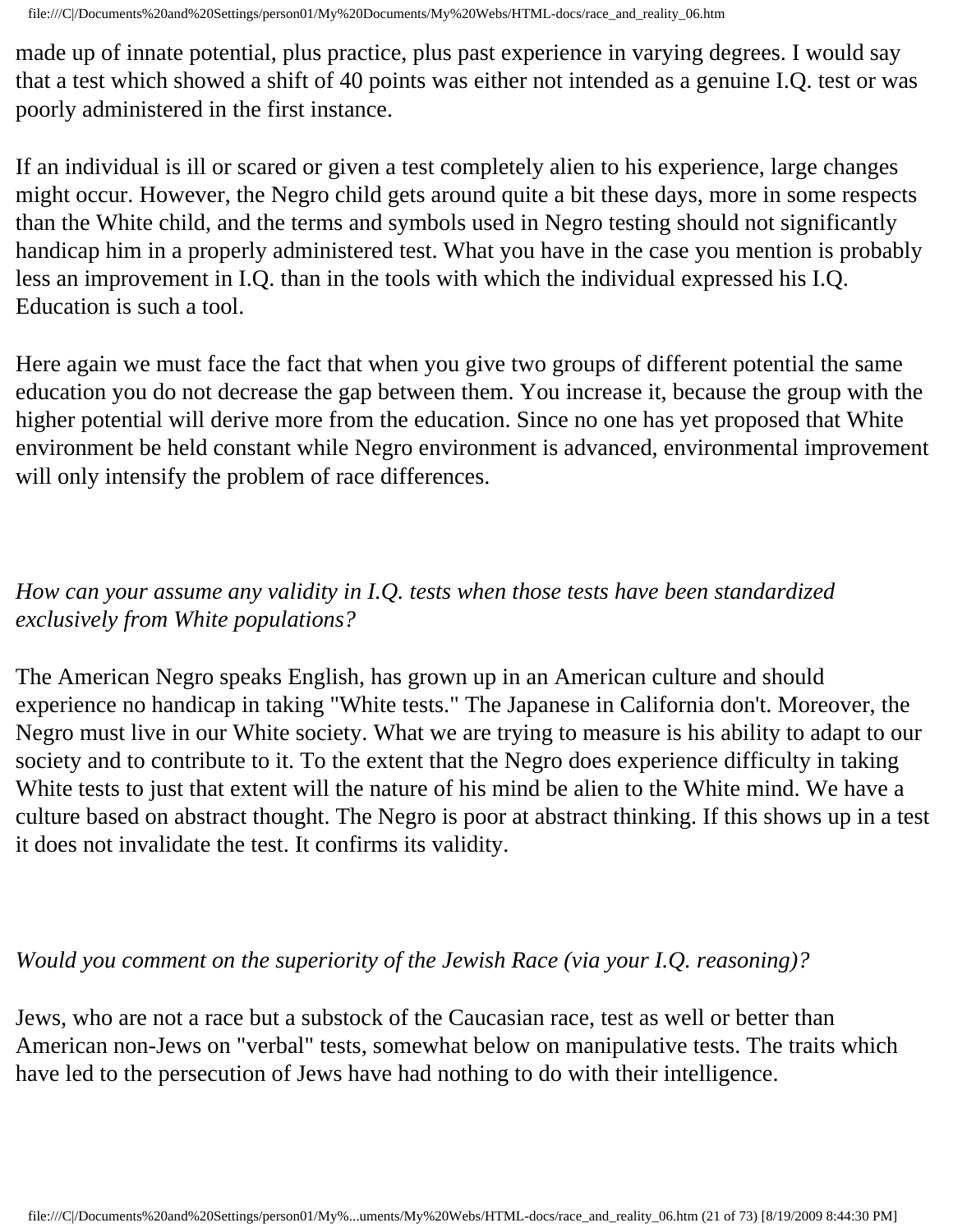*The Negro population of the United States is only ten per cent of the White. Many of these Negroes have White genes. What possible difference could so small a mixture make to the country as a whole?* 

In the first place the ratio of Negro to White is much higher than ten per cent in the South. It ranges up to a majority in some counties, besides which there are relatively few White genes in Deep South Negroes as you can see by observation.

Secondly, and of greater importance, Sir Julian Huxley has estimated {22} that a decrease of one and one-half per cent in the

22. Sir Julian Huxley. "Eugenics in Evolutionary Perspective," 1963, *Perspectives in Biology and Medicine,* Vol. VI, No. 2, pp. 165-6.

average I.Q. of large groups decreases by 50 per cent the number of those with an I.Q. of 160 or higher. If my arithmetic is correct, and remembering we have already allowed for the White genes in American Negroes in the 20 point I.Q. difference, then we can take ten per cent of 20 points and get 2 points as the national I.Q. drop from absorption of the Negro. This is larger than Huxley's one and one-half per cent, and would produce more than a 50 per cent drop in the over-160 I.Q. group. It might well be a 70 per cent drop.

Since a civilization is totally dependent for leadership upon a thin top layer of its population, it is obvious that such a decline would be disastrous for the United States.

*You say the evidence shows as environment improves, performance doesn't improve. Have you read some contrary evidence and, if so, how do you refute it?* 

It depends whether you are speaking of intelligence or character. Any environment improves intellectual and physical performance when it allows for a better expression of one's abilities—it does not create abilities. Practice improves a man's golf but only so far as his innate capacity permits. Practice alone will never make an Arnold Palmer.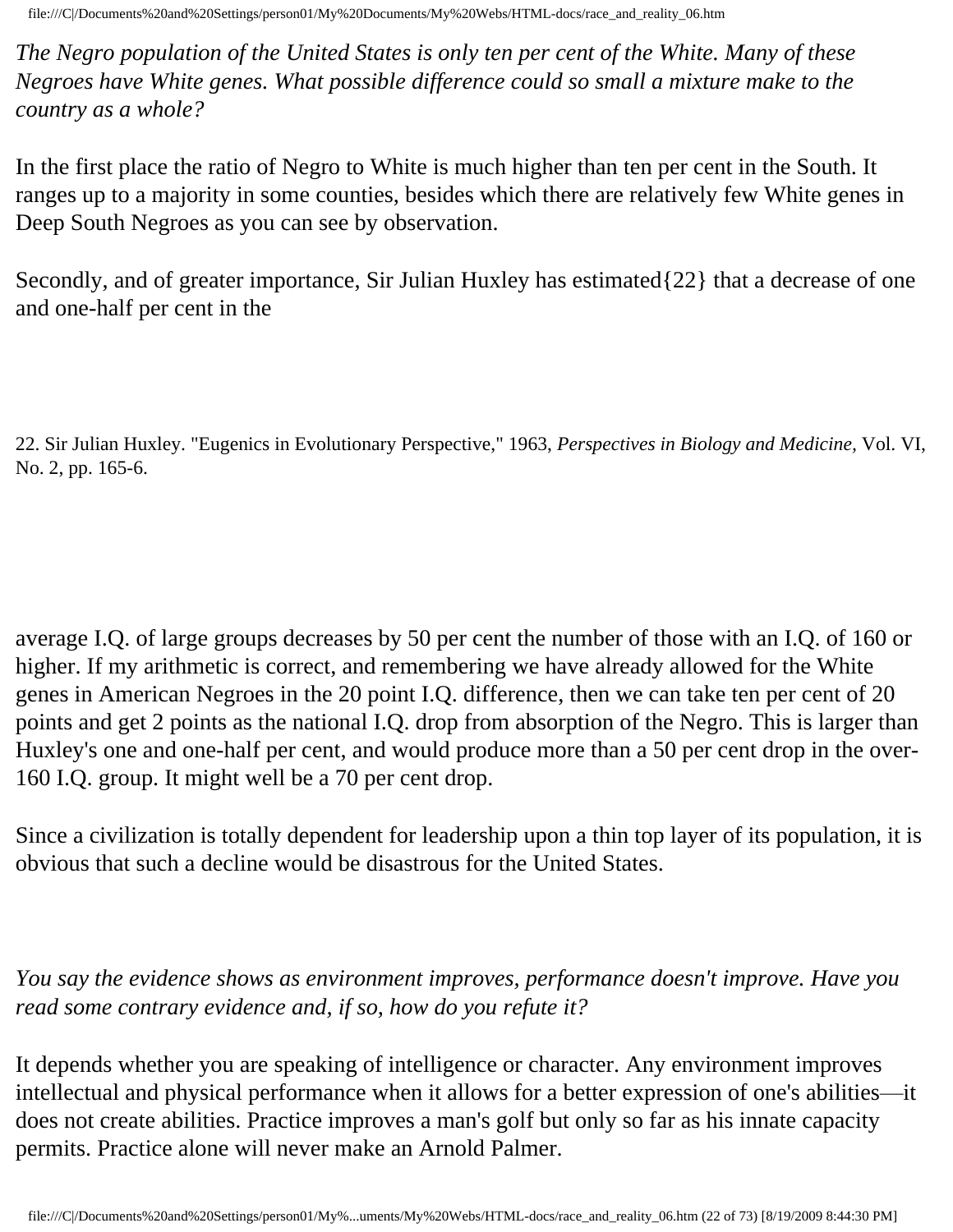Crime and immorality are in a somewhat different category. I have not attempted a detailed study of the national figures, but it is common knowledge that the Negro is pushing forward faster today than ever before{23} and more efforts are being made to encourage him, yet his relative crime and illegitimacy rates are increasing. The FBI will confirm this to you.

a. *You made reference to a survey in which Negroes and Caucasians coming from similar social and economic backgrounds took an I.Q. test in which the Negroes made consistently lower scores than the Whites. Is it your opinion, then, that Negroes possessing lower I.Q.'s can produce the same social and economic* 

23. For a recent survey of Negro advances, see *U.S. News and World Report,* Dec. 13, 1965, pp. 68-72.

*level of living as that of the Whites who have higher I.Q.'s?*

b. *You compared the Negro's situation to that of a minor whose adult rights are curtailed because the average minor is not capable of using these rights properly. However, society has taken it upon itself to compensate the minor economically because of his inferior status—that is, the legal guardian or the state is legally required to support the minor until he reaches majority. Do you feel that if the Negroes' status is inferior, the government should compensate it economically?* 

a. Equal socio-economic backgrounds are not necessarily the result of, nor do they produce, equal I.Q.'s. They do, however, remove the argument that environment is suppressing the I.Q.

b. Because an analogy is used to illustrate one facet of a situation does not mean that it applies to all other facets of the situation, nor do I believe it to be the duty of intelligent people (through the "State") to provide unintelligent people with the same standard of living as themselves. Exceptionally strong women who, because of the limitations of the average woman, are forbidden to work overtime in factories, are not compensated by the state. Neither is the average woman.

*The essence of your argument seems to be that integration in "genetic" situations would tend to*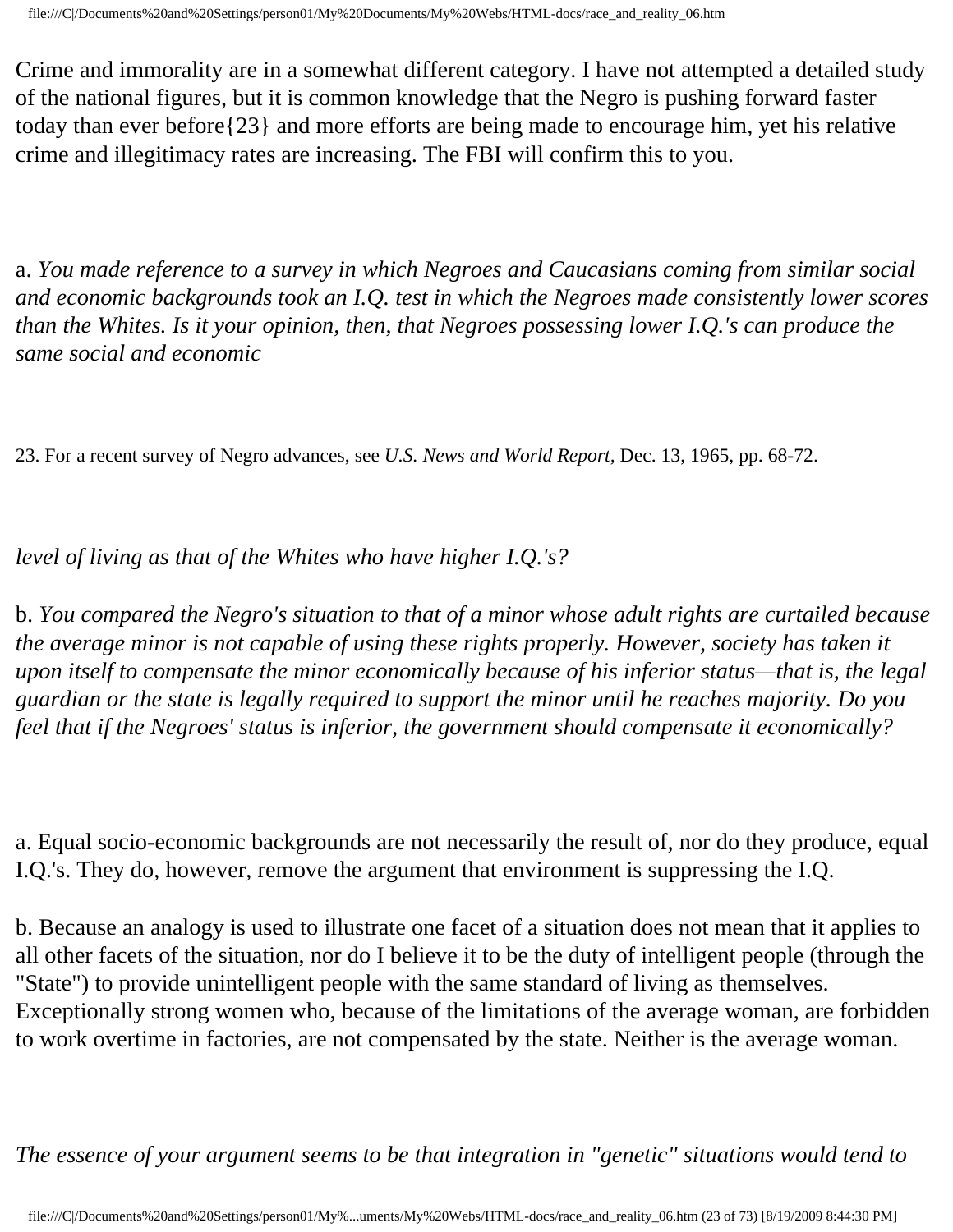*decrease the standard deviation of potentialities, i.e., sacrifice exceptional individuals to decrease the percentage of substandard individuals, whereas the accumulated evidence supports the view that marital selection through social channels has tended to increase the standard deviation, i.e., increase the variability of potentials. Would you comment on this?* 

I have seen no evidence, accumulated or isolated, that indiscriminate marriage (which is what you end up with after total integration has operated for a few generations under the pressures of an equalitarian ideology) increases the deviation at the upper end of the scale. In fact, all the evidence is to the contrary. This is what a civilization must be most concerned about. Do you for one moment contend that the amalgamation of two groups, one with an I.Q. 15 or 20 points below the other, is not going to result in a mean I.Q. below that of the higher group?

*Do you feel that tests evaluating Negro intelligence are scientifically justifiable even though contemporary society has impressed upon the Negro his innate inferiority? How can you free the Negro from the stigma of inferiority so that an honest evaluation of his intelligence can be made?*

Contemporary society has impressed upon me the fact that I am not a fit bridge partner for Charles Goren. Does this lower my playing performance within my own capacity?

*If "anyone's position can be improved by education," why not simply educate Negroes—it seems you have invalidated your own argument. About Brown vs. Board of Education—state your sources on "new evidence"—were these from Southern courts?*

I have never suggested that Negroes not be educated. I suggest Whites be educated, too, and when both groups are educated the gap between them is simply increased, for the reason that the capacity of the White to receive education is greater than the Negro's.

As to *Brown vs. Board of Education,* evidence never comes from courts; it comes from witnesses. The chief witness in the *Brown* case was a Negro. The witnesses in *Stell* and *Evers* were from both North and South. If you want to read the evidence you can do so by ordering the transcript in any of these cases (at considerable cost) from George Leonard, 1730 K St., N.W., Washington, D. C. 20006, or you can write for the opinions and findings of fact of the judges (at modest cost), also from Mr. Leonard.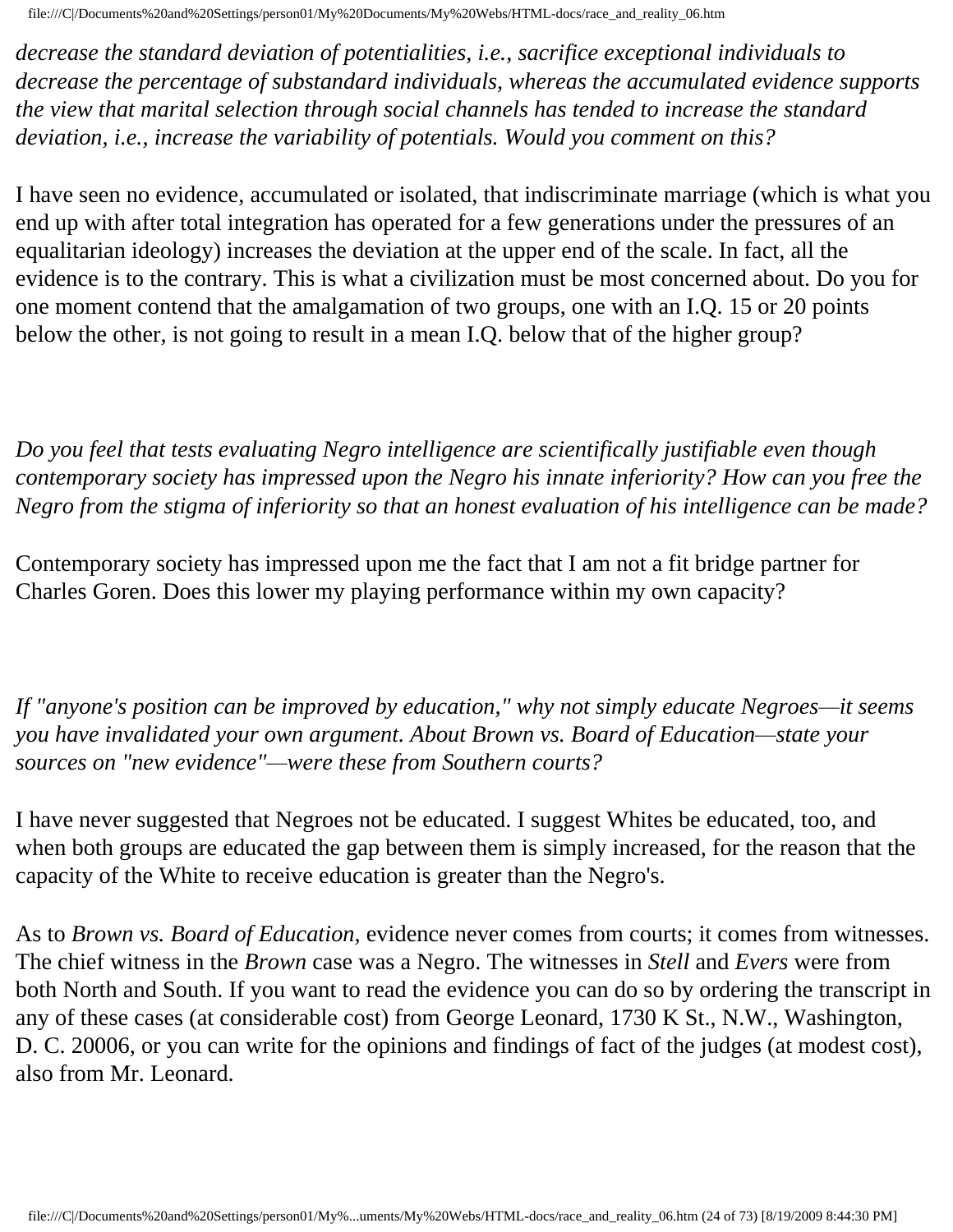*How do you account for the so-called "exceptional" Negro? Is he the result of a genetic mutation; or perhaps the result of being fortunate enough to realize his actual potential despite people like you?*

Variability will account for the exceptional Negro, a factor which is supplemented in many areas and most cases by some White ancestry. In a study of bright Negroes done in Chicago, 80 per cent reported some White ancestry.{24}

*If environment plays virtually no role in aiding the intelligence of a person, then why were the Negroes from Northern states able to score better than Whites from the South during World War I? Didn't you admit education was a factor in this case?*

I did not say environment played "virtually no role." I said it played a minor role—about onequarter, to be specific. I also explained the reason for the World War I results, namely, first, the best of the Negroes were compared with the worst of the Whites and, second, the test used was not for I.Q. but was one which reflected educational experience.

Certainly education is a factor. Even an animal's performance can be improved by education, up to the limits of its innate capacity.

*If we assume your facts to be correct, what does a democratic society care about intermarriage, etc., of different I.Q. groups, etc.?*

A democratic society ought to care about the qualities in its population which have made it capable of becoming and maintaining a stable, free civilization. No Negro population has ever been able to do this, for reasons which I have already examined; therefore, to the extent that a successful free society absorbs a Negro population, to that same extent will its success decline.

*Even accepting your assertion of racial differences, if there is a significant overlap should not divisions in classes in schools be made on the basis of individual ability instead of race, putting the superior Negro with the superior Whites?*

I have already quoted at some length from the federal court's findings on this point in the *Stell*  case. Now let me give you what a federal court in another case had to say on the same subject.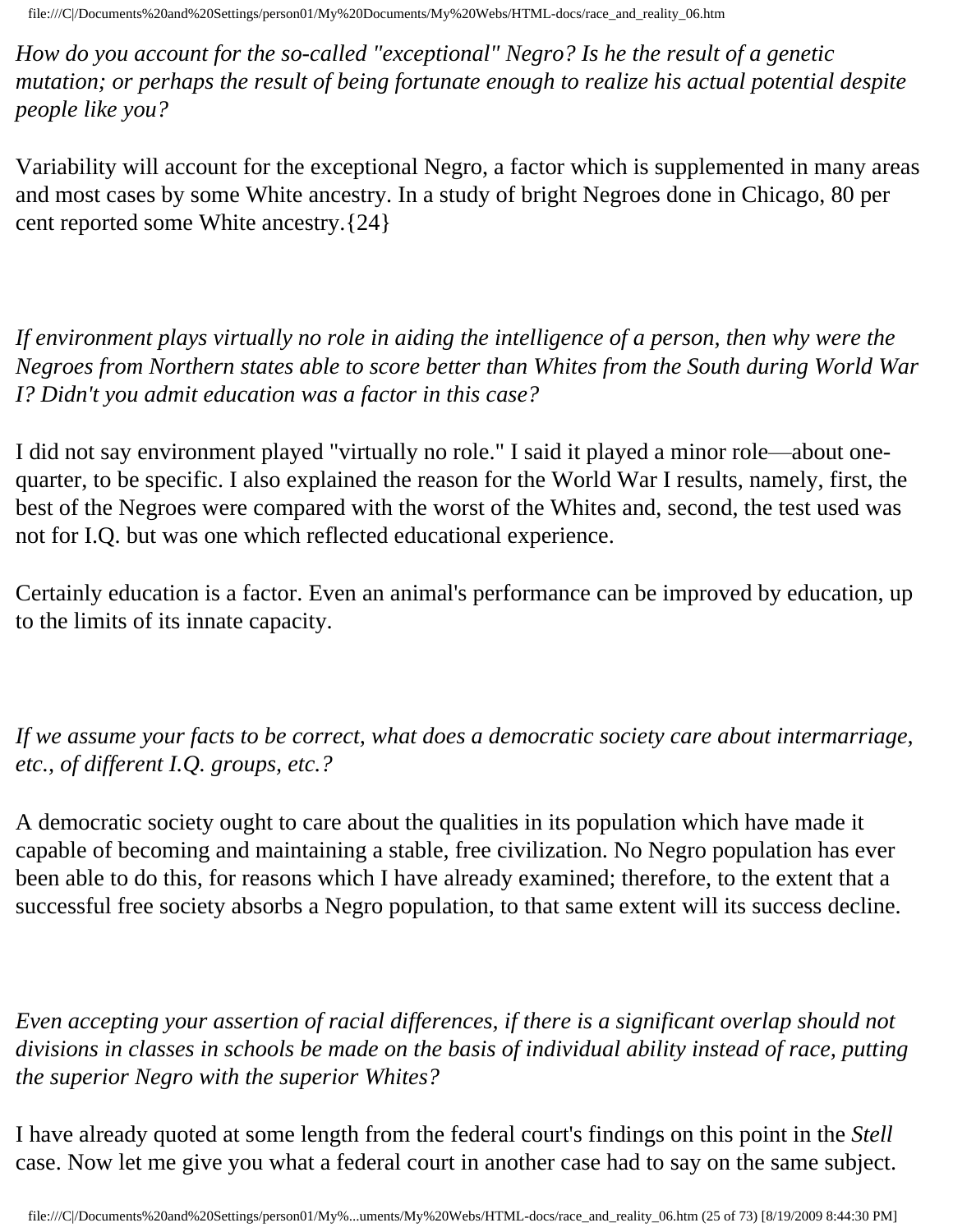Here are the findings of the judge in *Evers:*

24. Paul Witty, "Research on the American Negro," 1940, *39th Year Book, National Society for the Study of Education,* pp. 261-9.

"The differences so measured [between White and Negro children] were not limited to the change of learning rate and ultimate difference in relative mental age or I.Q. which the Court has previously noted, but included as well an even more fundamental distinction in educational patterns, that of subject interest and problem approach. The witnesses were unanimous that these differences were not only substantial in themselves but were of major importance in determining the method of teaching, the selection and content of courses and fixing the progress norms. This was true even though an individual of one group would overlap the other in one or more of the measured factors since these did not show a change in the over-all pattern."

In other words, educability is a matter of more than I.Q., and overlap in I.Q. does not necessarily mean overlap in other important factors. I might go further and point out that there is no such thing as "overlap" except in a specific quality. Educability is the learning pattern of an individual taken in totality and is made up of hundreds of traits. Overlap in all of these traits would simply mean that a child was not a Negro. To force Negro and White children into schools together may result in injury to the brighter Negro child as great as, or greater than, the injury to the average Negro.

Speaking of *Evers,* I would like to quote you another comment of the court in that case which has a bearing on your question:

"Apart from any differences in learning aptitude between white and Negro pupils, the evidence showed without contradiction that effective learning can only occur under conditions in which the individual's attention can be given to study without unnatural distractions. Such receptivity occurs only when the learner is in a group with which he has an empathic relation, such as with his family, his kind, his neighbors of like interests, or other groups with which he identifies himself as an individual and in which, because of his similarity of characteristic, he is an accepted group member."

All of the evidence in *Stell, Evers* and the companion cases{25}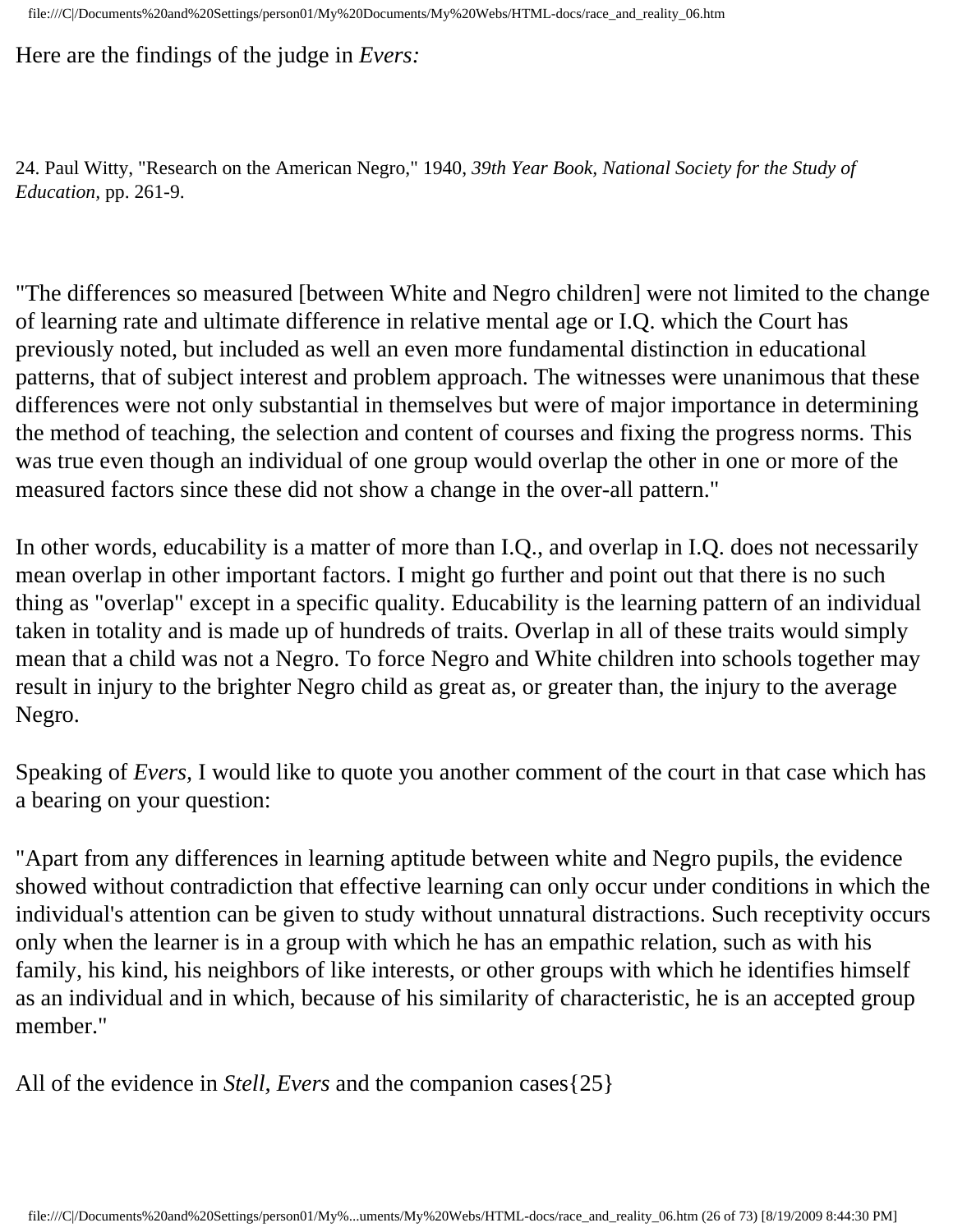25. *Davis vs. Board of School Commissioners of Mobile County, Ala.,* 219 F. Supp. 542 (S.D. Ala. 1963); *Armstrong vs. Board of Education of City of Birmingham, Ala.,* 220 F. Supp. 217 (N.D. Ala. 1963); *Gibson vs. Glynn County Board of Education,* U.S.D.C. Southern District of Georgia. Brunswick Division (1963). (Unreported.)

points up a fact which the Supreme Court did not consider in *Brown,* namely, that there is a basic human need for self-identification with one's own kind which is part of the healthy psychological development of every individual. The Court in *Evers* continued:

"It does not appear that this identification is caused either by school or society but rather arises primarily from a natural biological selection mechanism which plays a part in maintaining evolutionary diversity of type and is described scientifically as ethnocentrism. While race preferences resulting from gross race differences may be consciously overridden by mature individuals, they remain as an inherent mechanism so that no individual ever becomes completely unconscious of such a difference.

"In the classroom, the intermingling of two groups, each having a high degree of self-identity, causes a heightening of consciousness of group, a result which grows as the number of contacts between them is increased. Compulsory intermixing therefore exaggerates rather than diminishes any divisive forces which exist."

One of the more pathetic sights to be witnessed in schools with token, or "bright Negro pupil," integration nowadays is the isolation of the solitary Negro in the classroom and of his family at school functions. There is, of course, the embarrassed effort to make every one seem at home, there are forced smiles and synthetic gaiety as attempts are launched to digest the indigestible. But the folly on both sides, and the cruelty to the Negro child, must make the informed observer wince.

I doubt this would have been the case had progress continued along pre-1954 lines. All the uproar and justifiable opposition which follows in the wake of what is now called the Negro "revolution" have only focussed a spotlight on the exceptional Negro and made him a symbol of the compulsory integration movement. Indeed, the Negro on the light side of the spectrum, the mulatto, is always the one with the hardest problem, and the one whose occasional presence, under the old dispensation, would quietly have come to be accepted.

*In what state did the Evers trial take place?*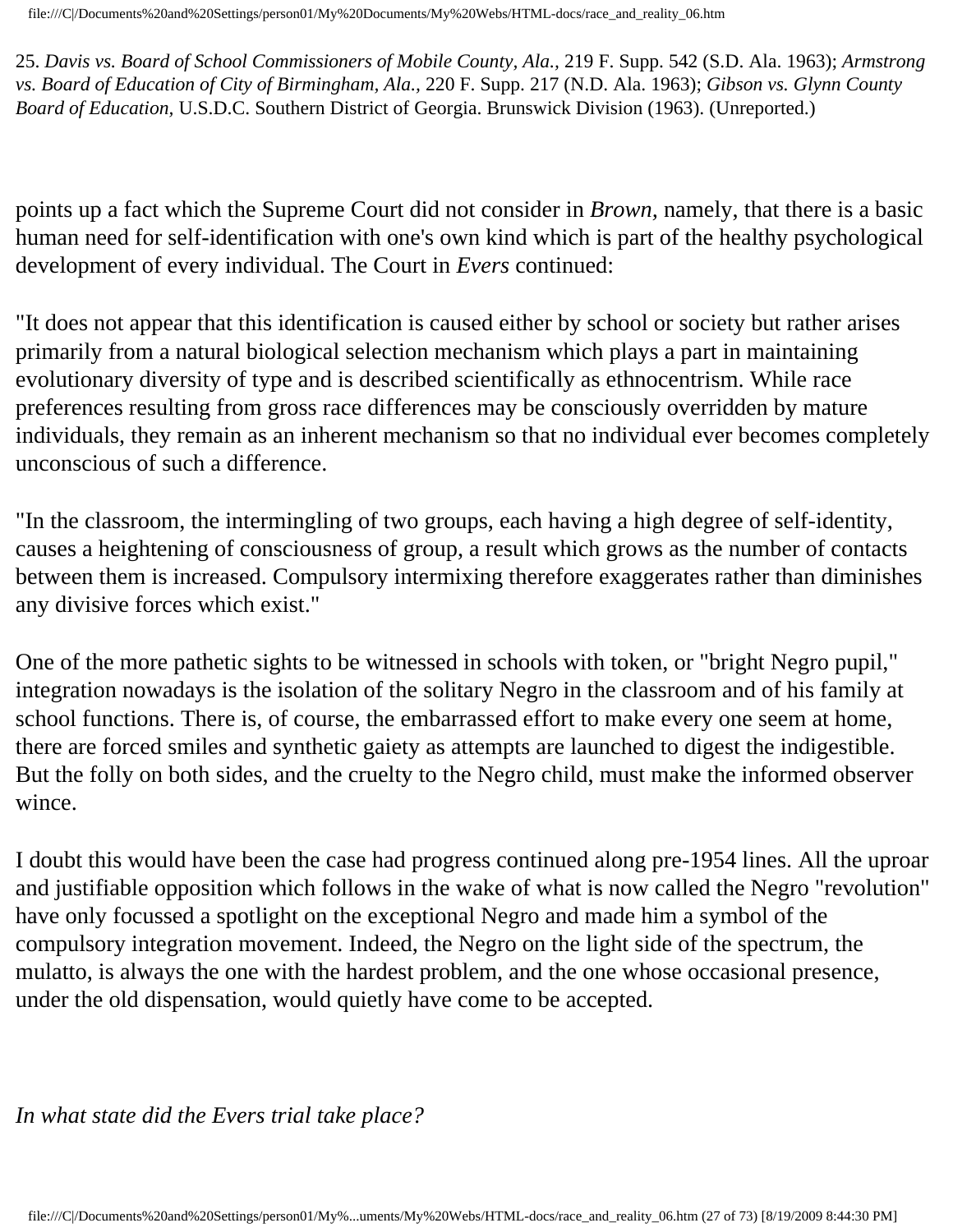*Are the actions of Black Congolese Rebels to be considered any more condemnable than the actions of White Germans under Hitler?*

The *Evers* trial took place in Mississippi. If it had taken place in North Dakota and the decision had been different, would a Southerner be correct in accusing the Northern Court of prejudice?

The difference between the Congo and Germany under Hitler is that the behavior of the rebels in the Congo is standard procedure when the Negro is left to his own devices under similar circumstances, whereas the behavior of the Germans under Hitler was an exception to the rule among White men.

Moreover, the civilized free world combined against Hitler. The civilized free world today, befuddled by a socialist-motivated scientific fraud, is not only not combining against the atrocities in Africa—by withdrawing its controls, it is actually encouraging them.

*How do you explain the fact that not one member of the National Education Association or the American Federation of Teachers has endorsed your belief that integration is bad (in the classroom situation) and that the NEA has stated positively that integration has no bad effect? (Fact citation can be found in NEA Journal.)*

The NEA is part of the educational establishment whose motivations I have already examined. The record in *Stell* and *Evers,* and other companion cases, is replete with study after study on the adverse effect of integration. These were sponsored by scientific witnesses under oath and subject to cross-examination. No members of the associations you mention ventured to appear.

*Why do Negro children score higher on I.Q. tests when the test is administered by Negro testers? This holds true especially on Achievement Tests.*

Your facts have been disputed, but even if they are correct, what difference does it make? White children still do better than Negroes even when the latter are tested by Negroes. All that your point seems to prove is that Negroes are more relaxed and accomplish more in the presence of other Negroes, which is a good reason for Negro teachers and classmates.

*If you were to take two 400-lb. alligators—one with a brain weight of 17 g. and the other with a*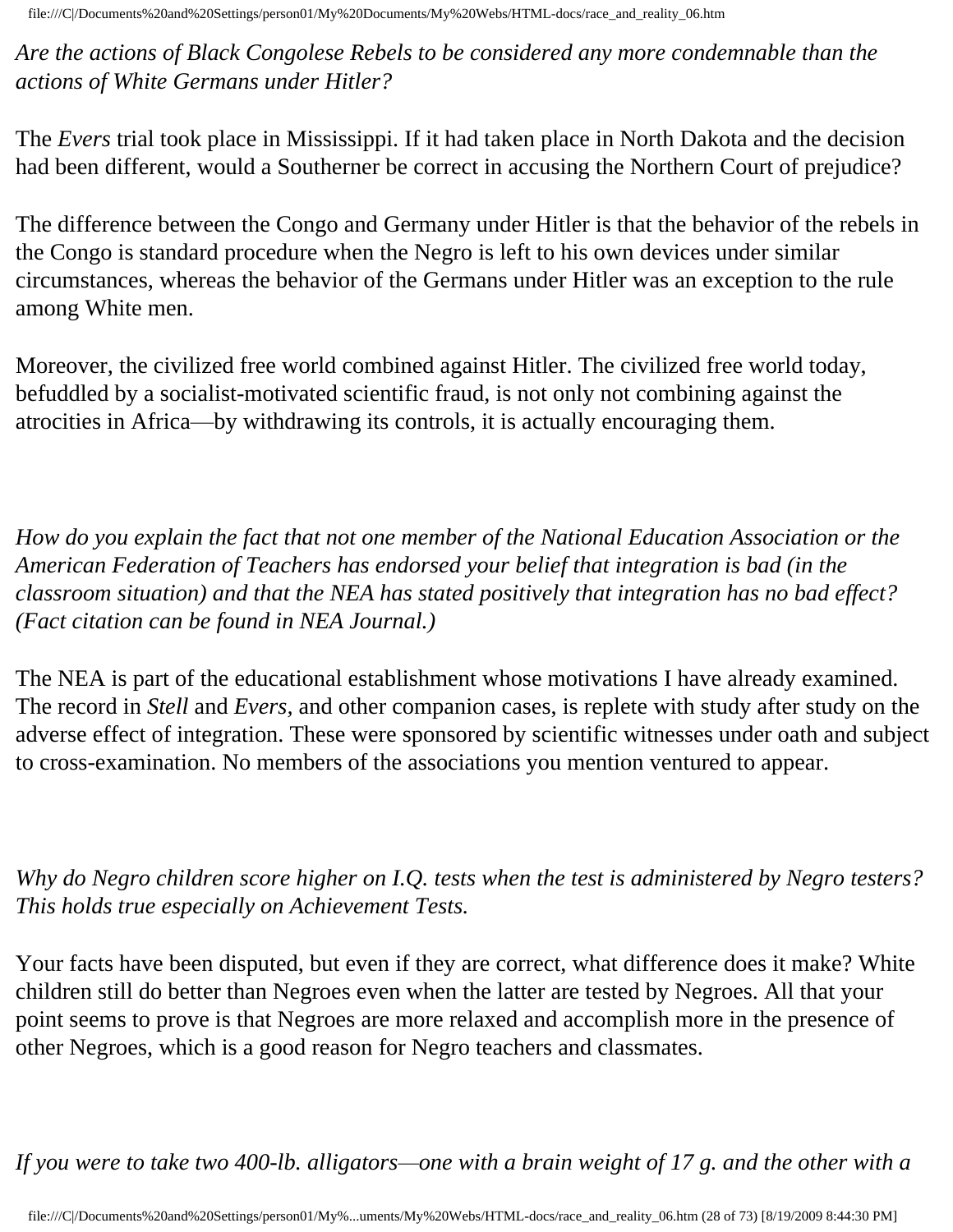*brain weight of 13 g. and the latter were transported to a zoo and conditioned to certain responses, would you then assume that alligators with a brain weight of 13 g.—as an average, of course—have a greater intelligence? Thus, are you saying that brain weight is proportionate to intelligence? Is the size of the brain relative to intelligence?*

You are mixing several factors in this question. First, I have already explained that an I.Q., properly determined, is not radically changed by education, although I have qualified this by adding that education will always improve performance up to the limits of innate capacity. Second, I have emphasized that brain weight or size is only part of the story concerning intelligence in any individual case-cortex area, proportion of parts and cyto-architecture are also involved. I leave you to apply these variables to your alligators.

*If you use inferior brain potential as justification for segregation would this apply to Caucasians with damaged or slightly retarded brains as well?*

By definition, damaged or slightly retarded brains are not a group characteristic of Caucasians, whereas a lower I.Q. and other differences *are* group characteristics of Negroes. Obviously if brain damage or retardation is significant such individual Caucasians are segregated.

*You admit that the difficulty with integration is that it leads inevitably to intermarriage and this*  in turn would lead to abasement of the genetic stock and a degeneration of the general level of *intelligence. This would occur because the frequency of high intelligence in Negroes is significantly less than in Whites. You also admit that in some cases Negroes equal or excel some Whites in intelligence. Interbreeding of these Negroes with Whites would not necessarily debase the genetic stock and in some cases might even raise the level. If we may ignore the practical difficulties a moment, should you not in consistency be advocating segregation of the intelligent from the less gifted regardless of race—since intelligence is the issue you find important?*

I have already answered this question from several angles but I will summarize: First, educability is not solely a matter of intelligence. It involves subject interest and problem approach which have been found to differ between Whites and Negroes among the exceptional as well as the average. Second, we cannot ignore the practical difficulties—organizing a society is a practical matter. Consider my references to exceptional minors and women. Third, once the doors of White society are thrown open to exceptional Negroes in those areas where mates are chosen it would be virtually impossible to close them in the face of other Negroes because of the ideological pressures of the equalitarian movement. Fourth, race mixture involves not only intelligence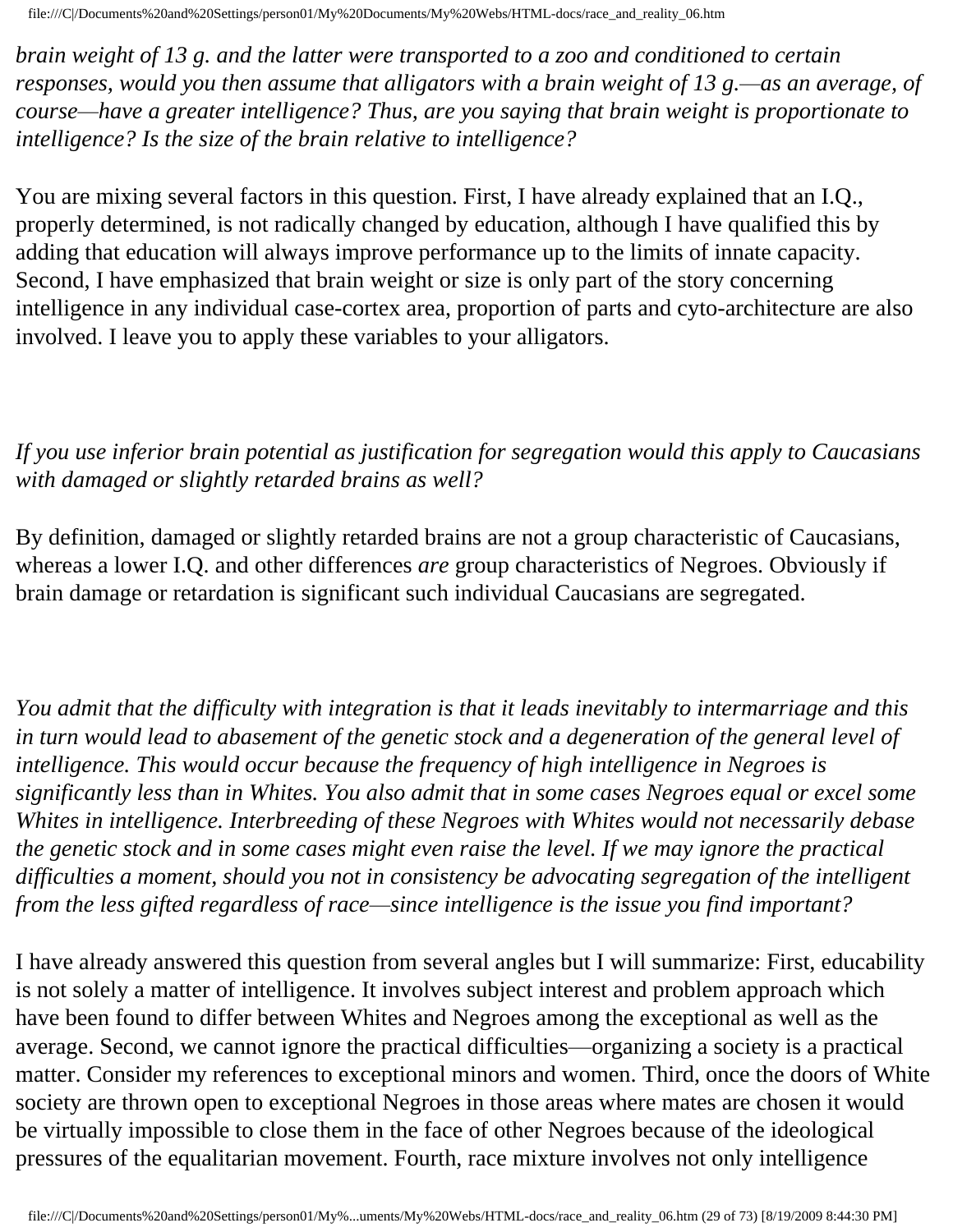levels, but also temperament, degrees of courage or lack of it, character, and so on, as well as physical differences which may create organic disharmony in a crossing. Fifth, your suggestion is academic because the Supreme Court's 1954 decision and the Civil Rights Act require indiscriminate integration.

*How could you ask for a finer public servant than Edward Brooke, the Senator from Massachusetts? He disproves your theory of inferiority.*

Look at Edward Brooke's face: Do you consider him a typical Negro? And if you do not, why do you use him as an argument? Can you not see that in doing so you are misleading the uninformed as to what the real issues are?

In any large community there are Negro men to admire and Negro women who are equally fine. From observation I would judge there is as much overlap in character and charm as there is in intelligence, although here again it usually seems related to some white blood. I touched on this problem in considerable detail in the last chapter of *Race and Reason* and will not repeat myself here.

a. *100 years ago how many Negroes could top White men in I.Q. tests and how many Negroes can now? That is: has not the Negro improved slightly under segregation and greatly under integration, and none in slavery?*

b. *Why can't a culture be adopted?*

a. The Negro has improved greatly under segregation; it is not apparent that he has done as well under the limited integration he has experienced.{26}

b. Because a culture is the product of the innate capacity of the race which created it. It can to some extent be parasitically enjoyed by races of less capacity, but it can neither be advanced nor independently sustained by such races.

*Since the Orientals in our society have a much lower crime rate and illegitimacy than the average White in our society, and since differences between peoples are genetic in origin by a 3 to 1 ratio—can it not therefore be inferred that the Oriental is indeed not only the Caucasian's equal, but his superior?*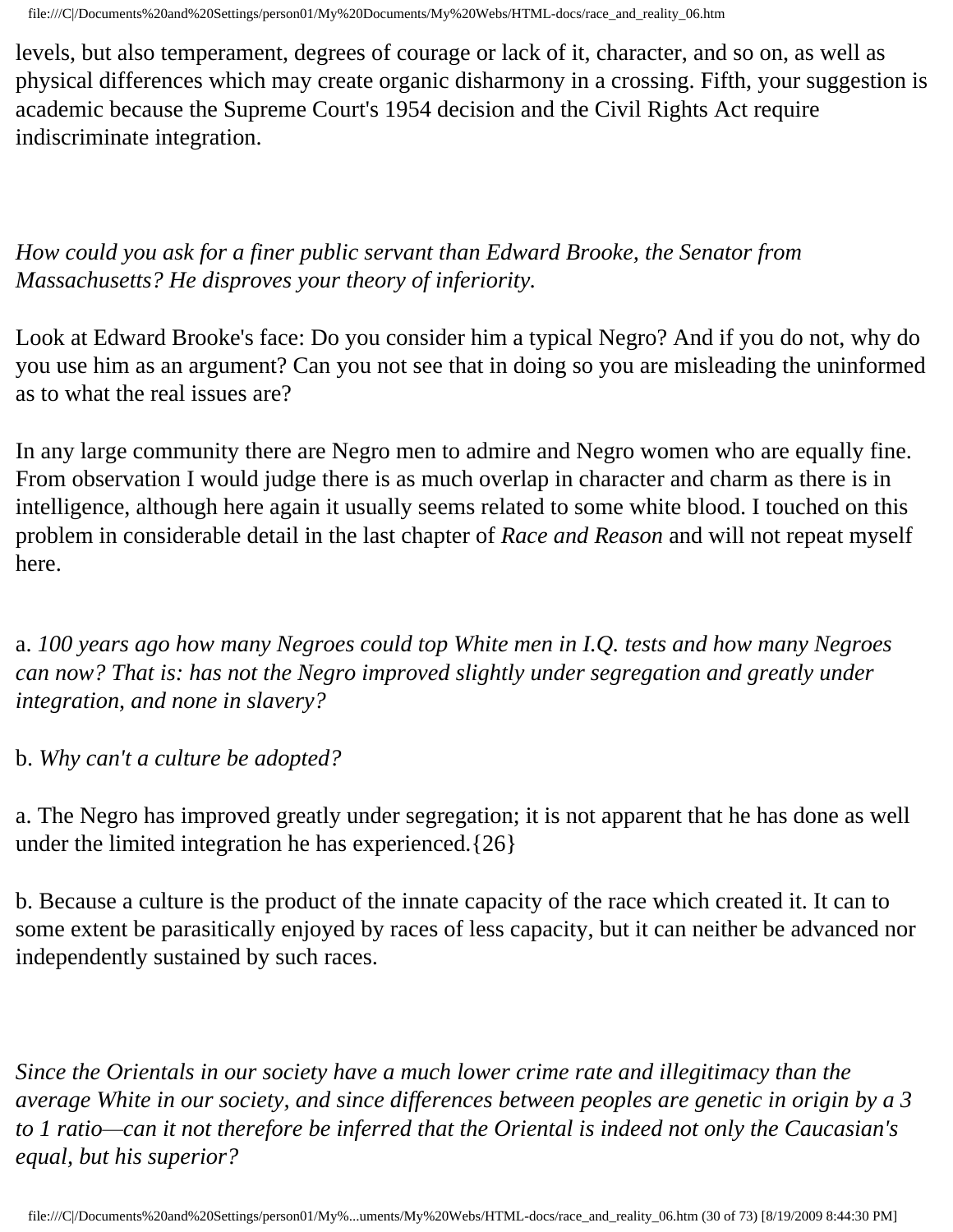In some respects quite possibly. I cannot verify your figures as I have not studied them. I have stated previously that the English speaking stocks of the Caucasian race probably hold the championship in maintaining stable, free societies.

*You stated that the lack of perfect evidence of the Negro's inequality (inferiority) is no reason to assume that he is equal. Is it not equally true that imperfect evidence of his equality is no reason to assume he is inferior. Particularly since, contrary to your assertion, the balance of evidence does indicate that the Negro is potentially equal, but lacking the social and cultural advantages.*

Your facts are wrong. You assume that the evidence is equal, in amount and in imperfection, on each side. The truth of the matter is that the evidence is overwhelming on the side of inequality indeed I know of no evidence at all on the side of equality. What I said was that because *every item* of the evidence

26. See *supra,* p. 113.

for inequality was not perfect was no reason for assuming that the opposite of the evidence was true.

*When your group of scientists say one thing, and we are taught that a much larger group of scientists say something else, how are we to decide which is correct except by the preponderance of opinion?*

By learning to think for yourselves, which is one of the chief objects of education. In this case it is not a difficult task. All you need to do is to stop taking unsupported assertions as final and demand to look at the evidence. There will soon be no question left in your mind.

## CIVIL RIGHTS

*Is not the right to integrate a constitutional right?*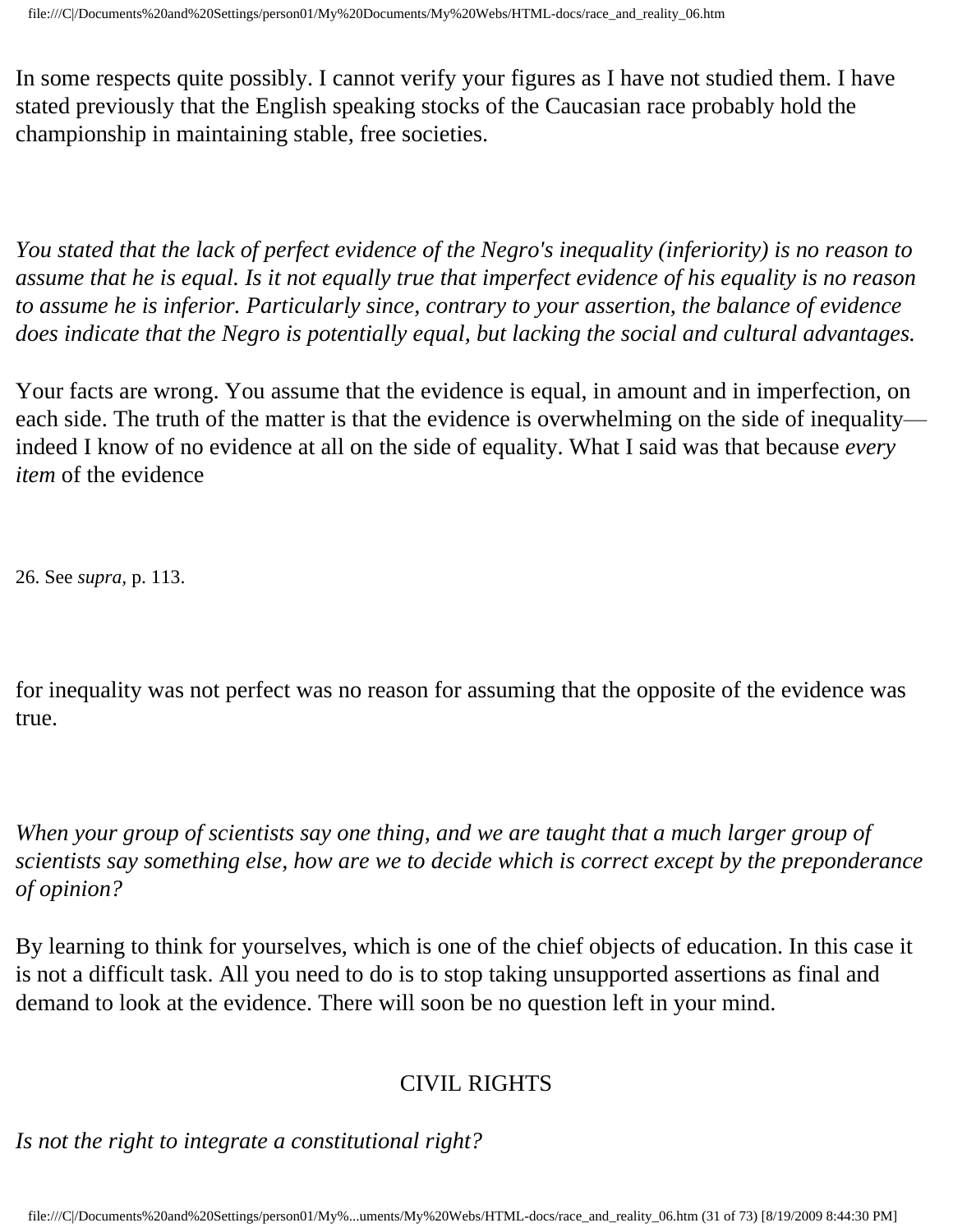There is no "right" to integration, either in our Constitution, our moral code, or our religious precepts. Segregation *for valid reasons* is an accepted social procedure. I cannot claim that I am denied "equal rights" or "civil rights" as an American, or that I am made a second-class citizen, or that I am deprived of "human dignity", if I am refused the use of a ladies' rest room or if, having a contagious disease, I am placed in a segregated hospital. We need be concerned only with whether the reasons for segregating the Negro are valid, and this is where the question of the genetic versus the environmental source of his limitations becomes decisive.

The Negro's so-called "constitutional" right to integration derives solely from the Supreme Court's decision in the *Brown* case. As we have seen, this case was based upon misrepresentation and concealment of vital evidence bearing upon the genetic issue.

## *You often speak of segregation in "social" situations. What do you mean by a "social" situation?*

Any situation which has genetic implications. These are the situations which produce instinctive tensions, and logical tensions as well, because they invite the possibility of interbreeding. But when it comes to deciding what is or is not a social situation we are confronted with great local variations. A restaurant in a small Mississippi town may be very different in this respect from a restaurant at the Grand Central Station in New York. The same may be true of other forms of public accommodations, or indeed any aspect of community life.

I do not suppose we have ever faced a situation where the advantages of the dispersive aspects of our federal system as originally. designed could be more wisely applied, and are being more callously disregarded. There are many areas of the North and West with relatively minor Negro populations in which policies entirely different from those in areas with large Negro populations would be justified.

They have a rule of thumb in the South that the Negro problem does not become serious until the ratio approaches ten to fifteen per cent, but regardless of this flash point, when one considers the spectrum nature of the race problem—the shift in this spectrum toward the mulatto in certain Northern areas a swell as the variability in the quantity of Negroes—it is folly to attempt to deal with it by one set of laws or customs everywhere.

I cannot over-emphasize the importance of the concept of variability in dealing with any racial problem. We have the variability of the genetic spectrum, of the population ratio, and finally of the community setting. Consider a small town in Montana which has two or three Negro families whose predominantly White genes show in blue eyes, straight hair, sharp noses, and relatively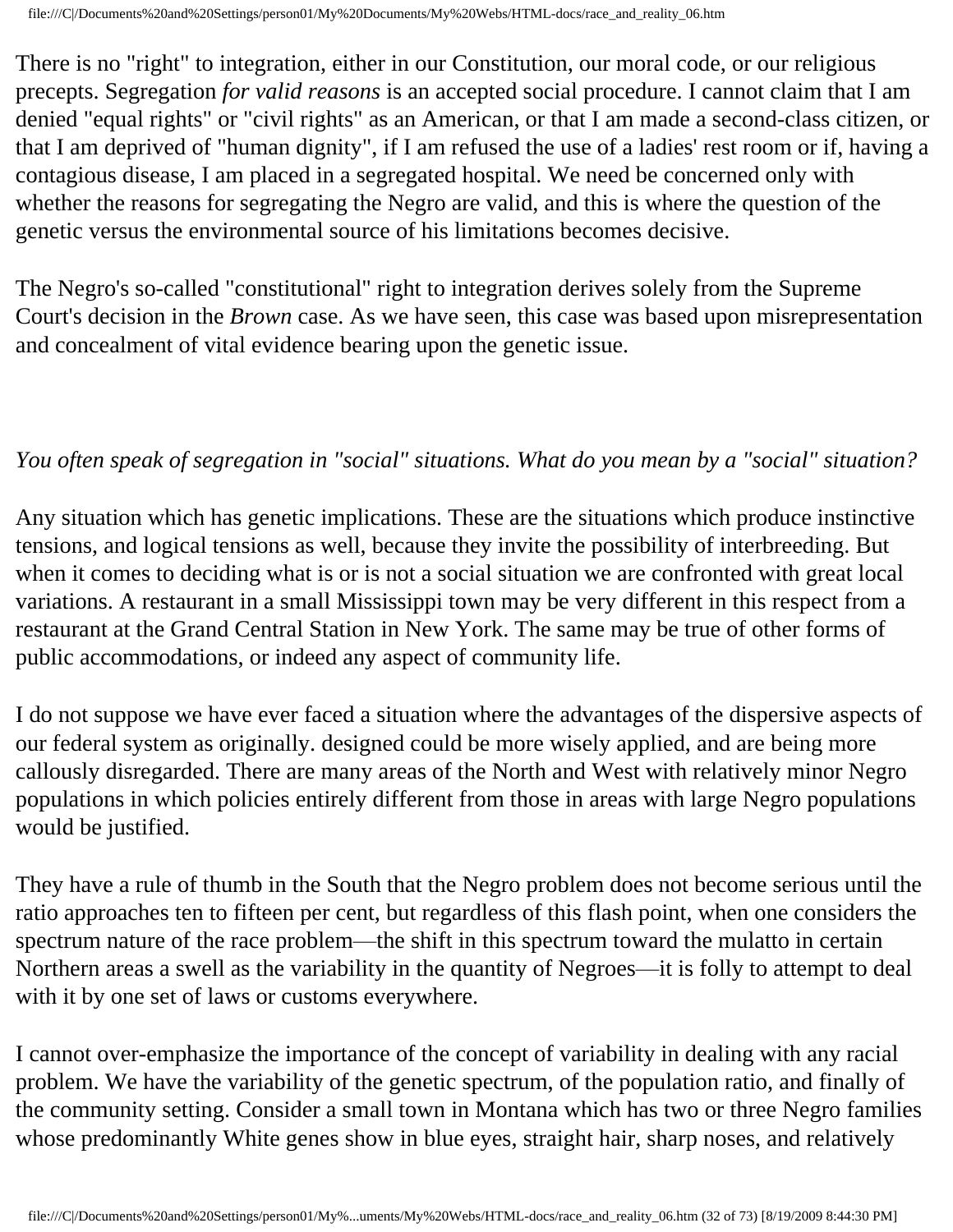high I.Q., and whose Negro genes are only apparent in skin color; then compare this town with one in Alabama where the population is over fifty per cent Negro of pure or nearly pure blood, with prognathous jaws, kinky hair, flat noses, everted lips and relatively low I.Q. In the first situation it might be justifiable to have no segregation at all, while in the second some segregation might be essential.

What could be more apt to invite community disruption than to try to control racial problems in those two towns by the same set of laws made by politicians sitting in Washington and hoping to win the Negro vote in New York—or by a Supreme Court which has heard only one side of the evidence on genetic racial differences?

# *But should not everyone be equal at least before the law?*

Before the law, yes, but this does not mean that the law should be everywhere the same. Circumstances alter cases. We find a great variation in laws throughout the United States. Consider the liquor laws or the speed laws. Some communities prefer certain things one way, some another. It is when the federal government steps in to force the views of one section upon another whose circumstances are different that trouble starts.

# *What about voting? Surely here the law should be identical everywhere?*

It would undoubtedly be unreasonable to say that simply because a man is a Negro he cannot vote, but on the other hand it may be essential as a practical matter to establish a more rigorous procedure for selection of voters, both white and black, in communities with heavy Negro concentrations since the consequences of a failure in, or evasion of, the procedure are more serious.

We know, for example, that Negroes as a race have never been able to maintain a stable, free society, anywhere, any time—in fact, government by a Negro majority invariably results in chaos. We may even question whether, based on historical experience, the average Negro really prefers a republic to other forms of government. His standards of fiscal responsibility are quite different from the White. Our own American experience has proven that his vote is more easily bought and that he is more apt to vote as a bloc. With large numbers of Negroes in a community, therefore, it is vital to be *sure* that the level of intelligence of the voting Negro is high, even if this means cutting out larger numbers of less intelligent Whites than might be necessary in an all White community.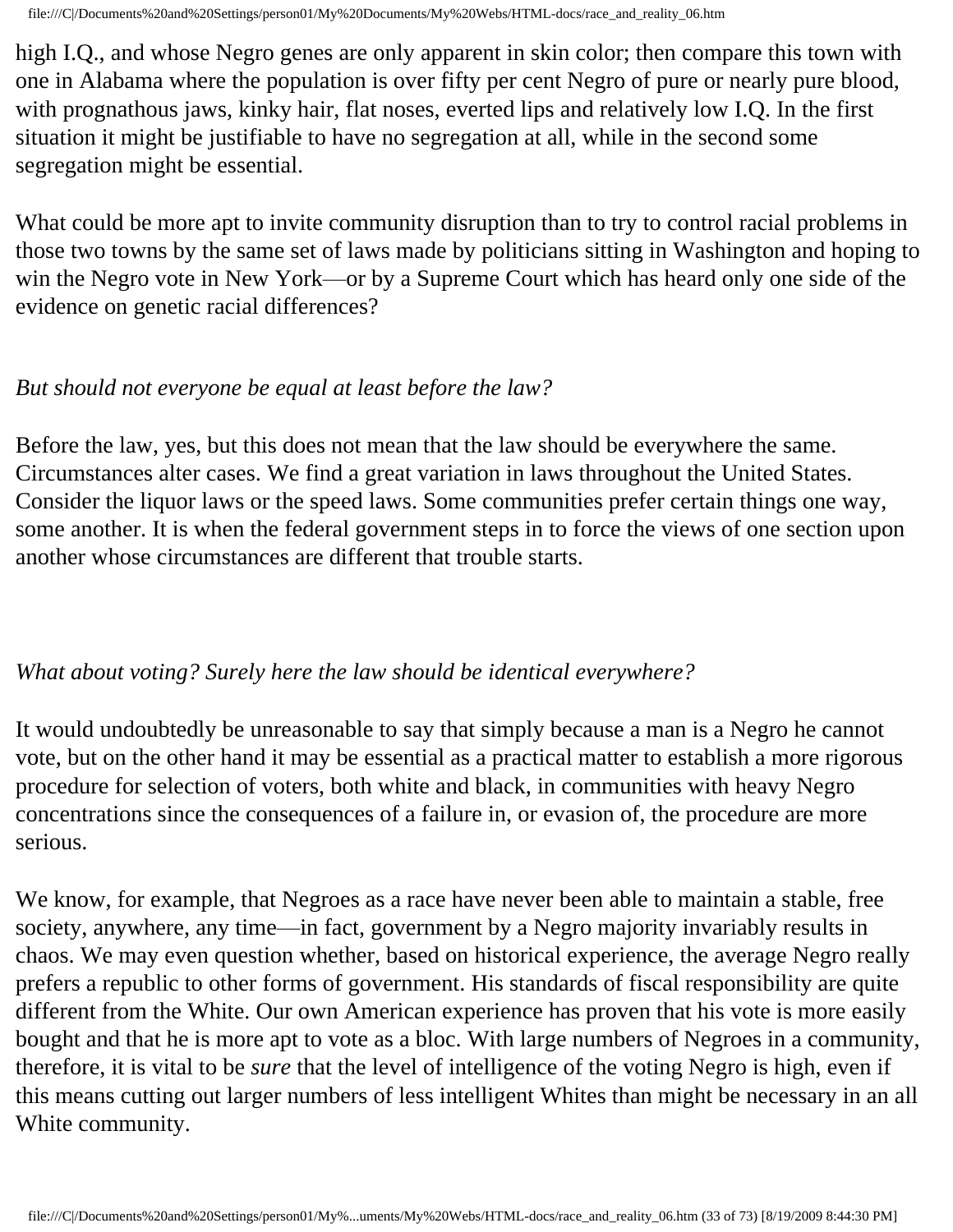One of the more alarming things to me about the current political scene is the blindness and stupidity of the politician who openly seeks, and brags of capturing, the Negro vote—meaning the vote of the average Negro. This is the equivalent of saying:

"My policies have attracted the approval of a race, the degree of whose participation in public affairs has always been a measure of the deterioration of the society in which it occurs."

I am indebted to the government of Rhodesia for the following summary of the manner in which the problem is handled there. While the situation is different from that in the southern United States, the method has some thought-provoking aspects:

"The franchise is for voters of all races registered on one of two rolls and extends to all citizens aged 21 years or over, resident in the country for more than two years, subject to certain property, income or educational qualifications. Of the Legislative Assembly of 65 members, 50 are elected to represent constituencies by the more highly qualified voters of the 'A' roll, whilst 15, representing electoral districts, are elected by the voters with lower qualifications on the 'B' roll. Both constituencies and electoral districts cover the entire country and the decision as to which roll a person qualifies for, or stands for Parliament on, is in no way dependent on race.

" 'A' Roll: (a) Income of £792 or ownership of property of value of £1,650; or (b) Income of £528 or ownership of property of value of £1,100 AND completion of a course of primary education; or (c) Income of £330 or ownership of property of value of £550 AND four years' secondary education; or (d) Appointment to the office of Chief or Headman.

" 'B' Roll: (a) Income of £264 or ownership of property of the value of £495; or (b) Income of £132 or ownership of property of the value of £275 AND two years' secondary education; or  $(c)$ Over 30 years of age AND income of £132 or ownership of property of value of £275 AND primary education; or (d) Over 30 years of age AND income of £198 or ownership of property of value of £385; or (e) Kraal heads with a following of 20 or more heads of families; or (f) Ministers or religion.

"There is no legal impediment to a Rhodesian of any race becoming Prime Minister, Member of Parliament, Judge of the High Court, Head of a Government Department or practicing in any profession.

Commenting upon the above suffrage requirements the Rhodesian Minister of Information writes:

"Without the establishment of men trained in arid accustomed to the art of government, men accustomed to ensuring order and obedience to order, which is indispensable to progress,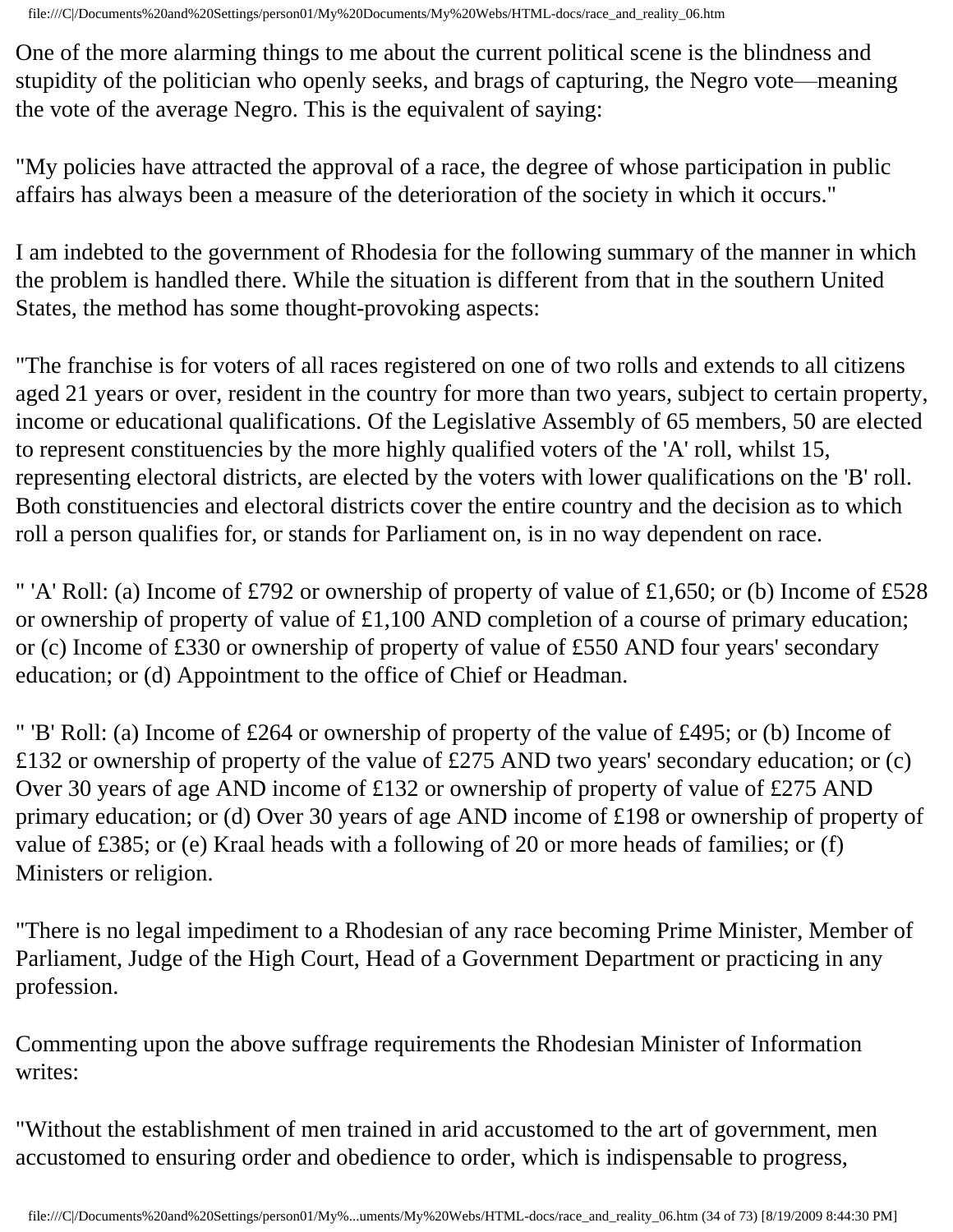happiness and human civilization, any society must relapse into anarchy or become an absolute dictatorship.

"It is this basic fact that is at the root of our Rhodesian philosophy, which is that a country is amply justified in limiting the franchise to those of its inhabitants capable of exercising it with reason, judgment and public spirit.

"We seek to ensure this by two means—firstly an educational test on the theory that you thereby have a mind that is trained and disciplined in some degree, and secondly, a means test on the theory that a man earning more than a mere subsistence or acquiring property of some substance has the necessary qualities of character and mind.

"There can be no general rule without hard cases, but no one has yet devised a more certain, practical or logical approach to the exercise of the franchise. What we do know is that there can be no progress on the basis of an uninformed, emotional mass electorate and that adult suffrage, inherent in majority rule would, in Rhodesia, place control in the hands of those unequipped to exercise it. The mob may be able to form judgments of the personal qualities of candidates—but that is not enough, for a voter must be able to form an opinion of the merits of the policy presented to him."

The unlimited suffrage concept is marginal when applied to a homogeneous electorate consisting of an advanced and experienced race like the Anglo-American. To apply it to states or communities with high percentages of a retarded race is suicidal.

*Apparently you have no faith in democracy. Are you not attacking the principle of "one man, one vote"?*

There has never been any one-man-one-vote principle practiced before in our republic, or in any successful free society, if that is what you mean by "democracy". When Athenian democracy was in its prime, large segments of the population were not allowed to vote. Women were not allowed to vote in the United States when I was a boy, and they are not allowed to vote on federal issues in Switzerland today. Until recently, and under our Constitution as it has hitherto been interpreted, the qualification of voters has been left exclusively to the states, except that by constitutional amendment (1870) Negroes as such cannot be discriminated against by state laws, and women were given the vote in 1920.

It is time Americans remembered that when Daniel Webster called our government the last, best hope of earth he was referring to a representative constitutional republic, the special genius of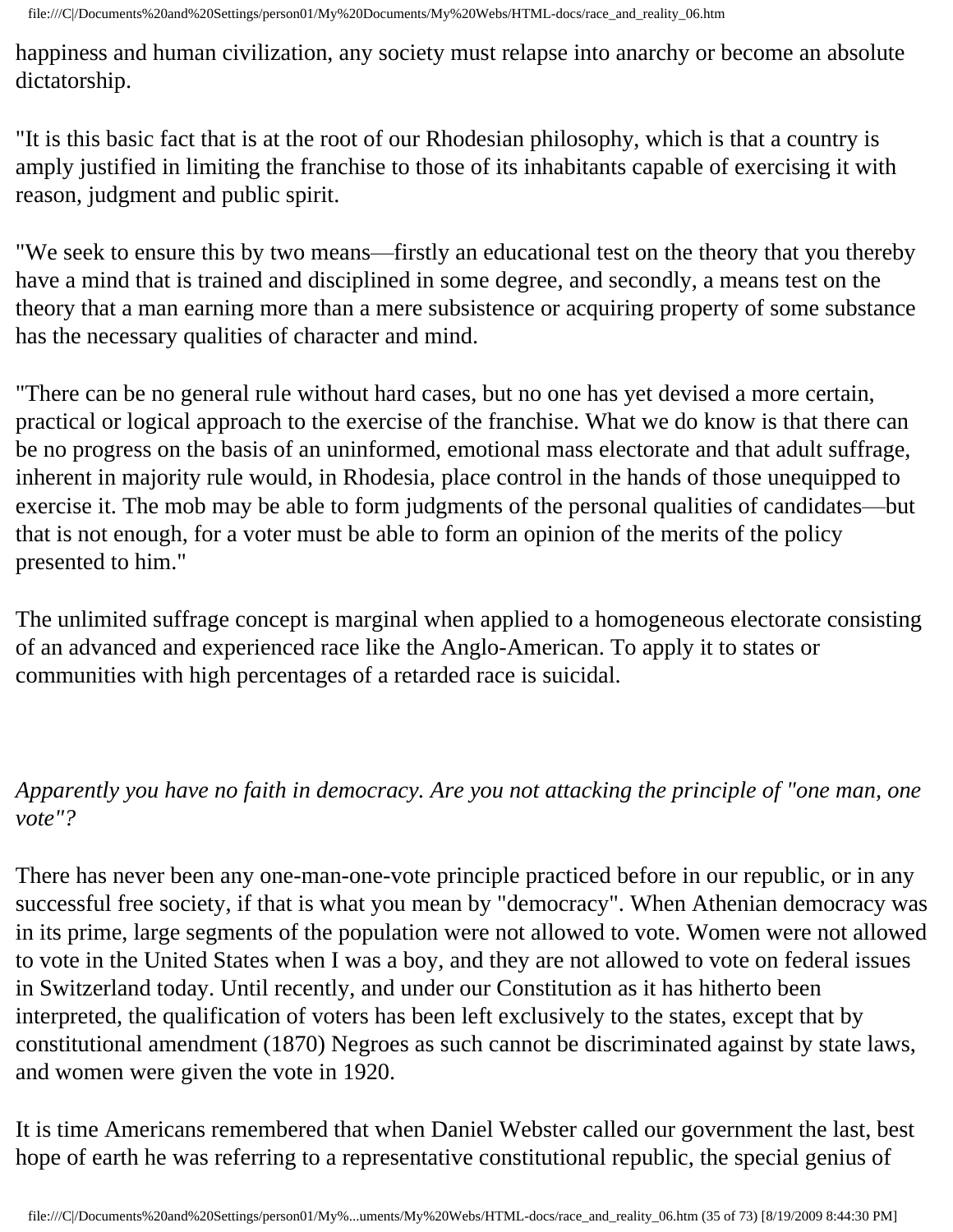which was the way in which the top was protected from exploitation by the bottom and vice versa. There were all sorts of provisions by which this balance was assured, many of which have been whittled away, and always in favor of the bottom. If this keeps up, it can only end in the collapse of the "the last, best hope" because it will mean injustice, and injustice to either the top or bottom will produce rebellion and violence in the long run. Exclusive victory for the top means fascism, for the bottom, communism.

#### *What about jurors?*

I feel the same way about jury duty as about voting.

*Do not all your qualifications concerning treatment of the Negro result in limiting his equality of opportunity?*

In the majority of cases the Negro's failure is not due to a lack of opportunity but to a lack of capability. It is always easy to blame the latter on the former because opportunity itself is not easy to define. Two runners with unequal strength do not have an equal opportunity to win a race. Must we, nevertheless, allow all runners to enter every race regardless of past performance? Must every tennis player in the world be allowed to enter the U.S. National Championships each September? Obviously this is impossible.

In the case of Negroes in general it is only natural that judgments should be made upon average past performance and the individual Negro regarded with some skepticism. For this reason there may be some opportunities that even the exceptional Negro is denied but these are relatively rare. Most Negroes with intelligence and character have made their way very well in the United States. {27}

27. See, for example, the case of S. B. Fuller, Negro president of the Fuller Products Company, Chicago. His organization contains 10 subsidiaries in 38 states, maintains 80 branch offices and employs more than 5,000 people. In addition, Fuller is publisher of *The Courier* chain of national weekly newspapers, director of a bank and member of the Board of the Chicago Association of Commerce and Industry. In a recent speech he said: "It is contrary to the laws of nature for man to stand still; he must move forward or the eternal march of progress will force him backward. This the Negro has failed to understand; he believes that the lack of civil rights legislation, and the lack of integration have kept him back. But this is not true; the lack of initiative, courage, integrity, loyalty and wisdom are responsible for his not making the rate of progress that he should mike." Speech before the National Association of Manufacturers, *New York Herald Tribune,* Dec. 7, 1963.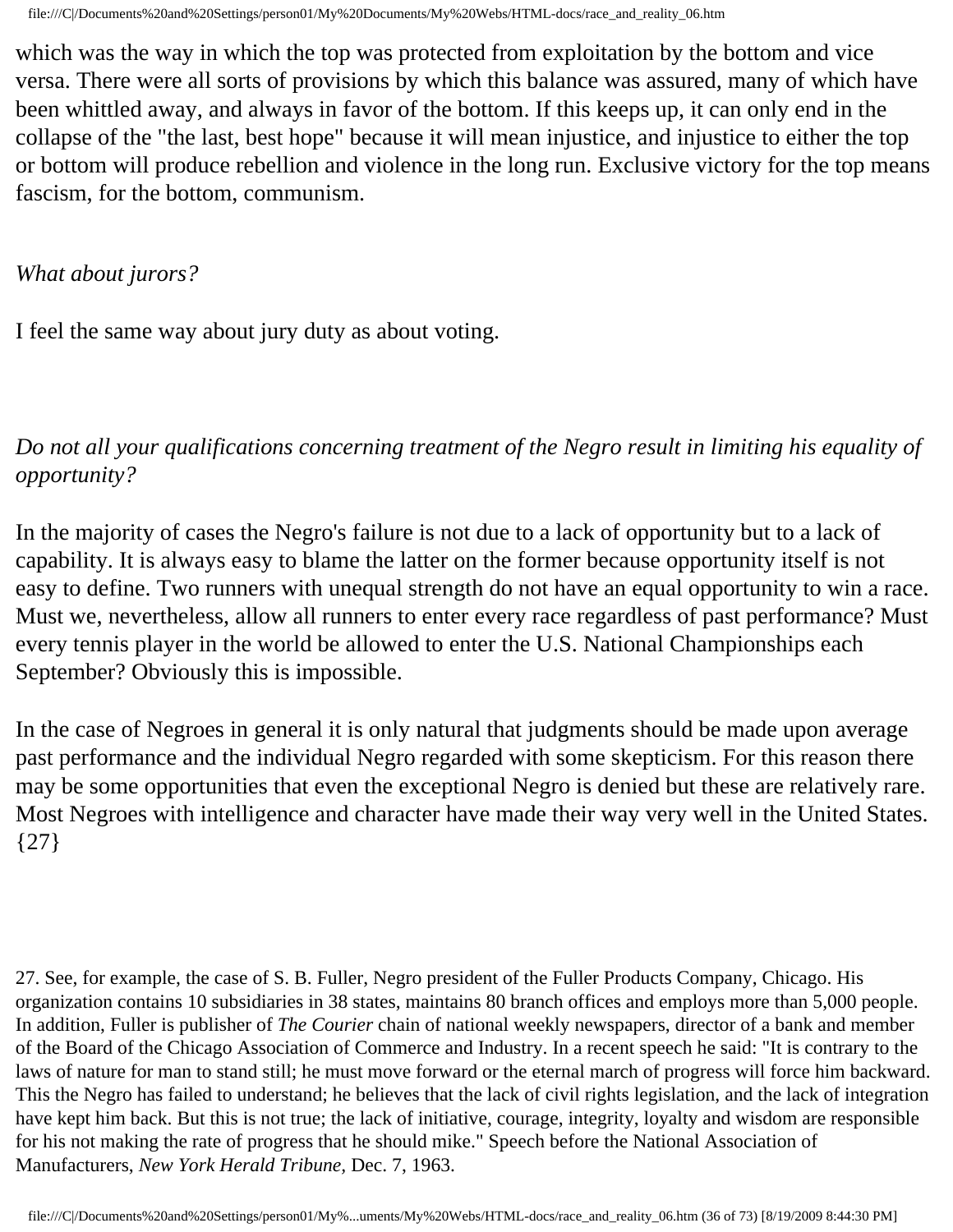*You refer to Abraham Lincoln's segregationist attitudes: in his day, these attitudes were liberal beyond belief. Should our society remain so static that what was a valid idea a hundred years ago remains unchanged today? Would Lincoln express these same beliefs today?*

In his day Lincoln was *not* liberal beyond belief. It was the Northern abolitionists who were the fanatical liberals of the time. To Lincoln not slavery but secession was the issue in the Civil War.

Apparently you assume that in order not to remain static a society must move in the direction of equalitarian socialism, which is first cousin to communism. I do not agree with you. I believe such movement is deterioration, not progress.

#### *How about references on Abe Lincoln?*

The most cited reference on Lincoln is from his speech at Charleston, Illinois, in September 1858 when he was debating with Douglas. (See any collection of these debates.) In this speech he said "I am not, nor ever have been, in favor of bringing about in any way the social and political equality of the white and black races; I am not, nor ever have been, in favor of making voters or jurors of Negroes, nor qualifying them to hold office."

However, in view of the distortions in the press concerning Lincoln's views on the Negro which always appear around Lincoln's birthday, I believe it will be helpful to quote in part a letter written to the *Washington Post* on March 3, 1964 by Ludwell H. Johnson, Associate Professor of History at William and Mary College. It is the most impartial summary of the matter I have seen. The circumstances which gave rise to it are sufficiently explained in its first paragraph:

"I have no connection with any organizations espousing either integration or segregation, but I do have an obligation to historical accuracy. In an editorial of February 10, you commented adversely on an advertisement by the Citizens' Councils of America which quoted from one of the Lincoln-Douglas debates and from some remarks Lincoln made to a Negro delegation in 1862. In those quotations Lincoln expressed himself as being in favor of segregation and Negro colonization. Your editorial remarked that the advertisement 'dishonors the memory of Abraham Lincoln and does injustice to Negro Americans.'

"It is not at all clear to me that the century-old opinions of Lincoln shed any light on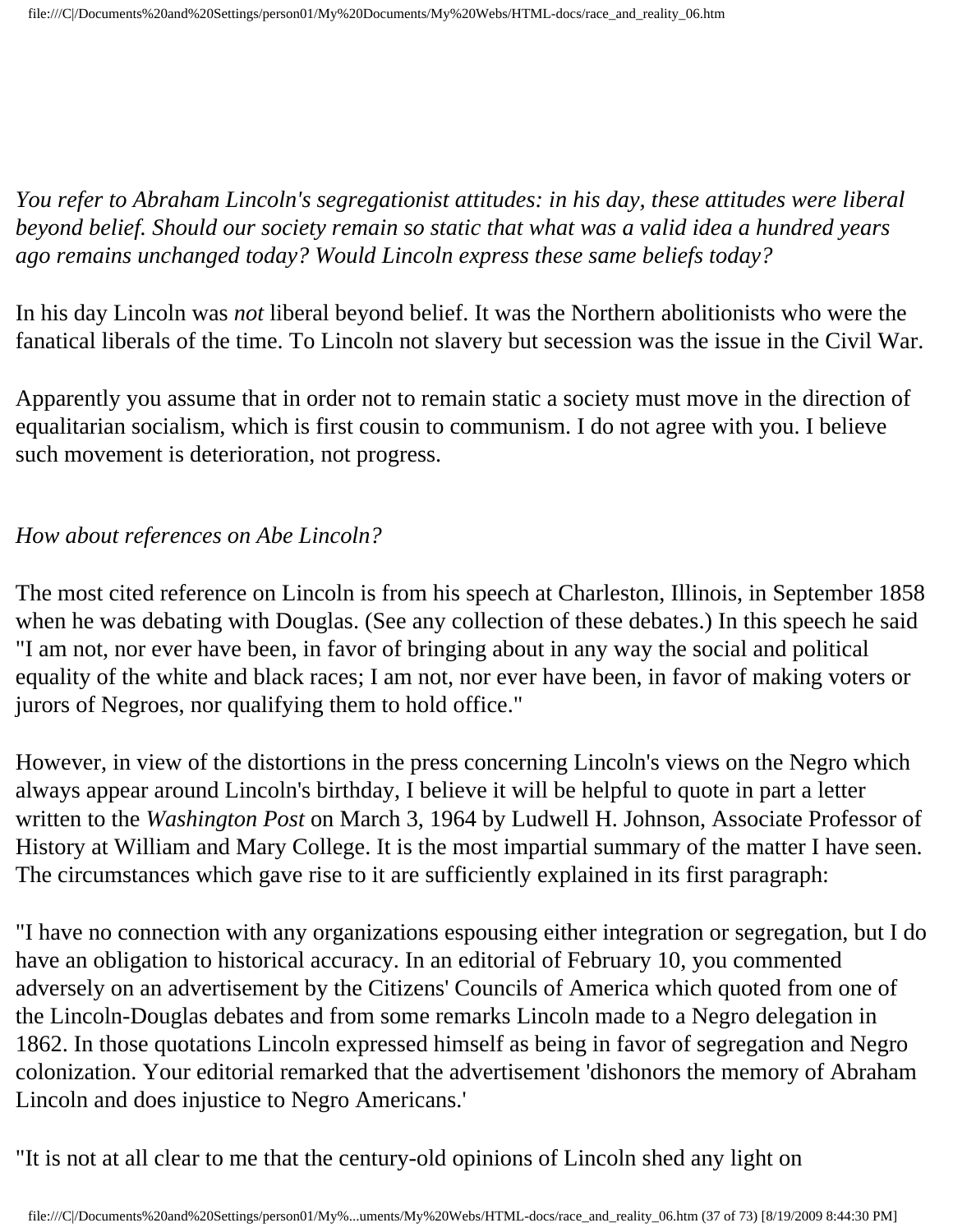contemporary race problems, but since the *Post* editors consented to debate the issue on this level, some attempt should be made to rescue history from the propagandists.

"Anyone contending that Lincoln was in favor of Negro equality must assume the burden of proof. The evidence you present consists of two quotations. In the first Lincoln says: 'I adhere to the Declaration of Independence. If Judge Douglas and his friends are not willing to stand by it, let them come up and amend it. Let them make it read that all men are created equal except negroes.' This you propose to 'fling into the face of the Citizens' Council of America.' In that *same* speech Lincoln said: 'I also yield to all which follows from that necessity [the presence of the Negro]. What I would most desire would be the separation of the white and black races.' Will you also fling *that* in the faces of the Citizens' Council? Your animadversions about quotations taken out of context thus seem somewhat unbecoming. The plain fact is, as even the most cursory examination of the 1858 debates will show, that Lincoln repeatedly stated his belief that the Declaration applied to Negroes and also that he was in favor of white supremacy—often in the same speeches.

"No one can deny that Lincoln was opposed to slavery. But his position on the race question is altogether a different matter. During the 1850's, and especially during the debates with Douglas, Lincoln stated unequivocally that he was opposed to: (1) the state of Illinois bestowing citizenship on its Negroes; (2) enfranchising Negroes; (3) allowing them to serve on juries; (4) social equality. One of the reasons he gave for opposing territorial slavery was a desire to preserve the West for free white men. Furthermore, he was a long-time advocate of colonization in the tradition of Henry Clay, whom he so greatly admired. In 1854, for example, Lincoln said that his first impulse as to the method of dealing with slavery would be to free the slaves and send them to Liberia, although he saw grave difficulties in the way. In 1857 he was more hopeful, saying: 'The enterprise is a difficult one; but "when there is a will there is a way"; and what colonization needs most is a hearty will.' As President he attempted with remarkable persistency (even after the Emancipation Proclamation) to carry out this project. In his first annual message to Congress he asked for money to finance colonization, saying: 'On this whole proposition, including the appropriation of money with the acquisition of territory, does not the expediency amount to absolute necessity—that without which the Government itself cannot be perpetuated?' In his second annual message in December 1862, Lincoln asked for a constitutional amendment that would allow Congress to appropriate money for colonization. In 1863 a colony was actually established on Ile a Vache, Haiti, but it was a dismal failure, and the survivors were brought back the following year. In July, 1864, Lincoln's private secretary, John Hay, noted in his diary that the President had finally given up colonization.

"Back in 1854, Lincoln had said, suppose colonization proved to be impracticable—'What then? Free them all, and keep them among us as underlings? Is it quite certain that this betters their condition? I think I would not hold one in slavery, at any rate; yet the point is not clear enough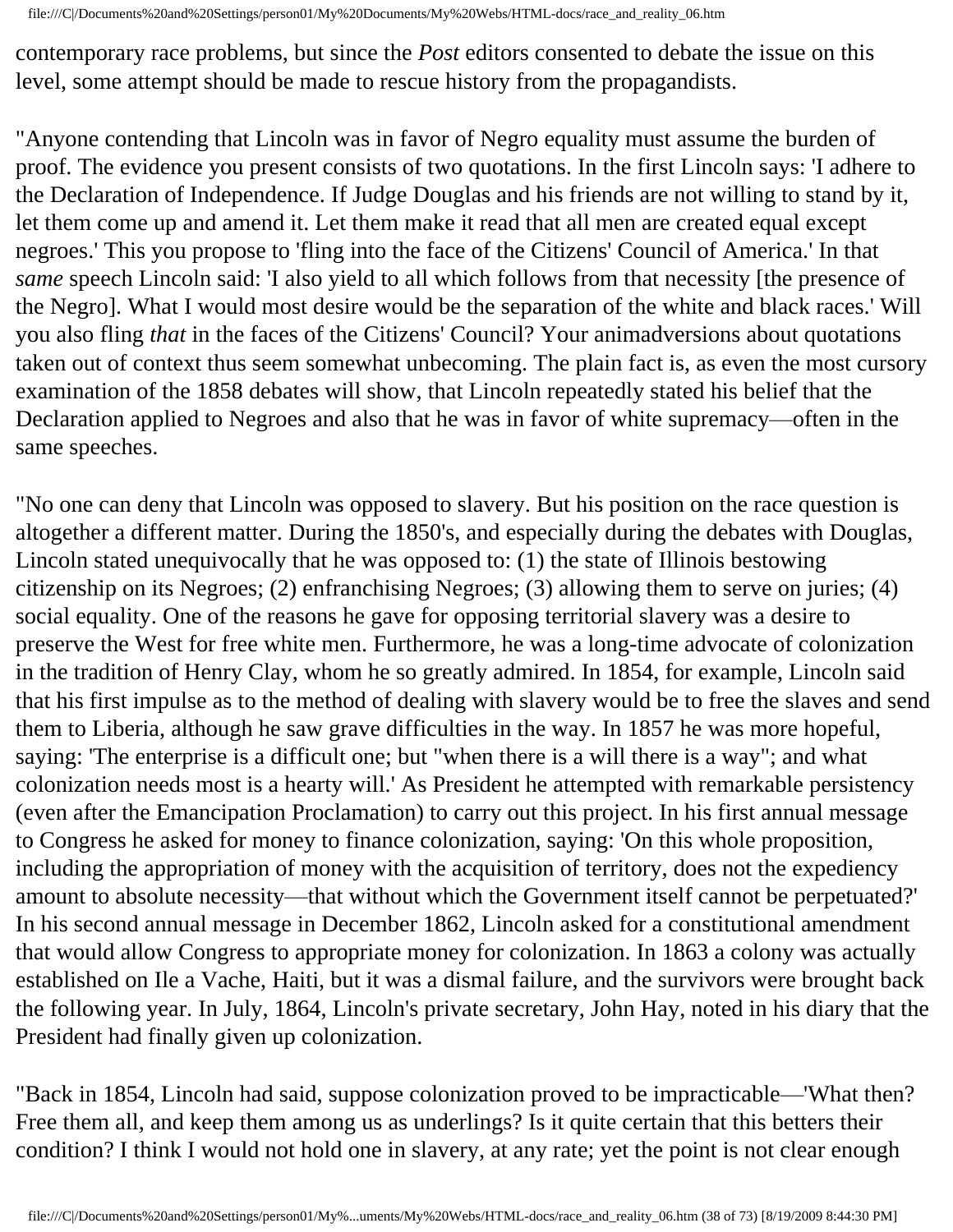for me to denounce people upon. What next? Free them, and make them politically and socially our equals? My own feelings will not admit of this; and if mine would, we well know that those of the great mass of white people will not.'

"The most advanced position Lincoln ever took as to the rights of Negroes was in a letter of March 13, 1864, in which he wrote to the Union governor of Louisiana to 'barely suggest for your private consideration' that those Negroes who were 'very intelligent' or who had fought in the Union army be allowed to vote in state elections; but this was, Lincoln concluded, 'only a suggestion.' Lincoln, like Jefferson and unlike the doctrinaire integrationist of today, realized the profound complexity of the race question and believed, again like Jefferson, that the only sure solution was colonization . . . .

"The other piece of evidence you present in rebuttal, a quotation from a letter Lincoln is supposed to have written early in 1864, saying that 'the restoration of the Union must rest upon the principle of civil and political equality of both races,' is of doubtful authenticity, in spite of its inclusion in the most recent collection of Lincoln's works. This purported letter was printed in the *New York Tribune* on September 26, 1865, in the midst of the developing controversy over Reconstruction policies. The source given by the *Tribune* was the *Southern Advocate,* a paper which has never come to light, let alone the original letter. On the face of it it appears unlikely that Lincoln would have made such a statement at the same time he was trying to induce Negroes to leave the country altogether . . ."

This should be the letter to end all letters on Lincoln and the Negro. The claims by Republican liberals at the 1964 Republican Convention that they represented the Lincoln Wing of the party are among the more fanciful fabrications of our time.

*For the sake of this question, I will grant you the validity of your "facts." If you can show the average brain capacity of a group of black, green, purple, or white people less than that of a group of black, green, purple or white group—I say "good for you." It seems that you go on to assert that one should enter into social interaction only with those people of at least equal mental capacity. How, I ask, does one determine an individual's mental capacity, briefly, when meeting him on the street and faced with the momentous decision of whether to accept him as a social equal, or not? I claim that this would be an absurd undertaking, and your assertions are a mere façade for self-righteousness.*

Your question involves voluntary social acceptance which is not at issue in this controversy. The purpose of the Negro movement and the practical result of the Supreme Court's decision on schools is to force social acceptance, either directly or by erosion through an ideological fraud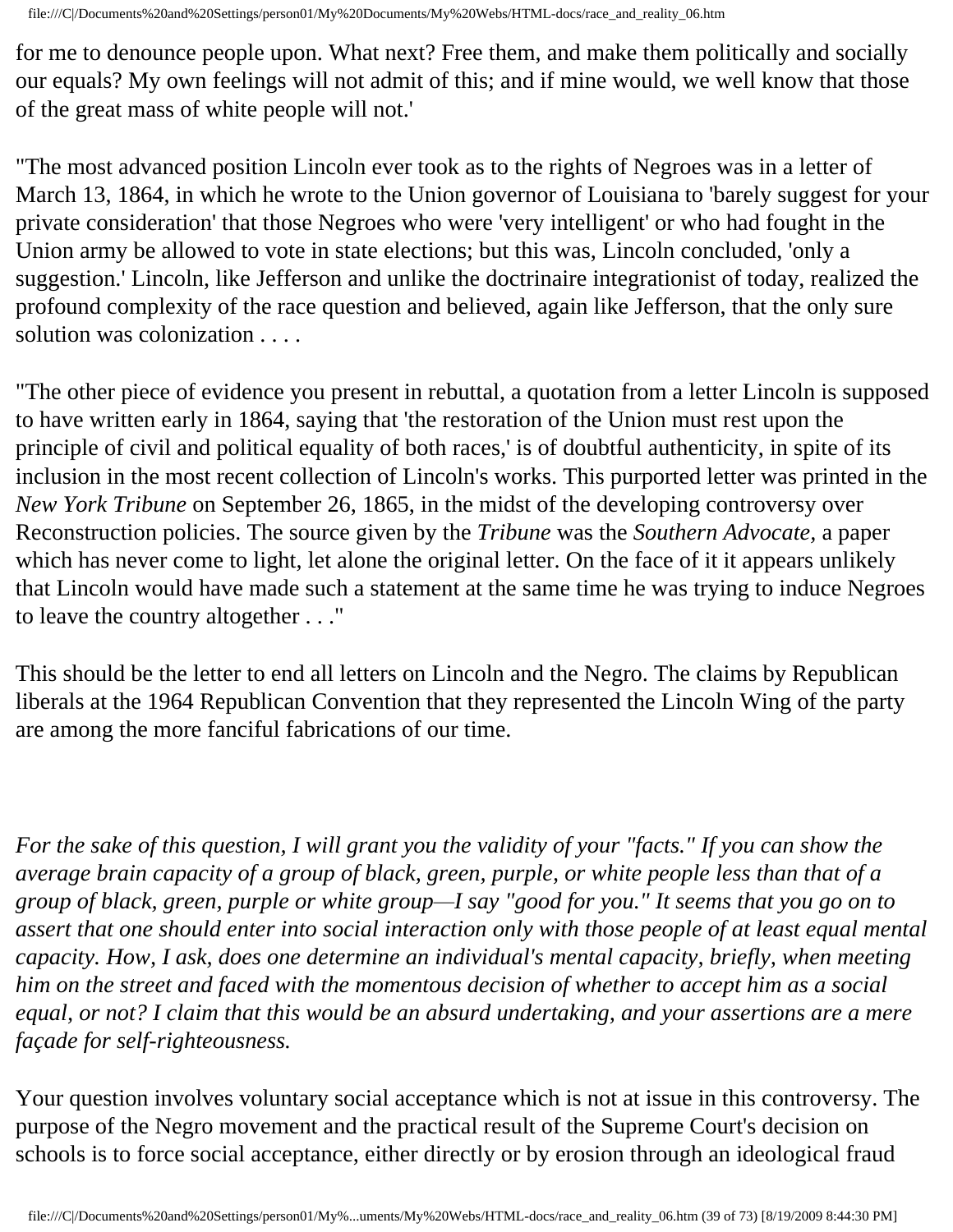equivalent to compulsion. You can do what you please on the street, but there are many people who are going to resent your telling them that they must put their children in schools with Negroes.

*Does your concept of Equality suggest that the murderers of Evens, Herbert Lee, Louis Allen, Channey, Schwerner and Goodman not be brought to justice? Is it because Negroes being inferior must get inferior justice?*

Obviously not. Justice should be universal and should prevail in Mississippi. But I will point out that when you force upon 30 million people laws which they know to be destructive of their civilization you are going to increase crime among the more violent elements of the population. The same thing would happen in the North if something equally destructive were forced upon them against *their* convictions.

*Your whole speech appears to be more an apology for segregation than a scientific dissertation. You know that segregation has been the cause of lynching, bombing, shooting, beating, unjust jailing in Mississippi. How do you justify this? If we accept segregation on your thesis, we must also justify these things.*

Your facts are wrong and your conclusion is a non-sequitur. Segregation has not been the cause of the crimes you mention; the cause has been the attempt at forced integration. To the extent that crimes against the Negro were previously committed by Whites in the South, these were few in comparison to those committed by the Negro against other Negroes. Thousands of Southern communities lived at peace with the Negro before 1954 and some still do.

*Aside from genetic considerations, how much do you think segregation has to do with causing the Negro to have such low moral standards, low I.Q., and high rate of illegitimate births and disease?*

If a patient has a contagious illness and is segregated from the public, for the public's protection, how much does this have to do with the patient's having the illness?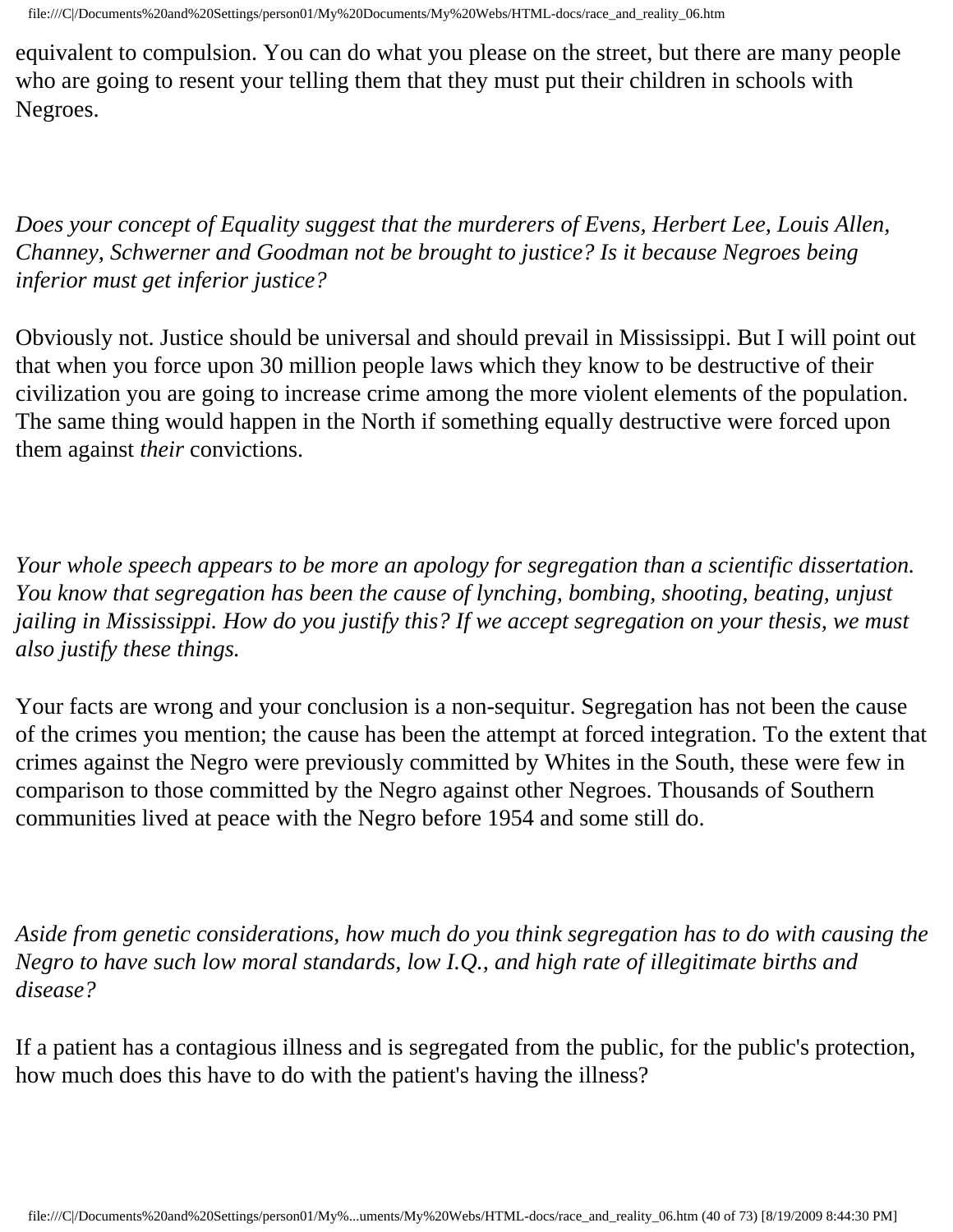*How do you justify segregation when you know that it is the means of enforcing poverty? 46 per cent of the Negro families in Sunflower County are forced to live on less than \$1,000 a year.*

Segregation does not enforce poverty. The Jews have frequently been segregated throughout history, but they have not been made poor.

*How can you justify discrimination in voting and transportation, for example, on differences in intelligence capacity as the Constitution has no intelligence requirements? Seating in buses is, similarly, not based on I.Q.*

The Constitution leaves to the several states the determination of the qualifications for voters, providing only that they be uniformly applied to all races. I have already suggested how this might be done in our South, and have illustrated how it is being done in Rhodesia.

I may remind you, first, that when the Constitution was originally adopted Negroes were chattel property and consequently received no rights thereunder and, second, that when the 14th Amendment was adopted after the Civil War, it was forced upon the South without any pretense of legality. All but one of the Southern States rejected it and it was only ratified by them when, under a law passed by a Congress from which the South had been excluded, they were given no choice save to accept it or submit to military rule. The President vetoed this law, saying that its whole character, scope and object were in palpable conflict with the plainest provisions of the Constitution. The rump Congress over-rode the veto.

However, I am still of the opinion that the Negro can now be held to have many rights under the Constitution and 14th Amendment without the disastrous interpretation placed upon it by the Supreme Court in 1954.

As to transportation, this is not normally a social situation.

*You argued with a decision of our Supreme Court. Is not any decision of this Court "The Law of the Land" and not for you to dispute?*

Your education has scarcely begun. It is the right of any citizen to disagree with, and lawfully seek to change, any decision of any court. Has it not occurred to you that when the NAACP obtained the decision in *Brown vs. Topeka* (the case on which the integration movement rests) it overthrew the decisions of ninety years? The only difference is that the NAACP obtained this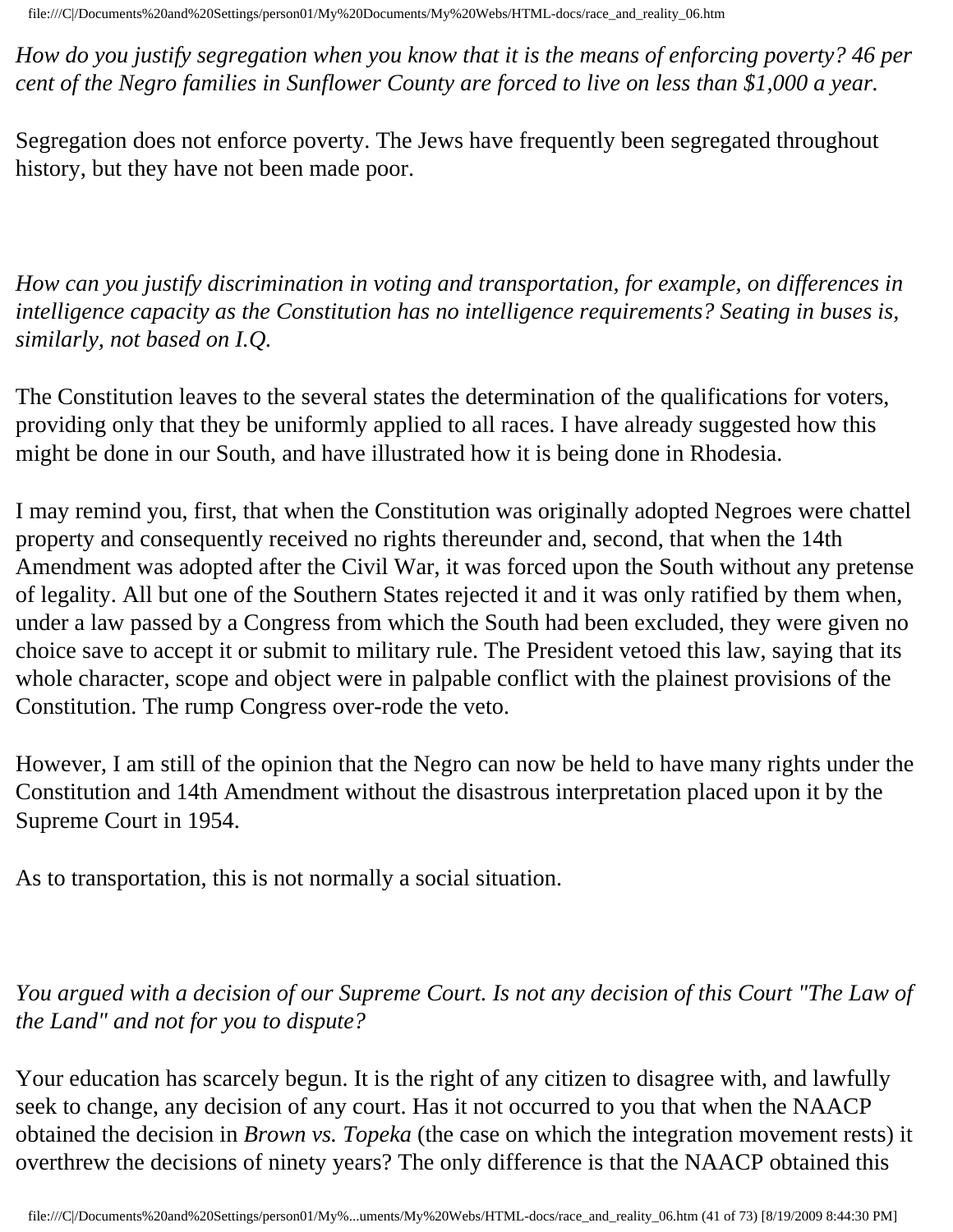decision by misrepresenting and omitting evidence, while I am trying, as best I can, to restore the original law by telling the truth.

*Can you honestly say that segregated facilities in the South are equal? Here is a working example of segregation. Let us look at this.*

Segregated schools for Negroes in the South were rapidly being made equal to those of the Whites in physical facilities. This was true long before 1954. Segregated eating places, hotels and stores run by Negroes are usually of low quality. Whose fault is this? Take a long look.

# *Are not ideas like yours responsible for the terrible way Negroes are treated in South Africa?*

Let me answer this question with two of my own: (1) If you had to pick one country in which to live out of the entire African continent, which one would you choose? (2) If Negroes are treated so terribly in South Africa, why is it that 25,000 Negroes manage to enter that country illegally each year and only a few leave?

*Today all of the peoples you refer to as backward are demanding their rights and their freedom. The world is in a ferment. It is part of progress. How can you expect to stop it?* 

Just tell a naïve person often enough that you owe him a living, that he is entitled to share your earnings, that you have cheated him for years, that he has a "right" to your savings and achievements, and watch how quickly he will start to ferment.

The world situation you mention is the product of White socialist indoctrination—of what Churchill called the "gospel of envy." It has no relation to reality. Modern means of transportation and communication have spread this gospel broadcast like a virus. How to stop it except by starting to tell the truth I cannot say. But you may be sure it is no part of "progress".

*Governor Scranton suggests that one reason for Goldwater's defeat in the 1964 election was the "exclusive" nature of his appeal to voters—that the Republican party must have a "broader base" and be more attractive to minority groups. Do you agree?*

The desirability of exclusiveness depends upon what is excluded. A man who tries to please everybody ends up pleasing nobody, although, if he has enough resources at his disposal, there may be quite a circus for some time.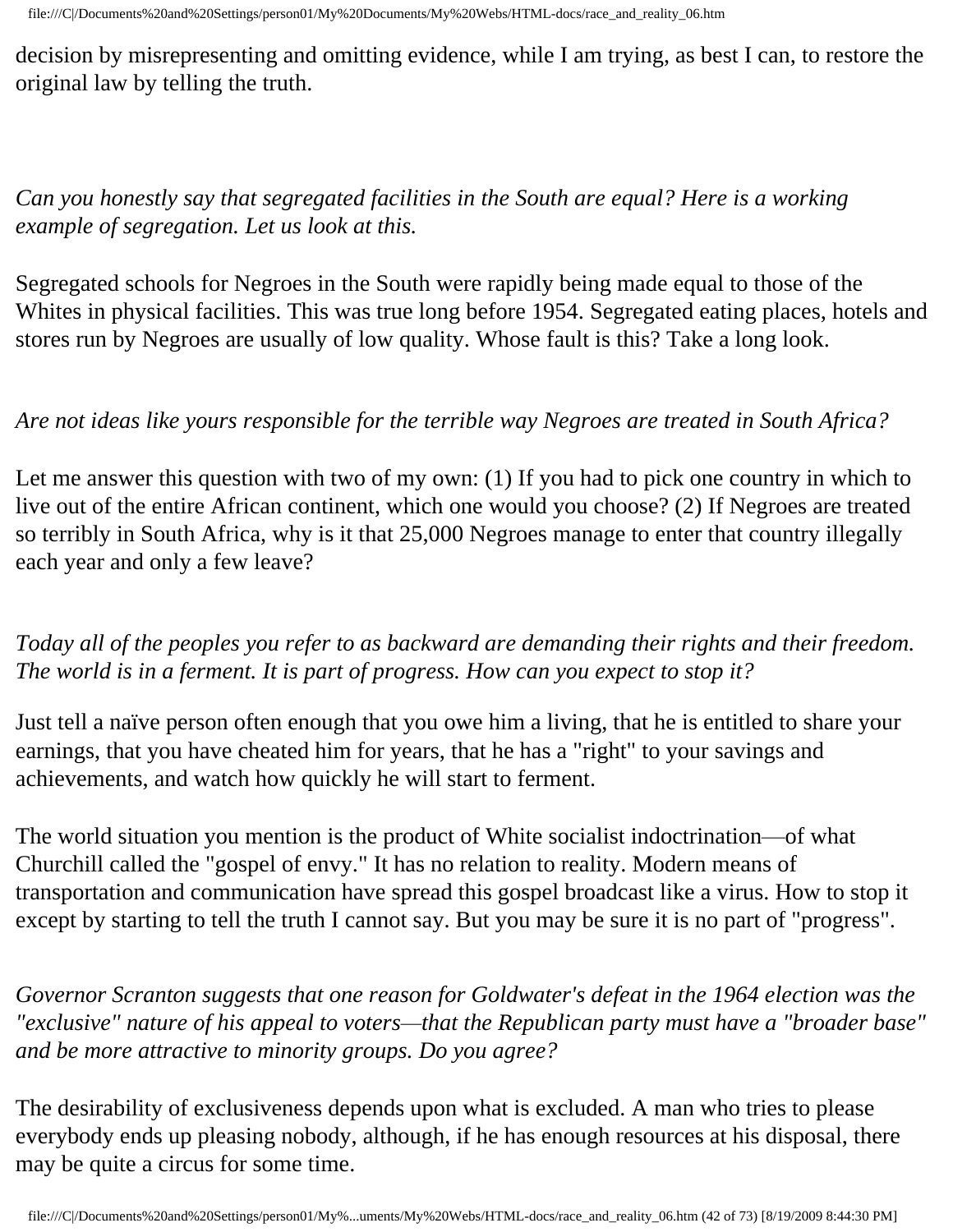To please indiscriminately is to do destructive things. To cater to the Negro vote, for example, is to forget that Negro voters, left to themselves, have never been able to operate a free government. When you please the Negro bloc, without carefully examining what you do, you are apt to be injecting into the bloodstream of the body politic the virus of collapse. The body politic in our case may be strong enough to stand a certain amount of such a virus, but it is bound to be weakened by it, and can be destroyed in the long run.

The United States, was founded on, and developed through, the laws, institutions and traditions of the English-speaking stocks of the White race. The majority of our population still consists of these stocks. We will be unwise if we adopt policies to please other stocks or races which either directly violate our institutions or which indirectly, through unrestricted immigration, lead to their violation by so changing the nature of our population that they will be voted or interpreted out of existence.{28}

*As a lawyer you should read Prof. Cahn's article "A Dangerous Myth in the School Segregation Cases"* [sic] *which shows that the Supreme Court did not rely on science in deciding those cases, but just pretended in part to do so out of courtesy to Prof. Clark and his colleagues. The Court decided the cases solely on the grounds that separate but equal schools for Whites and Negroes are inherently unequal and thus violate the 14th Amendment. So all your arguments about science are really beside the point.*

28. For a further discussion of this subject see *Race and Reason,* p. 104.

Because this article{29} was cited by the Fifth Circuit as its principal excuse for refusing the plea of the trial court in *Evers* (they speak of the trial court as "bewitched and bewildered by the popular myth that *Brown* was decided for sociological reasons untested in a trial"), I feel justified in making a few frank comments about both the article and the Fifth Circuit.

Cahn's article has two faults. It is misinformed as to the facts and irrational in handling what facts it has. Cahn begins by saying that Kenneth Clark with his doll tests was trying to prove to the Supreme Court what everybody already knew without his proving it, namely, that a sense of inferiority generated by segregation damaged the Negro child. He then admitted that Clark did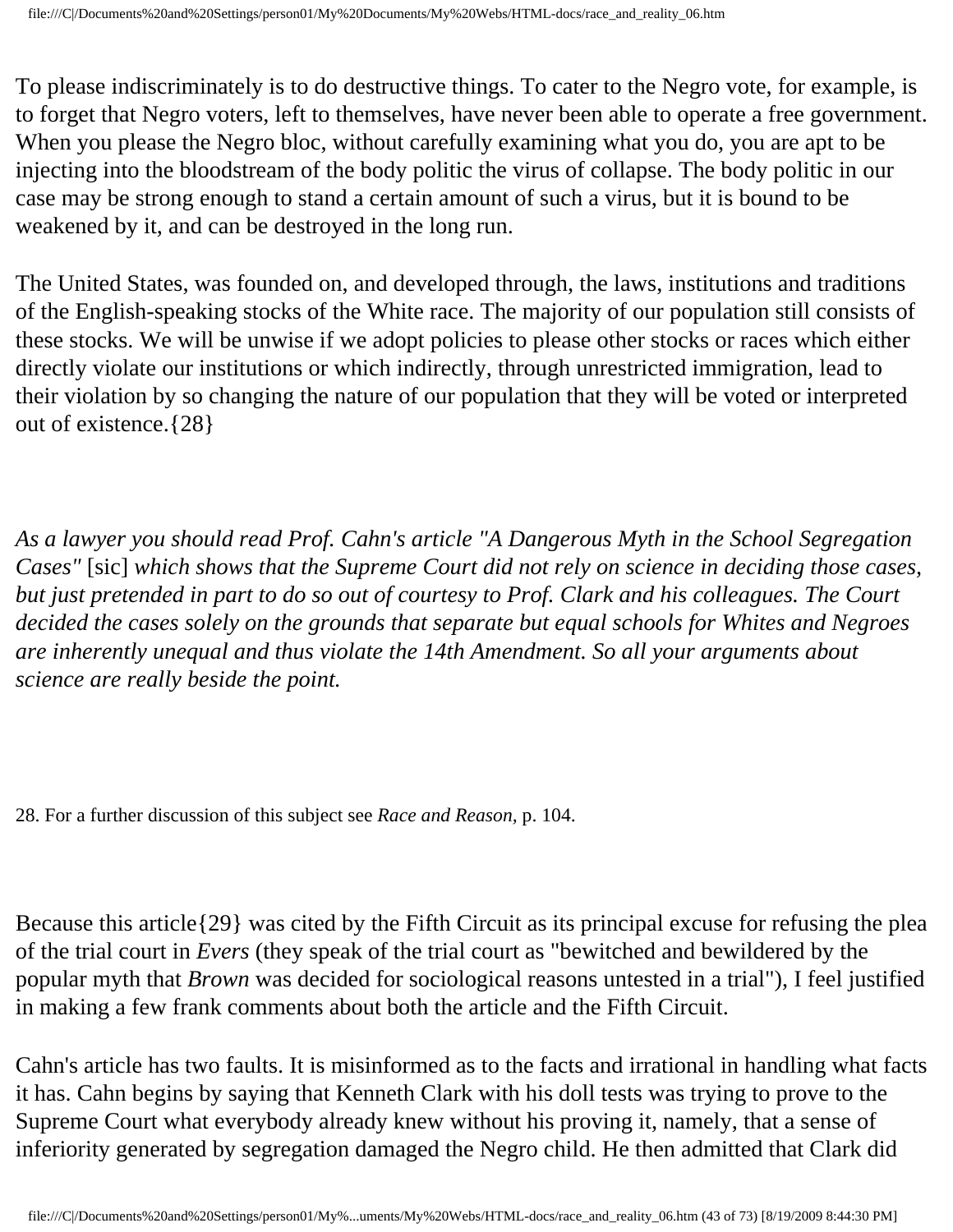not do this very well, but that his inadequacies did not matter, since the Court knew what everybody else knew anyhow.

Cahn was apparently unaware that Clark had conducted earlier tests on larger numbers of Negro children which flatly contradicted his testimony before the Court and indicated that integration caused greater damage to the Negro child than segregation. Cahn was also ignorant of the evidence available, but not offered to the Court, concerning the innate nature of the Negro's limitations—in other words the evidence showing that the "sense of inferiority" of the Negro was not something initially created by either segregation or integration, but something due simply to his biological limitations. The Fifth Circuit knew, or ought to have known, about these deficiencies in Cahn's article.

It is clear that when you, or Cahn, or a court say that "separate but equal is inherently unequal" you cannot make the statement in a vacuum. You must have some justification for it. Vassar and Yale are separate, but they are not inherently unequal. The inequality, if such it be, in the case of the separation of Negroes and Whites can result solely from the implication of inferiority, which Cahn finds cruel and the Court finds unconstitutional.

Now when evidence exists, but is not introduced at a trial, which indicates not only that integration increases the sense of inferiority as compared with segregation, but also that neither segregation

29. Edmond Cahn, *Jurisprudence,* 1955, 30 N.Y.U.L. Rev., p. 150.

nor integration creates the inferiority which is due rather to innate limitations and is thus a fact of life, do you, or Cahn, or the Fifth Circuit mean to say that this evidence has no bearing on the issues and that anyone who says it does is bewitched?

Of course the crowning item is the remark by the Fifth Circuit that the appeal of the White children in the *Evers* case "tries the patience of the Court." Let me suggest to the Fifth Circuit that their specious opinions and their lack of moral stamina may someday try the patience of history.

I will also suggest to Prof. Cahn that if he thinks this sort of thing adds to the "dignity and stature of every American" he lacks the Anglo-American concept of what dignity and stature are.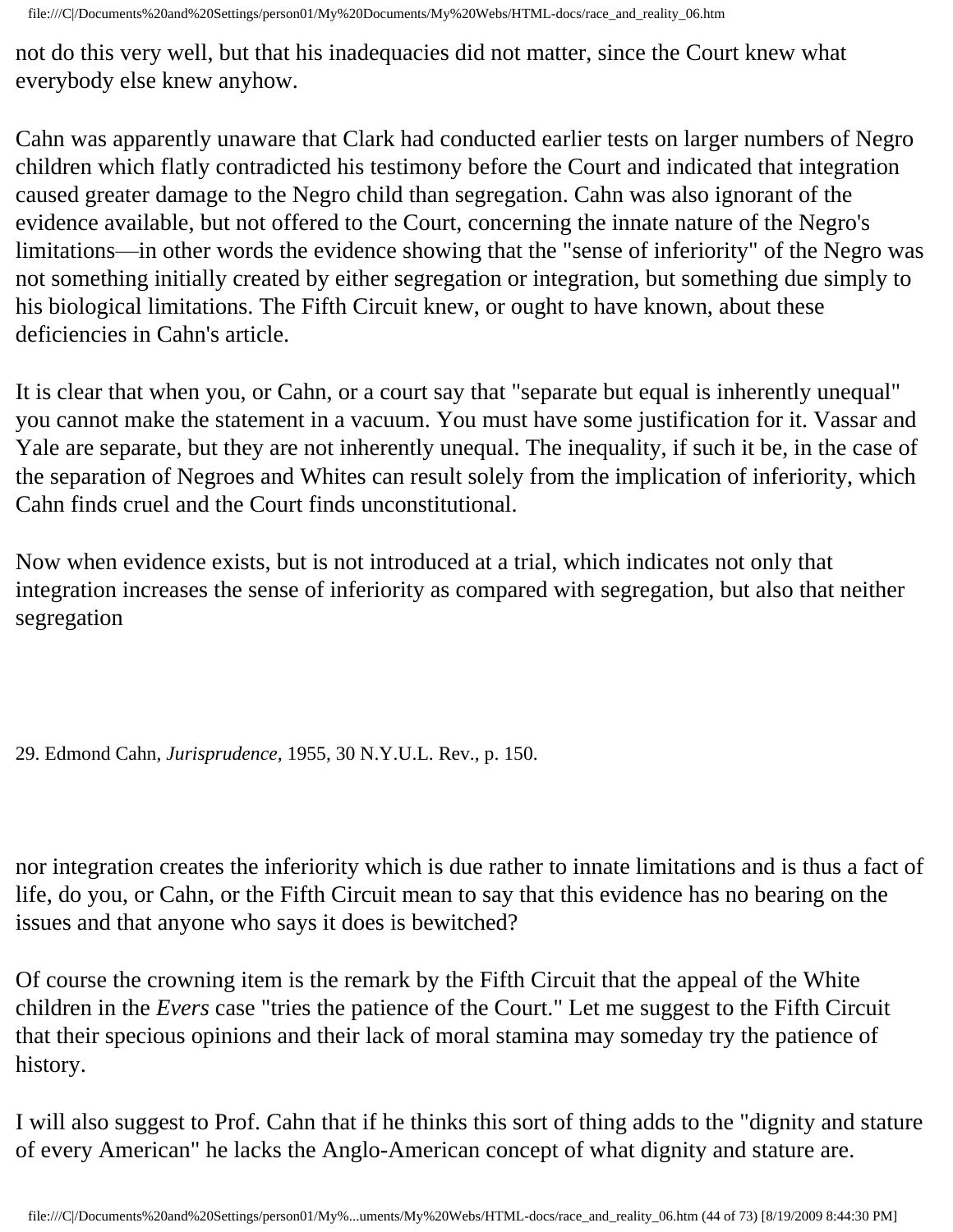#### ETHICS

*Should we be corrupt and wrong to an individual just for advancement? Should the Negro individual be sacrificed for the White man to avoid "stagnation"?*

I have never suggested that we be "corrupt and wrong" to the Negro, or "sacrifice" the Negro. Do we "sacrifice" the individual strong woman when she is not allowed to work overtime in factories, or the individual smart minor when he is not allowed to vote? On the other hand, I see no reason to sacrifice the White race to give the Negro race what it has not earned and does not deserve.

*You seem to recognize a certain value in Love. How do you explain in biological and racial terms the White man's apparently inbred or innate propensity to hate Negroes—to lynch and throw bombs?*

The average White man has no innate propensity to hate Negroes or throw bombs. Every race has criminal elements and neurotics, including the White race, and these are often inflamed by agitators and destructive legal decisions based on deception.

*Please comment on the conflict between your views and the views of Christ{1} and the founding fathers of this country,{2} that is, if there is a conflict?*

*{1} All men are brothers; {2} all men are created equal.*

1. I can answer this point in the words of Weyl and Possony in their *Geography of Intellect,*  1963: "If my brother is a cripple, do I treat him as if he were physically sound? If he is mentally retarded, does a brotherly attitude consist in pretending that he is normal?"

2. The phrase you quote is taken from the Declaration of Independence which was written by Thomas Jefferson at a time when most Negroes were chattel property. Here is what Jefferson thought about the Negro race: "Nothing is more certainly written in the book of fate than that these people are to be free; nor is it less certain that the two races, equally free, cannot live under the same government."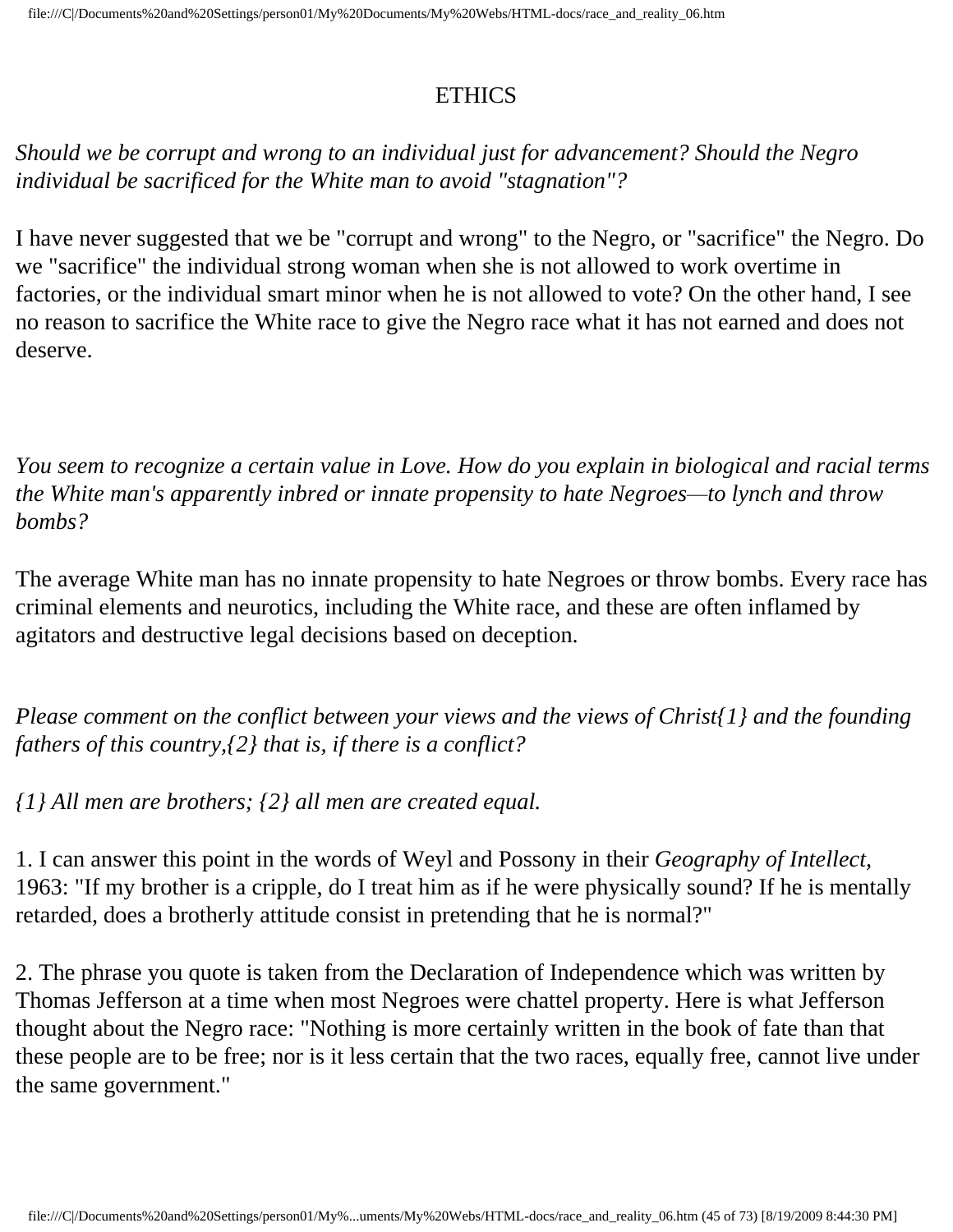*I respect your faith in the many authors quoted. Perhaps the majority or even all are correct. However, should these differences, if they exist, mean that we treat an individual of this different race other than as an equal? I may be idealistic and no doubt prejudiced, but treating the Negro race as unequal can in no way help them and will only help us Whites in dislike for the colored person. On the other hand, treating the Negro as an equal may indeed help his race and ours by giving him a chance to show his worth. Thank you for an intelligent and relatively unemotional presentation. It will make many of us weigh our beliefs again, which cannot hurt any individual.*

Thank you for your comments. But the evidence indicates that the average Negro cannot compete against the average White man and that throwing him into competition does not help him.

Moreover, do you really think that forcing the White children of the South, at the point of a bayonet and against the wishes of their parents, into schools with a race which the balance of the evidence today indicates to be 200,000 years behind them in evolutionary grade, is idealistic? Do you really think turning the Negro loose in the Congo to rape, murder and torture nuns is idealistic? Is this what you mean by giving him a chance to show his worth?

## *Talking about race differences just angers and humiliates the Negro. What good can come from it?*

The correct answer to your question requires an examination of the cause of the anger. The trouble is this: The Negro has been told by White liberals that his difficulties are the result of White injustice. This has inflamed him against the White man. It has also led to a certain sympathy for, and encouragement of, Negro aggressiveness on the part of bemused Whites among the general population.

Sensing these things, the Negro has naturally indulged himself in a totally fallacious fantasy. The average Negro honestly believes himself the victim of injustice and oppression, whereas the truth is he has had endless help from the White race. In America the Negro has received more aid than anywhere else in the world. Any Negro who doubts this should ask himself why, if he dislikes it here, he does not return to Africa where he can enjoy the culture his own race created.

The Negro's present behavior is entirely a taught reaction based upon fraud. The cure for this sort of sickness is to teach the truth.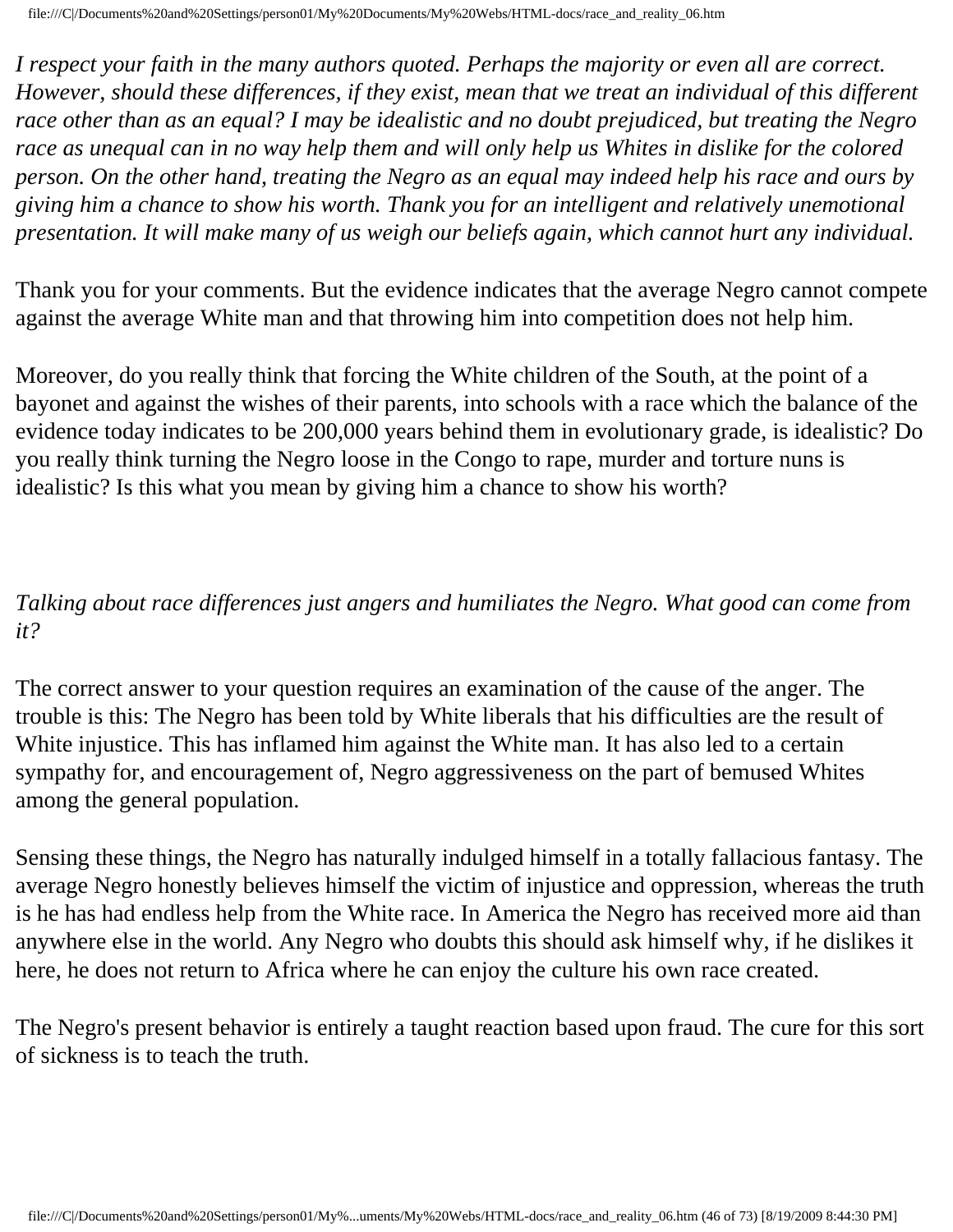*How can we tell the Negro he is inferior, particularly when we add that the inferiority is genetic and therefore hopeless?*

As I said at the outset, the use of the word "inferiority" in this area is the result of deliberate calculation on the part of White leftists. It is intended to arouse anger instead of reason in the reader or listener. The Negro race is a younger race than the White race—consequently it has certain limitations. In the broadest philosophical sense this is not inferiority, and it need not be called inferiority in any sense. Kindness, tact and goodwill would avoid the word, but the leftists betray their true colors by using it often—albeit in a sort of inverted context by putting it in the mouths of their opponents.

Secondly, it should be obvious that genetic inequality is almost universal. It is just as real intraracially as interracially. I am aware of my genetic inferiority to many men in many ways. But I do not consider that this makes my life hopeless. I try to work within my limitations to make the most of what capacities I may possess. You have often heard the old saying "Life's not in holding a good hand but in playing a poor one well." That is the real achievement, the only true title to respect, the only genuine source of human dignity. I do not ask the government to help me force myself into the company of those who are genetically my superiors, or who may differ from me in other ways.

*Would not the Negro gain by social association with the White race and ought not the White race freely to grant such association to the Negro?*

I suppose I might "gain" if I had lunch twice a week at the White House, spent my vacations with the British Prime Minister and dined every night with the Pope. But this is not the kind of association I have earned or that I would expect to find mutually profitable. Without such mutuality the relationships would soon become strained.

#### *Should not human differences be tolerated by all mankind in order that we may live peaceably together?*

There is a distinction between tolerating differences on the one hand and, on the other, so organizing a society that the attributes constituting the differences are incorporated or absorbed as between a lower and a higher culture. Tolerance in such a case simply results in the destruction of the higher and superior culture.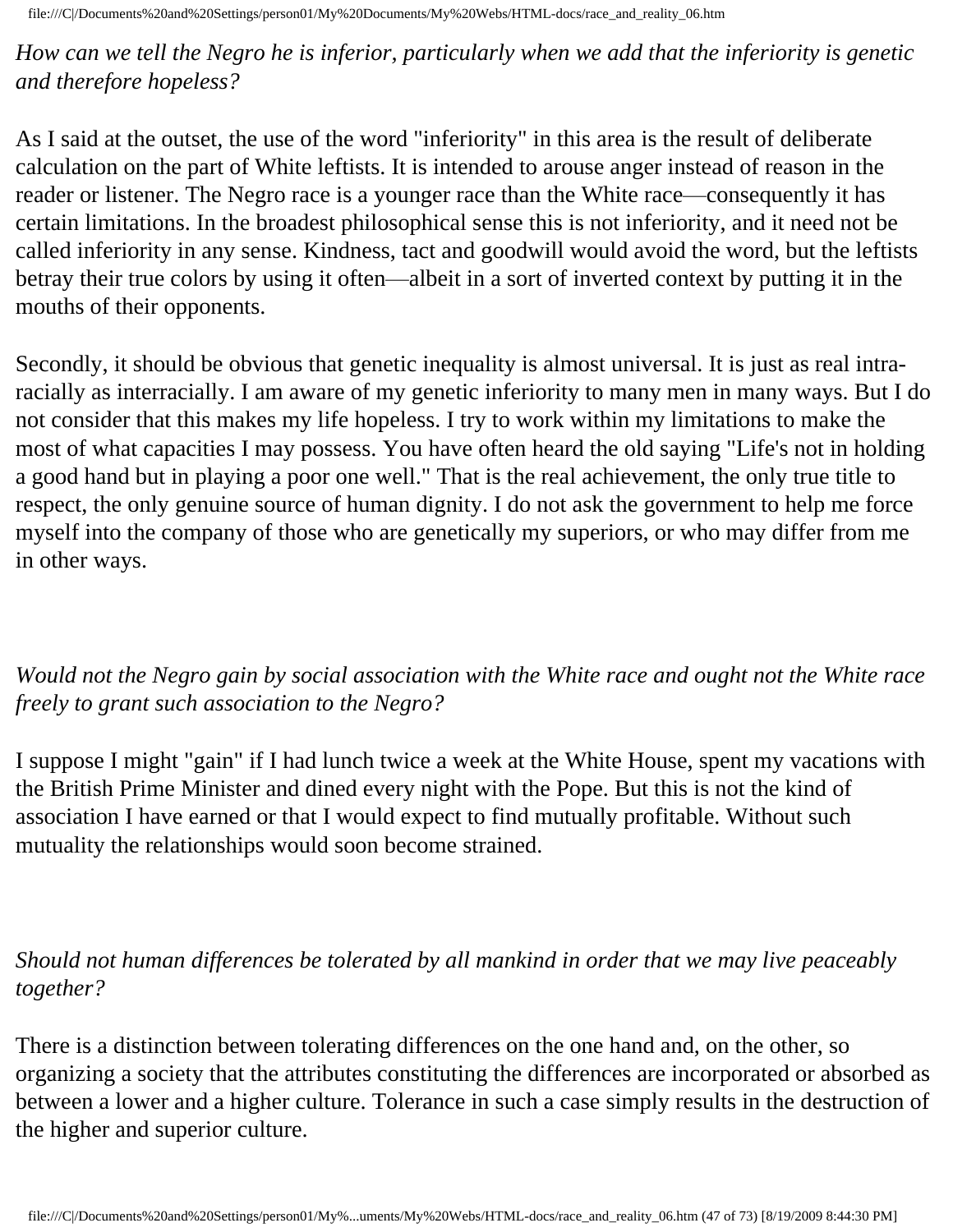#### *How do you know our culture is superior?*

Because the other cultures envy us, not vice versa. They not only want our money and other fruits of our achievement; they would like to enter our society if they could. You will seldom find a Negro who cares to move back to Africa. At least I have never met one.

#### *If your sort of attitude were generally accepted it would cut off most of the current programs to help the Negro. Comment?*

Not if my position is understood. I have pointed out repeatedly that I believe the Negro problem varies with the genetic spectrum and that the solutions must be equally various, locality by locality. As far as one can indulge in broad generalities I would say that voluntary non-social integration is desirable—forced social integration, undesirable. I have no objection whatever, indeed I would urge, the humanitarian to gratify his passion for good works by fighting in the mass media, the churches and the schools for an attitude of greater cooperation between the races, an attitude based on reality instead of fraud.

I believe much can be done to assure the exceptional Negro higher-echelon jobs, but the statistics and the scientific facts are clear that the average Negro is not now, and in the foreseeable future cannot be made, equal to the average White man in his capacity to handle higher-echelon jobs. To demand that he be forced into such jobs, or to make him dissatisfied with lesser jobs, is a sure road to riots.

There are today literally millions of jobs going begging in the field of domestic service, which is a natural field for the average Negro but for which he has neither the training nor the desire, having been taught by the White leftist to disdain both the work and the available wage. The relationship as to both employment and welfare which existed for generations between White and Negro families in the South was almost ideal because it was based upon reality. The White family took a cradle-to-grave responsibility for the Negro family and the latter repaid the former in faithful service.

In those areas where the Negro population is a small percentage of the total, I believe voluntary, *not federally compelled,* integration of public accommodations is a valid objective. Where the Negro population is a large percentage I think the problem then begins to vary with the kind of public accommodation. It is far too variable a matter for us to attempt to cover every possible situation with one rule, which is why the decision should be left to local authorities.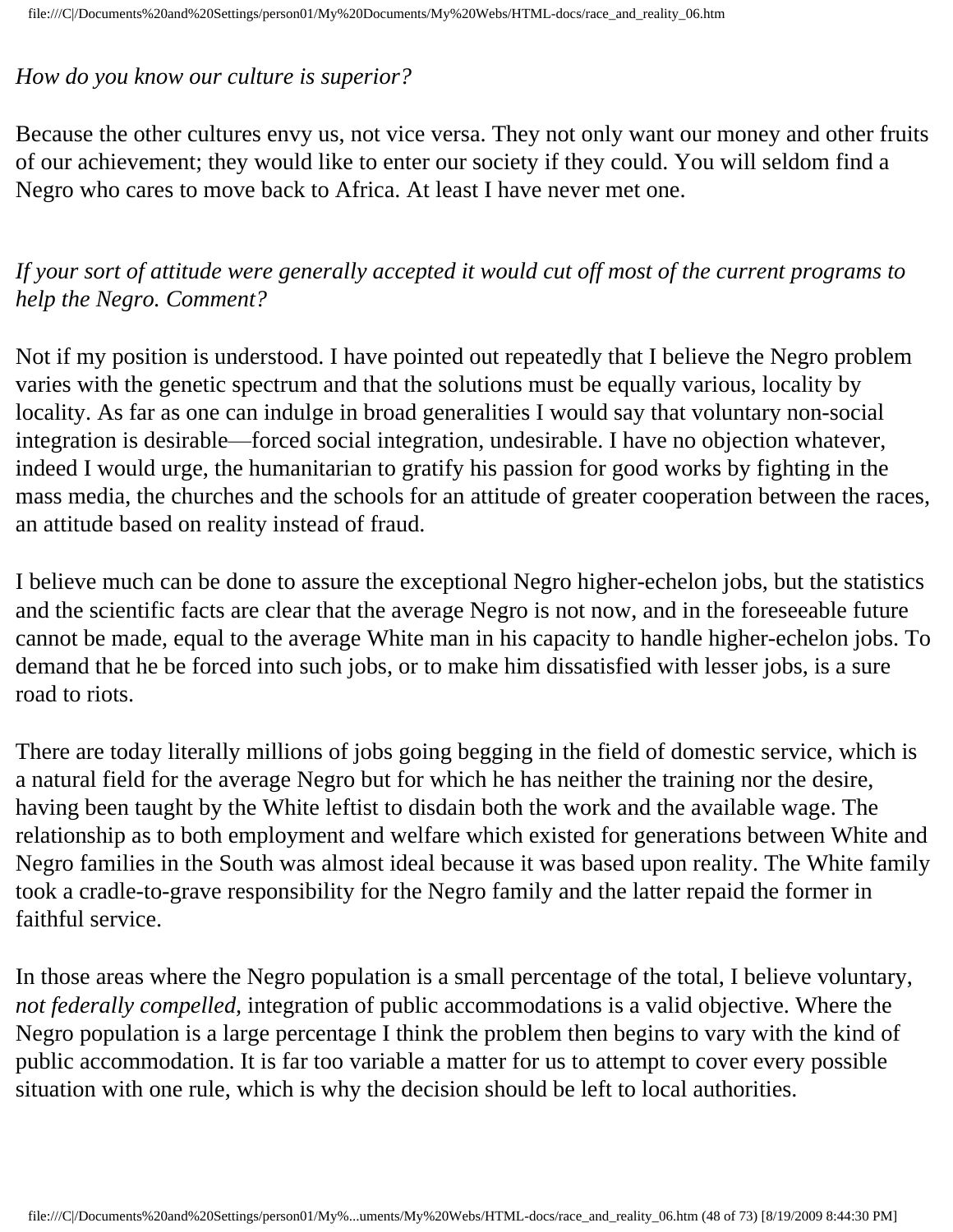*You often use the word "leftist". What do you mean by this term?* 

All generalities have their exceptions and all definitions are dangerous. Keeping this in mind, I would say that a leftist is a person who believes in taking the money out of the pocket of the man who earned it and giving it to somebody else. To be a bit more cynical, often he is a man who seeks legal ways of stealing from the top in order to buy the support of the bottom. He is a man who lays stress on the Commandment "Love thy neighbor" and never mentions the Commandments "Thou shalt not covet" or "Thou shalt not steal."

The driving motivation behind the hard-core leftist, as distinguished from the bemused humanitarian, is envy—he uses the Commandment concerning love as a mask to cover his violation of the Commandments concerning theft and covetousness. Envy takes a multitude of forms and expressions. You will find relatively few men who have built their own fortunes in the hard-core group, although there are some of the former in the bemused group, and many whose fortunes are inherited.

Envy, I believe, operates widely among the academicians and intellectuals, who instinctively resent the rewards of successful industrial enterprise. The qualities of leadership, courage and executive ability—which compel one to face reality in dealing with people as well as things—are relatively rare among them. A man who is responsible for getting things done in an organization of other men in the face of ruthless economic or natural facts, is seldom by nature a leftist, but his achievements are always the source from which the leftist dispenses his liberality.

Envy of our Anglo-American civilization, and of the qualities of mind and character which built it, is widespread among certain races, and operates in the same way—there is a strong drive to dispense its benefits to everybody while denigrating the source as "Puritan" or "reactionary".

Money is not the only thing which can be coveted or stolen. It is just as possible to steal a culture, or rather to debase it, since with integration a race without the capacity to adapt can only destroy —it cannot possess. The leftist in the racial area seeks to take by force the hard-earned and long cherished customs, traditions, standards and other social and political attributes of our White society and distribute and share them with Negroes. His instinct here is the same as his instinct in the economic area.

Let me review for a moment the broader aspects of this instinct. Pity for the deserving poor and hostility toward the sort of buccaneering economic tyranny which characterized the late nineteenth century are healthy motivations. They spring from a desire for justice which is one of our higher human qualities and which all reasonable men are willing to express in the form of some taxation and levies on the public treasury.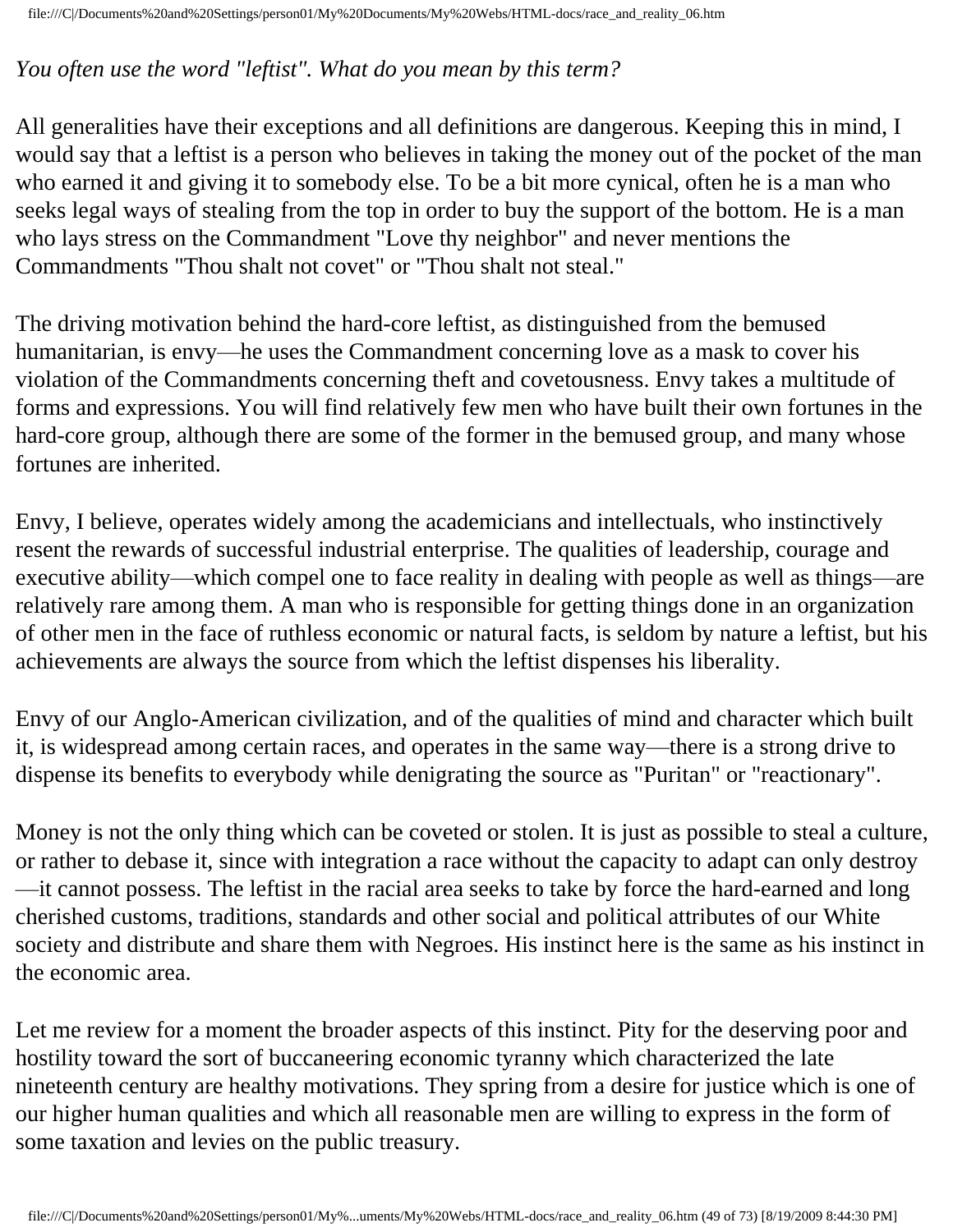What the leftist does is to kidnap this quality and use it to lead people across the boundary beyond justice, even beyond all reasonable mercy, to the point where the taxing power, drafts upon the public treasury and other laws are used to attract the votes of people who have no objection whatever to letting someone else meet their bills or pay the price of their mistakes. Soon a habit is formed, one of the most unbreakable habits known to man, and the beneficiaries come to expect the donations as a right. Thus the taxation of success, enterprise and thrift to support failure, indolence and improvidence is institutionalized.

If the society is a rich one with large accumulations of wealth from the past, or with a highly productive technology developed by its more intelligent members, the leftist is in his glory for many years. His popularity with the masses knows no bounds, and more and more intellectuals join his ranks as they build ingenious excuses for abandoning the old verities. Only by degrees does the irreversibility of the trend become apparent. The heritage of earlier days, enshrined in hundreds of ideals and principles, the experience of a thousand years of trial and error in building and controlling a free society, slowly are eroded away. Only at long last is it discovered that a civilization has been destroyed.

# *Could you tell us your qualifications for the statement that Christ never recommended integration? Are you a Christian?*

My qualifications are a reading of the Bible. I am a Christian. For nearly two thousand years, in fact up until 1954, nobody supposed Christianity required integration. The idea is a recent discovery, trotting obediently along behind the Supreme Court decision. Like much of religious dogma it is an overlay on the original, put there by very fallible men, and none has proved so fallible or so weak—I might say such sheep—as the majority of our religious leaders when it comes to the race problem. I take off my hat to the minority, North and South, who still stand four square for truth. As for the rest, they have done much to discourage the confidence of honest and informed people in their leadership.{30}

*When I have raised the point that the Negro problem should be solved in the area of the personal relationships between men because you cannot by law give a man a heart, I have been met by the reply: "But by law you can restrain the heartless." Have you any counter-argument?* 

The flaw is in your own position which assumes that the segregationist is heartless. As we have seen from the findings in the *Stell* and *Evers* cases, the segregationist is actually kinder to the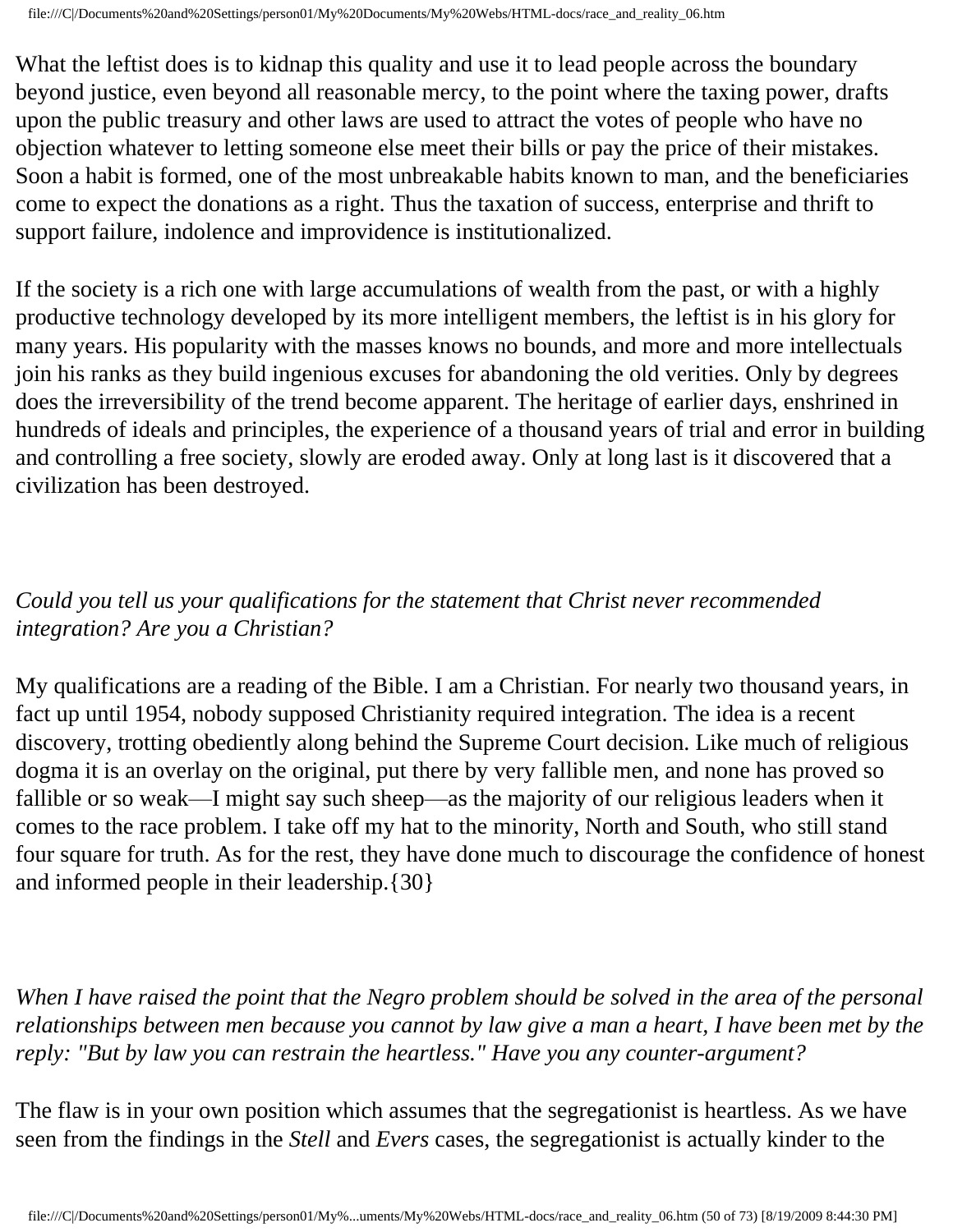Negro than the integrationist.

While there certainly are White men who are unjust and discourteous to Negroes, they are not the source of the Negro problem. Such men are unjust and discourteous to members of their own race when the opportunity arises. I do not believe the average White man is any more unkind or rude to Negroes than he is to other White men with whom he has little in common.

*Negroes are mostly poor. Since our Western civilization is founded upon the principle of compassion and charity toward the poor, the government ought to take an active part in carrying out this ideal.* 

The difference between the government and the individual functioning in this area is that when the government acts it is no

30. For a discussion of one of the more reprehensible distortions of history by Richard Emrich, Episcopal Bishop of Michigan, on June 4, 1961, see my speech at Jackson, Miss., on Oct. 26, 1961, *Congressional Record,* Jan. 25, 1962, Vol. 108, No. 10, pp. 830-831.

longer charity. Charity is voluntary. The government takes by force from some to give to others. A certain amount of such taking may be generally agreed upon by all reasonable men to accomplish the relief of those wider dislocations which only the government can reach.

But there is an inevitable tendency for a government unrestricted by constitutional limitations to give more and more to please more and more voters. It becomes again a case of robbing the top to buy the support of the bottom. There is a word for this, but it isn't charity.

*We as the world's most prosperous nation should be grateful for our blessings and share them gladly with other countries. You are evil and selfish.*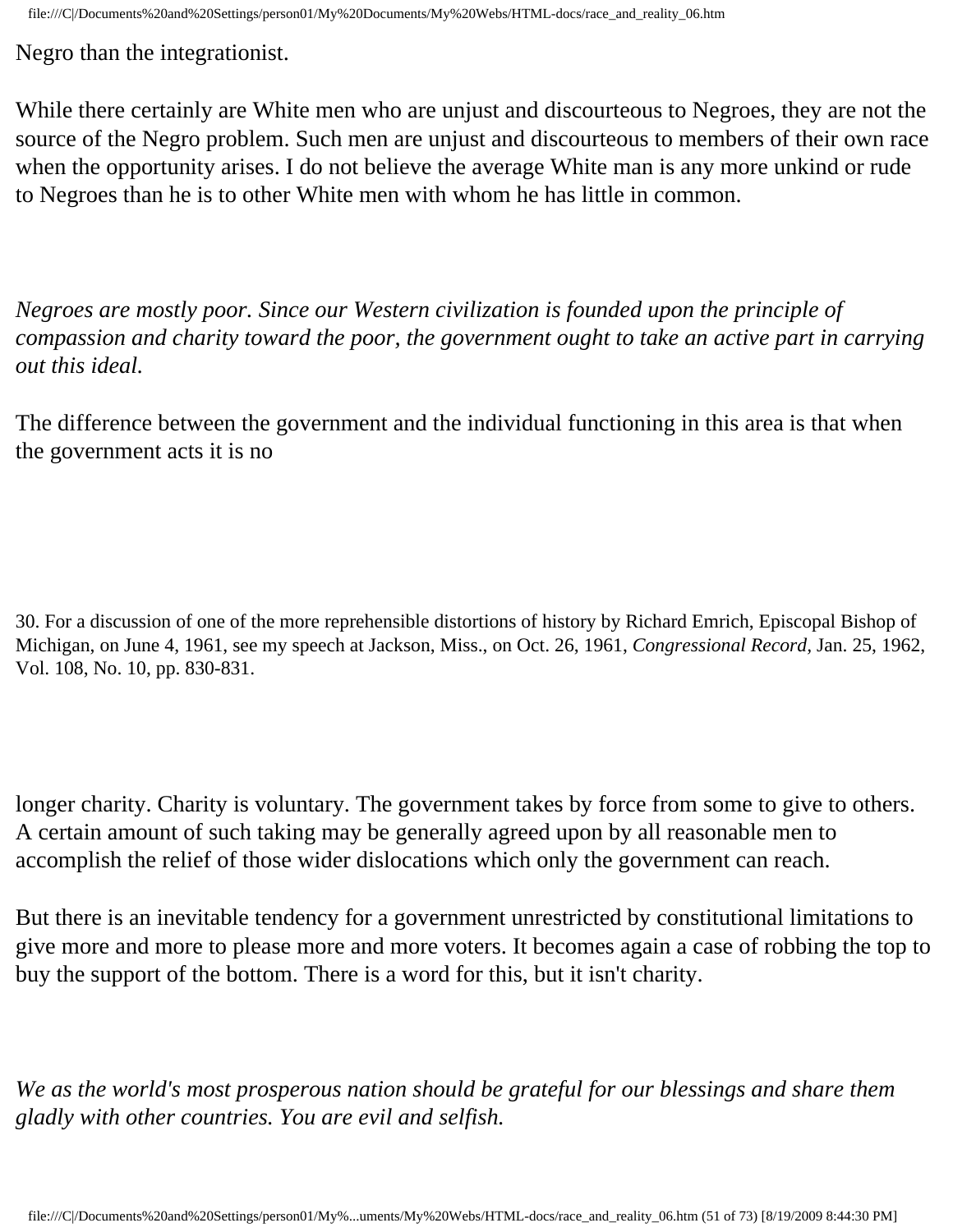Consider a parable. A man goes out into a desert wilderness and, by dint of effort and skill, digs himself a well. In time he develops an oasis with fruit trees and shade.

One day a caravan descends upon him with hundreds of people, all demanding water, fruit and shade. All wish to settle permanently around him but none wishes to dig his own well, nor has the capacity to do so.

Therefore the original settler agrees to supply all the others, and before long neither he nor anyone else has anything. The well has gone dry. The oasis is ravaged. The place is a desert again. The water, the fruit and the shade in this parable are not to be interpreted literally. They are the water of enterprise, the fruit of intelligence, the shade of self-control—all the elements that go to make up a stable, free society.

My point is that neither the spiritual nor the material resources of our civilization are unlimited. We cannot support the world on our own standard of living, and unless we conserve within reason the products of our culture, neither we nor the world will progress.

*I am not a communist, but I believe their concept "from each according to his ability, to each according to his need" is a sound, humanitarian objective. If not, why not?* 

Picture a thug with a blackjack on a dark street. He slugs a passerby and steals his wallet. The thug has a need, the passerby has the ability to satisfy it. So the wallet changes hands. Such a philosophy can only result in hanging a millstone around the necks of diligence, enterprise and foresight while encouraging indolence, shiftlessness and theft.

As a matter of fact this is precisely what is happening throughout the nation today. The more we excuse and appease evil, the more crime increases. The more we subsidize illegitimate children, the more illegitimate children are born. The more permissive we are in our attitudes towards a disorderly society, the more disorderly our society becomes.

In all these areas we see unfold a transparent truth, namely: Crime and demoralization are the fruits of the looseness of thought and attitude inherent in the communist concept you mention.

*You have no conception of a world united in brotherhood. You are fifty years behind the times.* 

I have already said something about brotherhood, but I will add one thing more. Love, like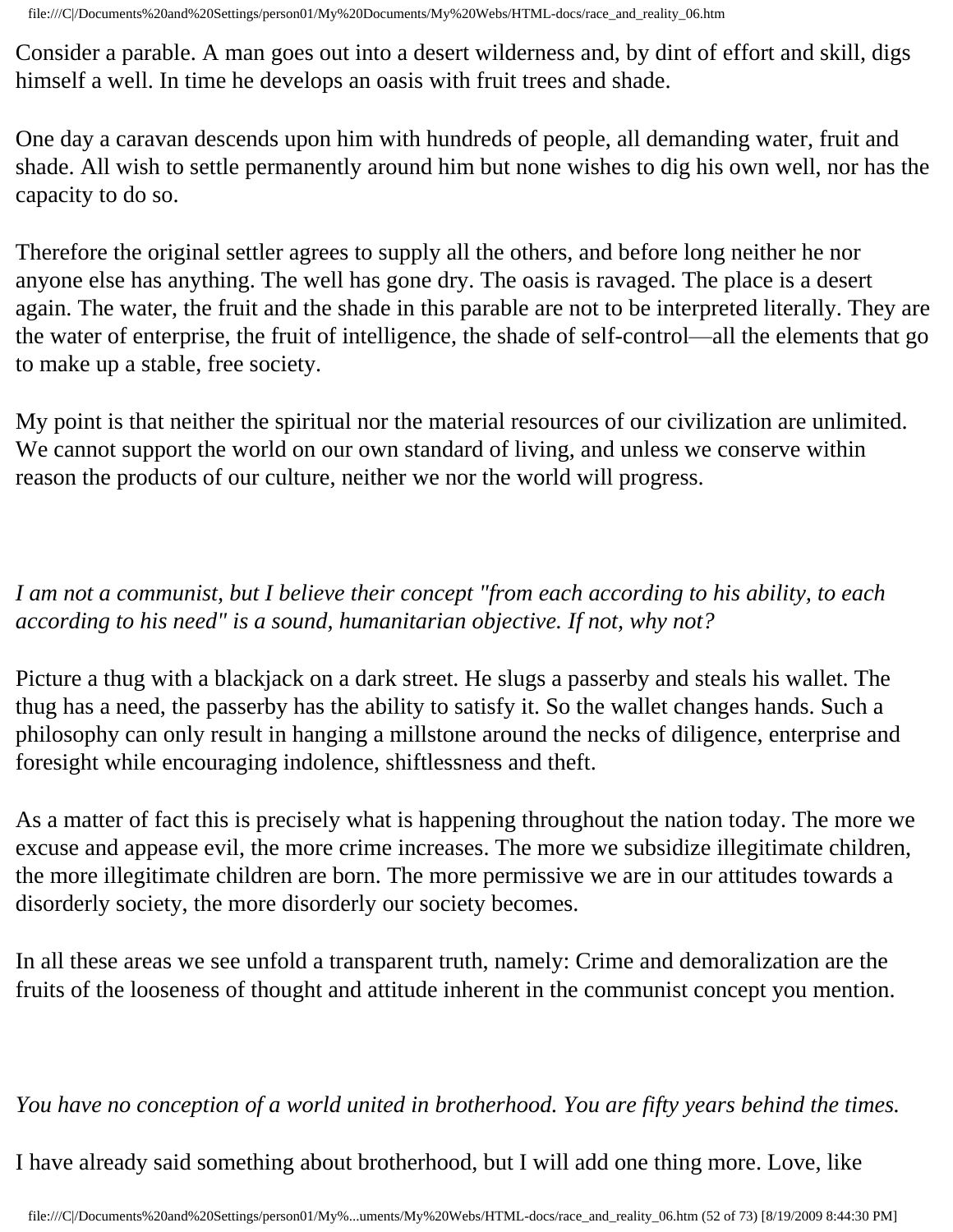charity, begins at home. A man who loves all countries, and all races, as much as he loves his own, is like the man who loves all women as much as he loves his wife. He merits suspicion. I have seldom seen the matter put better than by William Massey in his article "The New Fanatics,"{31} in the section entitled "Whither Brotherhood?" To that question Mr. Massey answers:

"Nowhere. The current furor over brotherhood is compounded of fallacy and foolishness. For it is fallacy to believe that men are no longer separated by enduring differences, and it is foolishness wilfully to believe this fallacy. Yet this fallacy is the basis for the present campaign for brotherhood. This is not a campaign by men who love humanity, but by men obsessed with a vision. Their vision is of a united mankind marching toward a Utopian

31. This article was originally published in *The Mankind Quarterly,* 1963, Vol. IV, No. 2. It is available in revised booklet form from the National Putnam Letters Committee, *supra,* p. 19n.

world. It is the stylized, inhuman vision they love, not man. They do not look at man dispassionately, or even with affection, to see his condition and help him. Instead they preach a mystic brotherhood of man that is both goal and means to the goal. This brotherhood is not reached by good will, understanding and tolerance. It is a fanatic's dream, a will-o'-the-wisp that gives them the self-righteousness to vent their hatreds with a clear conscience. Better an honest enemy than so strange a brother."

## **MISCELLANEOUS**

*Have not scientists throughout history often been persecuted when their discoveries conflicted with popular views? How about Galileo?* 

There has never been a situation, not even in the case of Galileo, where the tampering with scientific truth has been as dangerous as it is today, because never before has the tampering been used as a tool of social revolution and genocide.

*If Negroes are innately inferior, why must they be so carefully segregated by law and custom? In*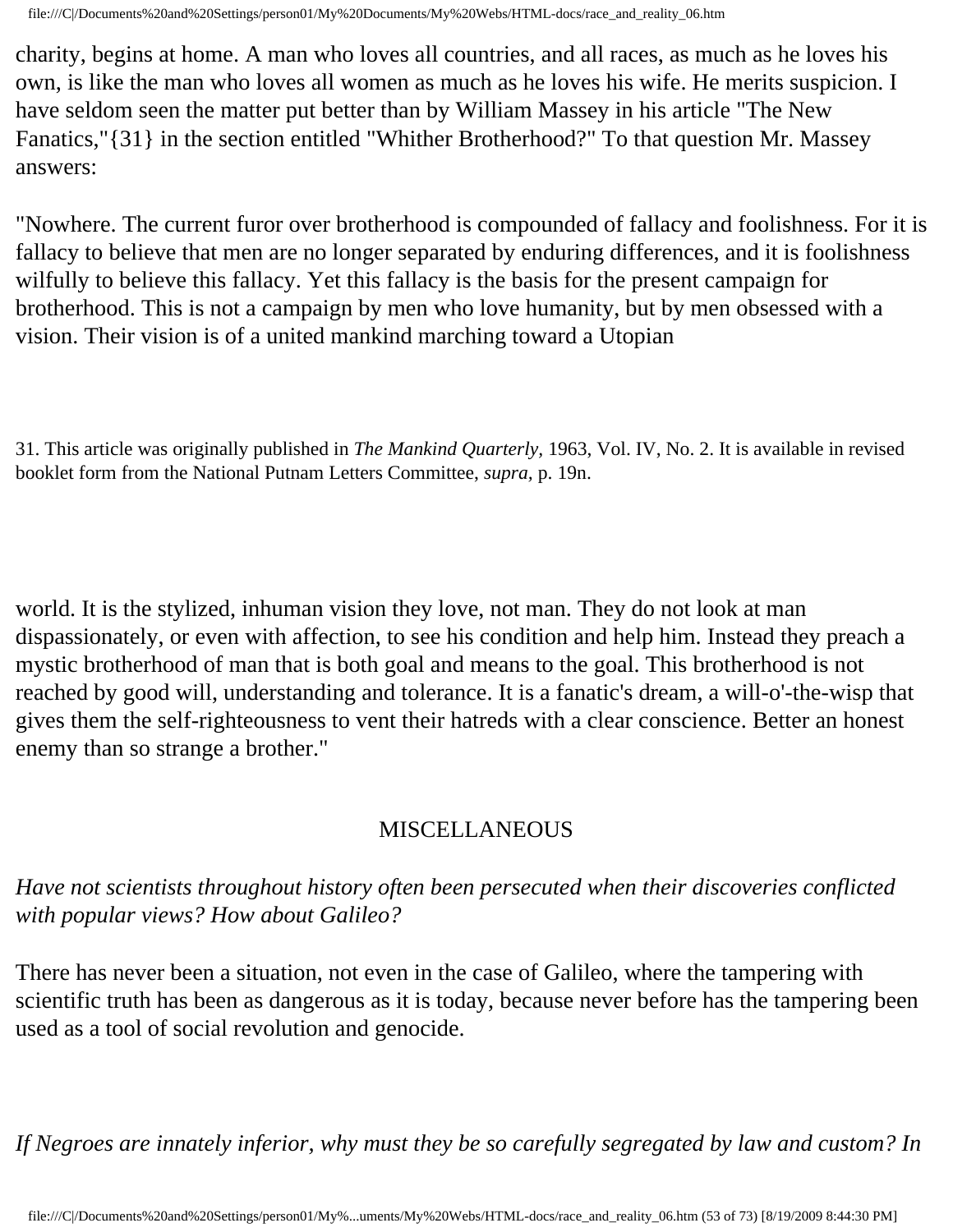*any competition, they would lose. If the "inferior" Negro can drag down the "superior" Caucasian race, then perhaps the latter wants to be dragged down.* 

The informed White man is not concerned with Negro "competition." He is concerned with the difference in average evolutionary grade and the ultimate effect of genetic infusion. As for the inferior dragging down the superior, let me quote you William Harvey's lines: "Far more and abler operations are required to the fabric and erection of living creatures than to their dissolution, and plucking of them down. For those things that easily and nimbly perish are slow and difficult in their rise and complement."

I am puzzled by the attitude of churchmen nowadays who seem to think the Christian religion demands they support policies which are certain to lead to the aforesaid plucking down. They appear to care little for the heritage bequeathed them by their forebears, or for the millenniums of self-denial and self-discipline that have been a part of the growth of Western civilization and its codes of honor and decency.

They nimbly forget, the effort and sacrifice—and the handing on of a torch—through countless generations. This is the trust which they now propose to abandon. But before they dissipate so many of those values which their ancestors committed to their keeping, let such as these remember the words of Paul to the Corinthians: "It is required in stewards that a man be found faithful."

*If you have evidence in writing of the cases of academic suppression, why do you not expose these universities by naming names? If you are shielding the individual involved—are they all lacking the courage of their convictions—this seems curious to say the least.* 

There is nothing curious about it. When a man's livelihood and social standing are at stake, he naturally shrinks from jeopardizing both. You are naïve if you think otherwise. On the other hand there are a number of scientists, several of whom I have cited, who, because of exceptional courage, or retirement status, or both, have consistently spoken out.

#### *If White standards are so much higher than Negro standards, why are there so many mulattoes?*

Although I have said it over and over again, let me remark once more that when we speak of race we speak of averages. The average White man is not responsible for the mulatto.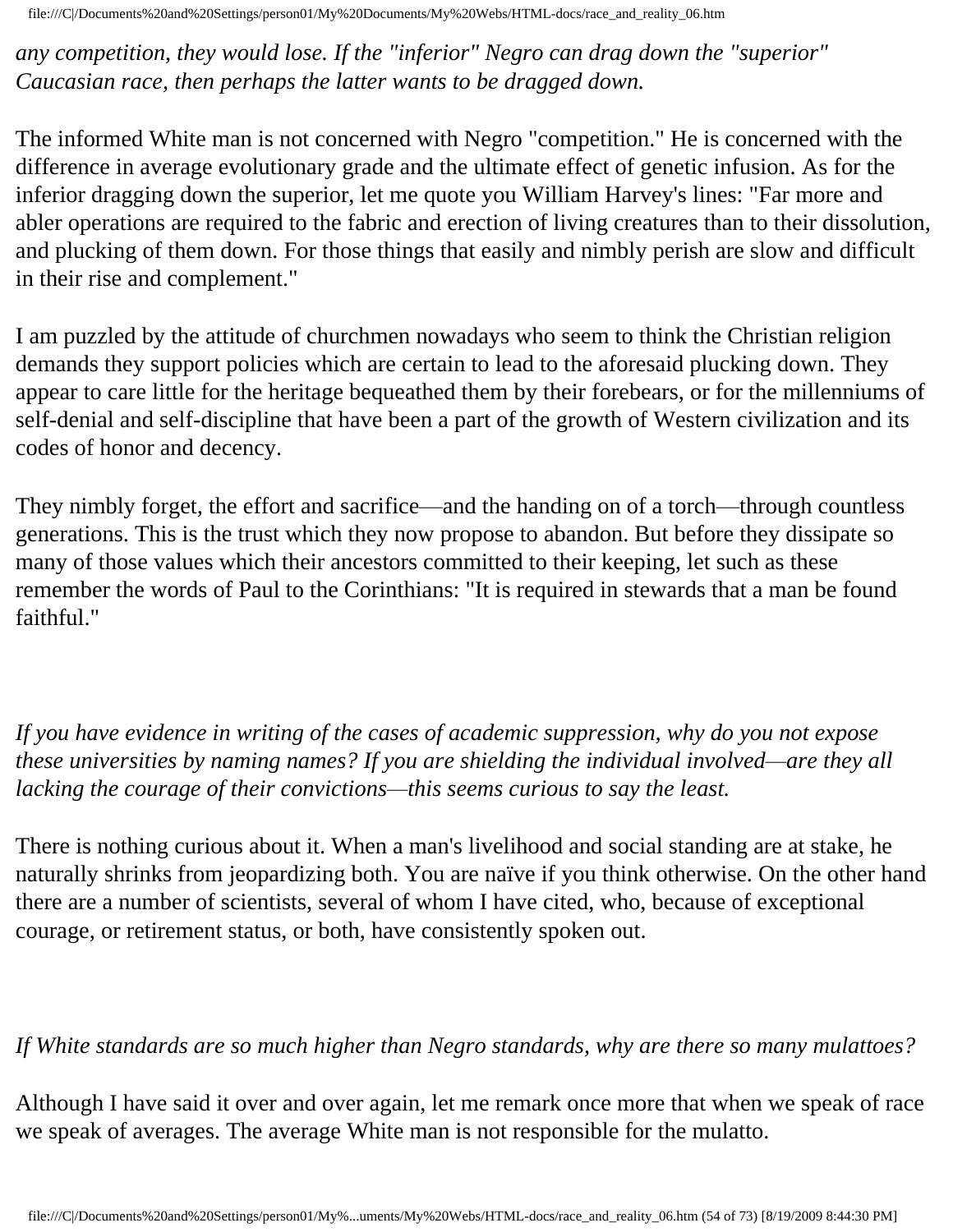*If Whites developed before Negroes, why do Whites have more hair than Negroes and most animals have a lot of hair?* 

There seems no doubt that the best criteria of evolutionary grade are in the brain, not in the quantity of hair. The salamander has no hair.

*All facts you have presented seem to be based on majority standards. Wouldn't these facts be treated differently if the Negro was a majority race? Decisions therefore are not absolute, but relative to a majority's point of view. An example: if 60 per cent of the people on the earth call a certain fruit an orange and the other 40 per cent call the same fruit an apple, who is right?*

If the Negro were a majority race we would be living under conditions similar to the Congo or Haiti. Do you recommend this? Or I might put the matter another way: Who envies the other's culture the most, the White man or the Negro?

a. *Would you consider President Johnson a Communist or Socialist because of his stand on civil rights?* 

b. *Are Jews and Orientals mentally inferior to Whites?*

c. *Do you consider college students working in Mississippi Communists or Socialists?* 

a. No. In my opinion his stand on civil rights is due partly to ignorance (which in turn results from a lack of the intellectual initiative to investigate the matters we have been discussing) and in part to political expediency.

b. Chinese and Japanese school children test about the same as White children in Hawaii and California. I have already said that Jews (who are not a race) test as well as or better than American non-Jews "on verbal" tests; somewhat below on manipulative tests.

c. I would guess that their motives vary.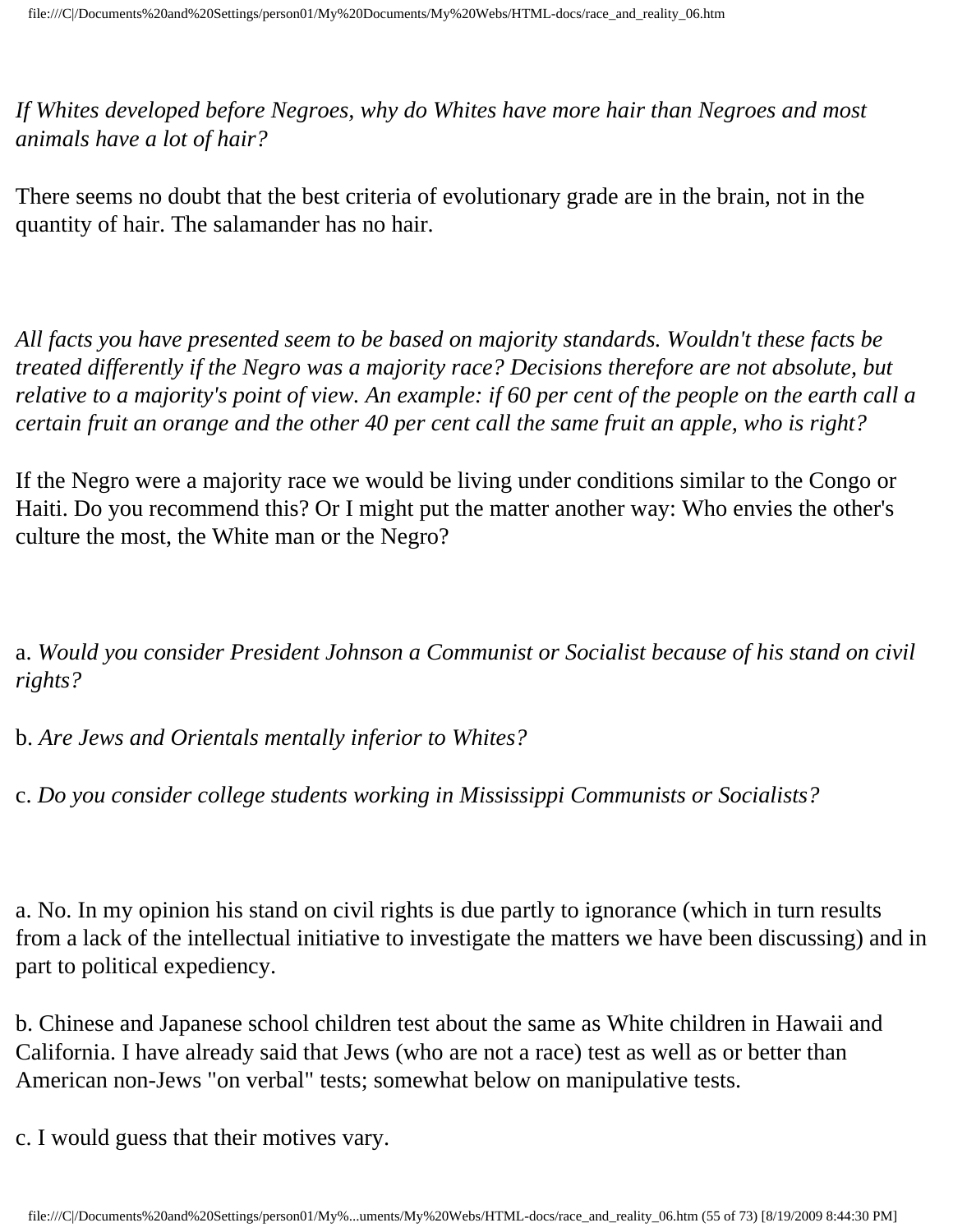*Provided the environment of the Negro and White were completely reversed, what would be the end result in crime, etc?* 

Within a generation the White and Negro would be back where they are now. Let it be repeated: The Negro's nature and behavior are the primary cause of his environment, not vice versa.

*The Moynihan Report*{32} *shows that most of the Negro's troubles stem from the fact that a much larger percentage of Negro families are headed by women than is the case with White families. This is due to slavery which destroyed the sense of responsibility in Negro fathers, and left them no incentive to care* 

32. Daniel P. Moynihan, *The Negro Family: The Case for National Action,* 1965, Office of Policy Planning and Research, U.S. Department of Labor.

## *for their wives or children. This is one more injustice done by Whites to Negroes. Have you any answer?*

You are aware of the ten exhibits I have offered on the evolutionary status of the Negro. I now ask you to weigh the slavery explanation you have just given me against the fact that individual control over the instinct of sexual promiscuity is a measure of civilized development. The more sexual promiscuity you have in any society the less apt you are to find fathers at home caring for the children of any particular woman.

It is true that African tribes observe their customs faithfully. But in Africa you have both polygamy and at the same time severely repressive measures to keep the individual within the confines of tribal discipline. The real test comes when these measures are relaxed and the attempt is made to fit the Negro into the framework of Western civilization.

We approach the heart of a major matter here. Whether it be in an individual, or in the average of a race or any other group, personal dedication to one's family—to one's wife and children—is a profound barometer of evolutionary grade. In the family complex the traditions and experience of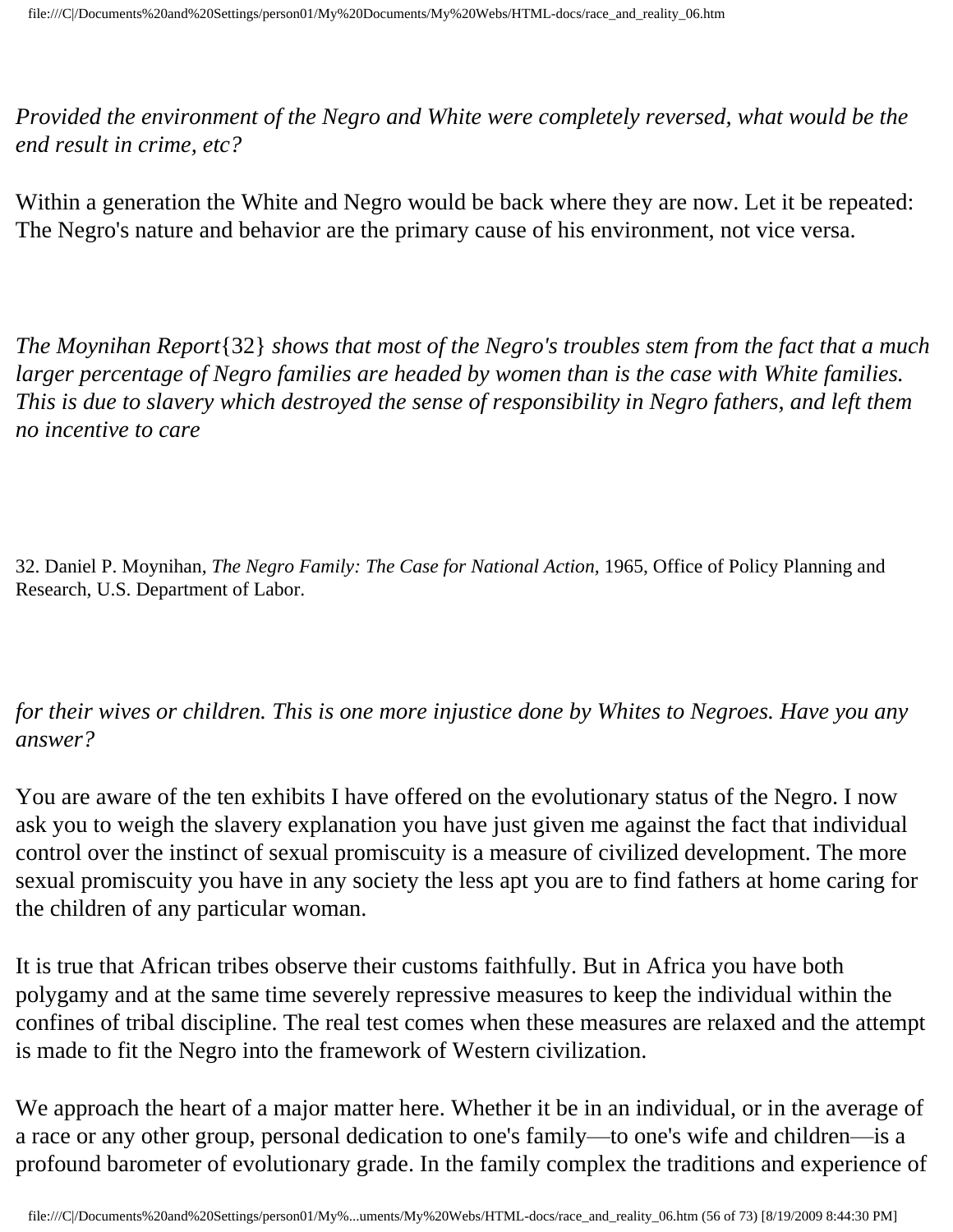the past are cherished, while the future is foreseen and secured. The better this is done, the more advanced is the civilization of which the individual is a part. It involves self-control and the putting of long-range values ahead of temporary indulgence, without which few such values are ever achieved and which in itself is a mark of an advancing evolution.

Heaven knows, the average White man is inadequate enough in this area. But if you think he is in the same class with the average Negro you are indeed hypnotized.

## a. *The White illegitimacy rate is increasing along with that of the Negro.*

b. *Whites are richer than Negroes and consequently can afford abortions. The figures on abortions prove this. That explains their lower rate. Comment?* 

a. There has been a rise from 2 % to 3 % in the White rate between 1940 and 1963, but to compare this rise to the Negro situation is ridiculous. In the same period the Negro rate rose from 17 % to 24 %. The rate increased by 11 per thousand among Whites, 68 per thousand among Negroes. The Negro rate is now eight times the White rate. In other words, although the improvement in the Negro's condition in the last twenty-five years has been relatively large, there has been a sharp relative decline in the moral sector of his behavior.

b. Undoubtedly relative abortions, and relative caution and responsibility in other respects, will account for some part of the difference in rate. But this in itself is due to the inherent nature of the races. Also you must remember that in all states of the Union abortions to prevent illegitimacy are illegal and performed in secrecy. Consequently when someone tells you that White women have more abortions to *prevent illegitimacy* than Negroes you should ask him where he gets his figures.

On the other hand, do you honestly suppose that this explanation accounts for an *eight times* difference in rate?

#### *Suppose you were a Negro. How would you feel and what would you do?*

It would depend upon the type of Negro I was. If I were an American citizen but genetically close to West Africa I would find work within my limitations and be contented in it. I have pointed out that there are millions of jobs going begging in domestic service today simply because Negroes have either been taught to suppose they are too good for domestic work, or else demand a wage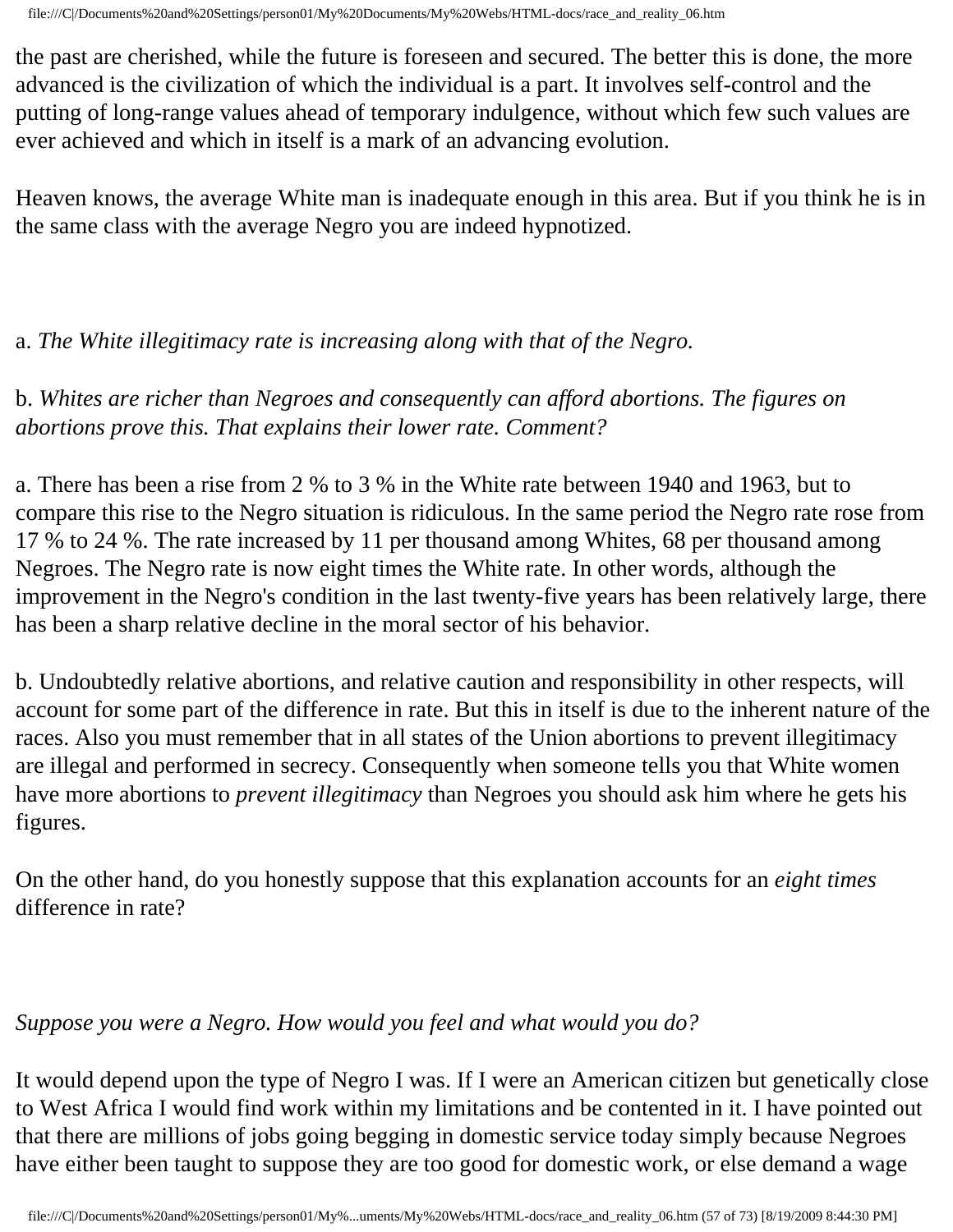the average White family cannot afford to pay. Consequently many such Negroes loiter or riot in slums, cursing society, and hugging the illusion that they are the victims of injustice. Instead they are the victims of a false conception of themselves, and the only injustice in the situation is due to the leftists who misled them.

If, on the other hand, I were an overlap Negro, or a mulatto, I would choose between a career of leadership in the American Negro community as a business or professional man—or, in the event I had an adventurous streak in me, I would qualify myself for service in Africa among the "emerging" peoples there, helping to carry to my racial homeland the civilizing influences I had absorbed in America.

This does not mean that I would welcome the political and social chaos that presently exists in Africa. I would certainly pray for an awakening among White men which would restore a semblance of order. The present fallacy of supposing that African tribes have any conception of self-government or the meaning of a free society, or can be expected to acquire it in a few decades, is not conducive to constructive work. I would hope for a return to the controlled conditions I mentioned in *Race and Reason* under mandates from an association of free and civilized nations, so that Negro pioneers from the United States might not be plunged into a total jungle.

Should such become the case, I would find it an attractive field for a career. With law and order restored, and with protection for investments of White capital, there would exist both an appeal to altruism and to enlightened self-interest. A Negro could not only be of service to his people but make money too.

*How can you talk about the Negro absorbing civilizing influences in America when you see the way he is treated here?* 

The Negro has more advantages and opportunities in America than anywhere else on earth. If I were a Negro, I would hope to profit by them, as many Negroes have profited, instead of drifting downward into slums or whining about an environment which my race's own limitations created. I have no sympathy with writers like James Baldwin who focus on the dregs of Negro America, thereby disclosing precisely the negative attitude which keeps so many Negroes where they are.

Let us be clear on one point. The White man owes the Negro nothing. If there are any debts outstanding, they are owed by the Negro to the White man. The Negro owes the White man hospitals, medicines, schools, food, opportunity, and a standard of living he could not possibly have acquired for himself. Most of the Negroes in America today would not even exist if their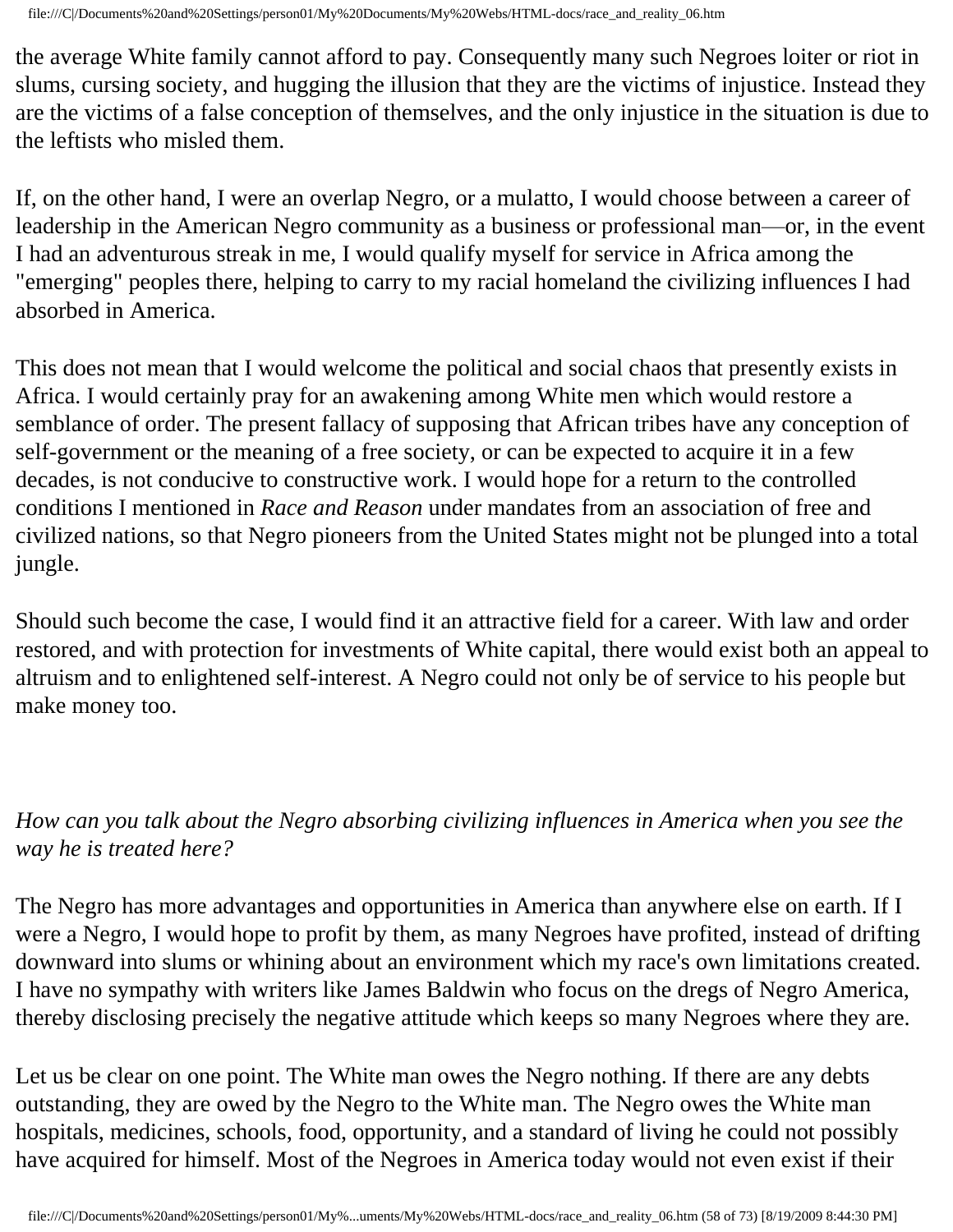ancestors had not been brought here from Africa. The majority of these ancestors would have been wiped out by savagery.

With such facts in mind it is high time Negroes like Baldwin began looking both at what they owe America and at what they can gain from America with a more positive attitude and a shrewder self-evaluation. America is a great country and a good country—and was, before 1954. Its people are tender and compassionate beyond any other on earth. If the Negro has trouble here, he had best examine himself for the answer.

*It is a validated fact that you would not be here if you didn't have a mother. This is the same as the Negro's position—he wouldn't be here if he weren't the descendant of slaves brought to America. What differences does this make on White supremacy? Are you inferior to your mother because she was here first?*

I am here because my mother lived in a civilization which made it possible for her to survive. Had the ancestors of our American Negroes been left in Africa, it is certain that many of them would not have survived and consequently their descendants would not be here. I did not say that this had anything to do with what you call "White supremacy." I made the point in connection with the debt the Negro owes the White man.

# *All your suggestions are based on Whites making the plans and decisions. What makes you think the Negro would accept such a program?*

Your question reminds me of a remark in a letter I received the other day from a White man in Central Africa. He said a friend of his, another White man, had just returned from the United States and had reported that "in America the Negro has the White man on the run."

Judging by the attitude inherent in your question I would suspect the report is correct. At least I would say that the Negro has the bemused White liberal on the run. It is a disgusting spectacle. Consider it honestly.

Here is the White race, both in Britain and America, possessed of the greatest technology on earth, enjoying the fruits of a relatively advanced evolutionary status, not only as regards forms of government, standards of living and other traditions, but as to the power to enforce its will. Yet it cowers before something like the Watts riot, rushing about for solutions that will prevent a recurrence in Los Angeles or elsewhere, placating and appeasing with talk about hundreds of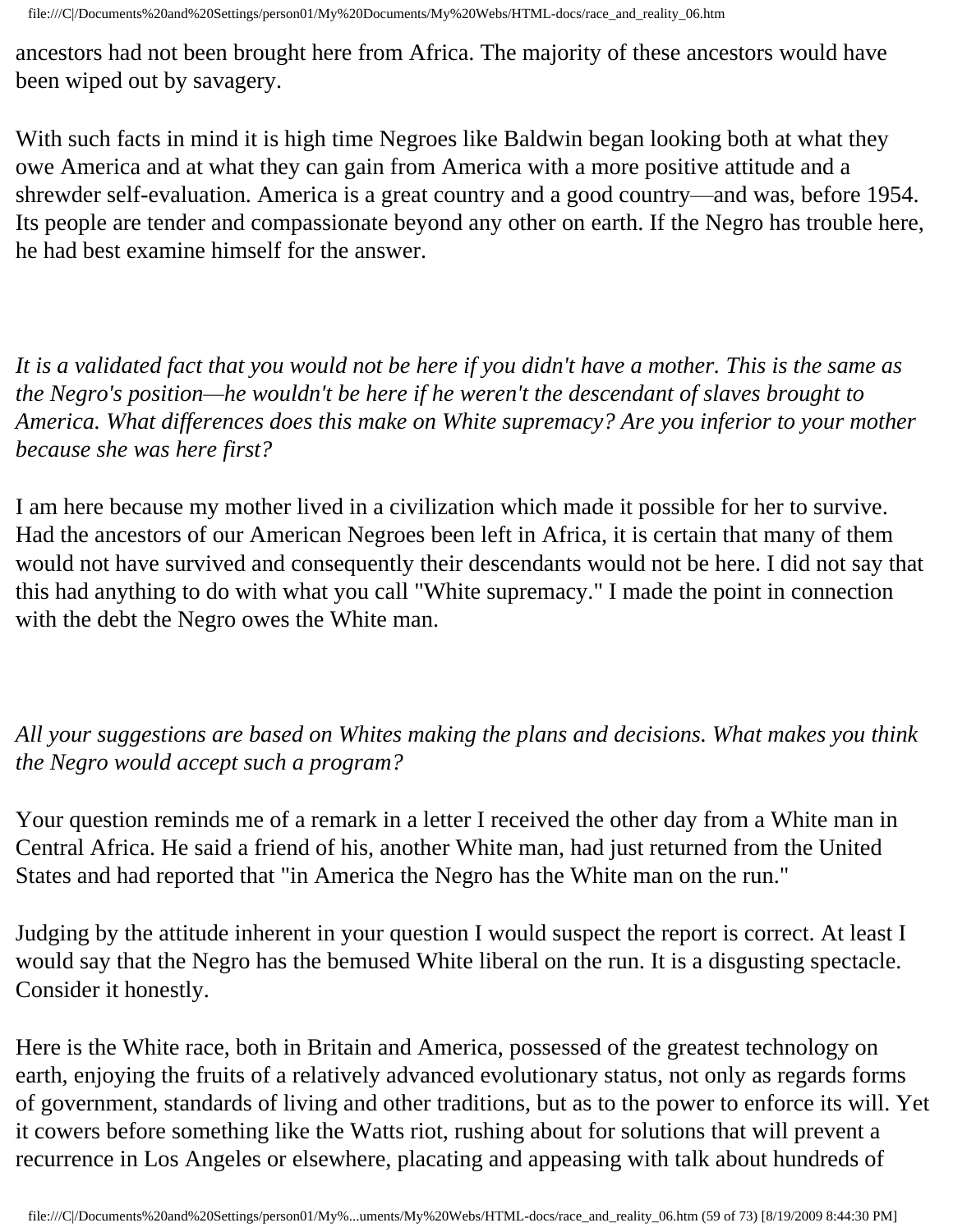millions of White money that must be spent to avoid the horrors otherwise in store. This cowering and bootlicking takes place before the threats of a race 200,000 years behind the White race in evolutionary grade with no technology whatever and no force remotely comparable.{33}

It seems incredible except for the hypnosis. It brings to mind another comment made by a prominent Englishman who went to New Delhi to attend a meeting after India achieved dominion status and apologized to the assembly with the remark that no British subject could humble himself sufficiently to express his regret for the wrongs which had been done to the Indian people. {34} To say this in India, in the face of all that Britain has done for India, is bad enough. To say it in Africa or America to a race which is far more retarded than the Indians is ten times worse. There is no way of accounting for it except by an assumption of guilt based on a totally false conception of the facts.

So in answer to your question, I say it is for the White man to tell the Negro what he will accept, not vice versa. Not only was this nation built by the White man but he is still in the majority. If the Negro wants to live here, let him adapt to our requirements and decisions.

*You seem to object to the United Nations as a source of mandates for reconstituted colonialism. You suggest an association* 

33. An interesting confirmation of this judgment is afforded by a paper delivered on December 28, 1965, before the American Historical Association's 80th Annual meeting in San Francisco by Prof. Elliott M. Rudwick of Southern Illinois University. Prof. Rudwick said in part: "One reason for the explosion of the last two summers has been the awareness that whites are to some degree in retreat, that white mobs in the North no longer organize to attack, and that to a large degree the frustrated Negroes in slums like Watts can get away with acts of destruction." Conditions appeared to be changing in the fall of 1966.

34. Speech by Viscount Stansgate, formerly Major Wedgewood Benn, as head of a British Parliamentary Delegation, reported to me by a member of the audience.

#### *of free and civilized nations—would you define your word "civilized"?*

Civilization is a matter of degree. There has never before been any problem among the great powers as to who belonged in their group, and there would be none today were it not for the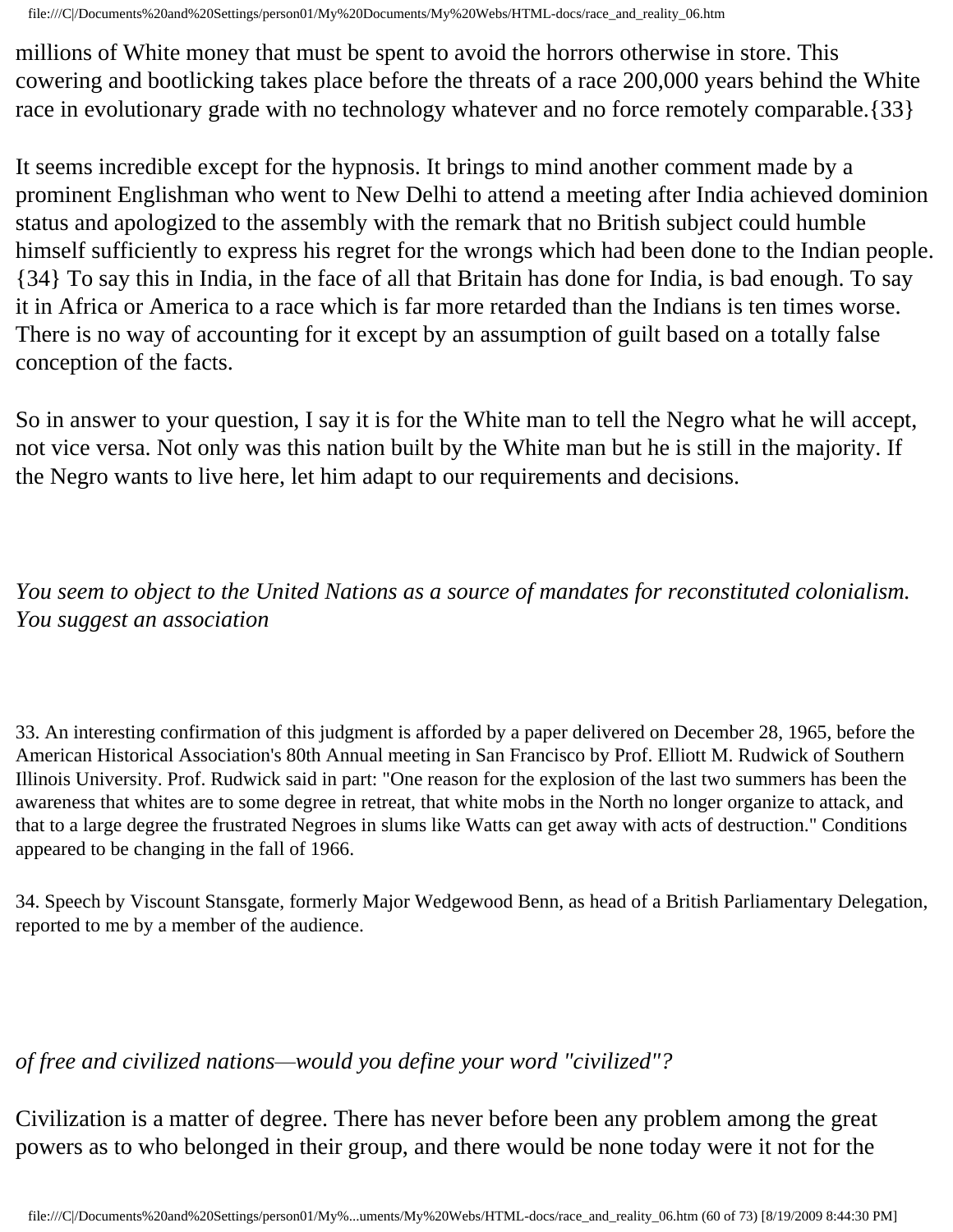cleavage between the free and communist worlds.

The free nations of Western civilization are throttling themselves in their attempts to accommodate communism. A separate organization of free countries seems to me the only solution, keeping the United Nations as a debating society for the free and communist countries combined. When I speak of a mandated colonial system I refer to one which would be set up under such an organization of free powers—these are the powers which previously administered most of the colonies which are now falling apart.

I do not hesitate to express my belief that the scientists who, over the last 30 years, have misled the British and American public and their governments on the capacity of backward races for democratic self-government are responsible for the dissolution of colonial control. In this sense they are as guilty of the horrors in the Congo as if they had put the gun to the head of Carlson or the knife to the throat of the nuns.

I will go further and suggest that, had it not been for these scientists and their equalitarian, socialist-motivated propaganda, the ideological and political entering wedge which communism is achieving in Africa and elsewhere would not be a menace today. For this reason many people are coming to feel that there is a perceptible communist influence in our educational establishment. Perhaps it was not entirely a coincidence that the FBI recently arrested a research associate in "social" anthropology at Harvard, a man named Zborowski, on a charge of perjury growing out of the Bureau's investigation of a Soviet spy ring.

*You often speak of the scientific hierarchy. Isn't there also a hierarchy of money and success which tends to discriminate against the less successful, both Negro and White?* 

There used to be. But for the last generation, in this country at least, the shoe has been on the other foot; any man of wealth or position who fails to support racial equalitarianism finds himself ostracized by his own class. He may avoid the issue, but he cannot, for instance, actively oppose integration.

For many years socialists, communists, and left-wingers generally have been preaching the guilt of the older regimes and picturing them as rascals both in matters of business and in their racial attitudes. Now it looks as if our moneyed and successful classes had come to believe it. They appear to be ashamed that they are not failures, too. Indeed all the governments of the Western world seem anxious to apologize for our civilization to all those to whom they have tried to give it and who are proving themselves incapable of absorbing it. In other words, our ruling classes are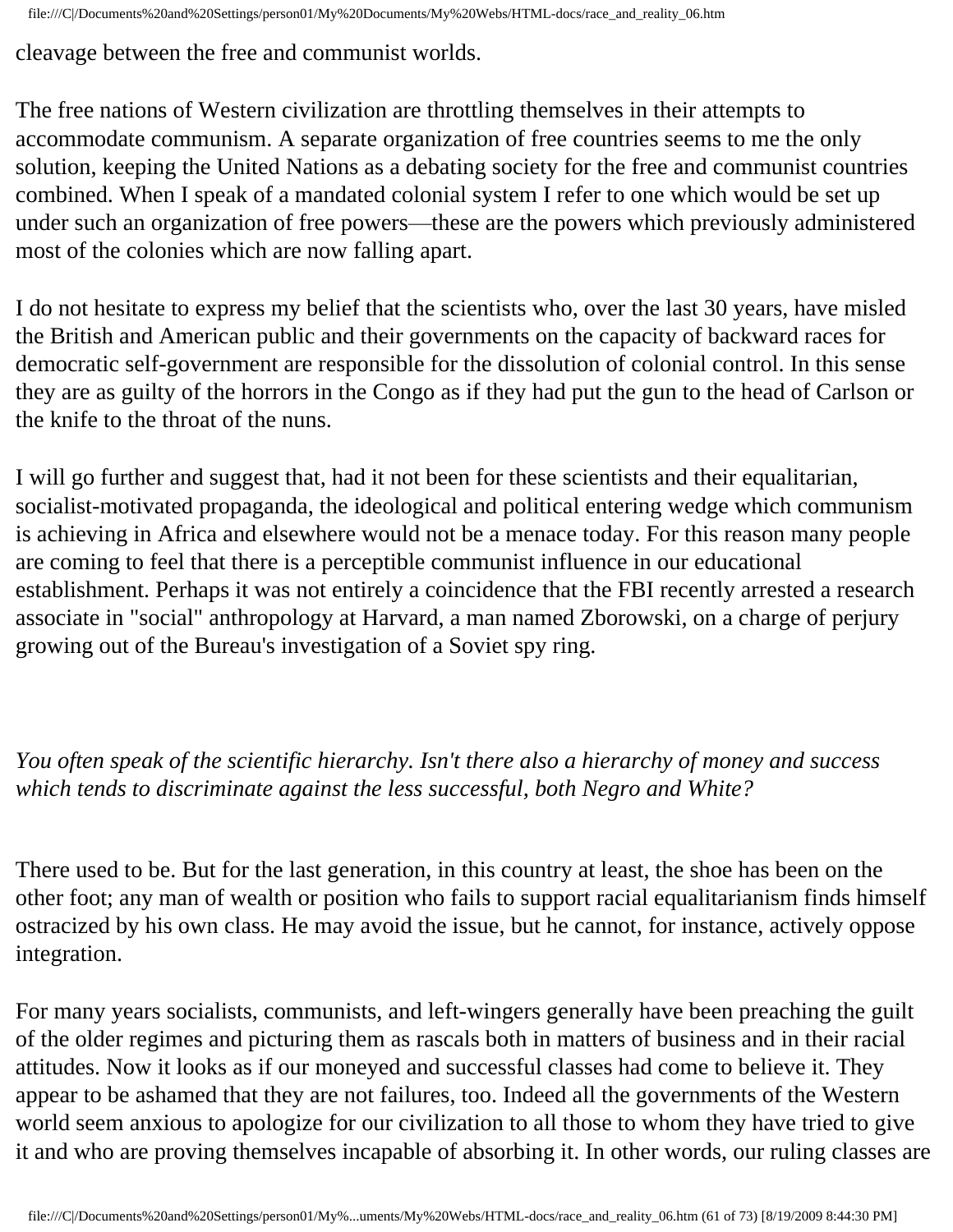not only ashamed of segregation, they no longer take pride in anything unrelated to "liberal" programs, government aid and a renunciation of faith in individual self-sufficiency.

Having had some experience as an observer both in business and in the academic life—both with men who have achieved money and success under our free-enterprise system and with those who have risen high as liberal intellectuals in the academic world and government—I would like to assure the former that they have no need to apologize to the latter. Our productivity as a nation and our unequalled standard of living are not primarily the result of government nor the socialist ideology, nor are they the result of organized labor, any more than Hamlet is the product of the pen Shakespeare used to write it. They are the product of the initiative, organizing ability, daring and intelligence of our business entrepreneurs, managers, inventors and engineers.

I have repeatedly heard intellectuals, and occasionally even professional men such as lawyers closely associated with business enterprise, disparage the talents of the executive at the top as if he were essentially only an ornament and all the real work were done elsewhere. Much of it of course is, but I can assure the critics of our capitalistic system that the difference between the Russian standard of living and ours does not lie in a comparison between our lawyers and theirs, or our intellectuals and theirs, or our labor and theirs. It lies in the difference between our industrial leaders and theirs, and the free-enterprise system under which ours operate.

There is a quality in the shrewd business man compounded of self-control, patience, disciplined thinking, balanced judgment, and the courage to take risks. He represents a combination of common sense, leadership, and a capacity for action which is the primary source of our achievements as a nation and our standard of living. Independence, self-confidence and decisiveness are his hallmarks. He is worth every penny he is paid.

And he is the antithesis of everything that socialism, communism and the typical left-winger stand for.{35} It is time he reasserted himself in our society, instead of apologizing for his existence and his accomplishments. If he "discriminates against the less successful, both Negro and White," it is because he cannot treat everybody alike and get anything done.

Please understand that in paying this tribute to the sparkplug in the cylinder I do not intend to disparage the rest of the engine. Nor am I unaware of the beneficial role which government has come to play at both the state and federal level in policing the business buccaneer in his relation to the stock market, to labor, to his competitors and to the public. I realize the soundness of regulatory theory and I have experienced its advantages in practice. There is, however, no connection between this kind of regulation and the equalitarian ideology.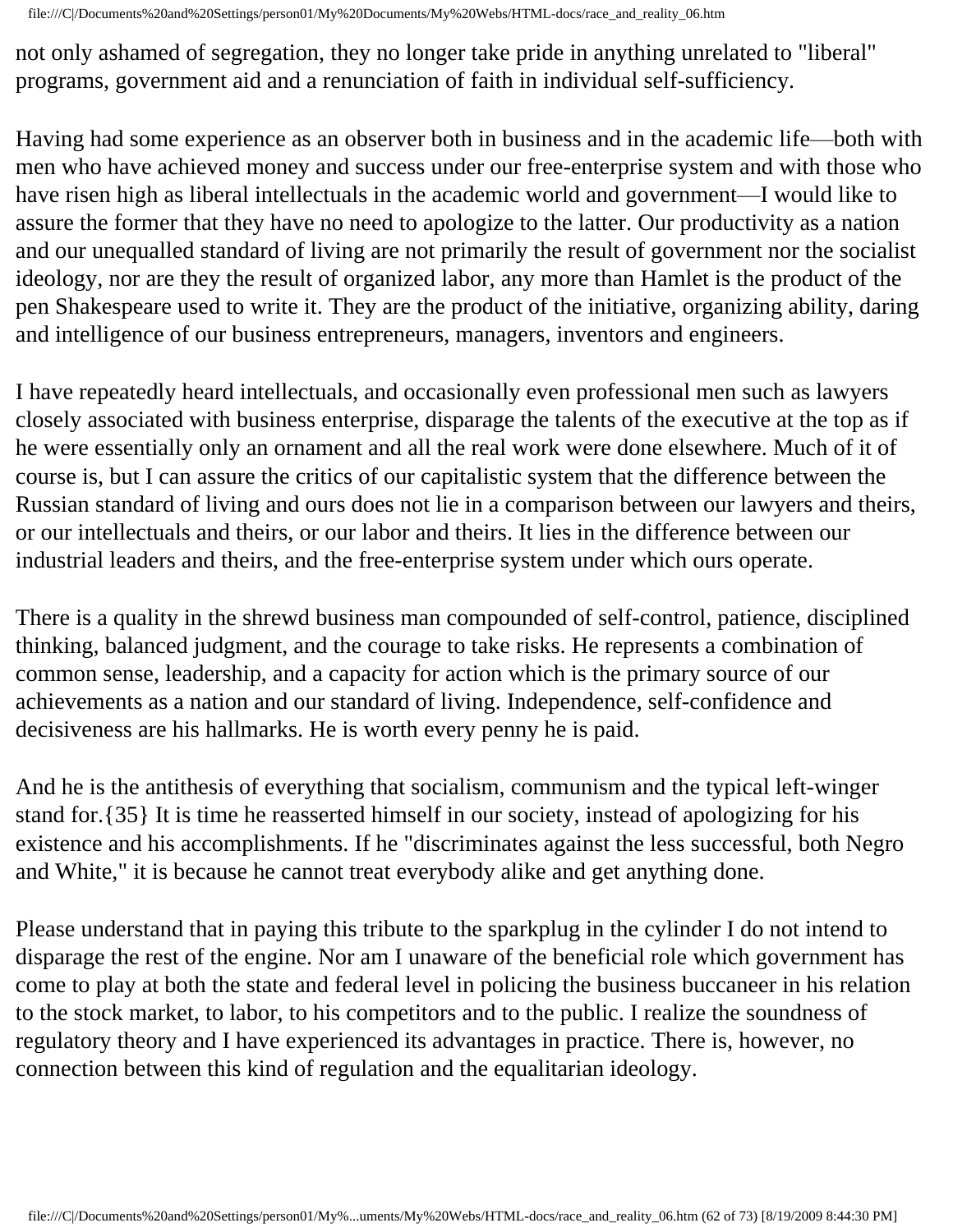*Do you believe that the world is confronted with a class war with race overtones, or a race war with class overtones?* 

This is one of the more difficult questions that students of modern history have to debate. If we must use the word war,

35. For a confirming sidelight, see John W. Gardner, "The Antileadership Vaccine," being a part of the Annual Report of the Carnegie Corp. of N.Y. for 1965. Gardner was Secretary of Health, Education, and Welfare at the time this report appeared, although formerly president of the corporation. In the essay he notes the inclination of intellectuals to picture the leader as having "tasted the corrupting experience of power" and their policy of "immunizing" students "against any tendency toward leadership."

then I would say that the ratio varies with the area considered. On a world scale it is probably a race war with class overtones, simply because race and class so closely coincide in many areas and wherever this is true I think race is the more powerful force. In England it is a class war with race overtones.

In the United States I would call it about fifty-fifty. If I had to fall on one side or the other I might choose the race war with class overtones. However, no matter what you decide, establishing the scientific truth concerning human differences and educating all the people in regard to them is essential to any solution.

There need be no war where enlightened justice controls the policies of a society, both intra- and interracially. But you will have ceaseless war where you inflame one side with groundless expectations and imaginary wrongs while you plunder the other side in the process. You will likewise have ceaseless war where the top plunders the bottom.

*You have criticized the South for not taking action to clear up the race-differences point. I am a Southerner, and there are three things I was taught as a child that a gentleman never did, namely, insult a woman, be cruel to an animal or hurt the feelings of a Negro.* 

This is all very well until the woman blackmails you, the animal goes for your throat, or the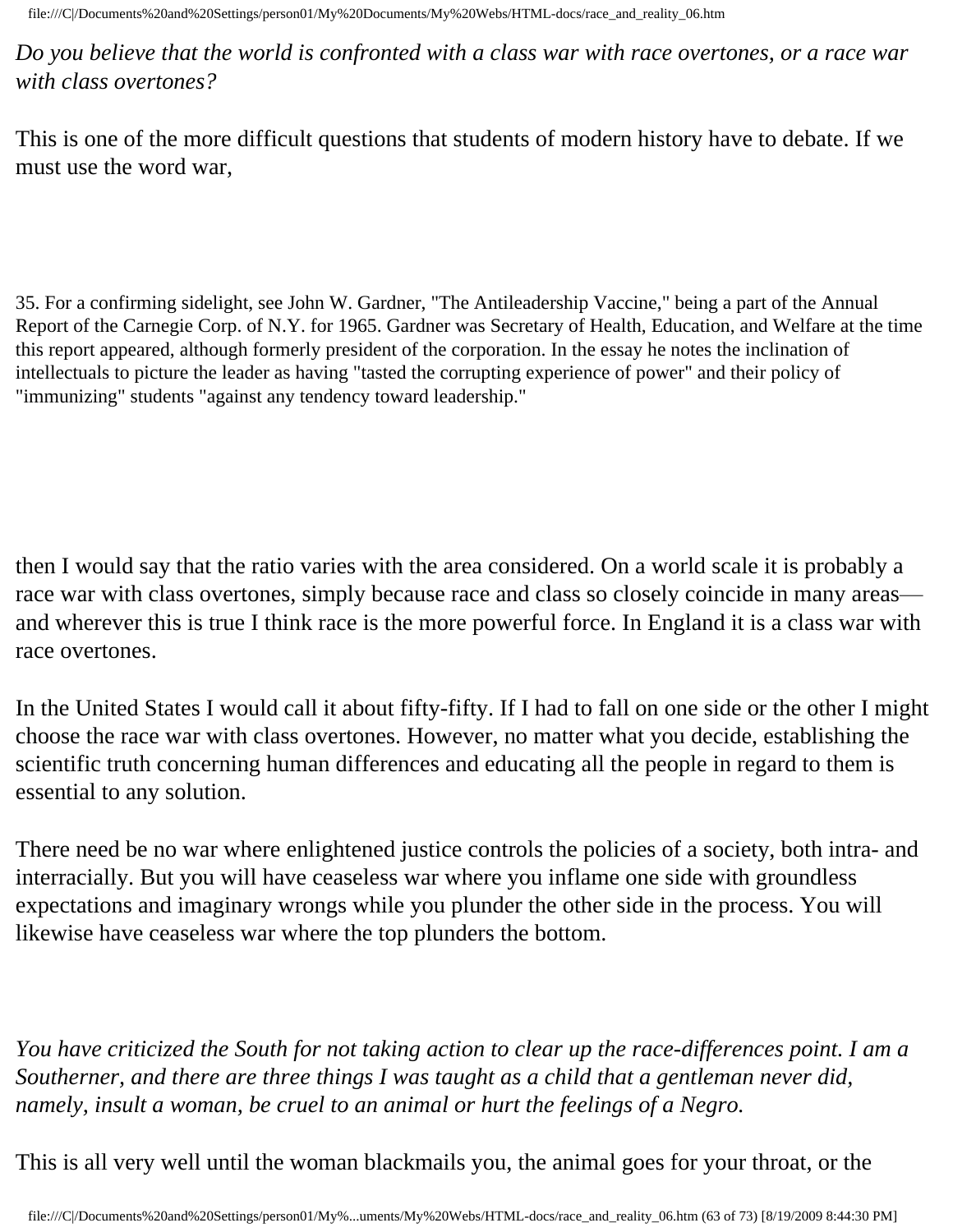Negro leadership begins to undermine your civilization. I must remark that in my opinion you have waited far too long to defend everything that as a gentleman you were taught to value.

# *As a Southerner I feel it is up to Northerners to discuss race differences. We are too deeply involved with the Negro and will be called bigots and racists if we mention these differences.*

Unfortunately this is true, but on the other hand there is scarcely a Northern political leader who has had any experience until recently with the Negro problem or has cared enough about it to inform himself. Traditionally the Negro is a Southern, not a Northern, problem. People tend to look to Southern leaders for an explanation of the Negro's status in our society.

To illustrate the way Northerners react to your states' rights and constitutional arguments (simply because they are misinformed about your real argument), let me quote you parts of a letter concerning the Civil Rights Bill written by Bishop Coadjutor Harry Lee Doll of Baltimore to his diocese: "It is clearly evident that the issue in this legislation is not that of States' Rights against the encroachment of dictatorial Federal powers, as men like Governor Wallace would have us believe. The real aim of the opponents of this legislation is the continuation of an outworn and immoral system of racial separation and degradation. Against this I protest in the name of the God and Father of us all, whose love and concern for all mankind regardless of race or color or creed has been manifest in Jesus Christ our Lord."

Here is a man who at least appears{36} to be bemused as to the facts, a man of great influence with the public, and a man typical of thousands of other religious leaders. This man's arguments you never meet, and no one else has as much at stake in doing so as you do.

## *I am a Southern political leader. Do you honestly expect me to go out and say the Negro is inferior?*

Great Scott! How many times must I point out that you do not need to use either that word or that concept! The Negro is a younger race. The public has been deceived as to this fact. The evidence in *Stell* and *Evers* and their companion cases all points to damage to the Negro as well as to the White child from integration, because of differences not only in I.Q. but in subject interest and problem approach. This evidence has been concealed, and false evidence has been made the basis of a Supreme Court decision which is undermining the health of our society. These are the things you talk about, not "inferiority".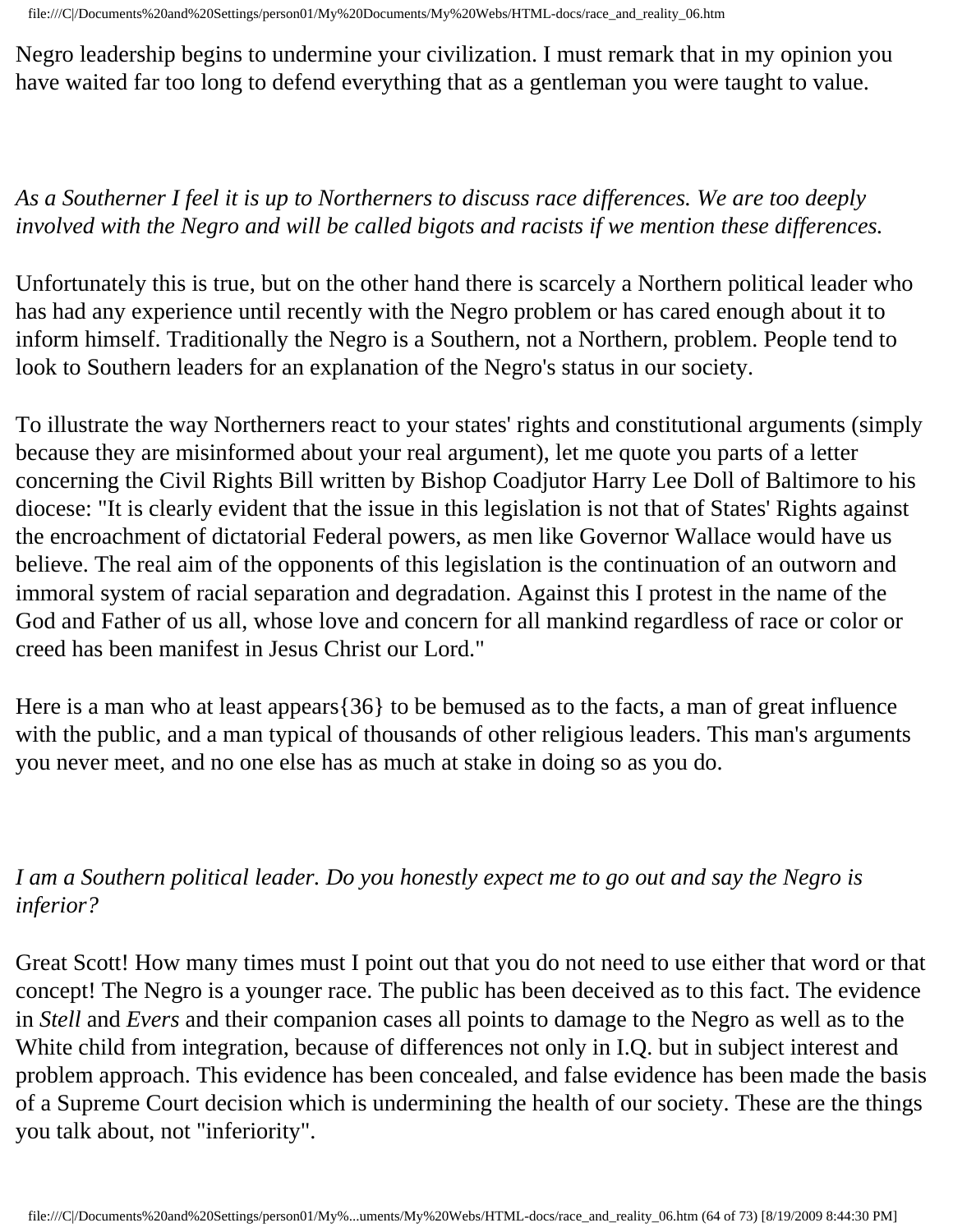*Let politicians in the North do it. They do not have Negro families in their homes who have been there for generations.* 

36. For polls as to the actual extent of public deception on race differences see *supra,* p. 5n.

Northern politicians have constituents who are more bemused than yours. If these politicians started talking they would be retired at the next election.

*Southern politicians have done their best already. I remember Governor Barnett wrote a letter to every governor of every state in the country recommending they read, and urge the public to read, Race and Reason. What more do you want?* 

I am deeply grateful to Governor Barnett and I have had the utmost cooperation from other Southern governors, both in the promotion of *Race and Reason* and in affording me platforms and endorsement for speeches I have made in the South.

But this is not what I mean. What I say on this matter is of minor importance. What they could say would be listened to, particularly if they acted in concert, as for example by joint manifestoes or on *national* television programs—or if they spoke individually when they had national attention at the time of some crisis such as Oxford or Selma. These are the opportunities which always seem to be missed.

*Get yourself elected to the Senate and maybe you will learn something about politics. If we Southerners raise the question of race differences we will lose the sympathy and help of Northern conservatives who are with us on states' rights, decentralized government, and similar issues.*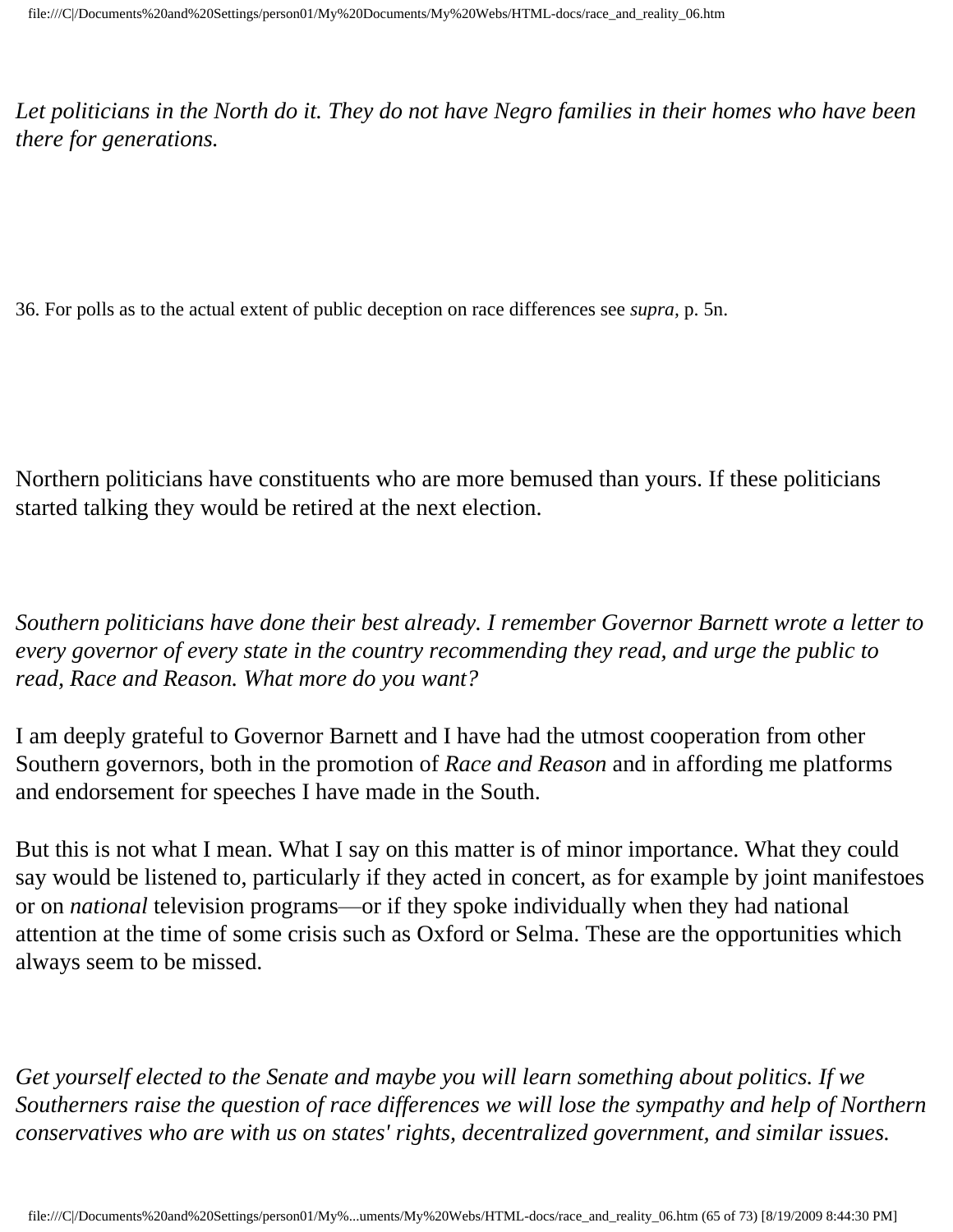You have me there. And you give me one more ground for complaint against Northern conservatives. The latter make good whipping-boys for liberals and that is about all. When they win elections they do it by providing a slight variant in liberalism; when they lose, they do it on grounds that make them a public laughing stock. They appear as hard-bitten, discredited economic reactionaries, longing for a depression, while the American people are enjoying the greatest and most widely distributed prosperity in history.

Meanwhile they leave in the barn the best horse they've got. The man in the street is burning over the race issue, which is a winning issue, even among the ignorant.{37} Heavens knows he would burn still more if he knew the truth! In any case it is not so much centralization of power that the man in the street ought to care about as it is centralization of power *in the wrong hands*.

Society today needs more co-ordination than it did fifty years ago. You Southerners know this, and what is more, you like your share of federal assistance. Both you and the Northern public agree there. Your real enemy is not centralized government but *captive* government—government captured by minority groups heading a Negro parade and followed by a bemused mob of dreamyeyed fanatics, self-serving, short-sighted politicians, and White renegades who prate about racism and practice black racism themselves. These are dividing and confusing our native majority and winning elections on a balance-of-power basis, simply because you and your conservative friends will not give the majority courageous and truthful leadership.

I may not be a politician but my advice to you is: either convert your Northern conservatives or go it alone. Get your country back in the hands of the people who built it, and you will find a consensus on a new compound of liberal and conservative policies.

*Let Northerners learn from experience. With the influx of Negroes to Northern cities they are learning already. Why should we expose ourselves to attacks as racists when experience will take care of the situation?* 

Judging by events in the fall of 1966, you may be right. But I fear you mistake the problem, including the depth of the hypnosis. What we learn from experience depends on how we interpret it. If one has been taught to interpret the behavior of the Negro as simply a reflection of one's own injustice, one gains nothing but deeper hypnosis. Surely you realize that Northern riots have been used as an excuse for more appeasement and more White guilt.

Besides, every year you wait additional students graduate from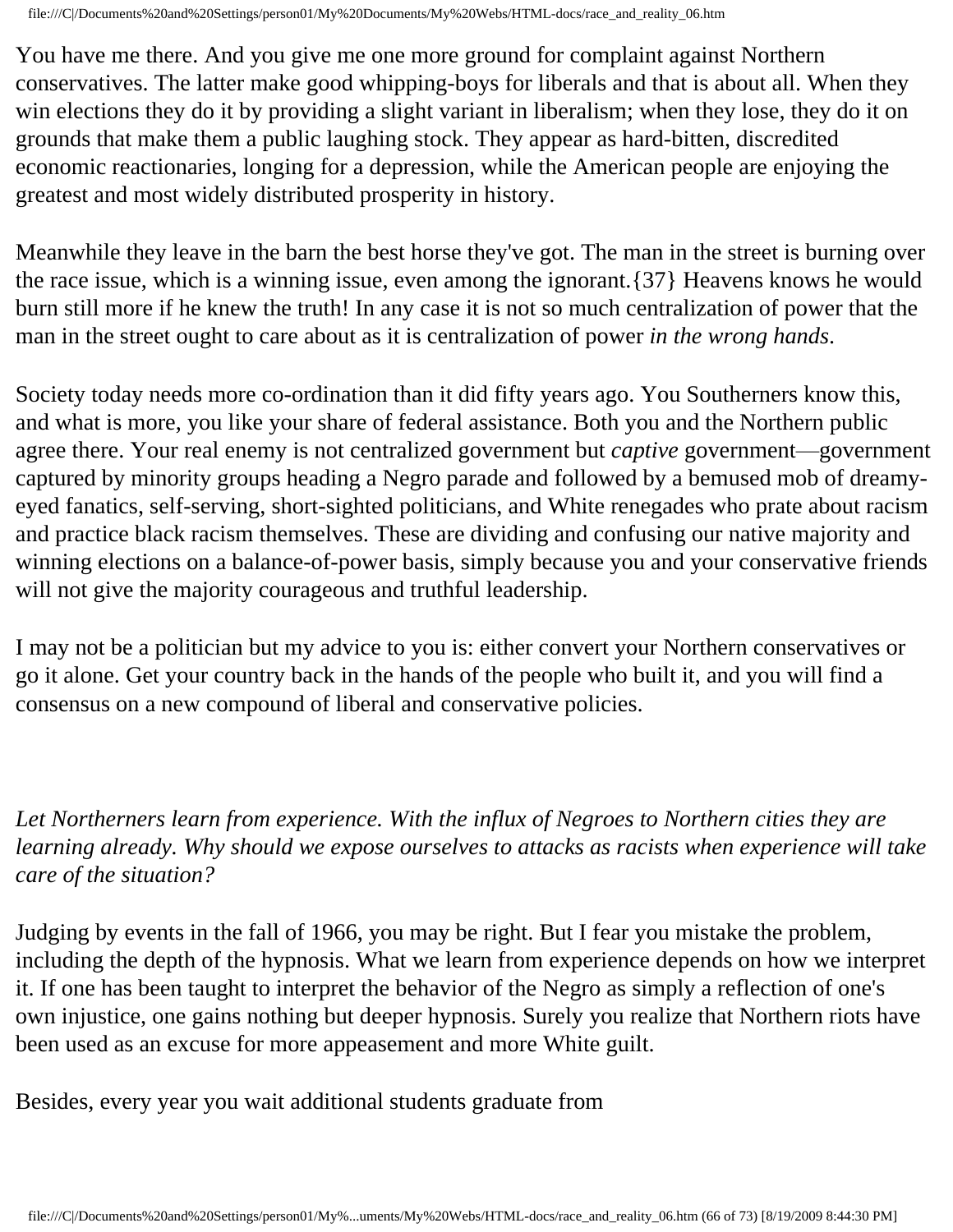37. See *supra,* p. 9.

our colleges, North and South, steeped in the equalitarian deception. This is where the trouble starts and where it must be stopped soon or you will have no one left to hear you. What is more, your truth-oriented scientists are growing old.

We have reached the point where the federal government must act and must purge itself at the same time. All governments throughout history have been plagued in varying degrees by *financial* dishonesty. Contracts have been obtained by personal influence and bribery, elections have been stolen and fortunes made at the taxpayer's expense. But I know of no instance in which *intellectual* dishonesty has been so widespread and is resulting in such damage as is the case today in the area of race. It is corrupting the integrity of otherwise blameless men to an extent I have never heard of before.

#### *What about guilt in the South? Does not the South have good reason for guilt?*

The South undoubtedly suffers feelings of guilt, both consciously and unconsciously, concerning the old slavery days and the fact that currently it does not always deal with the Negro in an ideal manner. No society ever has. Some forms of non-social segregation might have been discarded earlier. Some types of Southern White men, as in the North, have treated Negroes with cruel contempt. But there comes to mind a remark once made to me by a leading Georgia business man who had sat on juries there from time to time throughout most of his life. He said: "In all my experience in the courts I have never seen a Negro get justice. What he got was mercy."

## *You have spoken critically of President Johnson's domestic policies. How do you feel about his foreign policies?*

I believe they have been inept where and to the extent they have been based on the false premise we have been discussing. There are two points involved.

First, it is folly to assume *without conclusive proof* that any race or substock either desires, or is capable of sustaining, a stable, free society, or, indeed, any stable government.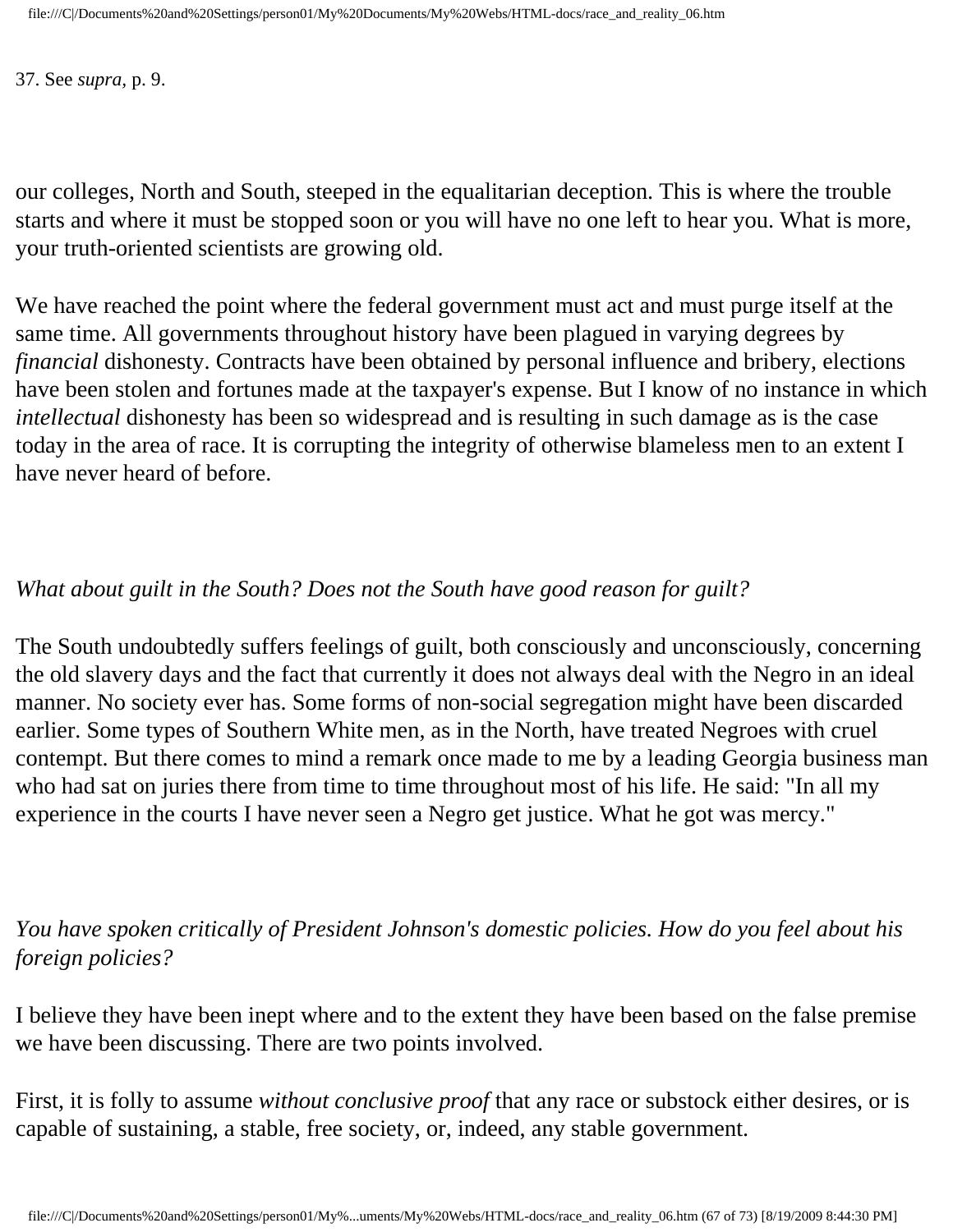Second, weak or backward peoples must be protected from communist domination.

The only way I see of meeting both these requirements is through the mandating of control over such peoples by an association of advanced, free nations. If the backward or weak peoples prove themselves capable of genuine democracy, it will eventually become apparent and the mandate can then be vacated. If not, and they seem capable of maintaining law and order under variable degrees of monarchy, the mandate can also be terminated.

The destructive thing is to assume that every race and substock either is or soon will be capable of maintaining a democracy. The result is the collapse of law and order in many areas, followed by loss of life, liberty and property and a consequent end to civilization.

I will repeat what I said in *Race and Reason:* An advanced nation receiving a mandate over a backward area cannot be expected to act without reasonable compensation. Its citizens must be allowed to invest and to see their investments protected. The purpose of the mandate must not be to administer charity, but to distinguish between a fair return and exploitation; the association of nations granting the mandate must police the difference.

I noticed that in his State of the Union address on January 12, 1966, President Johnson said: "A peaceful world order will be possible only when each country walks the way it has chosen for itself. We follow this principle by encouraging the end of colonial rule . . . by continued hostility to the rule of the many by the few—or the oppression of one race by another."

Let us apply these ideas to Central Africa. When the Negro walks the way he has chosen for himself we have ritual murder and the murder of twins; we have the slow cutting of sections from the groin, genitals, arms and faces of live human beings to prepare fetishes, the blood being caught in billy-cans to moisten the fetishes and the operation continuing until the victim dies.

We have human sacrifices for religious purposes; we have boys and girls brought up for years in confined cages, their feet and hands mutilated, so that they can eventually be fitted with claws and become "lion-men", whereupon they are taught to murder in such a way that the victim is believed to have been killed by a lion; we have girl children tortured and terrified by initiation rites so painful that they sometimes die of fright at the prospect of the suffering; we have victims paraded alive before prospective purchasers so that portions of their bodies may be marked off and sold before the victim is slaughtered and eaten; and we have the devouring of nuns to spice the cannibalistic lust for human flesh.{38}

Finally we have governments so unstable that the following report in the *New York Times,* two days before Johnson's speech, has become a commonplace. It records the circumstances surrounding the arrival in Lagos of Prime Minister Wilson for a conference of the British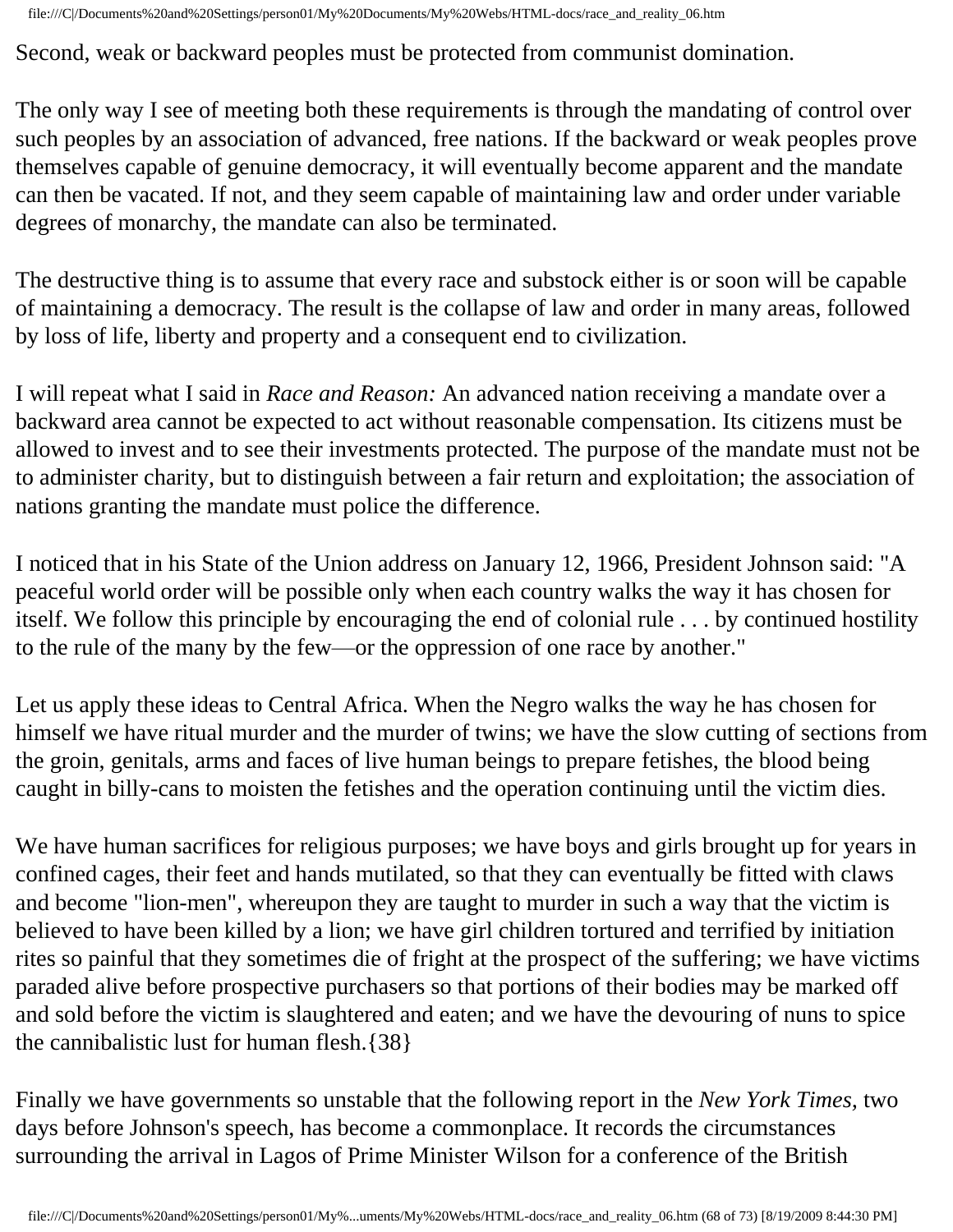Commonwealth regarding Rhodesia:

"Lagos, Nigeria, . . . This sprawling seaport capital resembled an armed camp as riot police attempted to crush mounting violence by opposition party mobs that seek to embarrass Sir Abubakar.

"Four more were killed last night in the suburb of Mushin, bringing the total weekend death toll to 11 with more than 80 seriously injured. Early this morning one of the two main roads from the airport was blocked by a curtain of flaming gasoline. Policemen later dispersed the demonstrators with tear gas.

"The weekend's political warfare continues an upsurge of violence that has taken more than 100 lives since October's parliamentary elections . . . "

I do not hesitate to say that when a President of the United States can stand before a national audience and take pleasure in asserting that he is "encouraging" these private and public activities, that he is going to show "continued hostility" to the control of them, and that he considers such control "oppression", then that man is in a trance dangerous to a "peaceful world order". He is ignorant of the most elementary realities necessary to wise policy.

Let me see if I can make one other thing clear: when a nation's psyche is eroded by the assumption that although it has struggled through centuries to achieve a standard of civilization,

38. See also *Race and Reason,* pp. 43-44, 77.

a stability of government and a degree of power unsurpassed on the face of the earth, it is nevertheless no better than races millenia below it on the evolutionary scale—then that nation loses its self-respect and the respect of all with whom it deals. Its power of leadership and its force of example evaporate. As I have said elsewhere, there is something in the most primitive people that respects and tries to emulate the people or races that know their own worth. They instinctively despise the kowtowing of superiority to inferiority—and so do gangsters and other delinquents, nationally and internationally.

Sad to say the United States in recent years has been in the hands of leaders who lack any understanding of this fact. Had they had it, we would not have gotten into our present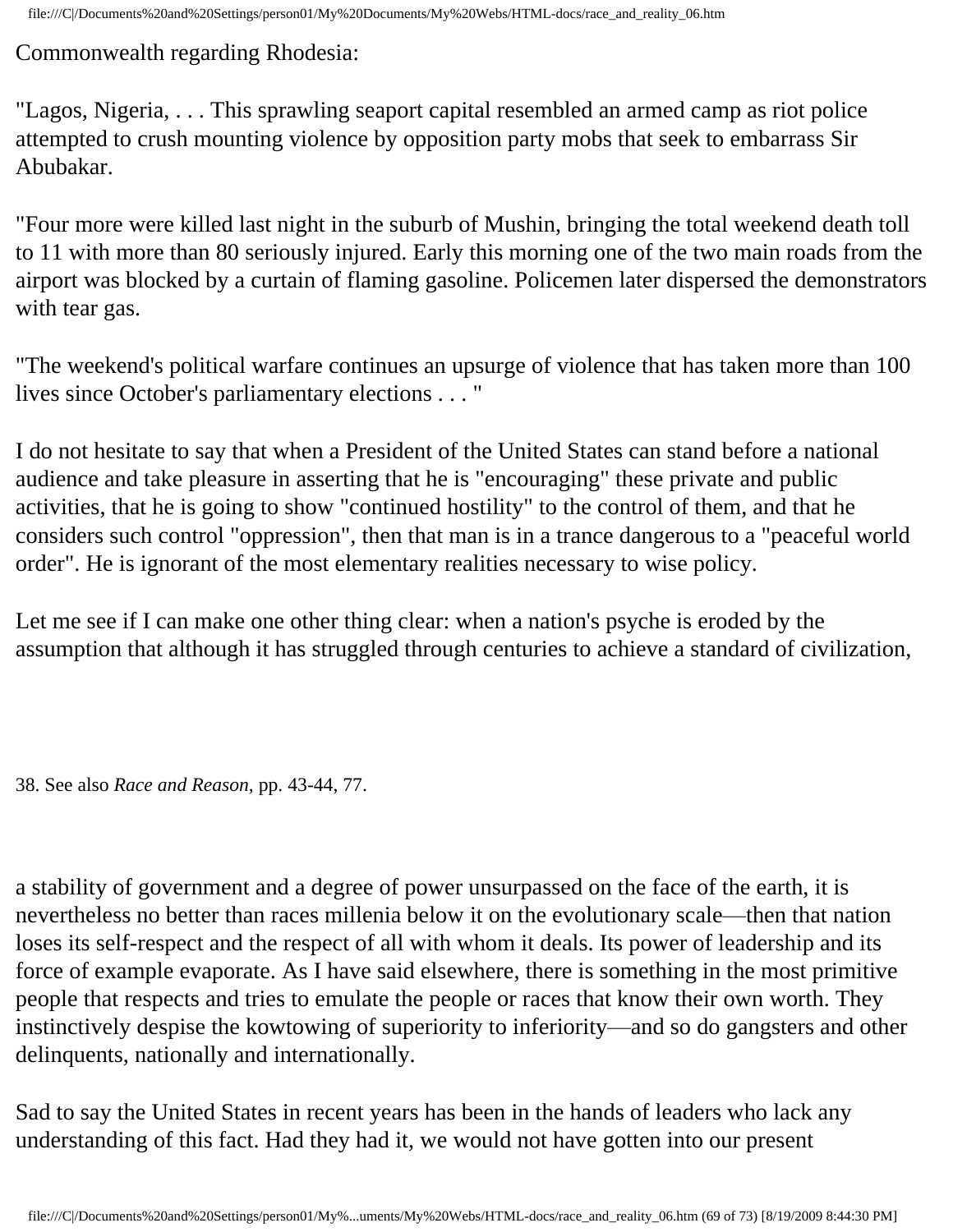predicament throughout the world. We would have called, and successfully called, the hand of communism again and again. There would have been no need to use "the bomb".

*My textbook on Africa says "it is the divine right of every people to run its affairs in its own way; self-government, no matter how bad, is more ennobling than non-self-government, no matter how efficient; self-government with danger is infinitely better than subservience with tranquility, and there can be no peace in the world so long as men arrogate to themselves the right to govern without the consent of the governed." Comment?* 

This is another example of perverted platitudes and bombast. Turning the Negro loose does not result in "self-government"; it always ends in some sort of black dictatorship, through military or one-party rule, which in turn produces exploitation of the average Negro, and other retrogression, far worse than colonial rule. Your quotation sounds as if it were written by a black gangster aching to get his hands on some loot, meanwhile laughing up his sleeve that his abracadabra should work so well.

What troubles me is that any civilized White man should write such nonsense. It discloses a total failure to understand or appreciate his own civilization. He has forgotten, if he ever knew, what centuries of effort it took to develop the capacity for self government. He has no real comprehension of the worth of what his forefathers bequeathed him. Consequently, he can have little pride in himself as the legatee. It does not take many of that sort to start the erosion I spoke of in answering the preceding question.

I am troubled even more by the way this ingratitude is working in our own society. Although I have mentioned it twice before, I will repeat that one of the most alarming things about the current one-man-one-vote slogan is its bearing on the Negro problem. We have, or had, a reasonably healthy, free society which we owed to a healthy inheritance. Now we propose to inject into the blood stream of the body politic, without any control whatever, a virus of Negro votes which, based on the averages, is absolutely certain to undermine our "constitution". It has never failed to produce sickness wherever and whenever it has been tried, throughout the world and throughout history. This should please *White* gangsters in search of loot.

But to get back to the specifics of your question, let me offer an analogy, imperfect but perhaps instructive. Certain parents decide to allow their children to run wild in the neighborhood, without discipline or control, because this is their children's divine right. They argue that delinquency with danger is infinitely more ennobling than subservience with tranquility. Finally these children begin to murder each other by setting fire to one another's clothes. Some parents down the road object to the example being set *their* children but the first parents call them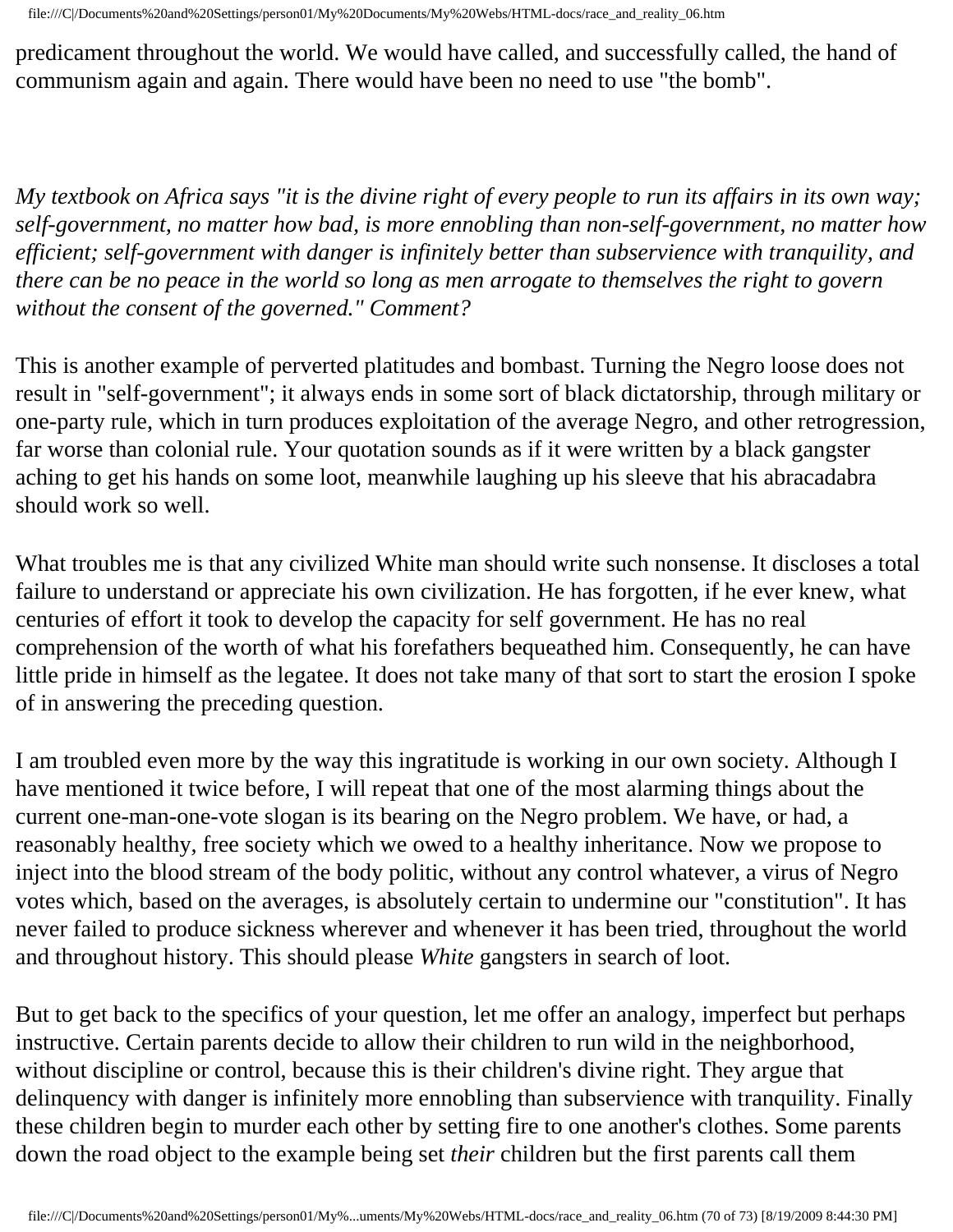reactionary and threaten to use force to bring the latter's progeny into the carnage. Does his picture gratify you?

# *If you dislike the present trend of things, what cure do you suggest?*

Tell the truth and let the public decide. I have more confidence in the judgment of an informed Anglo-American electorate than does the leftist who shouts "democracy" and "freedom" and then achieves his ends by the roster of deceit I have presented. I will wager that if, for a period of one year, the TV and radio networks, the magazines, book publishers and newspapers, the movies and the theater, in the United States and Britain, were to tell the truth about race differences—were simply to present the evidence on evolutionary grade—you would witness such a political house cleaning as history seldom records.

Speaking of "turning the rascals out", you would observe turning out of fools and rogues by the thousands. What remained of courts, Presidents and legislators would run bleating like sheep to the opposite side of the issues. You would, see an end to the race problem in the United States and abroad within another five years, and a sound administration of the affairs of backward peoples within ten.

But if you now ask me how one goes about telling the truth to millions who have been systematically and purposefully deceived over two generations, when all your channels of instruction are controlled by those responsible for the deceit, I must answer that my visibility into that problem is limited. I can only say, do the best you can.

# *Are not the Zionists and the international bankers really at the bottom of this brotherhood movement?*

It makes little difference now who is at the bottom of it. The problem lies in the world-wide hypnosis on the subject of human equality. This is not confined to any one group, and it can no longer be solved by attacking any one group. We have seen that countless millions sincerely believe in the equalitarian dogma; it influences all their actions, including their votes. It is, if you like, the weapon in the hands of the hard-core leftist. Talking about international bankers today is like talking about states' rights or the Constitution, it is a form of evasion—it avoids the difficult and painful task of awakening the public from their trance.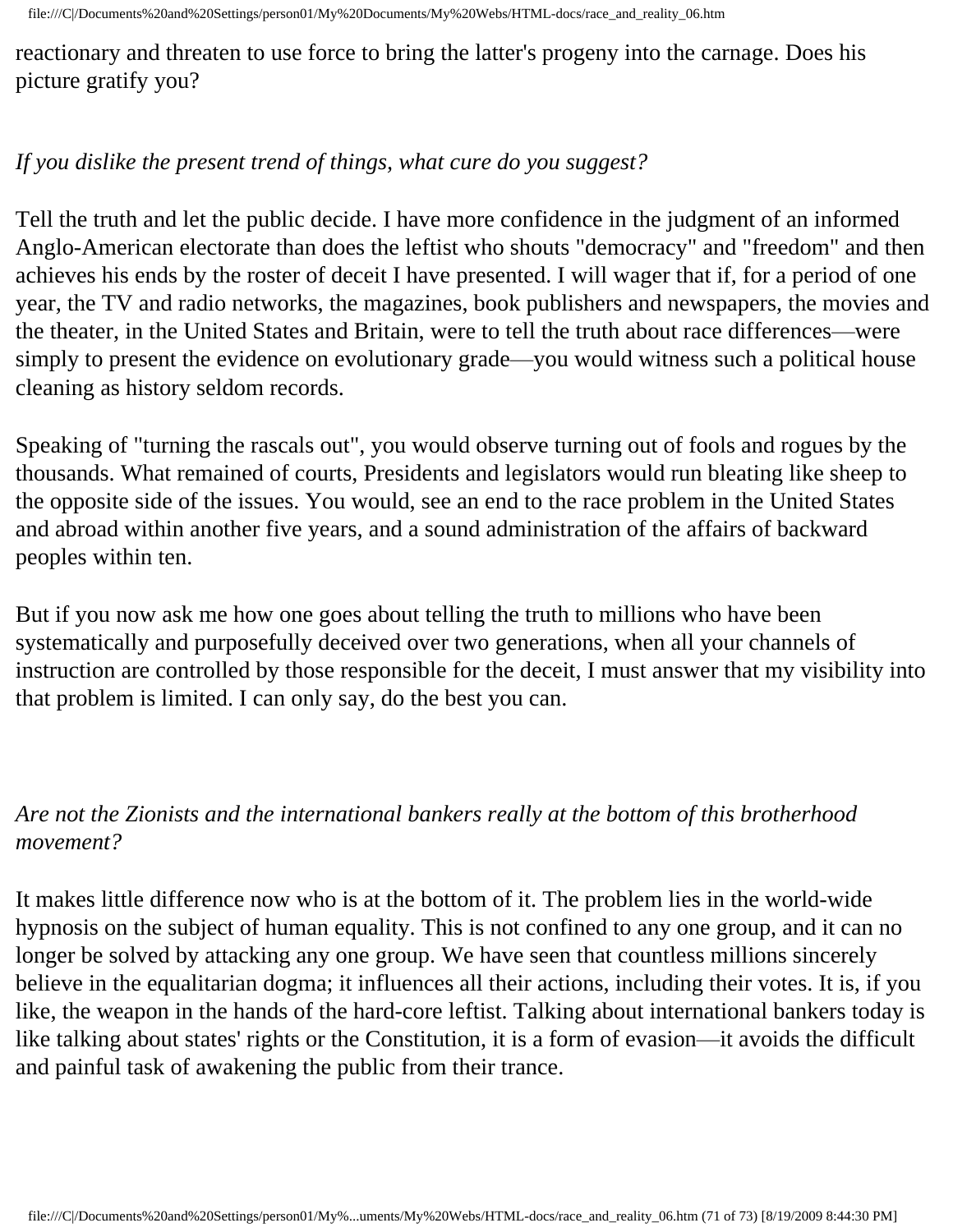*Your philosophy is Hitlerian. In a world threatened by the atom bomb what possible chance for peace is there unless all races live in mutual respect and equality?* 

As to Hitler, the perversion of truth by evil men is no reason for abandoning truth, any more than the evils of the Spanish Inquisition were a reason to abandon Christianity. Race, being of the very texture of man's being, is one of the fundamentals of life. Another fundamental is the fact of differences between races in evolutionary grade. Blindly ignoring such matters is a ticket to destruction, especially in an atomic world.

The atom bomb was built by the intelligence and technology of the world's most advanced race. There is some question whether that race is mature enough to control what it created. But one thing is obvious. If the bomb is allowed to drift into the hands of races thousands of years less mature, it will be like putting a loaded gun in the hands of a three year old child.

Meanwhile the world sits with a mixture of bandits and bemused fanatics at the head of the Mongolian and Caucasian peoples, while the Negroes join to make up a rag-tag conglomerate of "independent" countries in the so-called United Nations. It is about as foolish and dangerous a situation as could well be imagined.

The chief responsibility lies with the United States. As the world's most powerful nation, as the builder of the first atom bomb, it was, and is, its duty to lead and to control. It has done, and is doing, neither, except to the extent that it has sponsored and encouraged the dissolution of the colonial system and the substitution for it of the current chaos. The world is seething with racial tensions and other disorders fostered by the official ideology of the United States and Britain. The people who ask your kind of question are responsible for the ideology.

## *You are a White supremacist. You . . .*

At this point I put the question back in the folder and the folder back in the brief case. The pattern was all too obvious and had begun to be nauseating.

With few of these questioners could there by any real discussion. They wished to fight, not to reason. Either that, or they had become emotionally so incapable of facing the truth that any device of diversion, evasion or even deceit was better than genuine analysis.

The common denominator, in their case at least, was intellectual dishonesty. Reasoning on the core question, the question of innate race differences, was a waste of time, and consequently all the rest of the debate became futile. These people simply would not, indeed could not, engage in a sincere search for reality, perhaps because they knew what they would find if they did.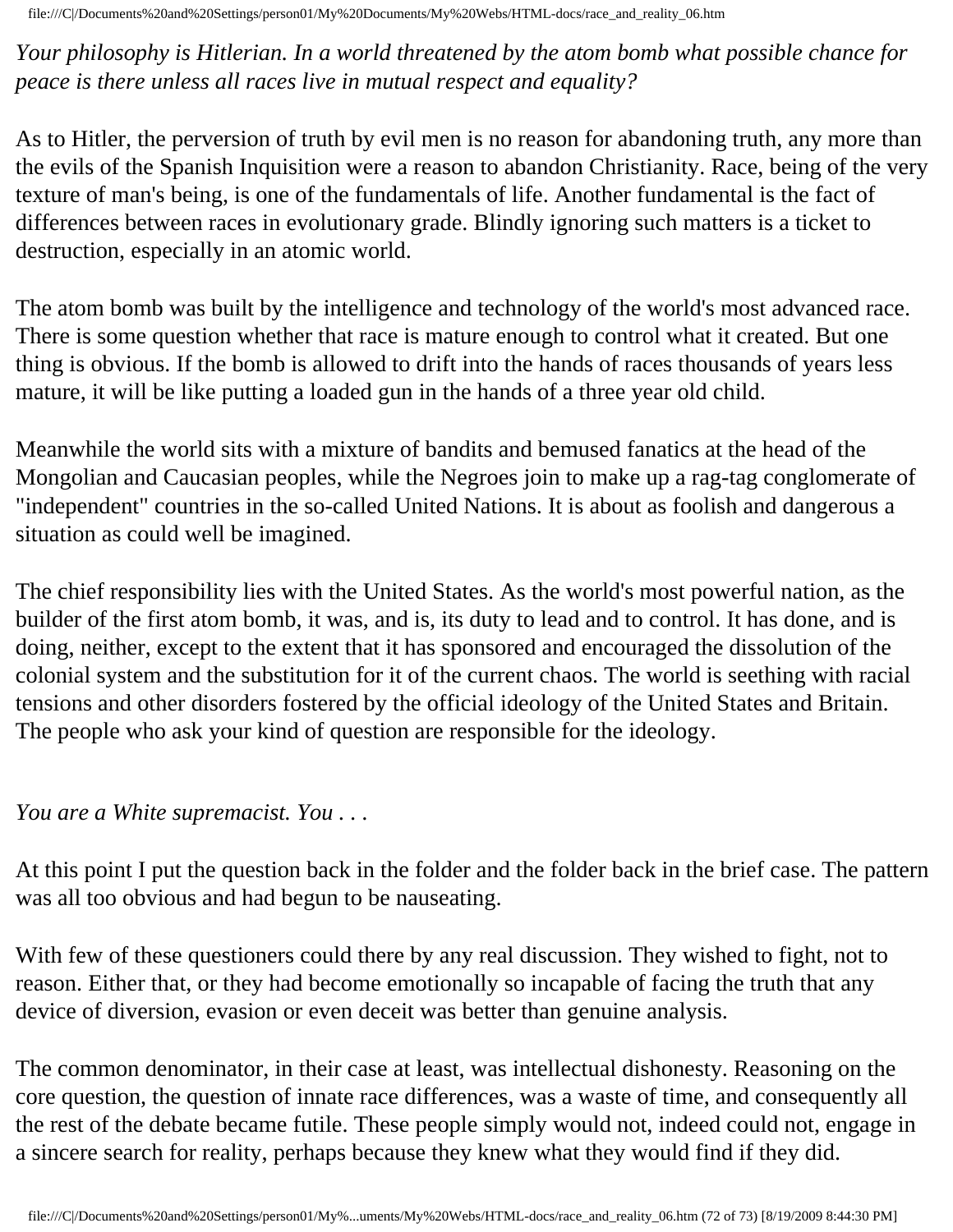Where, then, was the key, the answer, to the whole fantastic situation?

I rose once more from my desk and paced the room. The first glimmer of dawn came through the windows, but my brief case seemed to offer no solutions. Was it possible there were none? On one side stood the reactionaries, the modern Hiders, the people who gave the leftists the superficial plausibility of their case. On the other stood the bemused humanitarians, oblivious of the destruction they were causing, moving endlessly in circles which returned them to the point where they started, still in a trance.

But gradually it seemed to me I was catching a glimmer of daylight, figuratively as well as literally. I walked over to an eastern window and gazed for a moment toward the sea.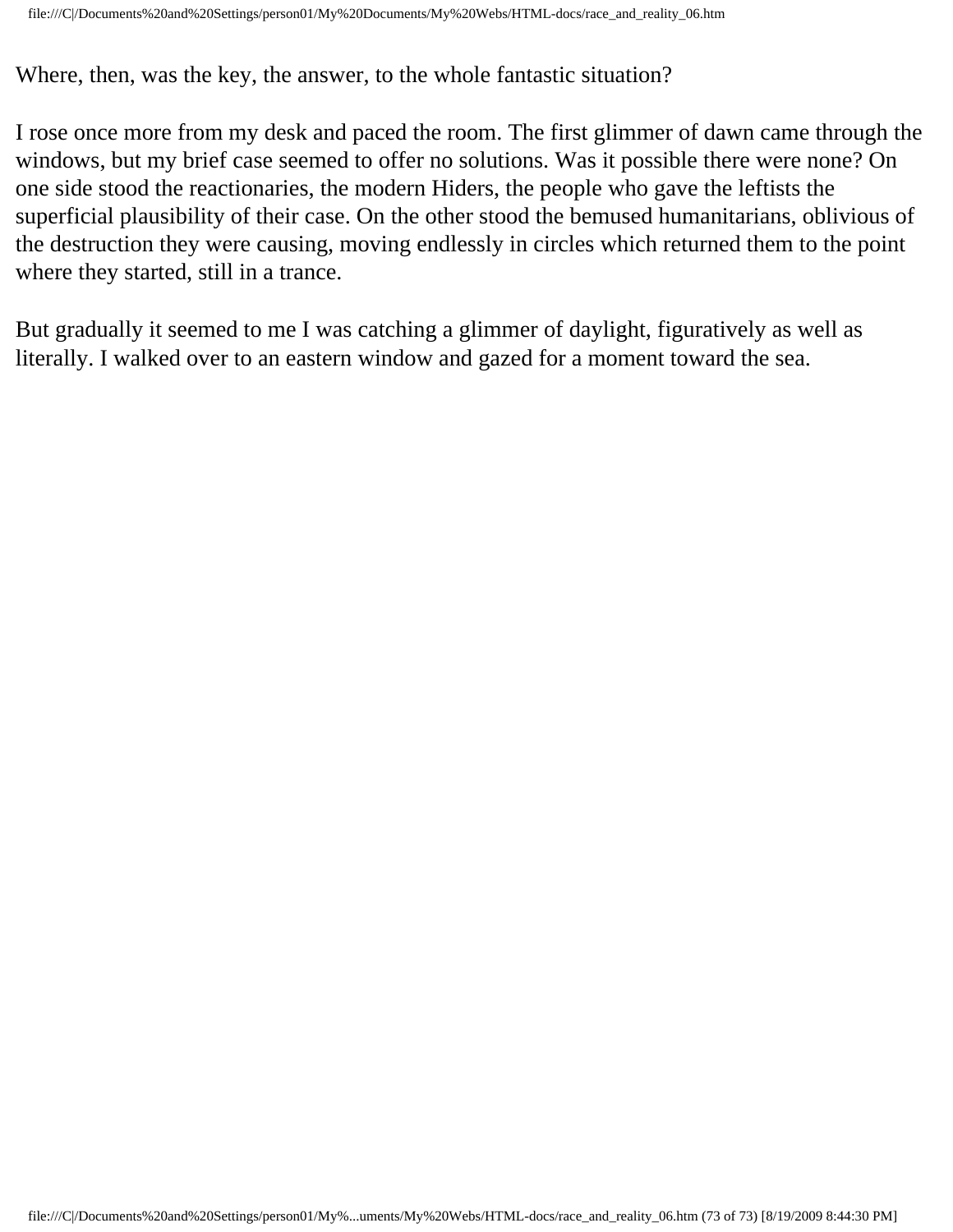#### CHAPTER VII

## VISTA AT DAYBREAK

Far to the south across the Eastern Way and Bunker Ledge, beyond Marsh Head and Little Cranberry, the flames of sunrise were licking at the shores of Raker Island. Sutton and Great Cranberry were still shrouded in mist. Duck Island was not yet visible. I strained to distinguish the Lewis Rock spar before I remembered I was searching for something harder to find than buoys.

In one respect I was more fortunate than many. In my own lifetime I bridged an unusual number of the years of change. Winston Churchill's "old world in its sunset" was the world of my childhood, years of naïveté in judgment, yet impressionable years which had left some enduring recollections. As far as my reading went, Richard Harding Davis, Rudyard Kipling, Robert W. Service and Zane Grey were all part of my life when I was twelve. In those uncrowded days I could appreciate what Service had in mind when he wrote "the freedom, the freshness, the farness . . . ." One need not have gone to Alaska in those years to find it. I had found it in the Florida of 1910.

I had also witnessed, albeit as a small boy watching, such scenes as Davis depicted in his novels and Gibson in his drawings. Whether in Manila after the Insurrection or in the drawing rooms of New York, I had seen in the flesh the Richard Harding Davis hero and the Gibson girl. At home and in travel both in Europe and the Orient I had savored the mood and spirit of those times.

Then came the first World War, the parades, the cheers, the farewells and afterwards the telegrams that told of the death of a soldier, but meant the death of something else besides, followed by the speak-easy era, the era of the "lost generation", of Scott Fitzgerald's characters in contrast to Davis's, of Warren G. Harding and Teapot Dome in lieu of Theodore Roosevelt, of cartoons like Dove's in the New Yorker, "Let's have the Schubert Serenade and get some dirt into it," of disillusionment with the peace treaties and with the League of Nations.

During the second World War there were fewer parades and fewer cheers, but the same telegrams. Never had there been so many of those messages in so short a span, all delivered between 1914 and 1946, scarcely more than one generation. While the death toll was relatively small in the United States, in England and on the Continent, at the heartland of our Western civilization, it was appalling. Some nine million of the best men of the world's best racial stocks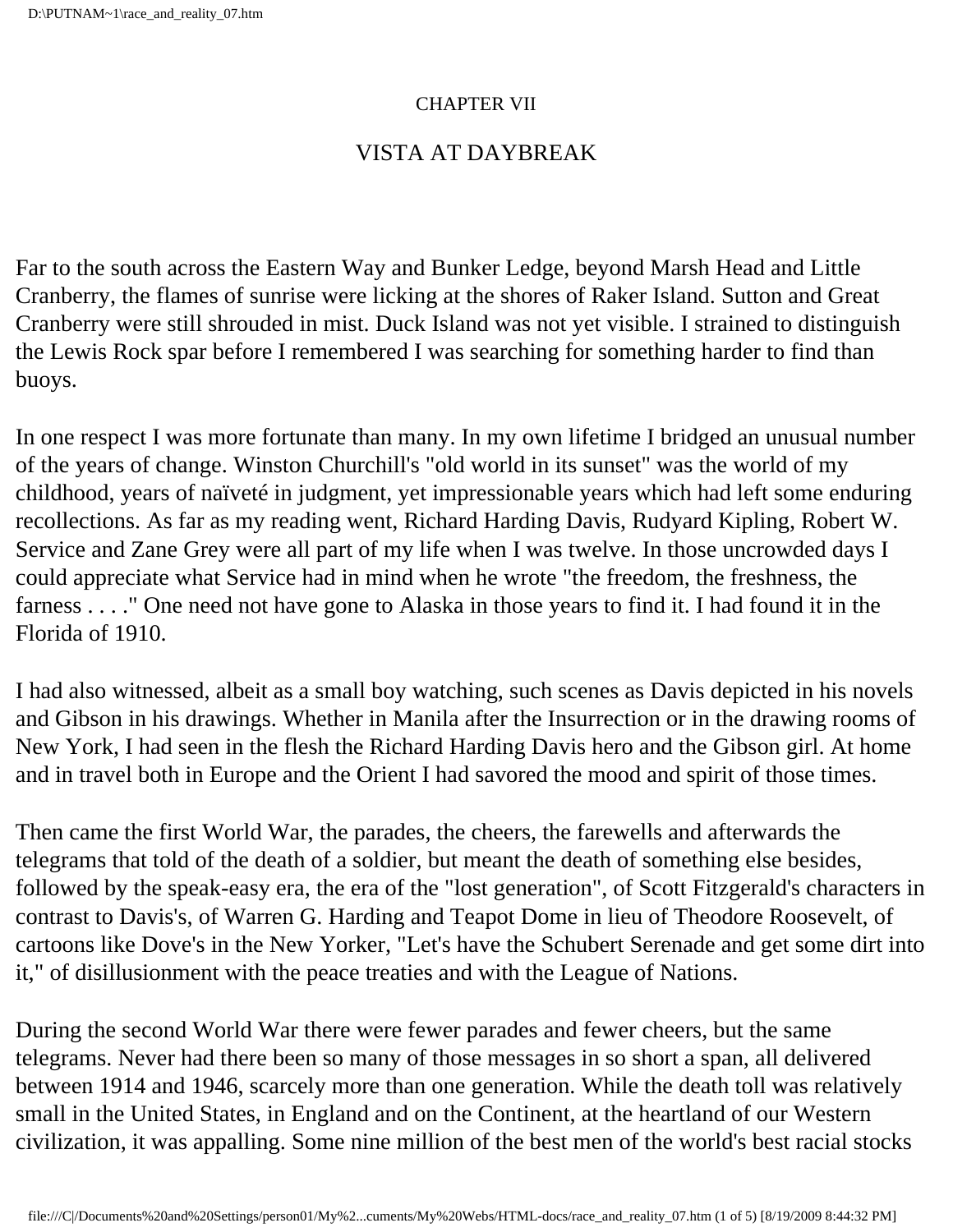D:\PUTNAM~1\race\_and\_reality\_07.htm

were killed in the first World War alone.

These were the young men who, had they lived, would today be in the seats of power and leadership—not just at the top, but throughout all echelons of influence. War in those days attracted young men whose strength of body and mind was above average, young men with a capacity to set standards. These were the ones who were missed when the time came when they would have been middle-aged and old. From the standpoint of England—our own special heartland—I could well understand Housman's lines:

"Oh, no, lad, never touch your cap; It is not my half-crown; You have it from a better chap That long ago lay down.

Turn east and over Thames to Kent And come to the sea's brim, And find his everlasting tent And touch your cap to him."

Yet while such losses must have contributed substantially to the change in values in Europe, they could not be considered the major cause. The United States showed an equal change, and here the losses were not large enough to account for it. The source must lie deeper.

And in searching for it, was not the first step to define just what the differences in those values were? As I turned to my desk, I asked myself the specific question. Having lived through the whole gamut of change and borne witness from my youth to the tone of the era before the first World War, what was the word that best conveyed the nature of that tone?

Undoubtedly it was a compound of many factors. But as I sought in memory to reconstruct the totality of it, my conviction grew that the chief element was a regard for properly constituted authority, for law as a symbol of right and of order, and for earned distinction. It involved the willingness and courage to look up to the superior and to disdain the inferior—in other words, to discriminate. It included the capacity both to obey and to command; a youth learned almost by breathing the air around him that, to be able to command, he must first learn to obey—above all to be master of himself.

Such a tone was not conducive to the appeasement of evil. It involved a capacity for scorn and the nerve to express it. Among those entitled to do so there was no hesitation in taking command, no fear of asserting genuine leadership, no reluctance to give orders or to rebuke insubordination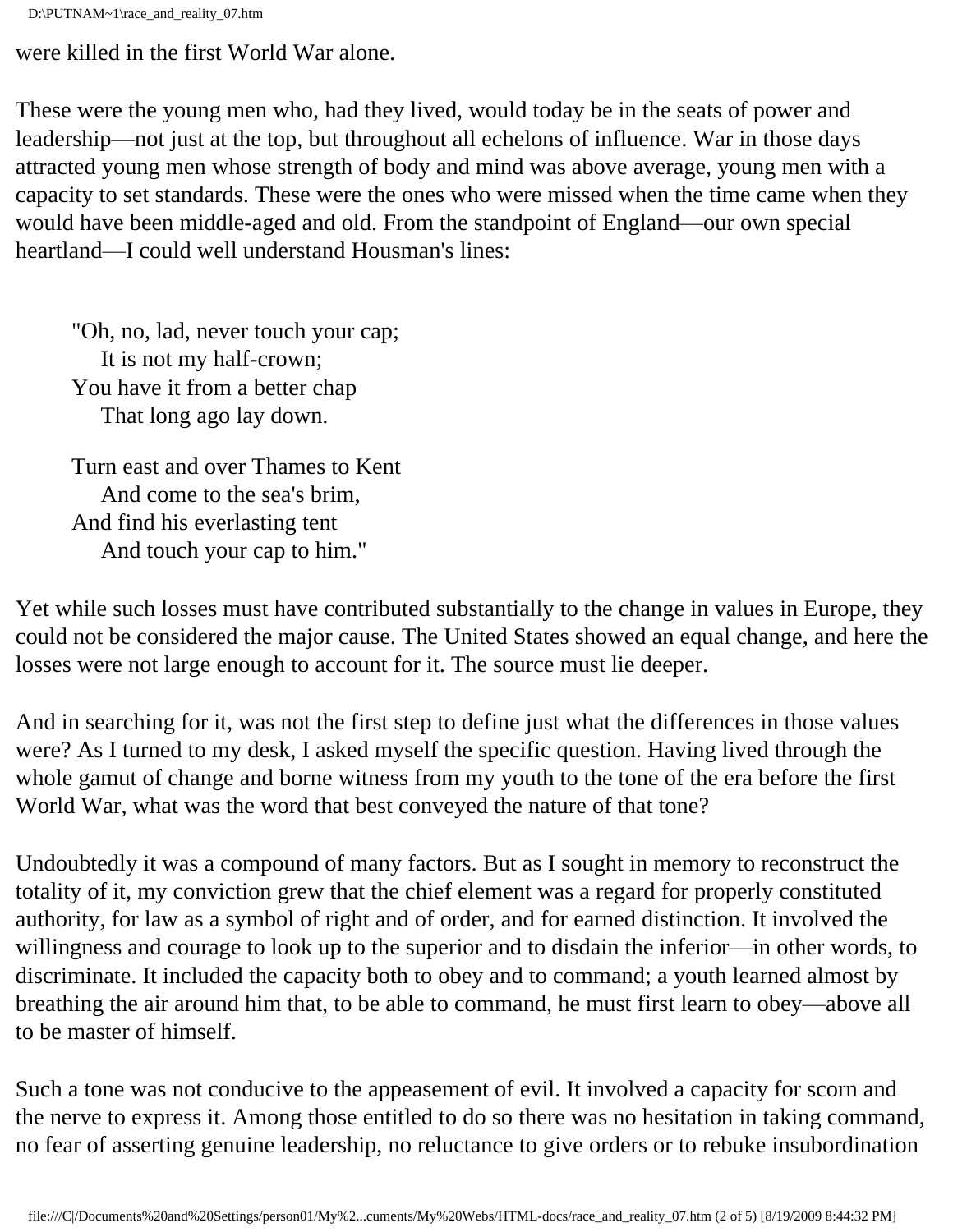D:\PUTNAM~1\race\_and\_reality\_07.htm

—when the occasion required. This was not something that prevailed only in the armed forces. It prevailed between parent and child, between teacher and pupil, between employer and employee.

Implicit in this tone was the firm and full acknowledgment of human differences, both individual and racial, both genetic and self-made. There was no fawning upon nor bootlicking of inferiority or mediocrity. The necessity of earning the desirable things of life, material and spiritual, and the rights accruing to those who had earned them, were not controverted. The existence of the criminal rich did not alter the ideal, nor was it altered by the right of inheritance. The genes of a man's parents and of his grandparents were as much a part of him, as much his property, as his economic legacy, and on the average contributed to his ability to use the latter wisely.

Yet still I searched the language for one word to cover the qualities which the tone produced or which produced the tone. I could come no closer to it than the noun *honor* which itself was subject to many definitions and, as I though about it, it seemed to me that honor was as much the product of the tone as vice versa, although when once produced the interaction was complete.

Before me among the final notes on my desk lay a hand-written quotation I had found among my father's papers after his death in World War I. It was copied from a novel of those days and it ran as follows:

"Perhaps the most remarkable thing, then, in the character of his mother—which, please God, he will have, or, getting all things else, he can never be a gentleman—was honor. It shone from her countenance, it ran like melody in her voice, it made her eyes the most beautiful in expression that I have ever seen, it enveloped her person and demeanor with a spiritual grace.

"Honor in what we call the little things of life, honor not as women commonly understand it, but as the best of men understand it—that his mother had. . . .

"If he be anything of a philosopher, he may reason that this trait must have made his mother too serious and too hard. Let him think again. It was the very core of soundness in her that kept her gay and sweet. . . . She was of a soft-heartedness that ruled her absolutely—but only to the unyielding edge of honor.

"Beyond this single trait of hers—which if it please God that he inherit it, may he keep though he lose everything else—I set nothing further down for his remembrance since naught could come of my writing.

"But by words I could no more give an idea. of what his mother was than I could point him to a few measures of wheat and bid him behold a living harvest."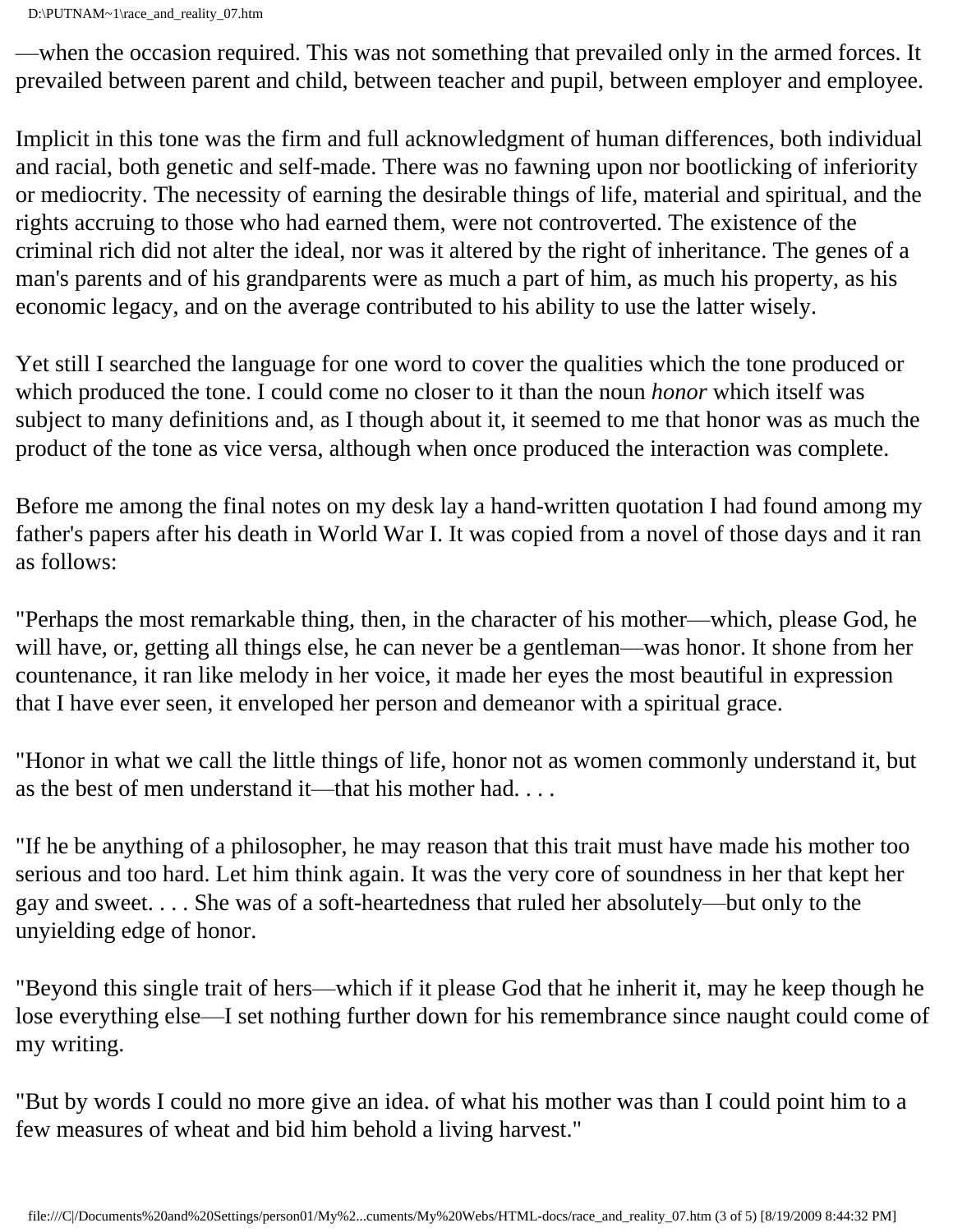D:\PUTNAM~1\race\_and\_reality\_07.htm

I did not for one moment propose to suggest that the qualities involved here were prevalent everywhere throughout our Western civilization before the first World War. But I did bear witness to the fact that they were more prevalent theta than they are now.

And I would venture the guess that a connection existed between them and what I called the championship held by the English-speaking stocks in the maintenance of stable, free societies. My suspicion grew that when it came to a choice between principle on the one hand and selfinterest on the other the *average* man among these stocks would choose principle more often than the *average* man among those stocks who had been less successful in the management of freedom throughout the world—and that he showed it in his face as well as in his actions.

As so often before, one needed to lay stress here on the concept of average, or what the scientists called frequency. It would be ridiculous to imply, for example, that the English-speaking stocks, or even a majority of individuals among them, would *always* choose principle above self-interest. It would be equally absurd to suggest that many among even the least advanced of the world's populations would *never* put principle above self-interest. It was simply that, rare as the occasion might be, the frequency with which an observer would find principle being put above self-interest would be greater in the one case than in the other.

Did this have some relation to evolutionary grade? Like intelligence, there was overlap, but intelligence and integrity were far from synonymous. Could one advance the hypothesis that where intelligence and integrity were combined, there one had the highest evolutionary grade? It was an involved and complex business, but could one not at least say that a stable, free society was the product of both, and that in the proportion that either declined, dry rot was diffused throughout the body politic?

Unless men in a community or a nation had confidence in the integrity of their political, literary and religious leaders, of their news media and their judiciary, they were walking in quicksand. Modern society depended on the assurances people gave to one another, in business, in marriage, in contracts of every sort. Confidence in the honor of one's associates led first to courtesy and respect, and then to sympathy. It oiled the machinery of life from beginning to end. It gave meaning to trial by jury, it validated taxation and above all it led to willing acquiescence by the losers in elections. An honest victory of honest and intelligent men held no terrors for an honest and intelligent minority. But once confidence in a reasonable frequency of integrity was destroyed, the whole basis for stability was gone. The playing fields of Eton had been a symbol. In the narrow sense the symbol was fair play—in the larger sense, honor.

And in the largest sense of all, was this not of the very essence of the success of the Englishspeaking peoples, in the British Isles, the United States, Canada, Australia, and New Zealand? Evolutionary grade? One asked the question with caution. A precious heritage certainly,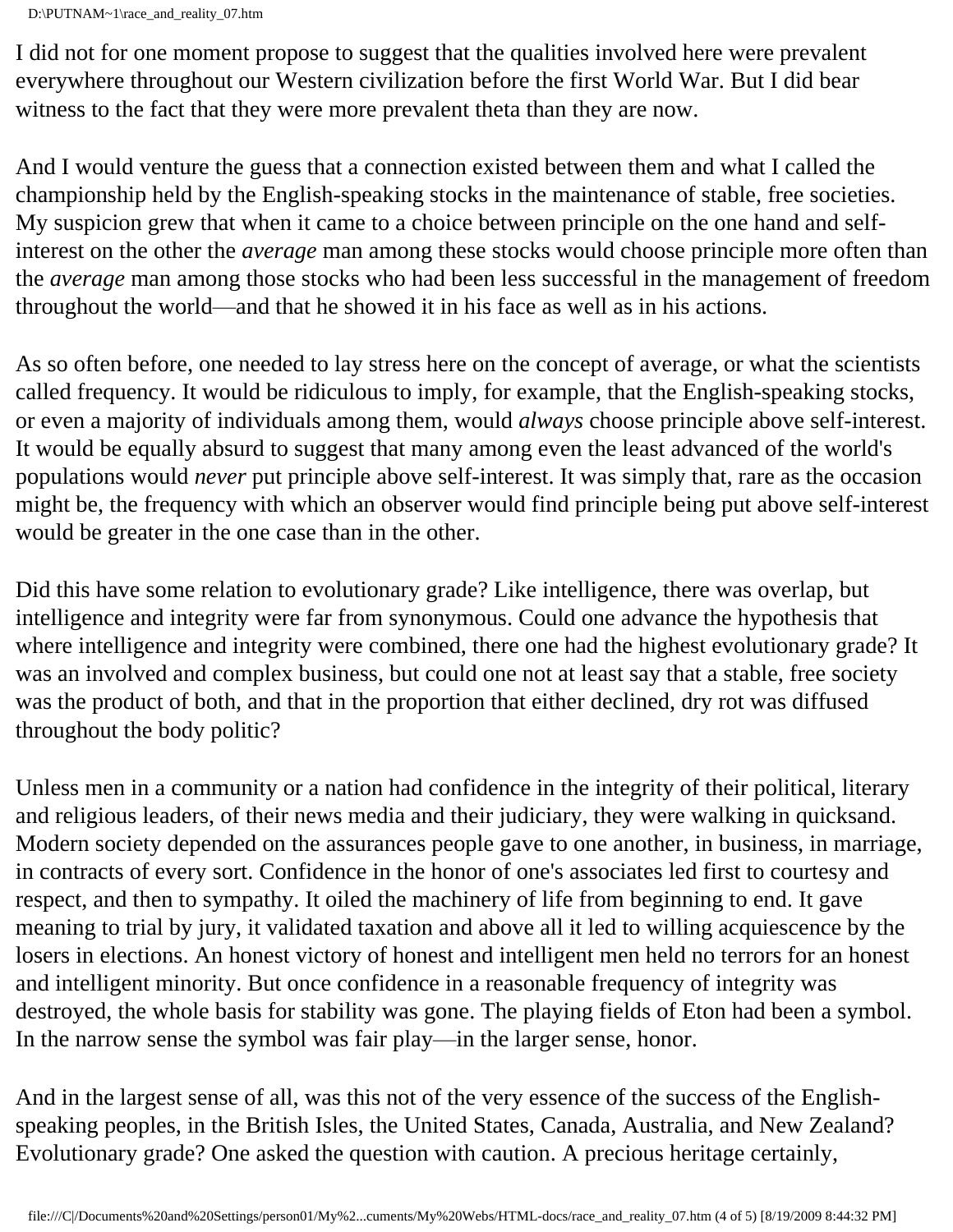something not to be ashamed of in the face of attacks from those who had failed where we had succeeded—and had come to us to enjoy the fruits of our success.

I picked up the faded page in my father's handwriting and glanced at it once again.

"A soft-heartedness that ruled her absolutely—but . . ."

But only to the unyielding edge of honor—could one find a better formula for kindness, for love in the context of family, community, nation and world? Was it necessary to spell out every facet? Obviously one did not tell the truth to a child who was dying of an incurable disease, but where the truth was vital to the solution of a problem one faced the truth, if one loved wisely.

So through the whole range of human welfare at home, abroad and in race relations. If one lied here, if one corrupted the minds of a nation, it would be the corruption that would win in the end, not love. It would be the corruption that would spread everywhere and destroy the loving and the loved together.

Compassion as the handmaiden of integrity was the crown of a civilization. Compassion put before integrity meant disaster. Yet the sincere liberal, as well as the hard-core leftist, had reversed the order. Under the mask of the ideal of a more genuine humanity, a wider sharing of the products of our industrial technology and the cultural values of our civilization, he had proceeded to undermine the very values themselves. Hypocrisy, deception, equivocation, and cowardice had taken the place of honor.

Surely what the world now needed more than anything else was a reorientation of the humanitarian impulse after its long perversion by these forces. Smoothing the fur of evil was not kindness. Releasing the forces of savagery in Africa was not goodness. Abdicating one's racial responsibility for leadership was not wisdom. Firmness in the right as God gave us to see the right meant force and power and the exercise of authority and discipline against evil. Once his fact was realized, respect and obedience would follow where it was due, order would return to a befuddled world, and genuine justice and mercy might at last prevail.

Provided—and this was the crux of the matter—provided the truth were told, and there was somebody left to listen.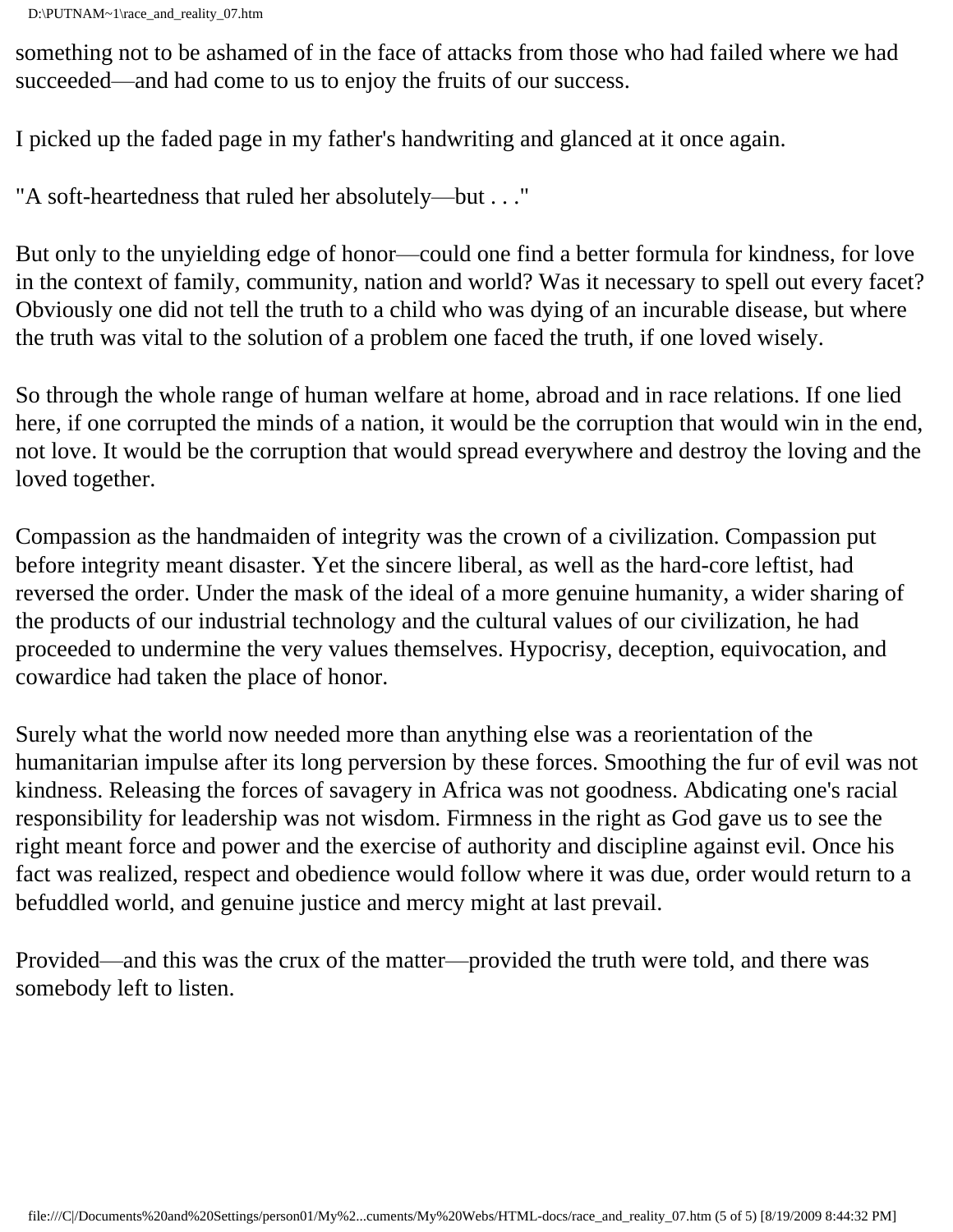#### CHAPTER VIII

#### MORNING

Where had the courage gone that was needed to tell the truth? What had destroyed it? Where was the tone that had bred the courage in years gone by? What had destroyed *that?*

Looking frankly at Britain and the United States one beheld a strange situation. One saw an Anglo-American majority battered and divided on other issues, guilt-ridden and bemused by the equalitarian dogma; one observed a mass media saturating the public with a scientific fraud promoted by a hierarchy whose aim was not the search for truth but political propaganda; one found ignorant political and judicial leaders, with mediocre minds and little moral stamina, drawn from a society whose human resources had been emasculated by two generations of compromise and appeasement. These were some of the results of the destruction. But they were not the source.

Nor could the source lie in the humanitarian impulse itself. The drive for social justice and the awakening of sympathy for the unfortunate were both good. Where the train ran off the track was at the equalitarian switch—flashing false signals and manipulated by envy. If there existed one crime more contemptible than any other it was the *use* of good to promote evil. On this siding other trains had been looted and destroyed. Would this one?

But still the question was not on point. Not proximate causes, but the root cause alone could provide the key I sought. In the closing pages of *Race and Reason* I had spoken of the leftward overdrift of the West as justifying to my mind a term Ortega y Gasset had used—"the sovereignty of the unqualified." I had also quoted two sentences from Lord Tweedsmuir: "The gutters have exuded a poison that bids fair to infect the world. The beggar on horseback rides more roughshod over the helpless than the cavalier."

This was strong language, perhaps too strong, but certainly with the trend toward sympathy with failure—toward encouragement of the underdog—had grown a tendency to disparage the superior and to fawn upon the inferior. It was not a pretty sight, this picture of the top abasing itself before the bottom. It did not improve the bottom, and it meant rapid deterioration at the top. {1} The good lost respect for goodness, and the bad lost respect for it, too. Capacity for leadership dwindled, tolerance of evil increased. Was there not here cause enough for the emasculation of the values which had made the flowering of Western civilization possible?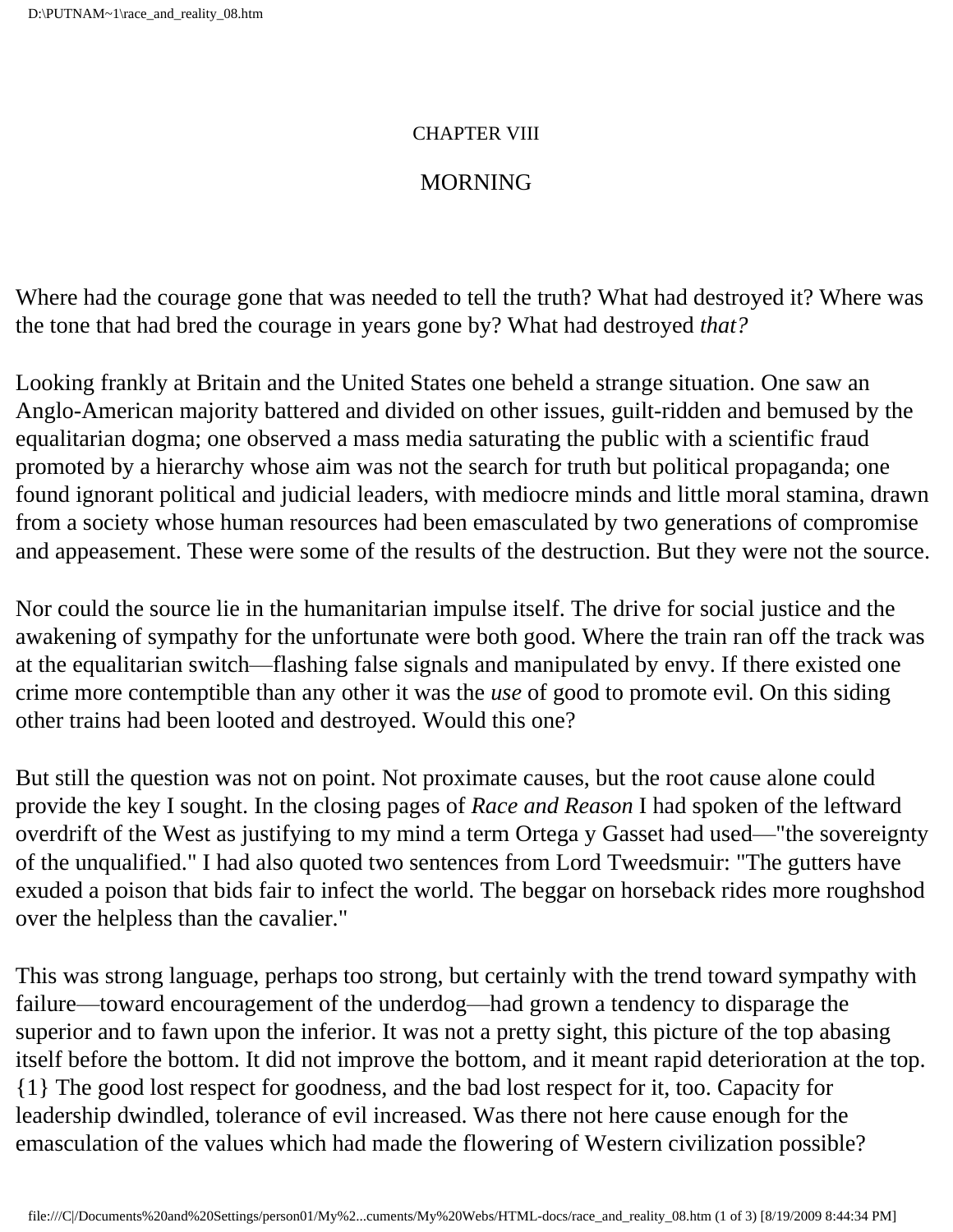D:\PUTNAM~1\race\_and\_reality\_08.htm

In other words, did not the equalitarian dogma, like a rank growth, contain within itself not only the seeds of its own proliferation, but of general collapse as well? Was this not the point where the erosion of both the individual and the national psyche began?

Let a man be told incessantly that everything he and his forefathers had achieved was largely a matter of chance; that the poverty and backward condition of other individuals and races was also largely a question of luck—in fact perhaps even the fault of himself and his forefathers; that his standards of morals, fiscal responsibility and personal integrity were no better than anyone else's; that his civilization was mostly happenstance and really nothing much to be proud of; that since all humanity were innately equal, all actual differences must be due to the other man's misfortune and his own four-leaf clovers—let a man hear these things often enough and his values were bound to change.

And the change must soon diffuse itself through the family, the community and the nation. The child must begin to sense it in the parent, the criminal in the court, the employee in the employer, the citizen in his leaders. How seldom one saw the word *distinguished* today! How seldom one dared to speak of a man as *discriminating!* In other words in condemning the concept of in-

1. I cannot forbear quoting once again William Harvey's lines: "Far more and abler operations are required to the fabric and erection of living creatures than to their dissolution, and plucking of them down. For those things that easily and nimbly perish, are slow and difficult in their rise and complement."

feriority, our society necessarily had had to destroy the concept of superiority, for one could not exist without the other.

With its destruction had come the death of respect for authority, of pride in the achievements of the past, of reverence for tradition, of the wisdom to honor the heritage of one's family, one's race and one's country. Also had come the death of that quality in superior men which sprang from confidence not only in their own personal excellence but in that of their kind and race. This was the most serious loss of all, for it was an electric quality that had once communicated itself, with instant conviction, to others. With it had passed the genius of true leadership, the power to lead up the hill instead of down, to get a nation "moving again" morally as well as economically.

It was, in fact, the quality that had given men the courage to tell the truth. And thus one was back in the circle, which was just what the hard-core leftist, and the communist, counted on, and which the bemused humanitarian, and the castrated conservative, obligingly tread like a squirrel in a